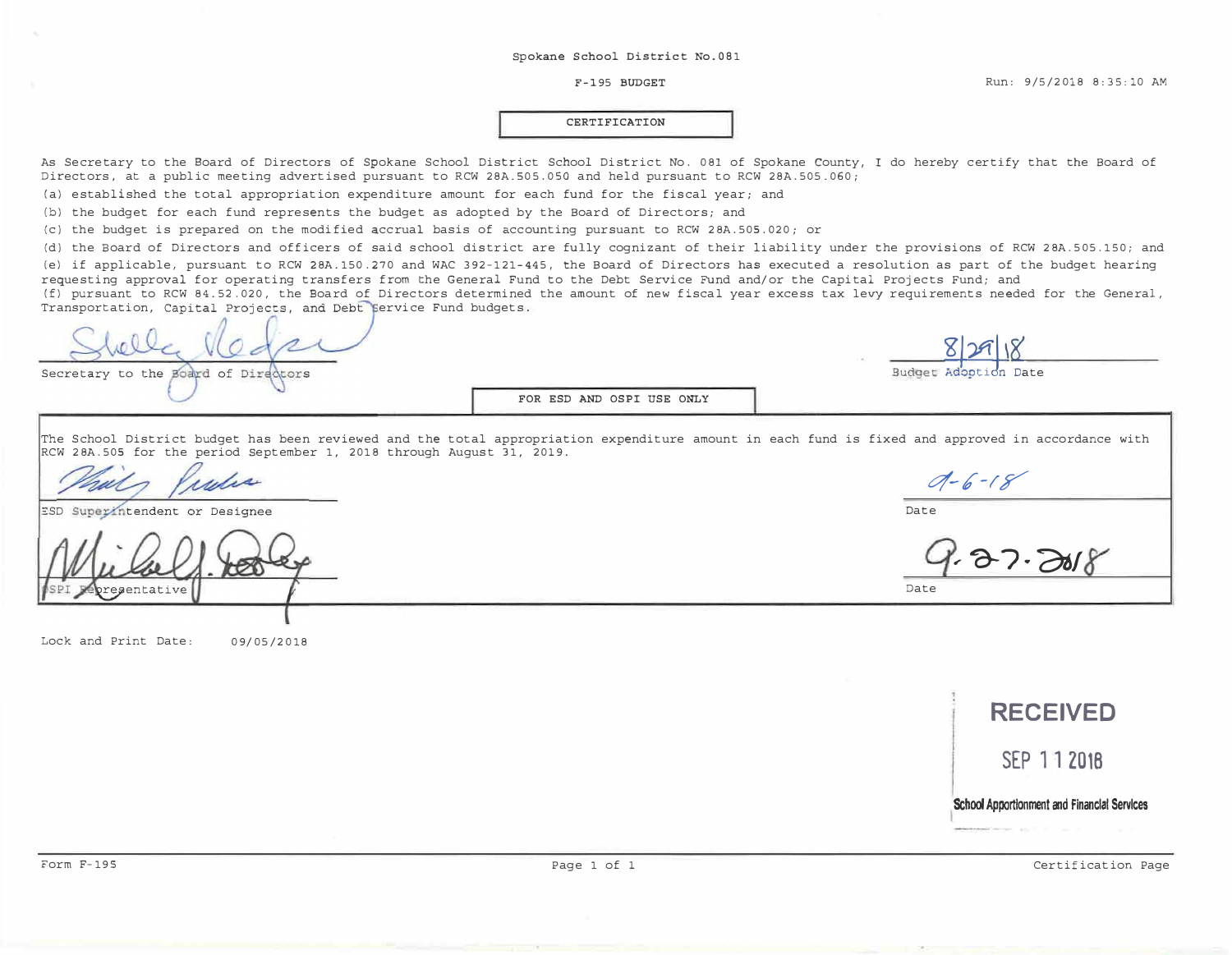### **F-195 TABLE OF CONTENTS**

#### **Fiscal Year 2018-2019**

| REPORT TITLE                                                 | <b>PAGE NUMBER</b> |
|--------------------------------------------------------------|--------------------|
| Budget and Excess Levy Certification                         | Certification Page |
| Budget and Excess Levy Summary                               | Fund Summary       |
| General Fund Budget                                          |                    |
| Financial Summary                                            | Budget Summary     |
| Enrollment and Staff Counts                                  | GF1                |
| Summary of General Fund                                      | GF <sub>2</sub>    |
| Revenues and Other Financing Sources                         | GF4                |
| Expenditure by Program                                       | GF8                |
| Program Summary by Object of Expenditure                     | GF9                |
| Program Matrices                                             | $GF9-XX$           |
| Salary Exhibits: Certificated Employees                      | $GF9-201-XX$       |
| Salary Exhibits: Classified Employees                        | $GF9-301-XX$       |
| Objects of Expenditure                                       | GF10               |
| Activity Summary                                             | GF11               |
| Revenue Worksheet: Local Excess Levies and Timber Excise Tax | GF13               |
| Long-Term Financing: Conditional Sales Contract              | GF14               |
| Certificated/Classified Staff Counts by Activity             | GF15               |
| Associated Student Body Fund Budget                          |                    |
| Summary of Associated Student Body Fund                      | ASB1               |
| Debt Service Fund Budget                                     |                    |
| Summary of Debt Service Fund                                 | DS1                |
| Revenues and Other Financing Sources                         | DS <sub>2</sub>    |
| Revenue Worksheet: Local Excess Levies and Timber Excise Tax | DS3                |
| Detail of Outstanding Bonds                                  | DS4                |
| Capital Projects Fund Budget                                 |                    |
| Summary of Capital Projects Fund                             | CP1                |
| Revenues and Other Financing Sources                         | CP3                |
| Revenue Worksheet: Local Excess Levies and Timber Excise Tax | CP5                |
| Description of Projects                                      | CP <sub>6</sub>    |
| Salary Exhibt: Certificated Employees                        | CP7                |
| Salary Exhibit: Classified Employees                         | CP8                |
| Long-Term Financing: Conditional Sales Contracts             | CP9                |
| Transportation Vehicle Fund Budget                           |                    |
| Summary of Transportation Vehicle Fund                       | TVF1               |
| Revenue Worksheet: Local Excess Levies and Timber Excise Tax | TVF3               |
| Long-Term Financing: Condition Sales Contract                | TVF4               |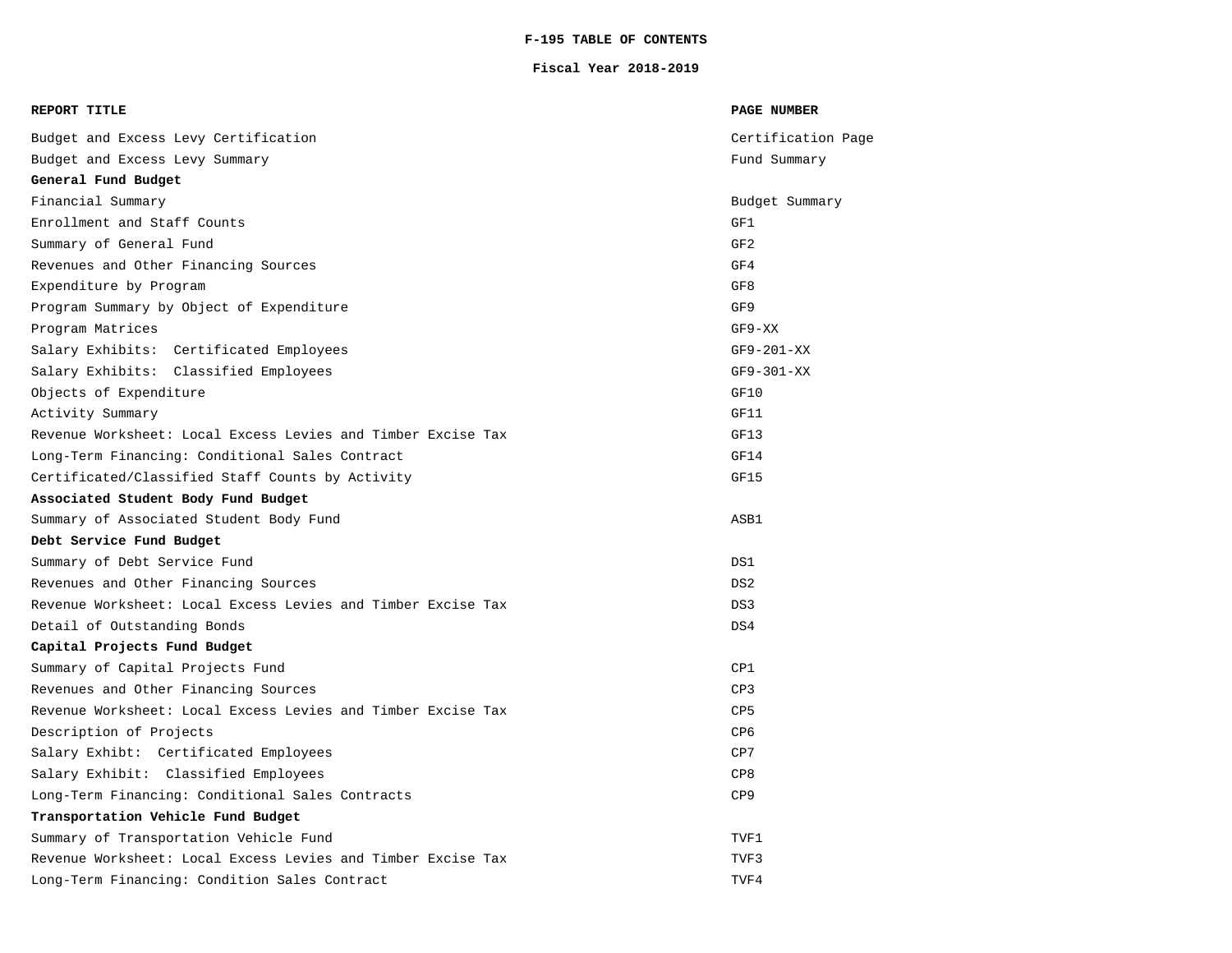#### **BUDGET AND EXCESS LEVY SUMMARY**

|                                                                                                     | General Fund  | Associated<br>Student Body<br>Fund | Debt Service<br>Fund | Capital<br>Projects Fund | Transportation<br>Vehicle Fund |
|-----------------------------------------------------------------------------------------------------|---------------|------------------------------------|----------------------|--------------------------|--------------------------------|
| SECTION A: BUDGET SUMMARY                                                                           |               |                                    |                      |                          |                                |
| Total Revenues and Other Financing Sources                                                          | 452, 421, 585 | 2,148,000                          | 37,605,739           | 53,841,000               | $\mathbf 0$                    |
| Total Appropriation (Expenditures)                                                                  | 464,966,298   | 2,179,000                          | 31,626,588           | 58,940,000               | 0                              |
| Other Financing Uses--Transfers Out (G.L.<br>536)                                                   | 0             | <b>XXXX</b>                        | $\Omega$             | 0                        | 0                              |
| Other Financing Uses (G.L. 535)                                                                     | $\Omega$      | <b>XXXX</b>                        | $\Omega$             | $\Omega$                 | $\mathbf 0$                    |
| Excess of Revenues/Other Financing Sources<br>Over/(Under) Expenditures and Other<br>Financing Uses | $-12,544,713$ | $-31,000$                          | 5,979,151            | $-5,099,000$             | 0                              |
| Beginning Total Fund Balance                                                                        | 39,408,432    | 1,243,000                          | 11,190,028           | 58,582,000               | 0                              |
| Ending Total Fund Balance                                                                           | 26,863,719    | 1,212,000                          | 17,169,179           | 53,483,000               | $\mathbf 0$                    |
| SECTION B:<br><b>EXCESS LEVIES FOR 2019</b><br>COLLECTION                                           |               |                                    |                      |                          |                                |
| Excess levies approved by voters for 2019<br>collection                                             | 32,000,000    | $\Omega$                           | $\Omega$             | $\mathbf 0$              | 0                              |
| Rollback mandated by school district Board<br>of Directors 1/                                       | 4,420,498     | $\mathbf 0$                        | $\Omega$             | $\mathbf 0$              | 0                              |
| Net excess levy amount for 2019 collection<br>after rollback                                        | 27,579,502    | XXXX                               | 39,200,000           | $\mathbf 0$              | $\mathbf 0$                    |

1/ Rollback of levies needs to be certified pursuant to RCW 84.52.020. Please do NOT include such resolution as part of this document.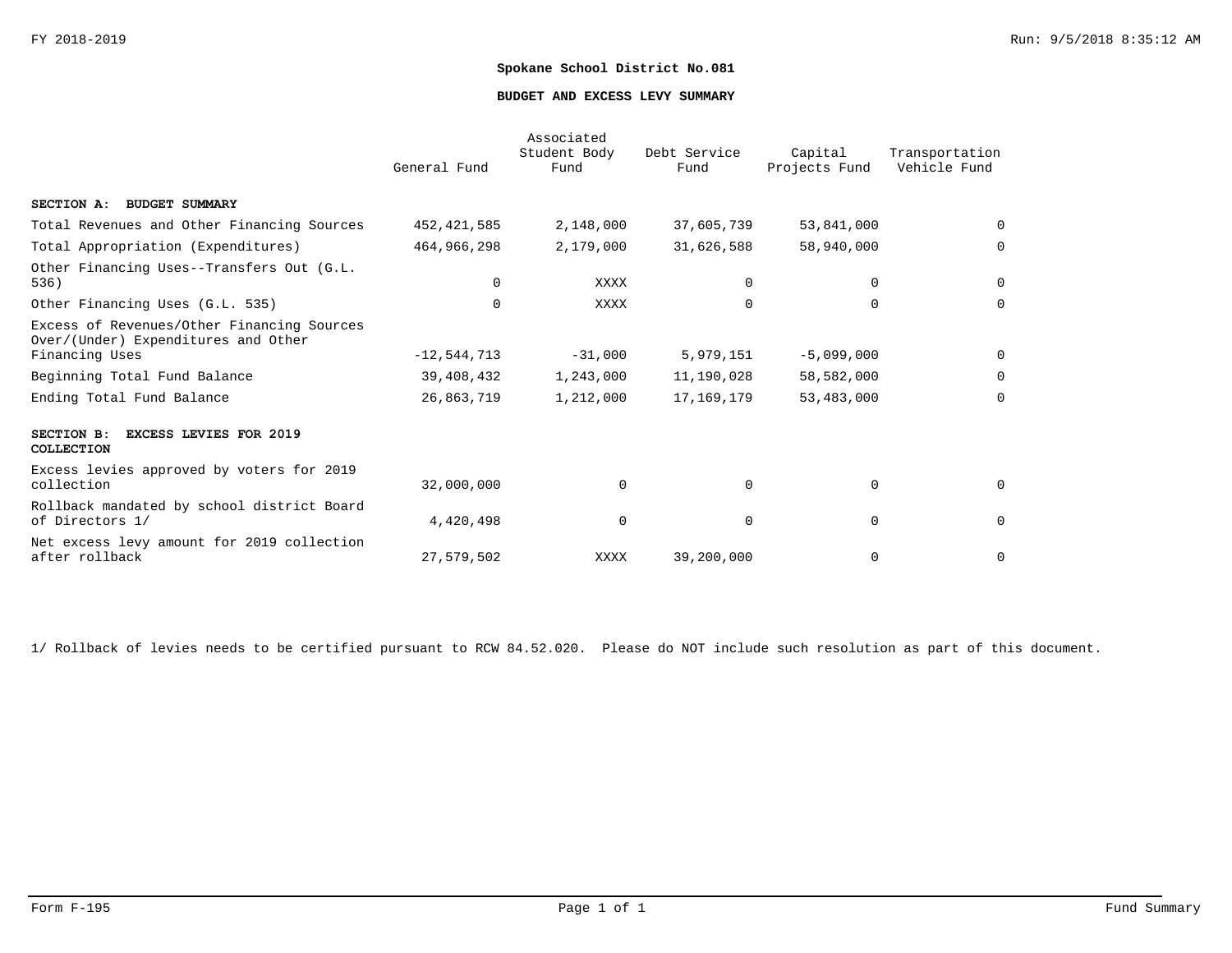### **GENERAL FUND FINANCIAL SUMMARY**

|                                                  | (1)<br>Actual | (2)        | (3)<br>Budget | (4)        | (5)<br>Budget | (6)        |
|--------------------------------------------------|---------------|------------|---------------|------------|---------------|------------|
|                                                  | 2016-2017     | % of Total | 2017-2018     | % of Total | 2018-2019     | % of Total |
| ENROLLMENT AND STAFFING<br><b>SUMMARY</b>        |               |            |               |            |               |            |
| Total K-12 FTE Enrollment<br>Counts              | 30,132.05     |            | 30,235.00     |            | 29,795.00     |            |
| FTE Certificated Employees                       | 2,313.825     |            | 2,412.803     |            | 2,438.830     |            |
| FTE Classified Employees                         | 1,107.532     |            | 1,184.290     |            | 1,217.153     |            |
| FINANCIAL SUMMARY                                |               |            |               |            |               |            |
| Total Revenues and Other<br>Financing Sources    | 386,613,309   |            | 419,597,025   |            | 452, 421, 585 |            |
| Total Expenditures                               | 382,071,236   |            | 419,023,699   |            | 464,966,298   |            |
| Total Beginning Fund Balance                     | 32,828,189    |            | 35, 381, 618  |            | 39,408,432    |            |
| Total Ending Fund Balance                        | 37, 370, 262  |            | 35,954,944    |            | 26,863,719    |            |
| EXPENDITURE SUMMARY BY PROGRAM<br><b>GROUPS</b>  |               |            |               |            |               |            |
| Regular Instruction                              | 204,602,540   | 53.55      | 221, 249, 688 | 52.80      | 250,869,850   | 53.95      |
| Federal Stimulus                                 | 0             | 0.00       | 0             | 0.00       | 0             | 0.00       |
| Special Education Instruction                    | 50, 245, 903  | 13.15      | 55,831,870    | 13.32      | 63, 273, 042  | 13.61      |
| Vocational Instruction                           | 11,446,346    | 3.00       | 12,286,371    | 2.93       | 11,395,500    | 2.45       |
| Skill Center Instruction                         | 3,578,763     | 0.94       | 3,484,186     | 0.83       | 3,769,169     | 0.81       |
| Compensatory Education                           | 29,578,224    | 7.74       | 37,528,732    | 8.96       | 42, 316, 383  | 9.10       |
| Other Instructional Programs                     | 3,661,416     | 0.96       | 5,466,948     | 1.30       | 5,341,896     | 1.15       |
| Community Services                               | 7,258,970     | 1.90       | 7,745,550     | 1.85       | 9,267,399     | 1.99       |
| Support Services                                 | 71,699,073    | 18.77      | 75,430,354    | 18.00      | 78,733,059    | 16.93      |
| Total - Program Groups                           | 382,071,236   | 100.00     | 419,023,699   | 100.00     | 464,966,298   | 100.00     |
| EXPENDITURE SUMMARY BY<br><b>ACTIVITY GROUPS</b> |               |            |               |            |               |            |
| Teaching Activities                              | 220, 465, 003 | 57.70      | 244,797,702   | 58.42      | 278,642,685   | 59.93      |
| Teaching Support                                 | 51,510,862    | 13.48      | 58,964,844    | 14.07      | 64, 383, 211  | 13.85      |
| Other Supportive Activities                      | 67,394,027    | 17.64      | 71,295,642    | 17.01      | 75, 321, 463  | 16.20      |
| Building Administration                          | 22,803,787    | 5.97       | 23, 723, 746  | 5.66       | 25,794,508    | 5.55       |
| Central Administration                           | 19,897,556    | 5.21       | 20, 241, 765  | 4.83       | 20,824,431    | 4.48       |
| Total - Activity Groups                          | 382,071,236   | 100.00     | 419,023,699   | 100.00     | 464,966,298   | 100.00     |
| EXPENDITURE SUMMARY BY OBJECTS                   |               |            |               |            |               |            |
| Certificated Salaries                            | 180, 160, 727 | 47.15      | 193, 175, 882 | 46.10      | 217,162,423   | 46.70      |
| Classified Salaries                              | 58, 157, 317  | 15.22      | 61,865,896    | 14.76      | 69,262,202    | 14.90      |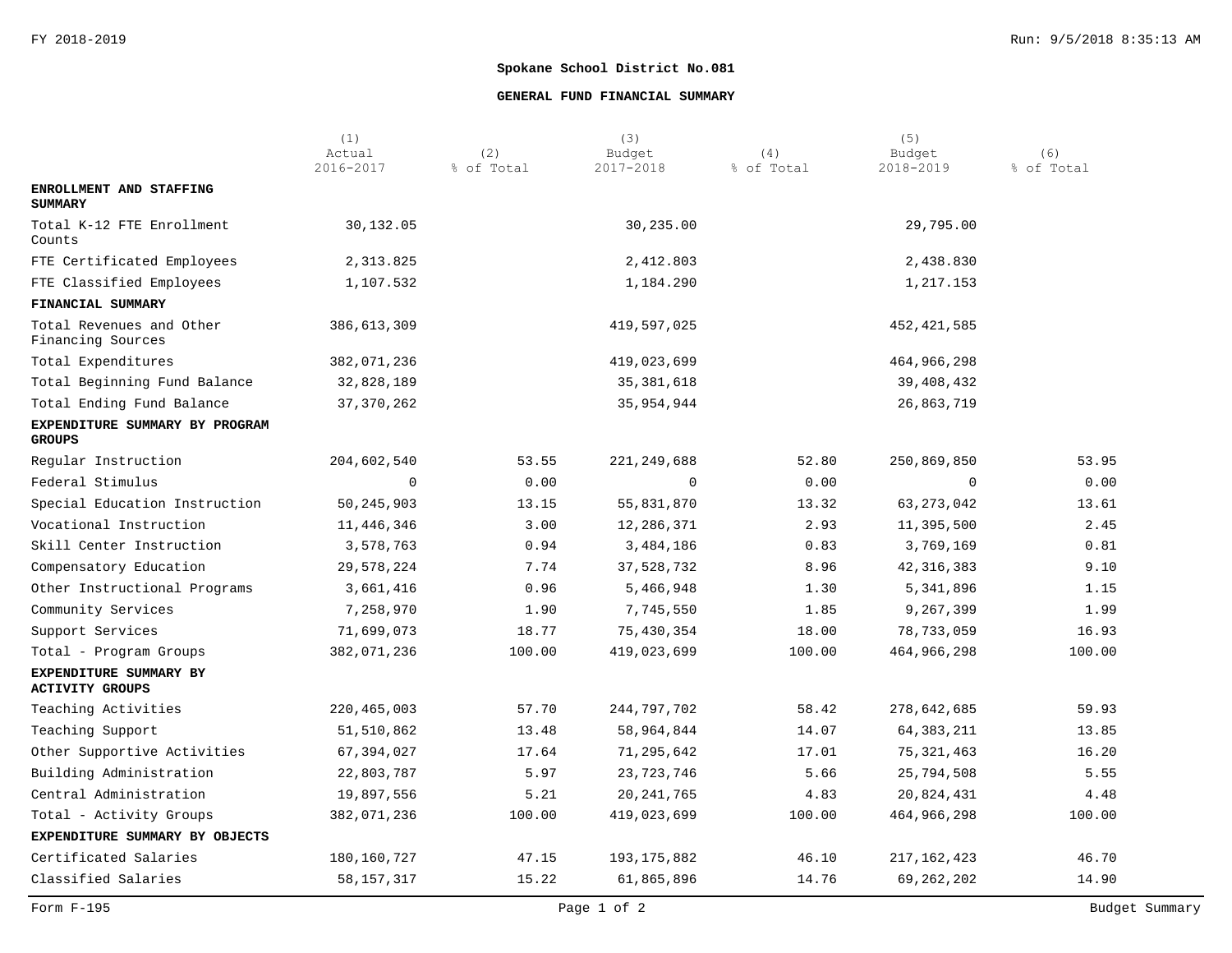### **GENERAL FUND FINANCIAL SUMMARY**

|                                                                  | (1)         |            | (3)         |            | (5)         |            |
|------------------------------------------------------------------|-------------|------------|-------------|------------|-------------|------------|
|                                                                  | Actual      | (2)        | Budget      | (4)        | Budget      | (6)        |
|                                                                  | 2016-2017   | % of Total | 2017-2018   | % of Total | 2018-2019   | % of Total |
| Employee Benefits and Payroll<br>Taxes                           | 87,077,671  | 22.79      | 99,938,747  | 23.85      | 108,806,998 | 23.40      |
| Supplies, Instructional<br>Resources and Noncapitalized<br>Items | 19,271,760  | 5.04       | 23,542,067  | 5.62       | 23,791,803  | 5.12       |
| Purchased Services                                               | 36,059,899  | 9.44       | 38,536,305  | 9.20       | 44,282,365  | 9.52       |
| Travel                                                           | 961,971     | 0.25       | 983,390     | 0.23       | 981,654     | 0.21       |
| Capital Outlay                                                   | 381,891     | 0.10       | 981,412     | 0.23       | 678,853     | 0.15       |
| Total - Objects                                                  | 382,071,236 | 100.00     | 419,023,699 | 100.00     | 464,966,298 | 100.00     |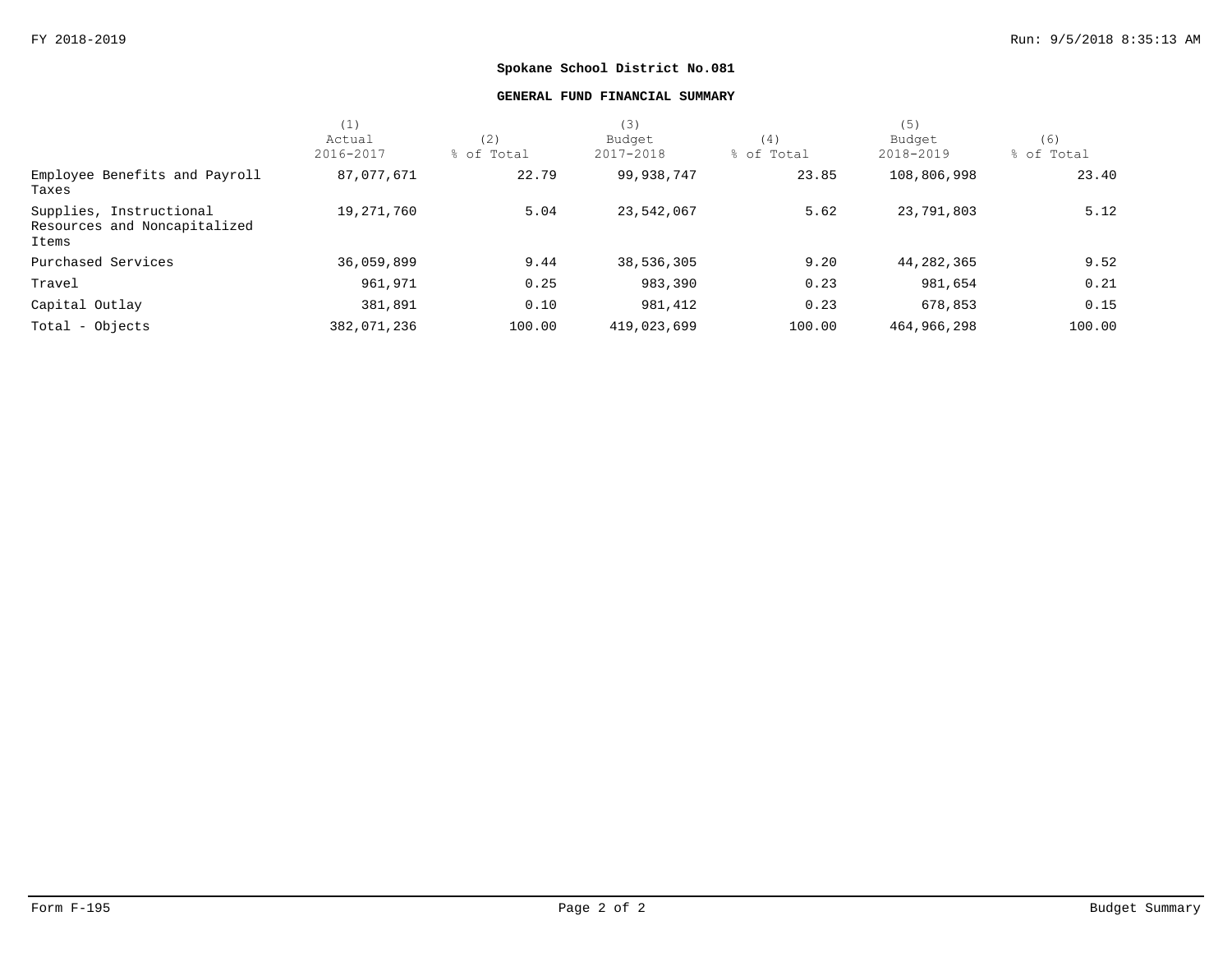#### **FY ENROLLMENT AND STAFF COUNTS**

|    |                                                         | Average 1/<br>2016-2017 | Budget 2/<br>2017-2018 | Budget 3/<br>2018-2019 |
|----|---------------------------------------------------------|-------------------------|------------------------|------------------------|
| А. | FTE ENROLLMENT COUNTS (calculate to two decimal places) |                         |                        |                        |
|    | 1. Kindergarten /2                                      | 2,357.36                | 2,350.00               | 2,445.00               |
|    | 2. Grade 1                                              | 2,369.65                | 2,355.00               | 2,300.00               |
|    | 3. Grade 2                                              | 2,383.98                | 2,340.00               | 2,380.00               |
|    | 4. Grade 3                                              | 2,481.81                | 2,350.00               | 2,335.00               |
|    | 5. Grade 4                                              | 2,464.43                | 2,490.00               | 2,375.00               |
|    | 6. Grade 5                                              | 2,387.13                | 2,490.00               | 2,430.00               |
|    | 7. Grade 6                                              | 2,119.14                | 2,320.00               | 2,245.00               |
|    | 8. Grade 7                                              | 1,991.53                | 2,105.00               | 2,120.00               |
|    | 9. Grade 8                                              | 2,088.08                | 2,020.00               | 2,020.00               |
|    | 10. Grade 9                                             | 2,205.30                | 2,130.00               | 1,985.00               |
|    | 11. Grade 10                                            | 2,121.12                | 2,155.00               | 2,020.00               |
|    | 12. Grade 11 (excluding Running Start)                  | 1,924.63                | 1,920.00               | 1,845.00               |
|    | 13. Grade 12 (excluding Running Start)                  | 1,731.85                | 1,725.00               | 1,750.00               |
|    | 14. SUBTOTAL                                            | 28,626.01               | 28,750.00              | 28,250.00              |
|    | 15. Running Start                                       | 410.19                  | 410.00                 | 430.00                 |
|    | 16. Dropout Reengagement Enrollment                     | 153.19                  | 140.00                 | 125.00                 |
|    | 17. ALE Enrollment                                      | 942.66                  | 935.00                 | 990.00                 |
|    | 18. TOTAL K-12                                          | 30,132.05               | 30,235.00              | 29,795.00              |
|    | B. STAFF COUNTS (calculate to three decimal places)     |                         |                        |                        |
|    | 1. General Fund FTE Certificated Employees /4           | 2,313.825               | 2,412.803              | 2,438.830              |
|    | 2. General Fund FTE Classified Employees /4             | 1,107.532               | 1,184.290              | 1,217.153              |

1/ Enrollment are the average counts at school year?s end as reported in the P-223 system. These counts do not include Ancillary and Non-Standard (summer) data.

2/ Enrollment and staff counts are entered in the budget for the school year. These counts remain constant and are not subject to change with subsequent updates to the P-233 and S-275 system, respectively.

3/ Enrollment should include special ed., part-time private, home-based, and summer students eligible for BEA funding, as reflected in the F-203.

4/ The staff counts for the prior year are the actual counts reported on Form S-275 and the current fiscal year are budgeted counts reported on Form F-195.

5/ Beginning in 2011-2012 kindergarten is considered full day and basic education. Beginning with 2011-2012, kindergarten enrollment counts should include any additional FTE attributable to the state funded full day kindergarten allocation based on total kindergarten enrollment, as reflected in the F-203.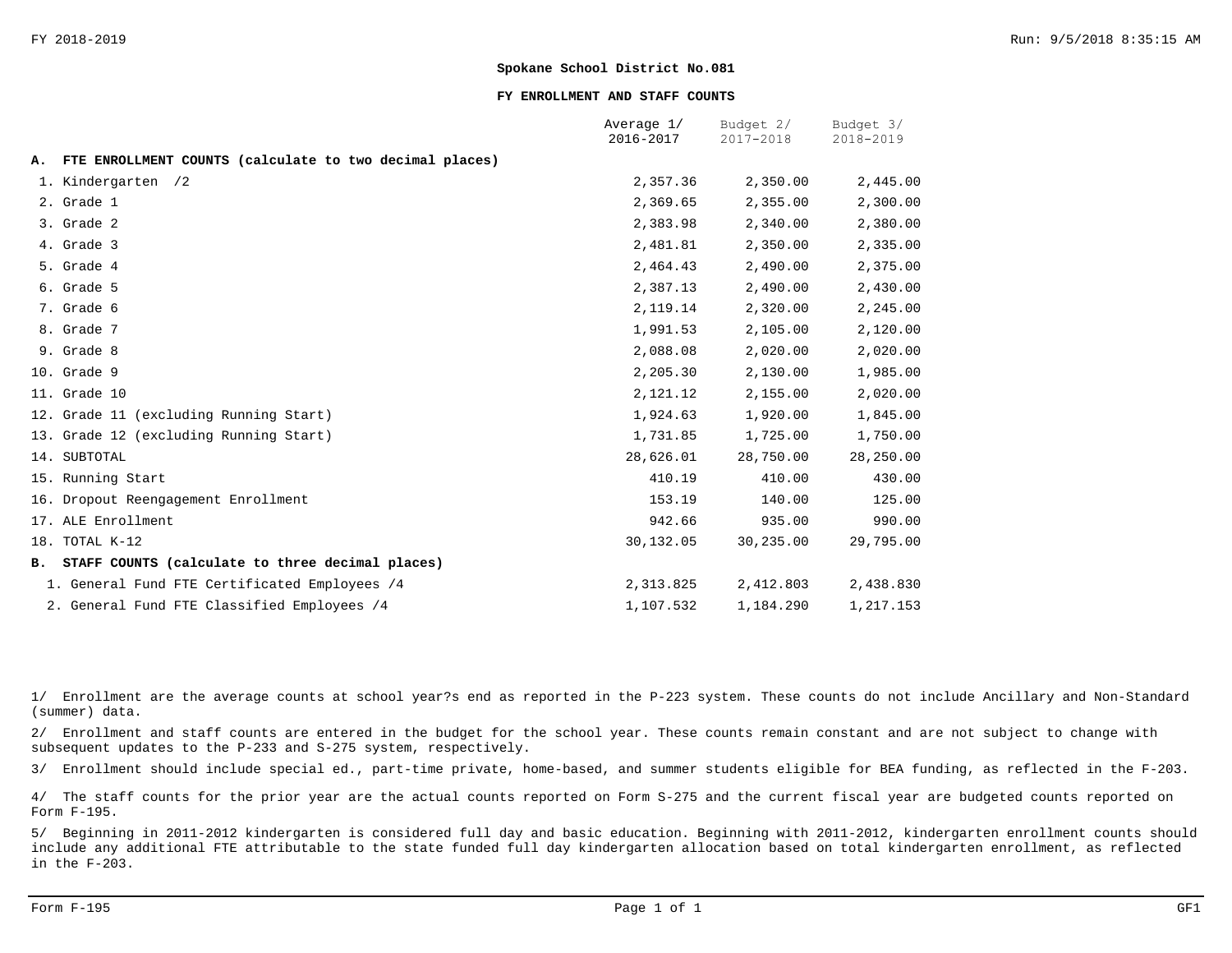#### **SUMMARY OF GENERAL FUND BUDGET**

|                                                                                                                  | (1)<br>Actual<br>2016-2017 | (2)<br>Budget<br>2017-2018 | (3)<br>Budget<br>2018-2019 |
|------------------------------------------------------------------------------------------------------------------|----------------------------|----------------------------|----------------------------|
| REVENUES AND OTHER FINANCING SOURCES                                                                             |                            |                            |                            |
| 1000<br>Local Taxes                                                                                              | 66,660,133                 | 68,610,000                 | 47, 441, 434               |
| 2000<br>Local Nontax Support                                                                                     | 7,734,524                  | 7,443,505                  | 11,754,738                 |
| 3000<br>State, General Purpose                                                                                   | 217,440,104                | 234, 414, 139              | 273,109,196                |
| 4000<br>State, Special Purpose                                                                                   | 56,653,431                 | 66,879,555                 | 80, 135, 291               |
| Federal, General Purpose<br>5000                                                                                 | $\Omega$                   | $\Omega$                   | $\Omega$                   |
| 6000<br>Federal, Special Purpose                                                                                 | 36,707,098                 | 40,791,636                 | 38,757,684                 |
| 7000<br>Revenues from Other School Districts                                                                     | 708,533                    | 682,739                    | 851,076                    |
| Revenues from Other Entities<br>8000                                                                             | 681,421                    | 745,451                    | 342,166                    |
| 9000<br>  Other Financing Sources                                                                                | 28,064                     | 30,000                     | 30,000                     |
| TOTAL REVENUES AND OTHER FINANCING SOURCES<br>А.                                                                 | 386,613,309                | 419,597,025                | 452,421,585                |
| <b>EXPENDITURES</b>                                                                                              |                            |                            |                            |
| Regular Instruction<br>00                                                                                        | 204,602,540                | 221, 249, 688              | 250,869,850                |
| Federal Stimulus<br>10                                                                                           | $\Omega$                   | $\Omega$                   | $\mathbf 0$                |
| Special Education Instruction<br>20                                                                              | 50, 245, 903               | 55,831,870                 | 63, 273, 042               |
| Vocational Education Instruction<br>30                                                                           | 11,446,346                 | 12,286,371                 | 11,395,500                 |
| Skill Center Instruction<br>40                                                                                   | 3,578,763                  | 3,484,186                  | 3,769,169                  |
| 50 and 60   Compensatory Education Instruction                                                                   | 29,578,224                 | 37,528,732                 | 42, 316, 383               |
| Other Instructional Programs<br>70                                                                               | 3,661,416                  | 5,466,948                  | 5,341,896                  |
| Community Services<br>80                                                                                         | 7,258,970                  | 7,745,550                  | 9,267,399                  |
| Support Services<br>90                                                                                           | 71,699,073                 | 75,430,354                 | 78,733,059                 |
| TOTAL EXPENDITURES<br>в.                                                                                         | 382,071,236                | 419,023,699                | 464,966,298                |
| OTHER FINANCING USES--TRANSFERS OUT (G.L.536) 1/<br>c.                                                           | 0                          | 0                          | 0                          |
| OTHER FINANCING USES (G.L.535) 2/<br>D.                                                                          | 0                          | $\mathbf 0$                | 0                          |
| EXCESS OF REVENUES/OTHER FINANCING SOURCES OVER (UNDER)<br>Е.<br>EXPENDITURES AND OTHER FINANCING USES (A-B-C-D) | 4,542,074                  | 573,326                    | $-12,544,713$              |
| BEGINNING FUND BALANCE                                                                                           |                            |                            |                            |
| G.L.810 Restricted for Other Items                                                                               | $\mathbf 0$                | 0                          | 0                          |
| Restricted for Unequalized Deductible Revenue<br>G.L.815                                                         | $\Omega$                   | 0                          | 0                          |
| Restricted for Carryover of Restricted Revenues<br>G.L.821                                                       | $\Omega$                   | $\Omega$                   | $\mathbf 0$                |
| G.L.825<br>Restricted for Skill Center                                                                           | $\mathsf 0$                | 442,717                    | 613,367                    |
| G.L.828<br>Restricted for Carryover of Food Service Revenue                                                      |                            | $\mathbf 0$                | $\mathbf 0$                |
| G.L.830 Restricted for Debt Service                                                                              | 5,600,000                  | 5,600,000                  | 5,500,000                  |
| Restricted for Arbitrage Rebate<br>G.L.835                                                                       | $\mathsf 0$                | $\mathbf 0$                | $\mathbf 0$                |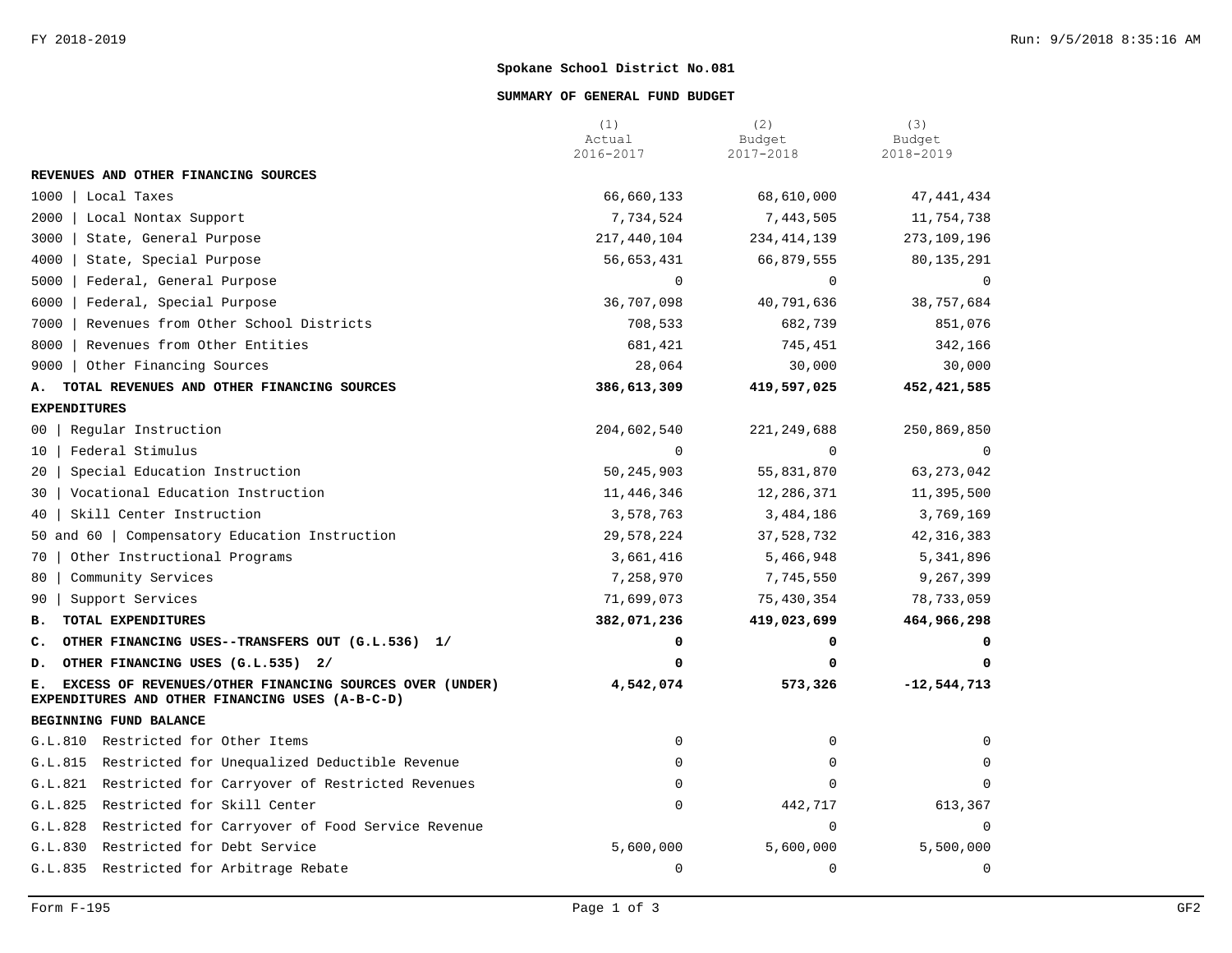#### **SUMMARY OF GENERAL FUND BUDGET**

|         |                                                           | (1)<br>Actual<br>2016-2017 | (2)<br>Budget<br>2017-2018 | (3)<br>Budget<br>2018-2019 |
|---------|-----------------------------------------------------------|----------------------------|----------------------------|----------------------------|
| G.L.840 | Nonspendable Fund Balance-Inventory & Prepaid Items       | 2,678,616                  | 2,200,000                  | 3,144,800                  |
| G.L.845 | Restricted for Self-Insurance                             | $\Omega$                   | $\Omega$                   | $\Omega$                   |
| G.L.850 | Restricted for Uninsured Risks                            | 2,815,000                  | 2,815,000                  | 3,290,000                  |
| G.L.870 | Committed to Other Purposes                               | 0                          | $\Omega$                   | $\Omega$                   |
| G.L.872 | Committed to Economic Stabilization                       | $\Omega$                   | $\Omega$                   | $\Omega$                   |
| G.L.875 | Assigned to Contingencies                                 | $\Omega$                   | $\Omega$                   |                            |
| G.L.884 | Assigned to Other Capital Projects                        | $\Omega$                   | $\cap$                     |                            |
|         | G.L.888 Assigned to Other Purposes                        | 13,671,659                 | 13,888,946                 | 1,452,725                  |
| G.L.890 | Unassigned Fund Balance                                   | 7,565,382                  | $\mathbf 0$                | 2,483,266                  |
|         | G.L.891 Unassigned to Minimum Fund Balance Policy         |                            | 10,434,955                 | 22,924,274                 |
| F.      | TOTAL BEGINNING FUND BALANCE                              | 32,828,189                 | 35,381,618                 | 39,408,432                 |
|         | G. G.L.898 PRIOR YEAR CORRECTIONS OR RESTATEMENTS(+ OR -) | <b>XXXXX</b>               | <b>XXXXX</b>               | <b>XXXXX</b>               |
|         | ENDING FUND BALANCE                                       |                            |                            |                            |
| G.L.810 | Restricted for Other Items                                | 0                          | 0                          | 0                          |
| G.L.815 | Restricted for Unequalized Deductible Revenue             | 0                          | $\Omega$                   | 0                          |
|         | G.L.821 Restricted for Carryover of Restricted Revenues   | $\Omega$                   | $\Omega$                   | $\Omega$                   |
| G.L.825 | Restricted for Skill Center                               | 321,767                    | 442,717                    | 732,455                    |
| G.L.828 | Restricted for Carryover of Food Service Revenue          | 0                          | $\Omega$                   | $\Omega$                   |
| G.L.830 | Restricted for Debt Service                               | 5,500,000                  | 5,600,000                  | 5,500,000                  |
| G.L.835 | Restricted for Arbitrage Rebate                           | $\Omega$                   | $\Omega$                   | $\Omega$                   |
| G.L.840 | Nonspendable Fund Balance-Inventory & Prepaid Items       | 3,071,717                  | 2,100,000                  | 2,199,800                  |
| G.L.845 | Restricted for Self-Insurance                             | $\mathbf 0$                | $\Omega$                   | $\Omega$                   |
| G.L.850 | Restricted for Uninsured Risks                            | 3,290,000                  | 2,815,000                  | 3,290,000                  |
| G.L.870 | Committed to Other Purposes                               | 0                          | 0                          | $\Omega$                   |
| G.L.872 | Committed to Economic Stabilization                       | 0                          | $\Omega$                   | 0                          |
| G.L.875 | Assigned to Contingencies                                 | $\Omega$                   | $\Omega$                   | $\Omega$                   |
|         | G.L.884 Assigned to Other Capital Projects                | $\Omega$                   | $\Omega$                   |                            |
| G.L.888 | Assigned to Other Purposes                                | 6,857,327                  | 6,921,025                  | 1,343,385                  |
| G.L.890 | Unassigned Fund Balance                                   | 18,329,451                 | $\Omega$                   |                            |
| G.L.891 | Unassigned to Minimum Fund Balance Policy                 | 0                          | 18,076,202                 | 13,798,079                 |
|         | H. TOTAL ENDING FUND BALANCE (E+F, +OR-G) 3/              | 37,370,262                 | 35,954,944                 | 26,863,719                 |

1/ G.L. 536 is an account that is used to summarize actions for other financing uses--transfers out.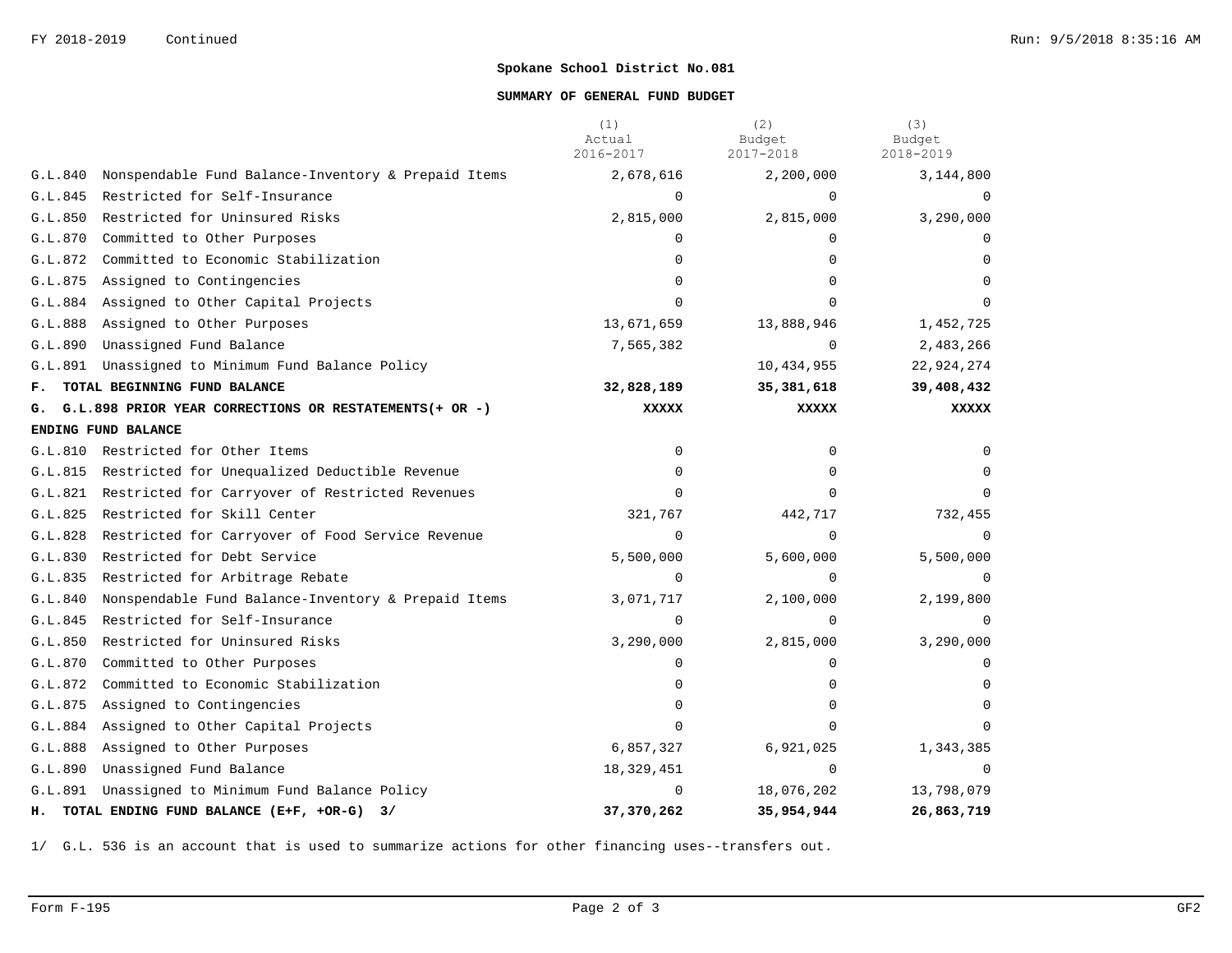#### **SUMMARY OF GENERAL FUND BUDGET**

2/ G.L.535 is an account that is used to summarize actions for other financing uses such as long-term financing and debt extingishments. Nonvoted debts may be serviced in the Debt Service Fund (DSF) rather than in the fund that received the debt proceeds. In order to provide the resources to retire the debt, a transfer is used by the General Fund, Capital Projects Fund, or Transportation Vehicle Fund to transfer resources to the DSF. Refer to Page DS4 for detail of estimated outstanding nonvoted bond detail information.

3/ Line H must be equal to or greater than all restricted fund balances.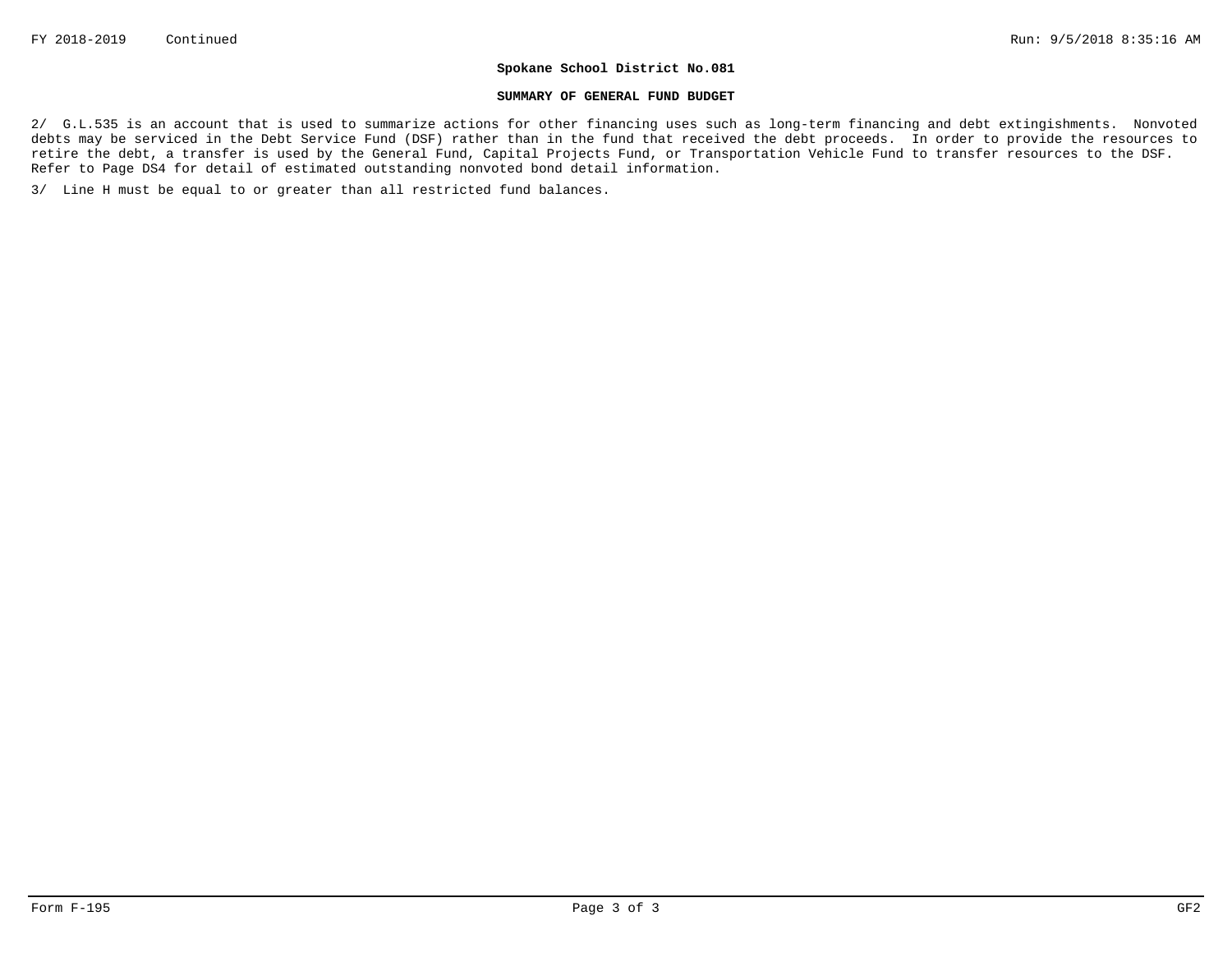|             |                                                         | (1)<br>Actual | (2)<br>Budget | (3)<br>Budget |
|-------------|---------------------------------------------------------|---------------|---------------|---------------|
|             |                                                         | 2016-2017     | 2017-2018     | 2018-2019     |
| LOCAL TAXES |                                                         |               |               |               |
| 1100        | Local Property Tax                                      | 66,659,768    | 68,610,000    | 47, 441, 434  |
| 1300        | Sale of Tax Title Property                              | $\mathbf 0$   | $\mathbf 0$   | 0             |
| 1400        | Local in lieu of Taxes                                  | $\mathbf 0$   | $\mathbf 0$   | $\Omega$      |
| 1500        | Timber Excise Tax                                       | 365           | $\mathbf 0$   | $\Omega$      |
| 1600        | County-Administered Forests                             | $\mathbf 0$   | $\mathbf 0$   | $\mathbf 0$   |
| 1900        | Other Local Taxes                                       | $\Omega$      | $\Omega$      | $\Omega$      |
| 1000        | TOTAL LOCAL TAXES                                       | 66,660,133    | 68,610,000    | 47, 441, 434  |
|             | LOCAL SUPPORT NONTAX                                    |               |               |               |
| 2100        | Tuitions and Fees, Unassigned                           | 200,710       | 241,400       | 250,900       |
| 2122        | Special Ed-Infants and Toddlers-Tuition and Fees        | $\mathbf 0$   | 0             | 0             |
| 2131        | Secondary Vocational Education Tuition                  | 6,828         | 2,500         | 2,500         |
| 2145        | Skill Center Tuitions and Fees                          | 11,320        | $\mathbf 0$   | 15,000        |
| 2171        | Traffic Safety Education Fees                           | $\mathbf 0$   | $\mathbf 0$   | $\mathbf 0$   |
| 2173        | Summer School Tuition and Fees                          | 237,725       | 215,600       | 248,905       |
| 2186        | Community School Tuition and Fees                       | $\mathbf 0$   | $\mathbf 0$   | $\Omega$      |
| 2188        | Childcare Tuitions and Fees                             | 1,852,857     | 1,907,679     | 2,320,687     |
| 2200        | Sales of Goods, Supplies, and Services, Unassigned      | 782,751       | 828,228       | 835,213       |
| 2231        | Secondary Voc. Ed., Sales of Goods, Supplies, and Svcs  | 41,225        | 72,500        | 42,500        |
| 2245        | Skill Center, Sales of Goods, Supplies and Services     | 48,063        | 57,200        | 43,850        |
| 2288        | Childcare, Sales of Goods, Supplies and Services        | 208           | $\Omega$      | $\Omega$      |
| 2289        | Other Community Svcs Sales of Goods, Supplies and Svcs  | 197,403       | 138,850       | 3,485,874     |
| 2298        | School Food Services, Sales of Goods, Supplies and Svcs | 2,245,156     | 2,407,323     | 2,788,212     |
| 2300        | Investment Earnings                                     | 375,074       | 350,000       | 425,000       |
| 2400        | Interfund Loan Interest Earnings                        | $\mathbf 0$   | 0             | $\Omega$      |
| 2500        | Gifts and Donations                                     | 828,135       | 405,100       | 385,602       |
| 2600        | Fines and Damages                                       | 55,468        | 47,500        | 47,100        |
| 2700        | Rentals and Leases                                      | 551,241       | 595,600       | 616,000       |
| 2800        | Insurance Recoveries                                    | $\mathbf 0$   | 2,000         | 2,000         |
| 2900        | Local Support Nontax, Unassigned                        | 300,360       | 172,025       | 245,395       |
| 2910        | E-Rate                                                  | $\Omega$      | $\Omega$      | $\Omega$      |
| 2000        | TOTAL LOCAL SUPPORT NONTAX                              | 7,734,524     | 7,443,505     | 11,754,738    |
|             | STATE, GENERAL PURPOSE                                  |               |               |               |
| 3100        | Apportionment                                           | 192, 146, 539 | 206, 189, 762 | 244,571,952   |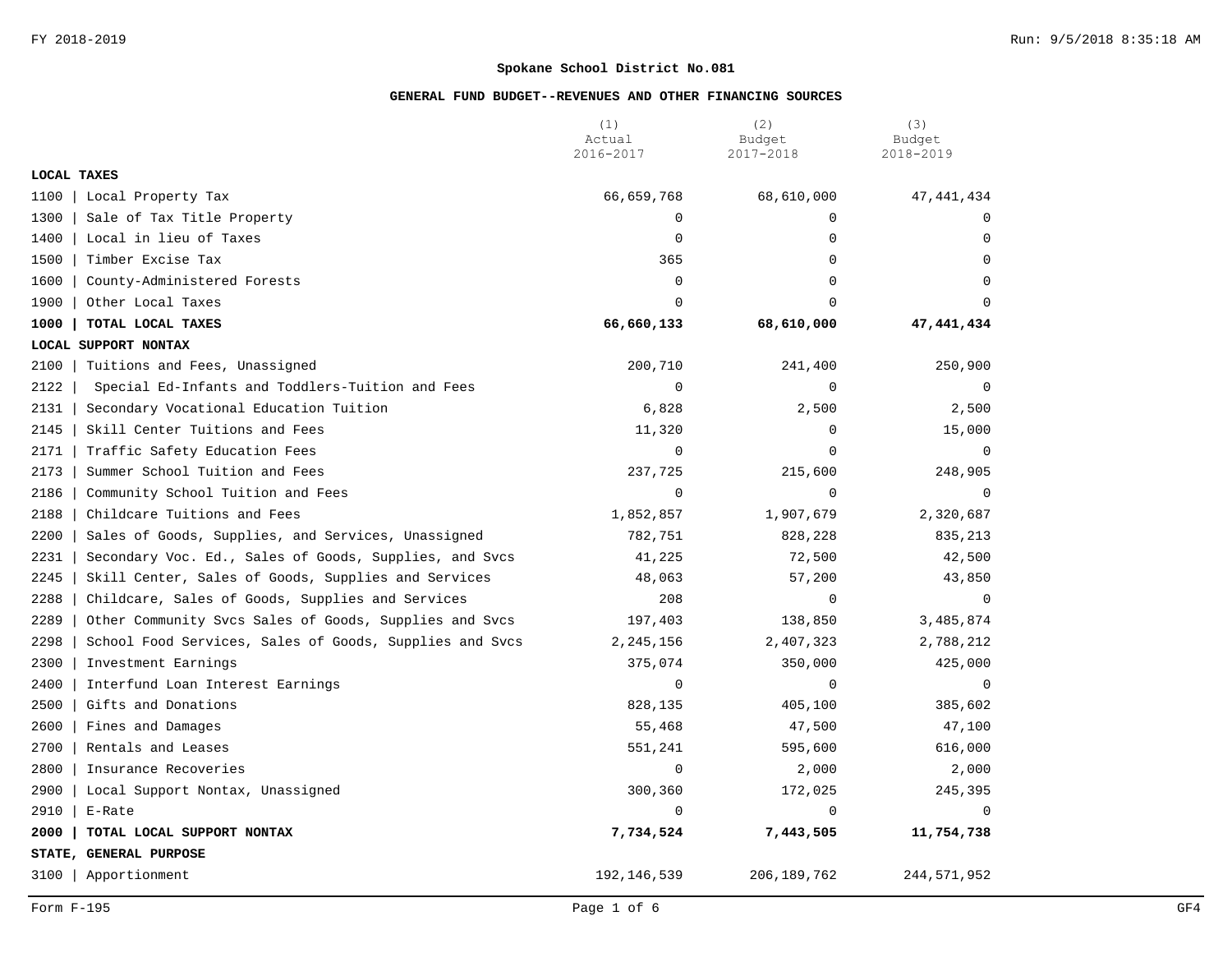|      |                                                         | (1)<br>Actual<br>2016-2017 | (2)<br>Budget<br>2017-2018 | (3)<br>Budget<br>2018-2019 |
|------|---------------------------------------------------------|----------------------------|----------------------------|----------------------------|
| 3121 | Special Education--General Apportionment                | 7,321,803                  | 7,622,272                  | 9,829,126                  |
| 3300 | Local Effort Assistance                                 | 17,971,763                 | 20,602,105                 | 18,708,118                 |
| 3600 | State Forests                                           | $\Omega$                   | $\Omega$                   | 0                          |
| 3900 | Other State General Purpose, Unassigned                 | $\Omega$                   | $\Omega$                   | $\Omega$                   |
| 3000 | TOTAL STATE, GENERAL PURPOSE                            | 217,440,104                | 234, 414, 139              | 273,109,196                |
|      | STATE, SPECIAL PURPOSE                                  |                            |                            |                            |
| 4100 | Special Purpose, Unassigned                             | 201,871                    | 269,509                    | 546,786                    |
| 4121 | Special Education                                       | 26,457,643                 | 28,916,932                 | 36, 183, 266               |
| 4122 | Special Ed-Infants and Toddlers-State                   | 2,629,605                  | 2,735,256                  | 3,546,518                  |
| 4126 | State Institutions, Special Education                   | $\mathbf 0$                | $\mathbf 0$                | $\mathbf 0$                |
| 4155 | Learning Assistance                                     | 8,414,126                  | 13,695,562                 | 17, 147, 368               |
| 4156 | State Institutions, Centers, and Homes, Delinquent      | $\Omega$                   | $\Omega$                   | $\Omega$                   |
| 4158 | Special and Pilot Programs                              | 4,473,899                  | 5,905,585                  | 5,853,112                  |
| 4159 | Institutions-Juveniles in Adult Jails                   | $\mathbf 0$                | $\mathbf 0$                | $\Omega$                   |
| 4165 | Transitional Bilingual                                  | 1,972,346                  | 2,367,689                  | 2,838,079                  |
| 4174 | Highly Capable                                          | 308,958                    | 695,989                    | 823,314                    |
| 4188 | Childcare                                               | $\mathbf 0$                | $\Omega$                   | $\Omega$                   |
| 4198 | School Food Services                                    | 318,478                    | 321,381                    | 309,500                    |
| 4199 | Transportation--Operations                              | 10,595,181                 | 10,595,181                 | 11,496,222                 |
| 4300 | Other State Agencies, Unassigned                        | 411,144                    | 689,658                    | 658,126                    |
| 4321 | Special Education--Other State Agencies                 | 93,844                     | 0                          | $\Omega$                   |
| 4322 | Special Education-Infants and Toddlers-State            | $\mathbf 0$                | $\mathbf 0$                | 0                          |
| 4326 | State Institutions--Special Education--Other State Agcs | $\mathbf 0$                | $\mathbf 0$                | $\Omega$                   |
| 4356 | State Insts, Ctrs, Homes, Delinquent--Other St. Agcs    | $\mathbf 0$                | $\mathbf 0$                | $\Omega$                   |
| 4358 | Speical and Pilot Programs--Other State Agencies        | 73,585                     | 7,500                      | 7,500                      |
| 4365 | Transitional Bilingual--Other State Agencies            | $\Omega$                   | $\Omega$                   | $\Omega$                   |
| 4388 | Childcare--Other State Agencies                         | 702,751                    | 679,313                    | 725,500                    |
| 4398 | School Food Services--Other State Agencies              | $\mathbf 0$                | $\mathbf 0$                | $\Omega$                   |
| 4399 | Transportation--Operations--Other State Agencies        | $\mathbf 0$                | $\Omega$                   |                            |
| 4000 | TOTAL STATE, SPECIAL PURPOSE                            | 56,653,431                 | 66,879,555                 | 80,135,291                 |
|      | FEDERAL, GENERAL PURPOSE                                |                            |                            |                            |
| 5200 | General Purpose Direct Federal Grants, Unassigned       | $\mathbf 0$                | $\mathsf 0$                | $\mathbf 0$                |
| 5300 | Impact Aid, Maintenance and Operation                   | $\mathbf 0$                | $\mathbf 0$                | $\Omega$                   |
| 5329 | Impact Aid, Special Education Funding                   | $\mathbf 0$                | $\mathbf 0$                | $\mathbf 0$                |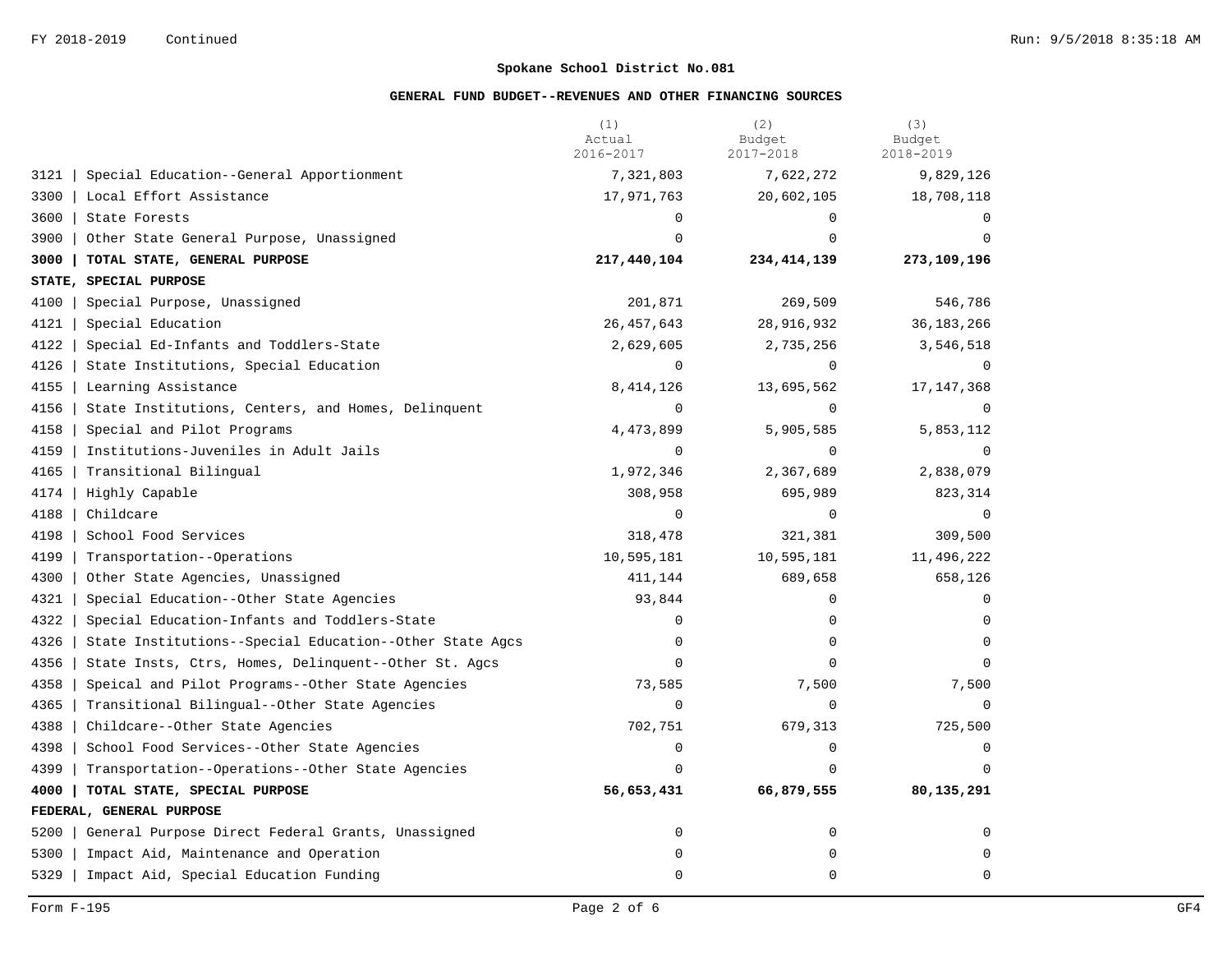|                                                                 | (1)<br>Actual<br>2016-2017 | (2)<br>Budget<br>2017-2018 | (3)<br>Budget<br>2018-2019 |
|-----------------------------------------------------------------|----------------------------|----------------------------|----------------------------|
| Federal in lieu of Taxes<br>5400                                | 0                          | 0                          | $\Omega$                   |
| 5500<br>Federal Forests                                         | $\mathbf 0$                | 0                          | $\Omega$                   |
| 5600<br>Qualified Bond Interest Credit - Federal                | 0                          | $\Omega$                   | $\Omega$                   |
| 5000<br>TOTAL FEDERAL, GENERAL PURPOSE                          | 0                          | 0                          | 0                          |
| FEDERAL, SPECIAL PURPOSE                                        |                            |                            |                            |
| 6100<br>Special Purpose, OSPI, Unassigned                       | 13,440                     | 101,800                    | 111,825                    |
| 6121<br>Special Education--Medicaid Reimbursement               | 10,590                     | $\mathbf 0$                | $\mathbf 0$                |
| Special Ed-Infants and Toddlers-Medicaid Reimbursements<br>6122 | 0                          | $\Omega$                   | $\Omega$                   |
| 6124<br>Special Education--Supplemental                         | 6,417,514                  | 6,406,974                  | 6,536,525                  |
| 6125<br>Special Education-Infants and Toddlers-Federal          | $\mathbf 0$                | $\mathbf 0$                | $\mathbf 0$                |
| 6138<br>Secondary Vocational Education                          | 275,860                    | 247,566                    | 245,353                    |
| 6146<br>Skill Center                                            | 98,743                     | 69,635                     | 65,695                     |
| 6151<br>Disadvantaged ESEA Disadvantaged, Fed                   | 9,773,959                  | 11, 476, 353               | 12,060,875                 |
| 6152<br>School Improve, Fed Other Title Grants under ESEA, Fed  | 1,568,179                  | 1,774,756                  | 1,962,300                  |
| 6153<br>Migrant ESEA Migrant, Federal                           | 0                          | 0                          | $\Omega$                   |
| 6154<br>Reading First, Federal                                  | 0                          | $\Omega$                   | $\Omega$                   |
| 6157<br>Institutions, Neglected and Delinquent                  | $\mathbf 0$                | $\mathbf 0$                | $\mathbf 0$                |
| 6161<br>Head Start                                              | $\mathbf 0$                | $\mathbf 0$                | $\Omega$                   |
| 6162<br>Math & Science--Professional Development                | $\mathbf 0$                | $\Omega$                   | $\Omega$                   |
| 6164<br>Limited English Proficiency (formerly Bilingual)        | 337,767                    | 315,936                    | 271,888                    |
| 6167<br>Indian Education JOM                                    | $\mathbf 0$                | $\mathbf 0$                | $\mathbf 0$                |
| 6168<br>Indian Education, ED                                    | 0                          | 0                          | $\Omega$                   |
| 6176<br>Targeted Assistance                                     | 0                          | 0                          | $\mathbf 0$                |
| 6178<br>Youth Training Programs                                 | $\Omega$                   | $\Omega$                   | $\Omega$                   |
| 6188<br>Childcare                                               | 48,229                     | 47,500                     | 47,500                     |
| 6189<br>Other Community Services                                | 354,003                    | 400,000                    | 390,000                    |
| 6198<br>School Food Services                                    | 10,596,246                 | 11,039,246                 | 11, 233, 218               |
| 6199<br>Transportation--Operations                              | $\mathbf 0$                | $\Omega$                   | $\Omega$                   |
| 6200<br>Direct Special Purpose Grants                           | 65,601                     | 58,907                     | 58,976                     |
| 6221<br>Special Education--Medicaid Reimbursement               | 0                          | 0                          | $\mathbf 0$                |
| 6222<br>Special Ed-Infants and Toddlers-Medicaid Reimbursements | 0                          | 0                          | $\Omega$                   |
| 6224<br>Special Education--Supplemental                         | $\mathbf 0$                | $\mathbf 0$                | $\Omega$                   |
| 6225<br>Special Education-Infants and Toddlers-Federal          | 0                          | $\Omega$                   | $\Omega$                   |
| 6238<br>Secondary Vocational Education                          | 0                          | $\Omega$                   | $\mathbf 0$                |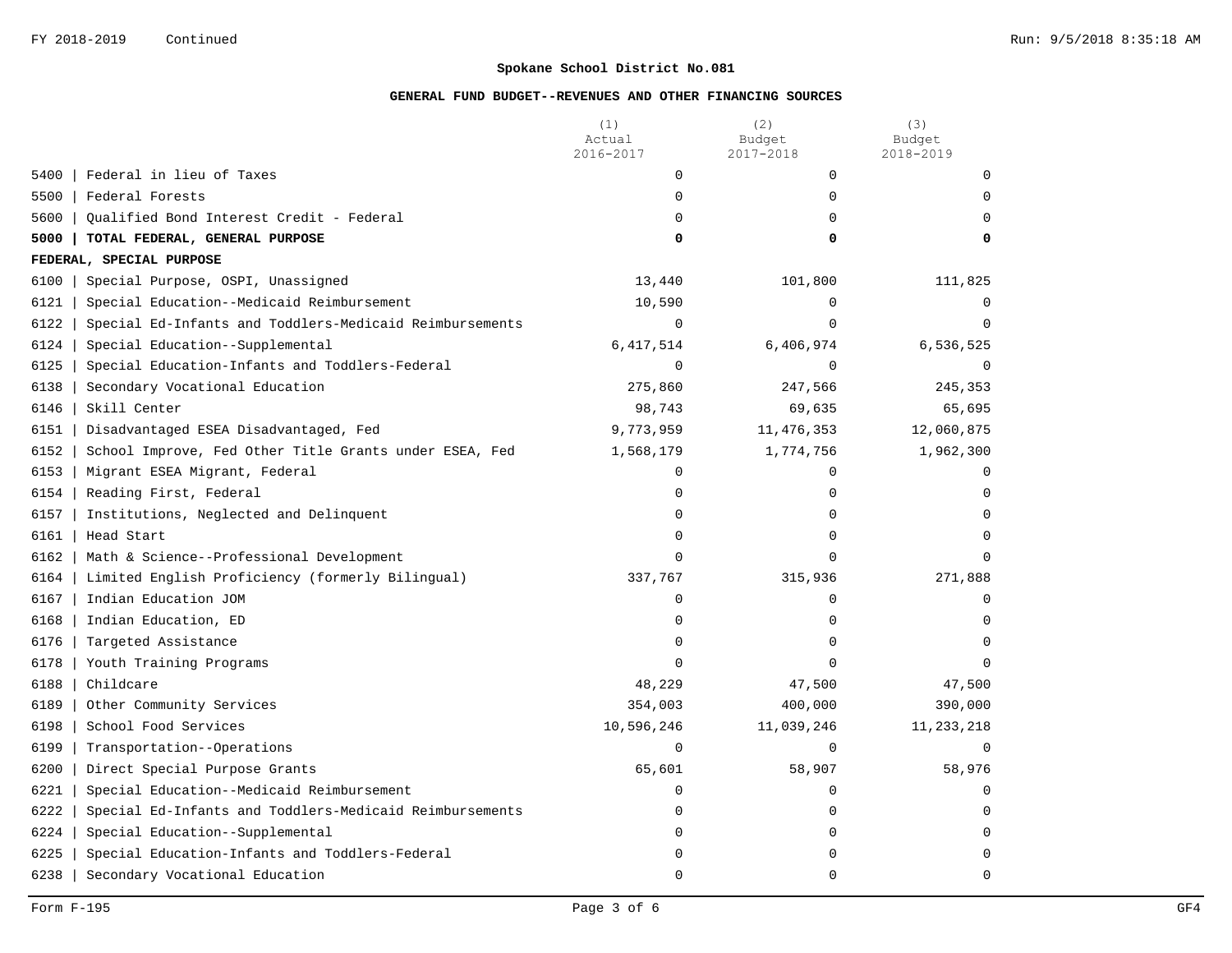|                      |                                                         | (1)<br>Actual | (2)<br>Budget | (3)<br>Budget |
|----------------------|---------------------------------------------------------|---------------|---------------|---------------|
|                      |                                                         | 2016-2017     | 2017-2018     | 2018-2019     |
| Skill Center<br>6246 |                                                         | $\mathbf 0$   | $\mathbf 0$   | $\Omega$      |
| 6251                 | Disadvantaged ESEA Disadvantaged, Fed                   | $\mathbf 0$   | $\Omega$      | $\Omega$      |
| 6252                 | School Improve, Fed Other Title Grants under ESEA, Fed  | $\mathbf 0$   | 0             | $\Omega$      |
| 6253                 | ESEA Migrant, Federal                                   | $\Omega$      | $\Omega$      | $\Omega$      |
| 6254                 | Reading First, Federal                                  | $\mathbf 0$   | 0             | $\Omega$      |
| 6257                 | Institutions, Neglected and Delinquent                  | $\mathbf 0$   | 0             | $\Omega$      |
| 6261<br>Head Start   |                                                         | $\mathbf 0$   | 0             | $\Omega$      |
| 6262                 | Math & Science--Professional Development                | $\mathbf 0$   | $\Omega$      | $\Omega$      |
| 6264                 | Limited English Proficiency (formerly Bilingual)        | $\mathbf 0$   | 0             | $\mathbf 0$   |
| 6267                 | Indian Education JOM                                    | $\mathbf 0$   | 0             | $\Omega$      |
| 6268                 | Indian Education, ED                                    | 201,392       | 205,096       | 237,696       |
| 6276                 | Targeted Assistance                                     | 0             | 0             | $\Omega$      |
| 6278                 | Youth Training, Direct Grants                           | 0             | 0             | $\Omega$      |
| 6288<br>Childcare    |                                                         | $\mathbf 0$   | 0             | $\Omega$      |
| 6289                 | Other Community Services                                | $\mathbf 0$   | $\Omega$      | $\Omega$      |
| 6298                 | School Food Services                                    | $\mathbf 0$   | $\Omega$      | $\Omega$      |
| 6299                 | Transportation--Operations                              | $\Omega$      | 0             | $\Omega$      |
| 6300                 | Federal Grants Through Other Agencies, Unassigned       | 1,255,723     | 2,541,143     | 2,409,361     |
| 6310                 | Medicaid Administrative Match                           | $\mathbf 0$   | 0             | $\Omega$      |
| 6318                 | Federal Stimulus--Competitive Grants                    | $\Omega$      | 0             | $\Omega$      |
| 6321                 | Special Education--Medicaid Reimbursement               | 234,610       | 235,000       | 301,507       |
| 6322                 | Special Ed-Infants and Toddlers-Medicaid Reimbursements | $\mathbf 0$   | 0             | $\mathbf 0$   |
| 6324                 | Special Education--Supplemental                         | $\mathbf 0$   | 0             | 0             |
| 6325                 | Special Education-Infants and Toddlers-Federal          | $\mathbf 0$   | 0             | 0             |
| 6338                 | Secondary Vocational Education                          | $\Omega$      | 0             | $\Omega$      |
| 6346<br>Skill Center |                                                         | $\Omega$      | 0             | $\Omega$      |
| 6351                 | Disadvantaged ESEA Disadvantaged, Fed                   | $\Omega$      | 0             | $\Omega$      |
| 6352                 | School Improve, Fed Other Title Grants under ESEA, Fed  | 23,765        | 0             | $\Omega$      |
| 6353                 | Migrant ESEA Migrant, Federal                           | $\mathbf 0$   | $\Omega$      | $\Omega$      |
| 6354                 | Reading First, Federal                                  | 0             | 0             | $\Omega$      |
| 6357                 | Institutions, Neglected and Delinquent                  | 0             | 0             | $\Omega$      |
| 6361<br>Head Start   |                                                         | $\mathbf 0$   | 0             | $\Omega$      |
| 6362                 | Math & Science--Professional Development                | $\mathbf 0$   | 0             | $\Omega$      |
| 6364                 | Limited English Proficiency (formerly Bilingual)        | $\Omega$      | 0             | $\Omega$      |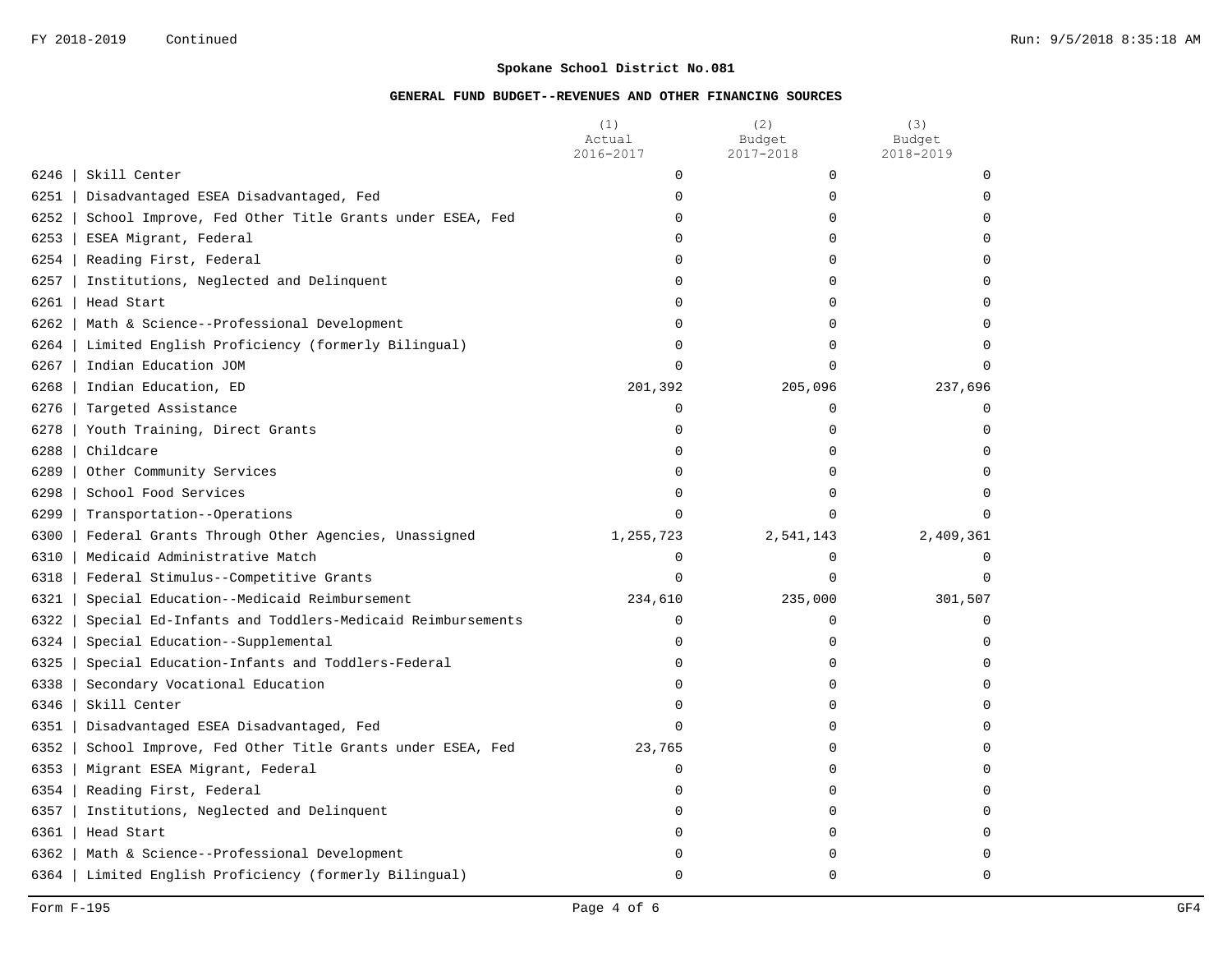|                                                              | (1)<br>Actual | (2)<br>Budget | (3)<br>Budget  |
|--------------------------------------------------------------|---------------|---------------|----------------|
|                                                              | 2016-2017     | 2017-2018     | 2018-2019      |
| 6367<br>Indian Education JOM                                 | $\mathbf 0$   | $\mathbf 0$   | $\Omega$       |
| 6368<br>Indian Education, ED                                 | $\mathbf 0$   | $\Omega$      | $\Omega$       |
| 6376<br>Targeted Assistance                                  | $\Omega$      | $\Omega$      | $\Omega$       |
| 6378<br>Youth Training Programs                              | $\Omega$      | $\Omega$      | $\Omega$       |
| 6388<br>Childcare                                            | 4,395         | $\Omega$      | $\Omega$       |
| 6389<br>Other Community Services                             | 4,395,396     | 4,618,224     | 1,767,992      |
| 6398<br>School Food Services                                 | $\Omega$      | $\Omega$      | $\Omega$       |
| 6399<br>Transportation--Operations                           | $\Omega$      | $\Omega$      | $\Omega$       |
| 6998<br>USDA Commodities                                     | 1,031,686     | 1,253,500     | 1,056,973      |
| 6000 TOTAL FEDERAL, SPECIAL PURPOSE                          | 36,707,098    | 40,791,636    | 38,757,684     |
| REVENUES FROM OTHER SCHOOL DISTRICTS                         |               |               |                |
| 7100<br>Program Participation, Unassigned                    | 419,647       | 397,600       | 632,087        |
| 7121<br>Special Education                                    | 168,663       | 190,000       | 190,000        |
| 7122<br>Special Education-Infants and Toddlers               | $\mathbf 0$   | $\Omega$      | $\overline{0}$ |
| Vocational Education<br>7131                                 | 38,870        | 30,350        | 22,500         |
| 7145<br>Skill Center                                         | 43,962        | 42,300        | 0              |
| 7189<br>Other Community Services                             | $\mathbf 0$   | 0             | $\Omega$       |
| 7197<br>Support Services                                     | 31,074        | 16,000        | $\Omega$       |
| 7198<br>School Food Services                                 | $\mathbf 0$   | $\mathbf 0$   | $\Omega$       |
| 7199<br>Transportation                                       | $\Omega$      | $\Omega$      | $\Omega$       |
| 7301<br>Nonhigh Participation                                | 6,317         | 6,489         | 6,489          |
| 7000<br>TOTAL REVENUES FROM OTHER SCHOOL DISTRICTS           | 708,533       | 682,739       | 851,076        |
| REVENUES FROM OTHER ENTITIES                                 |               |               |                |
| 8100<br>Governmental Entities                                | 20,697        | 0             | $\Omega$       |
| 8188<br>Childcare                                            | $\Omega$      | $\Omega$      | $\Omega$       |
| 8189<br>Community Services                                   | 8,508         | 9,100         | 8,918          |
| 8198<br>School Food Services                                 | $\mathbf 0$   | $\mathbf 0$   | $\mathbf 0$    |
| 8199<br>Transportation                                       | $\mathbf 0$   | $\mathbf 0$   | $\Omega$       |
| 8200<br>Private Foundations                                  | 650,975       | 736,351       | 333,248        |
| 8500<br>Nonfederal, ESD                                      | 1,241         | 0             | $\mathbf 0$    |
| 8521<br>Educational Service Districts-Special Education      | $\mathbf 0$   | $\mathbf 0$   | $\mathbf 0$    |
| 8522<br>Ed Service Districts-Special Ed-Infants and Toddlers | $\mathbf 0$   | $\Omega$      | $\Omega$       |
| 8000 TOTAL REVENUES FROM OTHER ENTITES                       | 681,421       | 745,451       | 342,166        |
| OTHER FINANCING SOURCES                                      |               |               |                |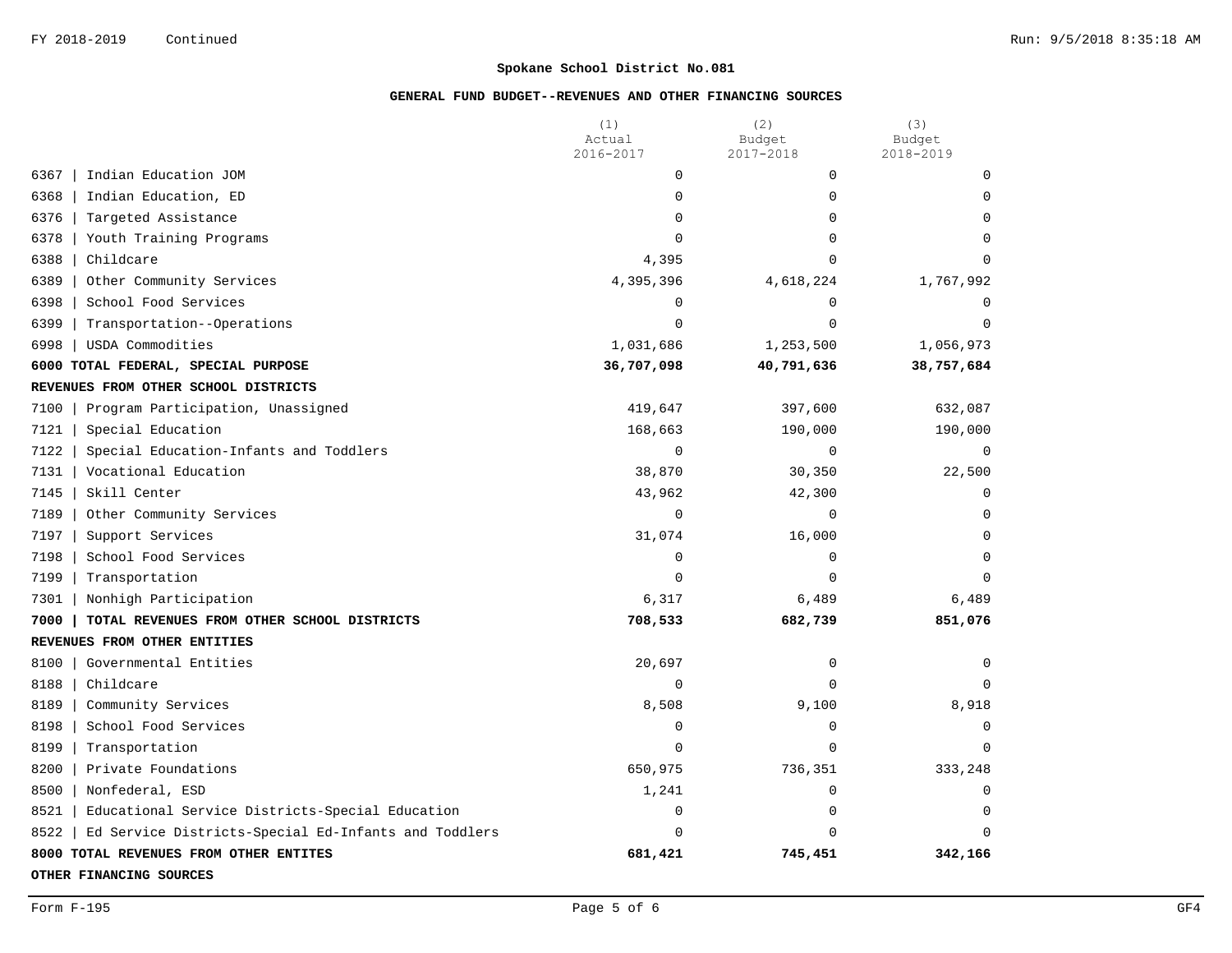|                                               | (1)<br>Actual<br>2016-2017 | (2)<br>Budget<br>2017-2018 | (3)<br>Budget<br>2018-2019 |
|-----------------------------------------------|----------------------------|----------------------------|----------------------------|
| 9100<br>Sale of Bonds                         |                            |                            | 0                          |
| 9300<br>Sale of Equipment                     | 28,064                     | 30,000                     | 30,000                     |
| 9400<br>Compensated Loss of Fixed Assets      | 0                          | 0                          | $\mathbf 0$                |
| 9500<br>Long-Term Financing                   | $\Omega$                   | 0                          | $\Omega$                   |
| 9900<br>Transfers                             |                            | 0                          | $\Omega$                   |
| 9000 TOTAL OTHER FINANCING SOURCES            | 28,064                     | 30,000                     | 30,000                     |
| OTHER FINANCING SOURCES<br>TOTAL REVENUES AND | 386,613,309                | 419,597,025                | 452, 421, 585              |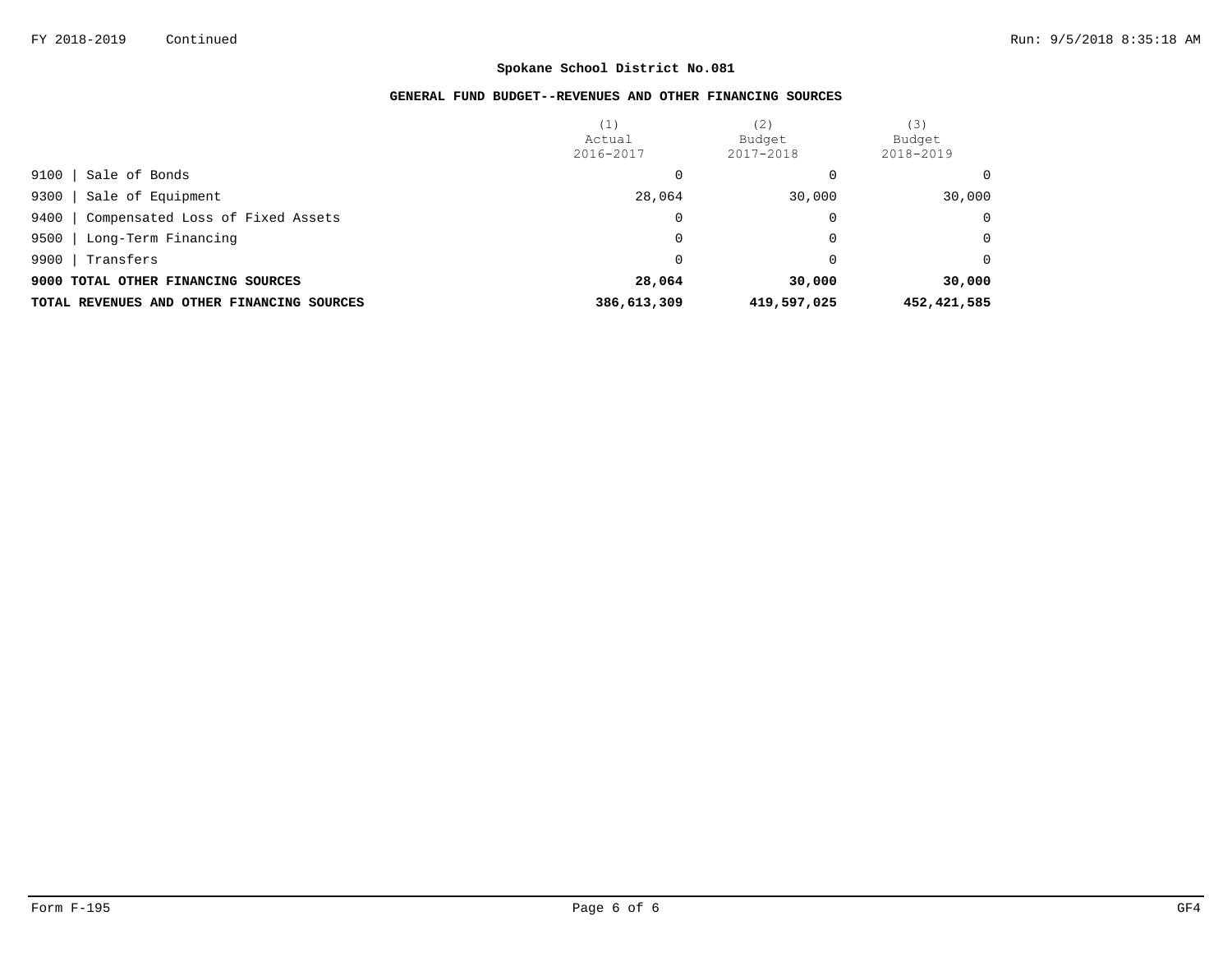#### **EXPENDITURE BY PROGRAM**

|                                                                        | (1)<br>Actual<br>2016-2017 | (2)<br>Budget<br>2017-2018 | (3)<br>Budget<br>2018-2019 |
|------------------------------------------------------------------------|----------------------------|----------------------------|----------------------------|
| REGULAR INSTRUCTION                                                    |                            |                            |                            |
| Basic Education<br>01                                                  | 195,961,644                | 211,824,024                | 240,082,250                |
| Alternative Learning Experience<br>02                                  | 7,707,483                  | 8,547,573                  | 9,814,730                  |
| Basic Education - Dropout Reengagement<br>03                           | 933, 413                   | 878,091                    | 972,870                    |
| TOTAL REGULAR INSTRUCTION<br>00                                        | 204,602,540                | 221,249,688                | 250,869,850                |
| FEDERAL STIMULUS                                                       |                            |                            |                            |
| Federal Stimulus - Competitive Grants<br>18                            | $\mathbf 0$                | 0                          |                            |
| TOTAL FEDERAL STIMULUS<br>10                                           | $\mathbf 0$                | 0                          | 0                          |
| SPECIAL EDUCATION INSTRUCTION                                          |                            |                            |                            |
| Special Education, Supplemental, State<br>21                           | 41,659,196                 | 47,329,536                 | 53,595,460                 |
| Special Education, Infants and Toddlers, State<br>22                   | 2,410,403                  | 2,324,968                  | 3,377,637                  |
| Special Education, Supplemental, Federal<br>24                         | 6,176,304                  | 6,177,366                  | 6,299,945                  |
| Special Education, Infants and Toddlers, Federal<br>25                 | $\Omega$                   | $\Omega$                   | $\Omega$                   |
| Special Education, Institutions, State<br>26                           | $\Omega$                   | $\Omega$                   | $\Omega$                   |
| Special Education, Other, Federal<br>29                                | $\Omega$                   | $\Omega$                   | $\Omega$                   |
| TOTAL SPECIAL EDUCATION INSTRUCTION<br>20                              | 50,245,903                 | 55,831,870                 | 63,273,042                 |
| VOCATIONAL EDUCATION INSTRUCTION                                       |                            |                            |                            |
| Vocational, Basic, State<br>31                                         | 8,871,342                  | 9,232,481                  | 8,866,048                  |
| Middle School Career and Technical Education, State<br>34              | 2,309,785                  | 2,804,251                  | 2,281,999                  |
| Vocational, Federal<br>38                                              | 264,578                    | 238,639                    | 237,453                    |
| Vocational, Other Categorical<br>39                                    | 641                        | 11,000                     | 10,000                     |
| TOTAL VOCATIONAL EDUCATION INSTRUCTION<br>30                           | 11,446,346                 | 12,286,371                 | 11,395,500                 |
| SKILL CENTER INSTRUCTION                                               |                            |                            |                            |
| Skill Center, Basic, State<br>45                                       | 3,484,043                  | 3, 417, 048                | 3,645,591                  |
| Skill Center, Federal<br>46                                            | 94,720                     | 67,138                     | 63,578                     |
| Skill Center - Facility Upgrades<br>47                                 | XXXXX                      |                            | 60,000                     |
| TOTAL SKILL CENTER INSTRUCTION<br>40                                   | 3,578,763                  | 3,484,186                  | 3,769,169                  |
| COMPENSATORY EDUCATION INSTUCTION                                      |                            |                            |                            |
| Disadvantaged (formerly Remediation) ESEA Disadvantaged, Federal<br>51 | 9,382,371                  | 11,074,749                 | 11,656,285                 |
| Other Title Grants under ESEA-Federal<br>52                            | 1,527,592                  | 1,711,104                  | 1,884,961                  |
| Migrant ESEA Migrant, Federal<br>53                                    | $\mathbf 0$                | $\mathbf 0$                | 0                          |
| Reading First, Federal<br>54                                           | $\mathbf 0$                | 0                          | $\mathbf 0$                |
| Learning Assistance Program (LAP), State<br>55                         | 8,068,202                  | 13, 204, 360               | 16,523,394                 |
| State Institutions, Centers and Homes, Delinquent<br>56                | $\mathbf 0$                | $\Omega$                   | $\mathbf 0$                |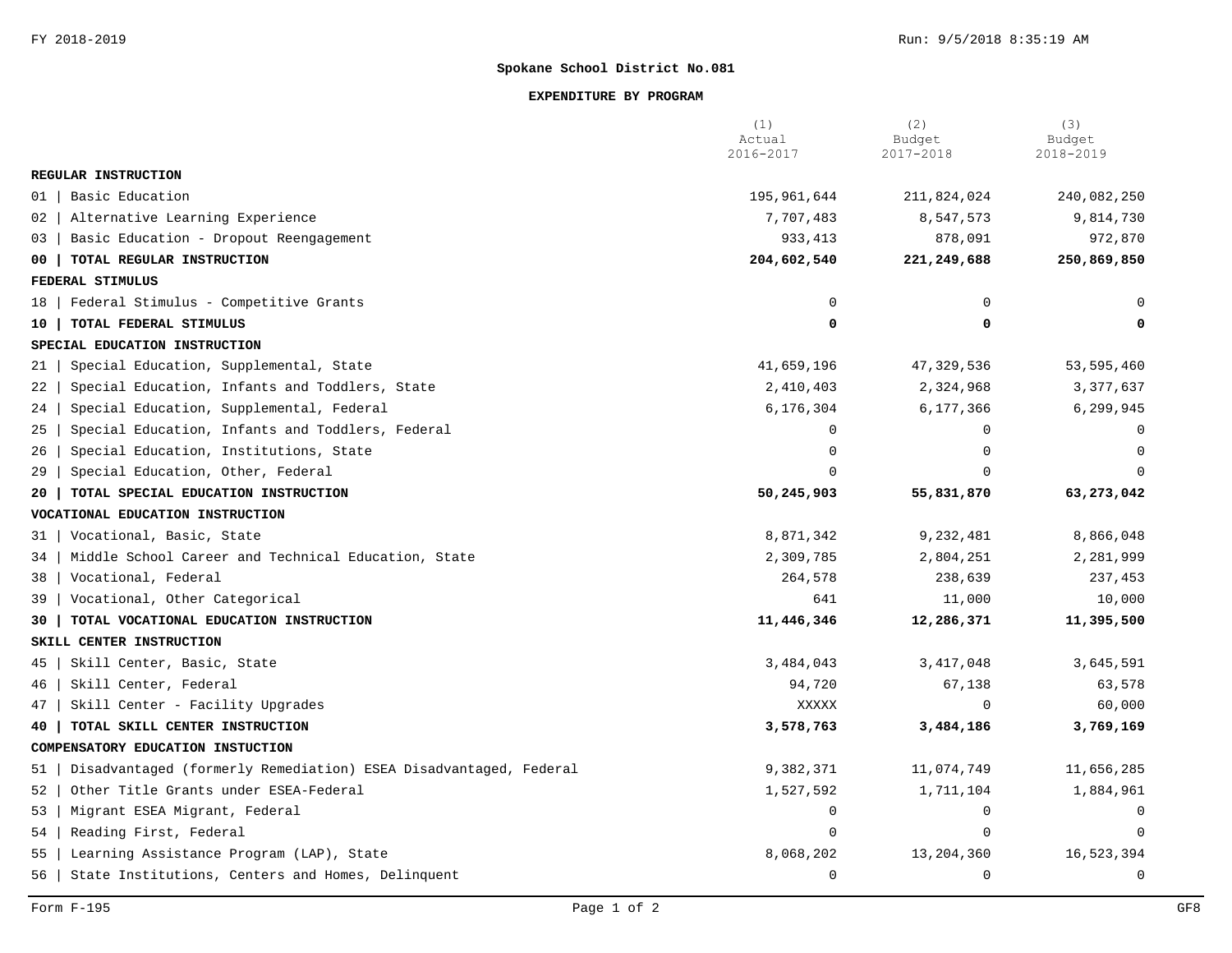#### **EXPENDITURE BY PROGRAM**

|    |                                                       | (1)<br>Actual<br>2016-2017 | (2)<br>Budget<br>2017-2018 | (3)<br>Budget<br>2018-2019 |
|----|-------------------------------------------------------|----------------------------|----------------------------|----------------------------|
| 57 | State Institutions, Neglected and Delinquent, Federal | $\mathbf 0$                | $\mathbf 0$                | 0                          |
| 58 | Special and Pilot Programs, State                     | 4,474,862                  | 5,837,894                  | 5,837,939                  |
| 59 | Institutions - Juveniles in Adult Jails               | $\Omega$                   | $\Omega$                   | $\Omega$                   |
| 61 | Head Start, Federal                                   | $\Omega$                   | $\Omega$                   | $\cap$                     |
| 62 | Math and Science, Professional Development, Federal   | $\Omega$                   | $\Omega$                   |                            |
| 64 | Limited English Proficiency, Federal                  | 351,644                    | 339,742                    | 293,770                    |
| 65 | Transitional Bilingual, State                         | 5,197,382                  | 4,718,289                  | 5,582,322                  |
| 67 | Indian Education, Federal, JOM                        | $\Omega$                   | $\Omega$                   | $\Omega$                   |
| 68 | Indian Education, Federal, ED                         | 210,950                    | 211,609                    | 247,095                    |
| 69 | Compensatory, Other                                   | 365,219                    | 430,985                    | 290,617                    |
|    | 50 and 60   TOTAL COMPENSATORY EDUCATION INSTRUCTION  | 29,578,224                 | 37,528,732                 | 42,316,383                 |
|    | OTHER INSTRUCTIONAL PROGRAMS                          |                            |                            |                            |
| 71 | Traffic Safety                                        | $\mathbf 0$                | $\Omega$                   | $\Omega$                   |
| 73 | Summer School                                         | 457,394                    | 236,139                    | 266,562                    |
| 74 | Highly Capable                                        | 1,541,507                  | 1,742,277                  | 1,744,987                  |
| 75 | Professional Development, State                       | $\mathbf 0$                | $\Omega$                   | $\Omega$                   |
| 76 | Targeted Assistance, Federal                          | $\Omega$                   | $\Omega$                   | $\Omega$                   |
| 78 | Youth Training Programs, Federal                      | $\Omega$                   | $\Omega$                   | $\Omega$                   |
| 79 | Instructional Programs, Other                         | 1,662,515                  | 3,488,532                  | 3,330,347                  |
| 70 | TOTAL OTHER INSTRUCTIONAL PROGRAMS                    | 3,661,416                  | 5,466,948                  | 5,341,896                  |
|    | COMMUNITY SERVICES                                    |                            |                            |                            |
| 81 | Public Radio/Television                               | $\Omega$                   | $\Omega$                   | $\Omega$                   |
| 86 | Community Schools                                     | 6,875                      | 8,109                      | 8,128                      |
| 88 | Child Care                                            | 2,350,199                  | 2,535,624                  | 3,084,071                  |
| 89 | Other Community Services                              | 4,901,896                  | 5,201,817                  | 6, 175, 200                |
| 80 | TOTAL COMMUNITY SERVICES                              | 7,258,970                  | 7,745,550                  | 9,267,399                  |
|    | SUPPORT SERVICES                                      |                            |                            |                            |
| 97 | District-wide Support                                 | 46, 432, 927               | 48,987,289                 | 51,290,406                 |
| 98 | School Food Services                                  | 14, 283, 516               | 15,285,804                 | 15,582,654                 |
| 99 | Pupil Transportation                                  | 10,982,631                 | 11, 157, 261               | 11,859,999                 |
| 90 | TOTAL SUPPORT SERVICES                                | 71,699,073                 | 75,430,354                 | 78,733,059                 |
|    | TOTAL PROGRAM EXPENDITURES                            | 382,071,236                | 419,023,699                | 464,966,298                |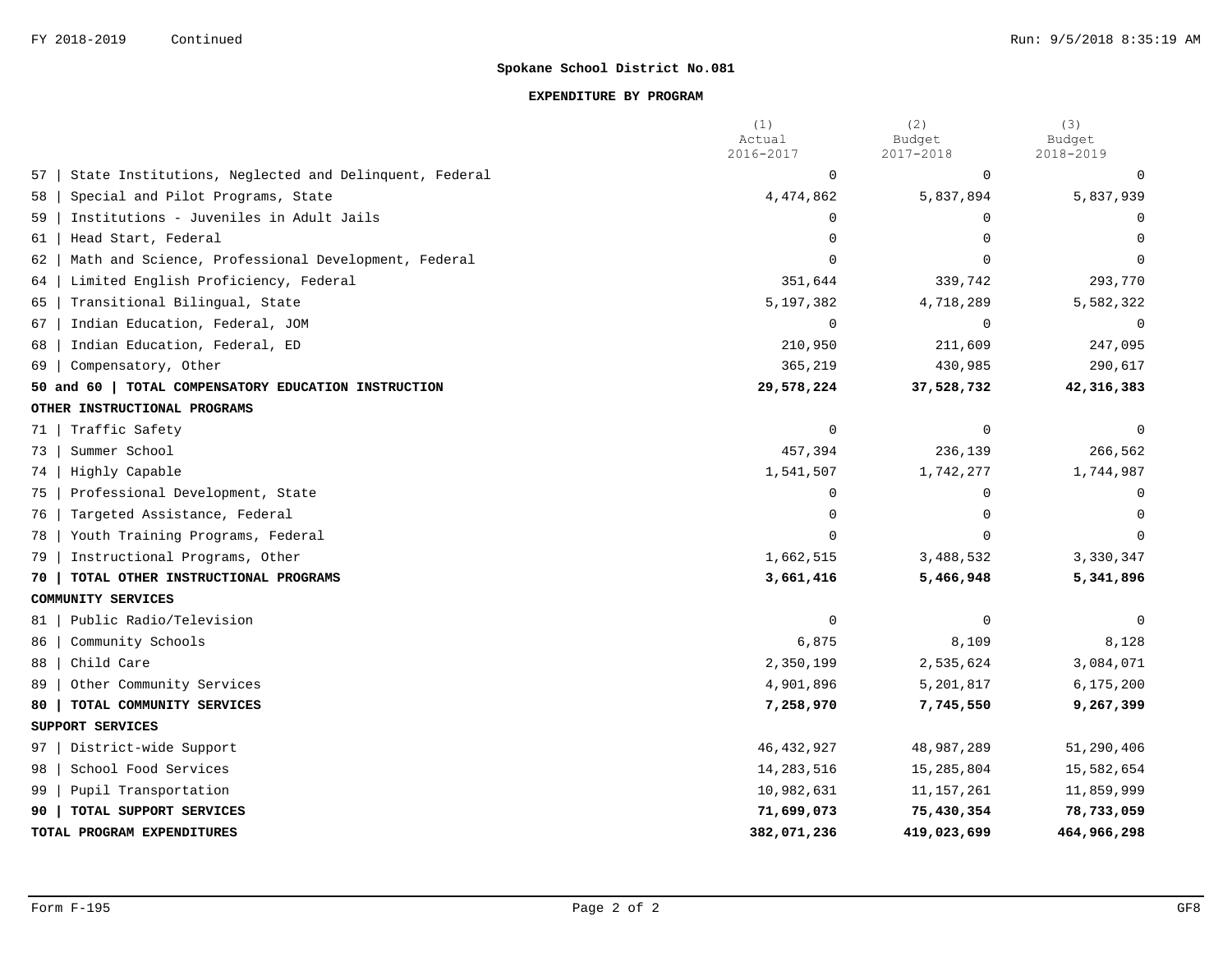| Program                                             | Total<br>Object | (0)<br>Debit<br>Transfer | (1)<br>Credit<br>Transfer | (2)<br>Cert.<br>Salaries                | (3)<br>Class.<br>Salaries              | (4)<br>Employee<br>Benefits | (5)<br>Supplies /<br>Materials | (7)<br>Purchased<br>Services | (8)<br>Travel | (9)<br>Capital<br>Outlay |
|-----------------------------------------------------|-----------------|--------------------------|---------------------------|-----------------------------------------|----------------------------------------|-----------------------------|--------------------------------|------------------------------|---------------|--------------------------|
| $01$   Basic<br>Education                           | 240,082,250     | 984,997                  |                           | 147, 475, 736                           | 14,614,887                             | 59,430,333                  | 6,677,601                      | 10,613,170                   | 285,526       | $\mathbf 0$              |
| $02$   ALE                                          | 9,814,730       | 36,610                   |                           | 5,859,946                               | 902,483                                | 2,366,453                   | 288,613                        | 326,225                      | 34,400        | 0                        |
| 03 Basic<br>Education -<br>Dropout<br>Reengagement  | 972,870         | $\mathbf 0$              |                           | $\mathbf 0$                             | $\Omega$                               | $\mathbf 0$                 | $\Omega$                       | 972,870                      | $\mathbf 0$   | 0                        |
| TOTAL REGULAR<br>INSTRUCTION                        | 250,869,850     | 1,021,607                |                           | 153, 335, 682 15, 517, 370 61, 796, 786 |                                        |                             |                                | 6,966,214 11,912,265         | 319,926       |                          |
| 18   Federal<br>Stimulus -<br>Competitive<br>Grants | $\mathbf 0$     | $\mathbf 0$              |                           | $\mathbf 0$<br>0                        | $\mathbf 0$                            | $\mathbf 0$                 | $\mathbf 0$                    | $\mathbf 0$                  | 0             | $\Omega$                 |
| TOTAL FEDERAL<br>STIMULUS                           | $\mathbf 0$     | $\mathbf 0$              |                           | $\mathbf 0$<br>0                        | $\mathbf 0$                            | $\mathbf 0$                 | $\mathbf 0$                    | $\mathbf 0$                  | 0             | $\Omega$                 |
| $21$   Sp Ed, Sup,<br>St                            | 53,595,460      | 108,337                  |                           |                                         | 22, 777, 856 13, 511, 354 15, 653, 833 |                             | 535,537                        | 941,443                      | 67,100        | 0                        |
| $22$   Sp Ed, I&T,<br>St                            | 3, 377, 637     | $\mathbf 0$              |                           | 0                                       | 0                                      | 0                           | 0                              | 3,377,637                    | 0             | 0                        |
| $24$   Sp Ed, Sup,<br>$_{\rm Fed}$                  | 6,299,945       | 14,398                   |                           | 4,576,304                               | 61,115                                 | 1,642,965                   | 4,210                          | 317                          | 636           | 0                        |
| 25<br>Sp Ed, I&T,<br>Fed                            | 0               | 0                        |                           | 0                                       | $\mathbf 0$                            | $\mathbf 0$                 | 0                              | $\mathbf 0$                  | $\mathbf 0$   | 0                        |
| 26<br>Sp Ed, Inst,<br>$\operatorname{\mathsf{St}}$  | $\mathbf 0$     | $\mathbf 0$              |                           | 0                                       | $\mathbf 0$                            | $\mathbf 0$                 | $\mathbf 0$                    | $\mathbf 0$                  | $\mathbf 0$   | 0                        |
| $29 \mid$ Sp Ed, Oth,<br>Fed                        | 0               | 0                        |                           | 0                                       | $\mathbf 0$                            | $\mathbf 0$                 | 0                              | $\mathbf 0$                  | $\mathbf 0$   | 0                        |
| TOTAL SPECIAL<br><b>EDUCATION</b><br>INSTRUCTION    | 63, 273, 042    | 122,735                  |                           |                                         | 27, 354, 160 13, 572, 469 17, 296, 798 |                             | 539,747                        | 4,319,397                    | 67,736        | 0                        |
| $31$   Voc, Basic,<br>St                            | 8,866,048       | 22,594                   |                           | 5,589,073                               | 479,465                                | 2,198,447                   | 386,418                        | 107,091                      | 82,960        | $\mathbf 0$              |
| 34<br>MidSchCar/Tec                                 | 2,281,999       | 3,151                    |                           | 1,300,318                               | 67,962                                 | 471,456                     | 214,646                        | 34,373                       | 7,000         | 183,093                  |
| $38$   Voc, Fed                                     | 237,453         | 300                      |                           | 15,200                                  | 0                                      | 3,530                       | 147,566                        | 35,000                       | 10,857        | 25,000                   |
| 39   Voc, Other                                     | 10,000          | 1,500                    |                           | $\mathbf 0$                             | $\Omega$                               | $\Omega$                    | 6,700                          | 1,800                        | $\Omega$      | $\mathbf 0$              |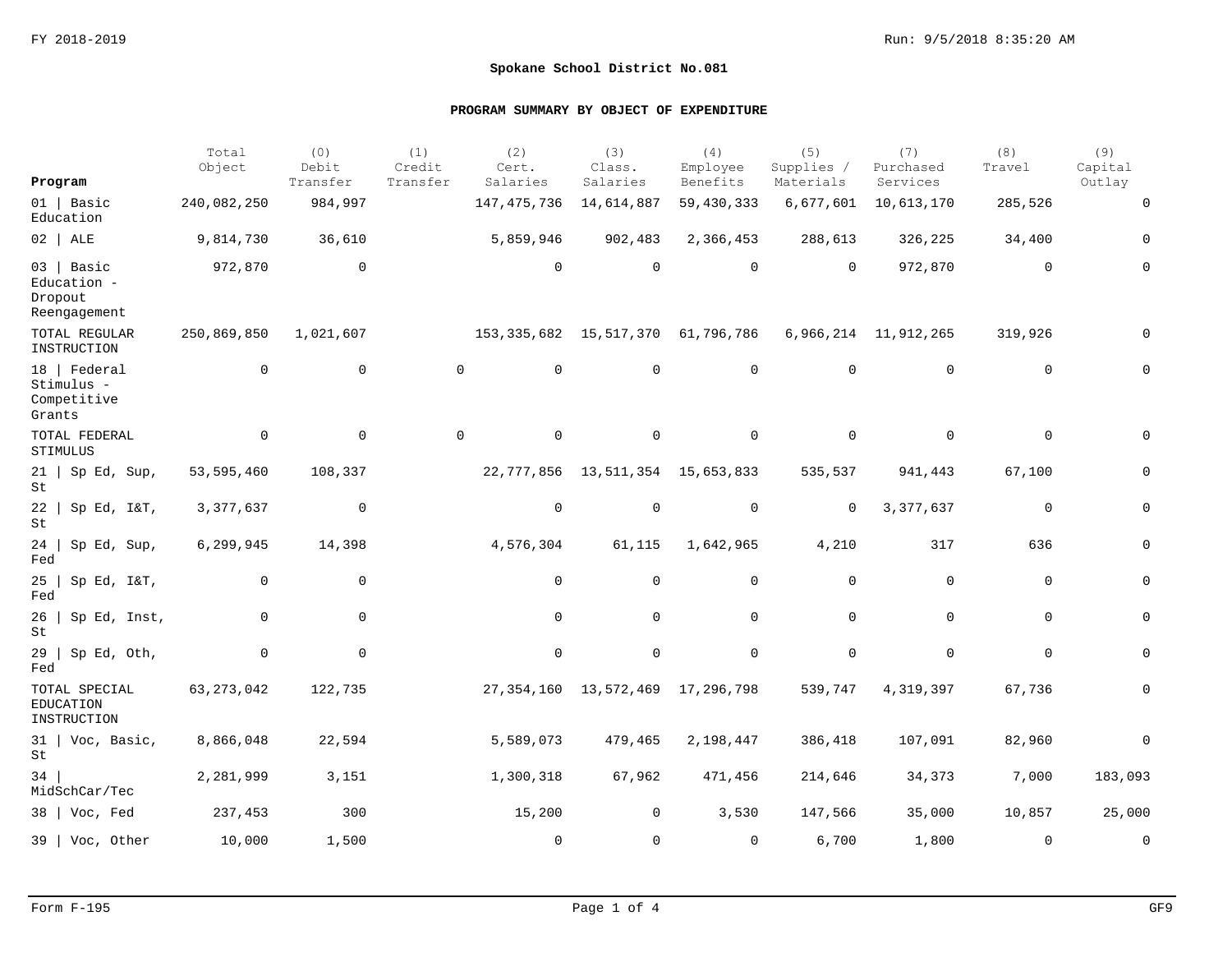|                                                   | Total<br>Object | (0)<br>Debit | (1)<br>Credit  | (2)<br>Cert. | (3)<br>Class.  | (4)<br>Employee | (5)<br>Supplies / | (7)<br>Purchased | (8)<br>Travel | (9)<br>Capital |
|---------------------------------------------------|-----------------|--------------|----------------|--------------|----------------|-----------------|-------------------|------------------|---------------|----------------|
| Program                                           |                 | Transfer     | Transfer       | Salaries     | Salaries       | Benefits        | Materials         | Services         |               | Outlay         |
| TOTAL VOCATIONAL<br>EDUCATION<br>INSTRUCTION      | 11,395,500      | 27,545       |                | 6,904,591    | 547,427        | 2,673,433       | 755,330           | 178,264          | 100,817       | 208,093        |
| $45$   Skil Cnt,<br>Bas, St                       | 3,645,591       | 14,814       | $-4,700$       | 1,790,266    | 393,273        | 776,334         | 317,073           | 338,800          | 19,471        | 260            |
| 46   Skill Cntr,<br>Fed                           | 63,578          | $\mathbf{0}$ | 0              | 6,000        | $\overline{0}$ | 622             | 44,956            | 5,000            | 7,000         | $\mathbf 0$    |
| $47$   Skill Cntr,<br>Fclty Upg                   | 60,000          | $\mathbf 0$  |                | $\mathbf 0$  | $\mathbf 0$    | $\mathbf 0$     | 30,000            | 30,000           |               | $\mathsf 0$    |
| TOTAL SKILL<br><b>CENTER</b><br>INSTRUCTION       | 3,769,169       | 14,814       | $-4,700$       | 1,796,266    | 393,273        | 776,956         | 392,029           | 373,800          | 26,471        | 260            |
| $51$   ESEA<br>Disadvantaged,<br>Federal          | 11,656,285      | 51,432       |                | 7,329,017    | 516,232        | 2,846,702       | 690,594           | 169,494          | 52,814        | $\mathbf 0$    |
| 52   Other Title<br>Grants under ESEA<br>-Federal | 1,884,961       | 9,405        | $\overline{0}$ | 1,002,278    | 13,500         | 323,869         | 7,952             | 419,175          | 108,782       | 0              |
| $53$ ESEA<br>Migrant, Federal                     | $\overline{0}$  | $\mathbf 0$  |                | $\mathbf 0$  | 0              | 0               | 0                 | 0                | $\mathbf 0$   | $\Omega$       |
| $54$   Read First,<br>Fed                         | $\mathbf 0$     | $\mathbf 0$  |                | $\mathbf 0$  | $\mathbf 0$    | $\mathbf 0$     | $\mathbf 0$       | $\mathbf 0$      | $\mathbf 0$   | $\mathbf 0$    |
| 55   LAP                                          | 16,523,394      | 28,180       |                | 10,188,168   | 639,062        | 3,903,728       | 1,558,726         | 161,030          | 44,500        | $\mathbf 0$    |
| 56  <br>St In,<br>Ctr/Hm, D                       | $\overline{0}$  | $\mathbf{0}$ |                | $\mathbf 0$  | $\mathbf 0$    | $\mathbf 0$     | $\mathbf 0$       | $\mathbf 0$      | $\mathbf 0$   | $\mathbf 0$    |
| $57$   St In, N/D,<br>Fed                         | $\mathbf 0$     | $\mathbf 0$  |                | $\mathbf 0$  | $\mathbf 0$    | $\mathbf 0$     | $\mathbf 0$       | $\mathbf 0$      | $\mathbf 0$   | $\mathbf 0$    |
| 58<br>Sp/Plt Pgm,<br>St                           | 5,837,939       | 2,071        |                | 3,063,379    | 175,122        | 829,354         | 902,140           | 839,367          | 26,506        | $\mathsf{O}$   |
| $59$   I-JAJ                                      | $\overline{0}$  | $\mathbf 0$  |                | $\mathbf 0$  | $\mathbf 0$    | $\mathbf 0$     | $\mathbf 0$       | $\mathbf 0$      | $\mathbf 0$   | $\mathbf 0$    |
| Head Start,<br>61<br>Fed                          | 0               | $\mathsf{O}$ |                | $\mathsf{O}$ | $\mathbf 0$    | $\mathbf 0$     | $\mathbf 0$       | $\mathbf 0$      | $\mathbf 0$   | $\mathbf 0$    |
| 62<br>MS, Pro Dv,<br>Fed                          | 0               | $\mathbf 0$  |                | $\mathsf{O}$ | $\mathbf 0$    | $\mathbf 0$     | $\mathbf 0$       | $\mathbf 0$      | $\mathbf 0$   | $\mathsf{O}$   |
| LEP, Fed<br>64                                    | 293,770         | 3,695        |                | 167,925      | 6,906          | 53,843          | 50,485            | 1,926            | 8,990         | $\mathbf 0$    |
| Tran Biling,<br>65<br>St                          | 5,582,322       | 17,402       |                | 3,202,160    | 776,678        | 1,551,482       | 5,900             | 19,550           | 9,150         | $\mathbf 0$    |
| $67$   Ind Ed, Fd,                                | $\mathbf 0$     | 0            |                | $\mathsf{O}$ | $\mathbf 0$    | $\mathbf 0$     | $\mathbf 0$       | $\mathbf 0$      | $\mathbf 0$   | $\mathbf 0$    |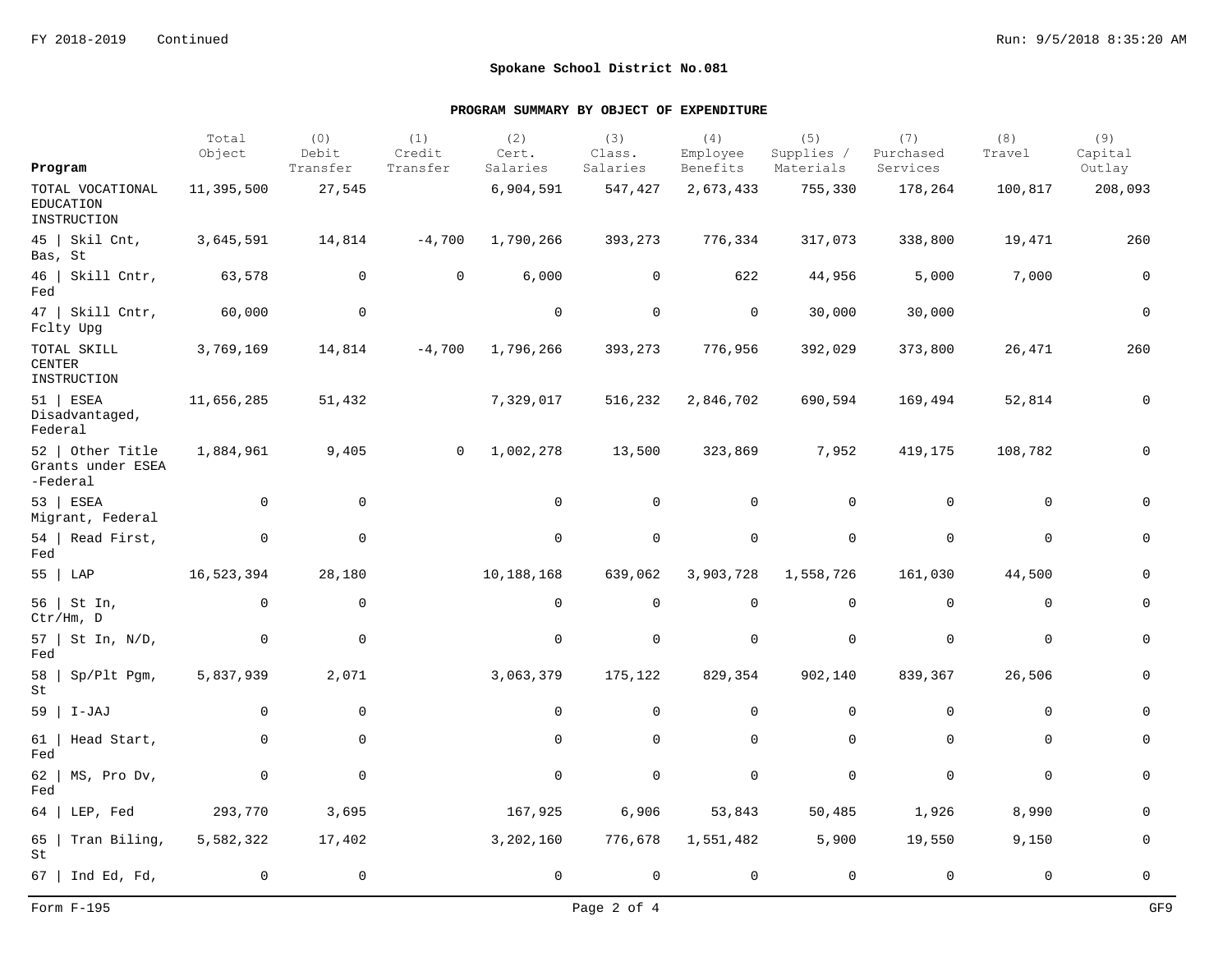|                                                          | Total<br>Object | (0)<br>Debit | (1)<br>Credit | (2)<br>Cert.    | (3)<br>Class.  | (4)<br>Employee | (5)<br>Supplies / | (7)<br>Purchased | (8)<br>Travel | (9)<br>Capital |
|----------------------------------------------------------|-----------------|--------------|---------------|-----------------|----------------|-----------------|-------------------|------------------|---------------|----------------|
| Program                                                  |                 | Transfer     | Transfer      | Salaries        | Salaries       | Benefits        | Materials         | Services         |               | Outlay         |
| 68   Ind Ed, Fd,<br>ED                                   | 247,095         | 3,538        |               | 63,726          | 87,997         | 62,540          | 14,434            | 7,860            | 7,000         | $\mathbf 0$    |
| $69$   Comp, Othr                                        | 290,617         | 417          |               | 100,967         | 0              | 30,247          | 82,159            | 56,312           | 20,515        | 0              |
| TOTAL<br>COMPENSATORY<br><b>EDUCATION</b><br>INSTRUCTION | 42, 316, 383    | 116,140      |               | 0, 25, 117, 620 | 2, 215, 497    | 9,601,765       | 3, 312, 390       | 1,674,714        | 278,257       | 0              |
| 71   Traffic<br>Safety                                   | $\mathbf 0$     | $\mathbf 0$  |               | $\mathbf 0$     | $\mathbf 0$    | $\mathbf 0$     | $\mathbf 0$       | $\mathbf 0$      | $\mathbf 0$   | $\Omega$       |
| 73   Summer<br>School                                    | 266,562         | 2,580        |               | 49,875          | 140,760        | 41,244          | 19,682            | 12,332           | 89            | 0              |
| 74   Highly<br>Capable                                   | 1,744,987       | 5,082        |               | 1,187,659       | 0              | 441,106         | 89,940            | 18,400           | 2,800         | $\mathbf 0$    |
| $75$   Prof Dev,<br>State                                | $\mathbf 0$     | $\mathbf 0$  |               | 0               | $\mathbf 0$    | 0               | $\mathbf 0$       | $\mathbf 0$      | $\mathbf 0$   | $\mathbf 0$    |
| 76   Target Asst,<br>Fed                                 | $\mathbf 0$     | $\mathbf 0$  |               | $\mathbf 0$     | $\mathbf 0$    | 0               | $\mathbf 0$       | $\mathbf 0$      | $\mathbf 0$   | $\mathbf 0$    |
| $78$   Yth Trg Pm,<br>Fed                                | $\mathbf{0}$    | $\mathbf 0$  |               | $\mathbf 0$     | 0              | 0               | $\mathbf 0$       | $\mathbf 0$      | $\mathbf 0$   | $\mathbf 0$    |
| $79$   Inst Pqm,<br>Othr                                 | 3,330,347       | 39,958       |               | 291,309         | 775,504        | 390,340         | 829,553           | 953,805          | 49,878        | $\mathbf 0$    |
| TOTAL OTHER<br>INSTRUCTIONAL<br>PROGRAMS                 | 5,341,896       | 47,620       |               | 1,528,843       | 916,264        | 872,690         | 939,175           | 984,537          | 52,767        | 0              |
| 81   Public<br>Radio/TV                                  | $\overline{0}$  | $\mathbf 0$  |               | $\mathbf 0$     | $\overline{0}$ | 0               | $\mathbf 0$       | $\mathbf 0$      | $\mathbf 0$   | $\mathbf 0$    |
| 86   Comm Schools                                        | 8,128           | 10           |               | 3,000           | 3,500          | 1,618           | 0                 | $\mathbf 0$      | $\mathbf 0$   | $\mathbf 0$    |
| 88   Child Care                                          | 3,084,071       | 106,287      |               | $\mathbf 0$     | 1,899,071      | 922,431         | 35,440            | 118,242          | 2,600         | $\Omega$       |
| 89   Othr Comm<br>Srv                                    | 6,175,200       | 576,211      | $\mathbf 0$   | 250,917         | 3,443,077      | 1,399,537       | 41,815            | 451,043          | 12,600        | 0              |
| TOTAL COMMUNITY<br>SERVICES                              | 9,267,399       | 682,508      | 0             | 253,917         | 5,345,648      | 2,323,586       | 77,255            | 569,285          | 15,200        | 0              |
| 97   Distwide<br>Suppt                                   | 51,290,406      | 706,447      | $-1,944,521$  | 871,344         | 24,033,457     | 10,242,224      | 3,815,594         | 12,995,331       | 100,030       | 470,500        |
| 98   Schl Food<br>Serv                                   | 15,582,654      | 107,654      | $-902,572$    | $\mathsf{O}$    | 6,117,435      | 3,055,705       | 6,990,269         | 197,013          | 17,150        | $\mathbf 0$    |
| 99   Pupil Transp                                        | 11,859,999      | 4,723        | $\mathbf 0$   | 0               | 603,362        | 167,055         |                   | 3,800 11,077,759 | 3,300         | $\mathbf 0$    |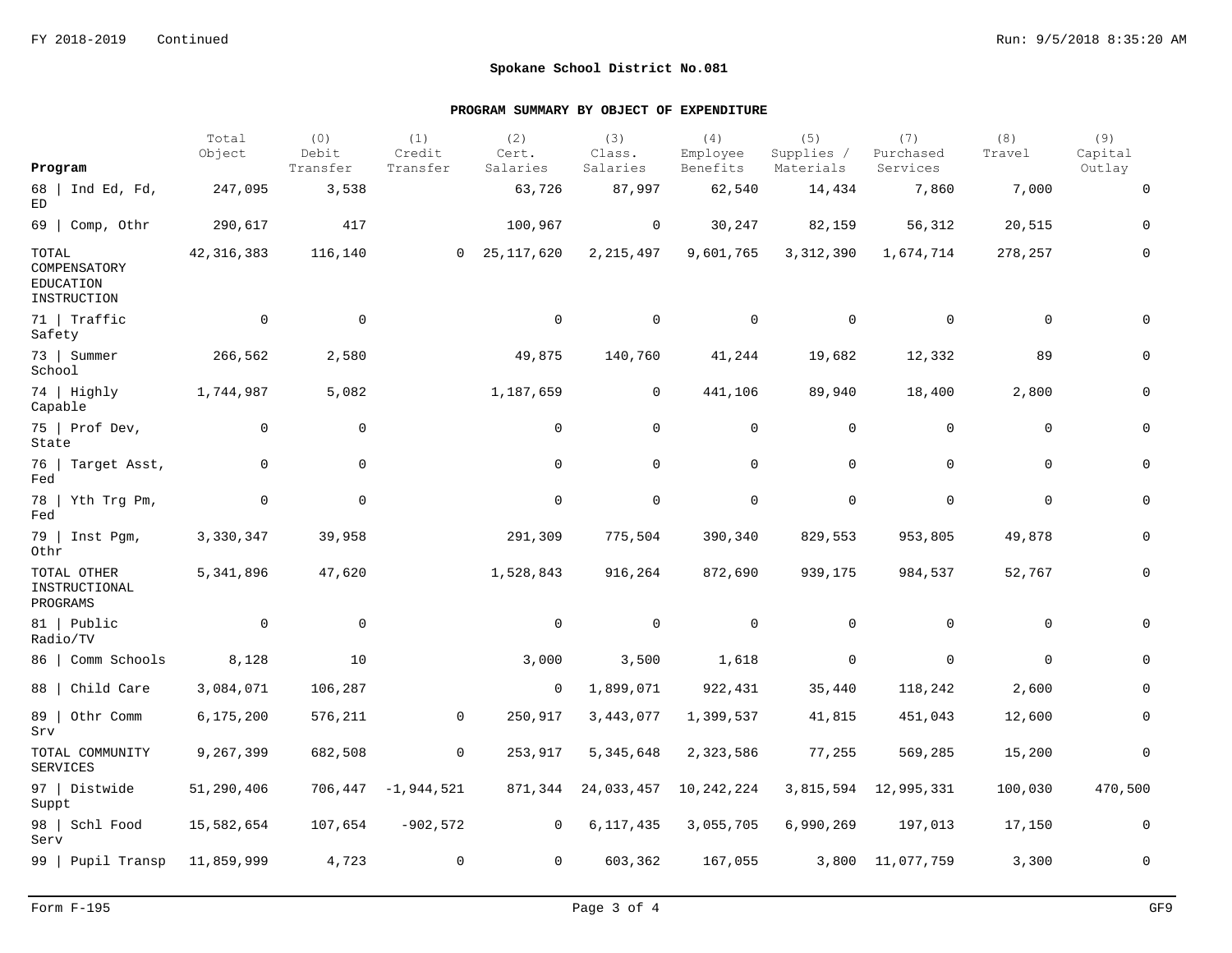|                           | Total       | (0)               | (1)                | (2)                    | 3)                 | (4)                    | (5)                   |                       | (8)     | (9)               |
|---------------------------|-------------|-------------------|--------------------|------------------------|--------------------|------------------------|-----------------------|-----------------------|---------|-------------------|
| Program                   | Object      | Debit<br>Transfer | Credit<br>Transfer | Cert.<br>Salaries      | Class.<br>Salaries | Employee<br>Benefits   | Supplies<br>Materials | Purchased<br>Services | Travel  | Capital<br>Outlay |
| TOTAL SUPPORT<br>SERVICES | 78,733,059  | 818,824           | $-2.847.093$       | 871,344                | 30,754,254         | 13,464,984             | 10,809,663            | 24,270,103            | 120,480 | 470,500           |
| OBJECT TOTALS             | 464,966,298 | 2,851,793         |                    | -2,851,793 217,162,423 |                    | 69,262,202 108,806,998 | 23,791,803            | 44,282,365            | 981,654 | 678,853           |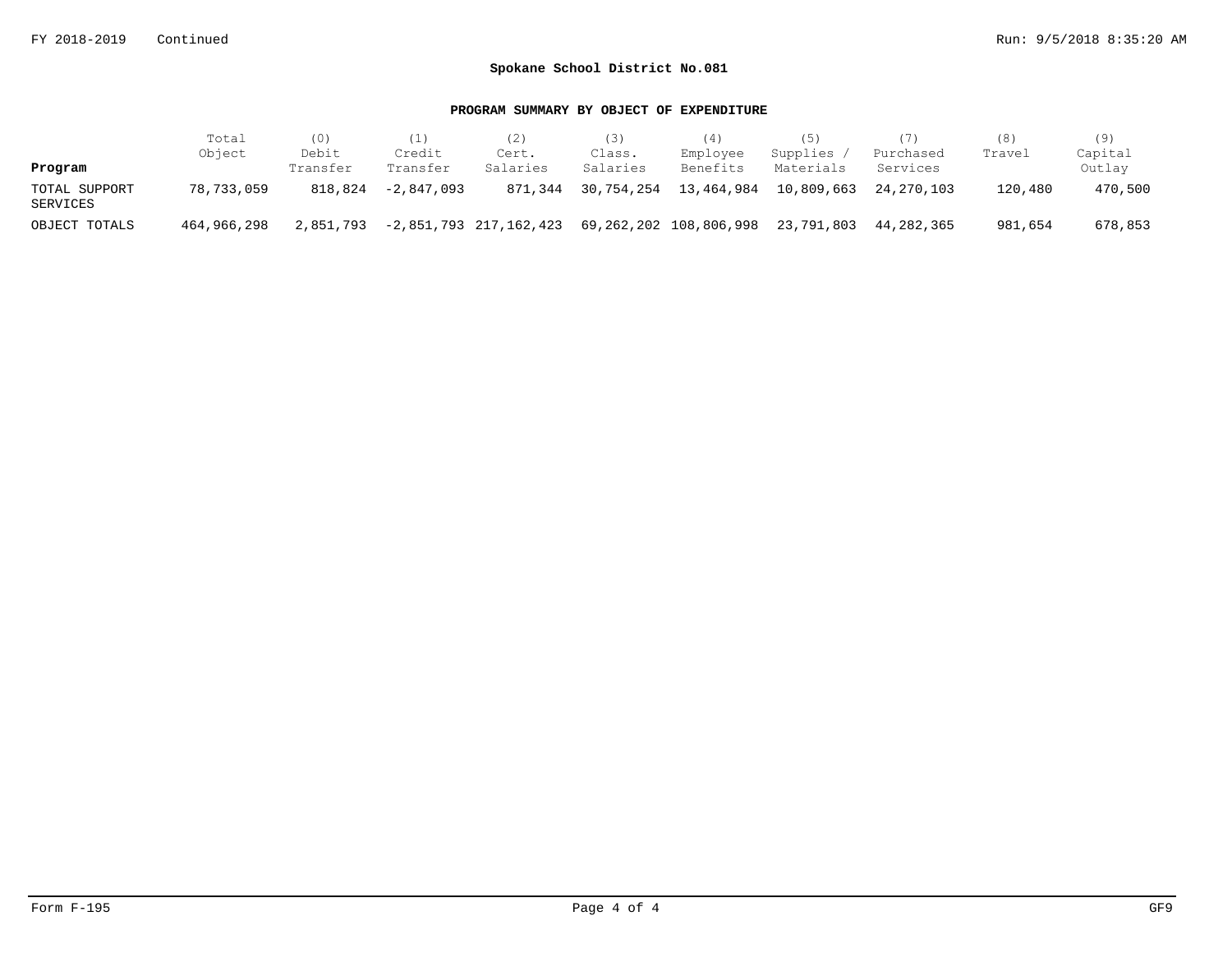### **PROGRAM 01 - Basic Education**

|          |                   |                | (0)      | (1)      | (2)         | (3)        | (4)        | (5)        | (7)            | (8)         | (9)     |
|----------|-------------------|----------------|----------|----------|-------------|------------|------------|------------|----------------|-------------|---------|
|          |                   |                | Debit    | Credit   | Cert.       | Class.     | Employee   | Supplies / | Purchased      |             | Capital |
| Activity |                   | Total          | Transfer | Transfer | Salaries    | Salaries   | Benefits   | Materials  | Services       | Travel      | Outlay  |
|          | 21 Supv Inst      | 3,816,376      | 69,616   |          | 1,866,278   | 832,344    | 934,621    | 44,378     | 56,339         | 12,800      |         |
|          | 22 Lrn Resrc      | 5,480,194      | 390      |          | 3, 145, 148 | 754,500    | 1,499,804  | 78,152     | 1,650          | 550         |         |
| 23       | Princ Off         | 24,074,673     | 157,156  |          | 8,700,634   | 7,659,232  | 6,607,572  | 414,288    | 533,646        | 2,145       |         |
| 24       | Guid/Coun         | 11,318,485     | 300      |          | 7,757,149   | 43,352     | 2,812,834  | 8,850      | 691,100        | 4,900       |         |
| 25       | Pupil M/S         | 570,045        | 1,365    |          | 56,525      | 348,071    | 158,684    | 5,400      | $\overline{0}$ | 0           |         |
| 26       | Health            | 3,169,539      | 8,653    |          | 790,965     | 1,415,639  | 867,432    | 3,200      | 77,050         | 6,600       |         |
| 27       | Teaching          | 169,299,329    | 299,912  |          | 115,399,266 | 1,033,717  | 43,051,230 | 2,371,237  | 7,121,143      | 22,824      |         |
| 28       | Extracur          | 6,487,911      | 3,444    |          | 3,497,561   | 967,716    | 1,182,007  | 103,093    | 683,355        | 50,735      |         |
| 29       | Pmt to SD         | $\overline{0}$ |          |          |             |            |            |            |                |             |         |
| 31       | InstProDev        | 6, 162, 203    | 19,131   |          | 4,279,974   | 36,711     | 1,074,041  | 50,300     | 524,239        | 177,807     |         |
| 32       | Inst Tech         | 3,756,572      | 384,480  |          |             | 1,324,855  | 569,720    | 858,472    | 611,880        | 7,165       |         |
| 33       | Curriculum        | 5,110,781      | 40,550   |          | 1,303,369   | 198,750    | 515,113    | 2,740,231  | 312,768        | $\mathbf 0$ |         |
| 34       | Prof Lrng<br>St   | 836,142        | 0        |          | 678,867     |            | 157,275    | 0          | 0              | 0           |         |
| Total    |                   | 240,082,250    | 984,997  |          | 147,475,736 | 14,614,887 | 59,430,333 | 6,677,601  | 10,613,170     | 285,526     |         |
|          | FTE PROGRAM STAFF |                |          |          | 1,674.767   | 264.899    |            |            |                |             |         |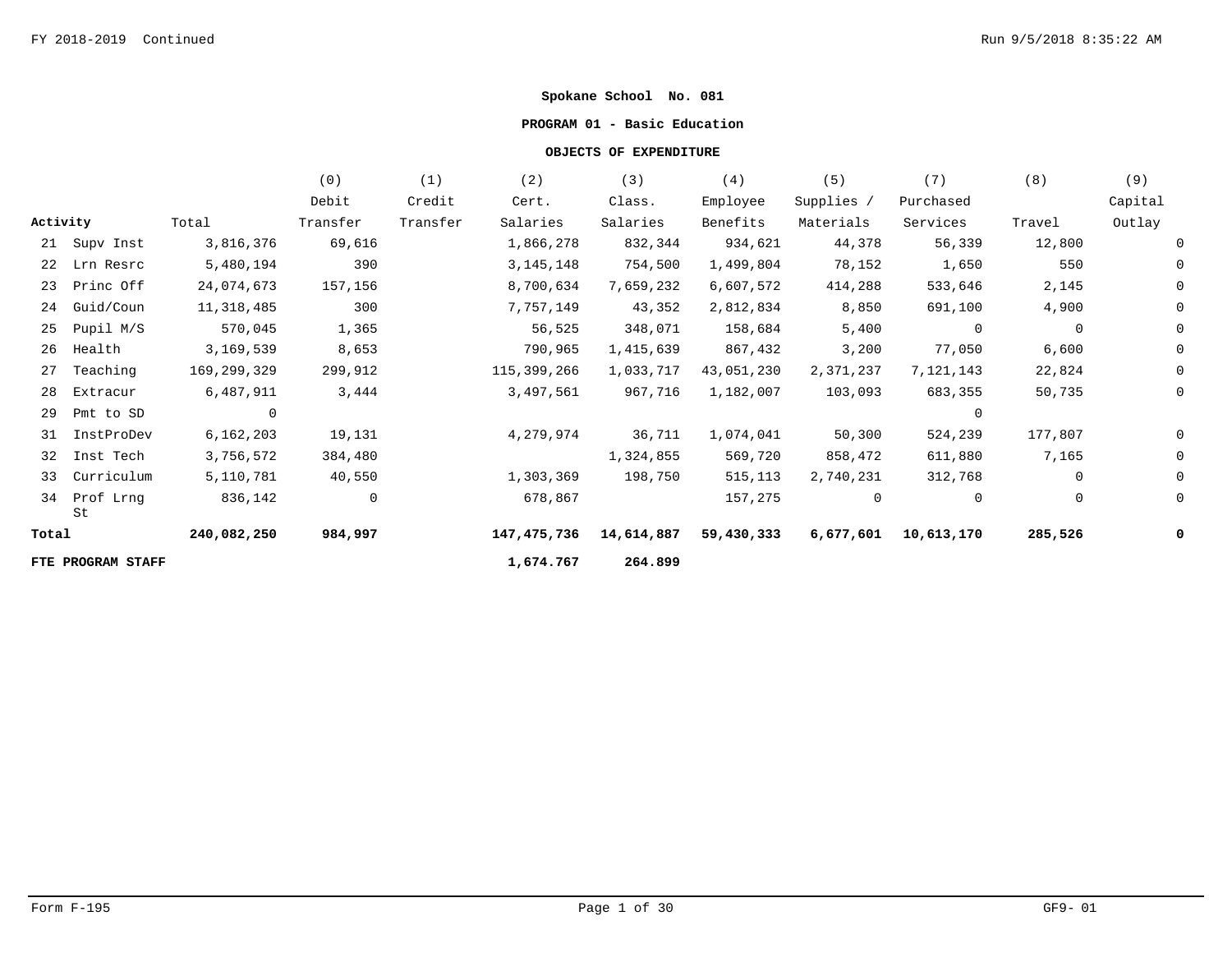## **PROGRAM 02 - Alternative Learning Experience**

|          |                    |           | (0)            | (1)      | (2)            | (3)            | (4)            | (5)            | (7)            | (8)         | (9)     |
|----------|--------------------|-----------|----------------|----------|----------------|----------------|----------------|----------------|----------------|-------------|---------|
|          |                    |           | Debit          | Credit   | Cert.          | Class.         | Employee       | Supplies /     | Purchased      |             | Capital |
| Activity |                    | Total     | Transfer       | Transfer | Salaries       | Salaries       | Benefits       | Materials      | Services       | Travel      | Outlay  |
|          | 21 Supv Inst       | 877,881   | 7,055          |          | 156,902        | 450,358        | 247,266        | 6,750          | 8,000          | 1,550       |         |
|          | 22 Lrn Resrc       | 9,900     | $\overline{0}$ |          | $\overline{0}$ | $\overline{0}$ | $\overline{0}$ | 7,400          | 2,500          | 0           |         |
|          | 23 Princ Off       | 1,004,459 | 3,295          |          | 381,874        | 323,924        | 275,991        | 14,000         | 4,575          | 800         |         |
|          | 24 Guid/Coun       | 279,635   | 0              |          | 202,776        | $\Omega$       | 75,959         | 800            | 100            | 0           |         |
| 25       | Pupil M/S          | 100       | 0              |          | $\Omega$       | $\mathbf 0$    | $\overline{0}$ | 100            | $\Omega$       | 0           |         |
| 26       | Health             | 7,021     | $\mathbf 0$    |          | 0              | 4,529          | 2,492          | 0              |                | 0           |         |
| 27       | Teaching           | 7,252,735 | 8,250          |          | 4,904,238      | 119,210        | 1,714,330      | 217,257        | 283,900        | 5,550       |         |
| 28       | Extracur           | 23,231    | 0              |          | 14,250         | 2,994          | 4,387          | $\overline{0}$ | 1,600          | 0           |         |
| 29       | Pmt to SD          |           |                |          |                |                |                |                |                |             |         |
| 31       | InstProDev         | 218,967   | 3,100          |          | 136,601        | 1,468          | 32,048         | 1,000          | 18,250         | 26,500      |         |
|          | 32 Inst Tech       | 13,731    | 13,210         |          |                | 0              | $\overline{0}$ | 521            |                | 0           |         |
|          | 33 Curriculum      | 121,342   | 1,700          |          | 63,305         | 0              | 8,252          | 40,785         | 7,300          | 0           |         |
|          | 34 Prof Lrng<br>St | 5,728     | $\overline{0}$ |          | $\mathbf 0$    |                | 5,728          | $\mathbf 0$    | $\overline{0}$ | $\mathbf 0$ |         |
| Total    |                    | 9,814,730 | 36,610         |          | 5,859,946      | 902,483        | 2,366,453      | 288,613        | 326,225        | 34,400      |         |
|          | FTE PROGRAM STAFF  |           |                |          | 63.298         | 13.629         |                |                |                |             |         |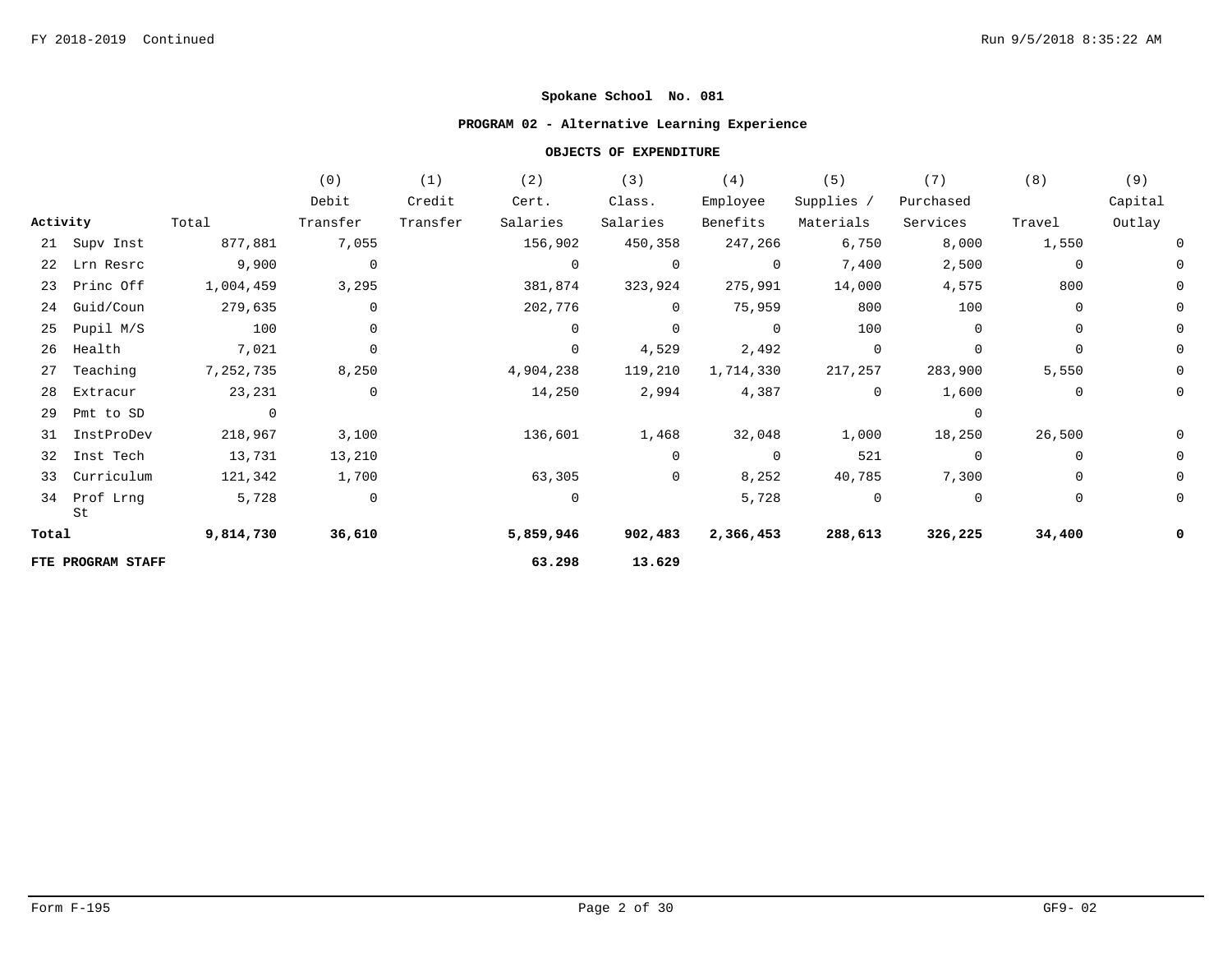### **PROGRAM 03 - Basic Education - Dropout Reengagement**

|          |                   |         | (0)      | (1)      | (2)      | (3)      | (4)      | (5)        | (7)       | (8)      | (9)     |
|----------|-------------------|---------|----------|----------|----------|----------|----------|------------|-----------|----------|---------|
|          |                   |         | Debit    | Credit   | Cert.    | Class.   | Employee | Supplies / | Purchased |          | Capital |
| Activity |                   | Total   | Transfer | Transfer | Salaries | Salaries | Benefits | Materials  | Services  | Travel   | Outlay  |
| 21       | Supv Inst         |         | 0        |          |          |          | O        |            | $\Omega$  | ∩        |         |
| 22       | Lrn Resrc         |         |          |          |          |          |          |            |           |          |         |
| 23       | Princ Off         |         |          |          |          |          |          |            |           |          |         |
| 24       | Guid/Coun         |         |          |          |          |          |          |            |           |          |         |
| 25       | Pupil M/S         |         |          |          |          |          |          |            |           |          |         |
| 26       | Health            |         |          |          |          |          |          |            |           |          |         |
| 27       | Teaching          | 972,870 |          |          |          |          |          | 0          | 972,870   |          |         |
| 28       | Extracur          |         | U        |          |          |          |          |            |           |          |         |
| 29       | Pmt to SD         |         |          |          |          |          |          |            |           |          |         |
| 31       | InstProDev        |         | U        |          |          |          |          |            |           |          |         |
| 32       | Inst Tech         |         | U        |          |          |          |          |            |           |          |         |
| 33       | Curriculum        |         | U        |          |          |          |          |            |           |          |         |
| 34       | Prof Lrng<br>St   |         | 0        |          |          |          | ∩        |            | $\Omega$  | $\Omega$ |         |
| Total    |                   | 972,870 | 0        |          |          |          | 0        | 0          | 972,870   | 0        |         |
|          | FTE PROGRAM STAFF |         |          |          | 0.000    | 0.000    |          |            |           |          |         |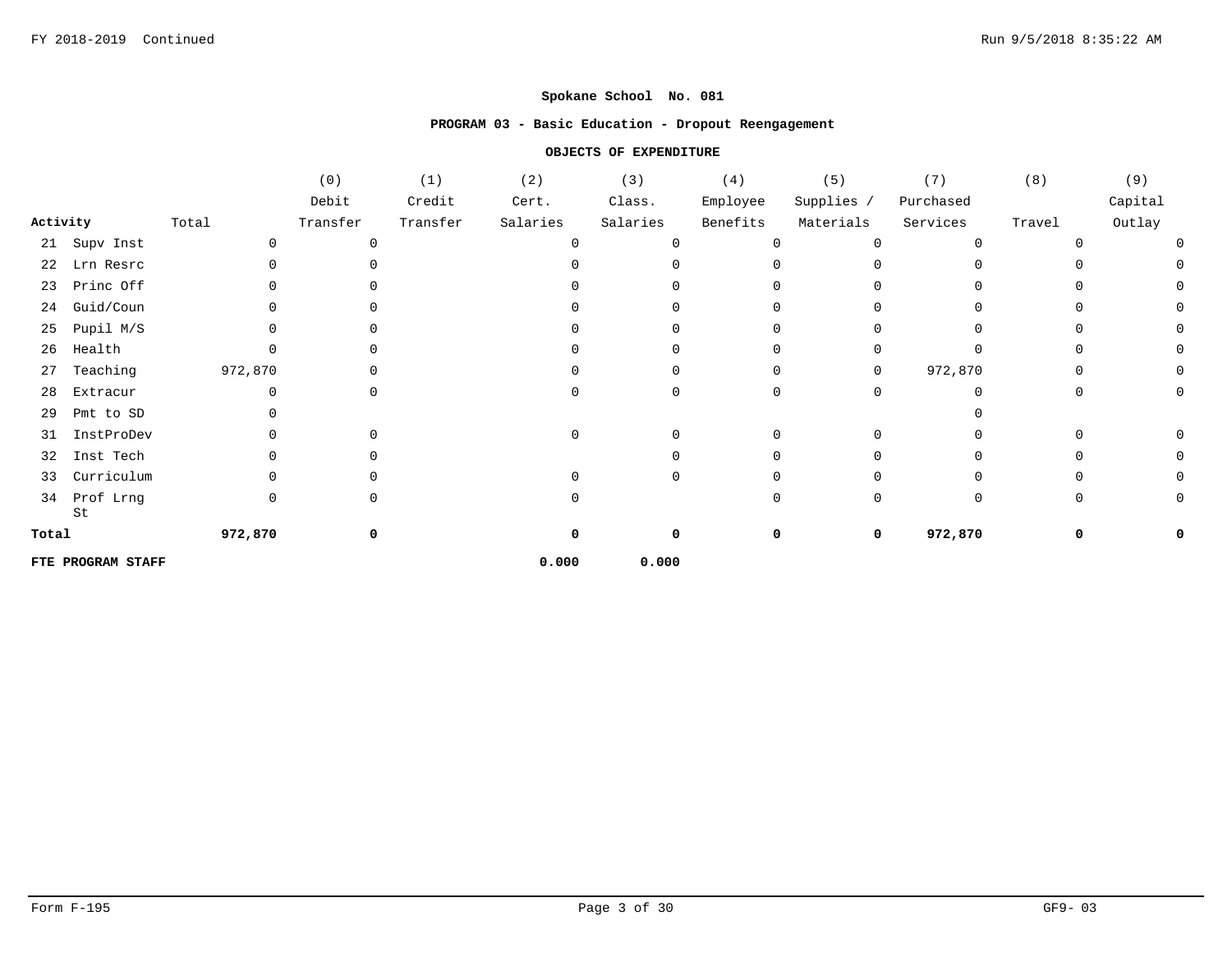## **PROGRAM 21 - Special Education, Supplemental, State**

|          |                    |                | (0)            | (1)      | (2)            | (3)            | (4)            | (5)         | (7)       | (8)         | (9)     |
|----------|--------------------|----------------|----------------|----------|----------------|----------------|----------------|-------------|-----------|-------------|---------|
|          |                    |                | Debit          | Credit   | Cert.          | Class.         | Employee       | Supplies /  | Purchased |             | Capital |
| Activity |                    | Total          | Transfer       | Transfer | Salaries       | Salaries       | Benefits       | Materials   | Services  | Travel      | Outlay  |
|          | 21 Supv Inst       | 1,410,024      | 7,986          |          | 537,304        | 431,507        | 347,077        | 67,600      | 13,650    | 4,900       |         |
|          | 22 Lrn Resrc       | $\overline{0}$ | $\overline{0}$ |          | $\overline{0}$ | $\mathbf 0$    | $\overline{0}$ | $\mathbf 0$ |           | 0           |         |
|          | 23 Princ Off       | 139,760        | 698            |          | 70,884         | 28,036         | 34,442         | 5,000       | 700       | 0           |         |
| 24       | Guid/Coun          | 58,734         | $\mathbf{0}$   |          | $\Omega$       | 39,995         | 18,739         | $\Omega$    | $\Omega$  | 0           |         |
| 25       | Pupil M/S          | $\overline{0}$ | $\overline{0}$ |          | $\Omega$       | $\overline{0}$ | $\overline{0}$ | $\mathbf 0$ | $\Omega$  | $\mathbf 0$ |         |
| 26       | Health             | 12,020,803     | 23,683         |          | 7,677,689      | 691,954        | 3,133,047      | 133,450     | 337,980   | 23,000      |         |
| 27       | Teaching           | 38,408,215     | 22,900         |          | 13,604,266     | 12,255,131     | 11,902,210     | 109,395     | 483,013   | 31,300      |         |
| 28       | Extracur           | 24,717         | $\overline{0}$ |          | 5,105          | 9,841          | 3,671          | $\mathbf 0$ | 6,000     | 100         |         |
| 29       | Pmt to SD          | $\mathbf 0$    |                |          |                |                |                |             |           |             |         |
| 31       | InstProDev         | 825,845        | 1,200          |          | 602,623        | 9,139          | 141,183        | 3,300       | 60,600    | 7,800       |         |
|          | 32 Inst Tech       | 265,880        | 51,870         |          |                | 45,751         | 21,967         | 135,792     | 10,500    | 0           |         |
| 33       | Curriculum         | 298,111        | $\overline{0}$ |          | 163,573        | $\overline{0}$ | 24,538         | 81,000      | 29,000    | $\mathbf 0$ |         |
|          | 34 Prof Lrng<br>St | 143,371        | $\mathbf 0$    |          | 116,412        |                | 26,959         | $\mathbf 0$ | $\Omega$  | $\mathbf 0$ |         |
| Total    |                    | 53,595,460     | 108,337        |          | 22,777,856     | 13,511,354     | 15,653,833     | 535,537     | 941,443   | 67,100      |         |
|          | FTE PROGRAM STAFF  |                |                |          | 281.133        | 276.425        |                |             |           |             |         |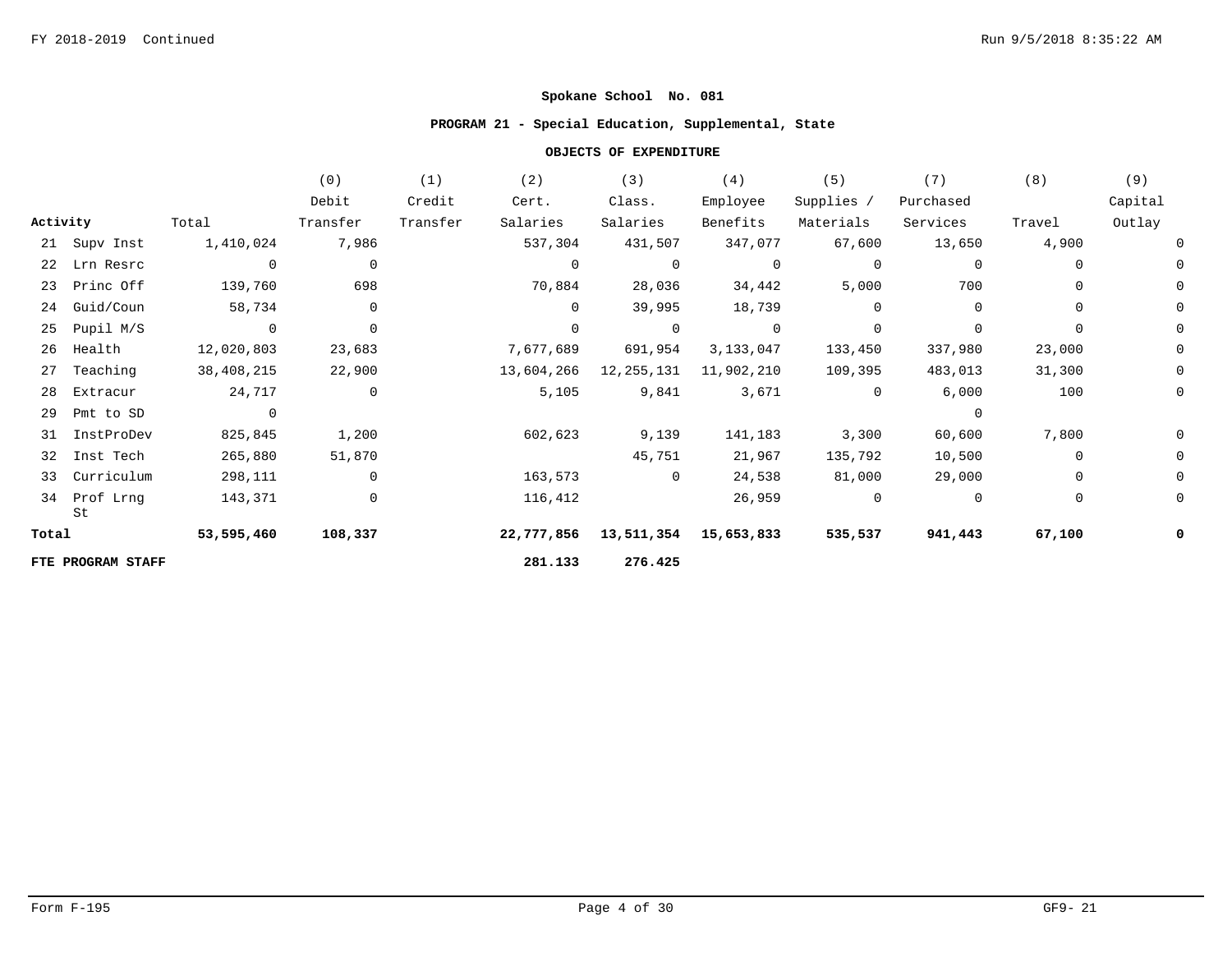### **PROGRAM 22 - Special Education, Infants and Toddlers, State**

|          |                   |           | (0)      | (1)      | (2)      | (3)      | (4)      | (5)            | (7)       | (8)    | (9)     |
|----------|-------------------|-----------|----------|----------|----------|----------|----------|----------------|-----------|--------|---------|
|          |                   |           | Debit    | Credit   | Cert.    | Class.   | Employee | Supplies /     | Purchased |        | Capital |
| Activity |                   | Total     | Transfer | Transfer | Salaries | Salaries | Benefits | Materials      | Services  | Travel | Outlay  |
|          | 21 Supv Inst      |           | O        |          |          |          |          | <sup>n</sup>   |           |        |         |
| 22       | Lrn Resrc         |           |          |          |          |          |          |                |           |        |         |
| 23       | Princ Off         |           |          |          |          |          |          |                |           |        |         |
| 24       | Guid/Coun         |           |          |          |          |          |          |                |           |        |         |
| 25       | Pupil M/S         |           |          |          |          |          |          |                |           |        |         |
| 26       | Health            |           |          |          |          |          |          | U              |           |        |         |
| 27       | Teaching          | 3,377,637 |          |          |          |          |          | $\overline{0}$ | 3,377,637 |        |         |
| 28       | Extracur          |           |          |          |          |          |          | 0              |           |        |         |
| 29       | Pmt to SD         |           |          |          |          |          |          |                |           |        |         |
| 31       | InstProDev        |           | U        |          |          |          |          | <sup>n</sup>   |           |        |         |
| 32       | Inst Tech         |           |          |          |          |          |          |                |           |        |         |
| 33       | Curriculum        |           |          |          |          |          |          |                |           |        |         |
| 34       | Prof Lrng<br>St   | 0         | 0        |          |          |          |          | $\Omega$       | $\Omega$  |        |         |
| Total    |                   | 3,377,637 | 0        |          |          | 0        | 0        | 0              | 3,377,637 |        |         |
|          | FTE PROGRAM STAFF |           |          |          | 0.000    | 0.000    |          |                |           |        |         |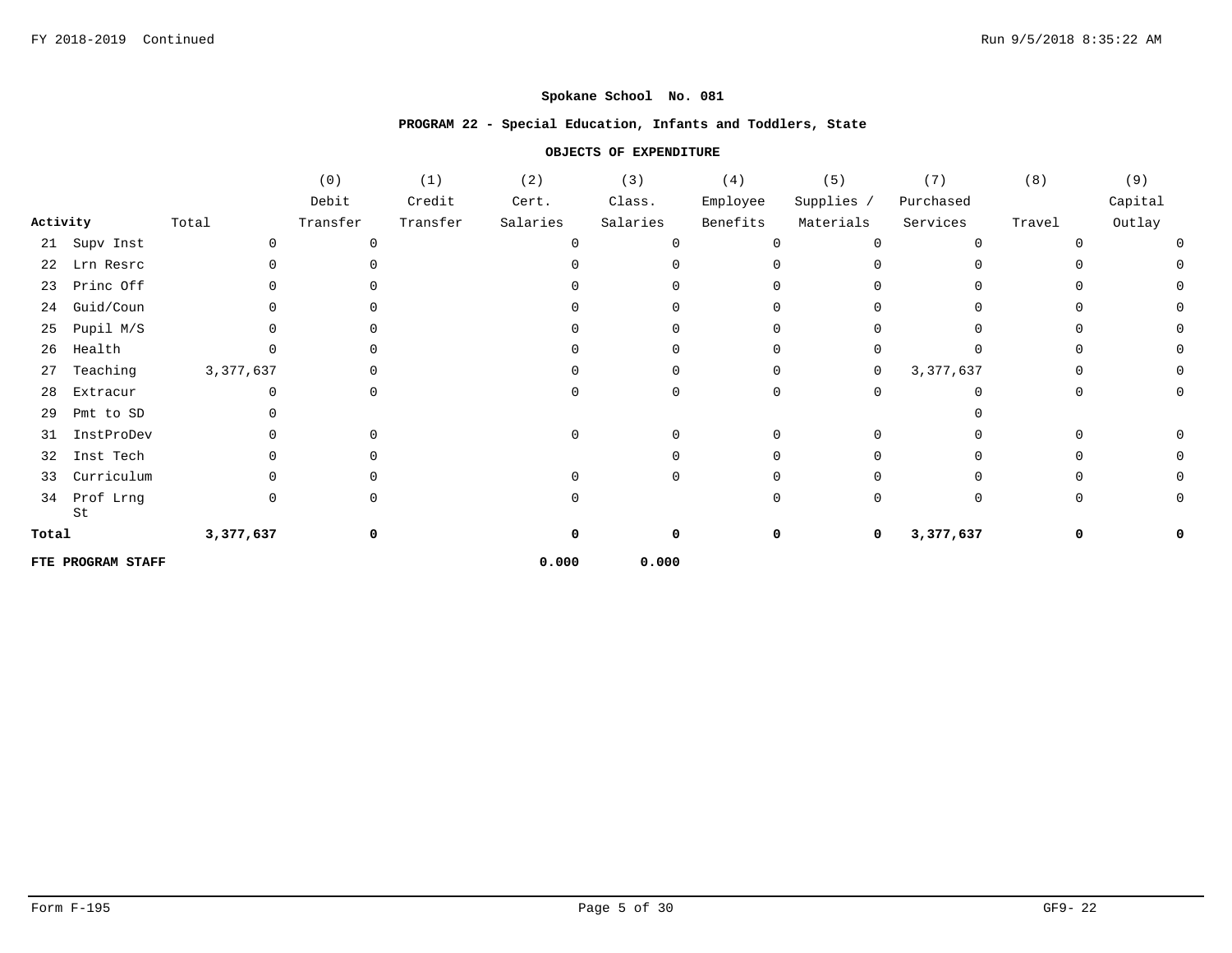### **PROGRAM 24 - Special Education, Supplemental, Federal**

|          |                   |           | (0)            | (1)      | (2)         | (3)            | (4)       | (5)        | (7)         | (8)         | (9)     |
|----------|-------------------|-----------|----------------|----------|-------------|----------------|-----------|------------|-------------|-------------|---------|
|          |                   |           | Debit          | Credit   | Cert.       | Class.         | Employee  | Supplies / | Purchased   |             | Capital |
| Activity |                   | Total     | Transfer       | Transfer | Salaries    | Salaries       | Benefits  | Materials  | Services    | Travel      | Outlay  |
|          | 21 Supv Inst      |           | $\mathbf 0$    |          | 0           |                |           |            | $\Omega$    |             |         |
|          | 22 Lrn Resrc      |           |                |          | 0           |                | $\Omega$  |            | 0           |             |         |
| 24       | Guid/Coun         |           |                |          | $\Omega$    | 0              |           |            | $\Omega$    |             | 0       |
| 25       | Pupil M/S         |           | 0              |          | 0           |                | 0         |            | 0           | 0           | 0       |
| 26       | Health            | 95,071    | 429            |          | 73,576      | 0              | 20,266    | 500        | 50          | 250         | 0       |
| 27       | Teaching          | 6,019,005 | 2,074          |          | 4,361,852   | 61,115         | 1,590,061 | 3,350      | 167         | 386         | 0       |
| 29       | Pmt to SD         |           |                |          |             |                |           |            | $\Omega$    |             |         |
| 31       | InstProDev        | 173,574   | $\mathbf 0$    |          | 140,876     | $\overline{0}$ | 32,638    | 60         | 0           | 0           | 0       |
| 32       | Inst Tech         | 11,945    | 11,895         |          |             | 0              | 0         | 50         | $\mathbf 0$ | $\mathbf 0$ | 0       |
|          | 33 Curriculum     | 350       | $\overline{0}$ |          | $\mathbf 0$ |                | 0         | 250        | 100         | 0           | 0       |
| Total    |                   | 6,299,945 | 14,398         |          | 4,576,304   | 61,115         | 1,642,965 | 4,210      | 317         | 636         | 0       |
|          | FTE PROGRAM STAFF |           |                |          | 48.600      | 1.075          |           |            |             |             |         |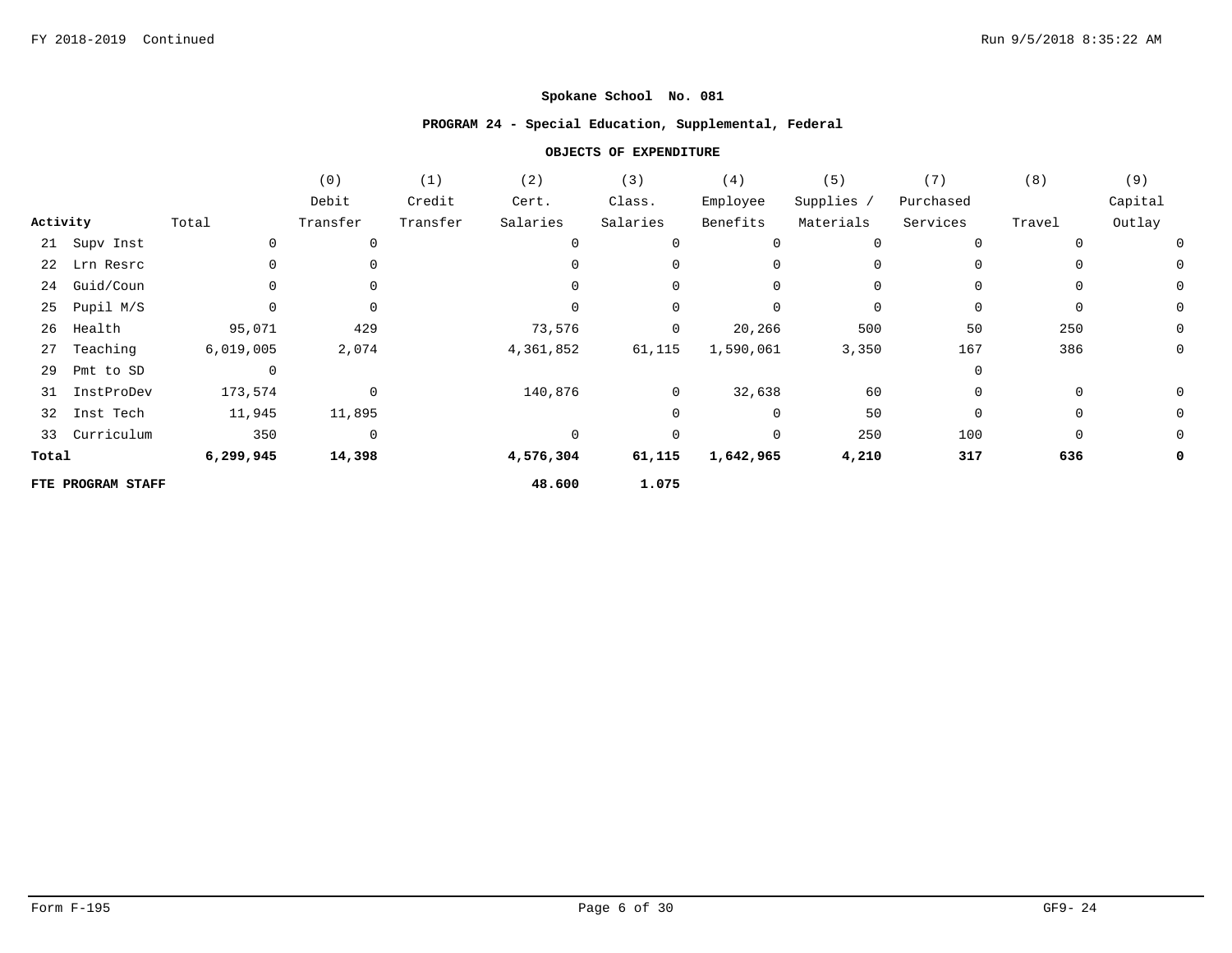## **PROGRAM 31 - Vocational, Basic, State**

|          |                   |                | (0)         | (1)      | (2)            | (3)            | (4)            | (5)            | (7)         | (8)            | (9)         |
|----------|-------------------|----------------|-------------|----------|----------------|----------------|----------------|----------------|-------------|----------------|-------------|
|          |                   |                | Debit       | Credit   | Cert.          | Class.         | Employee       | Supplies /     | Purchased   |                | Capital     |
| Activity |                   | Total          | Transfer    | Transfer | Salaries       | Salaries       | Benefits       | Materials      | Services    | Travel         | Outlay      |
|          | 21 Supv Inst      | 487,423        | 1,382       |          | 281,010        | 74,543         | 124,688        | 3,650          | 1,010       | 1,140          | 0           |
|          | 22 Lrn Resrc      | $\overline{0}$ | 0           |          | 0              | $\overline{0}$ | $\overline{0}$ | 0              | 0           | $\overline{0}$ | 0           |
| 24       | Guid/Coun         | 629,177        | 0           |          | 355,377        | 98,251         | 174,799        | 0              | $\mathbf 0$ | 750            | 0           |
| 25       | Pupil M/S         | $\overline{0}$ | $\mathbf 0$ |          | $\overline{0}$ | $\overline{0}$ | $\overline{0}$ | 0              | $\Omega$    | $\overline{0}$ | $\mathbf 0$ |
| 27       | Teaching          | 6,846,983      | 2,760       |          | 4,566,882      | 199,656        | 1,767,476      | 247,858        | 55,481      | 6,870          | $\mathbf 0$ |
| 28       | Extracur          | 292,035        | $\mathbf 0$ |          | 135,365        | $\overline{0}$ | 34,870         | 8,800          | 40,000      | 73,000         | $\mathbf 0$ |
| 29       | Pmt to SD         | $\overline{0}$ |             |          |                |                |                |                | $\Omega$    |                |             |
| 31       | InstProDev        | 271,084        | $\mathbf 0$ |          | 214,326        | $\Omega$       | 46,258         | $\overline{0}$ | 10,500      | $\mathbf 0$    | 0           |
| 32       | Inst Tech         | 263,663        | 18,452      |          |                | 107,015        | 41,786         | 95,110         | 100         | 1,200          | 0           |
| 33       | Curriculum        | 40,433         | 0           |          | 7,500          | $\overline{0}$ | 1,933          | 31,000         | $\mathbf 0$ | $\mathbf 0$    | 0           |
| 34       | Prof Lrng<br>St   | 35,250         | 0           |          | 28,613         |                | 6,637          | 0              | 0           | 0              | 0           |
| Total    |                   | 8,866,048      | 22,594      |          | 5,589,073      | 479,465        | 2,198,447      | 386,418        | 107,091     | 82,960         | 0           |
|          | FTE PROGRAM STAFF |                |             |          | 64.900         | 7.830          |                |                |             |                |             |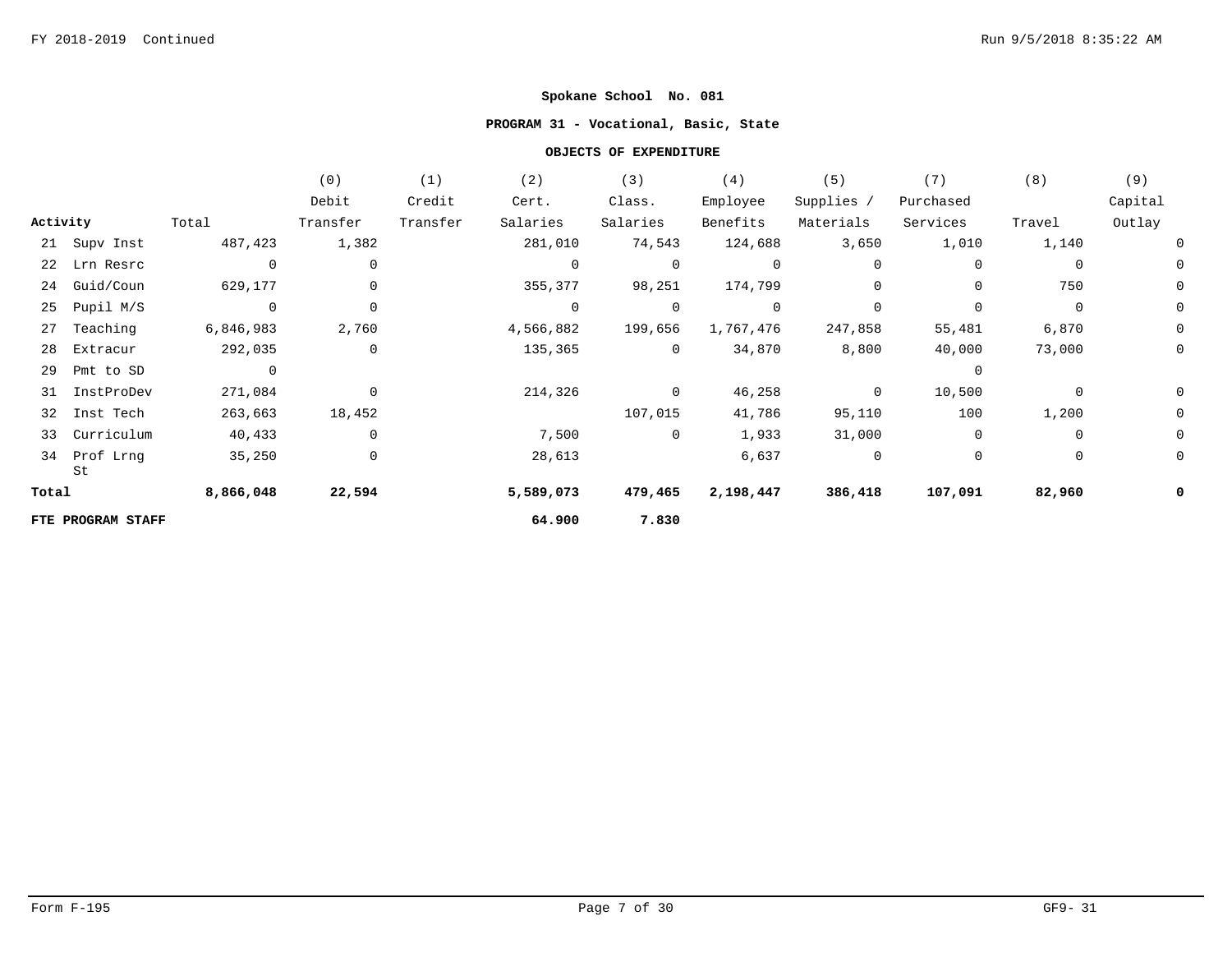# **PROGRAM 34 - Middle School Career and Technical Education, State**

|          |                   |                | (0)         | (1)      | (2)         | (3)            | (4)         | (5)            | (7)         | (8)            | (9)            |
|----------|-------------------|----------------|-------------|----------|-------------|----------------|-------------|----------------|-------------|----------------|----------------|
|          |                   |                | Debit       | Credit   | Cert.       | Class.         | Employee    | Supplies /     | Purchased   |                | Capital        |
| Activity |                   | Total          | Transfer    | Transfer | Salaries    | Salaries       | Benefits    | Materials      | Services    | Travel         | Outlay         |
|          | 21 Supv Inst      | 129,204        | 283         |          | 72,254      | 22,473         | 33,244      | 200            | 500         | 250            | 0              |
|          | 22 Lrn Resrc      | 0              | 0           |          | 0           | $\mathbf{0}$   | 0           | $\mathbf{0}$   | 0           | $\mathbf 0$    | 0              |
| 24       | Guid/Coun         | 0              | 0           |          | $\mathbf 0$ |                | 0           | 0              | 0           | $\mathbf 0$    | $\mathbf 0$    |
| 25       | Pupil M/S         | 0              | $\mathbf 0$ |          | $\Omega$    | 0              | $\mathbf 0$ | 0              | $\mathbf 0$ | $\mathbf 0$    | $\mathbf 0$    |
| 27       | Teaching          | 1,809,043      | 50          |          | 1,118,455   | 10,150         | 398,922     | 89,300         | 8,873       | 200            | 183,093        |
| 28       | Extracur          | 58,389         | $\mathbf 0$ |          | 26,550      | $\overline{0}$ | 6,839       | 8,000          | 14,000      | 3,000          | $\overline{0}$ |
| 29       | Pmt to SD         | $\overline{0}$ |             |          |             |                |             |                | $\mathbf 0$ |                |                |
| 31       | InstProDev        | 102,127        | $\mathbf 0$ |          | 72,014      | $\overline{0}$ | 15,913      | $\overline{0}$ | 11,000      | 3,200          | 0              |
| 32       | Inst Tech         | 137,000        | 2,818       |          |             | 35,339         | 13,847      | 84,646         | 0           | 350            | $\mathbf 0$    |
| 33       | Curriculum        | 38,789         | $\mathbf 0$ |          | 5,000       | $\overline{0}$ | 1,289       | 32,500         | $\mathbf 0$ | $\overline{0}$ | $\mathbf 0$    |
| 34       | Prof Lrng<br>St   | 7,447          | $\mathbf 0$ |          | 6,045       |                | 1,402       | 0              | 0           | 0              | $\mathbf 0$    |
| Total    |                   | 2,281,999      | 3,151       |          | 1,300,318   | 67,962         | 471,456     | 214,646        | 34,373      | 7,000          | 183,093        |
|          | FTE PROGRAM STAFF |                |             |          | 13.200      | 0.997          |             |                |             |                |                |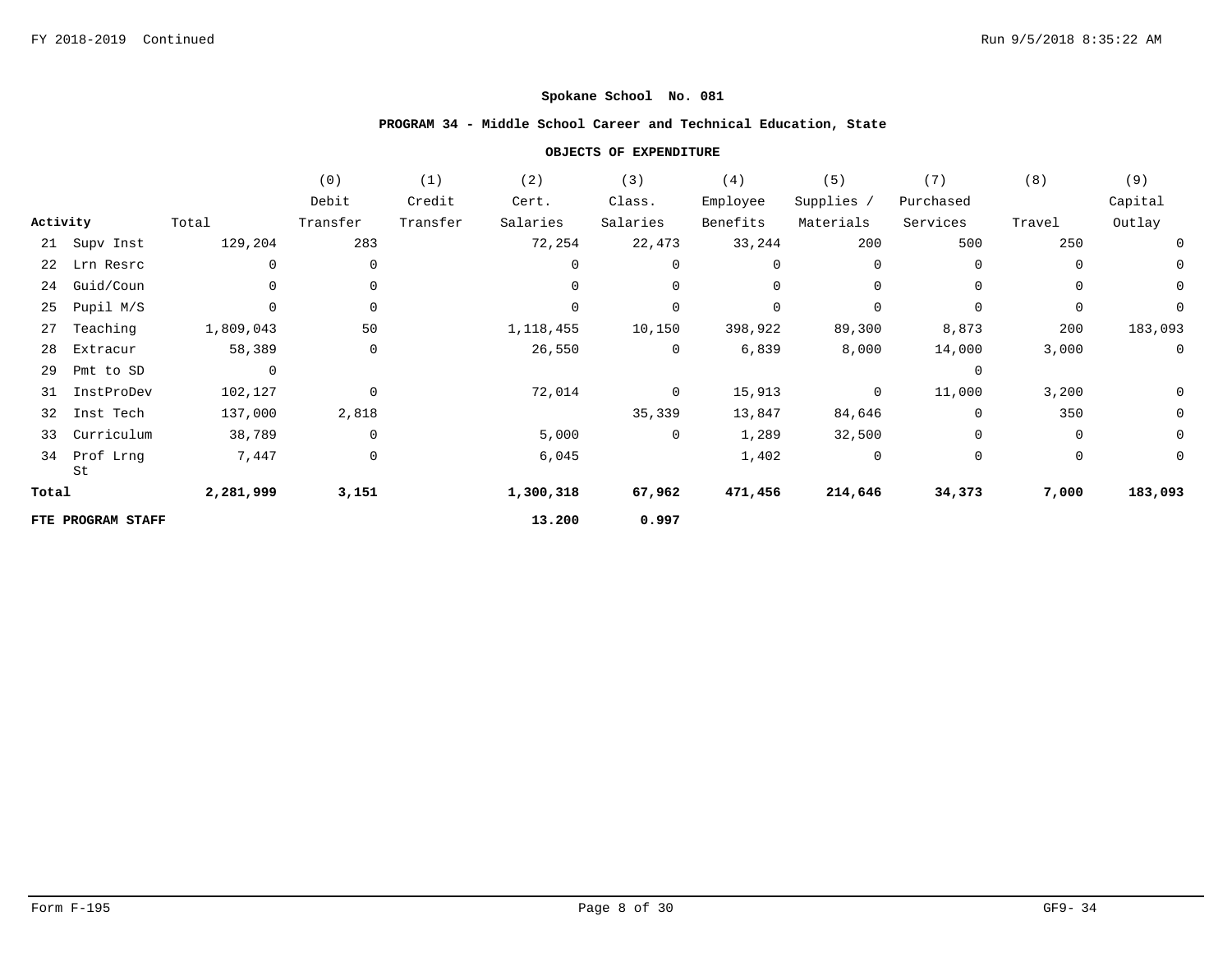### **PROGRAM 38 - Vocational, Federal**

|          |                   |         | (0)      | (1)      | (2)         | (3)            | (4)          | (5)          | (7)         | (8)    | (9)          |
|----------|-------------------|---------|----------|----------|-------------|----------------|--------------|--------------|-------------|--------|--------------|
|          |                   |         | Debit    | Credit   | Cert.       | Class.         | Employee     | Supplies /   | Purchased   |        | Capital      |
| Activity |                   | Total   | Transfer | Transfer | Salaries    | Salaries       | Benefits     | Materials    | Services    | Travel | Outlay       |
|          | 21 Supv Inst      |         | 0        |          | $\mathbf 0$ |                | 0            | $\Omega$     | $\Omega$    |        | 0            |
|          | 22 Lrn Resrc      |         | 0        |          |             |                | $\mathbf 0$  |              | 0           |        | $\mathsf{O}$ |
| 24       | Guid/Coun         |         | 0        |          |             |                | 0            |              | $\Omega$    |        | $\mathsf{O}$ |
| 25       | Pupil M/S         |         | 0        |          |             | 0              | 0            |              | 0           | 0      | 0            |
| 27       | Teaching          | 100,399 | 300      |          | 2,400       | $\mathsf{O}$   | 618          | 46,581       | 25,000      | 500    | 25,000       |
| 29       | Pmt to SD         | 0       |          |          |             |                |              |              | 0           |        |              |
| 31       | InstProDev        | 36,069  | 0        |          | 12,800      | $\overline{0}$ | 2,912        | $\mathbf{0}$ | 10,000      | 10,357 | 0            |
| 32       | Inst Tech         | 100,000 | 0        |          |             | $\mathbf{0}$   | $\mathbf 0$  | 100,000      | $\mathbf 0$ | 0      | $\mathbf 0$  |
| 33       | Curriculum        | 985     | 0        |          | $\Omega$    | 0              | $\mathsf{O}$ | 985          | $\Omega$    | 0      | 0            |
|          | 63 Oper Bldg      | 0       | 0        |          |             | 0              | 0            | $\Omega$     | $\Omega$    | 0      | $\Omega$     |
| Total    |                   | 237,453 | 300      |          | 15,200      | $\mathbf 0$    | 3,530        | 147,566      | 35,000      | 10,857 | 25,000       |
|          | FTE PROGRAM STAFF |         |          |          | 0.000       | 0.000          |              |              |             |        |              |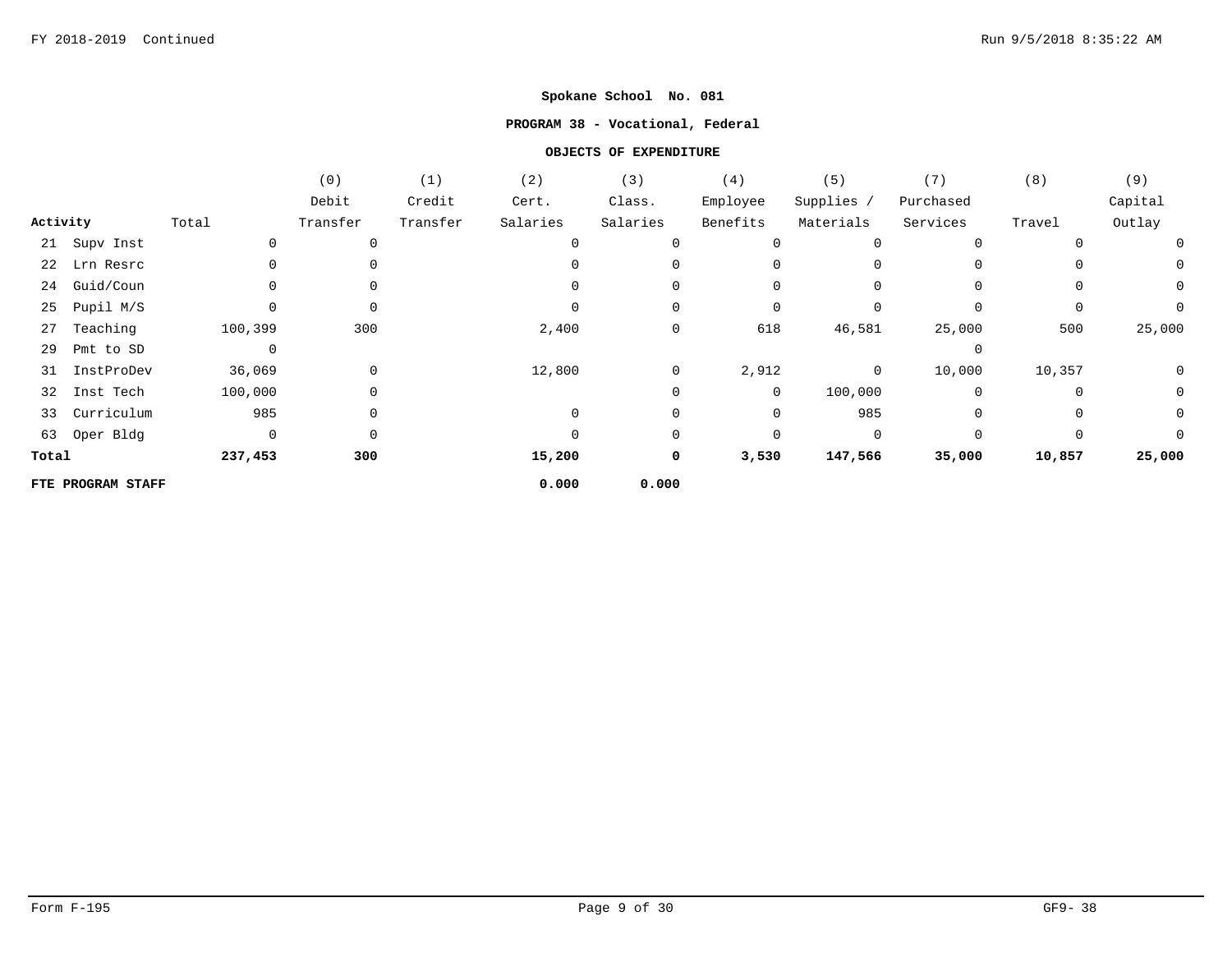## **PROGRAM 39 - Vocational, Other Categorical**

|          |                   |                | (0)         | (1)      | (2)      | (3)      | (4)      | (5)        | (7)         | (8)          | (9)     |
|----------|-------------------|----------------|-------------|----------|----------|----------|----------|------------|-------------|--------------|---------|
|          |                   |                | Debit       | Credit   | Cert.    | Class.   | Employee | Supplies / | Purchased   |              | Capital |
| Activity |                   | Total          | Transfer    | Transfer | Salaries | Salaries | Benefits | Materials  | Services    | Travel       | Outlay  |
|          | 21 Supv Inst      | 1,712          | 800         |          |          |          | 0        | 912        | $\mathbf 0$ | <sup>0</sup> | O       |
|          | 22 Lrn Resrc      |                | 0           |          |          |          | 0        |            |             |              |         |
| 24       | Guid/Coun         |                | $\mathbf 0$ |          |          |          | $\Omega$ | $\Omega$   | $\Omega$    | $\Omega$     | 0       |
| 25       | Pupil M/S         |                | 0           |          |          | 0        | 0        | $\Omega$   | 0           | 0            | 0       |
| 27       | Teaching          | 5,425          | 700         |          |          | 0        | 0        | 3,675      | 1,050       | 0            | 0       |
| 29       | Pmt to SD         | $\overline{0}$ |             |          |          |          |          |            | $\mathbf 0$ |              |         |
| 31       | InstProDev        | 2,863          | 0           |          | $\Omega$ | 0        | 0        | 2,113      | 750         | $\Omega$     | 0       |
| 32       | Inst Tech         |                | 0           |          |          |          | 0        | $\Omega$   | 0           | $\Omega$     | 0       |
|          | 33 Curriculum     | $\Omega$       | 0           |          |          | 0        | 0        | $\Omega$   | $\mathbf 0$ | 0            |         |
| Total    |                   | 10,000         | 1,500       |          | 0        | 0        | 0        | 6,700      | 1,800       | 0            |         |
|          | FTE PROGRAM STAFF |                |             |          | 0.000    | 0.000    |          |            |             |              |         |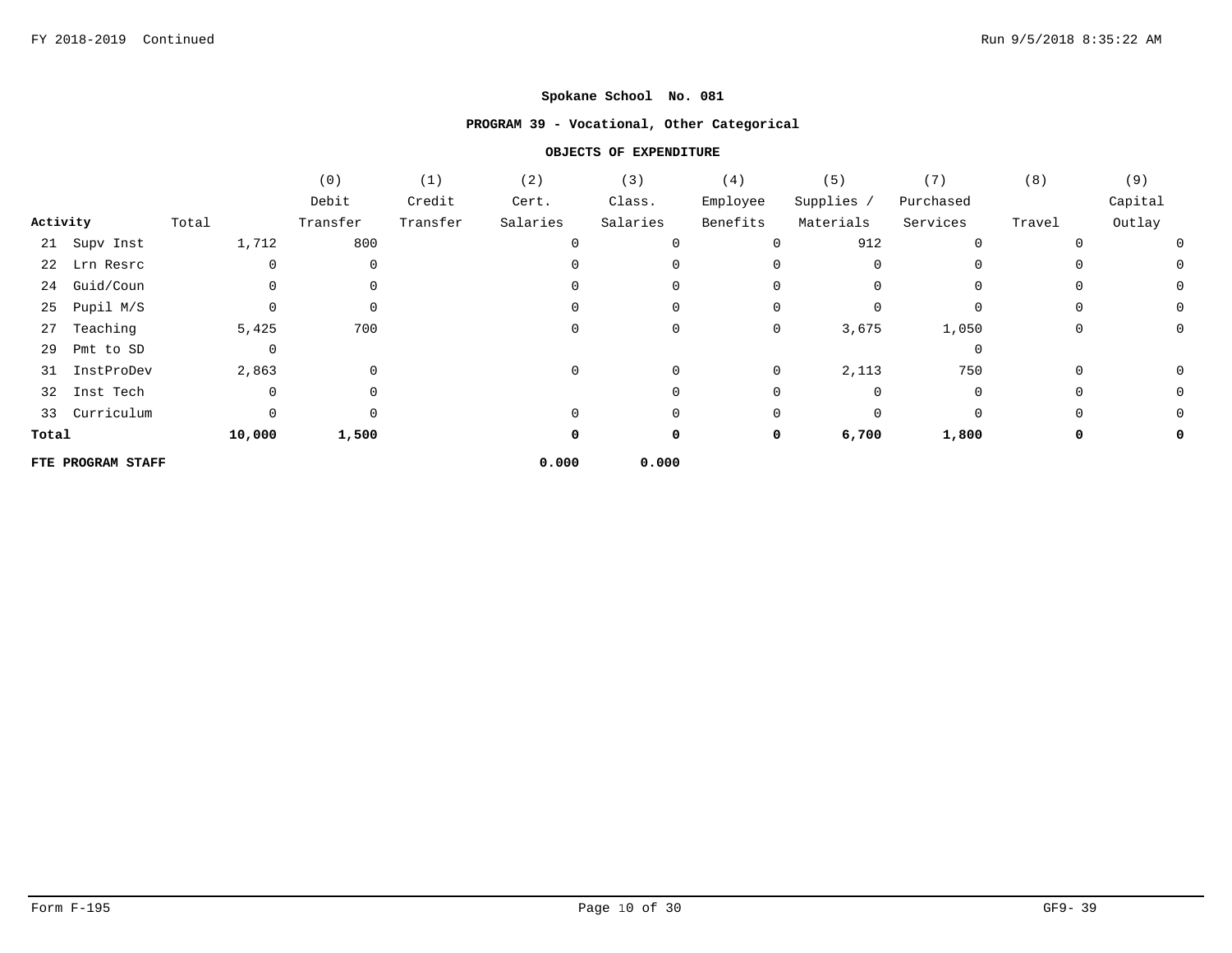## **PROGRAM 45 - Skill Center, Basic, State**

|          |                   |                | (0)            | (1)      | (2)         | (3)            | (4)            | (5)          | (7)         | (8)         | (9)         |
|----------|-------------------|----------------|----------------|----------|-------------|----------------|----------------|--------------|-------------|-------------|-------------|
|          |                   |                | Debit          | Credit   | Cert.       | Class.         | Employee       | Supplies /   | Purchased   |             | Capital     |
| Activity |                   | Total          | Transfer       | Transfer | Salaries    | Salaries       | Benefits       | Materials    | Services    | Travel      | Outlay      |
|          | 21 Supv Inst      | $\mathbf 0$    | $\mathbf 0$    |          | $\mathbf 0$ | $\Omega$       | $\mathbf 0$    | $\mathbf 0$  | $\mathbf 0$ | $\mathbf 0$ |             |
| 22       | Lrn Resrc         | $\mathbf 0$    | $\Omega$       |          | $\mathbf 0$ | $\mathbf 0$    | 0              | 0            | $\mathbf 0$ | $\Omega$    |             |
| 23       | Princ Off         | 570,256        | 3,161          |          | 249,997     | 144,989        | 149,594        | 12,315       | 6,200       | 4,000       |             |
| 24       | Guid/Coun         | 201,828        | 1,300          |          | 97,883      | 46,540         | 55,805         | 200          | 100         | $\Omega$    |             |
| 25       | Pupil M/S         | $\Omega$       | $\mathbf 0$    |          | $\Omega$    | $\Omega$       | $\mathbf 0$    | 0            | $\Omega$    | $\Omega$    |             |
| 26       | Health            | $\Omega$       | $\overline{0}$ |          | $\Omega$    | $\mathbf 0$    | $\mathbf 0$    | $\Omega$     | $\Omega$    | $\Omega$    |             |
| 27       | Teaching          | 2,362,275      | 3,863          | $-4,700$ | 1,394,163   | 22,841         | 482,836        | 282,722      | 176,275     | 4,275       |             |
| 28       | Extracur          | $\mathbf{0}$   | 0              |          | 0           | $\mathbf 0$    | $\overline{0}$ | 0            | 0           | 0           |             |
| 29       | Pmt to SD         | $\Omega$       |                |          |             |                |                |              | $\Omega$    |             |             |
| 31       | InstProDev        | 65,901         | $\mathbf 0$    |          | 40,592      | $\overline{0}$ | 9,124          | $\mathbf{0}$ | 5,000       | 11,185      |             |
| 32       | Inst Tech         | 8,667          | 6,267          |          |             | $\mathbf 0$    | $\mathbf 0$    | 700          | 1,700       | $\Omega$    |             |
| 33       | Curriculum        | $\overline{0}$ | $\Omega$       |          | $\Omega$    | 0              | $\mathbf 0$    | $\Omega$     | $\Omega$    | $\Omega$    |             |
| 34       | Prof Lrng<br>St   | 9,395          | $\mathbf 0$    |          | 7,631       |                | 1,764          | 0            | $\Omega$    | $\Omega$    |             |
| 61       | Supv Bldg         | $\Omega$       | 0              |          | $\Omega$    | $\Omega$       | $\overline{0}$ | $\Omega$     | $\Omega$    | 0           | 0           |
| 62       | Grnd Mnt          | $\Omega$       | $\mathbf 0$    |          |             | $\Omega$       | 0              | 0            | $\Omega$    | 0           |             |
| 63       | Oper Bldg         | 189,208        | 195            |          |             | 128,692        | 60,321         | 0            | $\Omega$    | $\Omega$    | 0           |
| 64       | Maintnce          | 122,261        | 28             |          |             | 50,211         | 16,890         | 21,136       | 33,725      | 11          | 260         |
| 65       | Utilities         | 115,800        | 0              |          |             |                |                | 0            | 115,800     |             | $\mathbf 0$ |
| 67       | Bldg Secu         | $\mathbf 0$    | 0              |          |             | $\mathbf 0$    | 0              | 0            | $\mathbf 0$ | 0           | 0           |
| 68       | Insurance         | $\Omega$       | $\Omega$       |          |             |                |                |              | $\Omega$    |             |             |
| Total    |                   | 3,645,591      | 14,814         | $-4,700$ | 1,790,266   | 393,273        | 776,334        | 317,073      | 338,800     | 19,471      | 260         |
|          | FTE PROGRAM STAFF |                |                |          | 19.000      | 3.498          |                |              |             |             |             |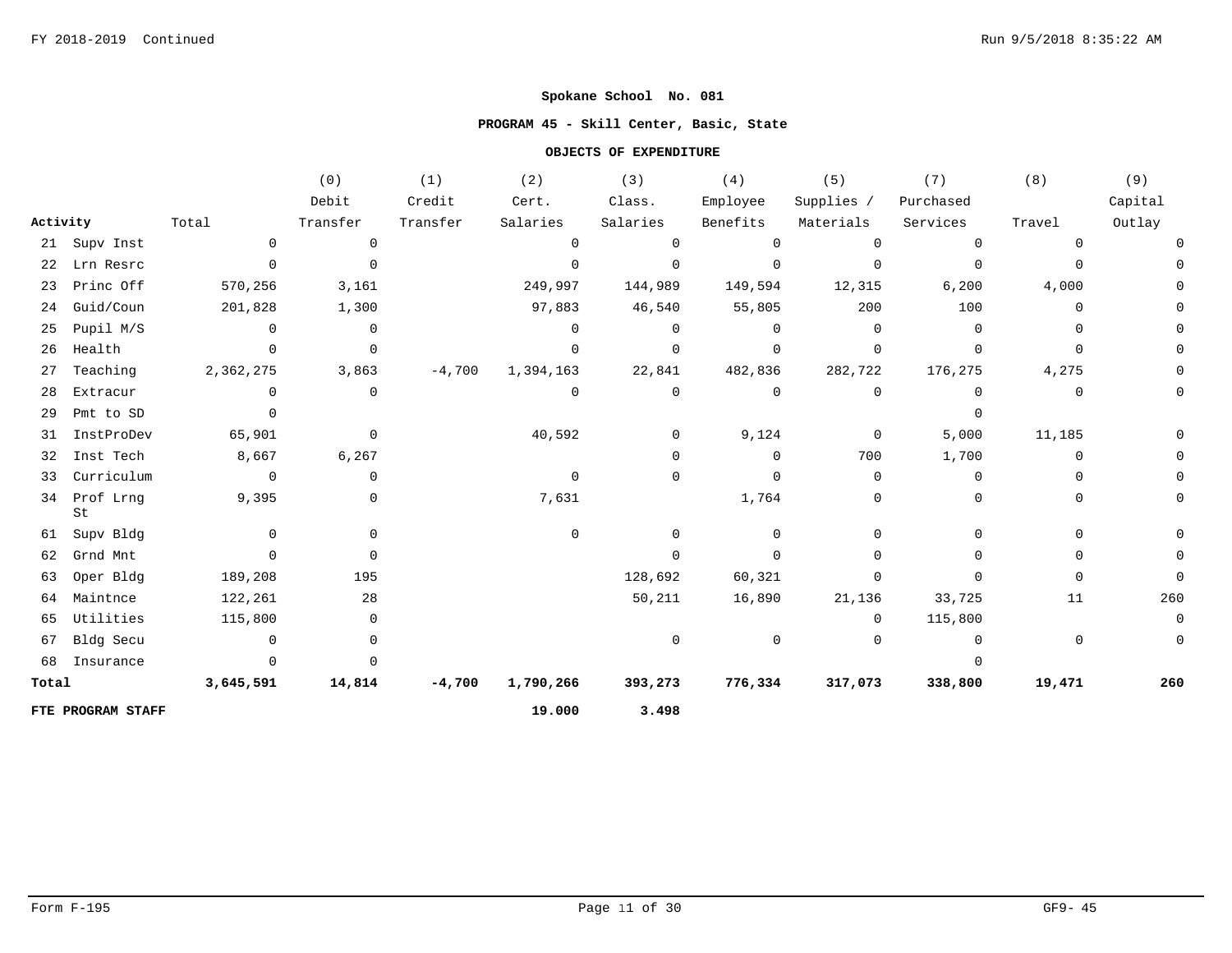## **PROGRAM 46 - Skill Center, Federal**

|          |                   |        | (0)         | (1)      | (2)      | (3)      | (4)         | (5)        | (7)         | (8)         | (9)     |
|----------|-------------------|--------|-------------|----------|----------|----------|-------------|------------|-------------|-------------|---------|
|          |                   |        | Debit       | Credit   | Cert.    | Class.   | Employee    | Supplies / | Purchased   |             | Capital |
| Activity |                   | Total  | Transfer    | Transfer | Salaries | Salaries | Benefits    | Materials  | Services    | Travel      | Outlay  |
|          | 21 Supv Inst      | 0      | $\mathbf 0$ |          | 0        | 0        | 0           | $\Omega$   | $\mathbf 0$ | $\Omega$    |         |
|          | 22 Lrn Resrc      | 0      | 0           | 0        | 0        | 0        | 0           |            | 0           | 0           | 0       |
| 24       | Guid/Coun         | 0      | $\Omega$    |          |          | 0        | 0           |            | $\Omega$    | $\Omega$    | 0       |
| 25       | Pupil M/S         | 0      | 0           |          | $\Omega$ | 0        | $\mathbf 0$ | $\Omega$   | $\mathbf 0$ | $\mathbf 0$ | 0       |
| 27       | Teaching          | 23,267 | 0           |          | 3,000    | 0        | 311         | 19,956     | 0           | 0           | 0       |
| 29       | Pmt to SD         | 0      |             |          |          |          |             |            | $\mathbf 0$ |             |         |
| 31       | InstProDev        | 15,811 | 0           |          | 3,000    | 0        | 311         | 500        | 5,000       | 7,000       | 0       |
| 32       | Inst Tech         | 16,500 | 0           |          |          | 0        | 0           | 16,500     | 0           | 0           | 0       |
|          | 33 Curriculum     | 8,000  | $\mathbf 0$ |          | $\Omega$ | 0        | $\mathbf 0$ | 8,000      | $\mathbf 0$ | $\mathbf 0$ | 0       |
| Total    |                   | 63,578 | 0           | 0        | 6,000    | 0        | 622         | 44,956     | 5,000       | 7,000       | 0       |
|          | FTE PROGRAM STAFF |        |             |          | 0.000    | 0.000    |             |            |             |             |         |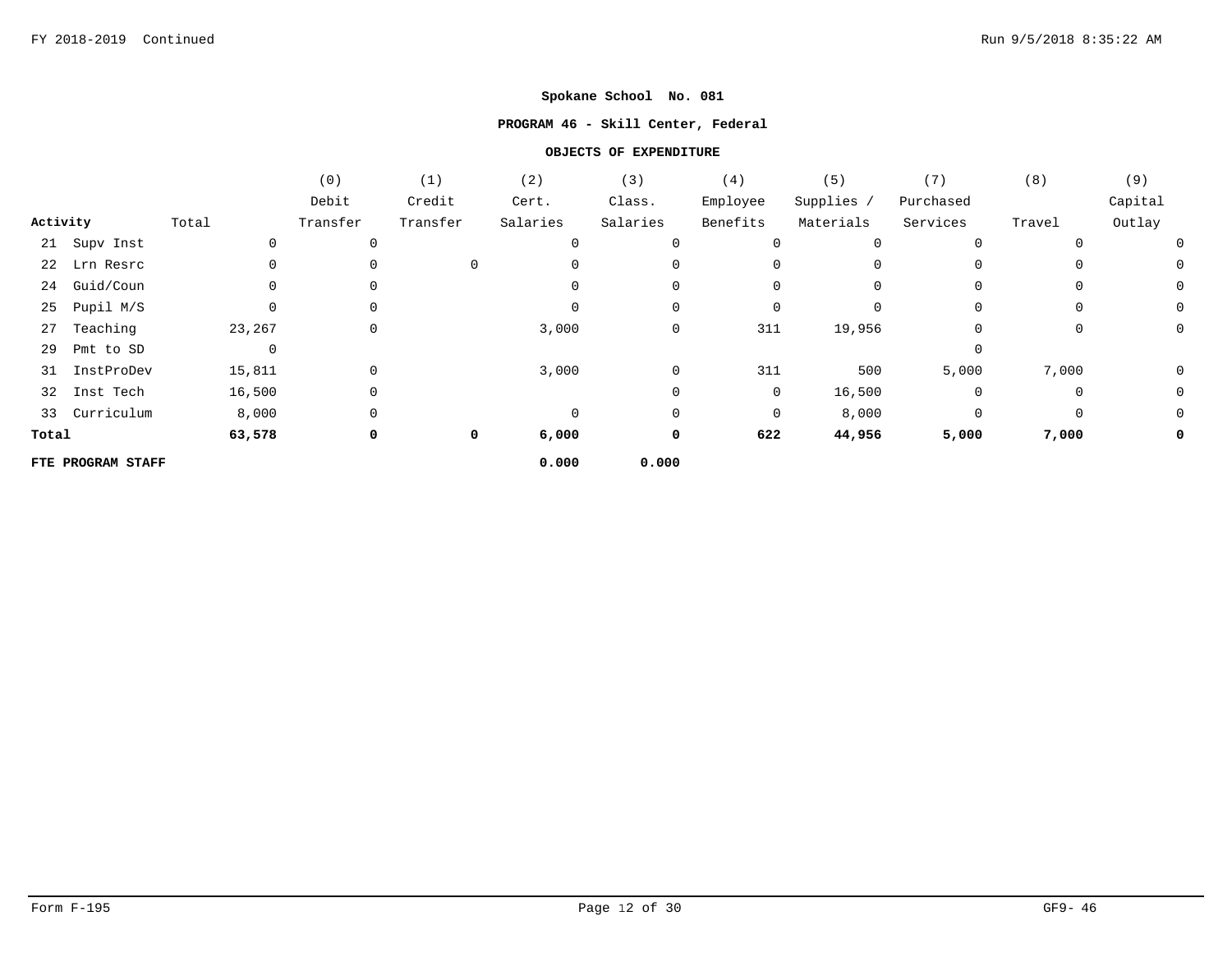## **PROGRAM 47 - Skill Center - Facility Upgrades**

|          |                   |        | (0)      | (1)      | (2)      | (3)      | (4)      | (5)       |           | (8)    | (9)     |
|----------|-------------------|--------|----------|----------|----------|----------|----------|-----------|-----------|--------|---------|
|          |                   |        | Debit    | Credit   | Cert.    | Class.   | Employee | Supplies  | Purchased |        | Capital |
| Activity |                   | Total  | Transfer | Transfer | Salaries | Salaries | Benefits | Materials | Services  | Travel | Outlay  |
|          | 61 Supv Bldg      |        | 0        |          | 0        | 0        | 0        |           |           |        |         |
|          | 62 Grnd Mnt       |        | 0        |          |          | 0        | 0        |           |           |        |         |
|          | 64 Maintnce       | 60,000 | 0        |          |          | 0        | 0        | 30,000    | 30,000    |        | J       |
|          | 67 Bldg Secu      |        | 0        |          |          | 0        | 0        |           |           |        |         |
| Total    |                   | 60,000 | 0        |          | 0        | 0        | 0        | 30,000    | 30,000    |        |         |
|          | FTE PROGRAM STAFF |        |          |          | 0.000    | 0.000    |          |           |           |        |         |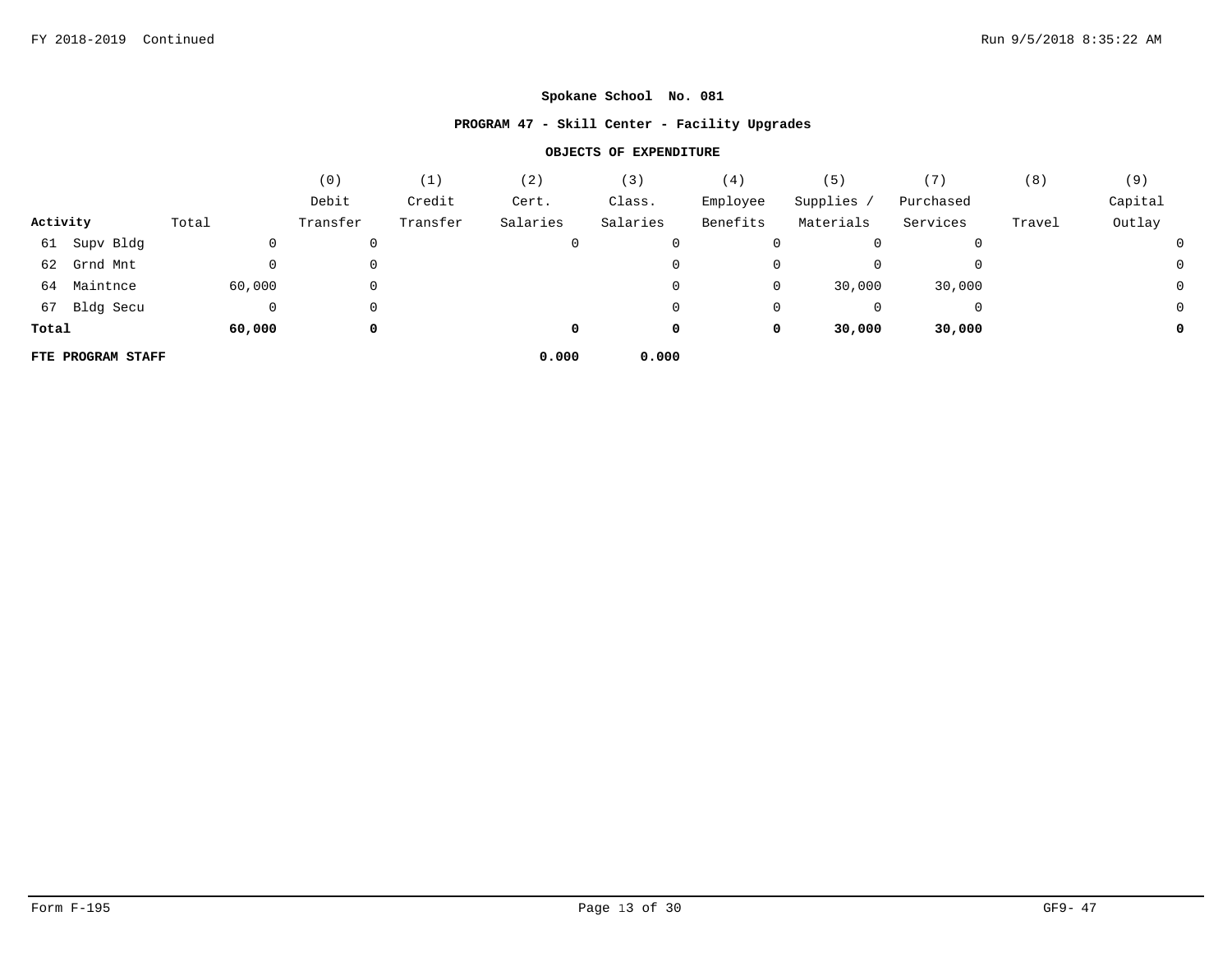### **PROGRAM 51 - Disadvantaged (formerly Remediation) ESEA Disadvantaged, Federal**

|          |                   |            | (0)            | (1)      | (2)          | (3)      | (4)         | (5)          | (7)       | (8)          | (9)     |
|----------|-------------------|------------|----------------|----------|--------------|----------|-------------|--------------|-----------|--------------|---------|
|          |                   |            | Debit          | Credit   | Cert.        | Class.   | Employee    | Supplies /   | Purchased |              | Capital |
| Activity |                   | Total      | Transfer       | Transfer | Salaries     | Salaries | Benefits    | Materials    | Services  | Travel       | Outlay  |
| 15       | Pblc Rltn         | $\Omega$   | $\overline{0}$ |          | $\mathbf 0$  |          | $\Omega$    | $\Omega$     | $\Omega$  | <sup>0</sup> |         |
| 21       | Supv Inst         | 379,981    | 1,500          |          | 201,207      | 71,421   | 94,589      | 6,150        | 1,350     | 3,764        |         |
| 22       | Lrn Resrc         | $\Omega$   | $\mathbf 0$    |          | $\mathbf{0}$ | $\Omega$ | $\Omega$    | <sup>0</sup> | $\cap$    | $\Omega$     |         |
| 24       | Guid/Coun         | 1,249,719  | $\mathbf 0$    |          | 805,798      | 87,305   | 356,566     | $\Omega$     |           | 50           |         |
| 25       | Pupil M/S         |            |                |          | $\Omega$     |          | $\Omega$    |              |           | $\Omega$     |         |
| 26       | Health            |            |                |          | $\Omega$     |          |             |              |           | $\Omega$     |         |
| 27       | Teaching          | 5,841,791  | 32,792         |          | 3,456,879    | 357,506  | 1,421,304   | 470,508      | 102,302   | 500          |         |
| 29       | Pmt to SD         | $\Omega$   |                |          |              |          |             |              | $\Omega$  |              |         |
| 31       | InstProDev        | 4,067,830  | 500            |          | 2,829,002    | $\Omega$ | 974,243     | 171,984      | 43,601    | 48,500       |         |
| 32       | Inst Tech         | 16,640     | 16,640         |          |              | U        | 0           | 0            | $\Omega$  | $\Omega$     |         |
| 33       | Curriculum        | 100,324    | 0              |          | 36,131       | $\Omega$ | $\mathbf 0$ | 41,952       | 22,241    | $\Omega$     |         |
| 63       | Oper Bldg         |            |                |          |              |          |             | 0            | n         | $\Omega$     |         |
| 64       | Maintnce          |            |                |          |              |          |             |              |           | $\Omega$     |         |
|          | 65 Utilities      |            |                |          |              |          |             |              |           |              |         |
| Total    |                   | 11,656,285 | 51,432         |          | 7,329,017    | 516,232  | 2,846,702   | 690,594      | 169,494   | 52,814       |         |
|          | FTE PROGRAM STAFF |            |                |          | 83.250       | 8.329    |             |              |           |              |         |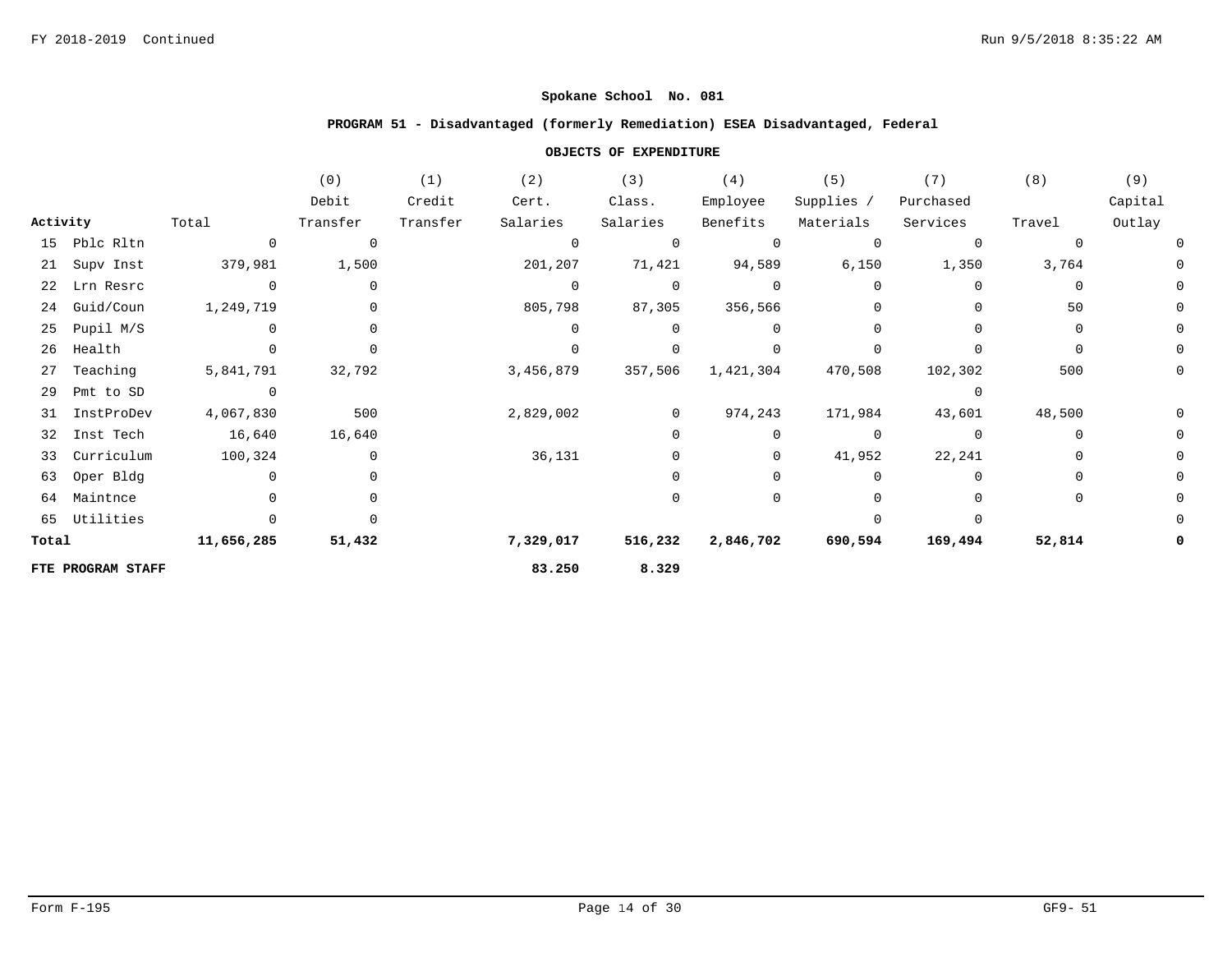#### **PROGRAM 52 - Other Title Grants under ESEA-Federal**

|          |                   |              | (0)         | (1)      | (2)          | (3)      | (4)      | (5)          | (7)       | (8)          | (9)     |
|----------|-------------------|--------------|-------------|----------|--------------|----------|----------|--------------|-----------|--------------|---------|
|          |                   |              | Debit       | Credit   | Cert.        | Class.   | Employee | Supplies /   | Purchased |              | Capital |
| Activity |                   | Total        | Transfer    | Transfer | Salaries     | Salaries | Benefits | Materials    | Services  | Travel       | Outlay  |
| 15       | Pblc Rltn         | $\Omega$     | $\mathbf 0$ |          | $\mathbf 0$  | n        | $\Omega$ | <sup>0</sup> | $\Omega$  | <sup>0</sup> |         |
| 21       | Supv Inst         | <sup>0</sup> |             |          | U            |          |          |              |           |              |         |
| 22       | Lrn Resrc         |              |             |          |              |          |          |              |           |              |         |
| 23       | Princ Off         |              |             | $\Omega$ | O.           |          |          |              |           |              |         |
| 24       | Guid/Coun         |              |             |          | 0            |          |          |              |           |              |         |
| 25       | Pupil M/S         |              |             |          |              |          |          |              |           | $\Omega$     |         |
| 26       | Health            |              |             |          | ∩            |          |          |              |           | $\Omega$     |         |
| 27       | Teaching          | 92,242       |             |          | $\mathbf{0}$ | 13,500   | 1,398    | 652          | 76,692    | O            |         |
| 28       | Extracur          |              |             |          | $\mathbf 0$  | 0        | $\Omega$ | $\Omega$     | ∩         | O            |         |
| 29       | Pmt to SD         |              |             |          |              |          |          |              |           |              |         |
| 31       | InstProDev        | 1,791,139    | 7,825       |          | 1,002,278    | 0        | 322,471  | 7,300        | 342,483   | 108,782      |         |
| 32       | Inst Tech         | 1,580        | 1,580       |          |              |          | U        | <sup>0</sup> | $\Omega$  | $\Omega$     |         |
| 33       | Curriculum        |              | 0           |          | $\Omega$     |          |          |              |           |              |         |
| 63       | Oper Bldg         |              |             |          |              |          |          |              |           |              |         |
| 64       | Maintnce          |              |             |          |              |          |          |              |           | 0            |         |
| 65       | Utilities         |              |             |          |              |          |          |              |           |              |         |
| 91       | Publ Actv         |              |             |          | $\Omega$     |          |          |              |           | U            |         |
| Total    |                   | 1,884,961    | 9,405       | 0        | 1,002,278    | 13,500   | 323,869  | 7,952        | 419,175   | 108,782      |         |
|          | FTE PROGRAM STAFF |              |             |          | 8.100        | 0.000    |          |              |           |              |         |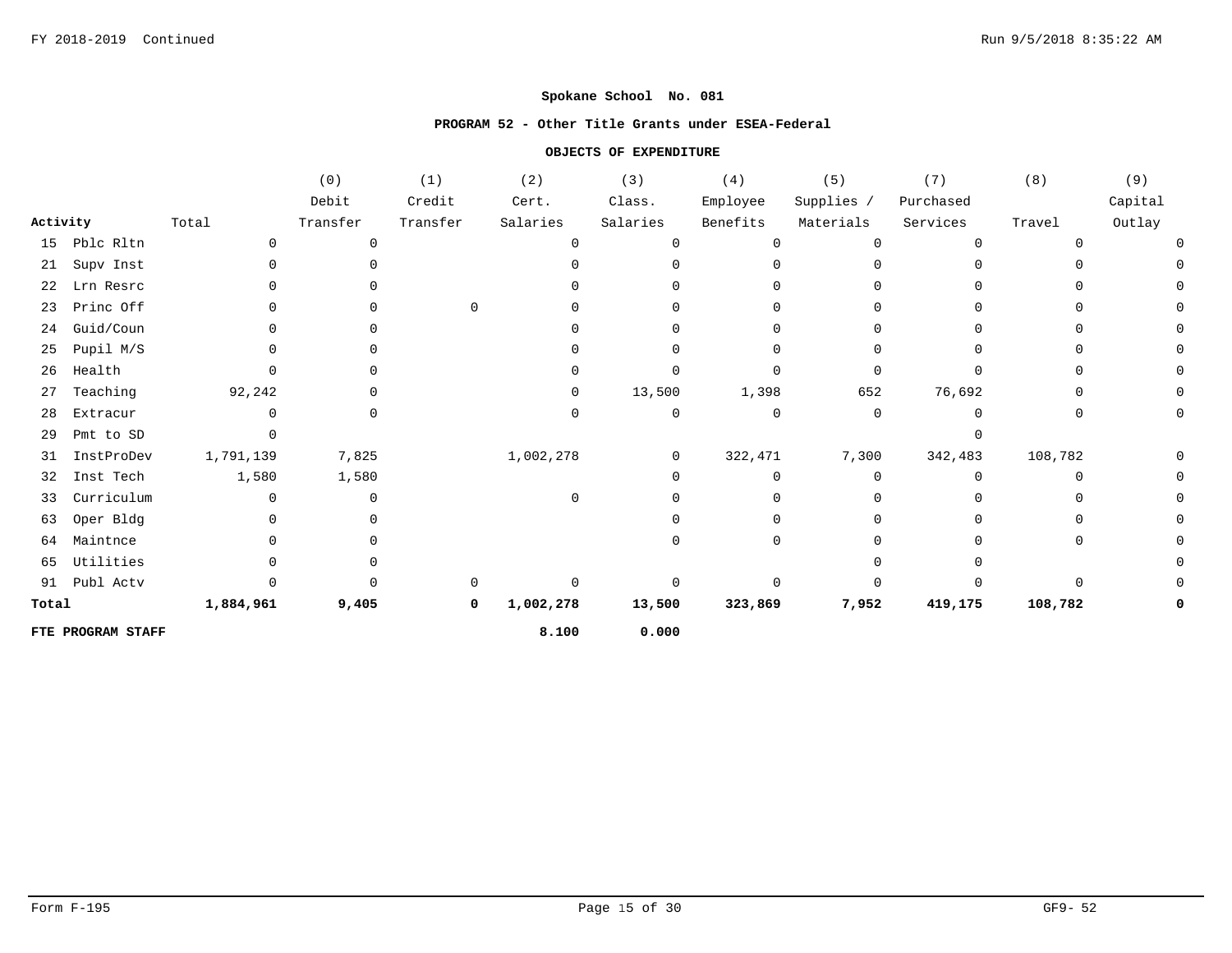## **PROGRAM 55 - Learning Assistance Program (LAP), State**

|          |                   |             | (0)         | (1)      | (2)          | (3)            | (4)         | (5)          | (7)       | (8)      | (9)         |
|----------|-------------------|-------------|-------------|----------|--------------|----------------|-------------|--------------|-----------|----------|-------------|
|          |                   |             | Debit       | Credit   | Cert.        | Class.         | Employee    | Supplies /   | Purchased |          | Capital     |
| Activity |                   | Total       | Transfer    | Transfer | Salaries     | Salaries       | Benefits    | Materials    | Services  | Travel   | Outlay      |
|          | 21 Supv Inst      | 407,517     | 1,154       |          | 213,514      | 80,276         | 105,073     | 6,450        | 50        | 1,000    | 0           |
|          | 22 Lrn Resrc      | $\mathbf 0$ | 0           |          | $\mathbf{0}$ | $\mathbf{0}$   | 0           | $\Omega$     | 0         | $\Omega$ | 0           |
| 24       | Guid/Coun         | 577,618     | 0           |          | 414,039      | $\overline{0}$ | 163,579     | 0            | $\Omega$  | 0        | 0           |
| 25       | Pupil M/S         | $\Omega$    | $\Omega$    |          | $\mathbf 0$  | $\Omega$       | $\mathbf 0$ | $\Omega$     | $\Omega$  | $\Omega$ | 0           |
| 26       | Health            |             | $\Omega$    |          | $\Omega$     |                | $\Omega$    | $\Omega$     | $\Omega$  |          | $\mathbf 0$ |
| 27       | Teaching          | 14,768,389  | 1,000       |          | 9,113,653    | 558,786        | 3,516,558   | 1,504,442    | 69,450    | 4,500    | 0           |
| 29       | Pmt to SD         | $\Omega$    |             |          |              |                |             |              | $\Omega$  |          |             |
| 31       | InstProDev        | 708,741     | 445         |          | 446,962      | $\overline{0}$ | 106,471     | 47,834       | 68,029    | 39,000   | 0           |
| 32       | Inst Tech         | 25,581      | 25,581      |          |              | $\Omega$       | 0           | 0            | 0         | $\Omega$ | 0           |
| 33       | Curriculum        | 23,501      | $\mathbf 0$ |          | $\Omega$     | $\mathbf 0$    | 0           | $\mathbf{0}$ | 23,501    | 0        | 0           |
| 34       | Prof Lrng<br>St   | 12,047      | 0           |          | 0            |                | 12,047      | 0            | 0         | 0        | 0           |
| Total    |                   | 16,523,394  | 28,180      |          | 10,188,168   | 639,062        | 3,903,728   | 1,558,726    | 161,030   | 44,500   | 0           |
|          | FTE PROGRAM STAFF |             |             |          | 115.327      | 7.041          |             |              |           |          |             |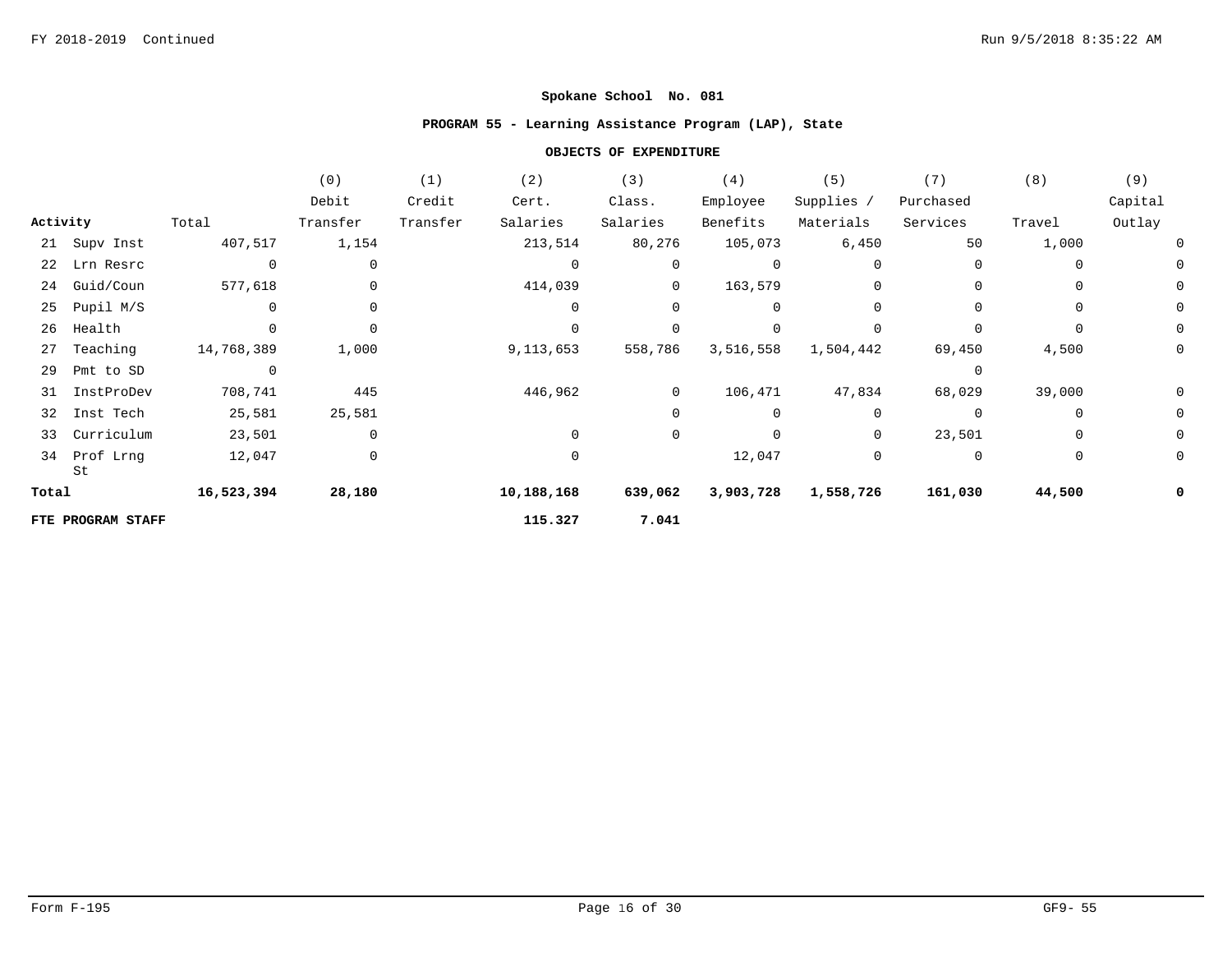## **PROGRAM 58 - Special and Pilot Programs, State**

|          |                   |                | (0)            | (1)      | (2)            | (3)            | (4)            | (5)        | (7)         | (8)         | (9)     |
|----------|-------------------|----------------|----------------|----------|----------------|----------------|----------------|------------|-------------|-------------|---------|
|          |                   |                | Debit          | Credit   | Cert.          | Class.         | Employee       | Supplies / | Purchased   |             | Capital |
| Activity |                   | Total          | Transfer       | Transfer | Salaries       | Salaries       | Benefits       | Materials  | Services    | Travel      | Outlay  |
|          | 21 Supv Inst      | 52,085         | 78             |          | 38,135         | 0              | 13,472         | 0          | $\mathbf 0$ | 400         |         |
|          | 22 Lrn Resrc      | 12,691         | $\mathbf 0$    |          | 10,296         | $\mathbf 0$    | 2,395          | 0          | $\Omega$    | 0           |         |
|          | 23 Princ Off      | $\overline{0}$ | $\mathbf 0$    |          | $\overline{0}$ | $\Omega$       | 0              | 0          | $\Omega$    |             | 0       |
|          | 24 Guid/Coun      | 346,775        | 50             |          | 73,546         | 156,018        | 85,112         | 1,620      | 30,179      | 250         | 0       |
|          | 25 Pupil M/S      | $\overline{0}$ | $\mathbf 0$    |          | $\overline{0}$ | $\overline{0}$ | $\overline{0}$ | 0          | $\Omega$    | $\mathbf 0$ | 0       |
| 26       | Health            | 109,870        | $\mathbf 0$    |          | 89,138         | $\overline{0}$ | 20,732         | 0          | $\Omega$    | 0           |         |
| 27       | Teaching          | 4,495,687      | 0              |          | 2,297,096      | 18,400         | 545,618        | 853,254    | 781,319     | $\mathbf 0$ | 0       |
| 29       | Pmt to SD         | $\overline{0}$ |                |          |                |                |                |            | $\Omega$    |             |         |
|          | 31 InstProDev     | 818,284        | 1,000          |          | 553,564        | 704            | 162,025        | 47,266     | 27,869      | 25,856      |         |
|          | 32 Inst Tech      | 943            | 943            |          |                | 0              | $\mathbf{0}$   | 0          | $\Omega$    | $\Omega$    | 0       |
|          | 33 Curriculum     | 1,604          | $\overline{0}$ |          | 1,604          | $\Omega$       | $\mathbf 0$    | 0          | $\mathbf 0$ |             | 0       |
| Total    |                   | 5,837,939      | 2,071          |          | 3,063,379      | 175,122        | 829,354        | 902,140    | 839,367     | 26,506      | 0       |
|          | FTE PROGRAM STAFF |                |                |          | 3.150          | 2.568          |                |            |             |             |         |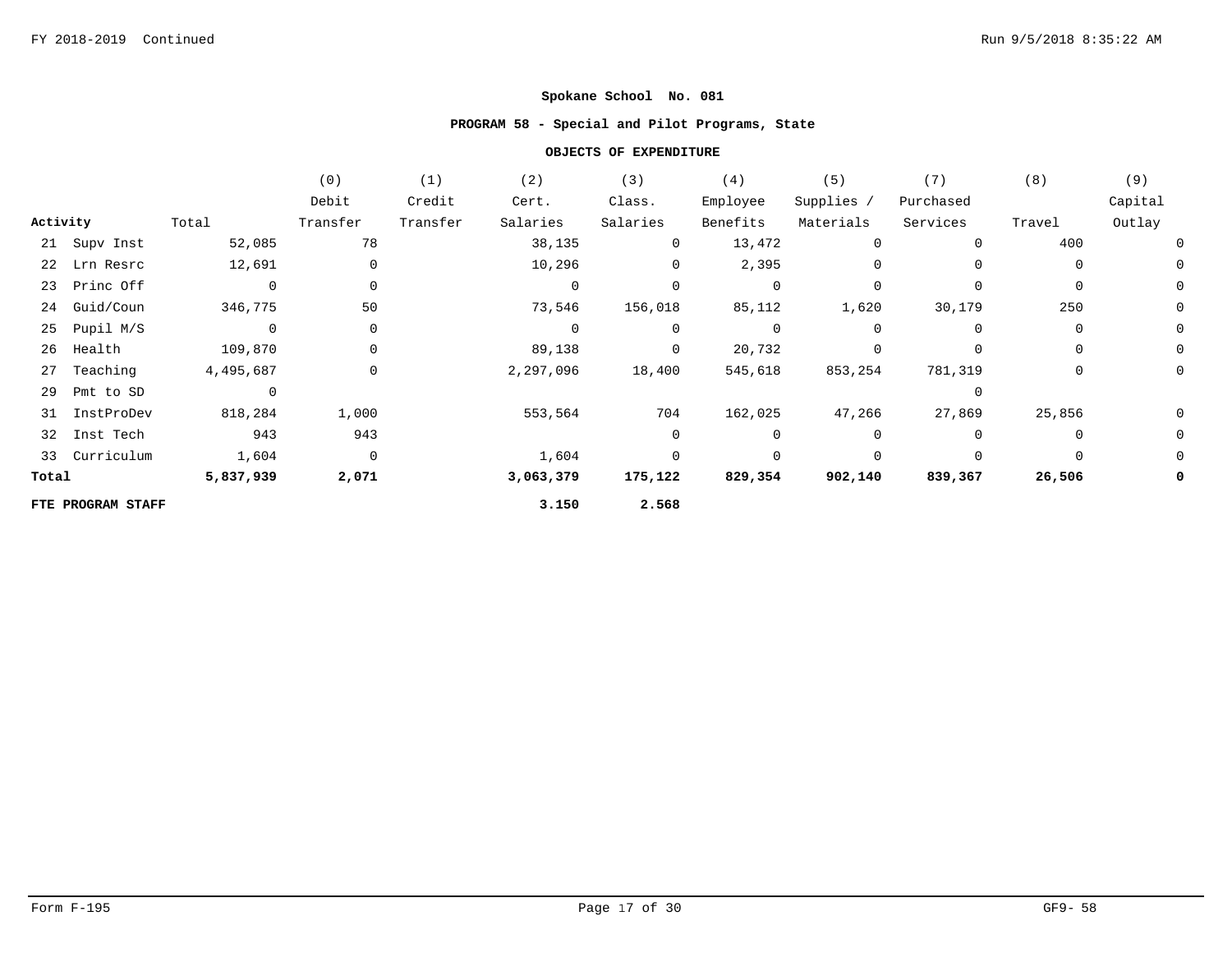## **PROGRAM 64 - Limited English Proficiency, Federal**

|          |                   |          | (0)            | (1)      | (2)          | (3)      | (4)      | (5)        | (7)       | (8)    | (9)     |
|----------|-------------------|----------|----------------|----------|--------------|----------|----------|------------|-----------|--------|---------|
|          |                   |          | Debit          | Credit   | Cert.        | Class.   | Employee | Supplies / | Purchased |        | Capital |
| Activity |                   | Total    | Transfer       | Transfer | Salaries     | Salaries | Benefits | Materials  | Services  | Travel | Outlay  |
|          | 21 Supv Inst      | 0        |                |          | $\mathbf{0}$ | 0        | 0        | 0          | 0         | 0      | 0       |
| 22       | Lrn Resrc         |          |                |          | <sup>0</sup> | 0        | 0        | 0          | 0         | 0      | 0       |
| 24       | Guid/Coun         | 0        | 0              |          | 0            | 0        | 0        | 0          | 0         | 0      | 0       |
| 25       | Pupil M/S         | 0        | 0              |          | $\Omega$     | 0        | 0        | 0          | 0         | 0      | 0       |
| 27       | Teaching          | 100,613  | 500            |          | 72,114       | 6,000    | 20,012   | 487        | 1,000     | 500    | 0       |
| 29       | Pmt to SD         | $\Omega$ |                |          |              |          |          |            | 0         |        |         |
| 31       | InstProDev        | 146,964  | 3,000          |          | 95,811       | 906      | 33,831   | 4,000      | 926       | 8,490  | 0       |
| 32       | Inst Tech         | 195      | 195            |          |              | 0        | 0        | $\Omega$   | 0         | 0      | 0       |
|          | 33 Curriculum     | 45,998   | $\overline{0}$ |          | $\Omega$     | $\Omega$ | 0        | 45,998     | 0         | 0      | 0       |
| Total    |                   | 293,770  | 3,695          |          | 167,925      | 6,906    | 53,843   | 50,485     | 1,926     | 8,990  | 0       |
|          | FTE PROGRAM STAFF |          |                |          | 1.000        | 0.000    |          |            |           |        |         |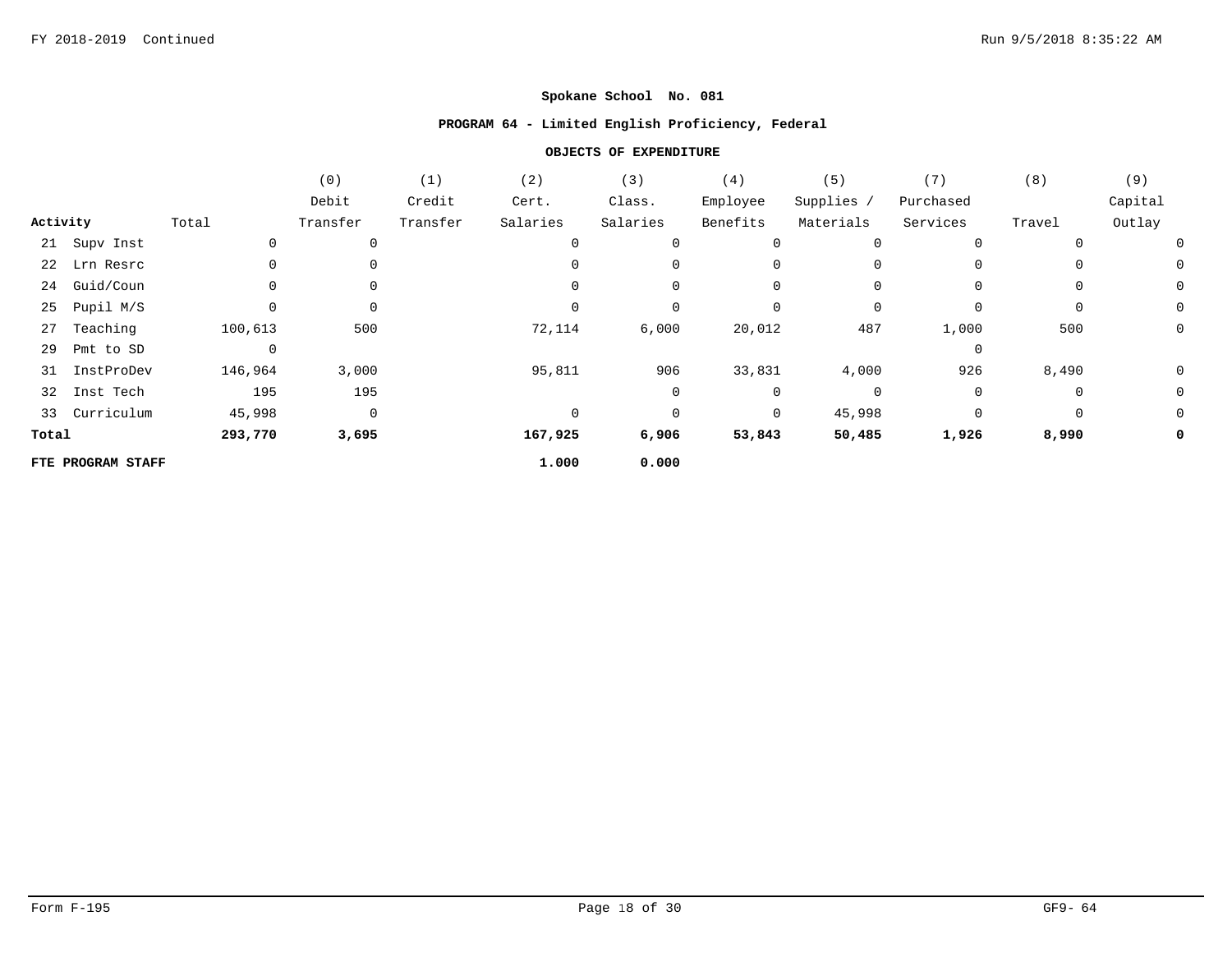## **PROGRAM 65 - Transitional Bilingual, State**

|          |                    |              | (0)          | (1)      | (2)       | (3)         | (4)            | (5)        | (7)         | (8)         | (9)     |
|----------|--------------------|--------------|--------------|----------|-----------|-------------|----------------|------------|-------------|-------------|---------|
|          |                    |              | Debit        | Credit   | Cert.     | Class.      | Employee       | Supplies / | Purchased   |             | Capital |
| Activity |                    | Total        | Transfer     | Transfer | Salaries  | Salaries    | Benefits       | Materials  | Services    | Travel      | Outlay  |
|          | 21 Supv Inst       | 273,795      | 1,175        |          | 142,699   | 59,379      | 69,792         | 300        | 350         | 100         |         |
| 22       | Lrn Resrc          | $\mathbf 0$  | 0            |          | $\Omega$  | 0           | $\mathbf 0$    | $\Omega$   | 0           | 0           | 0       |
| 24       | Guid/Coun          | 76,467       | 0            |          | 0         | 52,705      | 22,362         | 0          | 0           | 1,400       | 0       |
| 25       | Pupil M/S          | $\mathsf{O}$ | $\mathbf 0$  |          | $\Omega$  | $\mathbf 0$ | $\overline{0}$ | $\Omega$   | $\mathbf 0$ | $\mathbf 0$ | 0       |
| 27       | Teaching           | 5,039,013    | 3,850        |          | 2,929,932 | 647,084     | 1,431,997      | 5,600      | 12,900      | 7,650       | 0       |
| 29       | Pmt to SD          | $\mathbf 0$  |              |          |           |             |                |            | $\mathbf 0$ |             |         |
| 31       | InstProDev         | 161,380      | $\mathbf 0$  |          | 113,868   | 17,510      | 23,702         | 0          | 6,300       | $\mathbf 0$ |         |
| 32       | Inst Tech          | 12,277       | 12,277       |          |           | 0           | 0              | $\Omega$   | $\mathbf 0$ | $\mathbf 0$ | 0       |
| 33       | Curriculum         | 100          | 100          |          | $\Omega$  | 0           | $\mathbf 0$    | $\Omega$   | $\Omega$    | $\mathbf 0$ | 0       |
|          | 34 Prof Lrng<br>St | 19,290       | $\mathsf{O}$ |          | 15,661    |             | 3,629          | $\Omega$   | 0           | 0           | 0       |
| Total    |                    | 5,582,322    | 17,402       |          | 3,202,160 | 776,678     | 1,551,482      | 5,900      | 19,550      | 9,150       | 0       |
|          | FTE PROGRAM STAFF  |              |              |          | 39.855    | 12.205      |                |            |             |             |         |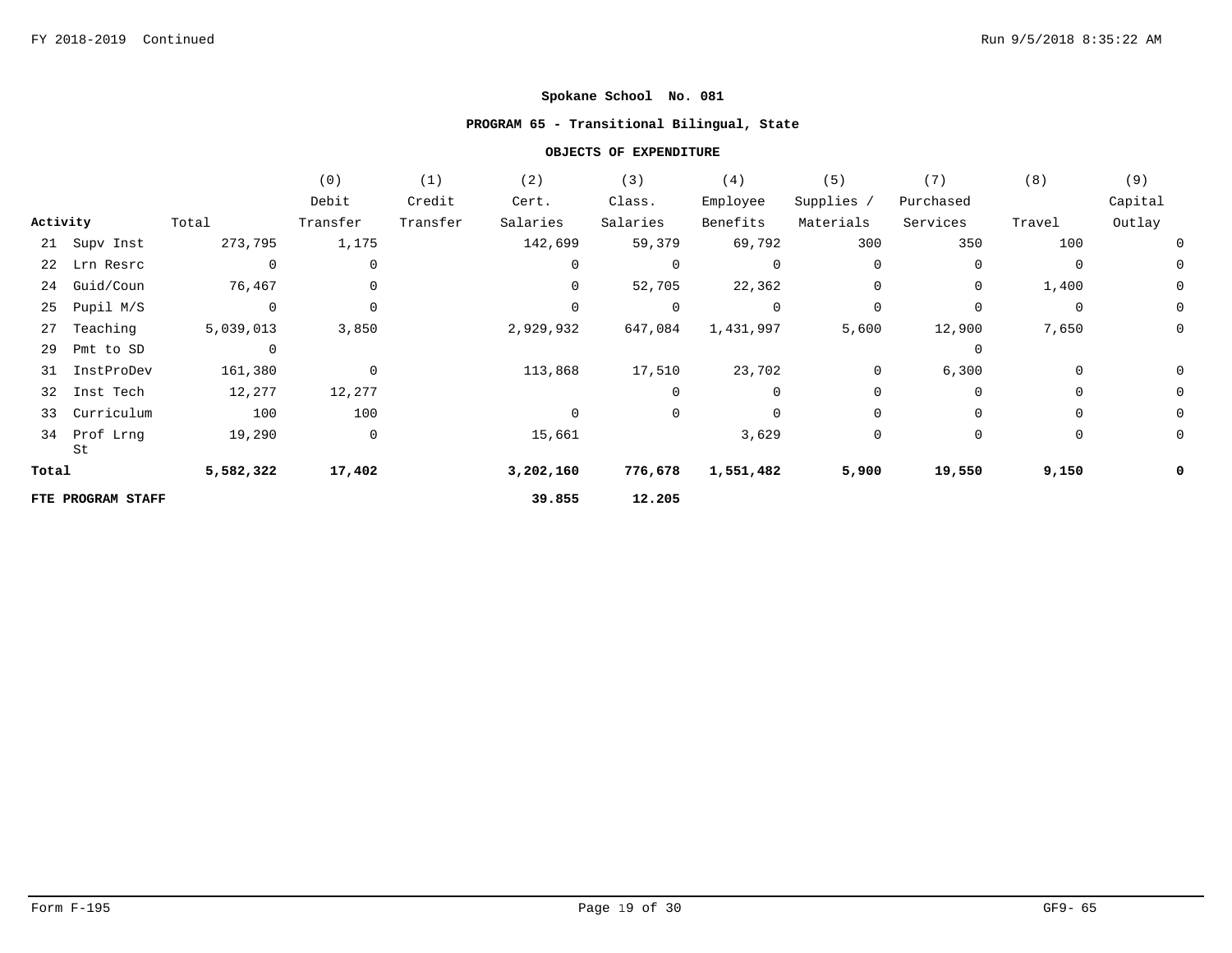# **PROGRAM 68 - Indian Education, Federal, ED**

|          |                   |             | (0)         | (1)      | (2)      | (3)      | (4)      | (5)        | (7)         | (8)         | (9)     |
|----------|-------------------|-------------|-------------|----------|----------|----------|----------|------------|-------------|-------------|---------|
|          |                   |             | Debit       | Credit   | Cert.    | Class.   | Employee | Supplies / | Purchased   |             | Capital |
| Activity |                   | Total       | Transfer    | Transfer | Salaries | Salaries | Benefits | Materials  | Services    | Travel      | Outlay  |
|          | 21 Supv Inst      | 89,746      | 1,038       |          | 52,769   | 12,635   | 22,044   | 400        | 860         | 0           |         |
| 24       | Guid/Coun         |             | 0           |          | 0        |          | 0        | 0          | 0           | 0           | 0       |
| 25       | Pupil M/S         |             | $\mathbf 0$ |          | $\Omega$ |          | 0        |            | $\mathbf 0$ | 0           | 0       |
| 27       | Teaching          | 150,849     | 2,500       |          | 10,957   | 75,362   | 40,496   | 14,034     | 6,000       | 1,500       | 0       |
| 29       | Pmt to SD         | $\mathbf 0$ |             |          |          |          |          |            | $\Omega$    |             |         |
| 31       | InstProDev        | 6,500       | $\mathbf 0$ |          | 0        | $\Omega$ | 0        | 0          | 1,000       | 5,500       | 0       |
| 32       | Inst Tech         | $\mathbf 0$ | $\mathbf 0$ |          |          | $\Omega$ | 0        | 0          | 0           | $\mathbf 0$ | 0       |
|          | 33 Curriculum     |             | 0           |          | $\Omega$ |          | 0        | 0          | 0           | 0           | 0       |
| Total    |                   | 247,095     | 3,538       |          | 63,726   | 87,997   | 62,540   | 14,434     | 7,860       | 7,000       | 0       |
|          | FTE PROGRAM STAFF |             |             |          | 0.500    | 1.579    |          |            |             |             |         |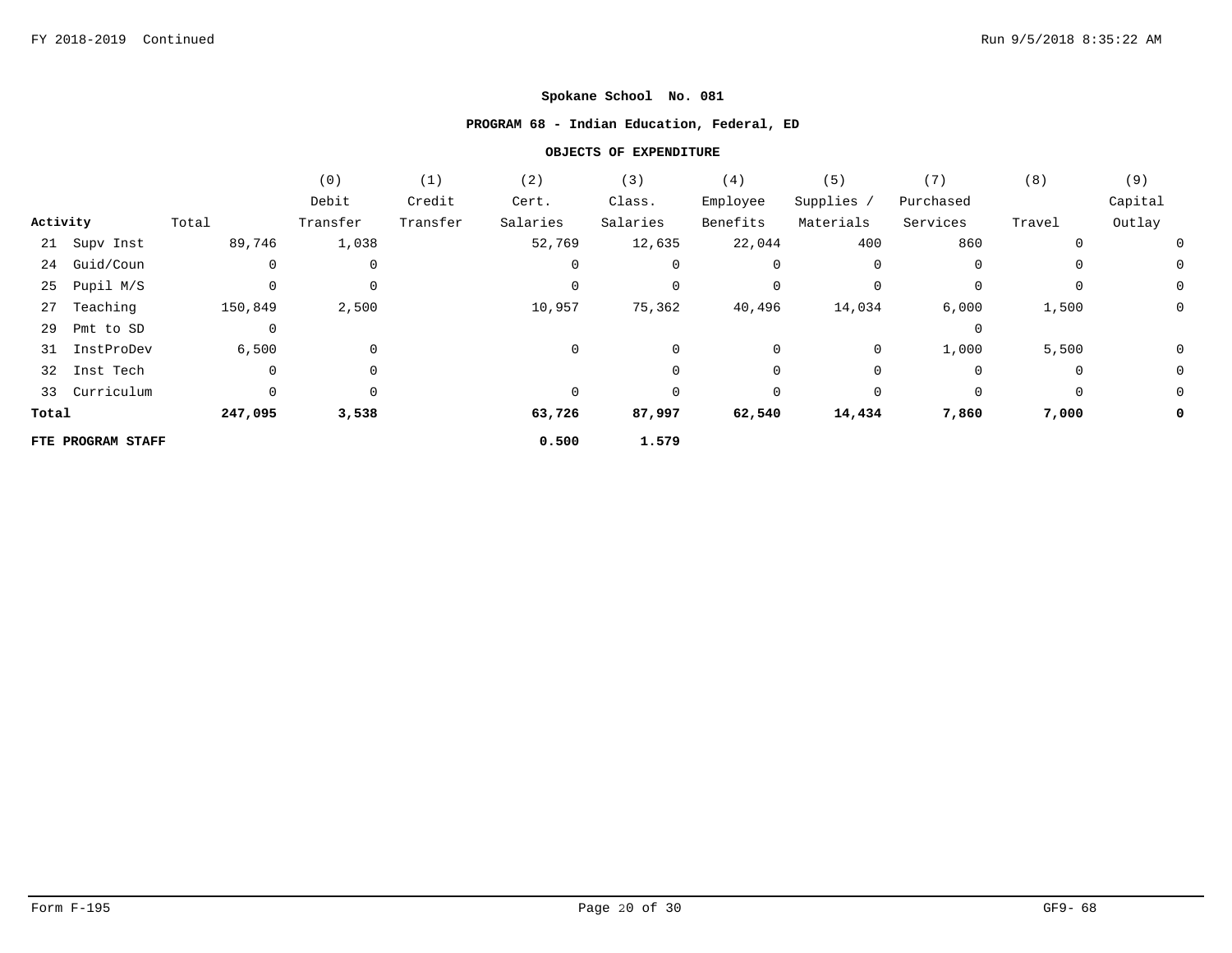## **PROGRAM 69 - Compensatory, Other**

|          |                   |                | (0)          | (1)      | (2)          | (3)            | (4)          | (5)        | (7)            | (8)         | (9)     |
|----------|-------------------|----------------|--------------|----------|--------------|----------------|--------------|------------|----------------|-------------|---------|
|          |                   |                | Debit        | Credit   | Cert.        | Class.         | Employee     | Supplies / | Purchased      |             | Capital |
| Activity |                   | Total          | Transfer     | Transfer | Salaries     | Salaries       | Benefits     | Materials  | Services       | Travel      | Outlay  |
|          | 33 Curriculum     | 5,093          | 0            |          | 3,000        |                | 773          | $\Omega$   | 1,320          | 0           |         |
|          | 21 Supv Inst      | 25,105         | 300          |          | 12,569       | 0              | 3,236        | $\Omega$   | 9,000          | 0           |         |
| 22       | Lrn Resrc         | 2,500          | 0            |          | $\mathbf{0}$ | 0              | 0            | 2,500      | $\mathbf 0$    | 0           |         |
| 23       | Princ Off         | $\mathbf 0$    | 0            |          | $\Omega$     | $\Omega$       | $\mathbf{0}$ | $\Omega$   | $\Omega$       | $\mathbf 0$ |         |
| 24       | Guid/Coun         | 500            | 0            |          | $\Omega$     | $\Omega$       | 0            | 500        | $\Omega$       | 0           |         |
| 25       | Pupil M/S         | $\mathbf 0$    | 0            |          |              |                | 0            | $\Omega$   |                | 0           |         |
| 26       | Health            | 750            | 0            |          |              | $\Omega$       | 0            | 750        | 0              | 0           |         |
| 27       | Teaching          | 142,152        | 0            |          | 56,597       | $\overline{0}$ | 18,303       | 50,756     | 16,496         | 0           |         |
| 28       | Extracur          | 6,700          | $\mathsf{O}$ |          | $\mathbf 0$  | $\mathbf 0$    | $\mathbf 0$  | 6,700      | $\Omega$       | $\mathbf 0$ |         |
| 29       | Pmt to SD         | $\overline{0}$ |              |          |              |                |              |            | $\Omega$       |             |         |
| 31       | InstProDev        | 91,400         | $\mathsf{O}$ |          | 28,801       | $\Omega$       | 7,935        | 4,653      | 29,496         | 20,515      |         |
|          | 32 Inst Tech      | 16,417         | 117          |          |              | 0              | $\mathbf 0$  | 16,300     | $\overline{0}$ | $\mathbf 0$ | 0       |
| Total    |                   | 290,617        | 417          |          | 100,967      | 0              | 30,247       | 82,159     | 56,312         | 20,515      |         |
|          | FTE PROGRAM STAFF |                |              |          | 0.600        | 0.000          |              |            |                |             |         |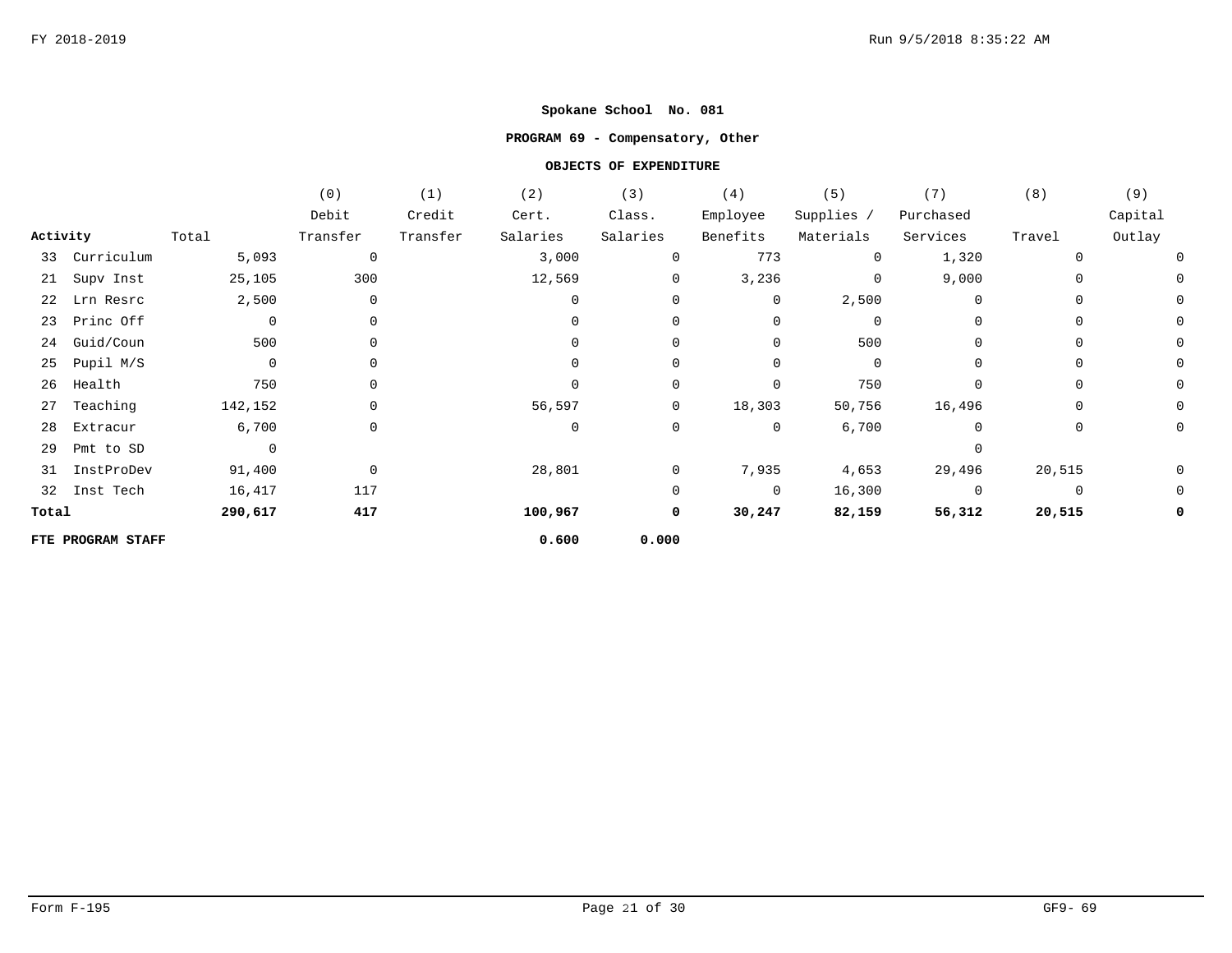### **PROGRAM 73 - Summer School**

|          |                   |          | (0)      | (1)      | (2)      | (3)      | (4)      | (5)        | (7)       | (8)    | (9)     |
|----------|-------------------|----------|----------|----------|----------|----------|----------|------------|-----------|--------|---------|
|          |                   |          | Debit    | Credit   | Cert.    | Class.   | Employee | Supplies / | Purchased |        | Capital |
| Activity |                   | Total    | Transfer | Transfer | Salaries | Salaries | Benefits | Materials  | Services  | Travel | Outlay  |
|          | 21 Supv Inst      | 0        | 0        |          | $\Omega$ | 0        | 0        | 0          |           |        |         |
|          | 23 Princ Off      | 5,360    | 0        |          |          | 4,320    | 1,040    | $\Omega$   |           |        |         |
| 25       | Pupil M/S         | $\Omega$ | 0        |          |          | 0        | 0        | $\Omega$   |           |        |         |
| 26       | Health            |          | 0        |          |          |          | 0        |            |           |        |         |
| 27       | Teaching          | 261,202  | 2,580    |          | 49,875   | 136,440  | 40,204   | 19,682     | 12,332    | 89     |         |
| 29       | Pmt to SD         |          |          |          |          |          |          |            |           |        |         |
| 31       | InstProDev        |          | 0        |          | $\Omega$ |          | 0        | 0          |           |        |         |
| 32       | Inst Tech         |          | 0        |          |          |          |          |            |           |        |         |
|          | 33 Curriculum     | 0        | $\Omega$ |          |          |          | $\Omega$ | $\Omega$   | $\Omega$  |        |         |
| Total    |                   | 266,562  | 2,580    |          | 49,875   | 140,760  | 41,244   | 19,682     | 12,332    | 89     |         |
|          | FTE PROGRAM STAFF |          |          |          | 0.000    | 0.000    |          |            |           |        |         |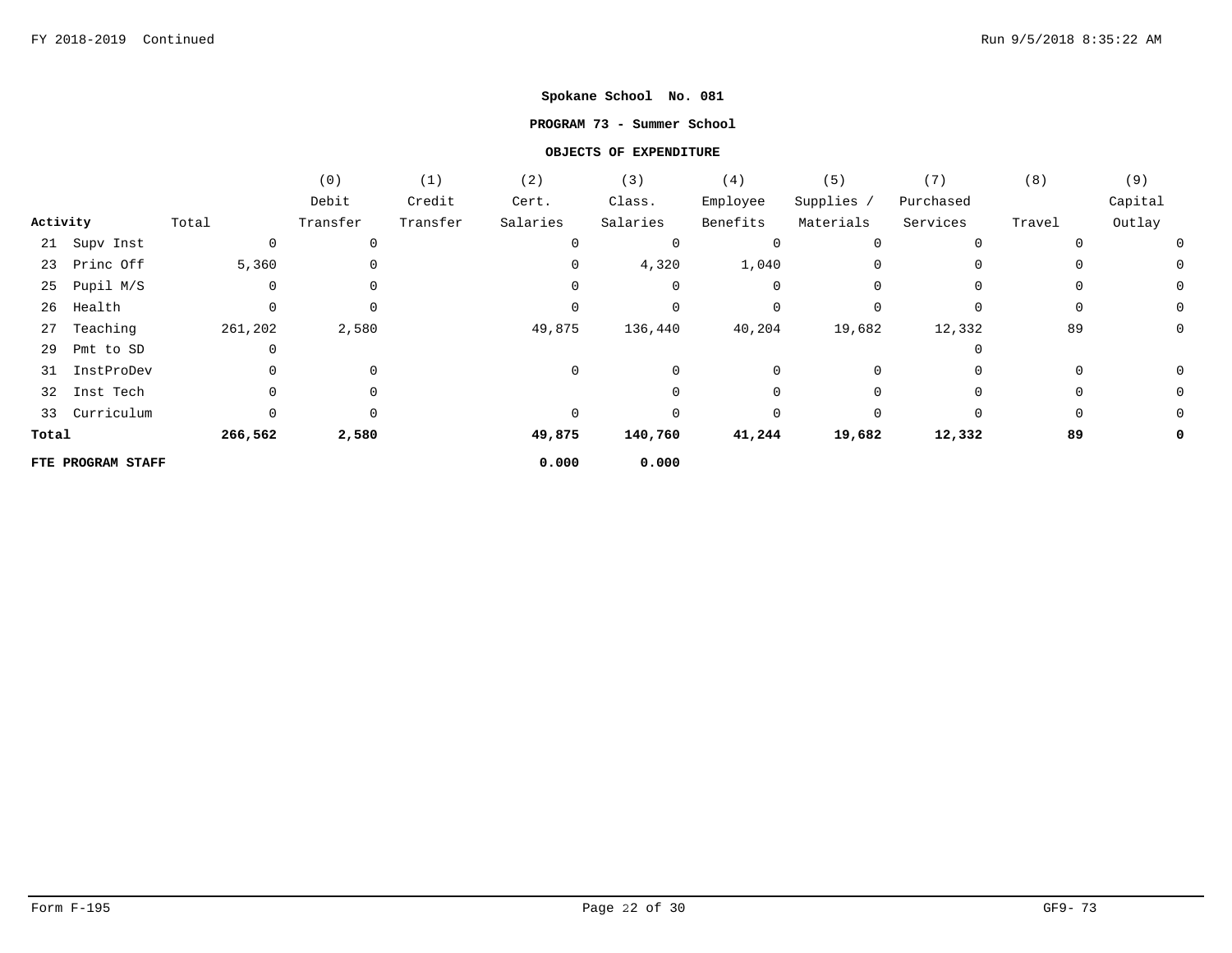## **PROGRAM 74 - Highly Capable**

|          |                   |                | (0)      | (1)      | (2)       | (3)         | (4)          | (5)        | (7)       | (8)      | (9)     |
|----------|-------------------|----------------|----------|----------|-----------|-------------|--------------|------------|-----------|----------|---------|
|          |                   |                | Debit    | Credit   | Cert.     | Class.      | Employee     | Supplies / | Purchased |          | Capital |
| Activity |                   | Total          | Transfer | Transfer | Salaries  | Salaries    | Benefits     | Materials  | Services  | Travel   | Outlay  |
| 21       | Supv Inst         | $\Omega$       | 0        |          |           | $\Omega$    | $\Omega$     | 0          | $\Omega$  |          |         |
| 22       | Lrn Resrc         |                |          |          |           | 0           | <sup>0</sup> |            | 0         |          |         |
| 24       | Guid/Coun         |                | 0        |          |           | 0           | $\Omega$     | 0          | $\Omega$  | $\Omega$ |         |
| 25       | Pupil M/S         |                | 0        |          | $\cap$    | 0           | $\Omega$     | 0          | $\Omega$  | $\Omega$ |         |
| 26       | Health            |                | 0        |          |           | 0           | $\Omega$     |            | $\Omega$  |          | 0       |
| 27       | Teaching          | 1,628,482      | 475      |          | 1,125,531 | 0           | 426,036      | 57,490     | 17,650    | 1,300    | 0       |
| 29       | Pmt to SD         | $\overline{0}$ |          |          |           |             |              |            | 0         |          |         |
| 31       | InstProDev        | 46,791         | 200      |          | 35,878    | 0           | 8,463        | $\Omega$   | 750       | 1,500    |         |
| 32       | Inst Tech         | 36,857         | 4,407    |          |           | 0           | 0            | 32,450     | 0         | $\Omega$ | 0       |
| 33       | Curriculum        | 25,533         | 0        |          | 20,303    | 0           | 5,230        | 0          | 0         | 0        | 0       |
| 34       | Prof Lrng<br>St   | 7,324          | 0        |          | 5,947     |             | 1,377        | 0          | 0         | 0        | 0       |
| Total    |                   | 1,744,987      | 5,082    |          | 1,187,659 | $\mathbf 0$ | 441,106      | 89,940     | 18,400    | 2,800    | 0       |
|          | FTE PROGRAM STAFF |                |          |          | 14.400    | 0.000       |              |            |           |          |         |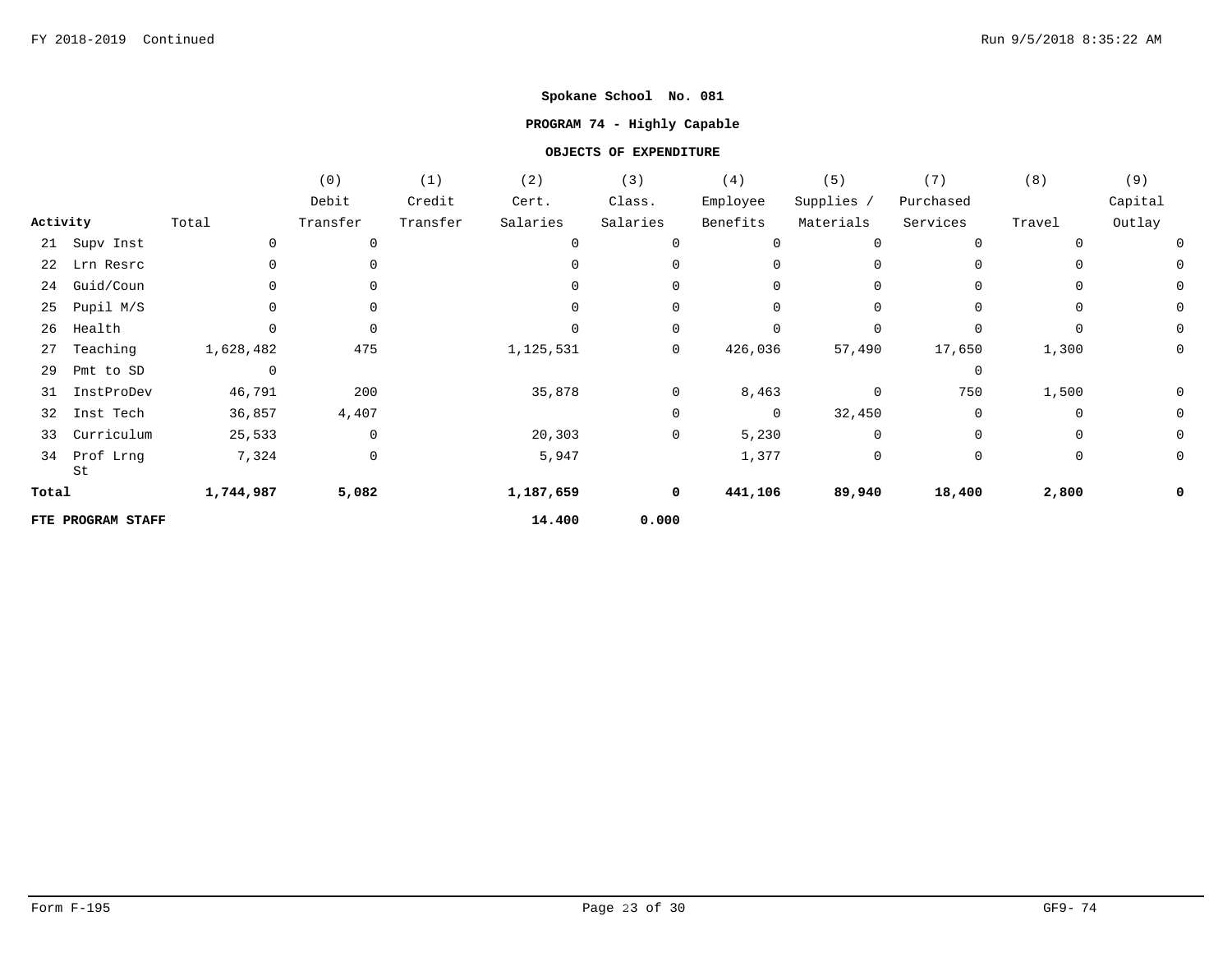## **PROGRAM 79 - Instructional Programs, Other**

|          |                   |           | (0)            | (1)      | (2)          | (3)         | (4)         | (5)         | (7)       | (8)          | (9)     |
|----------|-------------------|-----------|----------------|----------|--------------|-------------|-------------|-------------|-----------|--------------|---------|
|          |                   |           | Debit          | Credit   | Cert.        | Class.      | Employee    | Supplies /  | Purchased |              | Capital |
| Activity |                   | Total     | Transfer       | Transfer | Salaries     | Salaries    | Benefits    | Materials   | Services  | Travel       | Outlay  |
|          | 21 Supv Inst      | 199,153   | 1,070          |          | 6,766        | 116,011     | 45,378      | 5,462       | 13,932    | 10,534       |         |
| 22       | Lrn Resrc         | $\Omega$  | $\Omega$       |          | $\Omega$     | $\cap$      | $\Omega$    | $\Omega$    |           | 0            |         |
|          | 23 Princ Off      | $\Omega$  | $\Omega$       |          | $\Omega$     | $\Omega$    | $\mathbf 0$ | $\Omega$    |           | $\Omega$     |         |
| 24       | Guid/Coun         | 93,465    | $\Omega$       |          | $\mathbf{0}$ | 44,582      | 20,769      | 2,214       | 22,400    | 3,500        |         |
| 25       | Pupil M/S         | $\Omega$  | $\Omega$       |          | $\Omega$     | $\Omega$    | $\mathbf 0$ | $\Omega$    |           | $\mathbf 0$  |         |
| 26       | Health            | 0         | $\Omega$       |          | $\Omega$     | $\Omega$    | $\mathbf 0$ | $\Omega$    |           | 0            |         |
| 27       | Teaching          | 2,752,099 | 17,150         |          | 241,714      | 603,549     | 312,996     | 790,498     | 785,142   | 1,050        |         |
| 28       | Extracur          | 0         | $\mathbf{0}$   |          | $\mathbf 0$  | $\mathbf 0$ | $\mathbf 0$ | $\mathbf 0$ |           | 0            |         |
| 29       | Pmt to SD         | 0         |                |          |              |             |             |             |           |              |         |
| 31       | InstProDev        | 265,579   | 20,089         |          | 40,329       | 8,862       | 9,954       | 19,220      | 132,331   | 34,794       |         |
| 32       | Inst Tech         | 13,649    | 1,649          |          |              | O           | $\mathbf 0$ | 12,000      | $\Omega$  | 0            |         |
| 33       | Curriculum        | 0         | $\overline{0}$ |          | $\Omega$     |             | $\mathbf 0$ | $\Omega$    |           | n            |         |
| 62       | Grnd Mnt          | $\Omega$  | $\Omega$       |          |              |             | $\Omega$    | $\Omega$    |           | <sup>0</sup> |         |
| 63       | Oper Bldg         | 0         | 0              |          |              |             | $\Omega$    |             |           |              |         |
| 64       | Maintnce          | $\Omega$  | <sup>0</sup>   |          |              |             | $\Omega$    |             |           | <sup>0</sup> |         |
| 65       | Utilities         | 0         |                |          |              |             |             | n           |           |              |         |
| 68       | Insurance         | 0         |                |          |              |             |             |             |           |              |         |
|          | 91 Publ Actv      | 6,402     | $\Omega$       |          | 2,500        | 2,500       | 1,243       | 159         |           | $\Omega$     |         |
| Total    |                   | 3,330,347 | 39,958         |          | 291,309      | 775,504     | 390,340     | 829,553     | 953,805   | 49,878       |         |
|          | FTE PROGRAM STAFF |           |                |          | 2.150        | 9.432       |             |             |           |              |         |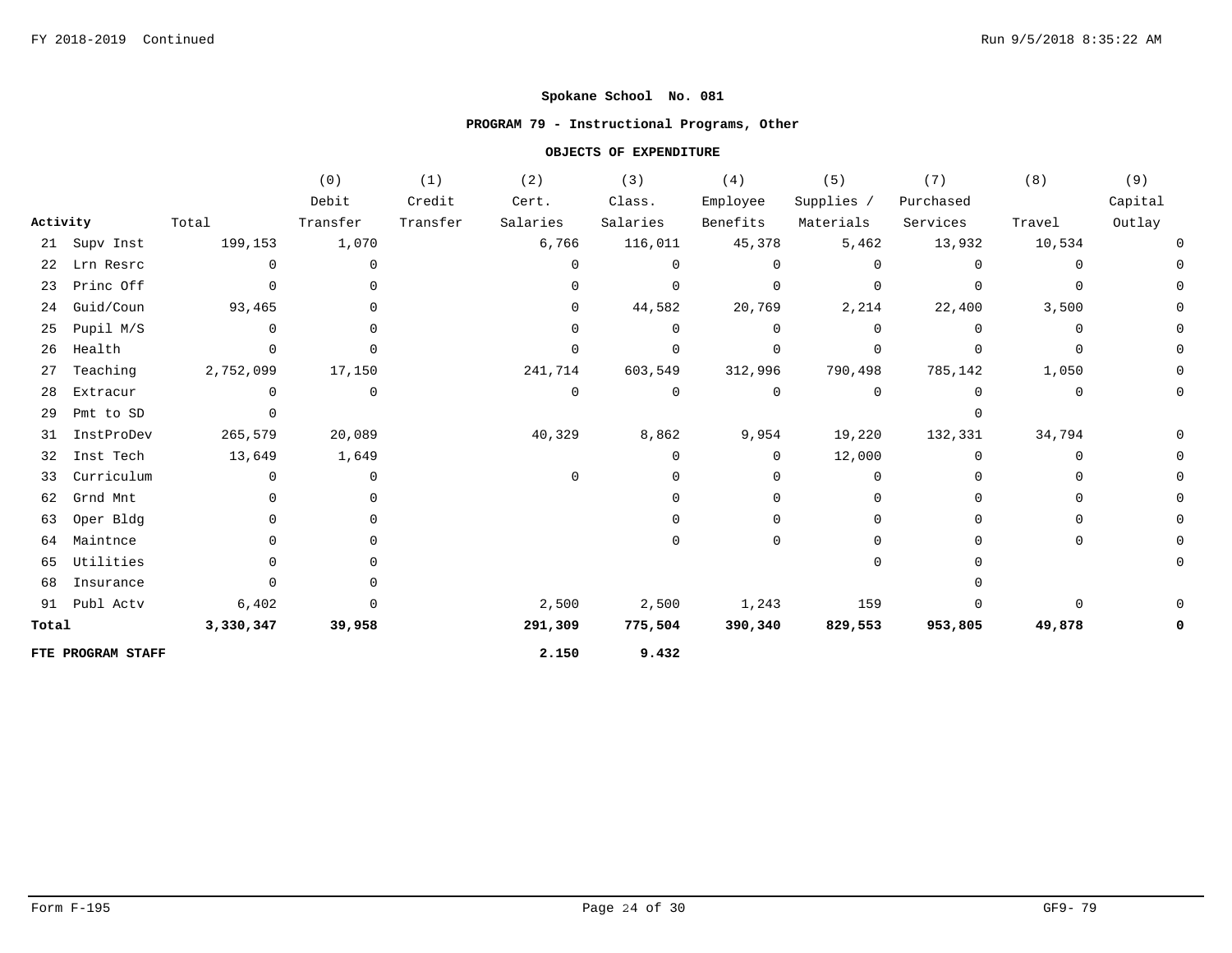## **PROGRAM 86 - Community Schools**

|          |                   |       |       | (0)         | (1)      | (2)      | (3)          | (4)         | (5)        | (7)       | (8)          | (9)     |
|----------|-------------------|-------|-------|-------------|----------|----------|--------------|-------------|------------|-----------|--------------|---------|
|          |                   |       |       | Debit       | Credit   | Cert.    | Class.       | Employee    | Supplies / | Purchased |              | Capital |
| Activity |                   | Total |       | Transfer    | Transfer | Salaries | Salaries     | Benefits    | Materials  | Services  | Travel       | Outlay  |
| 21       | Supv Inst         |       | 0     | 0           |          | $\Omega$ |              | $\mathbf 0$ | $\Omega$   |           |              |         |
| 23       | Princ Off         |       |       | 0           |          |          |              | $\Omega$    | n          |           |              |         |
| 25       | Pupil M/S         |       |       | $\mathbf 0$ |          |          |              | $\Omega$    | $\Omega$   |           |              |         |
| 27       | Teaching          |       |       | 0           |          |          | <sup>0</sup> | $\Omega$    | $\Omega$   |           | $\Omega$     |         |
| 28       | Extracur          |       |       | 0           |          |          | <sup>0</sup> | $\Omega$    | $\Omega$   |           |              |         |
| 29       | Pmt to SD         |       |       |             |          |          |              |             |            |           |              |         |
| 31       | InstProDev        |       |       | 0           |          |          |              | $\Omega$    | $\Omega$   |           |              |         |
| 32       | Inst Tech         |       |       | 0           |          |          |              | $\Omega$    | O          |           |              |         |
| 33       | Curriculum        |       |       | 0           |          | $\Omega$ |              | $\mathbf 0$ | $\Omega$   |           | <sup>0</sup> |         |
| 63       | Oper Bldg         |       |       | 0           |          |          |              | $\mathbf 0$ | $\cap$     |           |              |         |
| 65       | Utilities         |       |       | 0           |          |          |              |             | $\Omega$   |           |              |         |
| 68       | Insurance         |       |       | 0           |          |          |              |             |            |           |              |         |
| 91       | Publ Actv         |       | 8,128 | 10          |          | 3,000    | 3,500        | 1,618       | $\Omega$   |           |              |         |
| Total    |                   |       | 8,128 | 10          |          | 3,000    | 3,500        | 1,618       | 0          |           |              |         |
|          | FTE PROGRAM STAFF |       |       |             |          | 0.000    | 0.000        |             |            |           |              |         |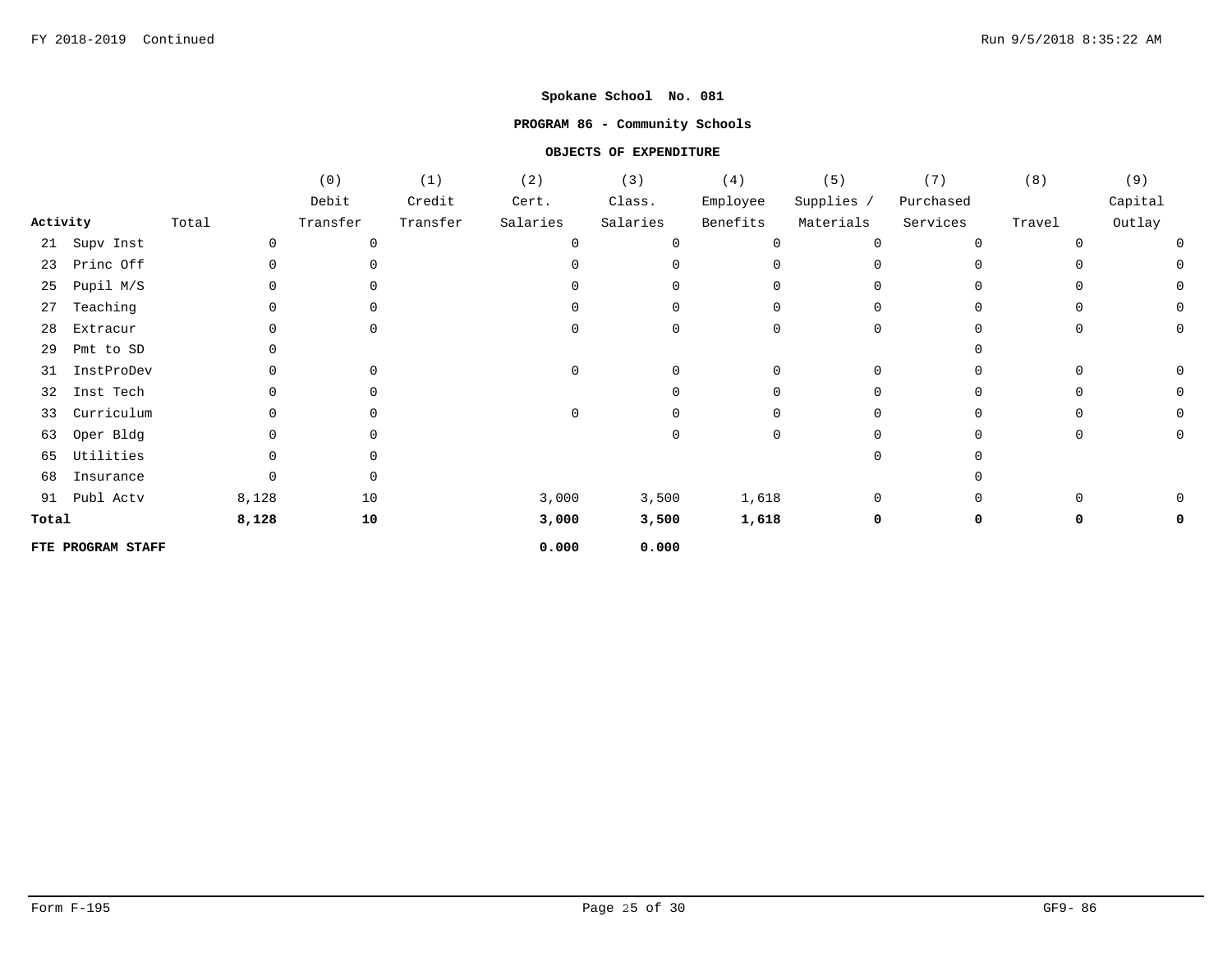### **PROGRAM 88 - Child Care**

|          |                   |           | (0)         | (1)      | (2)         | (3)       | (4)      | (5)          | (7)       | (8)      | (9)     |
|----------|-------------------|-----------|-------------|----------|-------------|-----------|----------|--------------|-----------|----------|---------|
|          |                   |           | Debit       | Credit   | Cert.       | Class.    | Employee | Supplies /   | Purchased |          | Capital |
| Activity |                   | Total     | Transfer    | Transfer | Salaries    | Salaries  | Benefits | Materials    | Services  | Travel   | Outlay  |
| 21       | Supv Inst         | 0         | 0           |          | 0           |           | 0        | $\Omega$     | $\Omega$  |          |         |
| 25       | Pupil M/S         | 0         | $\mathbf 0$ |          | $\cap$      |           | $\Omega$ | <sup>n</sup> | $\Omega$  |          |         |
| 26       | Health            |           | $\Omega$    |          | U           |           | $\Omega$ |              |           |          |         |
| 27       | Teaching          |           | $\Omega$    |          | $\Omega$    |           | 0        | $\Omega$     |           |          |         |
| 29       | Pmt to SD         |           |             |          |             |           |          |              |           |          |         |
| 31       | InstProDev        | 23,797    | $\mathbf 0$ |          | 0           | 2,700     | 647      | 0            | 19,750    | 700      |         |
| 32       | Inst Tech         |           | $\Omega$    |          |             |           | 0        | $\Omega$     | $\Omega$  | $\Omega$ |         |
| 33       | Currichum         |           | $\Omega$    |          | 0           |           | 0        |              | $\Omega$  | $\Omega$ |         |
| 42       | Food              |           |             |          |             |           |          |              |           |          |         |
| 44       | Operation         |           | $\Omega$    |          |             |           | $\Omega$ |              |           |          |         |
| 63       | Oper Bldg         |           | $\Omega$    |          |             |           |          |              |           |          |         |
| 65       | Utilities         |           | $\cap$      |          |             |           | $\Omega$ | $\Omega$     |           |          |         |
| 68       | Insurance         |           |             |          |             |           |          |              |           |          |         |
| 91       | Publ Actv         | 3,060,274 | 106,287     |          | $\mathbf 0$ | 1,896,371 | 921,784  | 35,440       | 98,492    | 1,900    |         |
| Total    |                   | 3,084,071 | 106,287     |          | 0           | 1,899,071 | 922,431  | 35,440       | 118,242   | 2,600    |         |
|          | FTE PROGRAM STAFF |           |             |          | 0.000       | 36.634    |          |              |           |          |         |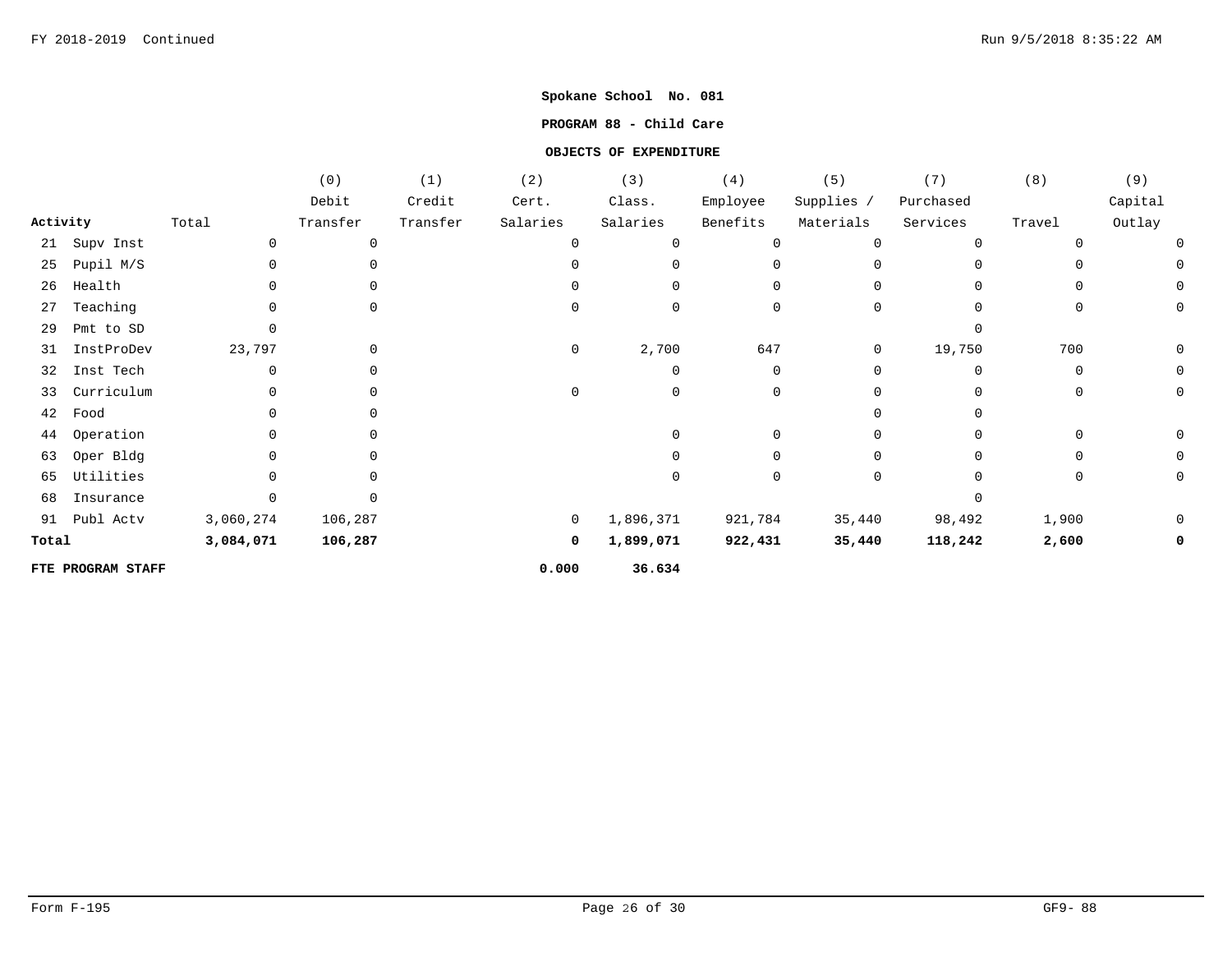## **PROGRAM 89 - Other Community Services**

|          |                   |             | (0)          | (1)            | (2)         | (3)       | (4)         | (5)          | (7)         | (8)      | (9)         |
|----------|-------------------|-------------|--------------|----------------|-------------|-----------|-------------|--------------|-------------|----------|-------------|
|          |                   |             | Debit        | Credit         | Cert.       | Class.    | Employee    | Supplies /   | Purchased   |          | Capital     |
| Activity |                   | Total       | Transfer     | Transfer       | Salaries    | Salaries  | Benefits    | Materials    | Services    | Travel   | Outlay      |
| 21       | Supv Inst         | $\mathbf 0$ | 0            |                | $\mathbf 0$ |           | $\mathbf 0$ | $\mathbf 0$  | $\mathbf 0$ |          |             |
| 27       | Teaching          | $\Omega$    |              |                |             |           | $\Omega$    | $\Omega$     | $\Omega$    |          |             |
| 28       | Extracur          | $\Omega$    | $\Omega$     |                | 0           | 0         | $\mathbf 0$ | 0            | $\Omega$    | 0        | 0           |
| 29       | Pmt to SD         | $\Omega$    |              |                |             |           |             |              | $\Omega$    |          |             |
| 31       | InstProDev        | 55,321      | $\mathbf 0$  |                | 1,695       | 0         | 392         | 600          | 46,634      | 6,000    | 0           |
| 32       | Inst Tech         | $\Omega$    | 0            |                |             | $\Omega$  | 0           | $\Omega$     | $\Omega$    | $\Omega$ | $\mathbf 0$ |
| 33       | Curriculum        | $\Omega$    | $\mathbf 0$  |                | $\Omega$    | $\Omega$  | $\mathbf 0$ | $\Omega$     | $\Omega$    | $\Omega$ | 0           |
| 42       | Food              | $\Omega$    | <sup>0</sup> |                |             |           |             | <sup>n</sup> | $\Omega$    |          |             |
| 44       | Operation         | $\Omega$    |              |                |             |           | $\mathbf 0$ | 0            | $\Omega$    | 0        | 0           |
| 63       | Oper Bldg         | $\Omega$    | 0            |                |             |           | $\Omega$    | 0            | $\Omega$    | 0        | 0           |
| 65       | Utilities         |             |              |                |             |           | $\Omega$    | 0            | 0           | $\Omega$ | 0           |
| 68       | Insurance         |             |              |                |             |           |             |              |             |          |             |
| 91       | Publ Actv         | 6,119,879   | 576,211      | $\overline{0}$ | 249,222     | 3,443,077 | 1,399,145   | 41,215       | 404,409     | 6,600    | 0           |
| Total    |                   | 6, 175, 200 | 576,211      | 0              | 250,917     | 3,443,077 | 1,399,537   | 41,815       | 451,043     | 12,600   | 0           |
|          | FTE PROGRAM STAFF |             |              |                | 2.400       | 53.476    |             |              |             |          |             |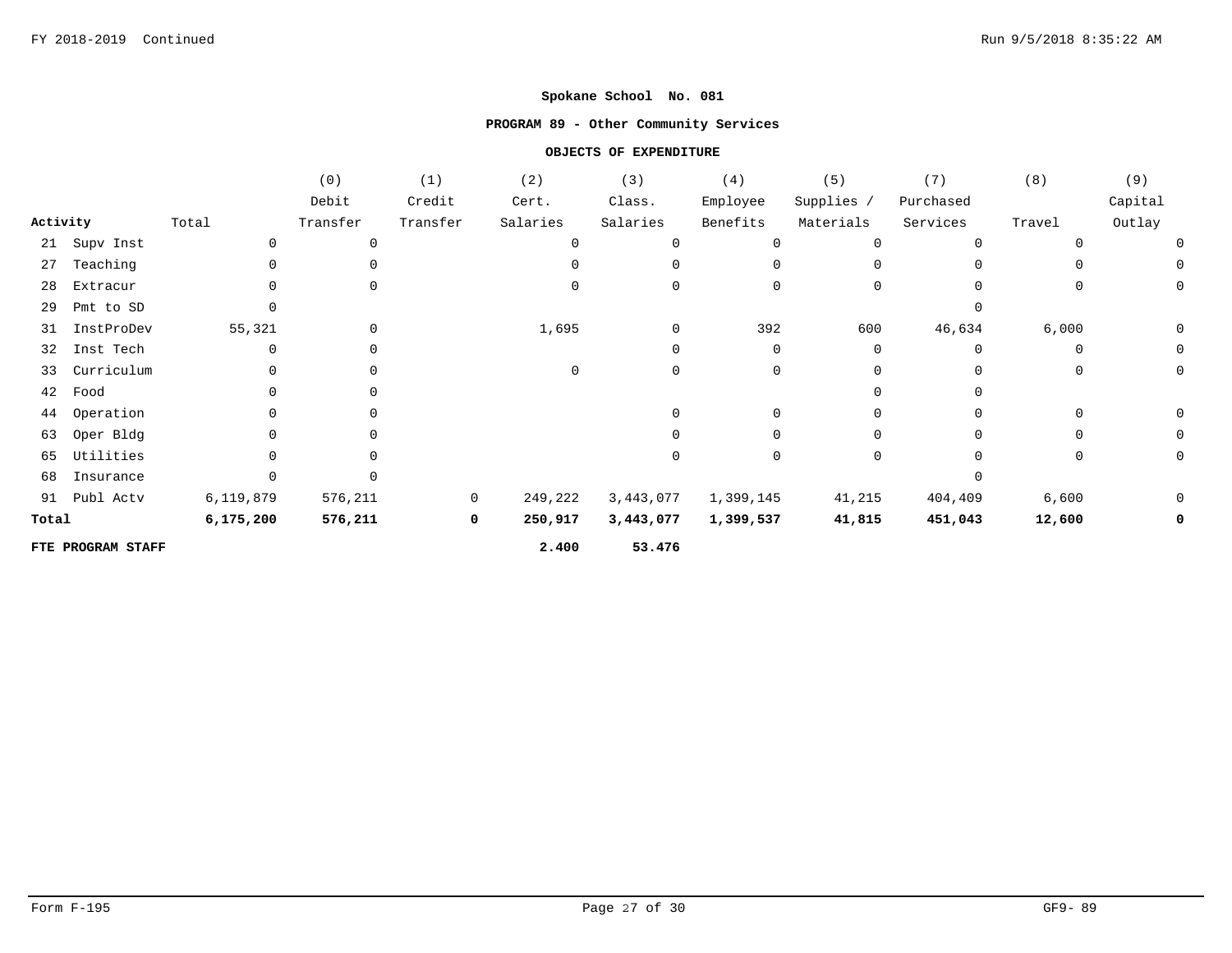## **PROGRAM 97 - District-wide Support**

|          |                   |                | (0)            | (1)                | (2)            | (3)                           | (4)            | (5)        | (7)                  | (8)            | (9)            |
|----------|-------------------|----------------|----------------|--------------------|----------------|-------------------------------|----------------|------------|----------------------|----------------|----------------|
|          |                   |                | Debit          | Credit             | Cert.          | Class.                        | Employee       | Supplies / | Purchased            |                | Capital        |
| Activity |                   | Total          | Transfer       | Transfer           | Salaries       | Salaries                      | Benefits       | Materials  | Services             | Travel         | Outlay         |
|          | 11 Bd of Dir      | 1,968,416      | 10,895         |                    |                | 74,373                        | 28,848         | 2,100      | 1,834,700            | 17,500         | 0              |
|          | 12 Supt Off       | 529,609        | 6,385          |                    | 267,960        | 99,167                        | 98,647         | 11,250     | 31,200               | 15,000         | $\Omega$       |
| 13       | Busns Off         | 3,310,979      | 22,393         |                    | 199,401        | 2,079,437                     | 844,790        | 21,925     | 126,983              | 16,050         | 0              |
| 14       | HR                | 3,786,598      | 42,669         |                    | 403,983        | 2,042,218                     | 859,077        | 43,572     | 367,904              | 27,175         | $\Omega$       |
| 15       | Pblc Rltn         | 834,809        | 71,461         |                    | $\Omega$       | 470,207                       | 194,141        | 25,100     | 69,100               | 4,800          |                |
| 25       | Pupil M/S         | $\overline{0}$ | $\overline{0}$ |                    | $\overline{0}$ | $\overline{0}$                | $\overline{0}$ | $\sim$ 0   | $\overline{0}$       | $\overline{0}$ | $\Omega$       |
| 61       | Supv Bldg         | 731,525        | 4,117          |                    | $\Omega$       | 522,543                       | 186,695        | 10,550     | 5,970                | 1,650          | 0              |
| 62       | Grnd Mnt          | 1,284,126      | 152,642        |                    |                | 513,774                       | 241,699        | 226,632    | 139,279              | 100            | 10,000         |
| 63       | Oper Bldg         | 14,328,316     | 11,773         |                    |                | 8,639,496                     | 4,027,202      | 797,644    | 438,121              | 3,080          | 411,000        |
| 64       | Maintnce          | 8,869,849      | 231,481        | 0                  |                | 4,804,848                     | 1,850,452      | 1,258,811  | 694,157              | 100            | 30,000         |
| 65       | Utilities         | 6,401,123      | $\overline{0}$ | 0                  |                | $\overline{0}$                | $\overline{0}$ | $\sim$ 0   | 6,401,123            | $\overline{0}$ | $\overline{0}$ |
| 67       | Bldg Secu         | 1,865,119      | 74,226         |                    |                | 1,080,754                     | 432,493        | 44,703     | 210,093              | 3,350          | 19,500         |
| 68       | Insurance         | 1,236,819      | 50             |                    |                |                               |                | 10,000     | 1,226,769            |                | 0              |
| 72       | Info Sys          | 4,802,067      | 18,693         | $-788, 294$        | $\overline{0}$ | 2,597,096                     | 1,001,566      | 850,489    | 1,111,542            | 10,975         | $\overline{0}$ |
| 73       | Printing          | 467,603        | 47,340         | $-690,000$         | $\overline{0}$ | 366,025                       | 177,904        | 248,124    | 317,960              | 250            | $\mathbf 0$    |
| 74       | Warehouse         | 867,866        | 11,932         | $\overline{0}$     | $\Omega$       | 598,767                       | 242,037        | 7,000      | 8,130                | $\Omega$       | $\Omega$       |
| 75       | Mtr Pool          | 5,582          | 390            | $-466, 227$        | $\overline{0}$ | 144,752                       | 56,673         | 257,694    | 12,300               | $\mathbf{0}$   | 0              |
| 83       | Interest          | $\Omega$       |                |                    |                |                               |                |            | $\Omega$             |                |                |
|          | 84 Principal      |                |                |                    |                |                               |                |            |                      |                |                |
| 85       | Debt Expn         | $\Omega$       |                |                    |                |                               |                |            |                      |                |                |
| Total    |                   | 51,290,406     |                | 706,447 -1,944,521 |                | 871,344 24,033,457 10,242,224 |                |            | 3,815,594 12,995,331 | 100,030        | 470,500        |
|          | FTE PROGRAM STAFF |                |                |                    | 3.200          | 388.589                       |                |            |                      |                |                |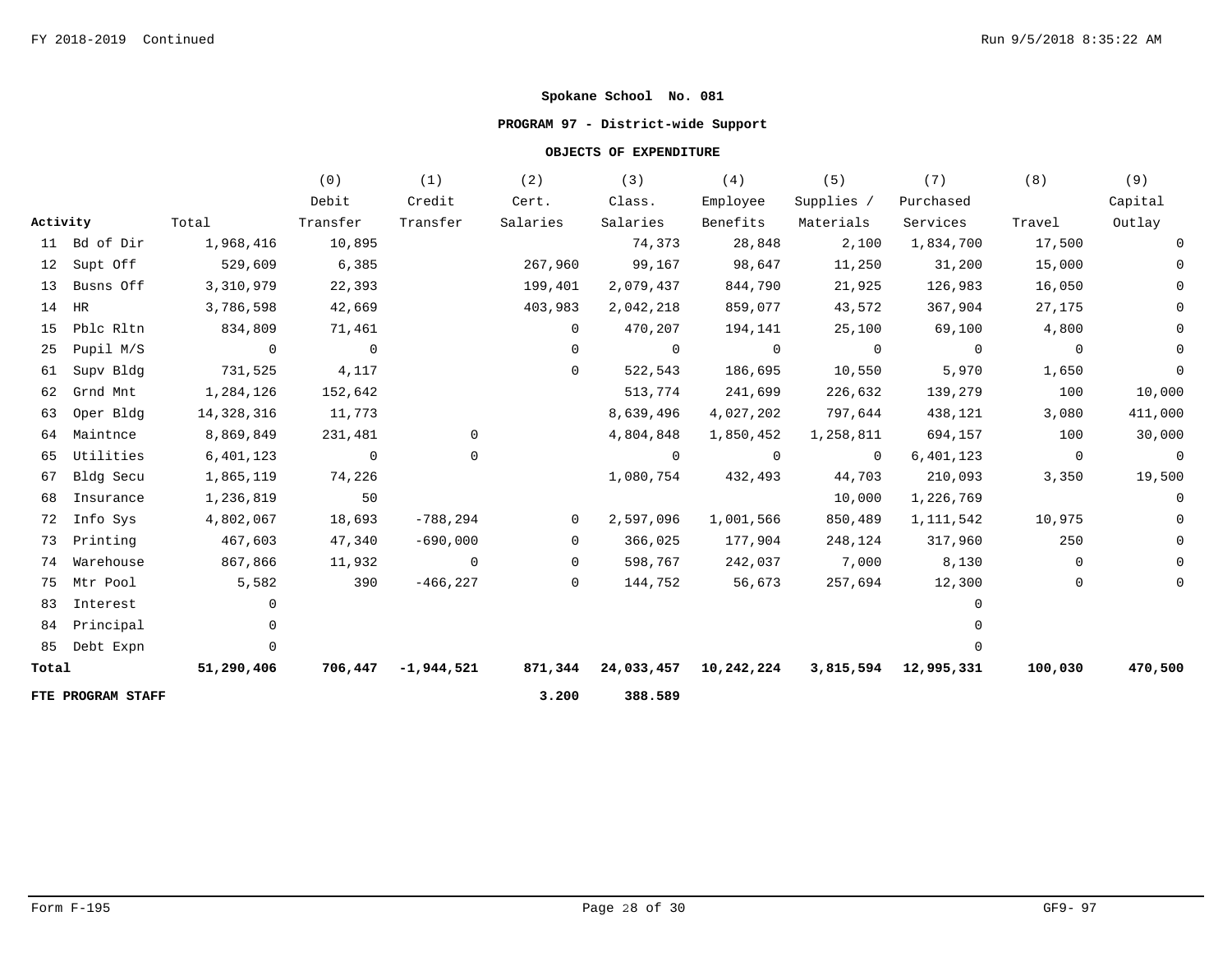### **PROGRAM 98 - School Food Services**

|          |                   |            | (0)            | (1)        | (2)      | (3)       | (4)       | (5)         | (7)       | (8)    | (9)     |
|----------|-------------------|------------|----------------|------------|----------|-----------|-----------|-------------|-----------|--------|---------|
|          |                   |            | Debit          | Credit     | Cert.    | Class.    | Employee  | Supplies /  | Purchased |        | Capital |
| Activity |                   | Total      | Transfer       | Transfer   | Salaries | Salaries  | Benefits  | Materials   | Services  | Travel | Outlay  |
| 25       | Pupil M/S         | 0          | 0              |            | 0        | 0         | 0         | $\mathbf 0$ | 0         | 0      |         |
| 29       | Pmt to SD         |            |                |            |          |           |           |             | 0         |        |         |
| 41       | Supervisn         | 1,134,202  | 9,519          |            | 0        | 793,517   | 310,116   | 7,000       | 8,400     | 5,650  | 0       |
| 42       | Food              | 6,488,149  | $\overline{0}$ |            |          |           |           | 6,488,149   | 0         |        |         |
| 44       | Operation         | 8,862,875  | 98,135         |            |          | 5,323,918 | 2,745,589 | 495,120     | 188,613   | 11,500 | 0       |
| 49       | Transfers         | $-902,572$ |                | $-902,572$ |          |           |           |             |           |        |         |
| Total    |                   | 15,582,654 | 107,654        | $-902,572$ | 0        | 6,117,435 | 3,055,705 | 6,990,269   | 197,013   | 17,150 | 0       |
|          | FTE PROGRAM STAFF |            |                |            | 0.000    | 110.748   |           |             |           |        |         |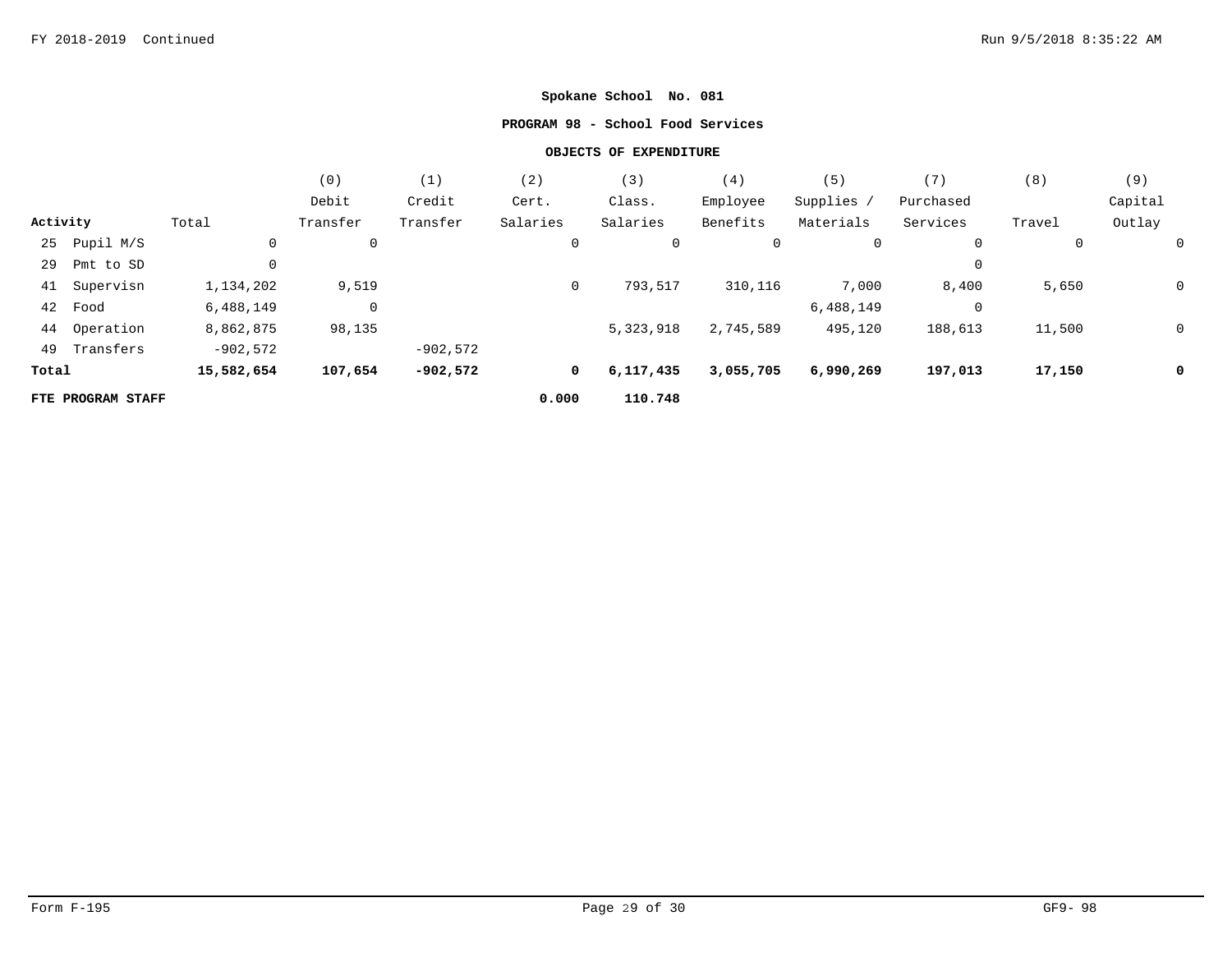## **PROGRAM 99 - Pupil Transportation**

|          |                   |            | (0)      | (1)      | (2)         | (3)      | (4)      | (5)            | (7)         | (8)    | (9)     |
|----------|-------------------|------------|----------|----------|-------------|----------|----------|----------------|-------------|--------|---------|
|          |                   |            | Debit    | Credit   | Cert.       | Class.   | Employee | Supplies /     | Purchased   |        | Capital |
| Activity |                   | Total      | Transfer | Transfer | Salaries    | Salaries | Benefits | Materials      | Services    | Travel | Outlay  |
| 25       | Pupil M/S         | 419,119    | 300      |          | 0           | 355,669  | 61,350   | 1,800          | 0           | 0      | 0       |
| 29       | Pmt to SD         | 0          |          |          |             |          |          |                | 0           |        |         |
|          | 51 Supervisn      | 378,291    | 4,423    |          | $\mathbf 0$ | 247,693  | 105,705  | 2,000          | 15,170      | 3,300  | 0       |
|          | 52 Operation      | 11,062,589 | 0        |          |             | 0        | 0        | $\overline{0}$ | 11,062,589  | 0      | 0       |
| 53       | Maintnce          | 0          | 0        |          |             | 0        | 0        | 0              | $\mathbf 0$ | 0      | 0       |
| 56       | Insurance         | 0          |          |          |             |          |          |                | $\Omega$    |        |         |
| 59       | Transfers         | 0          |          | 0        |             |          |          |                |             |        |         |
| Total    |                   | 11,859,999 | 4,723    | 0        | 0           | 603,362  | 167,055  | 3,800          | 11,077,759  | 3,300  | 0       |
|          | FTE PROGRAM STAFF |            |          |          | 0.000       | 18.199   |          |                |             |        |         |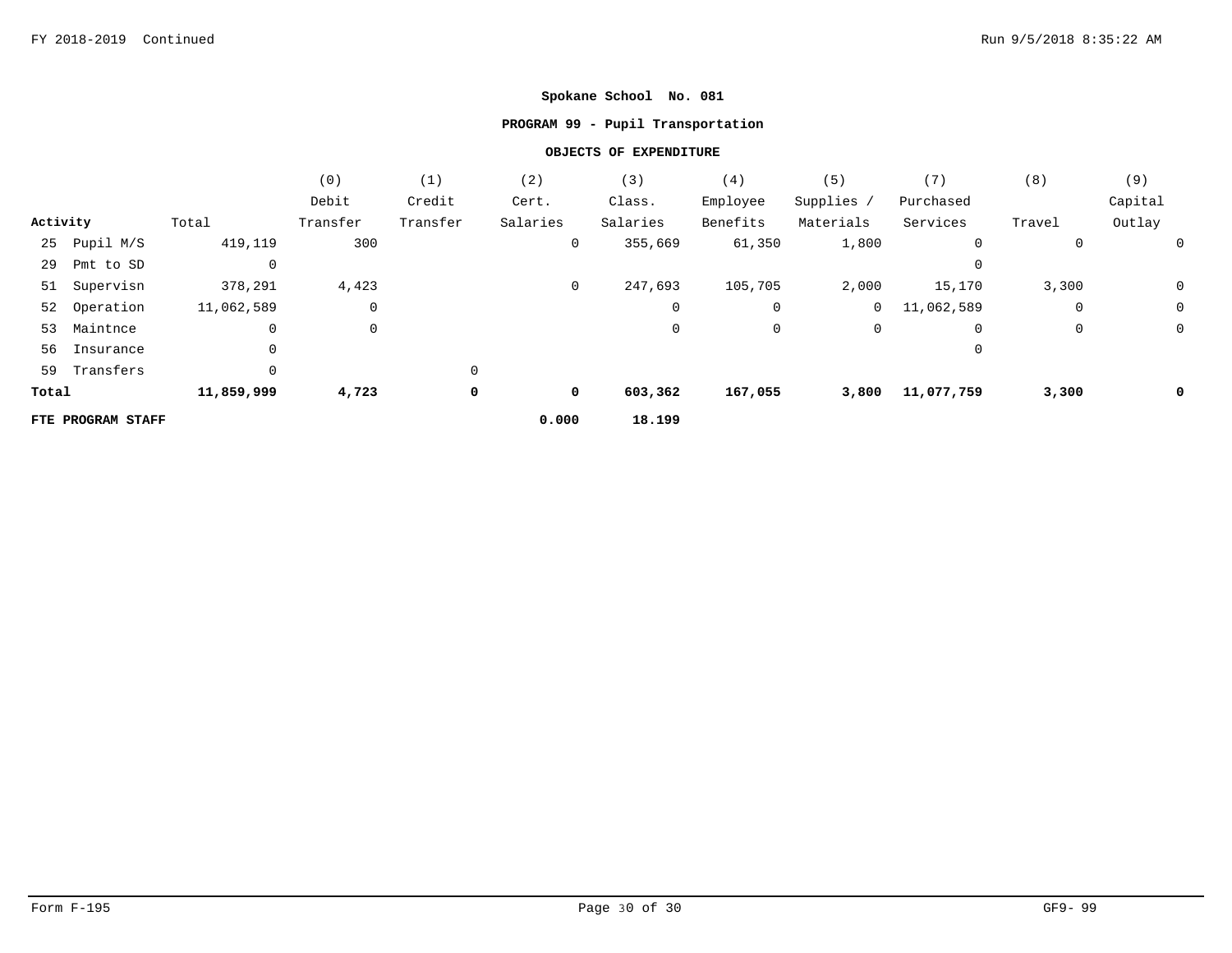### **SALARY EXHIBIT -- CERTIFICATED EMPLOYEES**

**PROGRAM 01 - Basic Education**

| <b>ACTIVITY CODE</b>          | TITLE OF POSITION                  | FTE $1/$ , $3/$ | <b>HIGH ANNUAL</b><br><b>RATE</b> | LOW ANNUAL<br><b>RATE</b> | <b>AVERAGE ANNUAL</b><br><b>RATE</b> | TOTAL ANNUAL<br>SALARY 2/ |
|-------------------------------|------------------------------------|-----------------|-----------------------------------|---------------------------|--------------------------------------|---------------------------|
| $01 - 21 - 005$               | OTHER SALARY ITEMS                 | 0.000           | $\mathbf 0$                       | $\mathbf 0$               | 0.00                                 | 301,636                   |
| $01 - 21 - 130$               | OTHER DISTRICT ADMINISTRATOR       | 12.700          | 134,092                           | 95,707                    | 107,608.98                           | 1,366,634                 |
| $01 - 21 - 400$               | OTHER SUPPORT PERSONNEL            | 0.600           | 91,664                            | 46,000                    | 91,663.33                            | 54,998                    |
| $01 - 21 - 120$               | DEPUTY/ASSISTANT SUPERINTENDENT    | 1.000           | 155,493                           | 130,223                   | 143,010.00                           | 143,010                   |
| <b>ACTIVITY CODE 21 TOTAL</b> |                                    | 14.300          |                                   |                           |                                      | 1,866,278                 |
| $01 - 22 - 005$               | OTHER SALARY ITEMS                 | 0.000           | $\mathbf 0$                       | $\mathbf 0$               | 0.00                                 | 320,282                   |
| $01 - 22 - 410$               | LIBRARY MEDIA SPECIALIST           | 36.800          | 91,664                            | 46,000                    | 76,762.66                            | 2,824,866                 |
| <b>ACTIVITY CODE 22 TOTAL</b> |                                    | 36.800          |                                   |                           |                                      | 3, 145, 148               |
| $01 - 23 - 005$               | OTHER SALARY ITEMS                 | 0.000           | 0                                 | $\mathbf 0$               | 0.00                                 | 1,108,257                 |
| $01 - 23 - 210$               | ELEMENTARY PRINCIPAL               | 36.500          | 118,047                           | 104,884                   | 116,136.30                           | 4,238,975                 |
| $01 - 23 - 230$               | SECONDARY PRINCIPAL                | 12.000          | 130,147                           | 110,129                   | 123,017.67                           | 1,476,212                 |
| $01 - 23 - 240$               | SECONDARY VICE PRINCIPAL           | 17.000          | 115,816                           | 98,257                    | 110,422.94                           | 1,877,190                 |
| <b>ACTIVITY CODE 23 TOTAL</b> |                                    | 65.500          |                                   |                           |                                      | 8,700,634                 |
| $01 - 24 - 005$               | OTHER SALARY ITEMS                 | 0.000           | 0                                 | 0                         | 0.00                                 | 819,425                   |
| $01 - 24 - 400$               | OTHER SUPPORT PERSONNEL            | 9.270           | 91,664                            | 46,000                    | 79,564.40                            | 737,562                   |
| $01 - 24 - 420$               | COUNSELOR                          | 82.000          | 91,664                            | 46,000                    | 75,611.73                            | 6, 200, 162               |
| <b>ACTIVITY CODE 24 TOTAL</b> |                                    | 91.270          |                                   |                           |                                      | 7,757,149                 |
| $01 - 25 - 005$               | OTHER SALARY ITEMS                 | 0.000           | 0                                 | $\mathbf{0}$              | 0.00                                 | 56,525                    |
| <b>ACTIVITY CODE 25 TOTAL</b> |                                    | 0.000           |                                   |                           |                                      | 56,525                    |
| $01 - 26 - 005$               | OTHER SALARY ITEMS                 | 0.000           | 0                                 | $\mathbf 0$               | 0.00                                 | 66,390                    |
| $01 - 26 - 430$               | OCCUPATIONAL THERAPIST             | 0.656           | 91,664                            | 46,000                    | 74,782.01                            | 49,057                    |
| $01 - 26 - 450$               | COMMUNICATIONS DISORDER SPECIALIST | 0.500           | 91,664                            | 46,000                    | 73,466.00                            | 36,733                    |
| $01 - 26 - 470$               | NURSE                              | 9.700           | 91,664                            | 46,000                    | 62,626.80                            | 607,480                   |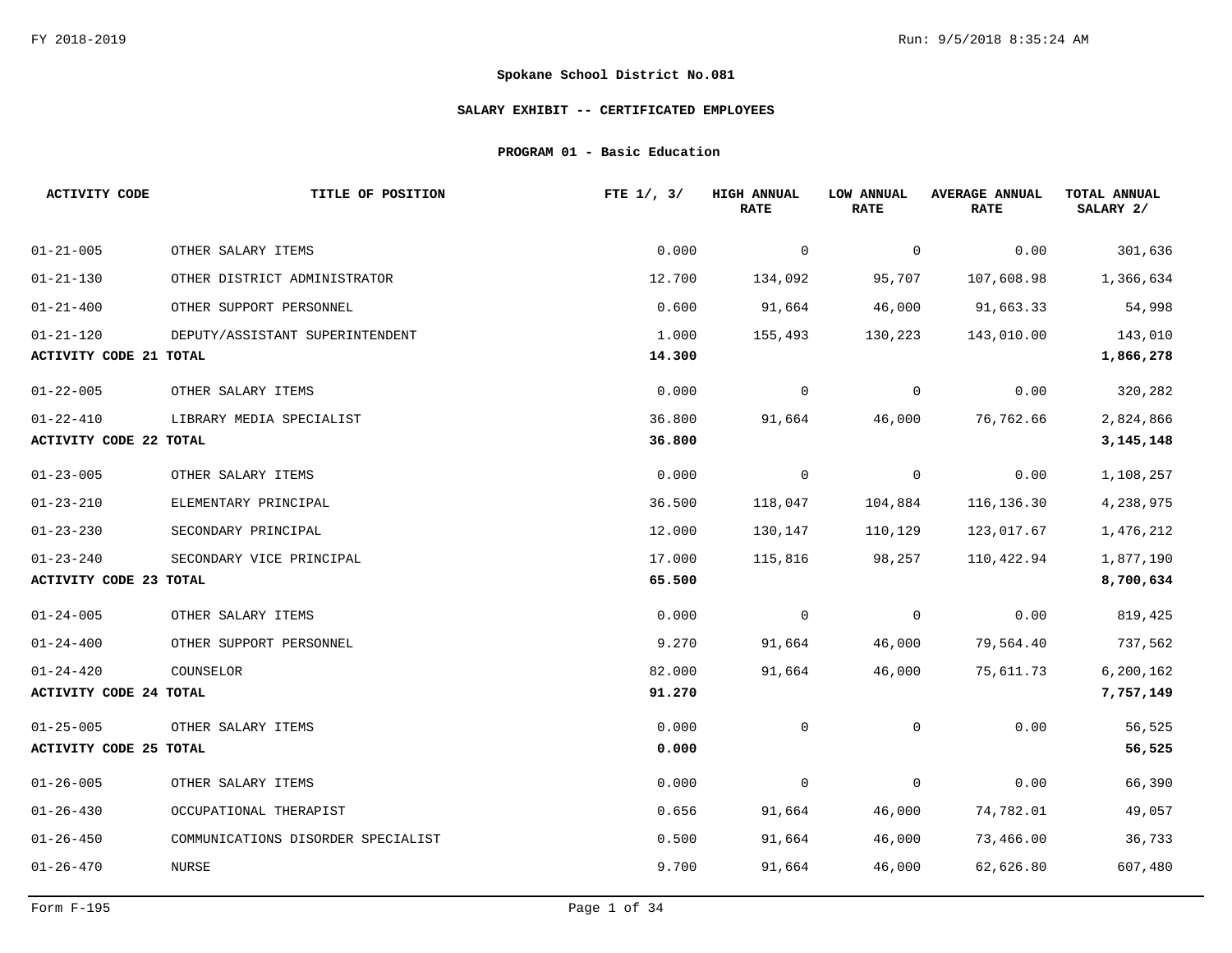### **SALARY EXHIBIT -- CERTIFICATED EMPLOYEES**

**PROGRAM 01 - Basic Education**

| <b>ACTIVITY CODE</b>          | TITLE OF POSITION                   | FTE $1/$ , $3/$ | <b>HIGH ANNUAL</b><br><b>RATE</b> | LOW ANNUAL<br><b>RATE</b> | <b>AVERAGE ANNUAL</b><br><b>RATE</b> | TOTAL ANNUAL<br>SALARY 2/ |
|-------------------------------|-------------------------------------|-----------------|-----------------------------------|---------------------------|--------------------------------------|---------------------------|
| $01 - 26 - 480$               | PHYSICAL THERAPIST                  | 0.388           | 91,664                            | 46,000                    | 80,682.99                            | 31,305                    |
| ACTIVITY CODE 26 TOTAL        |                                     | 11.244          |                                   |                           |                                      | 790,965                   |
| $01 - 27 - 005$               | OTHER SALARY ITEMS                  | 0.000           | $\overline{0}$                    | $\mathbf 0$               | 0.00                                 | 6,795,993                 |
| $01 - 27 - 310$               | ELEMENTARY HOMEROOM TEACHER         | 785.300         | 91,664                            | 46,000                    | 73,252.39                            | 57, 525, 100              |
| $01 - 27 - 320$               | SECONDARY TEACHER                   | 444.400         | 91,664                            | 46,000                    | 80, 277.53                           | 35,675,335                |
| $01 - 27 - 330$               | OTHER TEACHER                       | 41.100          | 91,664                            | 46,000                    | 70,204.11                            | 2,885,389                 |
| $01 - 27 - 340$               | ELEMENTARY SPECIALIST TEACHER       | 97.703          | 91,664                            | 46,000                    | 73,812.10                            | 7,211,664                 |
| $01 - 27 - 400$               | OTHER SUPPORT PERSONNEL             | 61.500          | 91,664                            | 46,000                    | 84,782.46                            | 5, 214, 121               |
| $01 - 27 - 610$               | ON LEAVE                            | 1.000           | 91,664                            | 46,000                    | 91,664.00                            | 91,664                    |
| <b>ACTIVITY CODE 27 TOTAL</b> |                                     | 1,431.003       |                                   |                           |                                      | 115, 399, 266             |
| $01 - 28 - 005$               | OTHER SALARY ITEMS                  | 0.000           | $\mathbf 0$                       | $\mathbf 0$               | 0.00                                 | 2,831,530                 |
| $01 - 28 - 510$               | EXTRACURRICULAR                     | 6.200           | 115,816                           | 46,000                    | 107,424.35                           | 666,031                   |
| <b>ACTIVITY CODE 28 TOTAL</b> |                                     | 6.200           |                                   |                           |                                      | 3,497,561                 |
| $01 - 31 - 005$               | OTHER SALARY ITEMS                  | 0.000           | $\overline{0}$                    | $\mathbf 0$               | 0.00                                 | 3,697,344                 |
| $01 - 31 - 400$               | OTHER SUPPORT PERSONNEL             | 5.650           | 91,664                            | 46,000                    | 89,179.65                            | 503,865                   |
| $01 - 31 - 331$               | OTHER TEACHER SUPPLEMENTAL NOT TIME | 1.000           | 91,664                            | 46,000                    | 78,765.00                            | 78,765                    |
| <b>ACTIVITY CODE 31 TOTAL</b> |                                     | 6.650           |                                   |                           |                                      | 4,279,974                 |
| $01 - 33 - 005$               | OTHER SALARY ITEMS                  | 0.000           | $\overline{0}$                    | 0                         | 0.00                                 | 220,654                   |
| $01 - 33 - 130$               | OTHER DISTRICT ADMINISTRATOR        | 2.000           | 125,138                           | 103,590                   | 115,807.50                           | 231,615                   |
| $01 - 33 - 400$               | OTHER SUPPORT PERSONNEL             | 9.800           | 120,089                           | 46,000                    | 86,846.94                            | 851,100                   |
| <b>ACTIVITY CODE 33 TOTAL</b> |                                     | 11.800          |                                   |                           |                                      | 1,303,369                 |
| $01 - 34 - 005$               | OTHER SALARY ITEMS                  | 0.000           | 0                                 | $\mathbf 0$               | 0.00                                 | 678,867                   |
| <b>ACTIVITY CODE 34 TOTAL</b> |                                     | 0.000           |                                   |                           |                                      | 678,867                   |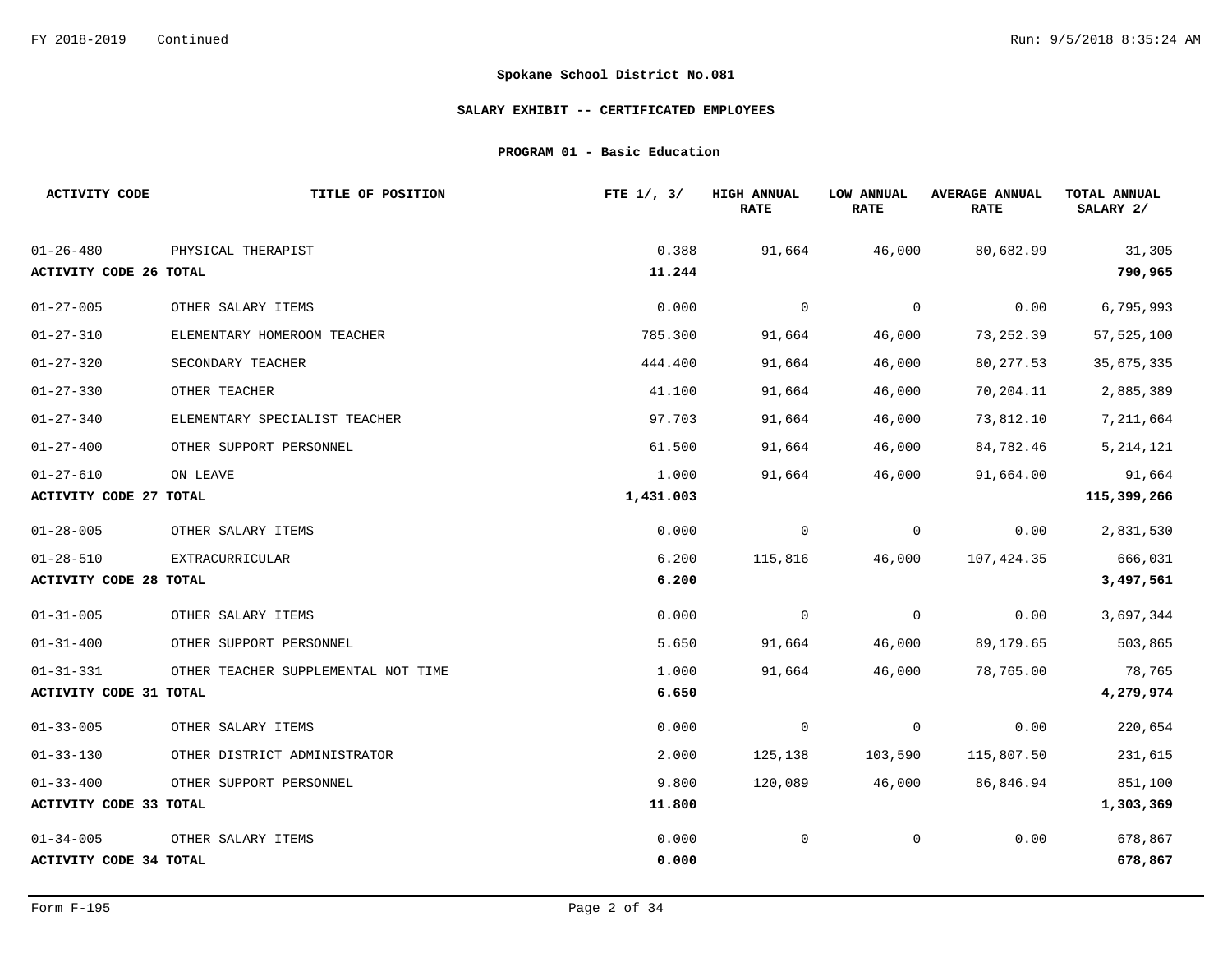#### **SALARY EXHIBIT -- CERTIFICATED EMPLOYEES**

**PROGRAM TOTAL 1,674.767 147,475,736**

1/ The number of full-time days per contract year is determined by the district, with a minimum of 180 days. The length of a full work day is determined by the district. To determine partial FTE, divide the part of the day worked by the full day as determined by the district and then multiply the result by the ratio of work days contracted for to 180. No employee can be more than 1.000 FTE. Include state institutions staff.

2/ Except for subtotals and totals, total annual salary must equal FTE times average annual salary rate.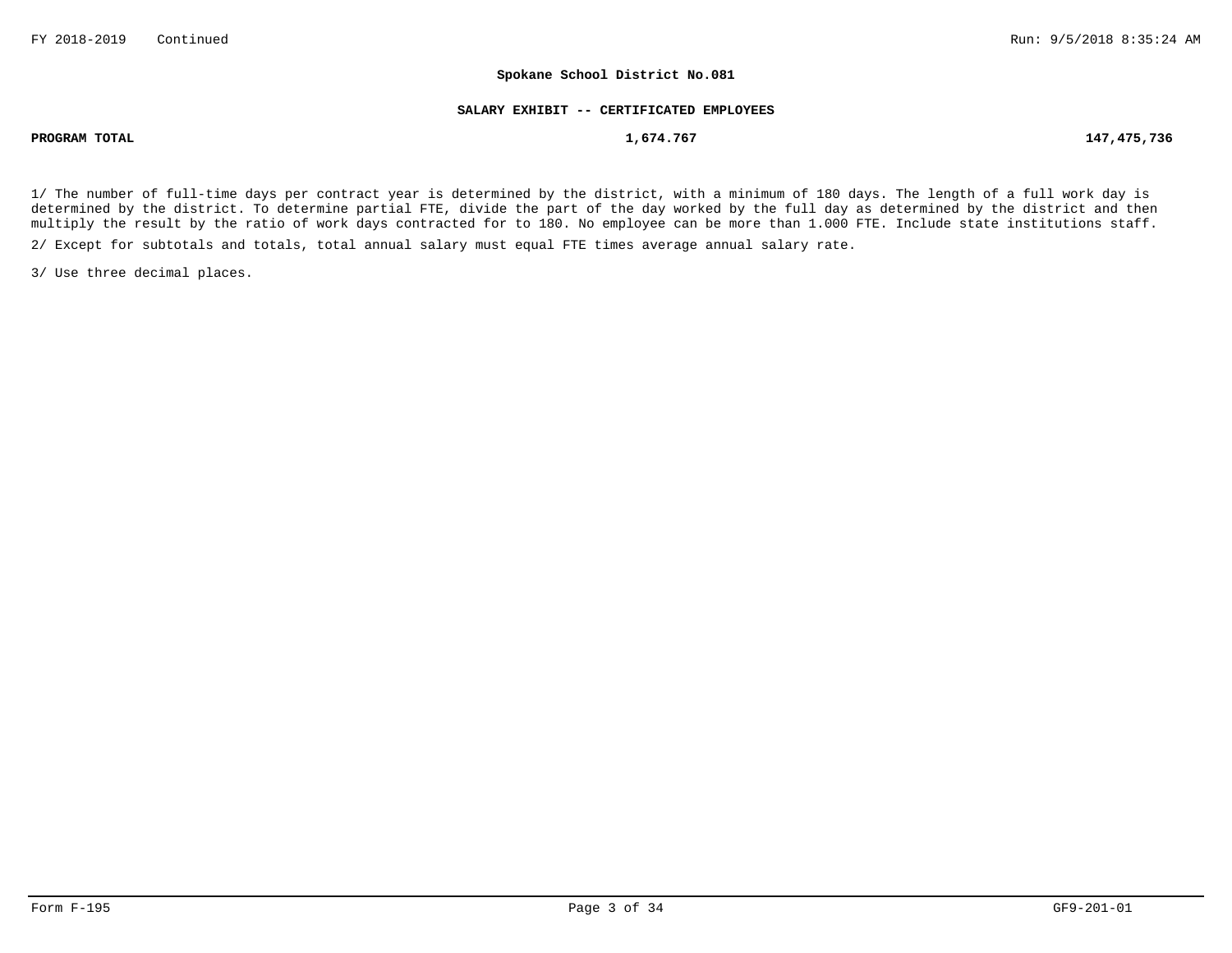### **SALARY EXHIBIT -- CERTIFICATED EMPLOYEES**

## **PROGRAM 02 - Alternative Learning Experience**

| <b>ACTIVITY CODE</b>          | TITLE OF POSITION            | FTE $1/$ , $3/$ | <b>HIGH ANNUAL</b><br><b>RATE</b> | LOW ANNUAL<br><b>RATE</b> | <b>AVERAGE ANNUAL</b><br><b>RATE</b> | TOTAL ANNUAL<br>SALARY 2/ |
|-------------------------------|------------------------------|-----------------|-----------------------------------|---------------------------|--------------------------------------|---------------------------|
| $02 - 21 - 005$               | OTHER SALARY ITEMS           | 0.000           | 0                                 | 0                         | 0.00                                 | 17,595                    |
| $02 - 21 - 130$               | OTHER DISTRICT ADMINISTRATOR | 1.200           | 125,138                           | 95,707                    | 116,089.17                           | 139,307                   |
| <b>ACTIVITY CODE 21 TOTAL</b> |                              | 1.200           |                                   |                           |                                      | 156,902                   |
| $02 - 23 - 005$               | OTHER SALARY ITEMS           | 0.000           | $\mathbf 0$                       | $\mathbf 0$               | 0.00                                 | 40,041                    |
| $02 - 23 - 210$               | ELEMENTARY PRINCIPAL         | 1.000           | 118,047                           | 104,884                   | 118,421.00                           | 118,421                   |
| $02 - 23 - 230$               | SECONDARY PRINCIPAL          | 1.000           | 123,951                           | 110,129                   | 124,344.00                           | 124,344                   |
| $02 - 23 - 240$               | SECONDARY VICE PRINCIPAL     | 1.000           | 110,588                           | 98,257                    | 99,068.00                            | 99,068                    |
| <b>ACTIVITY CODE 23 TOTAL</b> |                              | 3.000           |                                   |                           |                                      | 381,874                   |
| $02 - 24 - 005$               | OTHER SALARY ITEMS           | 0.000           | $\mathbf 0$                       | $\mathbf 0$               | 0.00                                 | 12,509                    |
| $02 - 24 - 420$               | COUNSELOR                    | 2.500           | 91,664                            | 46,000                    | 76,106.80                            | 190,267                   |
| <b>ACTIVITY CODE 24 TOTAL</b> |                              | 2.500           |                                   |                           |                                      | 202,776                   |
| $02 - 27 - 005$               | OTHER SALARY ITEMS           | 0.000           | $\mathbf 0$                       | 0                         | 0.00                                 | 388,852                   |
| $02 - 27 - 310$               | ELEMENTARY HOMEROOM TEACHER  | 9.000           | 91,664                            | 46,000                    | 83,456.56                            | 751,109                   |
| $02 - 27 - 320$               | SECONDARY TEACHER            | 29.200          | 91,664                            | 46,000                    | 79,674.18                            | 2,326,486                 |
| $02 - 27 - 330$               | OTHER TEACHER                | 16.498          | 91,664                            | 46,000                    | 78,156.50                            | 1,289,426                 |
| $02 - 27 - 400$               | OTHER SUPPORT PERSONNEL      | 1.900           | 91,664                            | 46,000                    | 78,086.84                            | 148,365                   |
| ACTIVITY CODE 27 TOTAL        |                              | 56.598          |                                   |                           |                                      | 4,904,238                 |
| $02 - 28 - 005$               | OTHER SALARY ITEMS           | 0.000           | $\mathbf 0$                       | $\mathbf 0$               | 0.00                                 | 14,250                    |
| <b>ACTIVITY CODE 28 TOTAL</b> |                              | 0.000           |                                   |                           |                                      | 14,250                    |
| $02 - 31 - 005$               | OTHER SALARY ITEMS           | 0.000           | $\mathbf 0$                       | $\mathsf{O}$              | 0.00                                 | 136,601                   |
| <b>ACTIVITY CODE 31 TOTAL</b> |                              | 0.000           |                                   |                           |                                      | 136,601                   |
| $02 - 33 - 005$               | OTHER SALARY ITEMS           | 0.000           | $\mathbf 0$                       | 0                         | 0.00                                 | 63,305                    |
| <b>ACTIVITY CODE 33 TOTAL</b> |                              | 0.000           |                                   |                           |                                      | 63,305                    |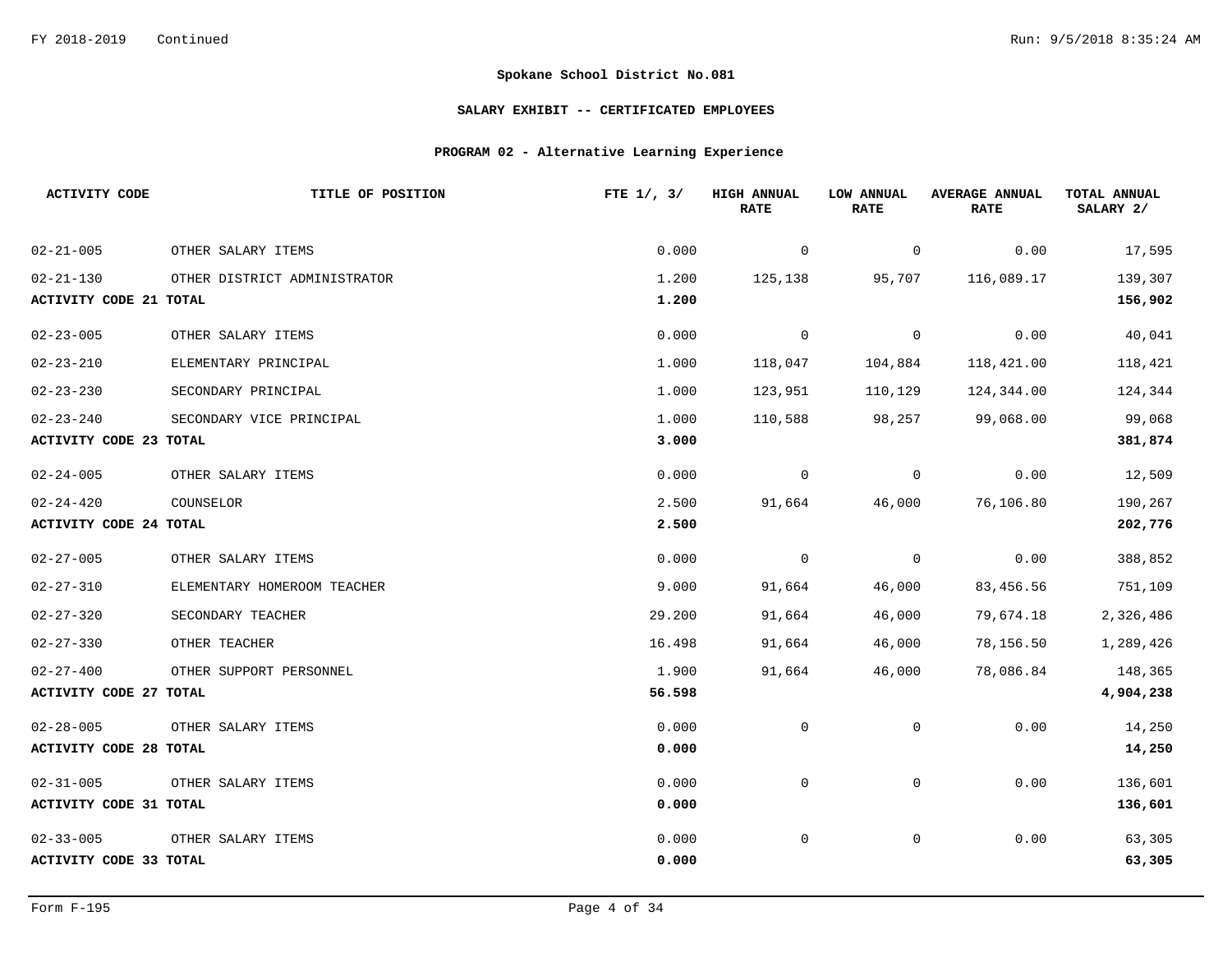#### **SALARY EXHIBIT -- CERTIFICATED EMPLOYEES**

**PROGRAM TOTAL 63.298 5,859,946**

1/ The number of full-time days per contract year is determined by the district, with a minimum of 180 days. The length of a full work day is determined by the district. To determine partial FTE, divide the part of the day worked by the full day as determined by the district and then multiply the result by the ratio of work days contracted for to 180. No employee can be more than 1.000 FTE. Include state institutions staff.

2/ Except for subtotals and totals, total annual salary must equal FTE times average annual salary rate.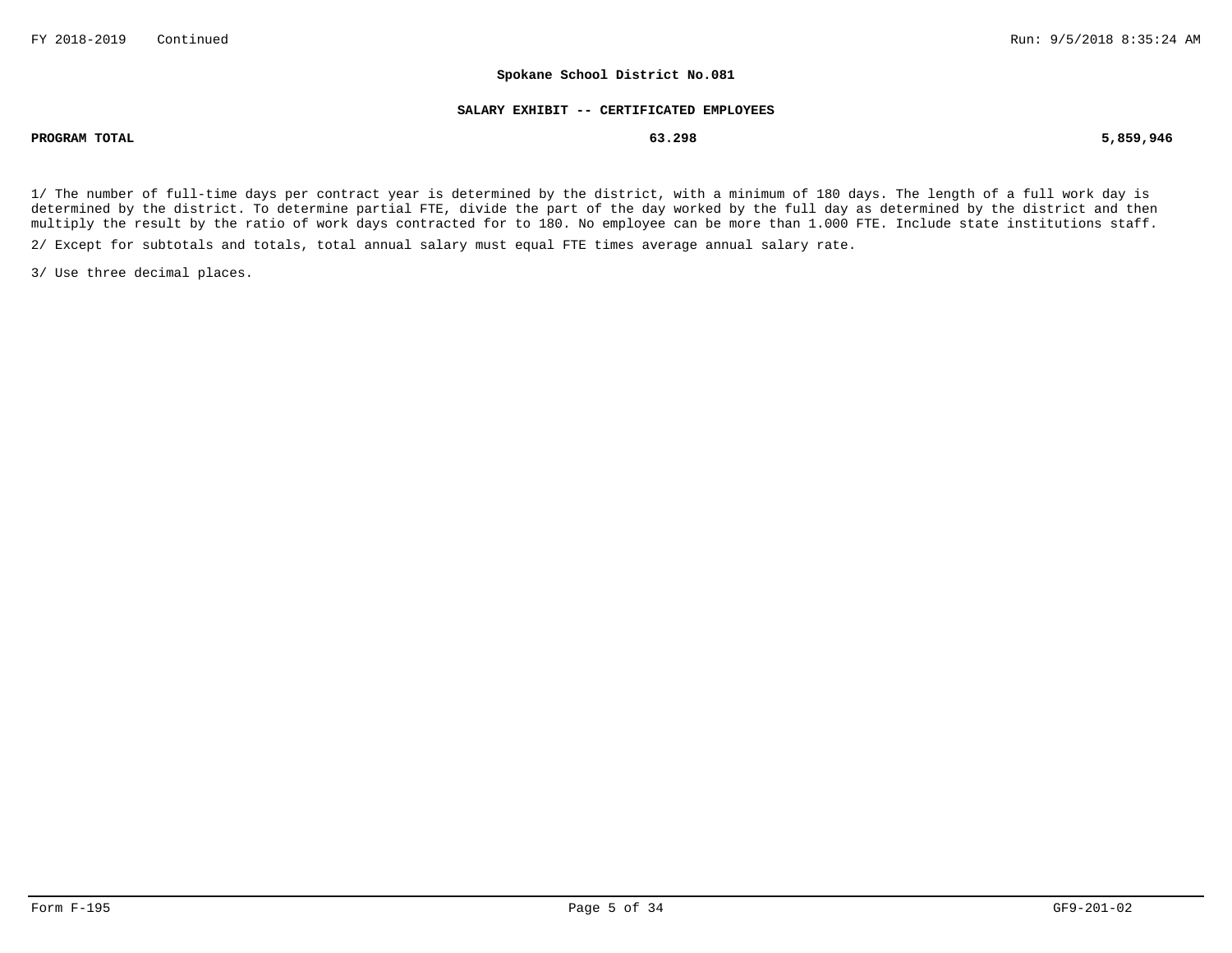#### **SALARY EXHIBIT -- CERTIFICATED EMPLOYEES**

#### **PROGRAM 03 - Basic Education - Dropout Reengagement**

| ACTIVITY CODE | <b>TITLE OF POSITION</b>                               | FTE $1/$ , $3/$ | <b>HIGH ANNUAL</b> | LOW ANNUAL  | <b>AVERAGE ANNUAL</b> | TOTAL ANNUAL |
|---------------|--------------------------------------------------------|-----------------|--------------------|-------------|-----------------------|--------------|
|               |                                                        |                 | <b>RATE</b>        | <b>RATE</b> | <b>RATE</b>           | SALARY 2/    |
|               | **** NO CERTIFICATED SALARY DATA FOR THIS PROGRAM **** |                 |                    |             |                       |              |

2/ Except for subtotals and totals, total annual salary must equal FTE times average annual salary rate. 1/ The number of full-time days per contract year is determined by the district, with a minimum of 180 days. The length of a full work day is determined by the district. To determine partial FTE, divide the part of the day worked by the full day as determined by the district and then multiply the result by the ratio of work days contracted for to 180. No employee can be more than 1.000 FTE. Include state institutions staff.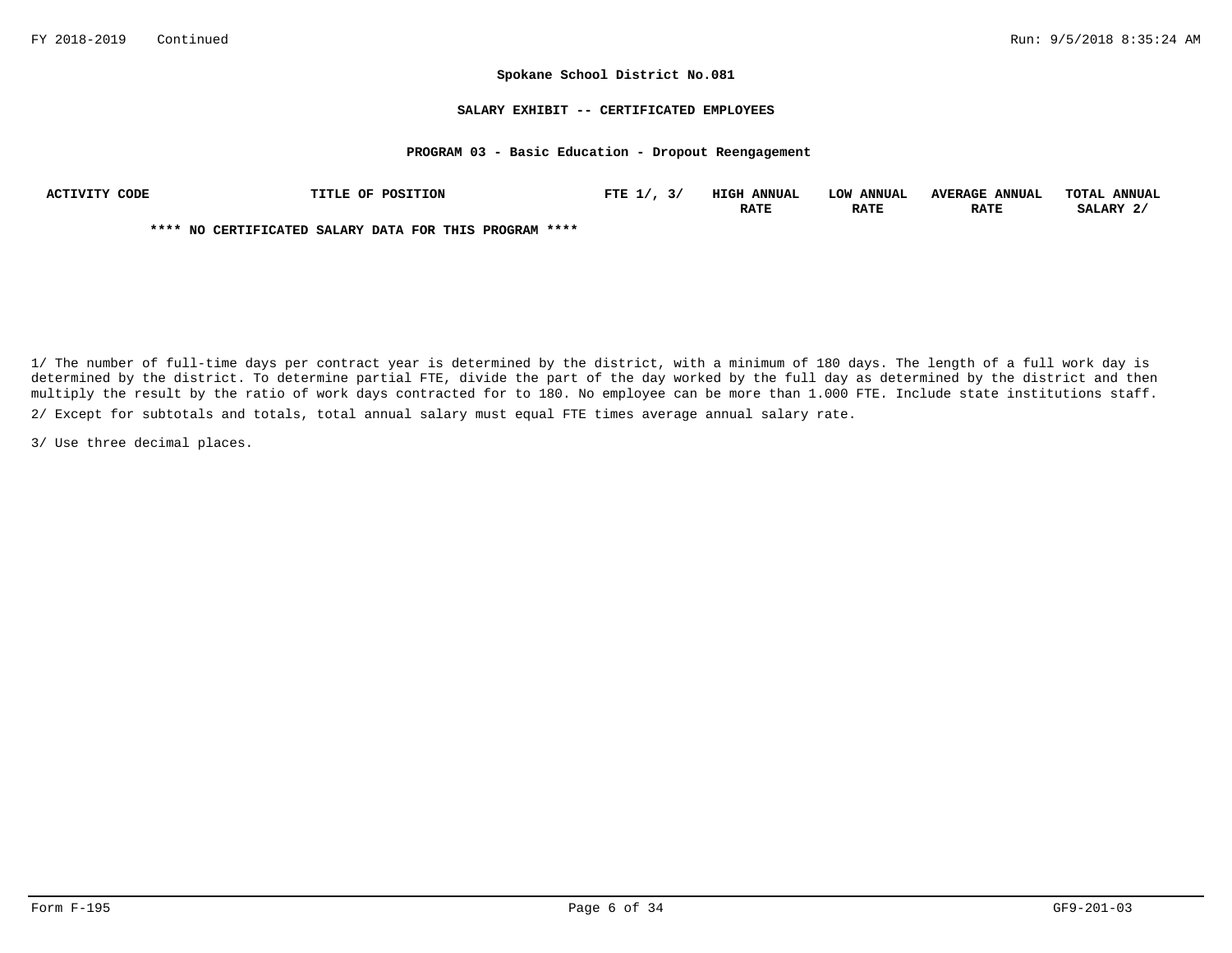### **SALARY EXHIBIT -- CERTIFICATED EMPLOYEES**

## **PROGRAM 21 - Special Education, Supplemental, State**

| <b>ACTIVITY CODE</b>          | TITLE OF POSITION                  | FTE $1/$ , $3/$ | <b>HIGH ANNUAL</b><br><b>RATE</b> | LOW ANNUAL<br><b>RATE</b> | <b>AVERAGE ANNUAL</b><br><b>RATE</b> | TOTAL ANNUAL<br>SALARY 2/ |
|-------------------------------|------------------------------------|-----------------|-----------------------------------|---------------------------|--------------------------------------|---------------------------|
| $21 - 21 - 005$               | OTHER SALARY ITEMS                 | 0.000           | 0                                 | 0                         | 0.00                                 | 60,074                    |
| $21 - 21 - 130$               | OTHER DISTRICT ADMINISTRATOR       | 4.600           | 125,138                           | 95,707                    | 103,745.65                           | 477,230                   |
| <b>ACTIVITY CODE 21 TOTAL</b> |                                    | 4.600           |                                   |                           |                                      | 537,304                   |
| $21 - 23 - 005$               | OTHER SALARY ITEMS                 | 0.000           | 0                                 | $\overline{0}$            | 0.00                                 | 11,673                    |
| $21 - 23 - 210$               | ELEMENTARY PRINCIPAL               | 0.500           | 118,047                           | 104,884                   | 118,422.00                           | 59,211                    |
| ACTIVITY CODE 23 TOTAL        |                                    | 0.500           |                                   |                           |                                      | 70,884                    |
| $21 - 26 - 005$               | OTHER SALARY ITEMS                 | 0.000           | 0                                 | $\overline{0}$            | 0.00                                 | 684,628                   |
| $21 - 26 - 430$               | OCCUPATIONAL THERAPIST             | 12.446          | 91,664                            | 46,000                    | 74,890.41                            | 932,086                   |
| $21 - 26 - 450$               | COMMUNICATIONS DISORDER SPECIALIST | 46.125          | 91,664                            | 46,000                    | 74,301.25                            | 3, 427, 145               |
| $21 - 26 - 460$               | PSYCHOLOGIST                       | 26.700          | 91,664                            | 46,000                    | 75,652.55                            | 2,019,923                 |
| $21 - 26 - 470$               | NURSE                              | 0.300           | 91,664                            | 46,000                    | 53,846.67                            | 16,154                    |
| $21 - 26 - 480$               | PHYSICAL THERAPIST                 | 7.412           | 91,644                            | 46,000                    | 80,646.65                            | 597,753                   |
| <b>ACTIVITY CODE 26 TOTAL</b> |                                    | 92.983          |                                   |                           |                                      | 7,677,689                 |
| $21 - 27 - 005$               | OTHER SALARY ITEMS                 | 0.000           | 0                                 | $\overline{0}$            | 0.00                                 | 709,800                   |
| $21 - 27 - 330$               | OTHER TEACHER                      | 169.300         | 91,664                            | 46,000                    | 69,767.04                            | 11,811,560                |
| $21 - 27 - 400$               | OTHER SUPPORT PERSONNEL            | 10.250          | 91,664                            | 46,000                    | 84,920.88                            | 870,439                   |
| $21 - 27 - 310$               | ELEMENTARY HOMEROOM TEACHER        | 1.500           | 91,664                            | 46,000                    | 74,232.67                            | 111,349                   |
| $21 - 27 - 320$               | SECONDARY TEACHER                  | 2.000           | 91,664                            | 46,000                    | 50,559.00                            | 101,118                   |
| <b>ACTIVITY CODE 27 TOTAL</b> |                                    | 183.050         |                                   |                           |                                      | 13,604,266                |
| $21 - 28 - 005$               | OTHER SALARY ITEMS                 | 0.000           | $\mathbf 0$                       | 0                         | 0.00                                 | 5,105                     |
| <b>ACTIVITY CODE 28 TOTAL</b> |                                    | 0.000           |                                   |                           |                                      | 5,105                     |
| $21 - 31 - 005$               | OTHER SALARY ITEMS                 | 0.000           | $\mathbf 0$                       | $\mathsf{O}$              | 0.00                                 | 602,623                   |
| ACTIVITY CODE 31 TOTAL        |                                    | 0.000           |                                   |                           |                                      | 602,623                   |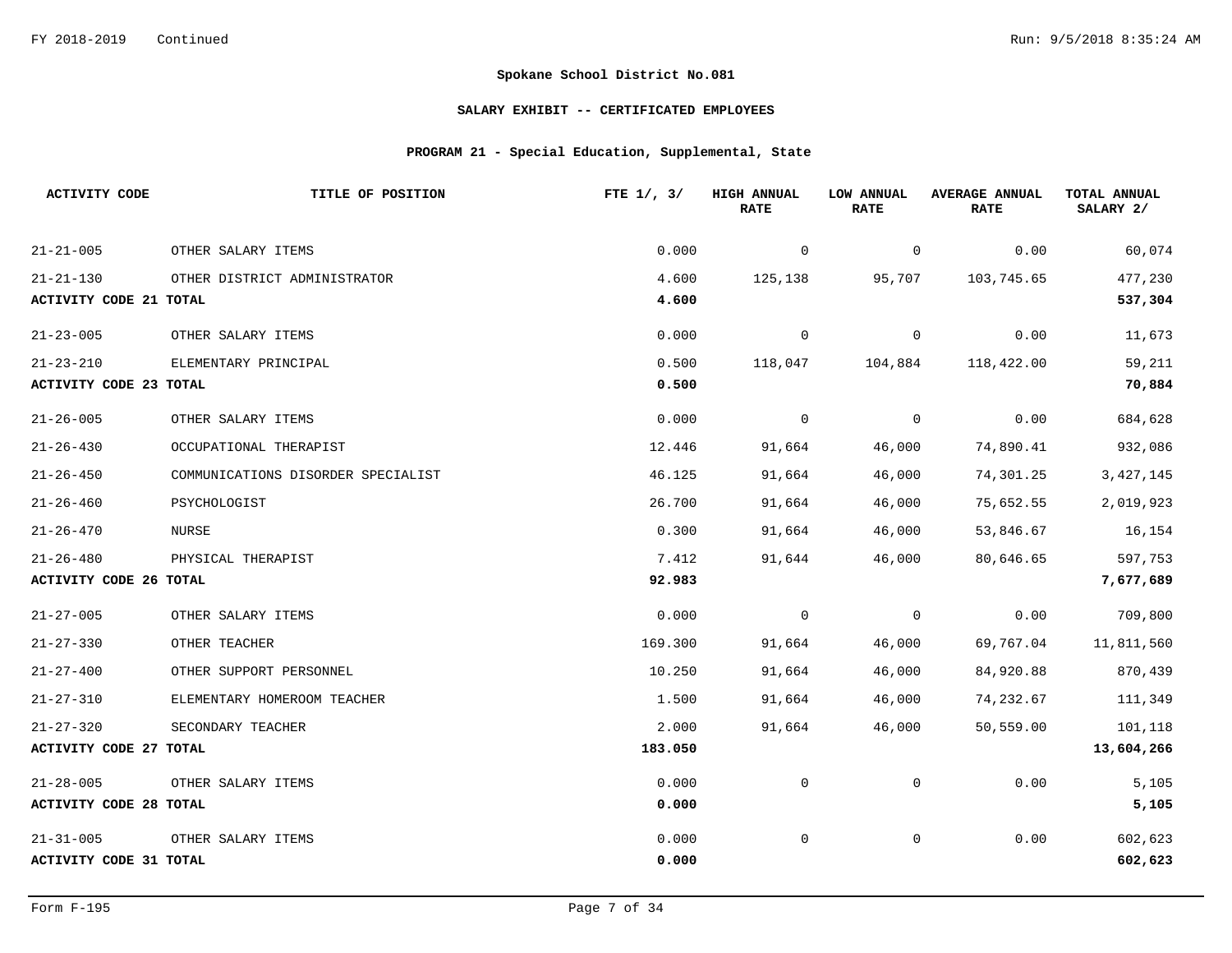#### **SALARY EXHIBIT -- CERTIFICATED EMPLOYEES**

### **PROGRAM 21 - Special Education, Supplemental, State**

| ACTIVITY CODE          |                    | TITLE OF POSITION | FTE $1/$ , $3/$ | <b>HIGH ANNUAL</b><br><b>RATE</b> | LOW ANNUAL<br><b>RATE</b> | <b>AVERAGE ANNUAL</b><br><b>RATE</b> | TOTAL ANNUAL<br>SALARY 2/ |
|------------------------|--------------------|-------------------|-----------------|-----------------------------------|---------------------------|--------------------------------------|---------------------------|
| $21 - 33 - 005$        | OTHER SALARY ITEMS |                   | 0.000           | $\Omega$                          | 0                         | 0.00                                 | 163,573                   |
| ACTIVITY CODE 33 TOTAL |                    |                   | 0.000           |                                   |                           |                                      | 163,573                   |
| $21 - 34 - 005$        | OTHER SALARY ITEMS |                   | 0.000           | 0                                 | $\mathbf{0}$              | 0.00                                 | 116,412                   |
| ACTIVITY CODE 34 TOTAL |                    |                   | 0.000           |                                   |                           |                                      | 116,412                   |
| PROGRAM TOTAL          |                    |                   | 281.133         |                                   |                           |                                      | 22,777,856                |

1/ The number of full-time days per contract year is determined by the district, with a minimum of 180 days. The length of a full work day is determined by the district. To determine partial FTE, divide the part of the day worked by the full day as determined by the district and then multiply the result by the ratio of work days contracted for to 180. No employee can be more than 1.000 FTE. Include state institutions staff.

2/ Except for subtotals and totals, total annual salary must equal FTE times average annual salary rate.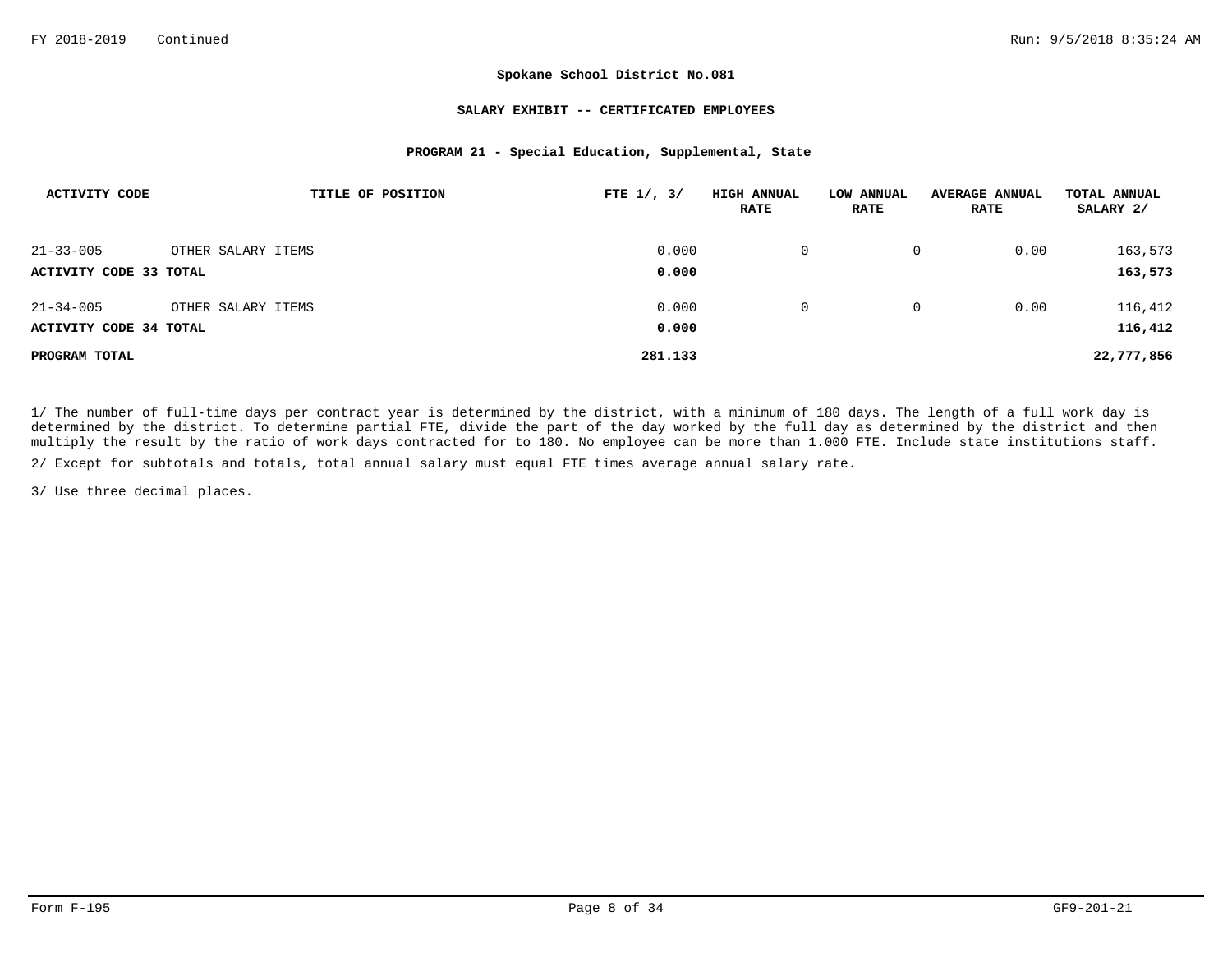#### **SALARY EXHIBIT -- CERTIFICATED EMPLOYEES**

#### **PROGRAM 22 - Special Education, Infants and Toddlers, State**

| ACTIVITY CODE | <b>TITLE OF POSITION</b>                               | FTE $1/$ , $3/$ | <b>HIGH ANNUAL</b> | LOW ANNUAL  | <b>AVERAGE ANNUAL</b> | TOTAL ANNUAL |
|---------------|--------------------------------------------------------|-----------------|--------------------|-------------|-----------------------|--------------|
|               |                                                        |                 | <b>RATE</b>        | <b>RATE</b> | <b>RATE</b>           | SALARY 2/    |
|               | **** NO CERTIFICATED SALARY DATA FOR THIS PROGRAM **** |                 |                    |             |                       |              |

2/ Except for subtotals and totals, total annual salary must equal FTE times average annual salary rate. 1/ The number of full-time days per contract year is determined by the district, with a minimum of 180 days. The length of a full work day is determined by the district. To determine partial FTE, divide the part of the day worked by the full day as determined by the district and then multiply the result by the ratio of work days contracted for to 180. No employee can be more than 1.000 FTE. Include state institutions staff.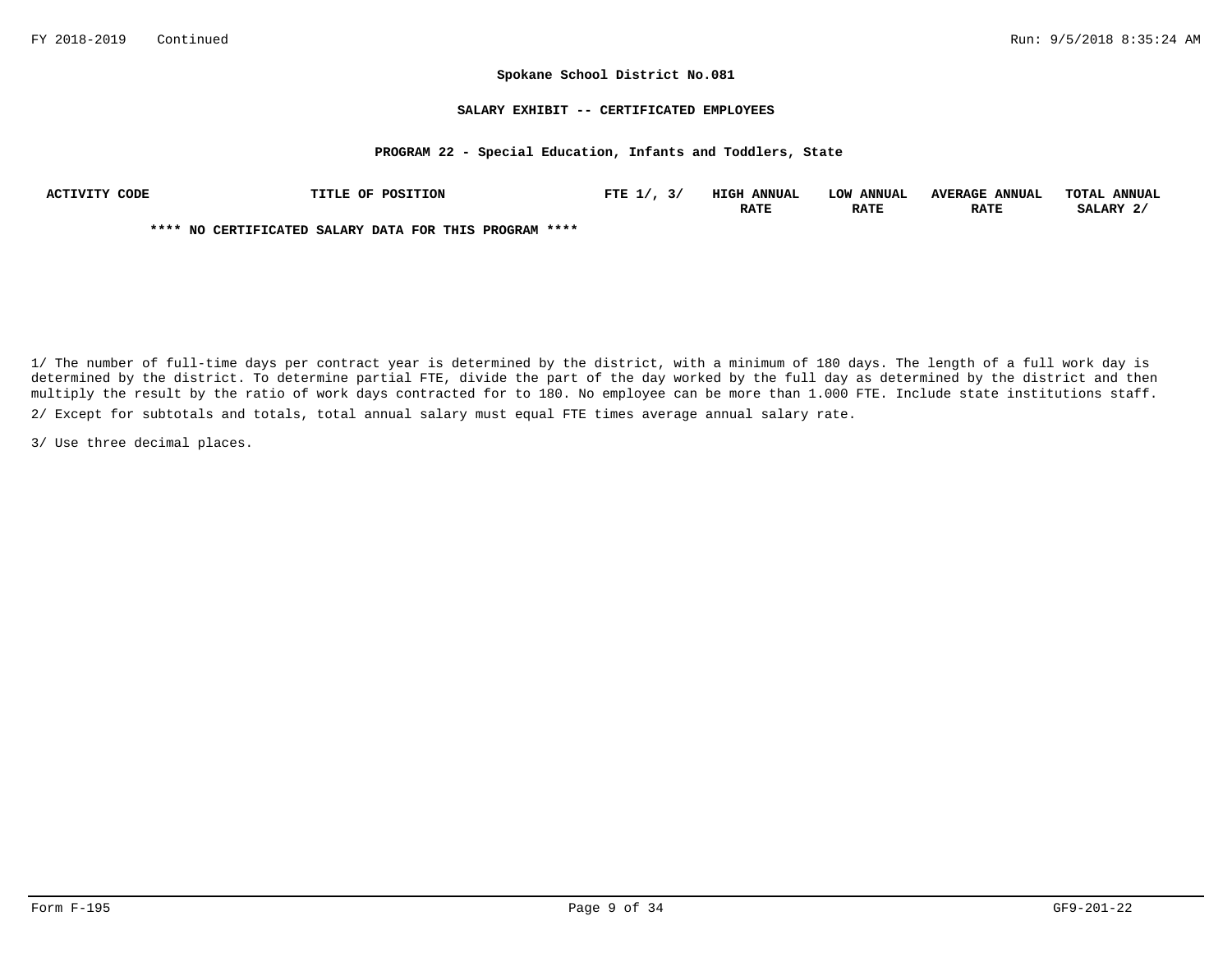#### **SALARY EXHIBIT -- CERTIFICATED EMPLOYEES**

### **PROGRAM 24 - Special Education, Supplemental, Federal**

| <b>ACTIVITY CODE</b>          | TITLE OF POSITION                  | FTE $1/$ , $3/$ | <b>HIGH ANNUAL</b><br><b>RATE</b> | LOW ANNUAL<br><b>RATE</b> | <b>AVERAGE ANNUAL</b><br><b>RATE</b> | TOTAL ANNUAL<br>SALARY 2/ |
|-------------------------------|------------------------------------|-----------------|-----------------------------------|---------------------------|--------------------------------------|---------------------------|
| $24 - 26 - 005$               | OTHER SALARY ITEMS                 | 0.000           | 0                                 | 0                         | 0.00                                 | 31,890                    |
| $24 - 26 - 450$               | COMMUNICATIONS DISORDER SPECIALIST | 0.600           | 91,664                            | 46,000                    | 69,476.67                            | 41,686                    |
| <b>ACTIVITY CODE 26 TOTAL</b> |                                    | 0.600           |                                   |                           |                                      | 73,576                    |
| $24 - 27 - 005$               | OTHER SALARY ITEMS                 | 0.000           | 0                                 | $\mathbf 0$               | 0.00                                 | 319,631                   |
| $24 - 27 - 330$               | OTHER TEACHER                      | 48.000          | 91,664                            | 46,000                    | 84,212.94                            | 4,042,221                 |
| <b>ACTIVITY CODE 27 TOTAL</b> |                                    | 48.000          |                                   |                           |                                      | 4,361,852                 |
| $24 - 31 - 005$               | OTHER SALARY ITEMS                 | 0.000           | 0                                 | 0                         | 0.00                                 | 140,876                   |
| <b>ACTIVITY CODE 31 TOTAL</b> |                                    | 0.000           |                                   |                           |                                      | 140,876                   |
| PROGRAM TOTAL                 |                                    | 48.600          |                                   |                           |                                      | 4,576,304                 |

1/ The number of full-time days per contract year is determined by the district, with a minimum of 180 days. The length of a full work day is determined by the district. To determine partial FTE, divide the part of the day worked by the full day as determined by the district and then multiply the result by the ratio of work days contracted for to 180. No employee can be more than 1.000 FTE. Include state institutions staff.

2/ Except for subtotals and totals, total annual salary must equal FTE times average annual salary rate.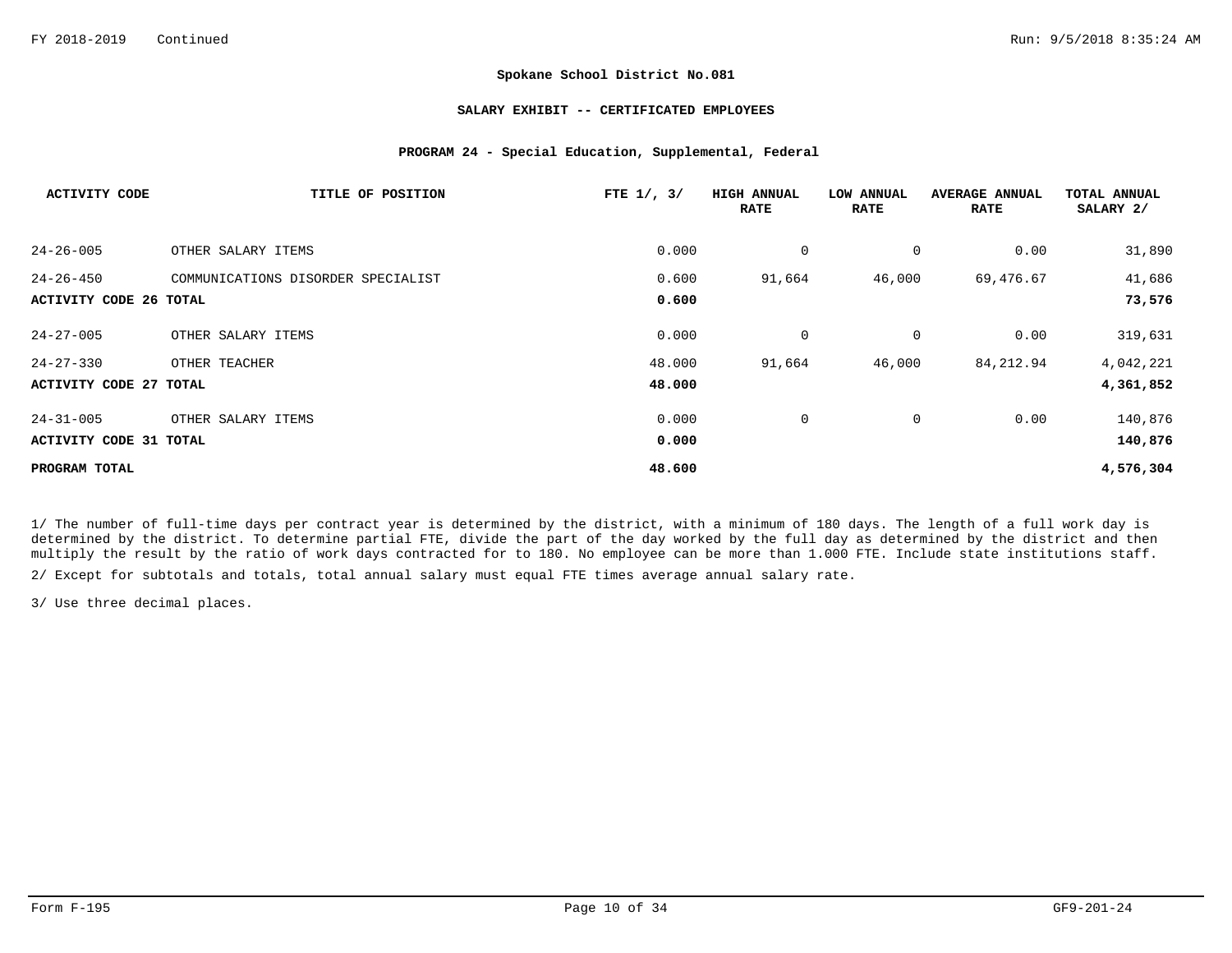#### **SALARY EXHIBIT -- CERTIFICATED EMPLOYEES**

#### **PROGRAM 31 - Vocational, Basic, State**

| <b>ACTIVITY CODE</b>          | TITLE OF POSITION            | FTE $1/$ , $3/$ | <b>HIGH ANNUAL</b><br><b>RATE</b> | LOW ANNUAL<br><b>RATE</b> | <b>AVERAGE ANNUAL</b><br><b>RATE</b> | TOTAL ANNUAL<br>SALARY 2/ |
|-------------------------------|------------------------------|-----------------|-----------------------------------|---------------------------|--------------------------------------|---------------------------|
| $31 - 21 - 005$               | OTHER SALARY ITEMS           | 0.000           | $\overline{0}$                    | $\overline{0}$            | 0.00                                 | 28,507                    |
| $31 - 21 - 130$               | OTHER DISTRICT ADMINISTRATOR | 2.400           | 125,138                           | 91,471                    | 105,209.58                           | 252,503                   |
| <b>ACTIVITY CODE 21 TOTAL</b> |                              | 2.400           |                                   |                           |                                      | 281,010                   |
| $31 - 24 - 005$               | OTHER SALARY ITEMS           | 0.000           | $\Omega$                          | $\Omega$                  | 0.00                                 | 13,602                    |
| $31 - 24 - 420$               | COUNSELOR                    | 4.300           | 91,664                            | 46,000                    | 79,482.56                            | 341,775                   |
| <b>ACTIVITY CODE 24 TOTAL</b> |                              | 4.300           |                                   |                           |                                      | 355,377                   |
| $31 - 27 - 320$               | SECONDARY TEACHER            | 58.200          | 91,664                            | 46,000                    | 78,468.76                            | 4,566,882                 |
| <b>ACTIVITY CODE 27 TOTAL</b> |                              | 58.200          |                                   |                           |                                      | 4,566,882                 |
| $31 - 28 - 005$               | OTHER SALARY ITEMS           | 0.000           | 0                                 | 0                         | 0.00                                 | 135,365                   |
| <b>ACTIVITY CODE 28 TOTAL</b> |                              | 0.000           |                                   |                           |                                      | 135,365                   |
| $31 - 31 - 005$               | OTHER SALARY ITEMS           | 0.000           | 0                                 | $\mathbf 0$               | 0.00                                 | 214,326                   |
| ACTIVITY CODE 31 TOTAL        |                              | 0.000           |                                   |                           |                                      | 214,326                   |
| $31 - 33 - 005$               | OTHER SALARY ITEMS           | 0.000           | $\mathbf 0$                       | $\overline{0}$            | 0.00                                 | 7,500                     |
| ACTIVITY CODE 33 TOTAL        |                              | 0.000           |                                   |                           |                                      | 7,500                     |
| $31 - 34 - 005$               | OTHER SALARY ITEMS           | 0.000           | $\mathbf 0$                       | 0                         | 0.00                                 | 28,613                    |
| <b>ACTIVITY CODE 34 TOTAL</b> |                              | 0.000           |                                   |                           |                                      | 28,613                    |
| PROGRAM TOTAL                 |                              | 64.900          |                                   |                           |                                      | 5,589,073                 |

1/ The number of full-time days per contract year is determined by the district, with a minimum of 180 days. The length of a full work day is determined by the district. To determine partial FTE, divide the part of the day worked by the full day as determined by the district and then multiply the result by the ratio of work days contracted for to 180. No employee can be more than 1.000 FTE. Include state institutions staff.

2/ Except for subtotals and totals, total annual salary must equal FTE times average annual salary rate.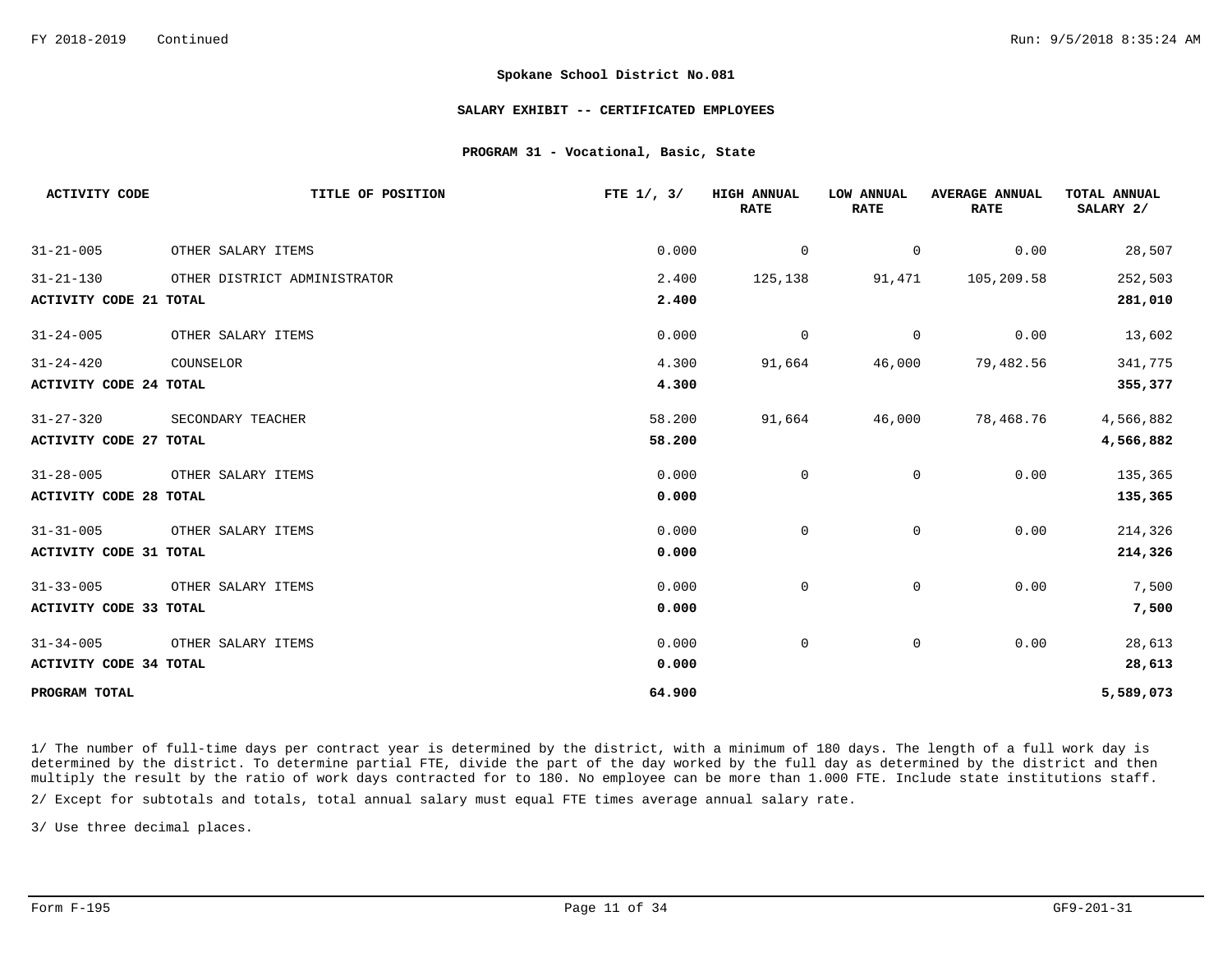#### **SALARY EXHIBIT -- CERTIFICATED EMPLOYEES**

### **PROGRAM 34 - Middle School Career and Technical Education, State**

| <b>ACTIVITY CODE</b>          | TITLE OF POSITION            | FTE $1/$ , $3/$ | <b>HIGH ANNUAL</b><br><b>RATE</b> | LOW ANNUAL<br><b>RATE</b> | <b>AVERAGE ANNUAL</b><br><b>RATE</b> | TOTAL ANNUAL<br>SALARY 2/ |
|-------------------------------|------------------------------|-----------------|-----------------------------------|---------------------------|--------------------------------------|---------------------------|
| $34 - 21 - 005$               | OTHER SALARY ITEMS           | 0.000           | $\mathbf 0$                       | 0                         | 0.00                                 | 9,128                     |
| $34 - 21 - 130$               | OTHER DISTRICT ADMINISTRATOR | 0.600           | 125,138                           | 91,471                    | 105,210.00                           | 63,126                    |
| <b>ACTIVITY CODE 21 TOTAL</b> |                              | 0.600           |                                   |                           |                                      | 72,254                    |
| $34 - 27 - 005$               | OTHER SALARY ITEMS           | 0.000           | $\overline{0}$                    | $\mathsf{O}$              | 0.00                                 | 92,851                    |
| $34 - 27 - 320$               | SECONDARY TEACHER            | 12.600          | 91,664                            | 46,000                    | 81,397.14                            | 1,025,604                 |
| <b>ACTIVITY CODE 27 TOTAL</b> |                              | 12.600          |                                   |                           |                                      | 1,118,455                 |
| $34 - 28 - 005$               | OTHER SALARY ITEMS           | 0.000           | 0                                 | 0                         | 0.00                                 | 26,550                    |
| <b>ACTIVITY CODE 28 TOTAL</b> |                              | 0.000           |                                   |                           |                                      | 26,550                    |
| $34 - 31 - 005$               | OTHER SALARY ITEMS           | 0.000           | $\mathbf 0$                       | $\mathbf 0$               | 0.00                                 | 72,014                    |
| <b>ACTIVITY CODE 31 TOTAL</b> |                              | 0.000           |                                   |                           |                                      | 72,014                    |
| $34 - 33 - 005$               | OTHER SALARY ITEMS           | 0.000           | 0                                 | $\mathbf{0}$              | 0.00                                 | 5,000                     |
| <b>ACTIVITY CODE 33 TOTAL</b> |                              | 0.000           |                                   |                           |                                      | 5,000                     |
| $34 - 34 - 005$               | OTHER SALARY ITEMS           | 0.000           | 0                                 | 0                         | 0.00                                 | 6,045                     |
| ACTIVITY CODE 34 TOTAL        |                              | 0.000           |                                   |                           |                                      | 6,045                     |
| PROGRAM TOTAL                 |                              | 13.200          |                                   |                           |                                      | 1,300,318                 |

1/ The number of full-time days per contract year is determined by the district, with a minimum of 180 days. The length of a full work day is determined by the district. To determine partial FTE, divide the part of the day worked by the full day as determined by the district and then multiply the result by the ratio of work days contracted for to 180. No employee can be more than 1.000 FTE. Include state institutions staff.

2/ Except for subtotals and totals, total annual salary must equal FTE times average annual salary rate.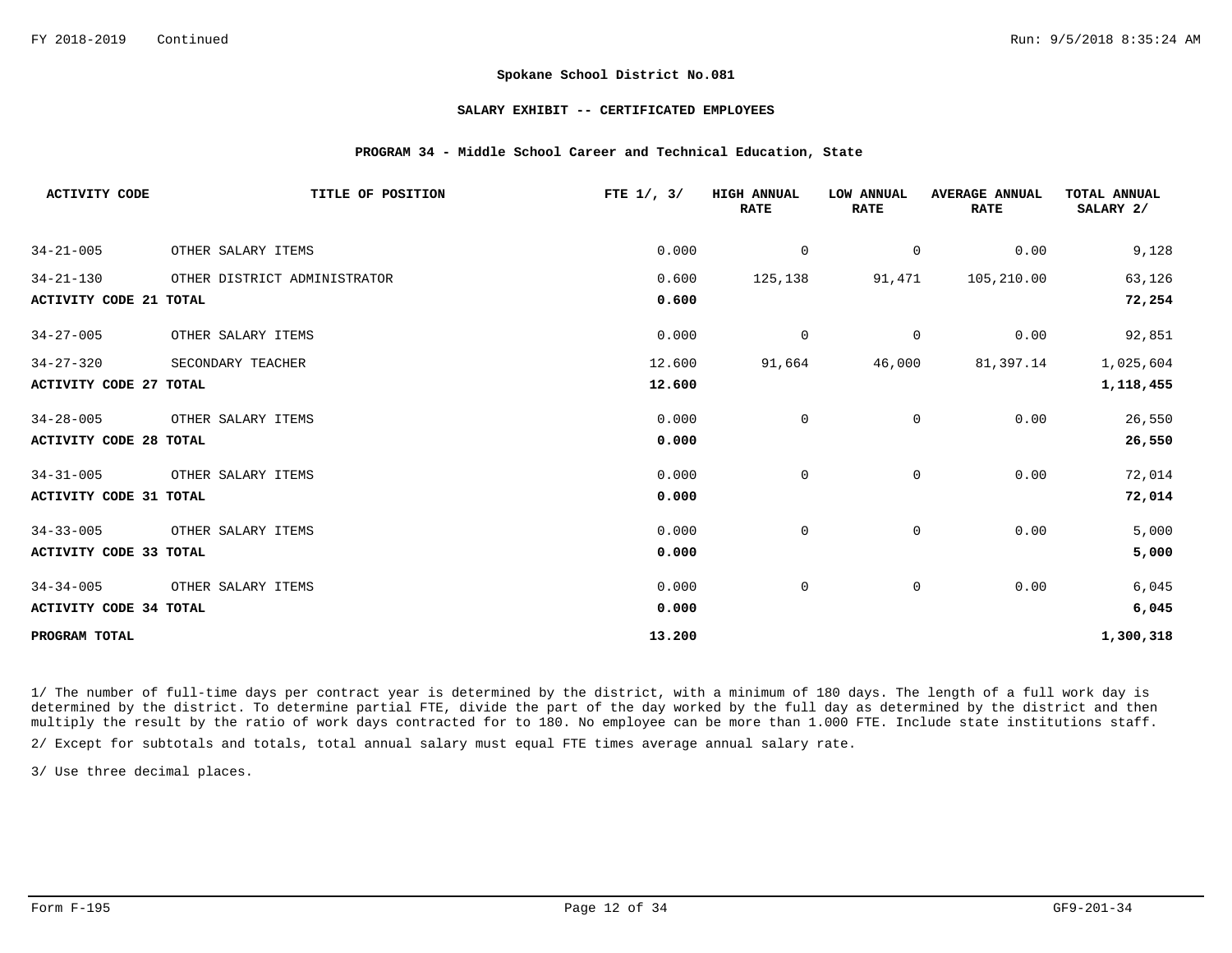#### **SALARY EXHIBIT -- CERTIFICATED EMPLOYEES**

#### **PROGRAM 38 - Vocational, Federal**

| <b>ACTIVITY CODE</b>          | TITLE OF POSITION  | FTE $1/$ , $3/$ | <b>HIGH ANNUAL</b><br><b>RATE</b> | LOW ANNUAL<br><b>RATE</b> | <b>AVERAGE ANNUAL</b><br><b>RATE</b> | TOTAL ANNUAL<br>SALARY 2/ |
|-------------------------------|--------------------|-----------------|-----------------------------------|---------------------------|--------------------------------------|---------------------------|
| $38 - 27 - 005$               | OTHER SALARY ITEMS | 0.000           | 0                                 | 0                         | 0.00                                 | 2,400                     |
| <b>ACTIVITY CODE 27 TOTAL</b> |                    | 0.000           |                                   |                           |                                      | 2,400                     |
| $38 - 31 - 005$               | OTHER SALARY ITEMS | 0.000           | $\Omega$                          | 0                         | 0.00                                 | 12,800                    |
| <b>ACTIVITY CODE 31 TOTAL</b> |                    | 0.000           |                                   |                           |                                      | 12,800                    |
| PROGRAM TOTAL                 |                    | 0.000           |                                   |                           |                                      | 15,200                    |

1/ The number of full-time days per contract year is determined by the district, with a minimum of 180 days. The length of a full work day is determined by the district. To determine partial FTE, divide the part of the day worked by the full day as determined by the district and then multiply the result by the ratio of work days contracted for to 180. No employee can be more than 1.000 FTE. Include state institutions staff.

2/ Except for subtotals and totals, total annual salary must equal FTE times average annual salary rate.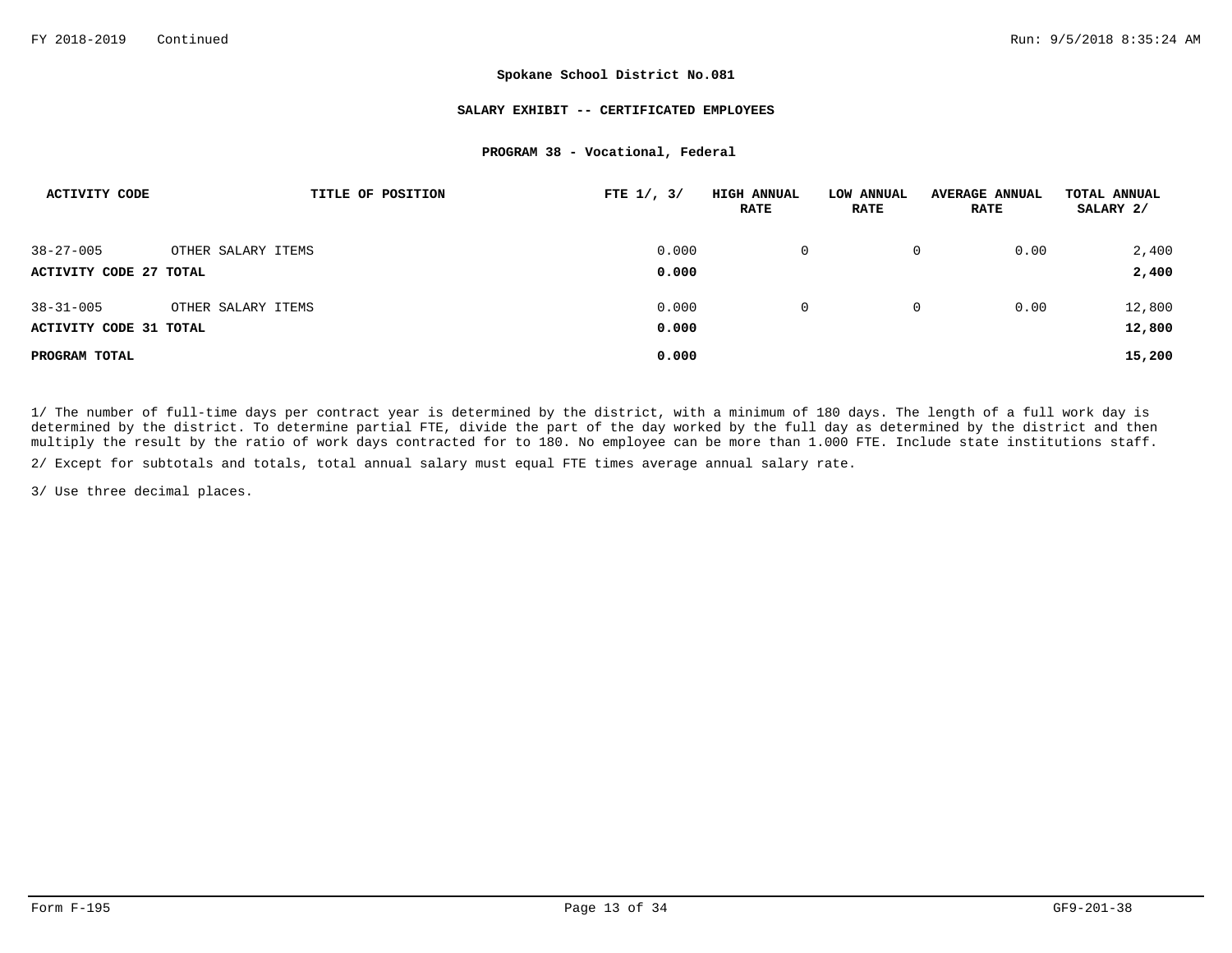#### **SALARY EXHIBIT -- CERTIFICATED EMPLOYEES**

#### **PROGRAM 39 - Vocational, Other Categorical**

| ACTIVITY CODE | <b>TITLE OF POSITION</b>                               | FTE $1/$ , $3/$ | <b>HIGH ANNUAL</b> | LOW ANNUAL  | <b>AVERAGE ANNUAL</b> | TOTAL ANNUAL |
|---------------|--------------------------------------------------------|-----------------|--------------------|-------------|-----------------------|--------------|
|               |                                                        |                 | <b>RATE</b>        | <b>RATE</b> | <b>RATE</b>           | SALARY 2/    |
|               | **** NO CERTIFICATED SALARY DATA FOR THIS PROGRAM **** |                 |                    |             |                       |              |

2/ Except for subtotals and totals, total annual salary must equal FTE times average annual salary rate. 1/ The number of full-time days per contract year is determined by the district, with a minimum of 180 days. The length of a full work day is determined by the district. To determine partial FTE, divide the part of the day worked by the full day as determined by the district and then multiply the result by the ratio of work days contracted for to 180. No employee can be more than 1.000 FTE. Include state institutions staff.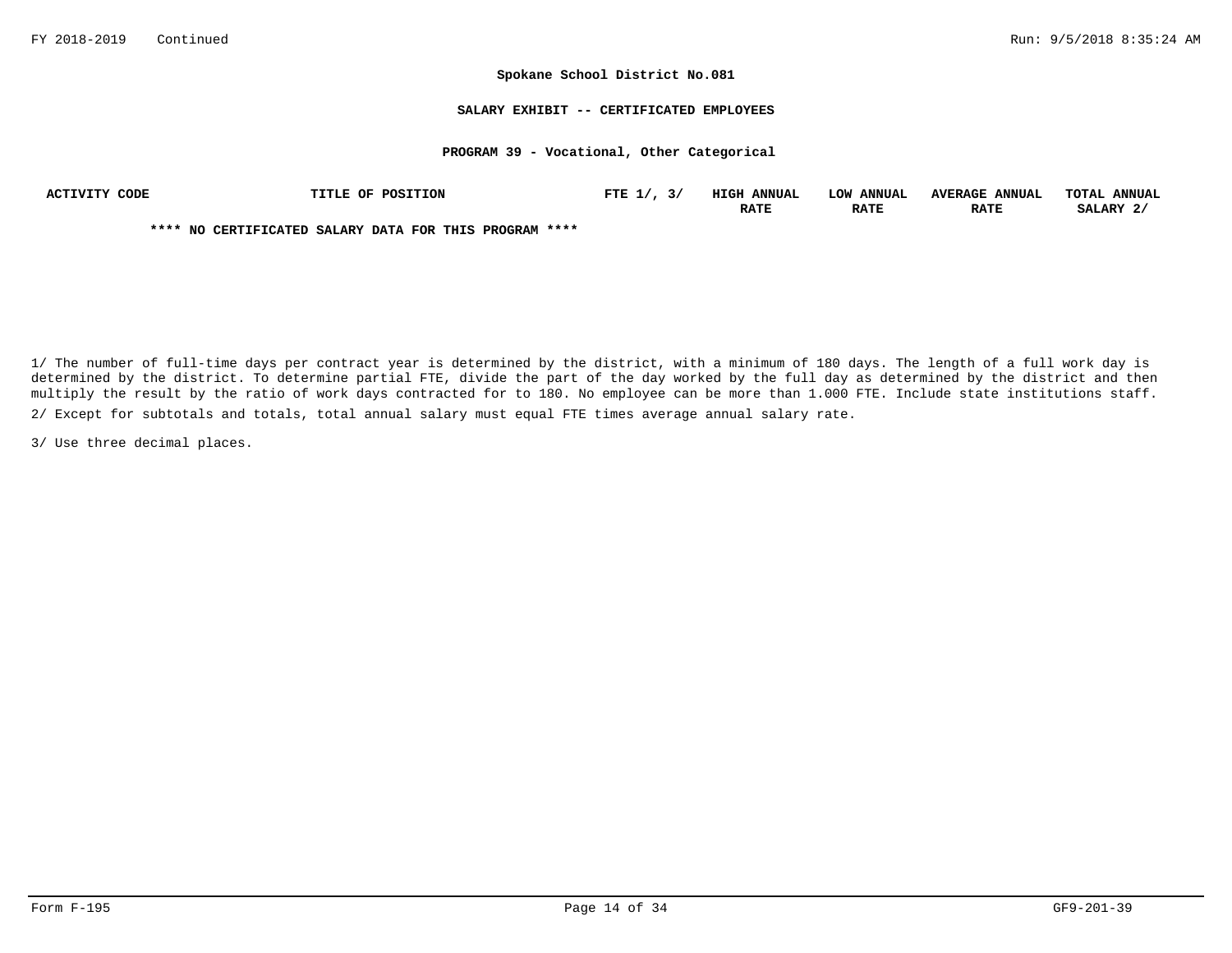#### **SALARY EXHIBIT -- CERTIFICATED EMPLOYEES**

### **PROGRAM 45 - Skill Center, Basic, State**

| $45 - 23 - 005$<br>0.000<br>0.00<br>OTHER SALARY ITEMS<br>$\mathbf 0$<br>$\mathbf 0$<br>$45 - 23 - 230$<br>1.000<br>105,890<br>119,179.00<br>119,179<br>SECONDARY PRINCIPAL<br>$45 - 23 - 240$<br>1.000<br>91,471<br>102,952.00<br>102,952<br>SECONDARY VICE PRINCIPAL<br>2.000<br><b>ACTIVITY CODE 23 TOTAL</b><br>$45 - 24 - 005$<br>OTHER SALARY ITEMS<br>0.000<br>0.00<br>$\mathbf 0$<br>0<br>$45 - 24 - 420$<br>1.000<br>46,000<br>91,664.00<br>91,664<br>COUNSELOR<br>1.000<br><b>ACTIVITY CODE 24 TOTAL</b><br>$45 - 27 - 005$<br>0.00<br>OTHER SALARY ITEMS<br>0.000<br>0<br>0<br>$45 - 27 - 320$<br>75,973.50<br>16.000<br>91,664<br>46,000<br>SECONDARY TEACHER<br>16.000<br><b>ACTIVITY CODE 27 TOTAL</b><br>0.000<br>$45 - 31 - 005$<br>$\mathsf{O}$<br>0.00<br>OTHER SALARY ITEMS<br>$\mathbf 0$<br>0.000<br><b>ACTIVITY CODE 31 TOTAL</b><br>$45 - 34 - 005$<br>0.000<br>$\mathbf 0$<br>0<br>0.00<br>OTHER SALARY ITEMS<br><b>ACTIVITY CODE 34 TOTAL</b><br>0.000<br>19.000<br>PROGRAM TOTAL | <b>ACTIVITY CODE</b> | TITLE OF POSITION | FTE $1/$ , $3/$ | <b>HIGH ANNUAL</b><br><b>RATE</b> | LOW ANNUAL<br><b>RATE</b> | <b>AVERAGE ANNUAL</b><br><b>RATE</b> | TOTAL ANNUAL<br>SALARY 2/ |
|------------------------------------------------------------------------------------------------------------------------------------------------------------------------------------------------------------------------------------------------------------------------------------------------------------------------------------------------------------------------------------------------------------------------------------------------------------------------------------------------------------------------------------------------------------------------------------------------------------------------------------------------------------------------------------------------------------------------------------------------------------------------------------------------------------------------------------------------------------------------------------------------------------------------------------------------------------------------------------------------------------|----------------------|-------------------|-----------------|-----------------------------------|---------------------------|--------------------------------------|---------------------------|
|                                                                                                                                                                                                                                                                                                                                                                                                                                                                                                                                                                                                                                                                                                                                                                                                                                                                                                                                                                                                            |                      |                   |                 |                                   |                           |                                      | 27,866                    |
|                                                                                                                                                                                                                                                                                                                                                                                                                                                                                                                                                                                                                                                                                                                                                                                                                                                                                                                                                                                                            |                      |                   |                 |                                   |                           |                                      | 119,179                   |
|                                                                                                                                                                                                                                                                                                                                                                                                                                                                                                                                                                                                                                                                                                                                                                                                                                                                                                                                                                                                            |                      |                   |                 |                                   |                           |                                      | 102,952                   |
|                                                                                                                                                                                                                                                                                                                                                                                                                                                                                                                                                                                                                                                                                                                                                                                                                                                                                                                                                                                                            |                      |                   |                 |                                   |                           |                                      | 249,997                   |
|                                                                                                                                                                                                                                                                                                                                                                                                                                                                                                                                                                                                                                                                                                                                                                                                                                                                                                                                                                                                            |                      |                   |                 |                                   |                           |                                      | 6,219                     |
|                                                                                                                                                                                                                                                                                                                                                                                                                                                                                                                                                                                                                                                                                                                                                                                                                                                                                                                                                                                                            |                      |                   |                 |                                   |                           |                                      | 91,664                    |
|                                                                                                                                                                                                                                                                                                                                                                                                                                                                                                                                                                                                                                                                                                                                                                                                                                                                                                                                                                                                            |                      |                   |                 |                                   |                           |                                      | 97,883                    |
|                                                                                                                                                                                                                                                                                                                                                                                                                                                                                                                                                                                                                                                                                                                                                                                                                                                                                                                                                                                                            |                      |                   |                 |                                   |                           |                                      | 178,587                   |
|                                                                                                                                                                                                                                                                                                                                                                                                                                                                                                                                                                                                                                                                                                                                                                                                                                                                                                                                                                                                            |                      |                   |                 |                                   |                           |                                      | 1,215,576                 |
|                                                                                                                                                                                                                                                                                                                                                                                                                                                                                                                                                                                                                                                                                                                                                                                                                                                                                                                                                                                                            |                      |                   |                 |                                   |                           |                                      | 1,394,163                 |
|                                                                                                                                                                                                                                                                                                                                                                                                                                                                                                                                                                                                                                                                                                                                                                                                                                                                                                                                                                                                            |                      |                   |                 |                                   |                           |                                      | 40,592                    |
|                                                                                                                                                                                                                                                                                                                                                                                                                                                                                                                                                                                                                                                                                                                                                                                                                                                                                                                                                                                                            |                      |                   |                 |                                   |                           |                                      | 40,592                    |
|                                                                                                                                                                                                                                                                                                                                                                                                                                                                                                                                                                                                                                                                                                                                                                                                                                                                                                                                                                                                            |                      |                   |                 |                                   |                           |                                      | 7,631                     |
|                                                                                                                                                                                                                                                                                                                                                                                                                                                                                                                                                                                                                                                                                                                                                                                                                                                                                                                                                                                                            |                      |                   |                 |                                   |                           |                                      | 7,631                     |
|                                                                                                                                                                                                                                                                                                                                                                                                                                                                                                                                                                                                                                                                                                                                                                                                                                                                                                                                                                                                            |                      |                   |                 |                                   |                           |                                      | 1,790,266                 |

1/ The number of full-time days per contract year is determined by the district, with a minimum of 180 days. The length of a full work day is determined by the district. To determine partial FTE, divide the part of the day worked by the full day as determined by the district and then multiply the result by the ratio of work days contracted for to 180. No employee can be more than 1.000 FTE. Include state institutions staff.

2/ Except for subtotals and totals, total annual salary must equal FTE times average annual salary rate.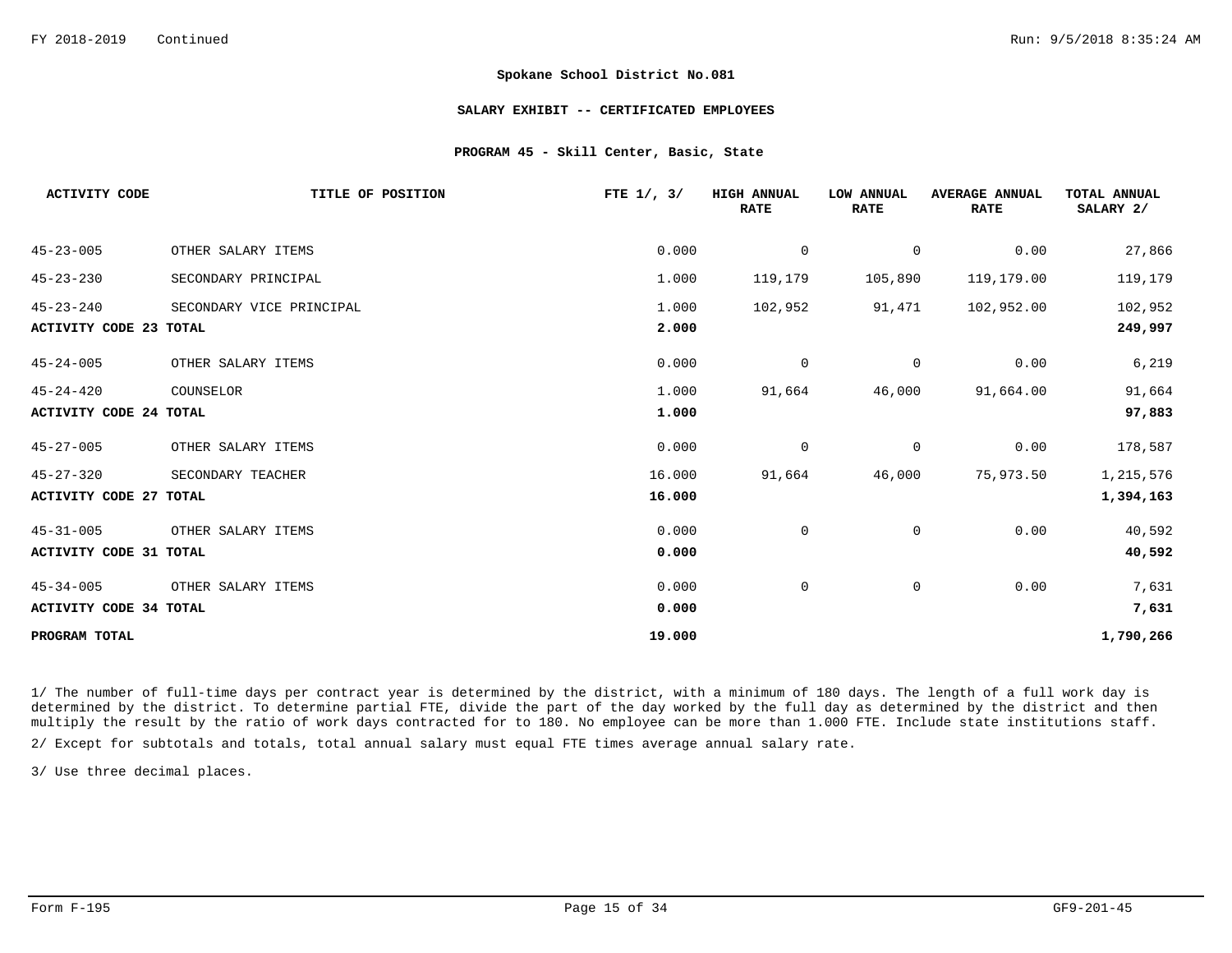#### **SALARY EXHIBIT -- CERTIFICATED EMPLOYEES**

#### **PROGRAM 46 - Skill Center, Federal**

| ACTIVITY CODE                 | TITLE OF POSITION  | FTE $1/$ , $3/$ | <b>HIGH ANNUAL</b><br><b>RATE</b> | LOW ANNUAL<br><b>RATE</b> | <b>AVERAGE ANNUAL</b><br><b>RATE</b> | TOTAL ANNUAL<br>SALARY 2/ |
|-------------------------------|--------------------|-----------------|-----------------------------------|---------------------------|--------------------------------------|---------------------------|
| $46 - 27 - 005$               | OTHER SALARY ITEMS | 0.000           | 0                                 | 0                         | 0.00                                 | 3,000                     |
| <b>ACTIVITY CODE 27 TOTAL</b> |                    | 0.000           |                                   |                           |                                      | 3,000                     |
| $46 - 31 - 005$               | OTHER SALARY ITEMS | 0.000           | $\Omega$                          | 0                         | 0.00                                 | 3,000                     |
| <b>ACTIVITY CODE 31 TOTAL</b> |                    | 0.000           |                                   |                           |                                      | 3,000                     |
| PROGRAM TOTAL                 |                    | 0.000           |                                   |                           |                                      | 6,000                     |

1/ The number of full-time days per contract year is determined by the district, with a minimum of 180 days. The length of a full work day is determined by the district. To determine partial FTE, divide the part of the day worked by the full day as determined by the district and then multiply the result by the ratio of work days contracted for to 180. No employee can be more than 1.000 FTE. Include state institutions staff.

2/ Except for subtotals and totals, total annual salary must equal FTE times average annual salary rate.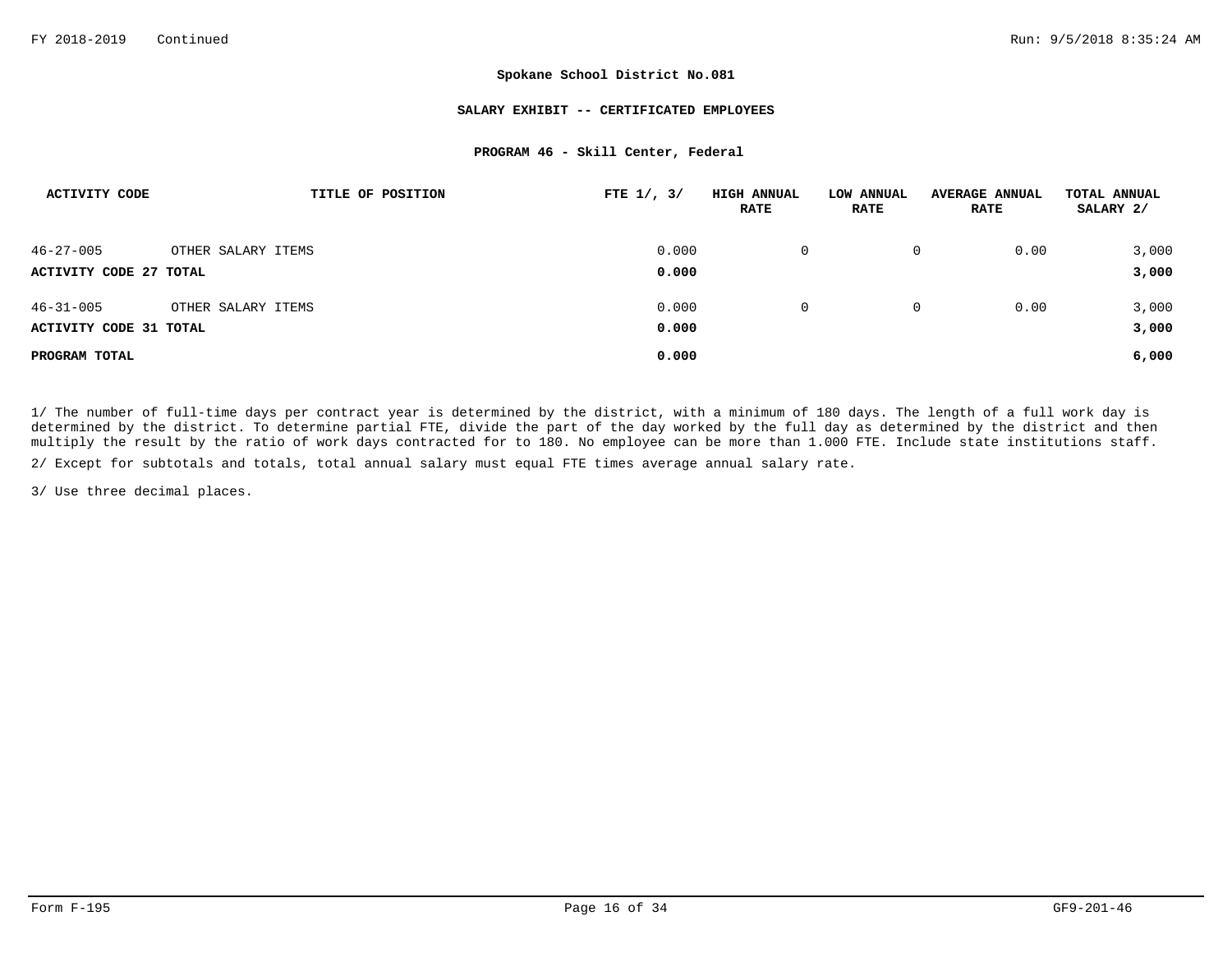#### **SALARY EXHIBIT -- CERTIFICATED EMPLOYEES**

#### **PROGRAM 47 - Skill Center - Facility Upgrades**

| ACTIVITY CODE | TITLE OF POSITION                                      | FTE $1/7$ , $3/7$ | <b>HIGH ANNUAL</b> | LOW ANNUAL  | <b>AVERAGE ANNUAL</b> | TOTAL ANNUAL |
|---------------|--------------------------------------------------------|-------------------|--------------------|-------------|-----------------------|--------------|
|               |                                                        |                   | <b>RATE</b>        | <b>RATE</b> | <b>RATE</b>           | SALARY 2/    |
|               | **** NO CERTIFICATED SALARY DATA FOR THIS PROGRAM **** |                   |                    |             |                       |              |

2/ Except for subtotals and totals, total annual salary must equal FTE times average annual salary rate. 1/ The number of full-time days per contract year is determined by the district, with a minimum of 180 days. The length of a full work day is determined by the district. To determine partial FTE, divide the part of the day worked by the full day as determined by the district and then multiply the result by the ratio of work days contracted for to 180. No employee can be more than 1.000 FTE. Include state institutions staff.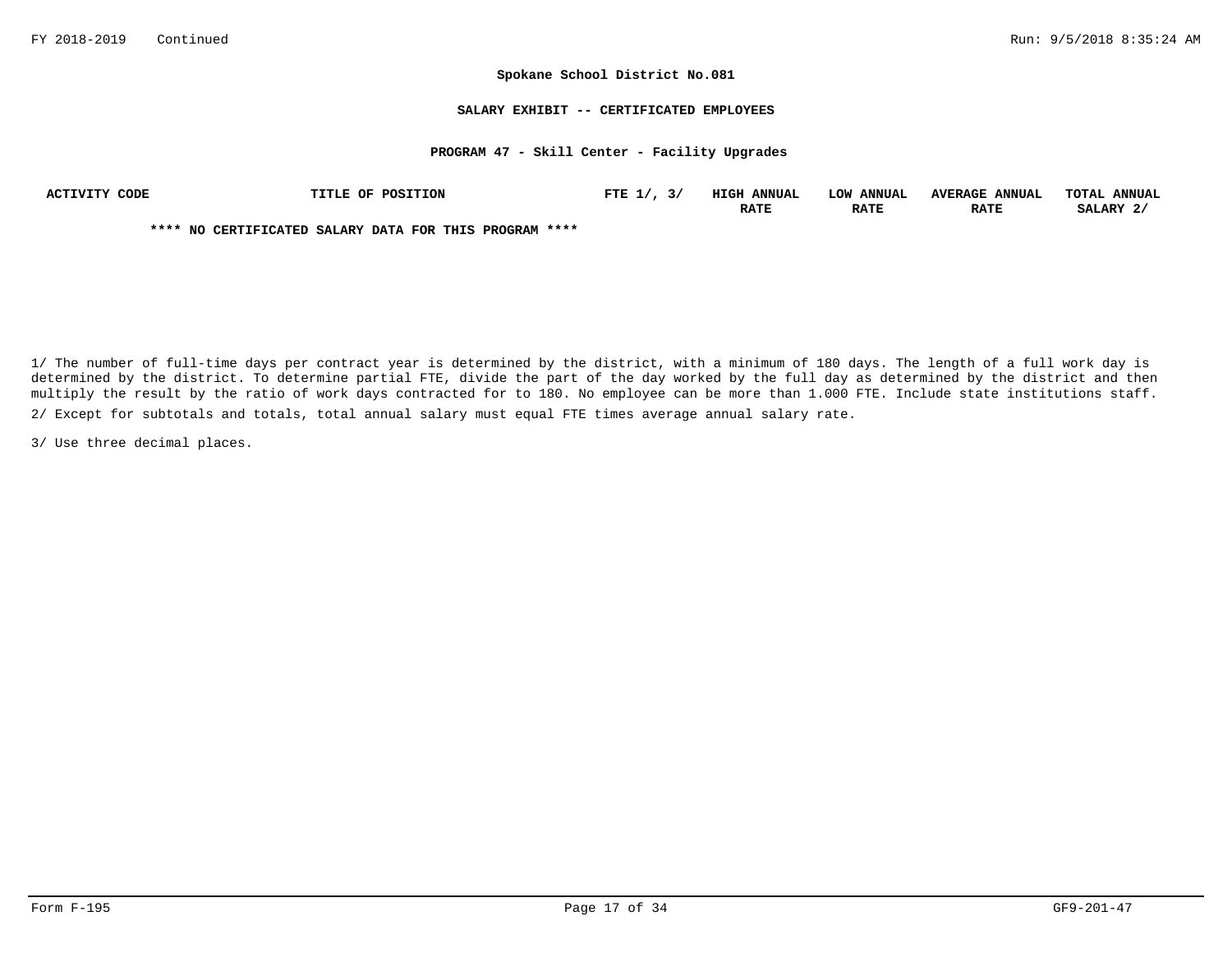#### **SALARY EXHIBIT -- CERTIFICATED EMPLOYEES**

### **PROGRAM 51 - Disadvantaged (formerly Remediation) ESEA Disadvantaged, Federal**

| <b>ACTIVITY CODE</b>          | TITLE OF POSITION            | FTE $1/$ , $3/$ | <b>HIGH ANNUAL</b><br><b>RATE</b> | LOW ANNUAL<br><b>RATE</b> | <b>AVERAGE ANNUAL</b><br><b>RATE</b> | TOTAL ANNUAL<br>SALARY 2/ |
|-------------------------------|------------------------------|-----------------|-----------------------------------|---------------------------|--------------------------------------|---------------------------|
| $51 - 21 - 005$               | OTHER SALARY ITEMS           | 0.000           | 0                                 | 0                         | 0.00                                 | 24,085                    |
| $51 - 21 - 130$               | OTHER DISTRICT ADMINISTRATOR | 1.850           | 125,138                           | 103,355                   | 95,741.62                            | 177,122                   |
| <b>ACTIVITY CODE 21 TOTAL</b> |                              | 1.850           |                                   |                           |                                      | 201,207                   |
| $51 - 24 - 005$               | OTHER SALARY ITEMS           | 0.000           | $\mathbf 0$                       | 0                         | 0.00                                 | 31,190                    |
| $51 - 24 - 400$               | OTHER SUPPORT PERSONNEL      | 5.000           | 91,664                            | 46,000                    | 54,239.60                            | 271,198                   |
| $51 - 24 - 420$               | COUNSELOR                    | 7.300           | 91,664                            | 46,000                    | 68,960.27                            | 503,410                   |
| <b>ACTIVITY CODE 24 TOTAL</b> |                              | 12.300          |                                   |                           |                                      | 805,798                   |
| $51 - 27 - 005$               | OTHER SALARY ITEMS           | 0.000           | 0                                 | 0                         | 0.00                                 | 280,959                   |
| $51 - 27 - 320$               | SECONDARY TEACHER            | 1.600           | 91,664                            | 46,000                    | 76,472.50                            | 122,356                   |
| $51 - 27 - 330$               | OTHER TEACHER                | 39.400          | 91,664                            | 46,000                    | 77,501.62                            | 3,053,564                 |
| <b>ACTIVITY CODE 27 TOTAL</b> |                              | 41.000          |                                   |                           |                                      | 3,456,879                 |
| $51 - 31 - 005$               | OTHER SALARY ITEMS           | 0.000           | $\overline{0}$                    | $\mathbf 0$               | 0.00                                 | 355,746                   |
| $51 - 31 - 330$               | OTHER TEACHER                | 24.700          | 91,664                            | 46,000                    | 87,629.19                            | 2,164,441                 |
| $51 - 31 - 400$               | OTHER SUPPORT PERSONNEL      | 3.400           | 91,664                            | 46,000                    | 90,827.94                            | 308,815                   |
| <b>ACTIVITY CODE 31 TOTAL</b> |                              | 28.100          |                                   |                           |                                      | 2,829,002                 |
| $51 - 33 - 005$               | OTHER SALARY ITEMS           | 0.000           | $\mathbf 0$                       | 0                         | 0.00                                 | 36,131                    |
| ACTIVITY CODE 33 TOTAL        |                              | 0.000           |                                   |                           |                                      | 36,131                    |
| PROGRAM TOTAL                 |                              | 83.250          |                                   |                           |                                      | 7,329,017                 |

1/ The number of full-time days per contract year is determined by the district, with a minimum of 180 days. The length of a full work day is determined by the district. To determine partial FTE, divide the part of the day worked by the full day as determined by the district and then multiply the result by the ratio of work days contracted for to 180. No employee can be more than 1.000 FTE. Include state institutions staff.

2/ Except for subtotals and totals, total annual salary must equal FTE times average annual salary rate.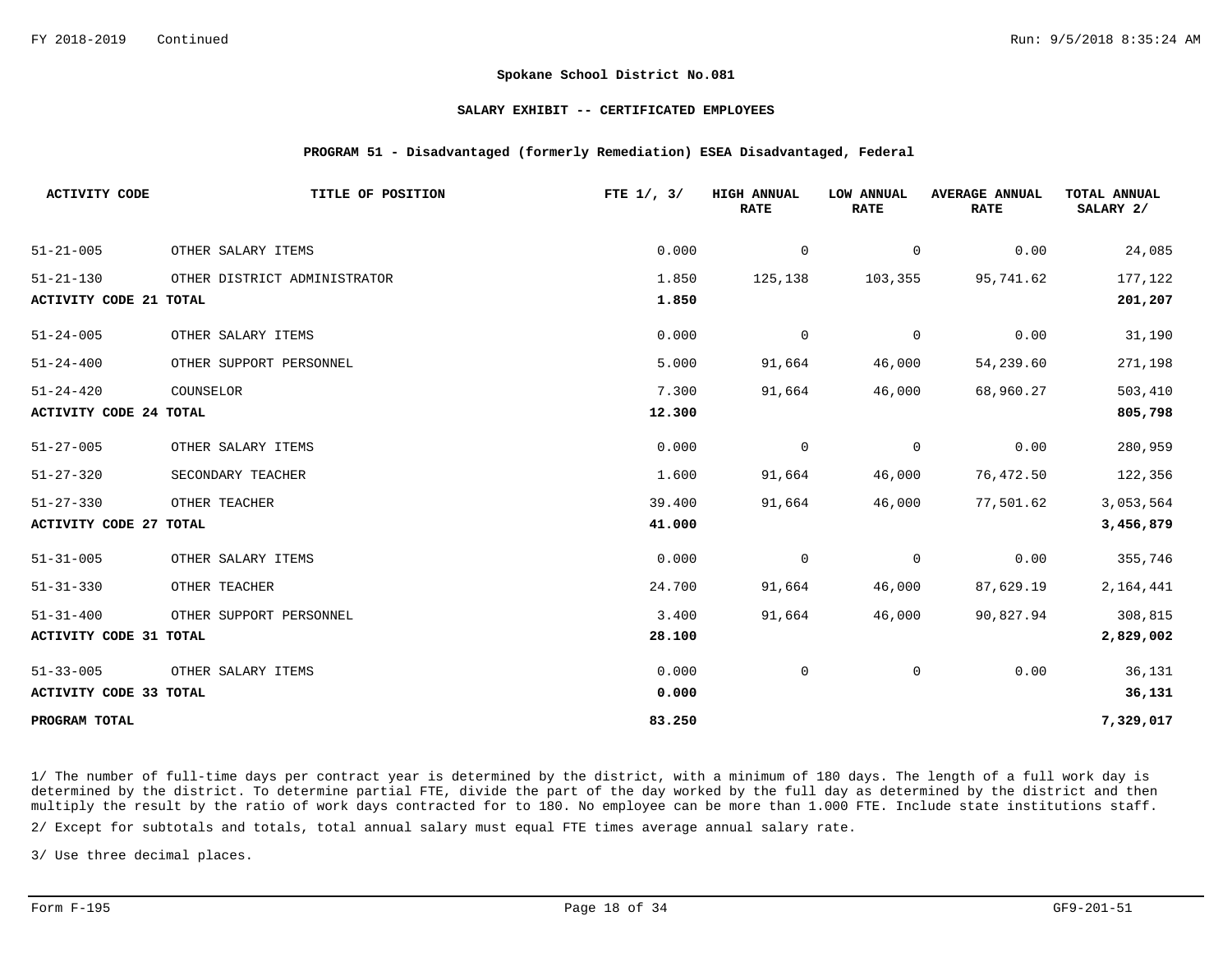#### **SALARY EXHIBIT -- CERTIFICATED EMPLOYEES**

### **PROGRAM 52 - Other Title Grants under ESEA-Federal**

| ACTIVITY CODE                 | TITLE OF POSITION       | FTE $1/$ , $3/$ | <b>HIGH ANNUAL</b><br><b>RATE</b> | LOW ANNUAL<br><b>RATE</b> | <b>AVERAGE ANNUAL</b><br><b>RATE</b> | TOTAL ANNUAL<br>SALARY 2/ |
|-------------------------------|-------------------------|-----------------|-----------------------------------|---------------------------|--------------------------------------|---------------------------|
| $52 - 31 - 400$               | OTHER SUPPORT PERSONNEL | 8.100           | 125,138                           | 46,000                    | 80,567.90                            | 652,600                   |
| $52 - 31 - 005$               | OTHER SALARY ITEMS      | 0.000           |                                   | 0                         | 0.00                                 | 349,678                   |
| <b>ACTIVITY CODE 31 TOTAL</b> |                         | 8.100           |                                   |                           |                                      | 1,002,278                 |
| PROGRAM TOTAL                 |                         | 8,100           |                                   |                           |                                      | 1,002,278                 |

1/ The number of full-time days per contract year is determined by the district, with a minimum of 180 days. The length of a full work day is determined by the district. To determine partial FTE, divide the part of the day worked by the full day as determined by the district and then multiply the result by the ratio of work days contracted for to 180. No employee can be more than 1.000 FTE. Include state institutions staff.

2/ Except for subtotals and totals, total annual salary must equal FTE times average annual salary rate.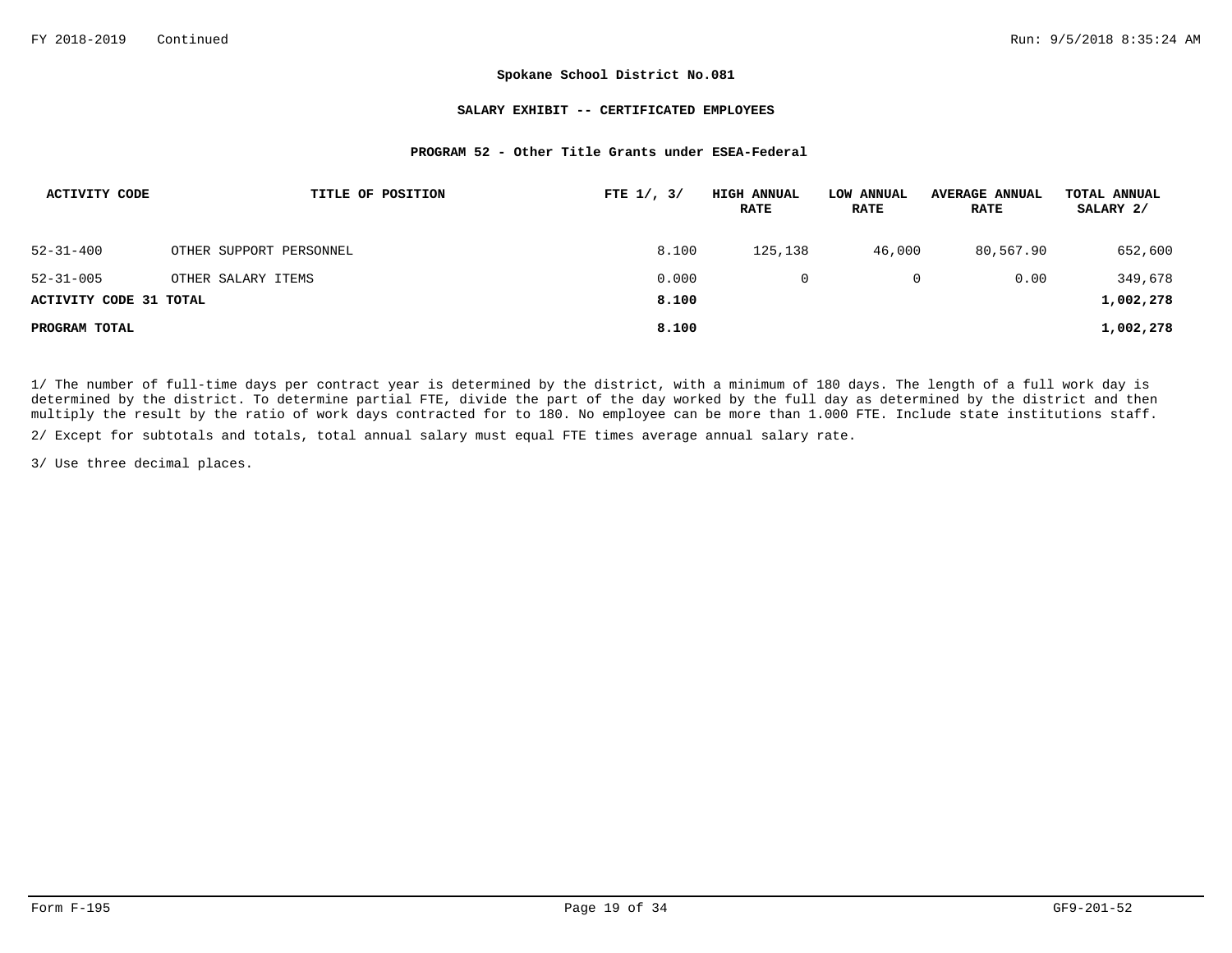#### **SALARY EXHIBIT -- CERTIFICATED EMPLOYEES**

### **PROGRAM 55 - Learning Assistance Program (LAP), State**

| <b>ACTIVITY CODE</b>          | TITLE OF POSITION            | FTE $1/$ , $3/$ | <b>HIGH ANNUAL</b><br><b>RATE</b> | LOW ANNUAL<br><b>RATE</b> | <b>AVERAGE ANNUAL</b><br><b>RATE</b> | TOTAL ANNUAL<br>SALARY 2/ |
|-------------------------------|------------------------------|-----------------|-----------------------------------|---------------------------|--------------------------------------|---------------------------|
| $55 - 21 - 005$               | OTHER SALARY ITEMS           | 0.000           | 0                                 | 0                         | 0.00                                 | 23,512                    |
| $55 - 21 - 130$               | OTHER DISTRICT ADMINISTRATOR | 2.000           | 125,138                           | 103,355                   | 95,001.00                            | 190,002                   |
| ACTIVITY CODE 21 TOTAL        |                              | 2.000           |                                   |                           |                                      | 213,514                   |
| $55 - 24 - 005$               | OTHER SALARY ITEMS           | 0.000           | 0                                 | 0                         | 0.00                                 | 18,078                    |
| $55 - 24 - 400$               | OTHER SUPPORT PERSONNEL      | 5.980           | 91,664                            | 46,000                    | 66,214.21                            | 395,961                   |
| <b>ACTIVITY CODE 24 TOTAL</b> |                              | 5.980           |                                   |                           |                                      | 414,039                   |
| $55 - 27 - 005$               | OTHER SALARY ITEMS           | 0.000           | $\mathbf 0$                       | 0                         | 0.00                                 | 609,309                   |
| $55 - 27 - 310$               | ELEMENTARY HOMEROOM TEACHER  | 3.500           | 91,664                            | 46,000                    | 88,260.57                            | 308,912                   |
| $55 - 27 - 320$               | SECONDARY TEACHER            | 3.300           | 91,664                            | 46,000                    | 74,519.39                            | 245,914                   |
| $55 - 27 - 330$               | OTHER TEACHER                | 98.547          | 91,664                            | 46,000                    | 80,257.26                            | 7,909,112                 |
| $55 - 27 - 400$               | OTHER SUPPORT PERSONNEL      | 0.500           | 91,664                            | 46,000                    | 80,812.00                            | 40,406                    |
| <b>ACTIVITY CODE 27 TOTAL</b> |                              | 105.847         |                                   |                           |                                      | 9,113,653                 |
| $55 - 31 - 005$               | OTHER SALARY ITEMS           | 0.000           | 0                                 | 0                         | 0.00                                 | 318,147                   |
| $55 - 31 - 330$               | OTHER TEACHER                | 1.500           | 91,664                            | 46,000                    | 85,876.67                            | 128,815                   |
| ACTIVITY CODE 31 TOTAL        |                              | 1.500           |                                   |                           |                                      | 446,962                   |
| PROGRAM TOTAL                 |                              | 115.327         |                                   |                           |                                      | 10,188,168                |

1/ The number of full-time days per contract year is determined by the district, with a minimum of 180 days. The length of a full work day is determined by the district. To determine partial FTE, divide the part of the day worked by the full day as determined by the district and then multiply the result by the ratio of work days contracted for to 180. No employee can be more than 1.000 FTE. Include state institutions staff.

2/ Except for subtotals and totals, total annual salary must equal FTE times average annual salary rate.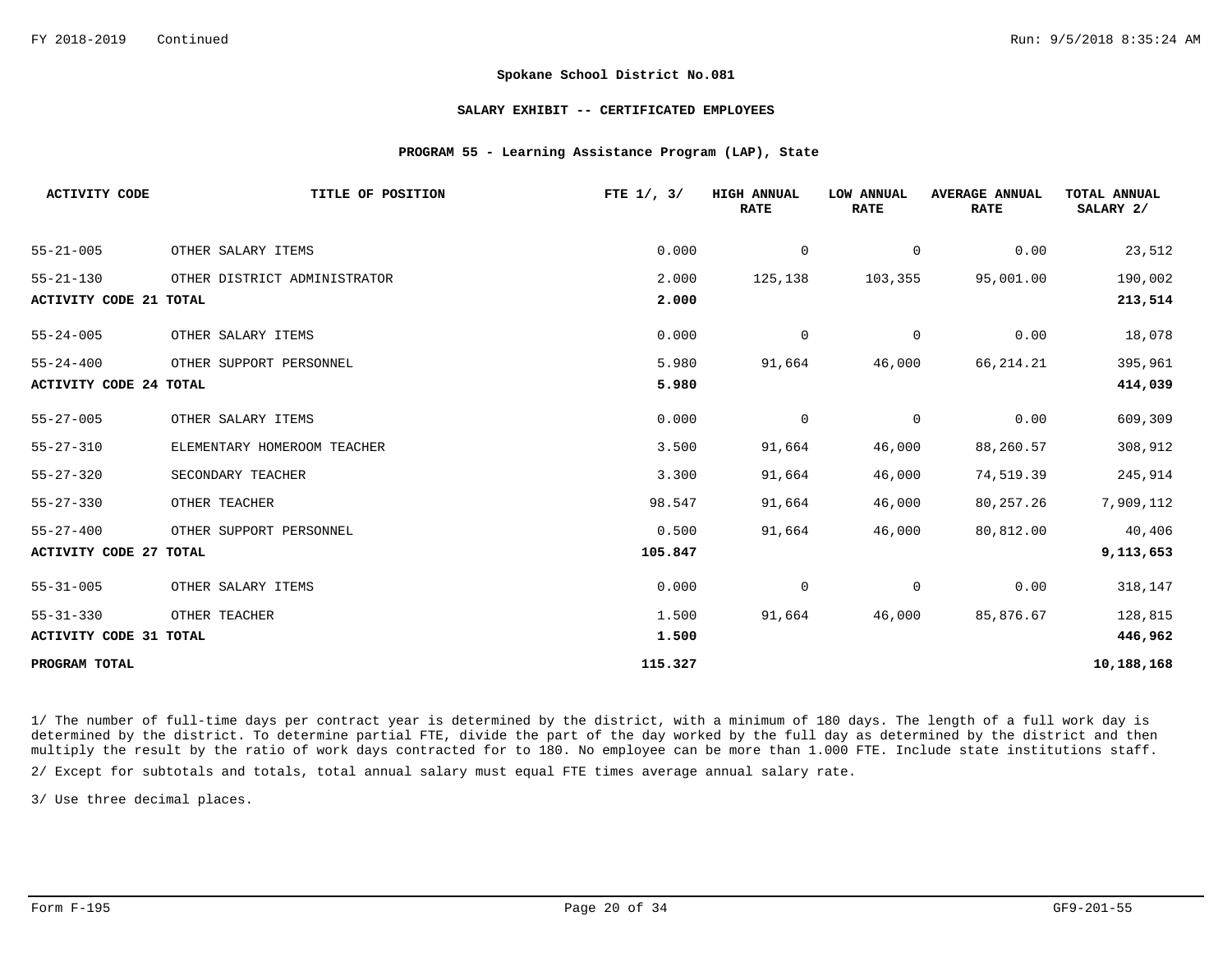#### **SALARY EXHIBIT -- CERTIFICATED EMPLOYEES**

### **PROGRAM 58 - Special and Pilot Programs, State**

| <b>ACTIVITY CODE</b>          | TITLE OF POSITION       | FTE $1/$ , $3/$ | <b>HIGH ANNUAL</b><br><b>RATE</b> | LOW ANNUAL<br><b>RATE</b> | <b>AVERAGE ANNUAL</b><br><b>RATE</b> | <b>TOTAL ANNUAL</b><br>SALARY 2/ |
|-------------------------------|-------------------------|-----------------|-----------------------------------|---------------------------|--------------------------------------|----------------------------------|
| $58 - 21 - 005$               | OTHER SALARY ITEMS      | 0.000           | $\overline{0}$                    | $\overline{0}$            | 0.00                                 | 1,469                            |
| $58 - 21 - 400$               | OTHER SUPPORT PERSONNEL | 0.400           | 91,664                            | 46,000                    | 91,665.00                            | 36,666                           |
| <b>ACTIVITY CODE 21 TOTAL</b> |                         | 0.400           |                                   |                           |                                      | 38,135                           |
| $58 - 22 - 005$               | OTHER SALARY ITEMS      | 0.000           | $\Omega$                          | $\Omega$                  | 0.00                                 | 10,296                           |
| <b>ACTIVITY CODE 22 TOTAL</b> |                         | 0.000           |                                   |                           |                                      | 10,296                           |
| $58 - 24 - 005$               | OTHER SALARY ITEMS      | 0.000           | 0                                 | 0                         | 0.00                                 | 73,546                           |
| <b>ACTIVITY CODE 24 TOTAL</b> |                         | 0.000           |                                   |                           |                                      | 73,546                           |
| $58 - 26 - 005$               | OTHER SALARY ITEMS      | 0.000           | $\mathbf 0$                       | $\mathbf 0$               | 0.00                                 | 89,138                           |
| <b>ACTIVITY CODE 26 TOTAL</b> |                         | 0.000           |                                   |                           |                                      | 89,138                           |
| $58 - 27 - 005$               | OTHER SALARY ITEMS      | 0.000           | $\mathbf 0$                       | 0                         | 0.00                                 | 2,297,096                        |
| <b>ACTIVITY CODE 27 TOTAL</b> |                         | 0.000           |                                   |                           |                                      | 2,297,096                        |
| $58 - 31 - 005$               | OTHER SALARY ITEMS      | 0.000           | 0                                 | $\mathsf{O}$              | 0.00                                 | 301,488                          |
| $58 - 31 - 400$               | OTHER SUPPORT PERSONNEL | 2.750           | 91,664                            | 46,000                    | 91,664.00                            | 252,076                          |
| ACTIVITY CODE 31 TOTAL        |                         | 2.750           |                                   |                           |                                      | 553,564                          |
| $58 - 33 - 005$               | OTHER SALARY ITEMS      | 0.000           | $\mathbf 0$                       | $\mathsf{O}$              | 0.00                                 | 1,604                            |
| <b>ACTIVITY CODE 33 TOTAL</b> |                         | 0.000           |                                   |                           |                                      | 1,604                            |
| PROGRAM TOTAL                 |                         | 3.150           |                                   |                           |                                      | 3,063,379                        |

1/ The number of full-time days per contract year is determined by the district, with a minimum of 180 days. The length of a full work day is determined by the district. To determine partial FTE, divide the part of the day worked by the full day as determined by the district and then multiply the result by the ratio of work days contracted for to 180. No employee can be more than 1.000 FTE. Include state institutions staff.

2/ Except for subtotals and totals, total annual salary must equal FTE times average annual salary rate.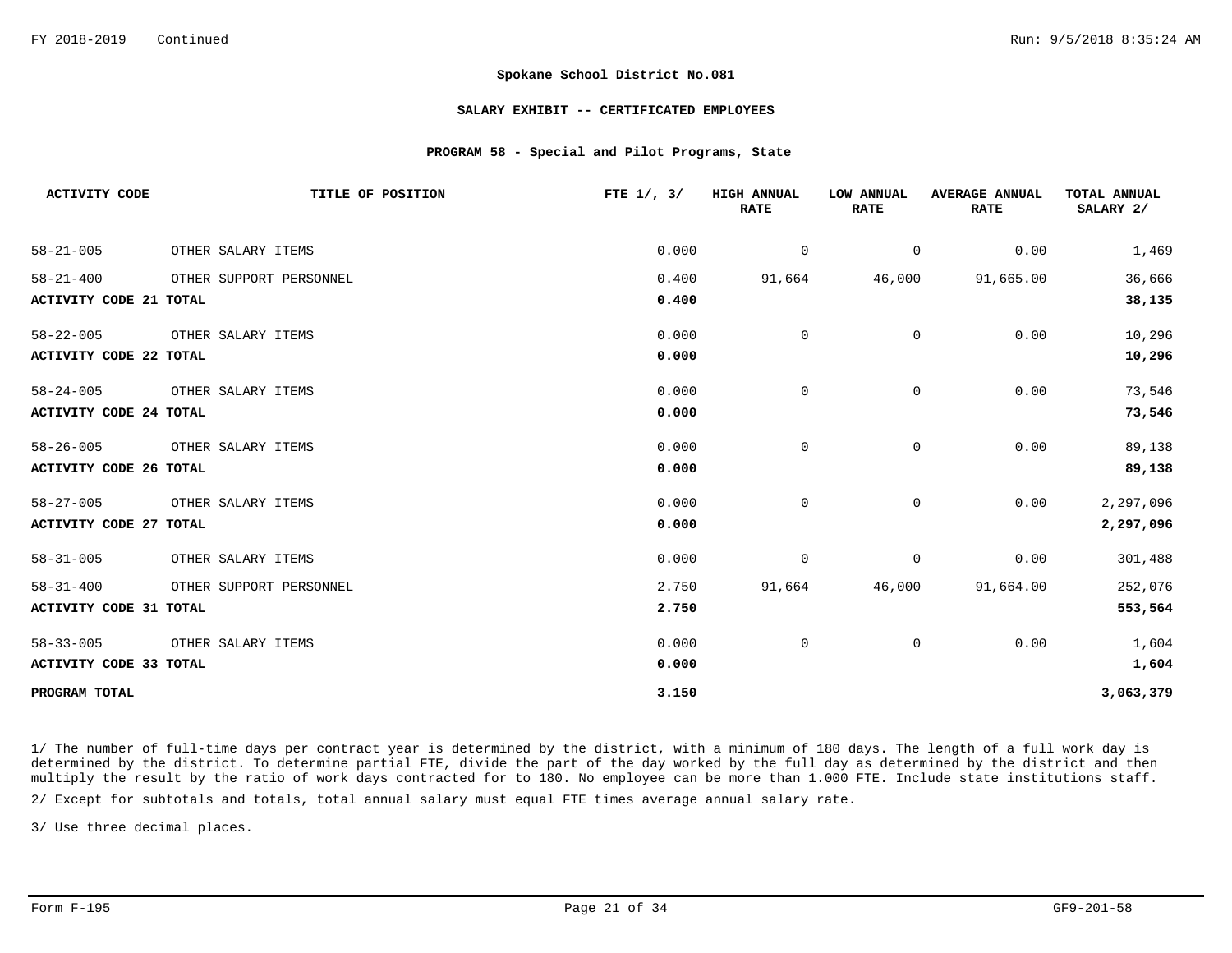## **SALARY EXHIBIT -- CERTIFICATED EMPLOYEES**

## **PROGRAM 64 - Limited English Proficiency, Federal**

| <b>ACTIVITY CODE</b>   | TITLE OF POSITION  | FTE $1/$ , $3/$ | <b>HIGH ANNUAL</b><br><b>RATE</b> | <b>LOW ANNUAL</b><br><b>RATE</b> | <b>AVERAGE ANNUAL</b><br><b>RATE</b> | TOTAL ANNUAL<br>SALARY 2/ |
|------------------------|--------------------|-----------------|-----------------------------------|----------------------------------|--------------------------------------|---------------------------|
| $64 - 27 - 005$        | OTHER SALARY ITEMS | 0.000           | $\mathsf{O}$                      | 0                                | 0.00                                 | 72,114                    |
| ACTIVITY CODE 27 TOTAL |                    | 0.000           |                                   |                                  |                                      | 72,114                    |
| $64 - 31 - 005$        | OTHER SALARY ITEMS | 0.000           | $\mathsf{O}$                      | 0                                | 0.00                                 | 6,990                     |
| $64 - 31 - 330$        | OTHER TEACHER      | 1.000           | 91,664                            | 46,000                           | 88,821.00                            | 88,821                    |
| ACTIVITY CODE 31 TOTAL |                    | 1.000           |                                   |                                  |                                      | 95,811                    |
| PROGRAM TOTAL          |                    | 1,000           |                                   |                                  |                                      | 167,925                   |

1/ The number of full-time days per contract year is determined by the district, with a minimum of 180 days. The length of a full work day is determined by the district. To determine partial FTE, divide the part of the day worked by the full day as determined by the district and then multiply the result by the ratio of work days contracted for to 180. No employee can be more than 1.000 FTE. Include state institutions staff. 2/ Except for subtotals and totals, total annual salary must equal FTE times average annual salary rate.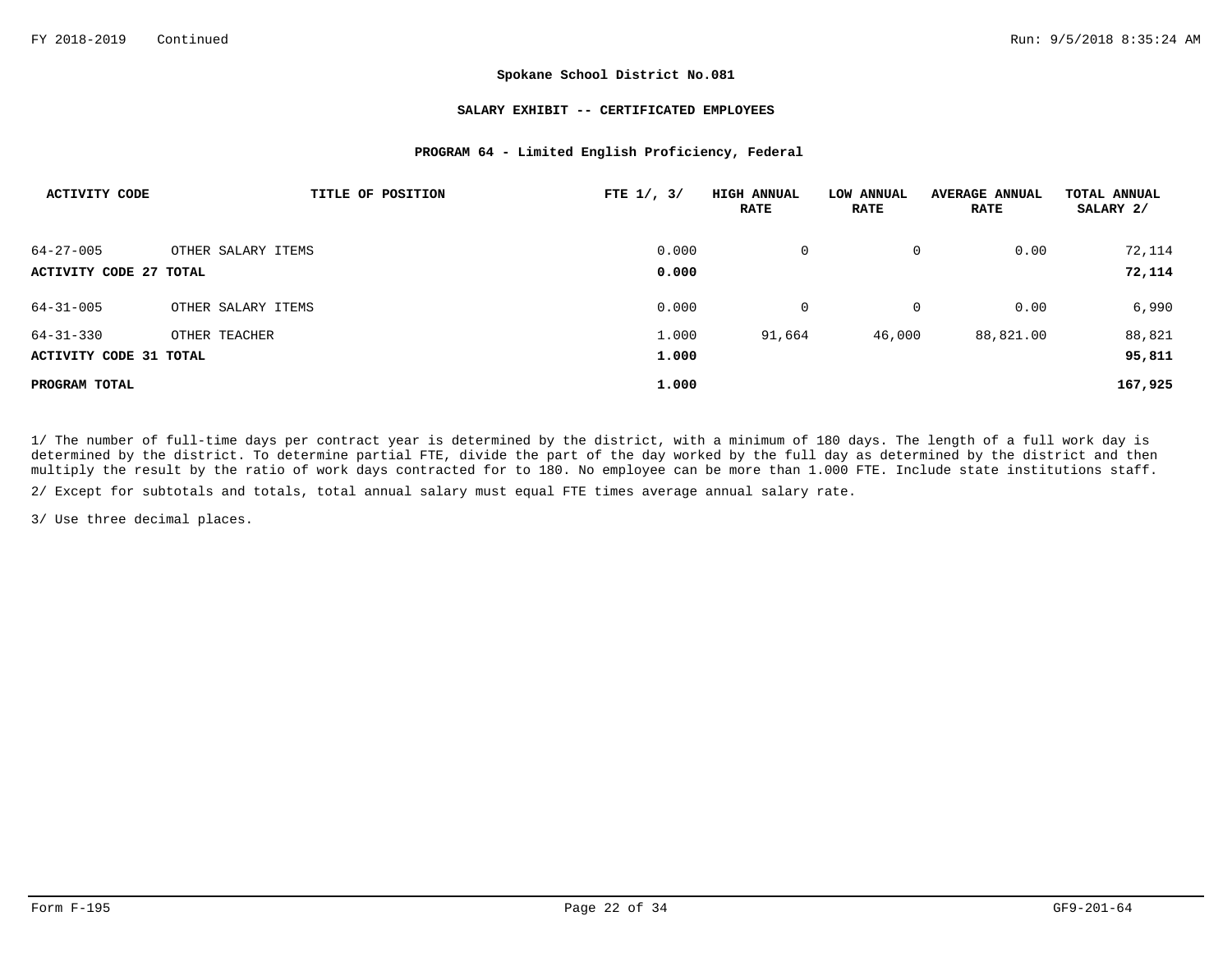### **SALARY EXHIBIT -- CERTIFICATED EMPLOYEES**

## **PROGRAM 65 - Transitional Bilingual, State**

| <b>ACTIVITY CODE</b>          | TITLE OF POSITION            | FTE $1/$ , $3/$ | <b>HIGH ANNUAL</b><br><b>RATE</b> | <b>LOW ANNUAL</b><br><b>RATE</b> | <b>AVERAGE ANNUAL</b><br><b>RATE</b> | TOTAL ANNUAL<br>SALARY 2/ |
|-------------------------------|------------------------------|-----------------|-----------------------------------|----------------------------------|--------------------------------------|---------------------------|
| $65 - 21 - 005$               | OTHER SALARY ITEMS           | 0.000           | 0                                 | 0                                | 0.00                                 | 17,561                    |
| $65 - 21 - 130$               | OTHER DISTRICT ADMINISTRATOR | 1.000           | 125,138                           | 111,184                          | 125,138.00                           | 125,138                   |
| <b>ACTIVITY CODE 21 TOTAL</b> |                              | 1.000           |                                   |                                  |                                      | 142,699                   |
| $65 - 27 - 005$               | OTHER SALARY ITEMS           | 0.000           | 0                                 | 0                                | 0.00                                 | 190,369                   |
| $65 - 27 - 330$               | OTHER TEACHER                | 38.855          | 91,664                            | 46,000                           | 70,507.35                            | 2,739,563                 |
| <b>ACTIVITY CODE 27 TOTAL</b> |                              | 38.855          |                                   |                                  |                                      | 2,929,932                 |
| $65 - 31 - 005$               | OTHER SALARY ITEMS           | 0.000           | $\mathbf 0$                       | 0                                | 0.00                                 | 113,868                   |
| <b>ACTIVITY CODE 31 TOTAL</b> |                              | 0.000           |                                   |                                  |                                      | 113,868                   |
| $65 - 34 - 005$               | OTHER SALARY ITEMS           | 0.000           | 0                                 | 0                                | 0.00                                 | 15,661                    |
| <b>ACTIVITY CODE 34 TOTAL</b> |                              | 0.000           |                                   |                                  |                                      | 15,661                    |
| PROGRAM TOTAL                 |                              | 39.855          |                                   |                                  |                                      | 3,202,160                 |

1/ The number of full-time days per contract year is determined by the district, with a minimum of 180 days. The length of a full work day is determined by the district. To determine partial FTE, divide the part of the day worked by the full day as determined by the district and then multiply the result by the ratio of work days contracted for to 180. No employee can be more than 1.000 FTE. Include state institutions staff.

2/ Except for subtotals and totals, total annual salary must equal FTE times average annual salary rate.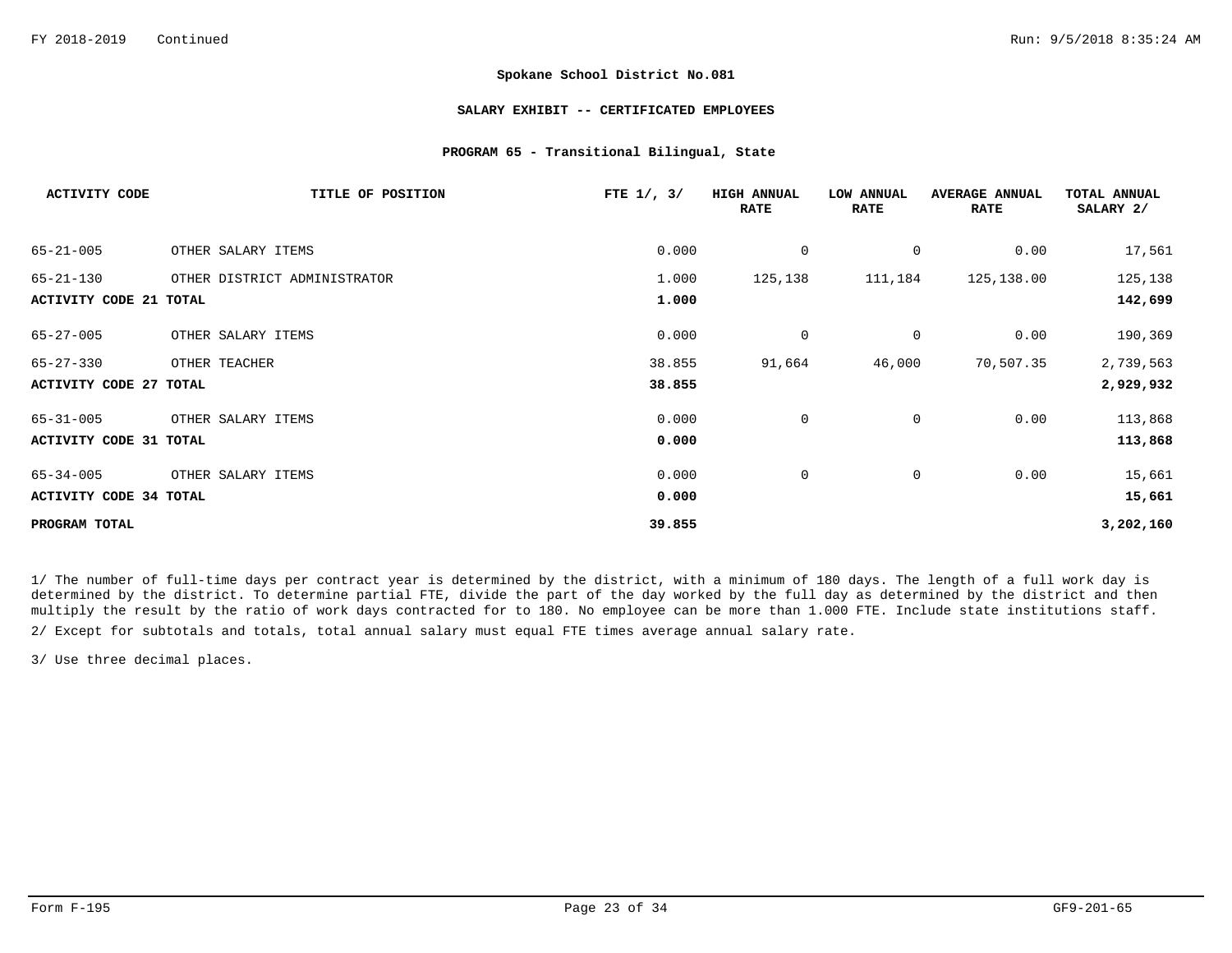## **SALARY EXHIBIT -- CERTIFICATED EMPLOYEES**

## **PROGRAM 68 - Indian Education, Federal, ED**

| ACTIVITY CODE          | TITLE OF POSITION            | FTE $1/$ , $3/$ | <b>HIGH ANNUAL</b><br>RATE | LOW ANNUAL<br>RATE | <b>AVERAGE ANNUAL</b><br>RATE | TOTAL ANNUAL<br>SALARY 2/ |
|------------------------|------------------------------|-----------------|----------------------------|--------------------|-------------------------------|---------------------------|
| $68 - 21 - 005$        | OTHER SALARY ITEMS           | 0.000           | 0                          | 0                  | 0.00                          | 8,032                     |
| $68 - 21 - 130$        | OTHER DISTRICT ADMINISTRATOR | 0.500           | 119,771                    | 103,315            | 89,474.00                     | 44,737                    |
| ACTIVITY CODE 21 TOTAL |                              | 0.500           |                            |                    |                               | 52,769                    |
| $68 - 27 - 005$        | OTHER SALARY ITEMS           | 0.000           | $\Omega$                   | 0                  | 0.00                          | 10,957                    |
| ACTIVITY CODE 27 TOTAL |                              | 0.000           |                            |                    |                               | 10,957                    |
| PROGRAM TOTAL          |                              | 0.500           |                            |                    |                               | 63,726                    |

2/ Except for subtotals and totals, total annual salary must equal FTE times average annual salary rate. 1/ The number of full-time days per contract year is determined by the district, with a minimum of 180 days. The length of a full work day is determined by the district. To determine partial FTE, divide the part of the day worked by the full day as determined by the district and then multiply the result by the ratio of work days contracted for to 180. No employee can be more than 1.000 FTE. Include state institutions staff.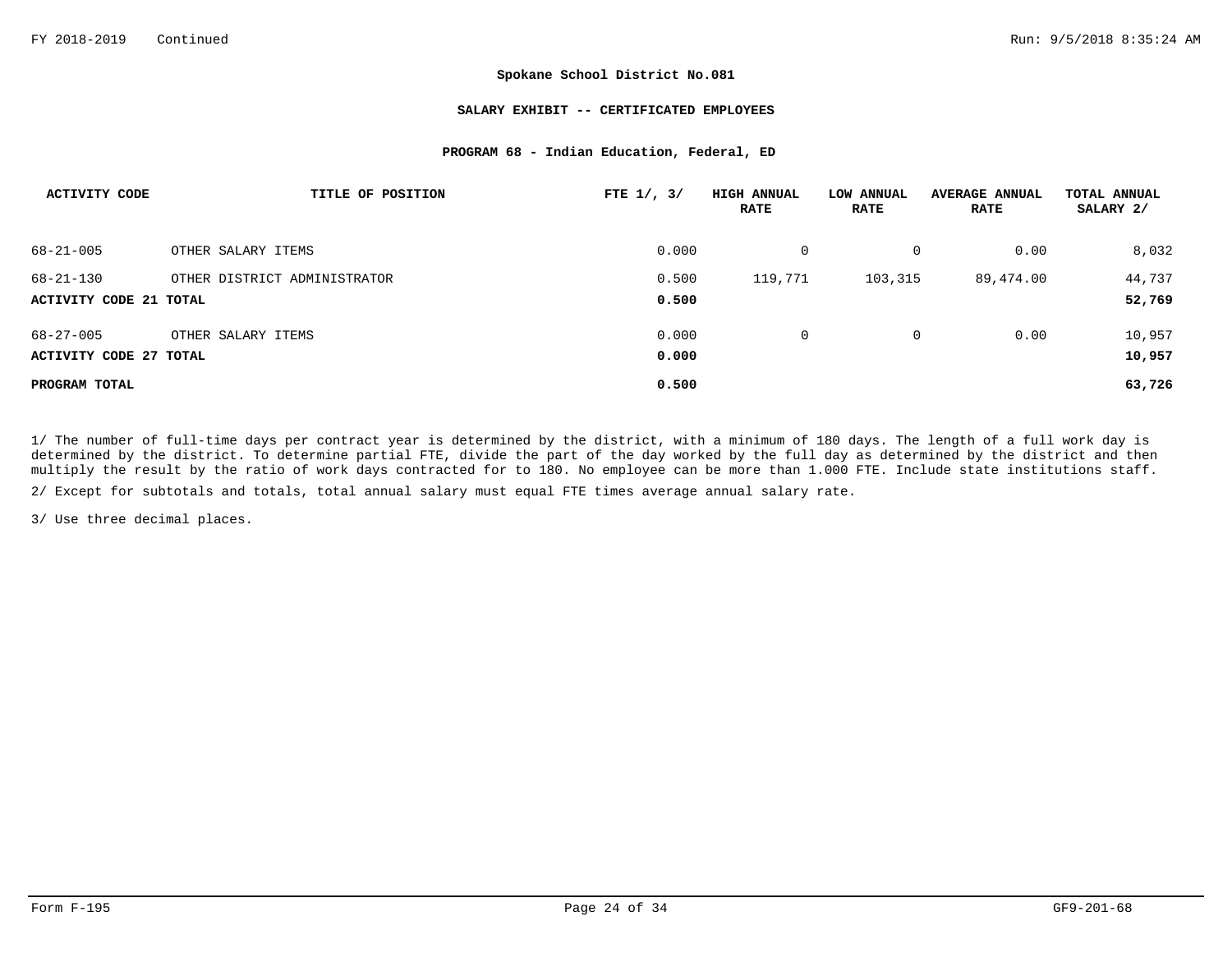### **SALARY EXHIBIT -- CERTIFICATED EMPLOYEES**

### **PROGRAM 69 - Compensatory, Other**

| <b>ACTIVITY CODE</b>   | TITLE OF POSITION  | FTE $1/$ , $3/$ | <b>HIGH ANNUAL</b><br><b>RATE</b> | <b>LOW ANNUAL</b><br><b>RATE</b> | <b>AVERAGE ANNUAL</b><br><b>RATE</b> | TOTAL ANNUAL<br>SALARY 2/ |
|------------------------|--------------------|-----------------|-----------------------------------|----------------------------------|--------------------------------------|---------------------------|
| $69 - 21 - 005$        | OTHER SALARY ITEMS | 0.000           | $\mathbf 0$                       | 0                                | 0.00                                 | 12,569                    |
| ACTIVITY CODE 21 TOTAL |                    | 0.000           |                                   |                                  |                                      | 12,569                    |
| $69 - 27 - 005$        | OTHER SALARY ITEMS | 0.000           | $\mathbf 0$                       | 0                                | 0.00                                 | 34,447                    |
| $69 - 27 - 330$        | OTHER TEACHER      | 0.400           | 91,664                            | 46,000                           | 55,375.00                            | 22,150                    |
| ACTIVITY CODE 27 TOTAL |                    | 0.400           |                                   |                                  |                                      | 56,597                    |
| $69 - 31 - 005$        | OTHER SALARY ITEMS | 0.000           | 0                                 | 0                                | 0.00                                 | 14,994                    |
| $69 - 31 - 330$        | OTHER TEACHER      | 0.200           | 91,664                            | 46,000                           | 69,035.00                            | 13,807                    |
| ACTIVITY CODE 31 TOTAL |                    | 0.200           |                                   |                                  |                                      | 28,801                    |
| $69 - 33 - 005$        | OTHER SALARY ITEMS | 0.000           | 0                                 | 0                                | 0.00                                 | 3,000                     |
| ACTIVITY CODE 33 TOTAL |                    | 0.000           |                                   |                                  |                                      | 3,000                     |
| PROGRAM TOTAL          |                    | 0.600           |                                   |                                  |                                      | 100,967                   |

1/ The number of full-time days per contract year is determined by the district, with a minimum of 180 days. The length of a full work day is determined by the district. To determine partial FTE, divide the part of the day worked by the full day as determined by the district and then multiply the result by the ratio of work days contracted for to 180. No employee can be more than 1.000 FTE. Include state institutions staff.

2/ Except for subtotals and totals, total annual salary must equal FTE times average annual salary rate.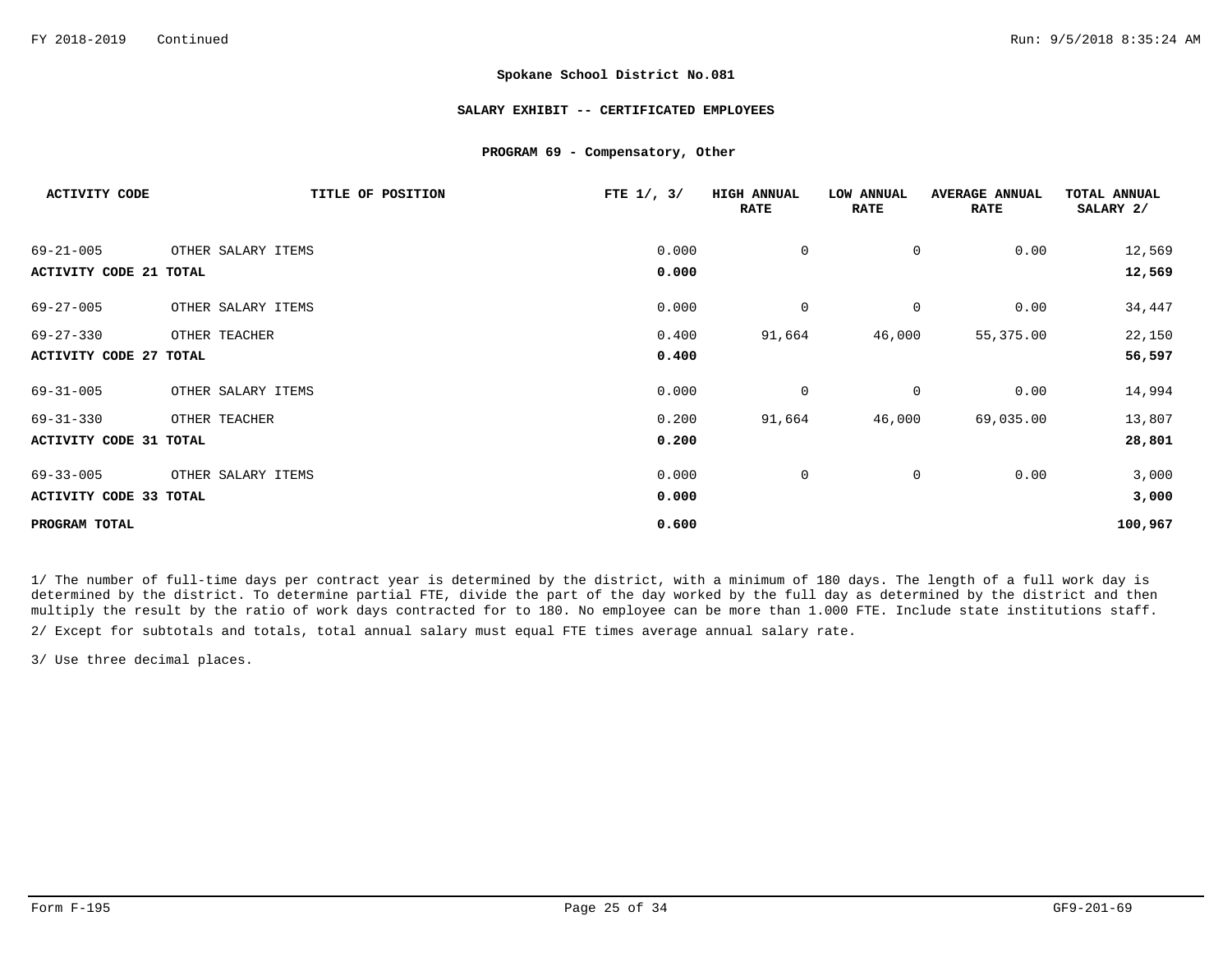### **SALARY EXHIBIT -- CERTIFICATED EMPLOYEES**

### **PROGRAM 73 - Summer School**

| ACTIVITY CODE                 | TITLE OF POSITION  | FTE $1/$ , $3/$ | <b>HIGH ANNUAL</b><br><b>RATE</b> | LOW ANNUAL<br><b>RATE</b> | <b>AVERAGE ANNUAL</b><br><b>RATE</b> | TOTAL ANNUAL<br>SALARY 2/ |
|-------------------------------|--------------------|-----------------|-----------------------------------|---------------------------|--------------------------------------|---------------------------|
| $73 - 27 - 005$               | OTHER SALARY ITEMS | 0.000           | $\Omega$                          | 0                         | 0.00                                 | 49,875                    |
| <b>ACTIVITY CODE 27 TOTAL</b> |                    | 0.000           |                                   |                           |                                      | 49,875                    |
| PROGRAM TOTAL                 |                    | 0.000           |                                   |                           |                                      | 49,875                    |

1/ The number of full-time days per contract year is determined by the district, with a minimum of 180 days. The length of a full work day is determined by the district. To determine partial FTE, divide the part of the day worked by the full day as determined by the district and then multiply the result by the ratio of work days contracted for to 180. No employee can be more than 1.000 FTE. Include state institutions staff.

2/ Except for subtotals and totals, total annual salary must equal FTE times average annual salary rate.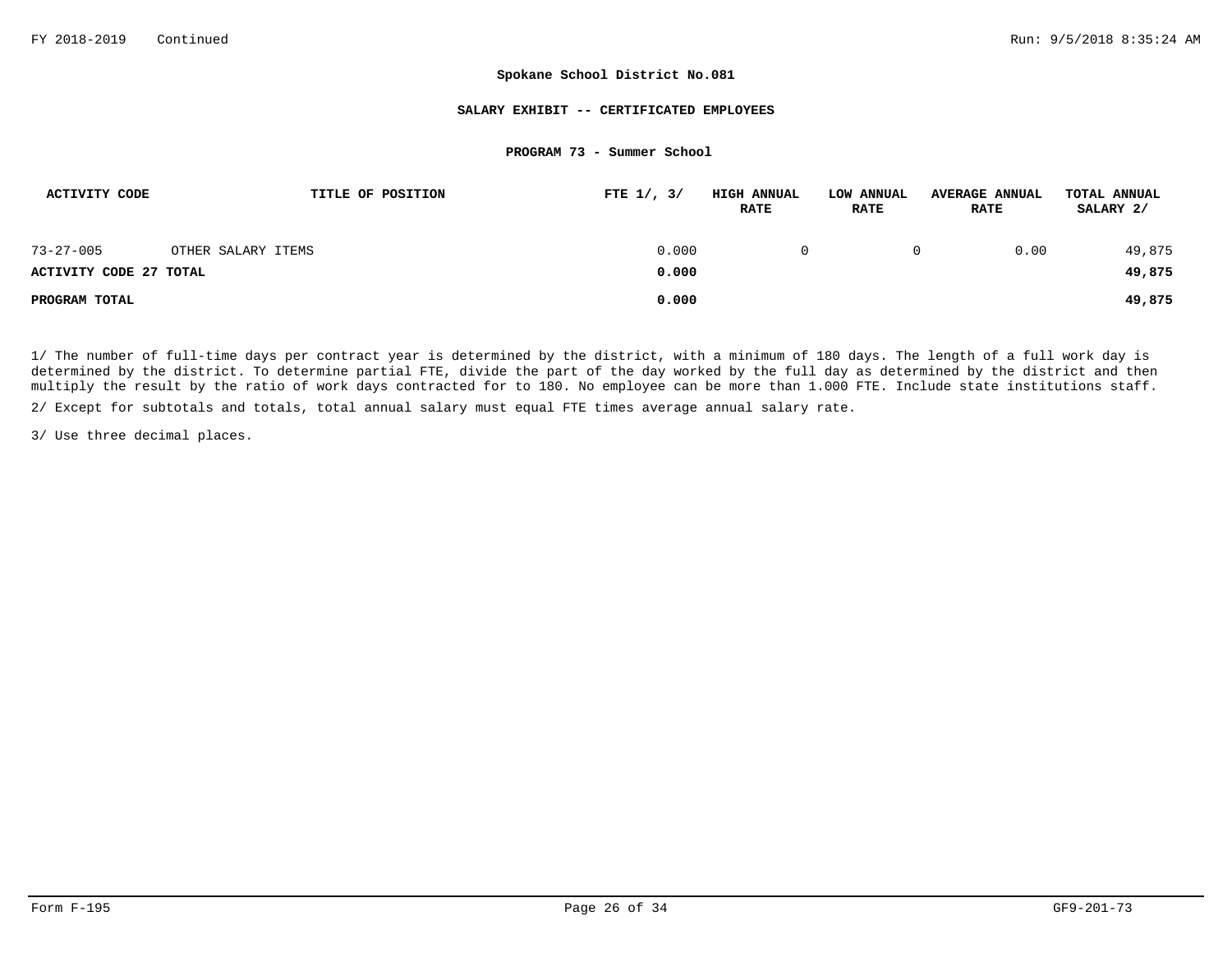### **SALARY EXHIBIT -- CERTIFICATED EMPLOYEES**

## **PROGRAM 74 - Highly Capable**

| <b>ACTIVITY CODE</b>          | TITLE OF POSITION  | FTE $1/$ , $3/$ | <b>HIGH ANNUAL</b><br><b>RATE</b> | LOW ANNUAL<br><b>RATE</b> | <b>AVERAGE ANNUAL</b><br><b>RATE</b> | TOTAL ANNUAL<br>SALARY 2/ |
|-------------------------------|--------------------|-----------------|-----------------------------------|---------------------------|--------------------------------------|---------------------------|
| $74 - 27 - 005$               | OTHER SALARY ITEMS | 0.000           | 0                                 | 0                         | 0.00                                 | 54,647                    |
| $74 - 27 - 330$               | OTHER TEACHER      | 14.400          | 91,664                            | 46,000                    | 74,366.94                            | 1,070,884                 |
| <b>ACTIVITY CODE 27 TOTAL</b> |                    | 14,400          |                                   |                           |                                      | 1,125,531                 |
| $74 - 31 - 005$               | OTHER SALARY ITEMS | 0.000           | $\mathbf 0$                       | 0                         | 0.00                                 | 35,878                    |
| <b>ACTIVITY CODE 31 TOTAL</b> |                    | 0.000           |                                   |                           |                                      | 35,878                    |
| $74 - 33 - 005$               | OTHER SALARY ITEMS | 0.000           | 0                                 | 0                         | 0.00                                 | 20,303                    |
| ACTIVITY CODE 33 TOTAL        |                    | 0.000           |                                   |                           |                                      | 20,303                    |
| $74 - 34 - 005$               | OTHER SALARY ITEMS | 0.000           | 0                                 | 0                         | 0.00                                 | 5,947                     |
| <b>ACTIVITY CODE 34 TOTAL</b> |                    | 0.000           |                                   |                           |                                      | 5,947                     |
| PROGRAM TOTAL                 |                    | 14.400          |                                   |                           |                                      | 1,187,659                 |

1/ The number of full-time days per contract year is determined by the district, with a minimum of 180 days. The length of a full work day is determined by the district. To determine partial FTE, divide the part of the day worked by the full day as determined by the district and then multiply the result by the ratio of work days contracted for to 180. No employee can be more than 1.000 FTE. Include state institutions staff.

2/ Except for subtotals and totals, total annual salary must equal FTE times average annual salary rate.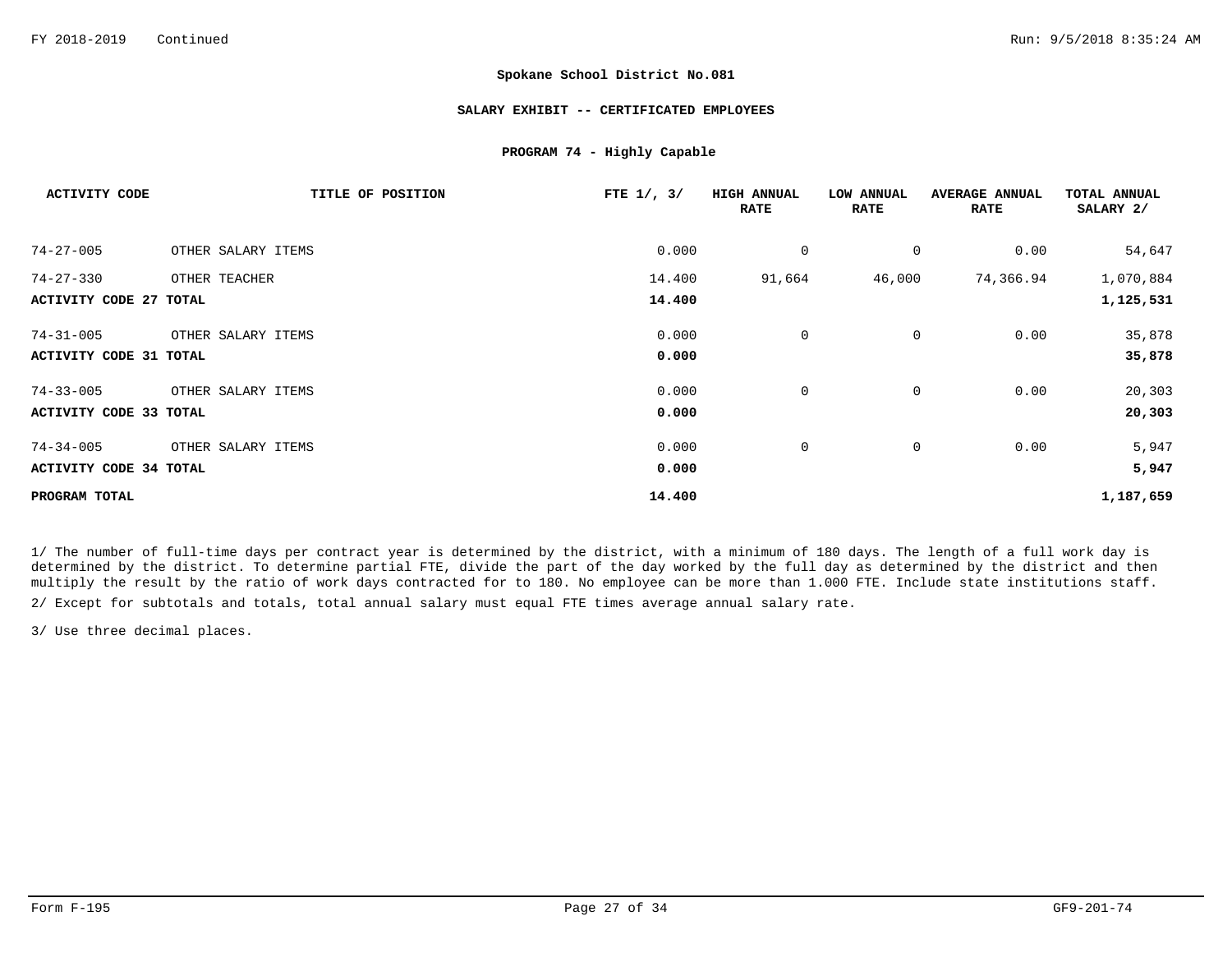## **SALARY EXHIBIT -- CERTIFICATED EMPLOYEES**

## **PROGRAM 79 - Instructional Programs, Other**

| <b>ACTIVITY CODE</b>          | TITLE OF POSITION            | FTE $1/$ , $3/$ | <b>HIGH ANNUAL</b><br><b>RATE</b> | LOW ANNUAL<br><b>RATE</b> | <b>AVERAGE ANNUAL</b><br><b>RATE</b> | TOTAL ANNUAL<br>SALARY 2/ |
|-------------------------------|------------------------------|-----------------|-----------------------------------|---------------------------|--------------------------------------|---------------------------|
| $79 - 21 - 005$               | OTHER SALARY ITEMS           | 0.000           | $\mathbf 0$                       | 0                         | 0.00                                 | 839                       |
| $79 - 21 - 130$               | OTHER DISTRICT ADMINISTRATOR | 0.050           | 125,138                           | 111,184                   | 118,540.00                           | 5,927                     |
| <b>ACTIVITY CODE 21 TOTAL</b> |                              | 0.050           |                                   |                           |                                      | 6,766                     |
| $79 - 27 - 005$               | OTHER SALARY ITEMS           | 0.000           | $\mathbf 0$                       | $\mathbf 0$               | 0.00                                 | 81,206                    |
| $79 - 27 - 330$               | OTHER TEACHER                | 2.100           | 91,664                            | 46,000                    | 76,432.38                            | 160,508                   |
| <b>ACTIVITY CODE 27 TOTAL</b> |                              | 2.100           |                                   |                           |                                      | 241,714                   |
| $79 - 31 - 005$               | OTHER SALARY ITEMS           | 0.000           | $\mathbf 0$                       | $\mathbf{0}$              | 0.00                                 | 40,329                    |
| <b>ACTIVITY CODE 31 TOTAL</b> |                              | 0.000           |                                   |                           |                                      | 40,329                    |
| $79 - 91 - 005$               | OTHER SALARY ITEMS           | 0.000           | 0                                 | 0                         | 0.00                                 | 2,500                     |
| ACTIVITY CODE 91 TOTAL        |                              | 0.000           |                                   |                           |                                      | 2,500                     |
| PROGRAM TOTAL                 |                              | 2.150           |                                   |                           |                                      | 291,309                   |

1/ The number of full-time days per contract year is determined by the district, with a minimum of 180 days. The length of a full work day is determined by the district. To determine partial FTE, divide the part of the day worked by the full day as determined by the district and then multiply the result by the ratio of work days contracted for to 180. No employee can be more than 1.000 FTE. Include state institutions staff.

2/ Except for subtotals and totals, total annual salary must equal FTE times average annual salary rate.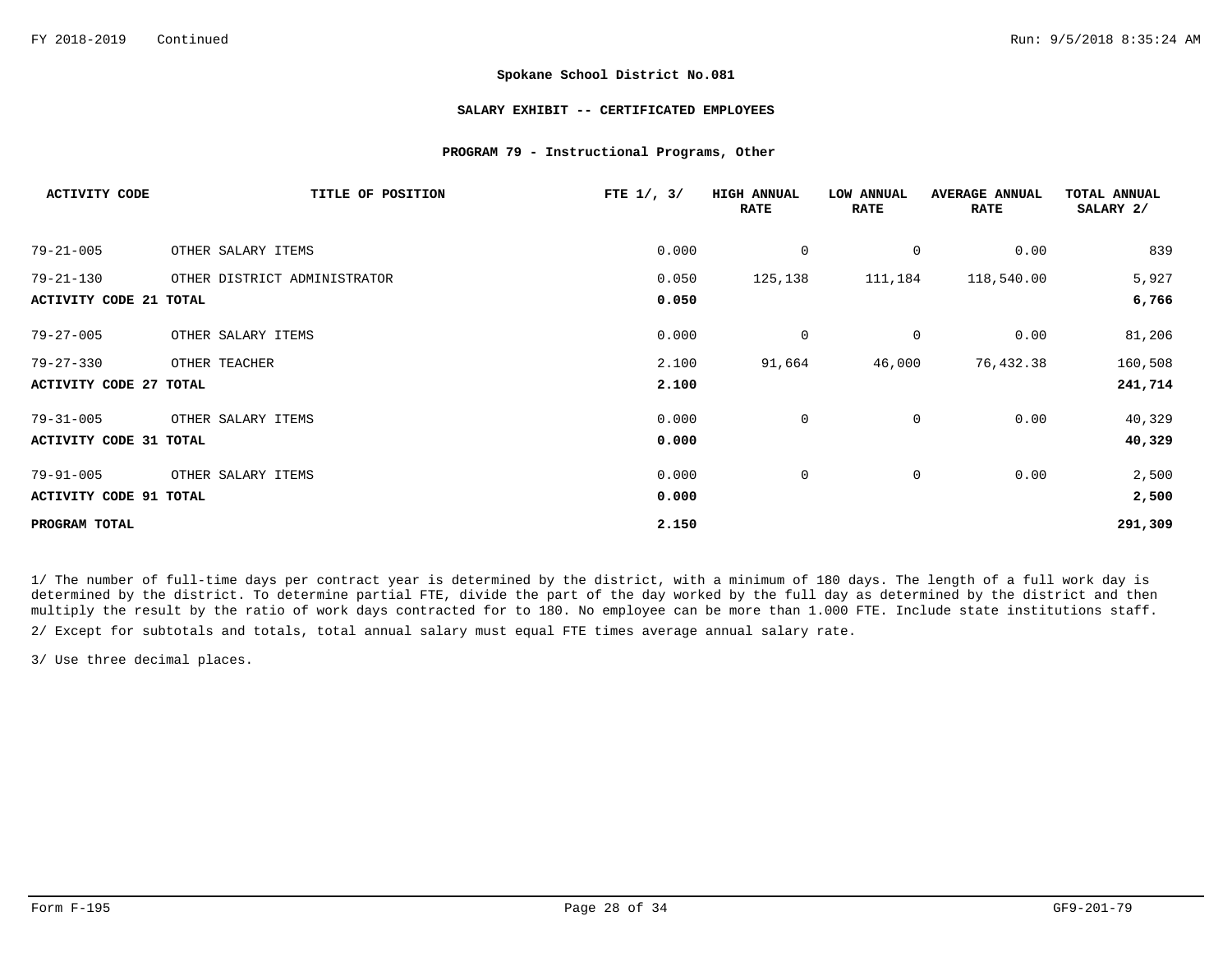### **SALARY EXHIBIT -- CERTIFICATED EMPLOYEES**

## **PROGRAM 86 - Community Schools**

| <b>ACTIVITY CODE</b>   | TITLE OF POSITION  | FTE $1/$ , $3/$ | <b>HIGH ANNUAL</b><br><b>RATE</b> | LOW ANNUAL<br><b>RATE</b> | <b>AVERAGE ANNUAL</b><br><b>RATE</b> | TOTAL ANNUAL<br>SALARY 2/ |
|------------------------|--------------------|-----------------|-----------------------------------|---------------------------|--------------------------------------|---------------------------|
| $86 - 91 - 005$        | OTHER SALARY ITEMS | 0.000           |                                   | 0                         | 0.00                                 | 3,000                     |
| ACTIVITY CODE 91 TOTAL |                    | 0.000           |                                   |                           |                                      | 3,000                     |
| PROGRAM TOTAL          |                    | 0.000           |                                   |                           |                                      | 3,000                     |

1/ The number of full-time days per contract year is determined by the district, with a minimum of 180 days. The length of a full work day is determined by the district. To determine partial FTE, divide the part of the day worked by the full day as determined by the district and then multiply the result by the ratio of work days contracted for to 180. No employee can be more than 1.000 FTE. Include state institutions staff.

2/ Except for subtotals and totals, total annual salary must equal FTE times average annual salary rate.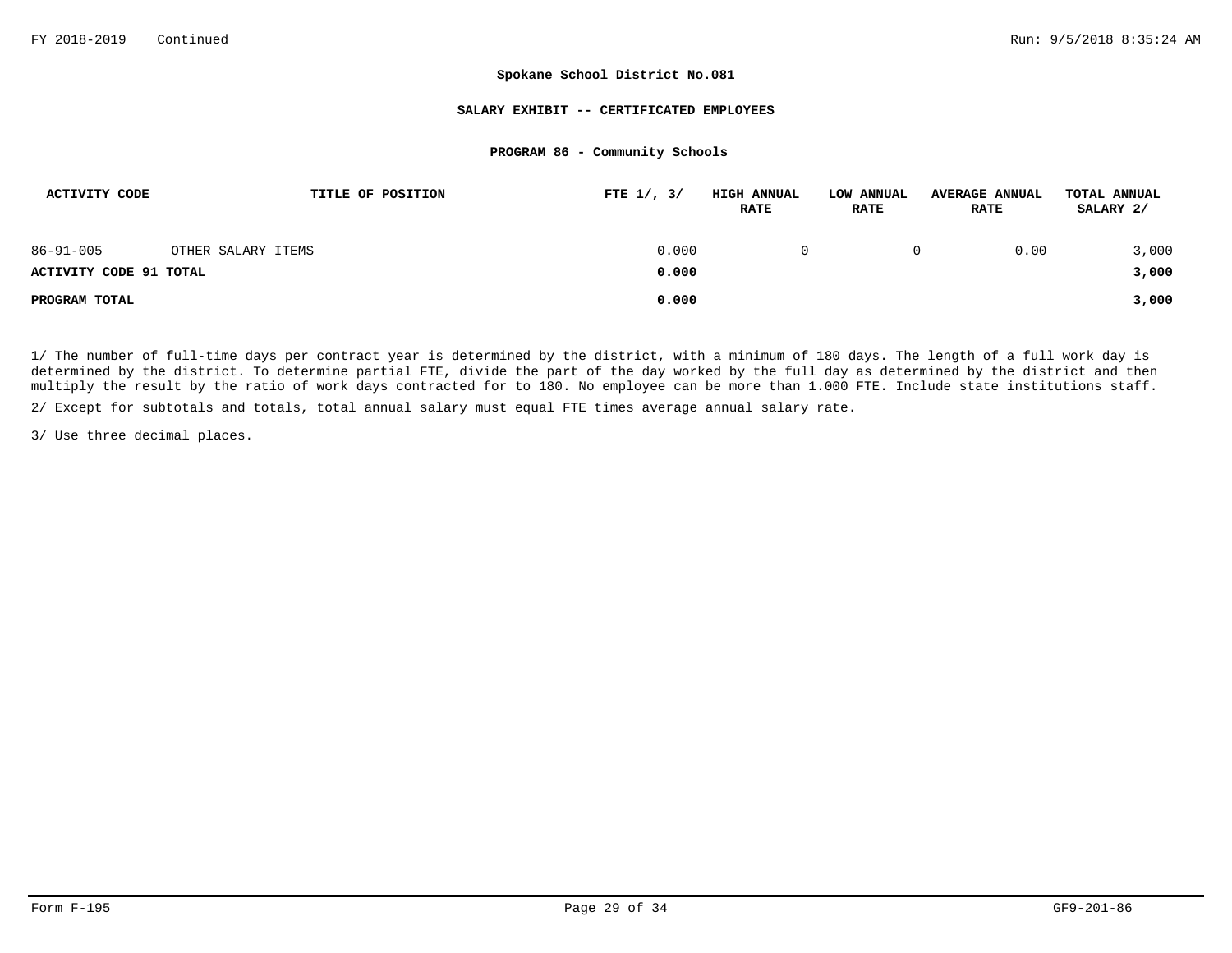### **SALARY EXHIBIT -- CERTIFICATED EMPLOYEES**

## **PROGRAM 88 - Child Care**

| ACTIVITY CODE | <b>TITLE OF POSITION</b>                               | FTE $1/$ , $3/$ | <b>HIGH ANNUAL</b> | LOW ANNUAL  | <b>AVERAGE ANNUAL</b> | TOTAL ANNUAL |
|---------------|--------------------------------------------------------|-----------------|--------------------|-------------|-----------------------|--------------|
|               |                                                        |                 | <b>RATE</b>        | <b>RATE</b> | <b>RATE</b>           | SALARY 2.    |
|               | **** NO CERTIFICATED SALARY DATA FOR THIS PROGRAM **** |                 |                    |             |                       |              |

2/ Except for subtotals and totals, total annual salary must equal FTE times average annual salary rate. 1/ The number of full-time days per contract year is determined by the district, with a minimum of 180 days. The length of a full work day is determined by the district. To determine partial FTE, divide the part of the day worked by the full day as determined by the district and then multiply the result by the ratio of work days contracted for to 180. No employee can be more than 1.000 FTE. Include state institutions staff.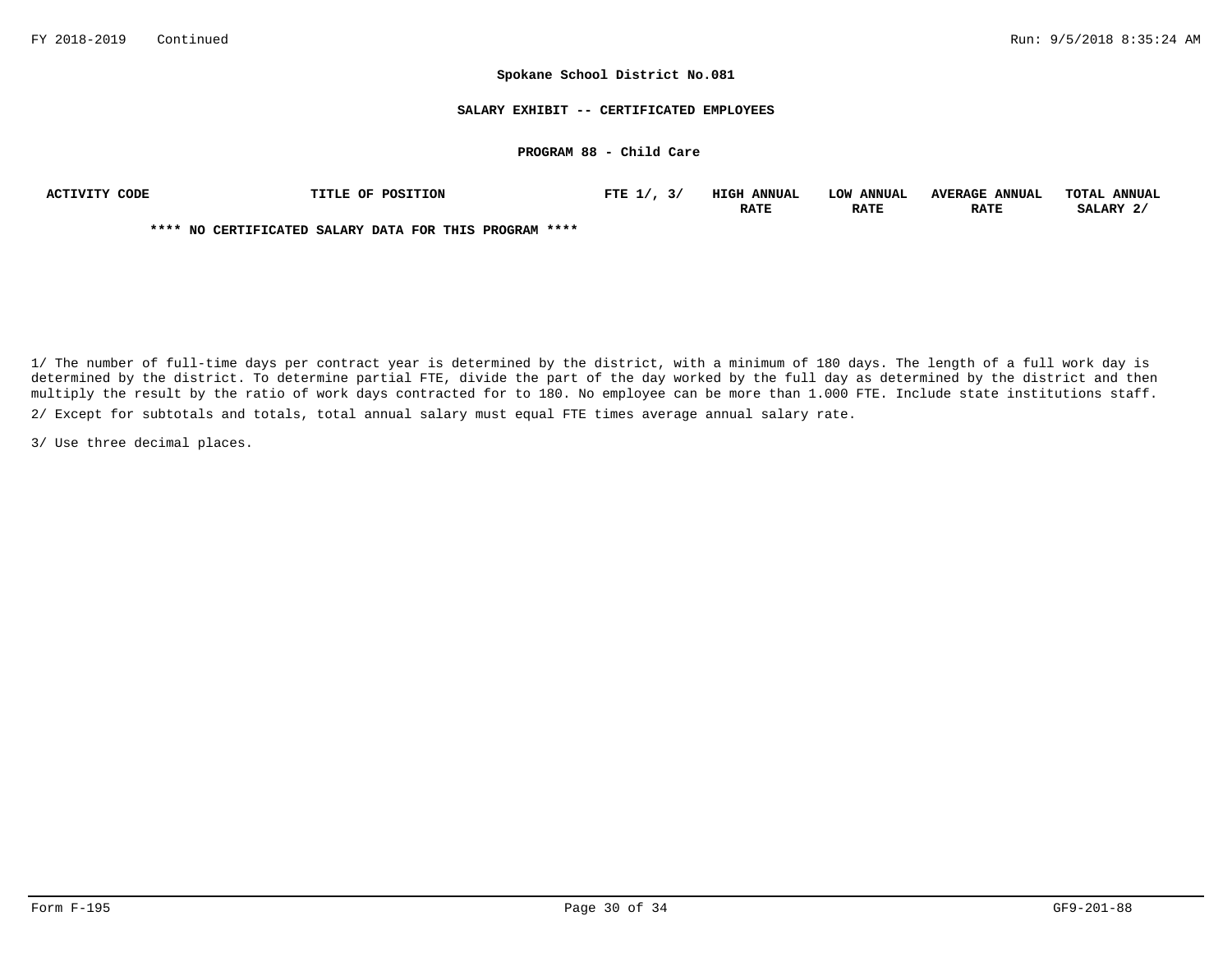## **SALARY EXHIBIT -- CERTIFICATED EMPLOYEES**

## **PROGRAM 89 - Other Community Services**

| <b>ACTIVITY CODE</b>   | TITLE OF POSITION            | FTE $1/$ , $3/$ | <b>HIGH ANNUAL</b><br><b>RATE</b> | LOW ANNUAL<br><b>RATE</b> | <b>AVERAGE ANNUAL</b><br><b>RATE</b> | <b>TOTAL ANNUAL</b><br>SALARY 2/ |
|------------------------|------------------------------|-----------------|-----------------------------------|---------------------------|--------------------------------------|----------------------------------|
| $89 - 31 - 005$        | OTHER SALARY ITEMS           | 0.000           | 0                                 | 0                         | 0.00                                 | 1,695                            |
| ACTIVITY CODE 31 TOTAL |                              | 0.000           |                                   |                           |                                      | 1,695                            |
| $89 - 91 - 005$        | OTHER SALARY ITEMS           | 0.000           | 0                                 | 0                         | 0.00                                 | 34,329                           |
| $89 - 91 - 130$        | OTHER DISTRICT ADMINISTRATOR | 1.400           | 125,138                           | 95,707                    | 117,381.43                           | 164,334                          |
| $89 - 91 - 330$        | OTHER TEACHER                | 1.000           | 91,664                            | 46,000                    | 50,559.00                            | 50,559                           |
| ACTIVITY CODE 91 TOTAL |                              | 2.400           |                                   |                           |                                      | 249,222                          |
| PROGRAM TOTAL          |                              | 2.400           |                                   |                           |                                      | 250,917                          |

1/ The number of full-time days per contract year is determined by the district, with a minimum of 180 days. The length of a full work day is determined by the district. To determine partial FTE, divide the part of the day worked by the full day as determined by the district and then multiply the result by the ratio of work days contracted for to 180. No employee can be more than 1.000 FTE. Include state institutions staff.

2/ Except for subtotals and totals, total annual salary must equal FTE times average annual salary rate.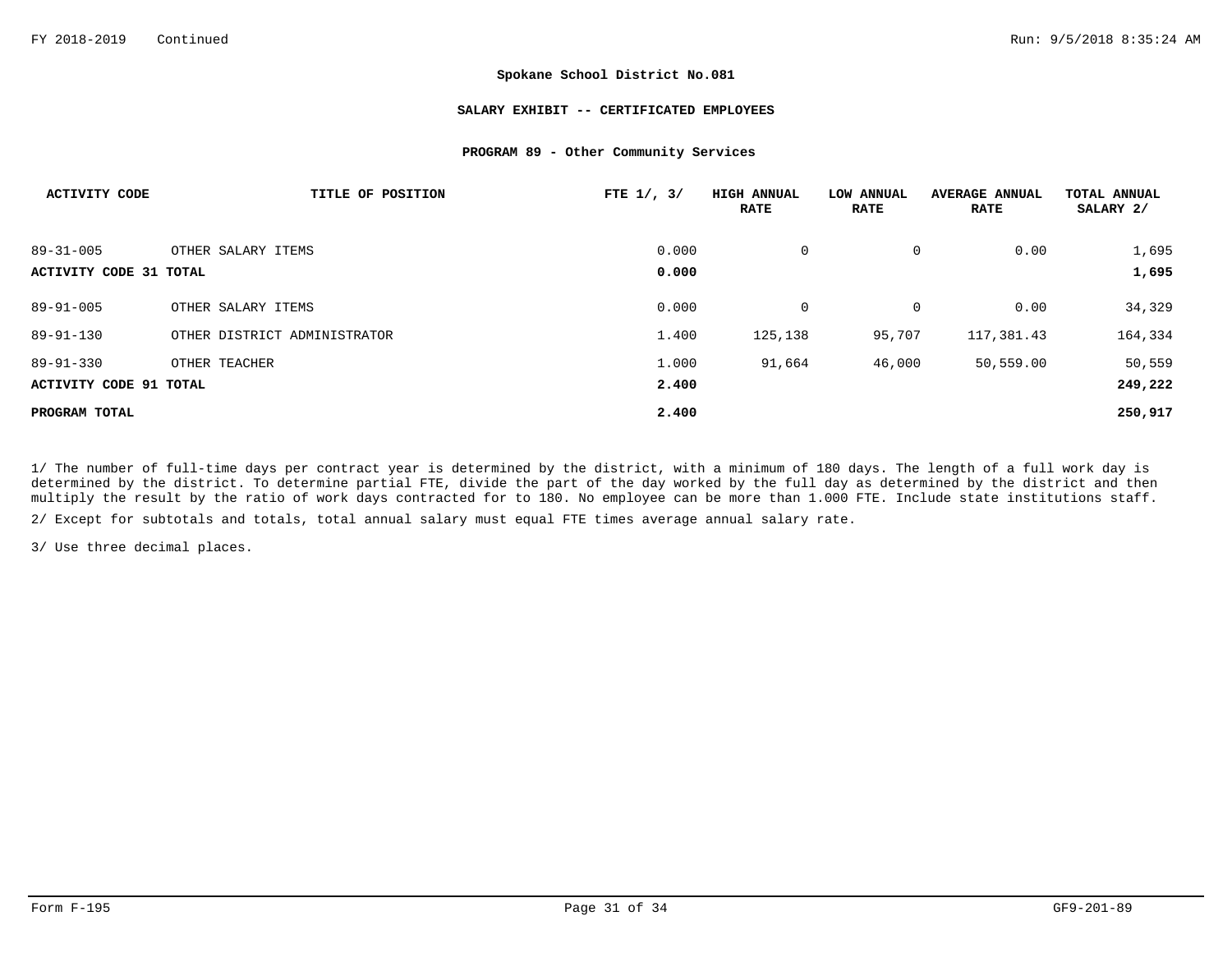### **SALARY EXHIBIT -- CERTIFICATED EMPLOYEES**

### **PROGRAM 97 - District-wide Support**

| <b>ACTIVITY CODE</b>          | TITLE OF POSITION               | FTE $1/$ , $3/$ | <b>HIGH ANNUAL</b><br><b>RATE</b> | LOW ANNUAL<br><b>RATE</b> | <b>AVERAGE ANNUAL</b><br><b>RATE</b> | TOTAL ANNUAL<br>SALARY 2/ |
|-------------------------------|---------------------------------|-----------------|-----------------------------------|---------------------------|--------------------------------------|---------------------------|
| $97 - 12 - 005$               | OTHER SALARY ITEMS              | 0.000           | 0                                 | 0                         | 0.00                                 | 8,400                     |
| $97 - 12 - 110$               | SUPERINTENDENT                  | 1.000           | 259,560                           | 259,560                   | 259,560.00                           | 259,560                   |
| <b>ACTIVITY CODE 12 TOTAL</b> |                                 | 1.000           |                                   |                           |                                      | 267,960                   |
| $97 - 13 - 005$               | OTHER SALARY ITEMS              | 0.000           | 0                                 | $\mathbf 0$               | 0.00                                 | 43,908                    |
| $97 - 13 - 120$               | DEPUTY/ASSISTANT SUPERINTENDENT | 1.000           | 155,493                           | 130,223                   | 155,493.00                           | 155,493                   |
| <b>ACTIVITY CODE 13 TOTAL</b> |                                 | 1.000           |                                   |                           |                                      | 199,401                   |
| $97 - 14 - 005$               | OTHER SALARY ITEMS              | 0.000           | 0                                 | $\mathbf 0$               | 0.00                                 | 266,541                   |
| $97 - 14 - 130$               | OTHER DISTRICT ADMINISTRATOR    | 1.000           | 119,993                           | 100,492                   | 119,993.00                           | 119,993                   |
| $97 - 14 - 400$               | OTHER SUPPORT PERSONNEL         | 0.200           | 120,089                           | 46,000                    | 87,245.00                            | 17,449                    |
| <b>ACTIVITY CODE 14 TOTAL</b> |                                 | 1.200           |                                   |                           |                                      | 403,983                   |
| PROGRAM TOTAL                 |                                 | 3.200           |                                   |                           |                                      | 871,344                   |

1/ The number of full-time days per contract year is determined by the district, with a minimum of 180 days. The length of a full work day is determined by the district. To determine partial FTE, divide the part of the day worked by the full day as determined by the district and then multiply the result by the ratio of work days contracted for to 180. No employee can be more than 1.000 FTE. Include state institutions staff.

2/ Except for subtotals and totals, total annual salary must equal FTE times average annual salary rate.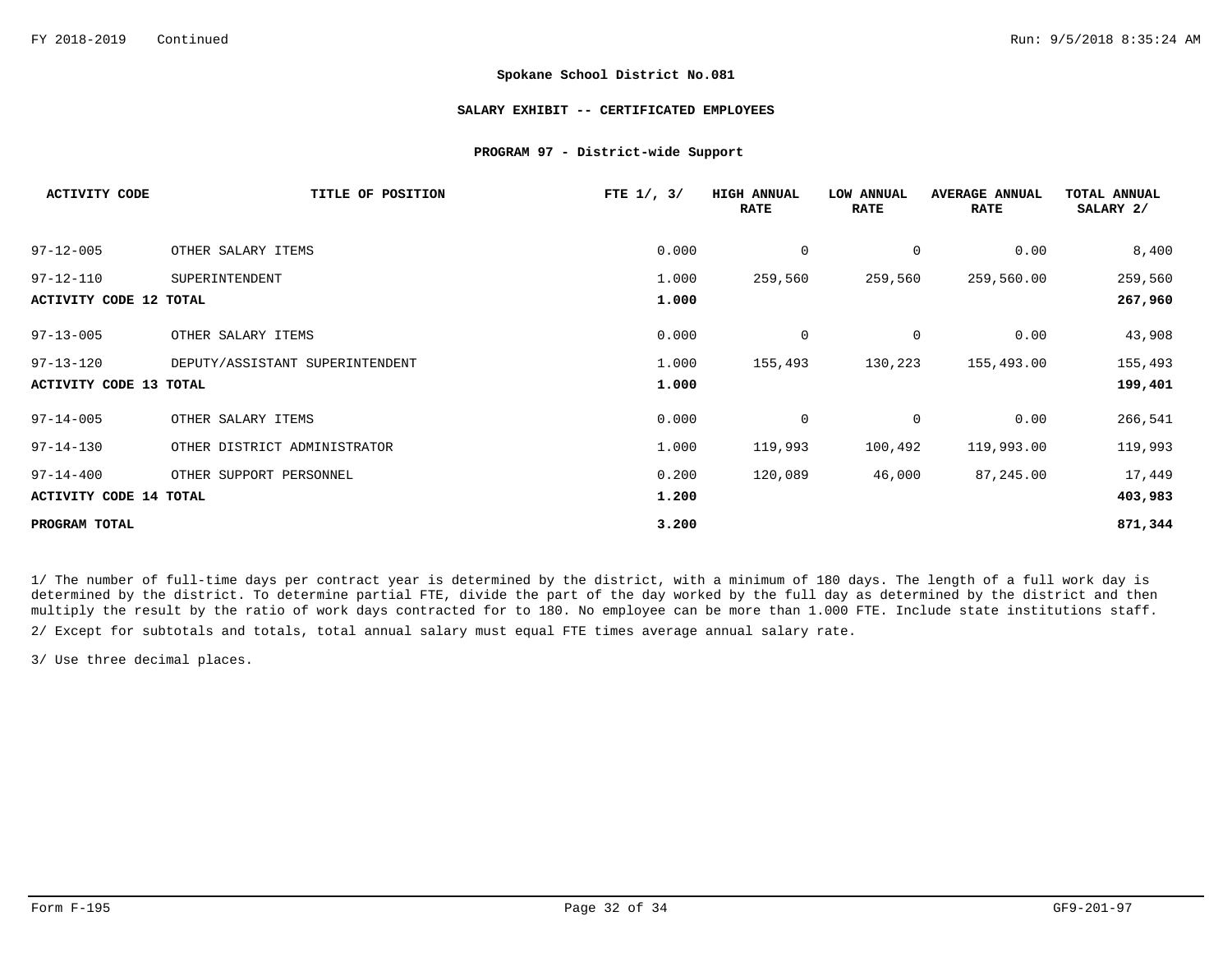### **SALARY EXHIBIT -- CERTIFICATED EMPLOYEES**

## **PROGRAM 98 - School Food Services**

| ACTIVITY CODE | TITLE OF POSITION                                      | FTE $1/7$ , $3/7$ | <b>HIGH ANNUAL</b> | LOW ANNUAL  | <b>AVERAGE ANNUAL</b> | TOTAL ANNUAL |
|---------------|--------------------------------------------------------|-------------------|--------------------|-------------|-----------------------|--------------|
|               |                                                        |                   | <b>RATE</b>        | <b>RATE</b> | <b>RATE</b>           | SALARY 2/    |
|               | **** NO CERTIFICATED SALARY DATA FOR THIS PROGRAM **** |                   |                    |             |                       |              |

1/ The number of full-time days per contract year is determined by the district, with a minimum of 180 days. The length of a full work day is determined by the district. To determine partial FTE, divide the part of the day worked by the full day as determined by the district and then multiply the result by the ratio of work days contracted for to 180. No employee can be more than 1.000 FTE. Include state institutions staff. 2/ Except for subtotals and totals, total annual salary must equal FTE times average annual salary rate.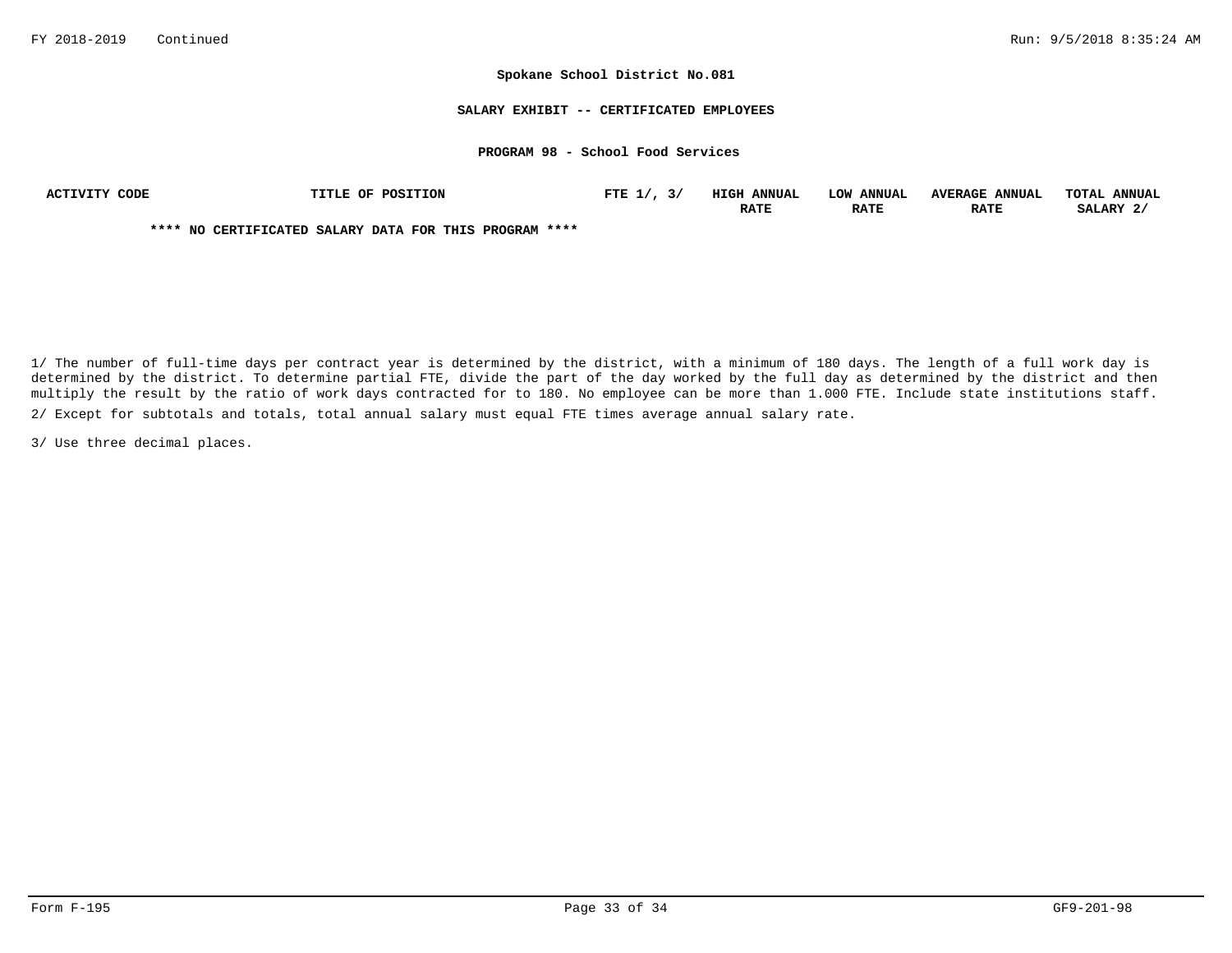### **SALARY EXHIBIT -- CERTIFICATED EMPLOYEES**

## **PROGRAM 99 - Pupil Transportation**

| CODE<br>ACTIVITY | TITLE OF POSITION                                      | FTE $1/$ | HIGH<br><b>ANNUAI</b> | <b>LOW ANNUAL</b> | <b>AVERAGE</b><br><b>ANNUAL</b> | <b>TOTAT.</b><br><b>ANNUAL</b> |
|------------------|--------------------------------------------------------|----------|-----------------------|-------------------|---------------------------------|--------------------------------|
|                  |                                                        |          | RATE                  | <b>RATE</b>       | <b>RATE</b>                     | SALARY                         |
|                  | **** NO CERTIFICATED SALARY DATA FOR THIS PROGRAM **** |          |                       |                   |                                 |                                |

1/ The number of full-time days per contract year is determined by the district, with a minimum of 180 days. The length of a full work day is determined by the district. To determine partial FTE, divide the part of the day worked by the full day as determined by the district and then multiply the result by the ratio of work days contracted for to 180. No employee can be more than 1.000 FTE. Include state institutions staff. 2/ Except for subtotals and totals, total annual salary must equal FTE times average annual salary rate.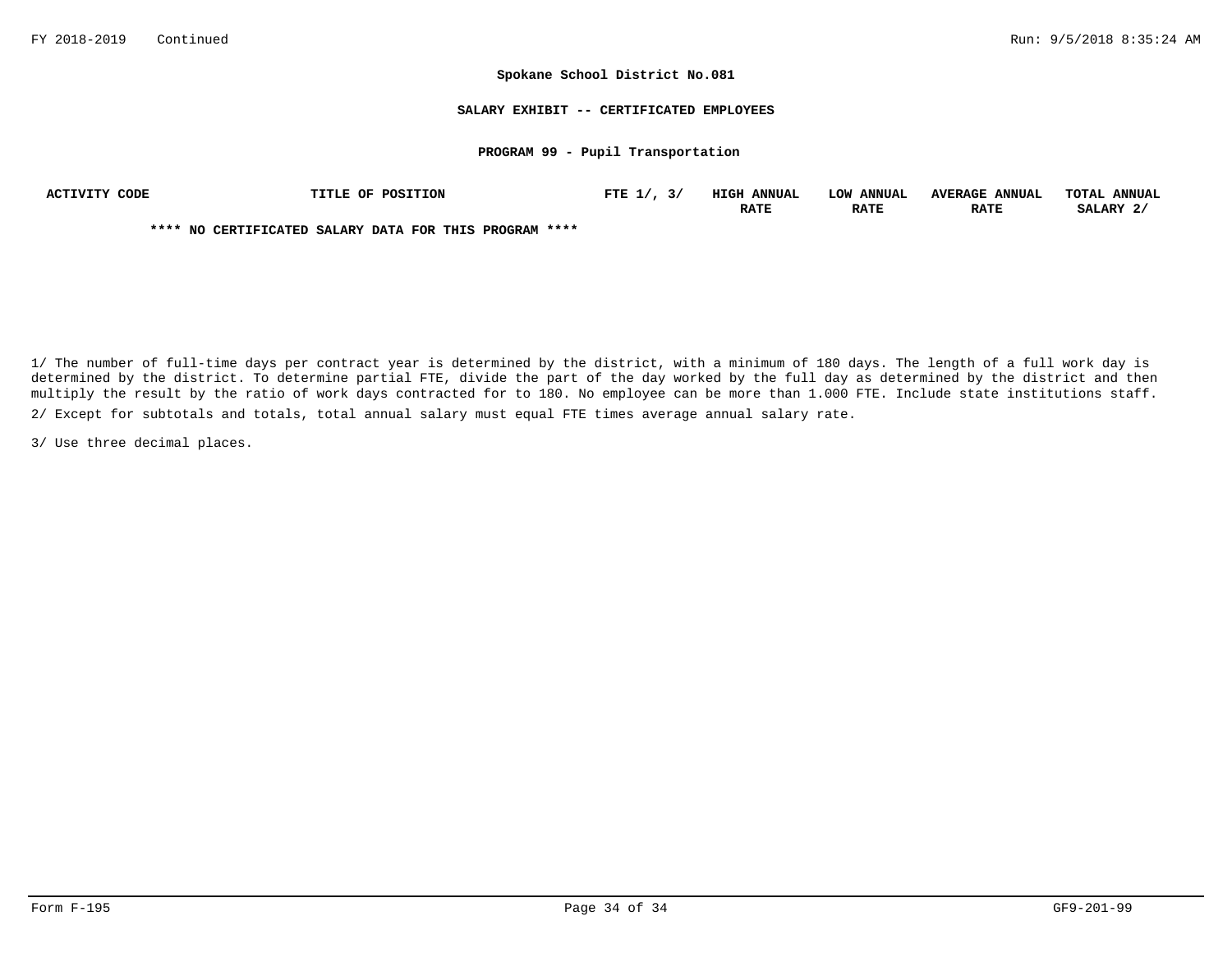# **SALARY EXHIBIT -- CLASSIFIED EMPLOYEES**

**PROGRAM 01 - Basic Education**

| <b>ACTIVITY CODE</b>          | TITLE OF POSITION   | FTE $1/$ , $3/$ | <b>NUMBER OF</b><br><b>HOURS</b> | HIGH HOURLY LOW HOURLY<br><b>RATE</b> | <b>RATE</b> | <b>AVERAGE HOURLY</b><br><b>RATE</b> | TOTAL ANNUAL<br>SALARY 2/ |
|-------------------------------|---------------------|-----------------|----------------------------------|---------------------------------------|-------------|--------------------------------------|---------------------------|
| $01 - 21 - 005$               | OTHER SALARY ITEMS  | 0.000           | 0.00                             | 0.00                                  | 0.00        | 0.00                                 | 48,294                    |
| $01 - 21 - 940$               | OFFICE/CLERICAL     | 5.569           | 11,584.00                        | 31.51                                 | 16.61       | 26.58                                | 307,876                   |
| $01 - 21 - 960$               | PROFESSIONAL        | 4.000           | 8,320.00                         | 36.47                                 | 21.89       | 32.19                                | 267,832                   |
| $01 - 21 - 980$               | TECHNICAL           | 2.769           | 5,758.00                         | 33.98                                 | 19.21       | 26.26                                | 151,202                   |
| $01 - 21 - 990$               | DIRECTOR/SUPERVISOR | 0.500           | 1,040.00                         | 54.94                                 | 46.01       | 54.94                                | 57,140                    |
| <b>ACTIVITY CODE 21 TOTAL</b> |                     | 12.838          |                                  |                                       |             |                                      | 832,344                   |
| $01 - 22 - 005$               | OTHER SALARY ITEMS  | 0.000           | 0.00                             | 0.00                                  | 0.00        | 0.00                                 | 87,254                    |
| $01 - 22 - 910$               | AIDES               | 1.750           | 3,640.00                         | 19.56                                 | 12.61       | 14.65                                | 53,341                    |
| $01 - 22 - 940$               | OFFICE/CLERICAL     | 10.327          | 21,450.00                        | 24.19                                 | 15.49       | 24.10                                | 516,894                   |
| $01 - 22 - 980$               | TECHNICAL           | 1.000           | 2,080.00                         | 28.53                                 | 18.39       | 20.29                                | 42,201                    |
| $01 - 22 - 990$               | DIRECTOR/SUPERVISOR | 0.800           | 1,664.00                         | 32.94                                 | 28.41       | 32.94                                | 54,810                    |
| <b>ACTIVITY CODE 22 TOTAL</b> |                     | 13.877          |                                  |                                       |             |                                      | 754,500                   |
| $01 - 23 - 005$               | OTHER SALARY ITEMS  | 0.000           | 0.00                             | 0.00                                  | 0.00        | 0.00                                 | 7,270                     |
| $01 - 23 - 910$               | AIDES               | 31.980          | 66,500.00                        | 13.14                                 | 11.33       | 11.83                                | 786,925                   |
| $01 - 23 - 940$               | OFFICE/CLERICAL     | 143.327         | 298,048.00                       | 26.75                                 | 15.51       | 23.03                                | 6,865,037                 |
| <b>ACTIVITY CODE 23 TOTAL</b> |                     | 175.307         |                                  |                                       |             |                                      | 7,659,232                 |
| $01 - 24 - 005$               | OTHER SALARY ITEMS  | 0.000           | 0.00                             | 0.00                                  | 0.00        | 0.00                                 | 4,416                     |
| $01 - 24 - 960$               | PROFESSIONAL        | 0.653           | 1,358.00                         | 32.69                                 | 22.13       | 28.67                                | 38,936                    |
| <b>ACTIVITY CODE 24 TOTAL</b> |                     | 0.653           |                                  |                                       |             |                                      | 43,352                    |
| $01 - 25 - 005$               | OTHER SALARY ITEMS  | 0.000           | 0.00                             | 0.00                                  | 0.00        | 0.00                                 | 37,363                    |
| $01 - 25 - 970$               | SERVICE WORKERS     | 4.614           | 9,600.00                         | 34.83                                 | 28.64       | 32.23                                | 309,404                   |
| $01 - 25 - 910$               | AIDES               | 0.053           | 110.00                           | 12.00                                 | 11.50       | 11.85                                | 1,304                     |
| <b>ACTIVITY CODE 25 TOTAL</b> |                     | 4.667           |                                  |                                       |             |                                      | 348,071                   |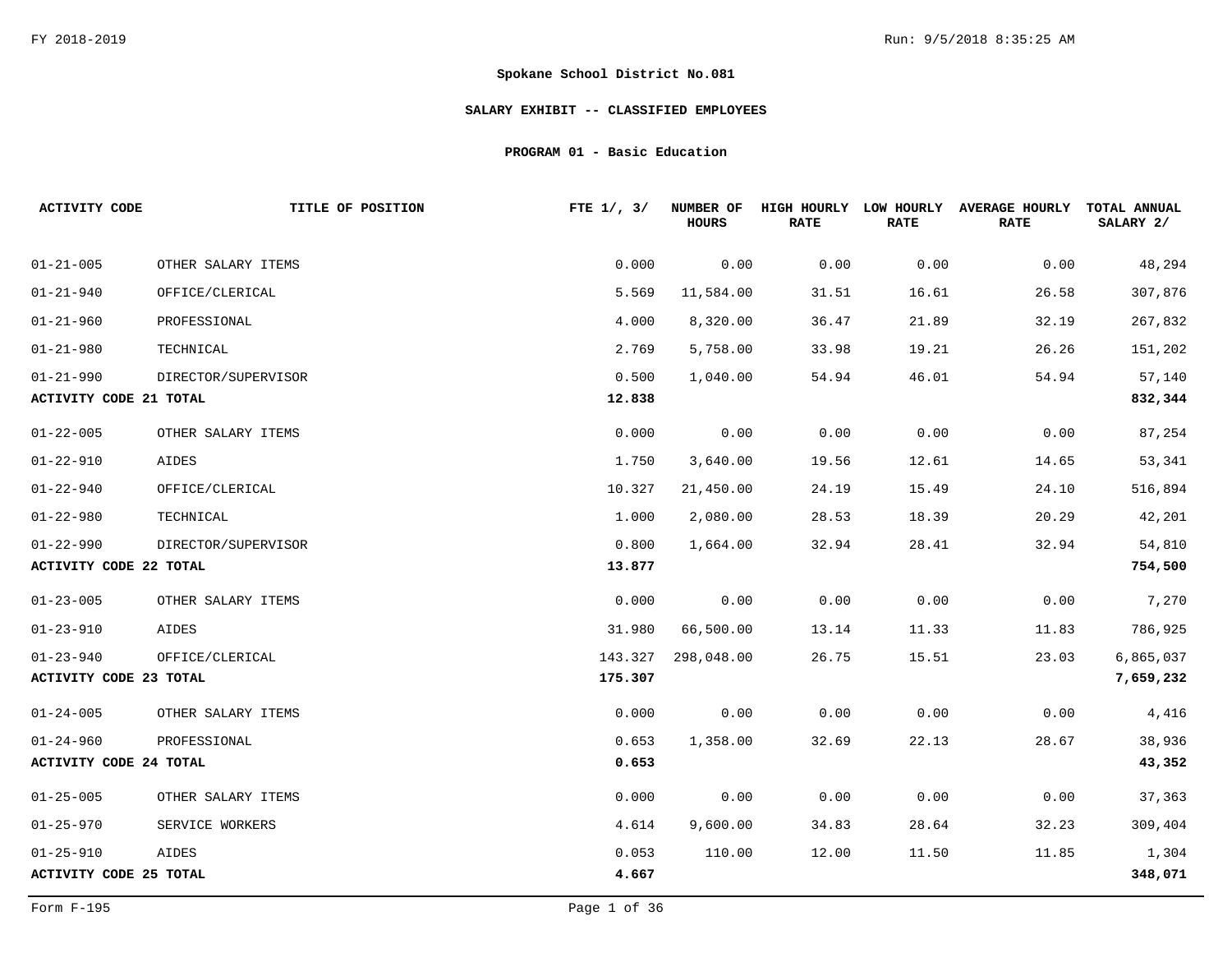# **SALARY EXHIBIT -- CLASSIFIED EMPLOYEES**

**PROGRAM 01 - Basic Education**

| <b>ACTIVITY CODE</b>          | TITLE OF POSITION   | FTE $1/$ , $3/$ | NUMBER OF<br><b>HOURS</b> | HIGH HOURLY<br><b>RATE</b> | LOW HOURLY<br><b>RATE</b> | <b>AVERAGE HOURLY</b><br><b>RATE</b> | TOTAL ANNUAL<br>SALARY 2/ |
|-------------------------------|---------------------|-----------------|---------------------------|----------------------------|---------------------------|--------------------------------------|---------------------------|
| $01 - 26 - 005$               | OTHER SALARY ITEMS  | 0.000           | 0.00                      | 0.00                       | 0.00                      | 0.00                                 | 185,637                   |
| $01 - 26 - 910$               | AIDES               | 0.986           | 2,052.00                  | 24.04                      | 13.69                     | 20.61                                | 42,295                    |
| $01 - 26 - 960$               | PROFESSIONAL        | 14.036          | 29,188.00                 | 45.62                      | 15.15                     | 40.69                                | 1,187,707                 |
| ACTIVITY CODE 26 TOTAL        |                     | 15.022          |                           |                            |                           |                                      | 1,415,639                 |
| $01 - 27 - 005$               | OTHER SALARY ITEMS  | 0.000           | 0.00                      | 0.00                       | 0.00                      | 0.00                                 | 341,746                   |
| $01 - 27 - 910$               | AIDES               | 14.144          | 29,426.00                 | 20.83                      | 13.69                     | 19.24                                | 566,088                   |
| $01 - 27 - 940$               | OFFICE/CLERICAL     | 1.000           | 2,080.00                  | 25.83                      | 16.64                     | 23.82                                | 49,552                    |
| $01 - 27 - 960$               | PROFESSIONAL        | 1.373           | 2,856.00                  | 32.69                      | 22.12                     | 26.73                                | 76,331                    |
| <b>ACTIVITY CODE 27 TOTAL</b> |                     | 16.517          |                           |                            |                           |                                      | 1,033,717                 |
| $01 - 28 - 005$               | OTHER SALARY ITEMS  | 0.000           | 0.00                      | 0.00                       | 0.00                      | 0.00                                 | 967,716                   |
| <b>ACTIVITY CODE 28 TOTAL</b> |                     | 0.000           |                           |                            |                           |                                      | 967,716                   |
| $01 - 31 - 005$               | OTHER SALARY ITEMS  | 0.000           | 0.00                      | 0.00                       | 0.00                      | 0.00                                 | 11,737                    |
| $01 - 31 - 940$               | OFFICE/CLERICAL     | 0.500           | 1,040.00                  | 25.83                      | 16.64                     | 24.01                                | 24,974                    |
| <b>ACTIVITY CODE 31 TOTAL</b> |                     | 0.500           |                           |                            |                           |                                      | 36,711                    |
| $01 - 32 - 005$               | OTHER SALARY ITEMS  | 0.000           | 0.00                      | 0.00                       | 0.00                      | 0.00                                 | 78,358                    |
| $01 - 32 - 980$               | TECHNICAL           | 21.300          | 44,304.00                 | 37.53                      | 17.23                     | 27.22                                | 1,205,784                 |
| $01 - 32 - 990$               | DIRECTOR/SUPERVISOR | 0.500           | 1,040.00                  | 43.84                      | 37.82                     | 39.15                                | 40,713                    |
| ACTIVITY CODE 32 TOTAL        |                     | 21.800          |                           |                            |                           |                                      | 1,324,855                 |
| $01 - 33 - 005$               | OTHER SALARY ITEMS  | 0.000           | 0.00                      | 0.00                       | 0.00                      | 0.00                                 | 13,928                    |
| $01 - 33 - 940$               | OFFICE/CLERICAL     | 3.718           | 7,732.00                  | 27.12                      | 15.89                     | 23.90                                | 184,822                   |
| ACTIVITY CODE 33 TOTAL        |                     | 3.718           |                           |                            |                           |                                      | 198,750                   |
| PROGRAM TOTAL                 |                     | 264.899         |                           |                            |                           |                                      | 14,614,887                |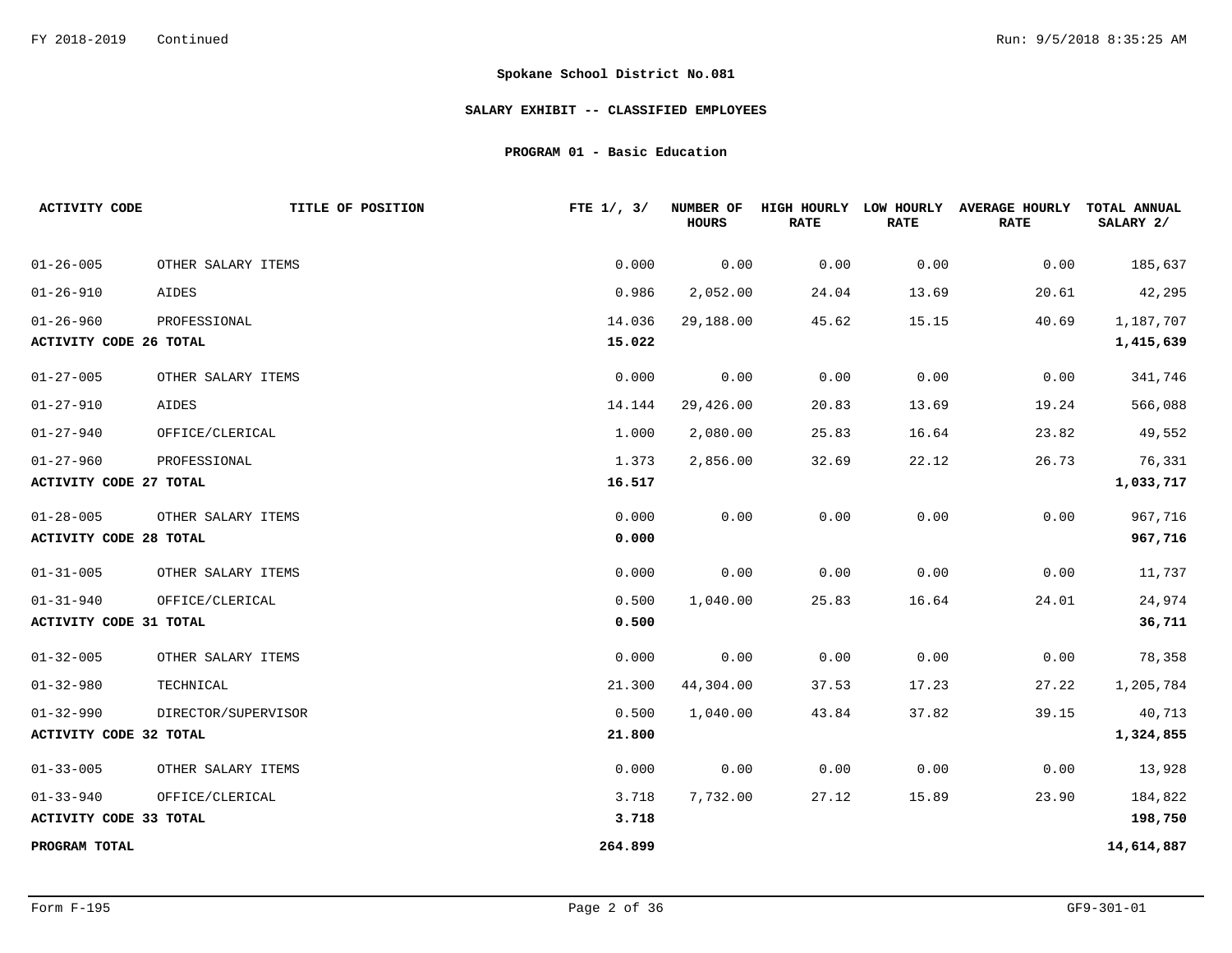#### **SALARY EXHIBIT -- CLASSIFIED EMPLOYEES**

1/ A full-time equivalent is considered to be 2080 hours. When less than 2080 hours, divide the amount of hours by 2080 to determine FTE. No employee can be more than 1.000 FTE. Include state institutions and vocationally-technical staff.

2/ Except for subtotals and totals, total annual salary must equal the number of hours times the average hourly rate of pay.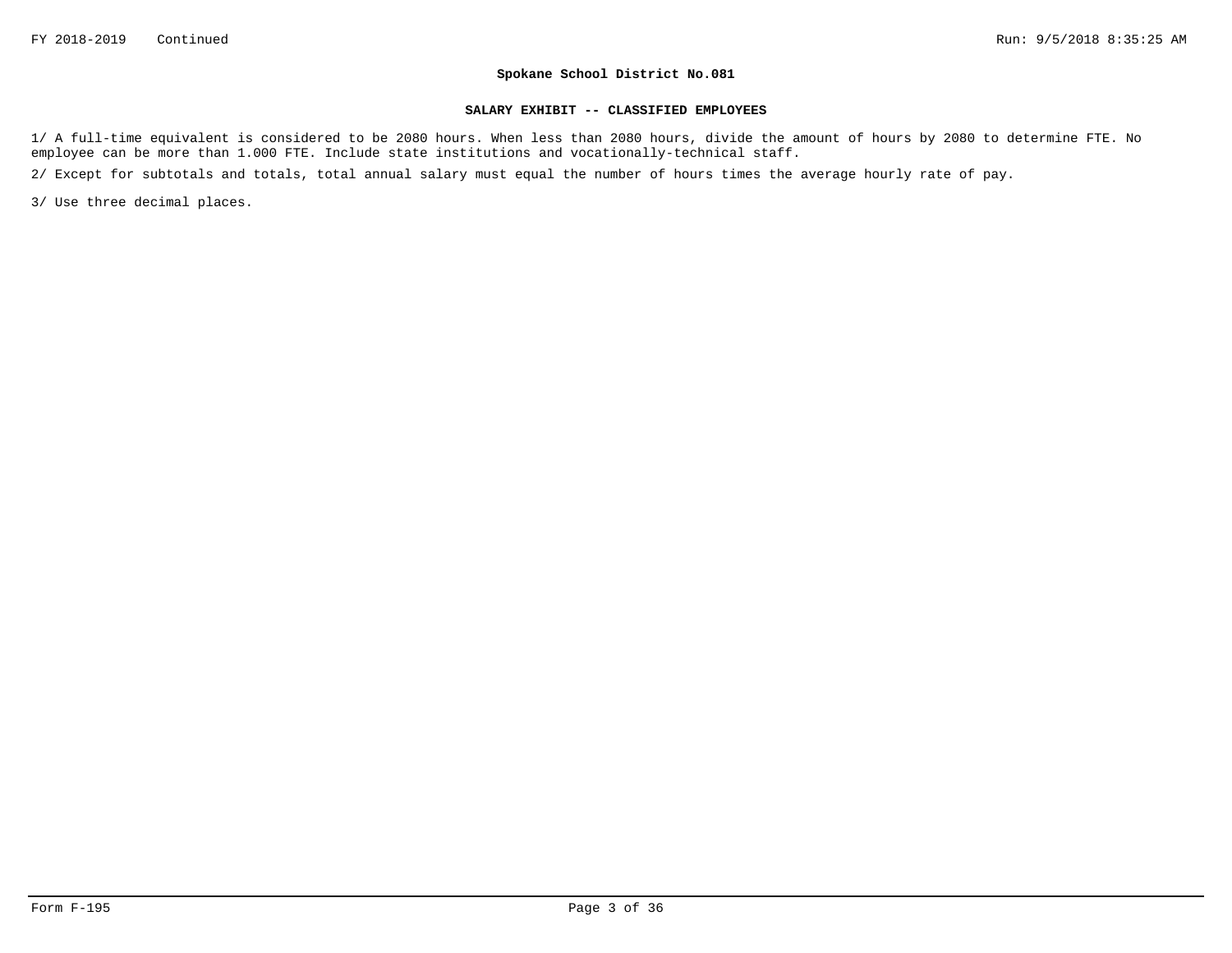### **SALARY EXHIBIT -- CLASSIFIED EMPLOYEES**

## **PROGRAM 02 - Alternative Learning Experience**

| <b>ACTIVITY CODE</b>          | TITLE OF POSITION   | FTE $1/$ , $3/$ | <b>NUMBER OF</b><br><b>HOURS</b> | HIGH HOURLY<br><b>RATE</b> | LOW HOURLY<br><b>RATE</b> | <b>AVERAGE HOURLY</b><br><b>RATE</b> | <b>TOTAL ANNUAL</b><br>SALARY 2/ |
|-------------------------------|---------------------|-----------------|----------------------------------|----------------------------|---------------------------|--------------------------------------|----------------------------------|
| $02 - 21 - 005$               | OTHER SALARY ITEMS  | 0.000           | 0.00                             | 0.00                       | 0.00                      | 0.00                                 | 45,621                           |
| $02 - 21 - 940$               | OFFICE/CLERICAL     | 1.000           | 2,080.00                         | 26.72                      | 17.23                     | 27.06                                | 56,290                           |
| $02 - 21 - 980$               | TECHNICAL           | 5.299           | 11,019.00                        | 41.85                      | 15.13                     | 24.10                                | 265,548                          |
| $02 - 21 - 990$               | DIRECTOR/SUPERVISOR | 1.000           | 2,080.00                         | 39.86                      | 34.38                     | 39.86                                | 82,899                           |
| <b>ACTIVITY CODE 21 TOTAL</b> |                     | 7.299           |                                  |                            |                           |                                      | 450,358                          |
| $02 - 23 - 005$               | OTHER SALARY ITEMS  | 0.000           | 0.00                             | 0.00                       | 0.00                      | 0.00                                 | 39,453                           |
| $02 - 23 - 940$               | OFFICE/CLERICAL     | 5.642           | 11,733.00                        | 26.72                      | 15.53                     | 24.25                                | 284,471                          |
| <b>ACTIVITY CODE 23 TOTAL</b> |                     | 5.642           |                                  |                            |                           |                                      | 323,924                          |
| $02 - 26 - 005$               | OTHER SALARY ITEMS  | 0.000           | 0.00                             | 0.00                       | 0.00                      | 0.00                                 | 471                              |
| $02 - 26 - 910$               | AIDES               | 0.091           | 190.00                           | 24.04                      | 15.47                     | 21.36                                | 4,058                            |
| ACTIVITY CODE 26 TOTAL        |                     | 0.091           |                                  |                            |                           |                                      | 4,529                            |
| $02 - 27 - 005$               | OTHER SALARY ITEMS  | 0.000           | 0.00                             | 0.00                       | 0.00                      | 0.00                                 | 96,148                           |
| $02 - 27 - 910$               | AIDES               | 0.597           | 1,242.00                         | 20.68                      | 13.71                     | 18.57                                | 23,062                           |
| <b>ACTIVITY CODE 27 TOTAL</b> |                     | 0.597           |                                  |                            |                           |                                      | 119,210                          |
| $02 - 28 - 005$               | OTHER SALARY ITEMS  | 0.000           | 0.00                             | 0.00                       | 0.00                      | 0.00                                 | 2,994                            |
| <b>ACTIVITY CODE 28 TOTAL</b> |                     | 0.000           |                                  |                            |                           |                                      | 2,994                            |
| $02 - 31 - 005$               | OTHER SALARY ITEMS  | 0.000           | 0.00                             | 0.00                       | 0.00                      | 0.00                                 | 1,468                            |
| <b>ACTIVITY CODE 31 TOTAL</b> |                     | 0.000           |                                  |                            |                           |                                      | 1,468                            |
| PROGRAM TOTAL                 |                     | 13.629          |                                  |                            |                           |                                      | 902,483                          |

1/ A full-time equivalent is considered to be 2080 hours. When less than 2080 hours, divide the amount of hours by 2080 to determine FTE. No employee can be more than 1.000 FTE. Include state institutions and vocationally-technical staff.

2/ Except for subtotals and totals, total annual salary must equal the number of hours times the average hourly rate of pay.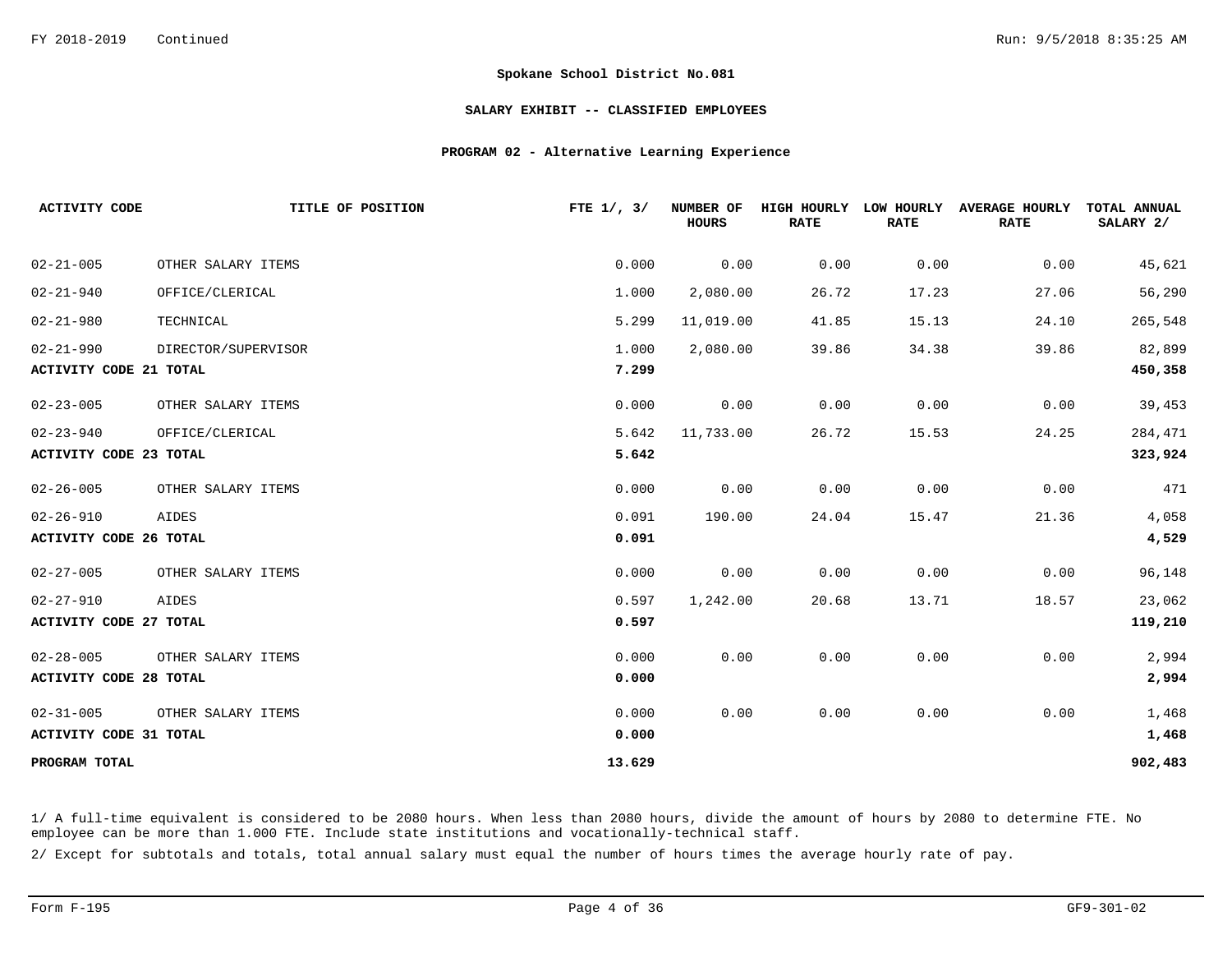# **SALARY EXHIBIT -- CLASSIFIED EMPLOYEES**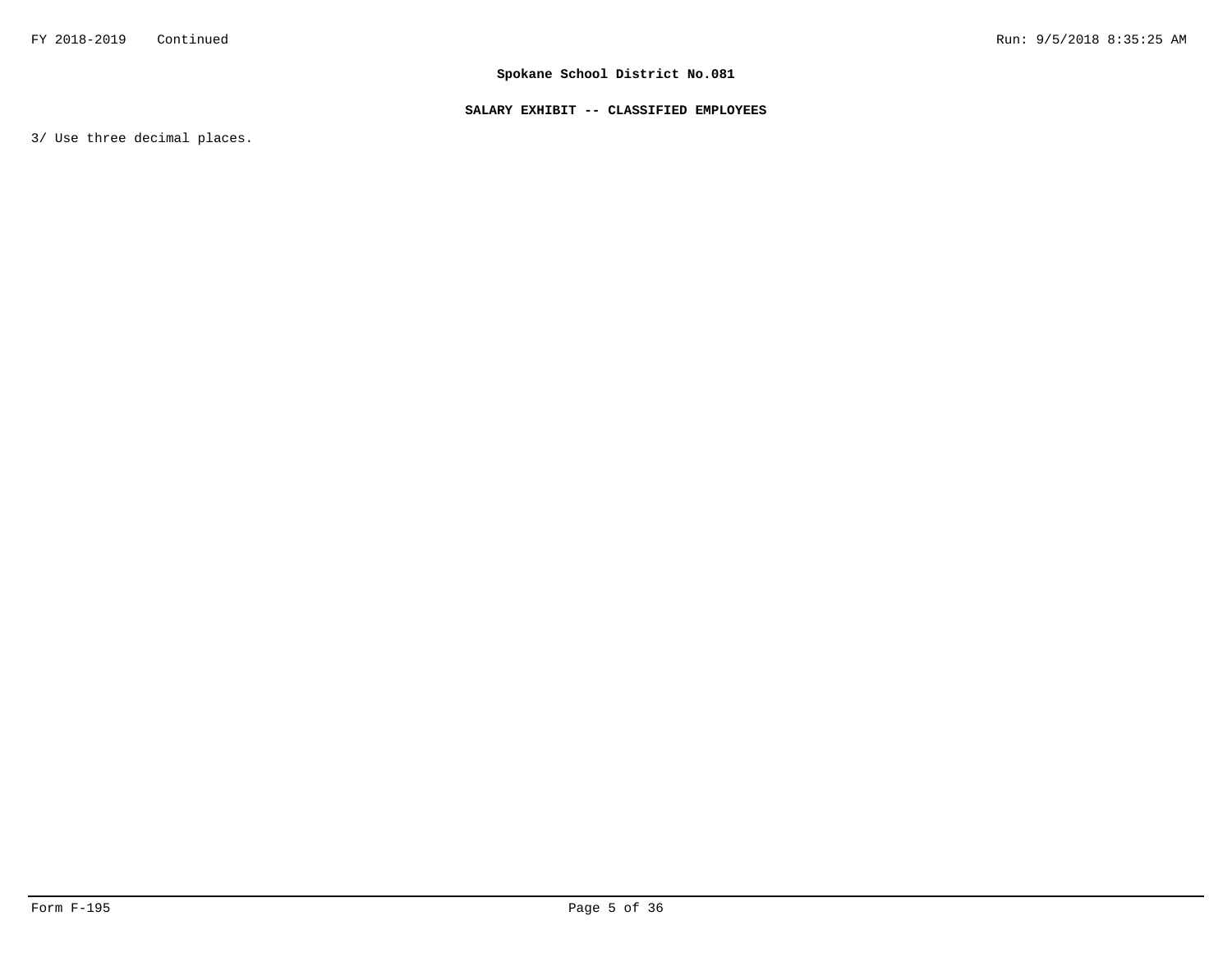### **SALARY EXHIBIT -- CLASSIFIED EMPLOYEES**

### **PROGRAM 03 - Basic Education - Dropout Reengagement**

| ACTIVITY CODE | TITLE OF POSITION                                    | FTE $1/$ , $3/$ | NUMBER OF    | HIGH HOURLY | LOW HOURLY  | <b>AVERAGE HOURLY</b> | TOTAL ANNUAL |
|---------------|------------------------------------------------------|-----------------|--------------|-------------|-------------|-----------------------|--------------|
|               |                                                      |                 | <b>HOURS</b> | <b>RATE</b> | <b>RATE</b> | <b>RATE</b>           | SALARY 2/    |
|               | **** NO CLASSIFIED SALARY DATA FOR THIS PROGRAM **** |                 |              |             |             |                       |              |

1/ A full-time equivalent is considered to be 2080 hours. When less than 2080 hours, divide the amount of hours by 2080 to determine FTE. No employee can be more than 1.000 FTE. Include state institutions and vocationally-technical staff.

2/ Except for subtotals and totals, total annual salary must equal the number of hours times the average hourly rate of pay.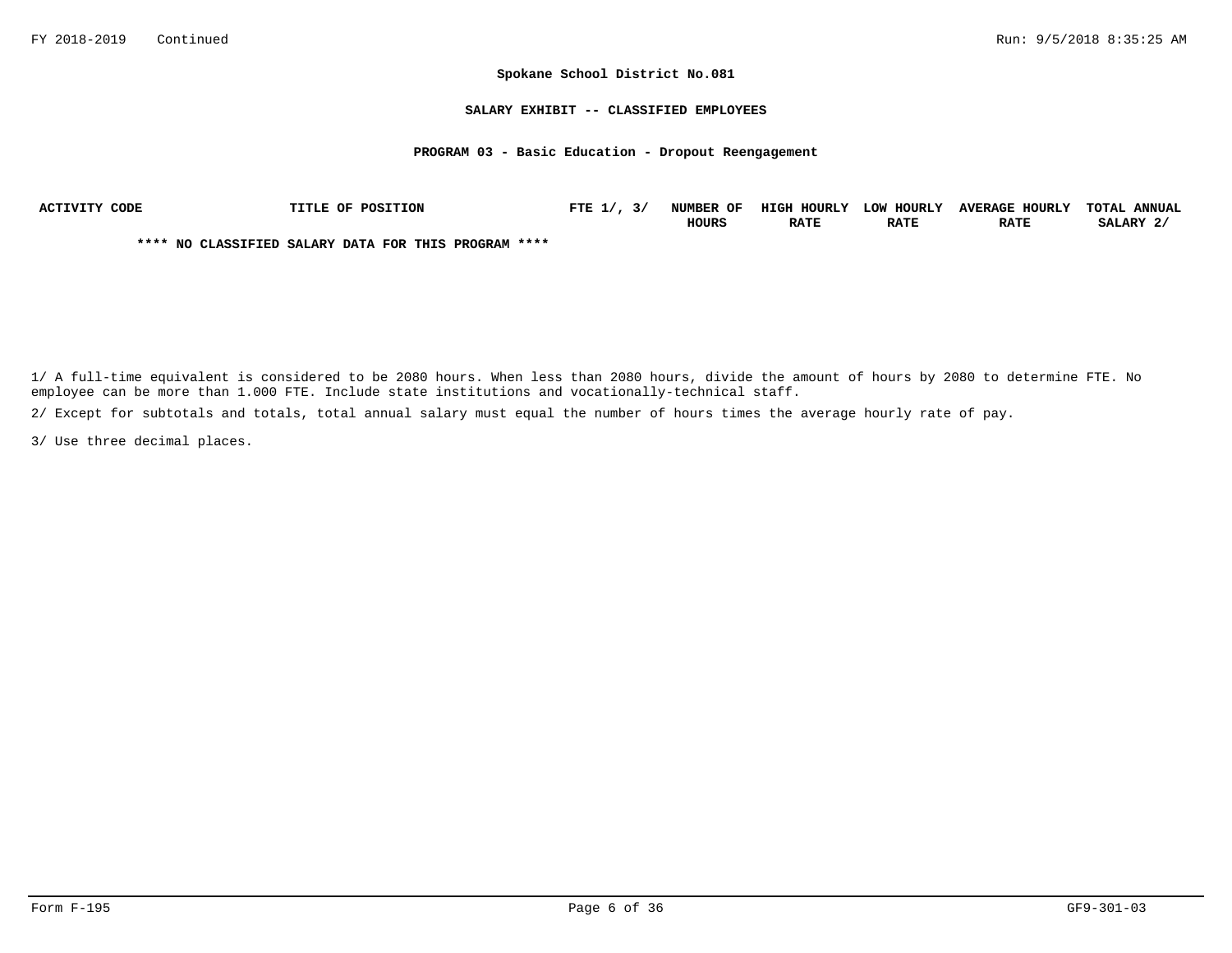# **SALARY EXHIBIT -- CLASSIFIED EMPLOYEES**

# **PROGRAM 21 - Special Education, Supplemental, State**

| <b>ACTIVITY CODE</b>          | TITLE OF POSITION  | FTE $1/$ , $3/$ | <b>NUMBER OF</b><br>HOURS | HIGH HOURLY LOW HOURLY<br><b>RATE</b> | <b>RATE</b> | <b>AVERAGE HOURLY</b><br><b>RATE</b> | TOTAL ANNUAL<br>SALARY 2/ |
|-------------------------------|--------------------|-----------------|---------------------------|---------------------------------------|-------------|--------------------------------------|---------------------------|
| $21 - 21 - 005$               | OTHER SALARY ITEMS | 0.000           | 0.00                      | 0.00                                  | 0.00        | 0.00                                 | 25,197                    |
| $21 - 21 - 940$               | OFFICE/CLERICAL    | 4.624           | 9,616.00                  | 26.71                                 | 16.64       | 25.12                                | 241,549                   |
| $21 - 21 - 960$               | PROFESSIONAL       | 2.105           | 4,378.00                  | 43.86                                 | 31.46       | 37.63                                | 164,761                   |
| <b>ACTIVITY CODE 21 TOTAL</b> |                    | 6.729           |                           |                                       |             |                                      | 431,507                   |
| $21 - 23 - 005$               | OTHER SALARY ITEMS | 0.000           | 0.00                      | 0.00                                  | 0.00        | 0.00                                 | 4,684                     |
| $21 - 23 - 940$               | OFFICE/CLERICAL    | 0.412           | 856.00                    | 29.69                                 | 17.25       | 27.28                                | 23,352                    |
| <b>ACTIVITY CODE 23 TOTAL</b> |                    | 0.412           |                           |                                       |             |                                      | 28,036                    |
| $21 - 24 - 005$               | OTHER SALARY ITEMS | 0.000           | 0.00                      | 0.00                                  | 0.00        | 0.00                                 | 4,466                     |
| $21 - 24 - 960$               | PROFESSIONAL       | 0.611           | 1,272.00                  | 32.71                                 | 22.03       | 27.93                                | 35,529                    |
| <b>ACTIVITY CODE 24 TOTAL</b> |                    | 0.611           |                           |                                       |             |                                      | 39,995                    |
| $21 - 26 - 005$               | OTHER SALARY ITEMS | 0.000           | 0.00                      | 0.00                                  | 0.00        | 0.00                                 | 93,287                    |
| $21 - 26 - 910$               | AIDES              | 3.165           | 6,580.00                  | 20.70                                 | 13.71       | 19.95                                | 131,278                   |
| $21 - 26 - 960$               | PROFESSIONAL       | 5.120           | 10,653.00                 | 45.62                                 | 15.12       | 36.15                                | 385,081                   |
| $21 - 26 - 980$               | TECHNICAL          | 1.240           | 2,579.00                  | 37.22                                 | 23.99       | 31.91                                | 82,308                    |
| <b>ACTIVITY CODE 26 TOTAL</b> |                    | 9.525           |                           |                                       |             |                                      | 691,954                   |
| $21 - 27 - 005$               | OTHER SALARY ITEMS | 0.000           | 0.00                      | 0.00                                  | 0.00        | 0.00                                 | 1,506,837                 |
| $21 - 27 - 910$               | AIDES              | 256.193         | 532,805.00                | 26.71                                 | 13.44       | 19.96                                | 10,635,598                |
| $21 - 27 - 940$               | OFFICE/CLERICAL    | 2.193           | 4,560.00                  | 25.72                                 | 16.58       | 24.71                                | 112,696                   |
| <b>ACTIVITY CODE 27 TOTAL</b> |                    | 258.386         |                           |                                       |             |                                      | 12, 255, 131              |
| $21 - 28 - 004$               | VACATION PAYOFF    | 0.000           | 0.00                      | 0.00                                  | 0.00        | 0.00                                 | 9,841                     |
| <b>ACTIVITY CODE 28 TOTAL</b> |                    | 0.000           |                           |                                       |             |                                      | 9,841                     |
| $21 - 31 - 005$               | OTHER SALARY ITEMS | 0.000           | 0.00                      | 0.00                                  | 0.00        | 0.00                                 | 9,139                     |
| <b>ACTIVITY CODE 31 TOTAL</b> |                    | 0.000           |                           |                                       |             |                                      | 9,139                     |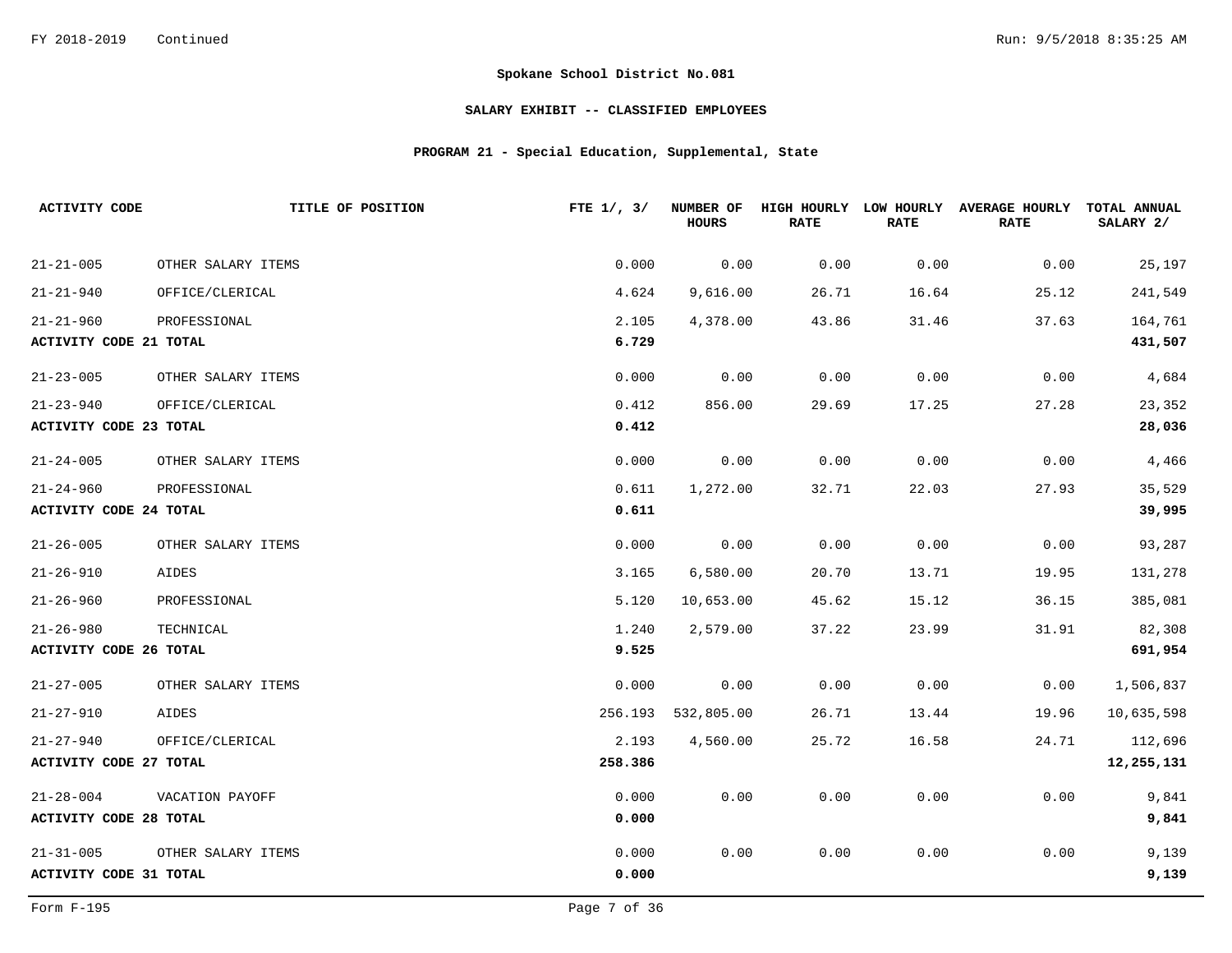### **SALARY EXHIBIT -- CLASSIFIED EMPLOYEES**

## **PROGRAM 21 - Special Education, Supplemental, State**

| ACTIVITY CODE          | TITLE OF POSITION  | FTE $1/$ , $3/$ | NUMBER OF<br>HOURS | HIGH HOURLY<br><b>RATE</b> | LOW HOURLY<br><b>RATE</b> | <b>AVERAGE HOURLY</b><br><b>RATE</b> | TOTAL ANNUAL<br>SALARY 2/ |
|------------------------|--------------------|-----------------|--------------------|----------------------------|---------------------------|--------------------------------------|---------------------------|
| $21 - 32 - 005$        | OTHER SALARY ITEMS | 0.000           | 0.00               | 0.00                       | 0.00                      | 0.00                                 | 3,042                     |
| $21 - 32 - 980$        | TECHNICAL          | 0.762           | 1,584.00           | 29.75                      | 23.07                     | 26.96                                | 42,709                    |
| ACTIVITY CODE 32 TOTAL |                    | 0.762           |                    |                            |                           |                                      | 45,751                    |
| PROGRAM TOTAL          |                    | 276.425         |                    |                            |                           |                                      | 13,511,354                |

1/ A full-time equivalent is considered to be 2080 hours. When less than 2080 hours, divide the amount of hours by 2080 to determine FTE. No employee can be more than 1.000 FTE. Include state institutions and vocationally-technical staff.

2/ Except for subtotals and totals, total annual salary must equal the number of hours times the average hourly rate of pay.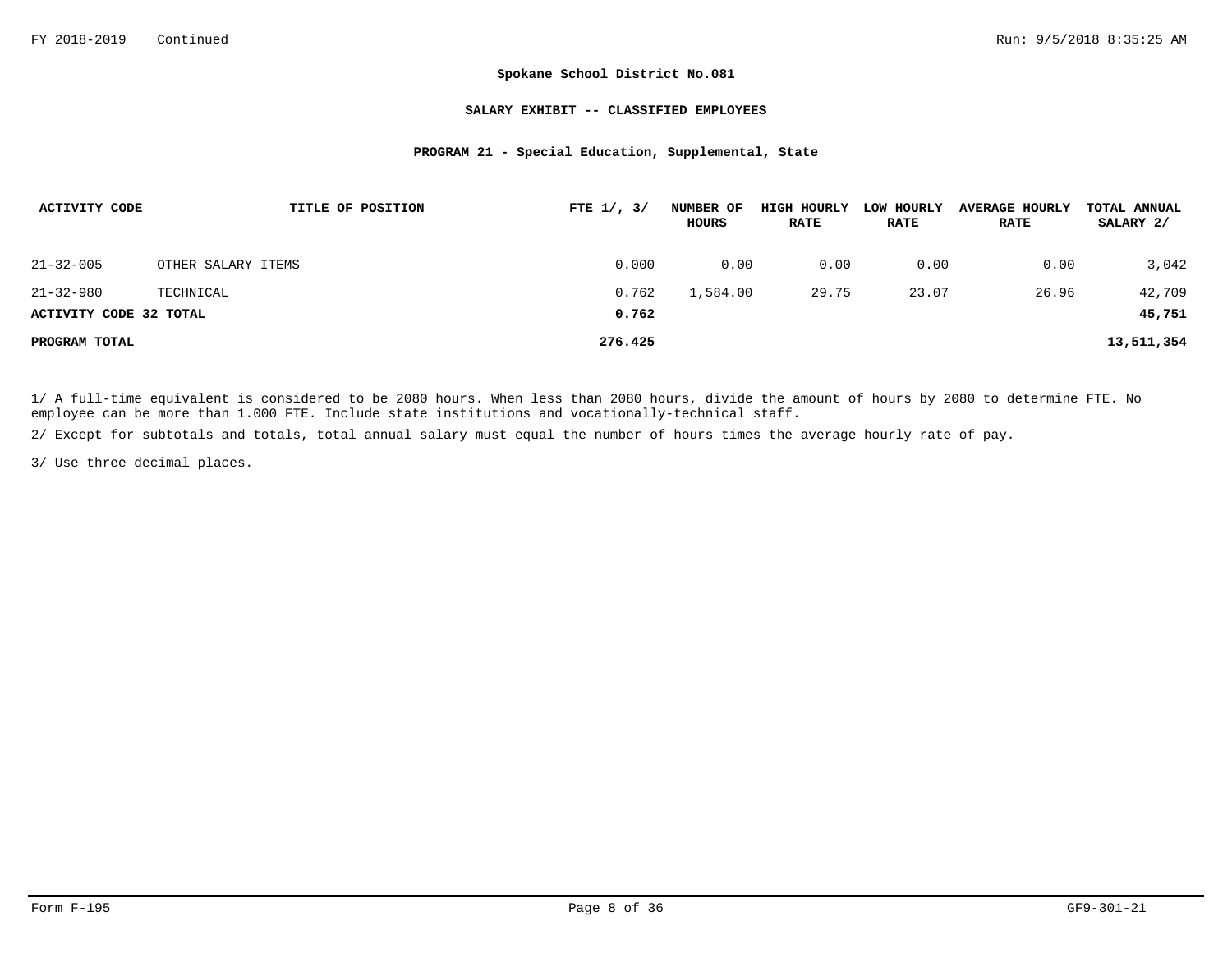### **SALARY EXHIBIT -- CLASSIFIED EMPLOYEES**

## **PROGRAM 22 - Special Education, Infants and Toddlers, State**

| ACTIVITY CODE | <b>TITLE OF POSITION</b>                             | FTE $1/$ , $3/$ | NUMBER OF    | HIGH HOURLY | LOW HOURLY  | <b>AVERAGE HOURLY</b> | TOTAL ANNUAL |
|---------------|------------------------------------------------------|-----------------|--------------|-------------|-------------|-----------------------|--------------|
|               |                                                      |                 | <b>HOURS</b> | <b>RATE</b> | <b>RATE</b> | <b>RATE</b>           | SALARY 2     |
|               | **** NO CLASSIFIED SALARY DATA FOR THIS PROGRAM **** |                 |              |             |             |                       |              |

1/ A full-time equivalent is considered to be 2080 hours. When less than 2080 hours, divide the amount of hours by 2080 to determine FTE. No employee can be more than 1.000 FTE. Include state institutions and vocationally-technical staff.

2/ Except for subtotals and totals, total annual salary must equal the number of hours times the average hourly rate of pay.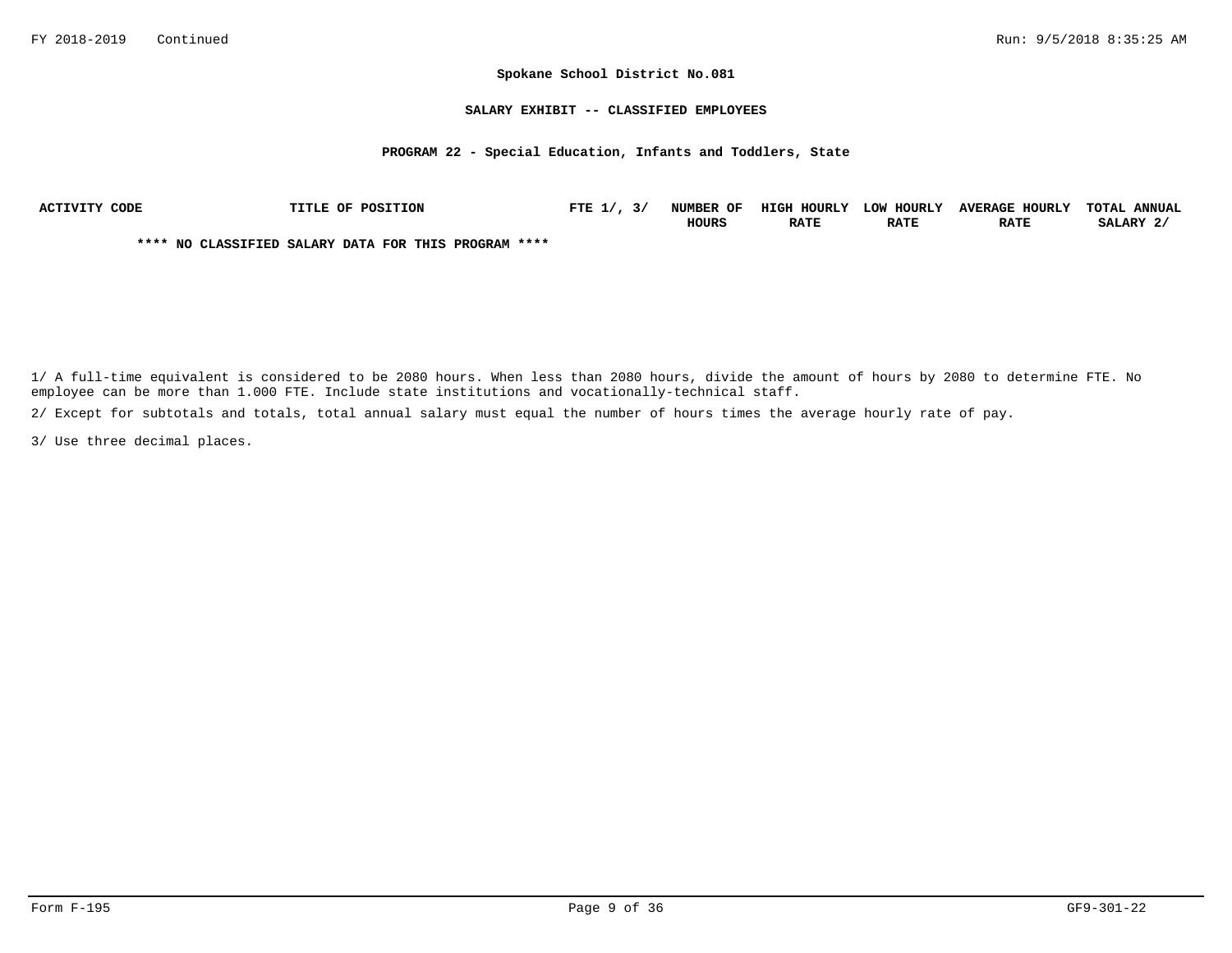### **SALARY EXHIBIT -- CLASSIFIED EMPLOYEES**

## **PROGRAM 24 - Special Education, Supplemental, Federal**

| ACTIVITY CODE                 | TITLE OF POSITION  | FTE $1/$ , $3/$ | NUMBER OF<br>HOURS | HIGH HOURLY<br><b>RATE</b> | LOW HOURLY<br><b>RATE</b> | <b>AVERAGE HOURLY</b><br><b>RATE</b> | TOTAL ANNUAL<br>SALARY 2/ |
|-------------------------------|--------------------|-----------------|--------------------|----------------------------|---------------------------|--------------------------------------|---------------------------|
| $24 - 27 - 005$               | OTHER SALARY ITEMS | 0.000           | 0.00               | 0.00                       | 0.00                      | 0.00                                 | 14,195                    |
| $24 - 27 - 910$               | AIDES              | 1.075           | 2,235.00           | 23.35                      | 13.71                     | 20.99                                | 46,920                    |
| <b>ACTIVITY CODE 27 TOTAL</b> |                    | 1.075           |                    |                            |                           |                                      | 61,115                    |
| PROGRAM TOTAL                 |                    | 1.075           |                    |                            |                           |                                      | 61,115                    |

1/ A full-time equivalent is considered to be 2080 hours. When less than 2080 hours, divide the amount of hours by 2080 to determine FTE. No employee can be more than 1.000 FTE. Include state institutions and vocationally-technical staff.

2/ Except for subtotals and totals, total annual salary must equal the number of hours times the average hourly rate of pay.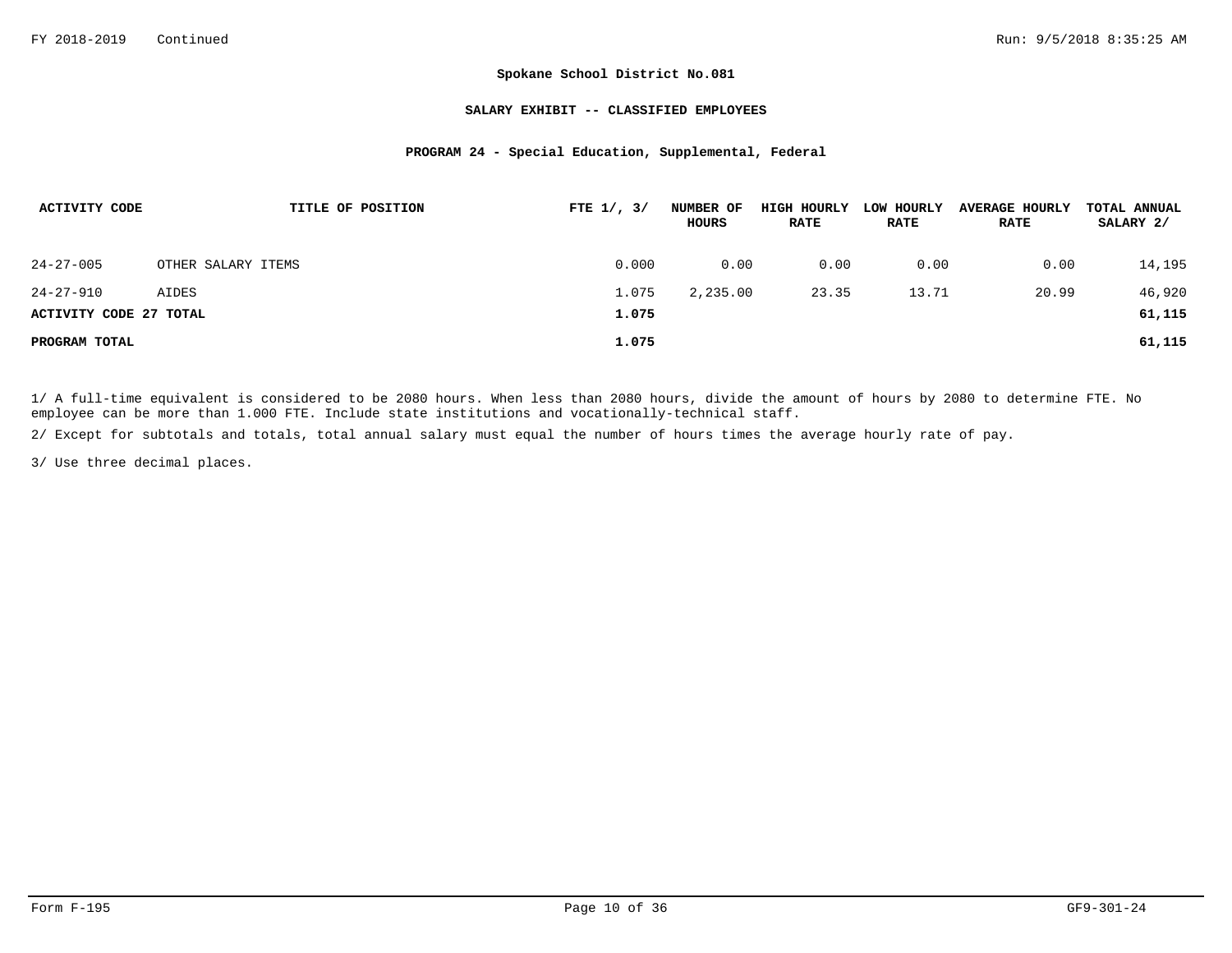### **SALARY EXHIBIT -- CLASSIFIED EMPLOYEES**

## **PROGRAM 31 - Vocational, Basic, State**

| <b>ACTIVITY CODE</b>          | TITLE OF POSITION  | FTE $1/$ , $3/$ | NUMBER OF<br><b>HOURS</b> | <b>HIGH HOURLY</b><br><b>RATE</b> | LOW HOURLY<br><b>RATE</b> | <b>AVERAGE HOURLY</b><br><b>RATE</b> | TOTAL ANNUAL<br>SALARY 2/ |
|-------------------------------|--------------------|-----------------|---------------------------|-----------------------------------|---------------------------|--------------------------------------|---------------------------|
|                               |                    |                 |                           |                                   |                           |                                      |                           |
| $31 - 21 - 005$               | OTHER SALARY ITEMS | 0.000           | 0.00                      | 0.00                              | 0.00                      | 0.00                                 | 1,767                     |
| $31 - 21 - 940$               | OFFICE/CLERICAL    | 0.750           | 1,560.00                  | 29.69                             | 17.23                     | 28.76                                | 44,869                    |
| $31 - 21 - 960$               | PROFESSIONAL       | 0.400           | 832.00                    | 36.47                             | 31.46                     | 33.54                                | 27,907                    |
| <b>ACTIVITY CODE 21 TOTAL</b> |                    | 1.150           |                           |                                   |                           |                                      | 74,543                    |
| $31 - 24 - 005$               | OTHER SALARY ITEMS | 0.000           | 0.00                      | 0.00                              | 0.00                      | 0.00                                 | 17,494                    |
| $31 - 24 - 980$               | TECHNICAL          | 1.286           | 2,674.00                  | 32.76                             | 19.21                     | 30.20                                | 80,757                    |
| <b>ACTIVITY CODE 24 TOTAL</b> |                    | 1.286           |                           |                                   |                           |                                      | 98,251                    |
| $31 - 27 - 005$               | OTHER SALARY ITEMS | 0.000           | 0.00                      | 0.00                              | 0.00                      | 0.00                                 | 17,454                    |
| $31 - 27 - 960$               | PROFESSIONAL       | 0.588           | 1,222.00                  | 32.70                             | 22.14                     | 29.52                                | 36,070                    |
| $31 - 27 - 980$               | TECHNICAL          | 3.306           | 6,876.00                  | 23.85                             | 17.26                     | 21.25                                | 146,132                   |
| <b>ACTIVITY CODE 27 TOTAL</b> |                    | 3.894           |                           |                                   |                           |                                      | 199,656                   |
| $31 - 32 - 005$               | OTHER SALARY ITEMS | 0.000           | 0.00                      | 0.00                              | 0.00                      | 0.00                                 | 17,331                    |
| $31 - 32 - 980$               | TECHNICAL          | 1.500           | 3,120.00                  | 31.50                             | 24.44                     | 28.74                                | 89,684                    |
| <b>ACTIVITY CODE 32 TOTAL</b> |                    | 1.500           |                           |                                   |                           |                                      | 107,015                   |
| PROGRAM TOTAL                 |                    | 7.830           |                           |                                   |                           |                                      | 479,465                   |

1/ A full-time equivalent is considered to be 2080 hours. When less than 2080 hours, divide the amount of hours by 2080 to determine FTE. No employee can be more than 1.000 FTE. Include state institutions and vocationally-technical staff.

2/ Except for subtotals and totals, total annual salary must equal the number of hours times the average hourly rate of pay.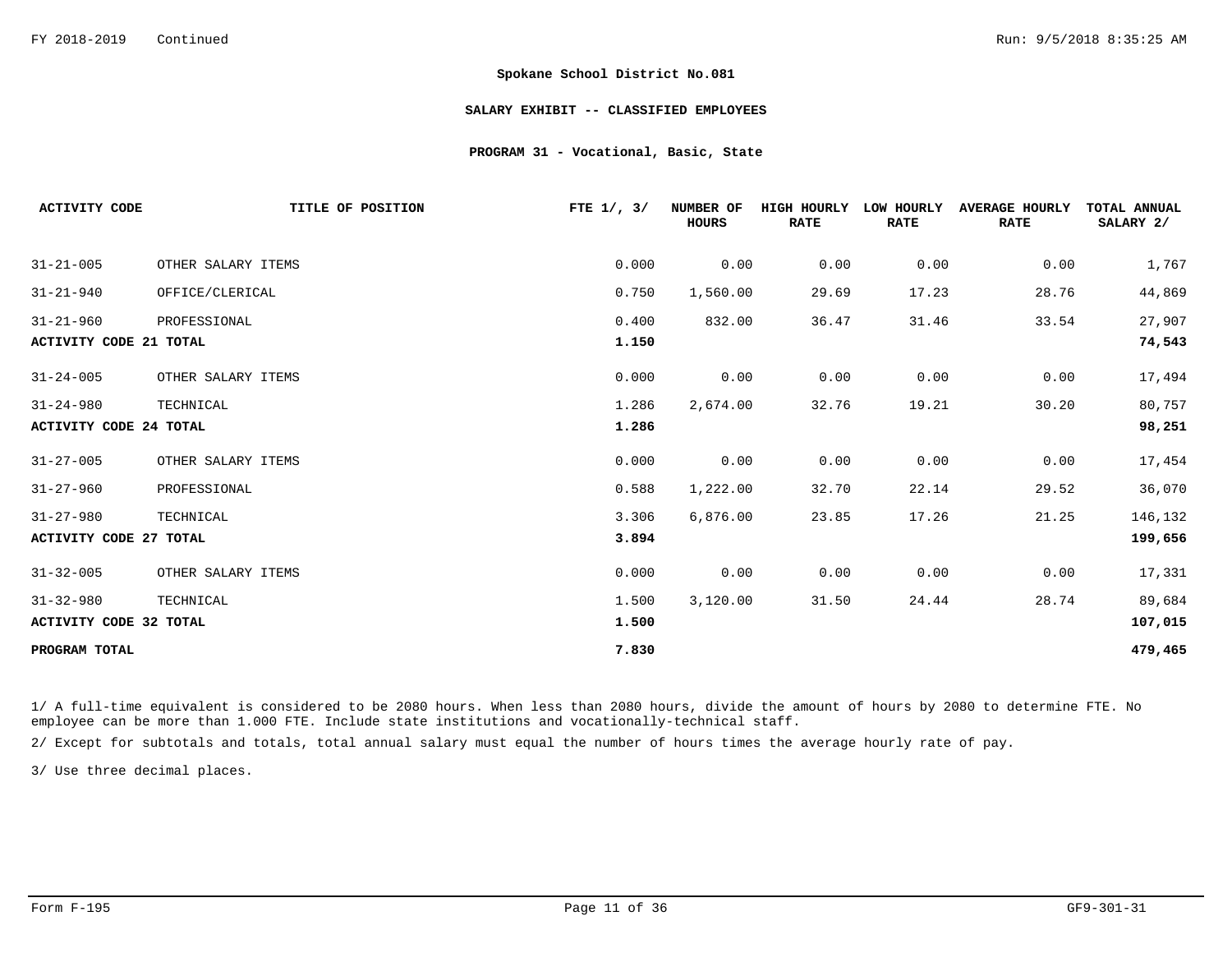### **SALARY EXHIBIT -- CLASSIFIED EMPLOYEES**

## **PROGRAM 34 - Middle School Career and Technical Education, State**

| <b>ACTIVITY CODE</b>          | TITLE OF POSITION  | FTE $1/$ , $3/$ | NUMBER OF<br>HOURS | HIGH HOURLY<br><b>RATE</b> | LOW HOURLY<br><b>RATE</b> | <b>AVERAGE HOURLY</b><br><b>RATE</b> | TOTAL ANNUAL<br>SALARY 2/ |
|-------------------------------|--------------------|-----------------|--------------------|----------------------------|---------------------------|--------------------------------------|---------------------------|
| $34 - 21 - 005$               | OTHER SALARY ITEMS | 0.000           | 0.00               | 0.00                       | 0.00                      | 0.00                                 | 540                       |
| $34 - 21 - 940$               | OFFICE/CLERICAL    | 0.250           | 520.00             | 29.69                      | 17.23                     | 28.76                                | 14,956                    |
| $34 - 21 - 960$               | PROFESSIONAL       | 0.100           | 208.00             | 36.47                      | 31.46                     | 33.54                                | 6,977                     |
| <b>ACTIVITY CODE 21 TOTAL</b> |                    | 0.350           |                    |                            |                           |                                      | 22,473                    |
| $34 - 27 - 005$               | OTHER SALARY ITEMS | 0.000           | 0.00               | 0.00                       | 0.00                      | 0.00                                 | 1,132                     |
| $34 - 27 - 960$               | PROFESSIONAL       | 0.147           | 306.00             | 32.70                      | 22.14                     | 29.47                                | 9,018                     |
| <b>ACTIVITY CODE 27 TOTAL</b> |                    | 0.147           |                    |                            |                           |                                      | 10,150                    |
| $34 - 32 - 005$               | OTHER SALARY ITEMS | 0.000           | 0.00               | 0.00                       | 0.00                      | 0.00                                 | 5,444                     |
| $34 - 32 - 980$               | TECHNICAL          | 0.500           | 1,040.00           | 31.50                      | 24.44                     | 28.75                                | 29,895                    |
| ACTIVITY CODE 32 TOTAL        |                    | 0.500           |                    |                            |                           |                                      | 35,339                    |
| PROGRAM TOTAL                 |                    | 0.997           |                    |                            |                           |                                      | 67,962                    |

1/ A full-time equivalent is considered to be 2080 hours. When less than 2080 hours, divide the amount of hours by 2080 to determine FTE. No employee can be more than 1.000 FTE. Include state institutions and vocationally-technical staff.

2/ Except for subtotals and totals, total annual salary must equal the number of hours times the average hourly rate of pay.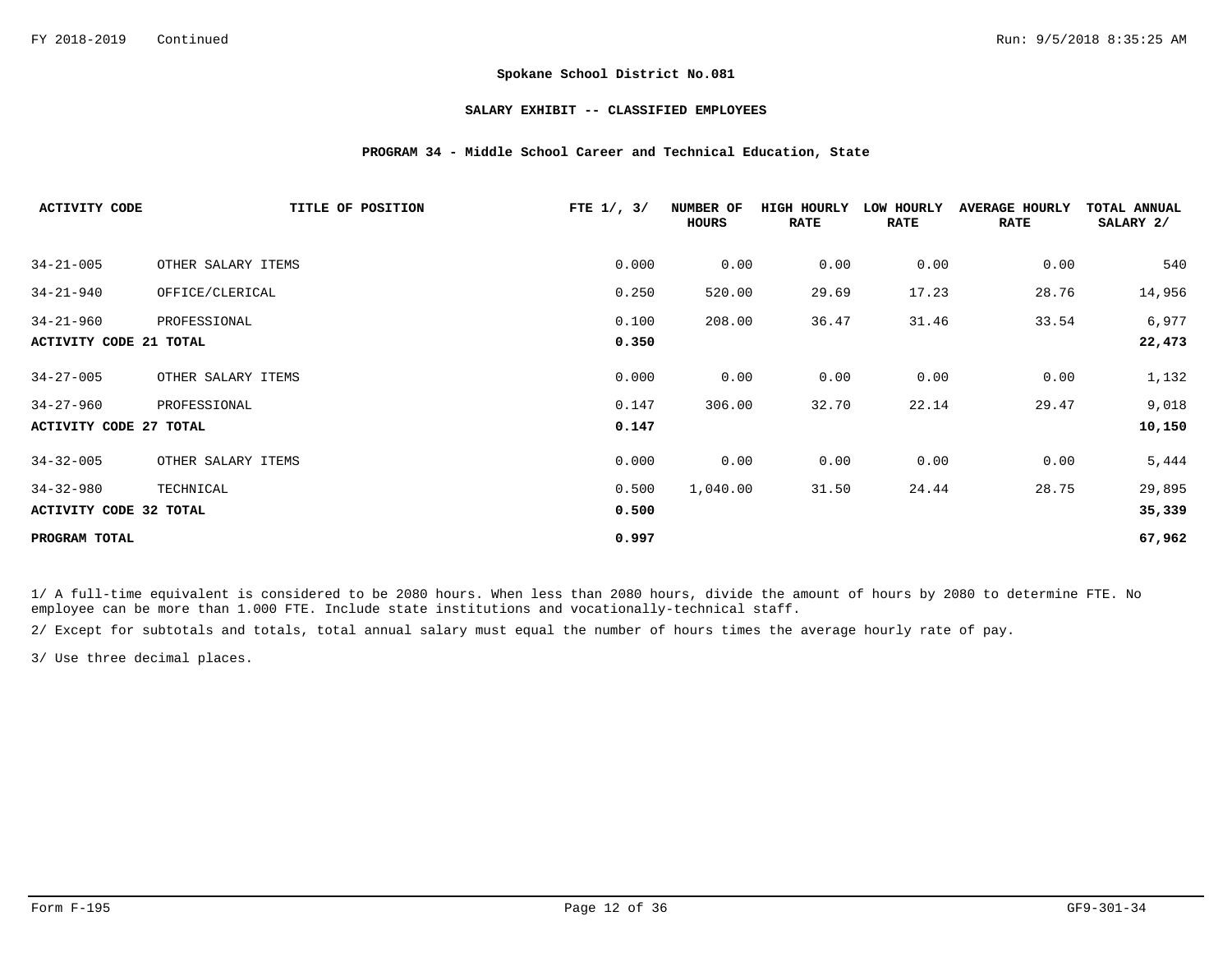**SALARY EXHIBIT -- CLASSIFIED EMPLOYEES**

**PROGRAM 38 - Vocational, Federal**

| ACTIVITY CODE | <b>TITLE OF POSITION</b>                             | FTE $1/$ , $3/$ | <b>NUMBER OF</b> | <b>HIGH HOURLY</b> | LOW HOURLY  | <b>AVERAGE HOURLY</b> | TOTAL ANNUAL |
|---------------|------------------------------------------------------|-----------------|------------------|--------------------|-------------|-----------------------|--------------|
|               |                                                      |                 | <b>HOURS</b>     | <b>RATE</b>        | <b>RATE</b> | <b>RATE</b>           | SALARY 2/    |
|               | **** NO CLASSIFIED SALARY DATA FOR THIS PROGRAM **** |                 |                  |                    |             |                       |              |

1/ A full-time equivalent is considered to be 2080 hours. When less than 2080 hours, divide the amount of hours by 2080 to determine FTE. No employee can be more than 1.000 FTE. Include state institutions and vocationally-technical staff.

2/ Except for subtotals and totals, total annual salary must equal the number of hours times the average hourly rate of pay.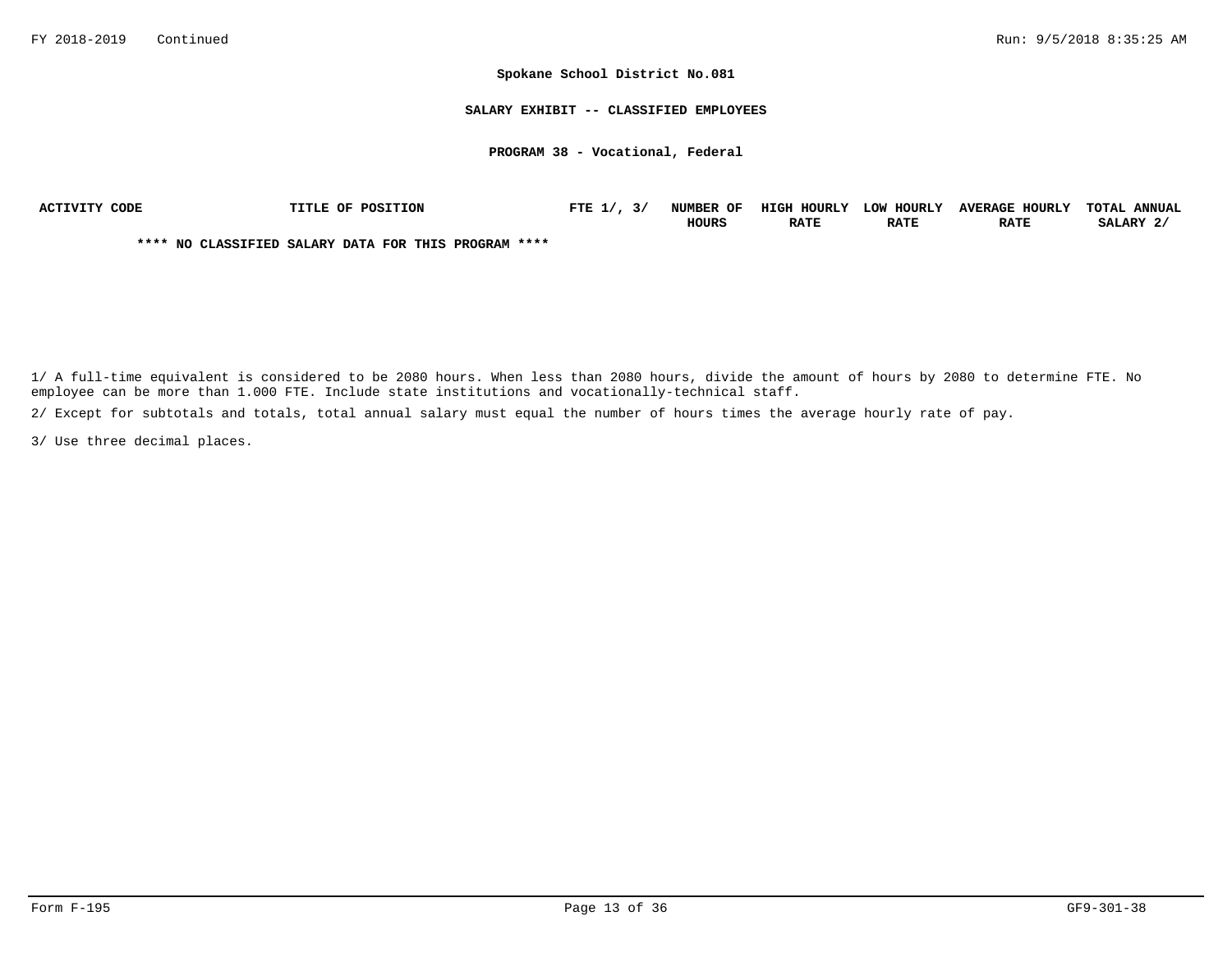#### **SALARY EXHIBIT -- CLASSIFIED EMPLOYEES**

## **PROGRAM 39 - Vocational, Other Categorical**

| ACTIVITY CODE | TITLE OF POSITION                                    | FTE $1/$ , $3/$ | NUMBER OF    | HIGH HOURLY | LOW HOURLY  | <b>AVERAGE HOURLY</b> | TOTAL ANNUAL |
|---------------|------------------------------------------------------|-----------------|--------------|-------------|-------------|-----------------------|--------------|
|               |                                                      |                 | <b>HOURS</b> | <b>RATE</b> | <b>RATE</b> | <b>RATE</b>           | SALARY 2/    |
|               | **** NO CLASSIFIED SALARY DATA FOR THIS PROGRAM **** |                 |              |             |             |                       |              |

1/ A full-time equivalent is considered to be 2080 hours. When less than 2080 hours, divide the amount of hours by 2080 to determine FTE. No employee can be more than 1.000 FTE. Include state institutions and vocationally-technical staff.

2/ Except for subtotals and totals, total annual salary must equal the number of hours times the average hourly rate of pay.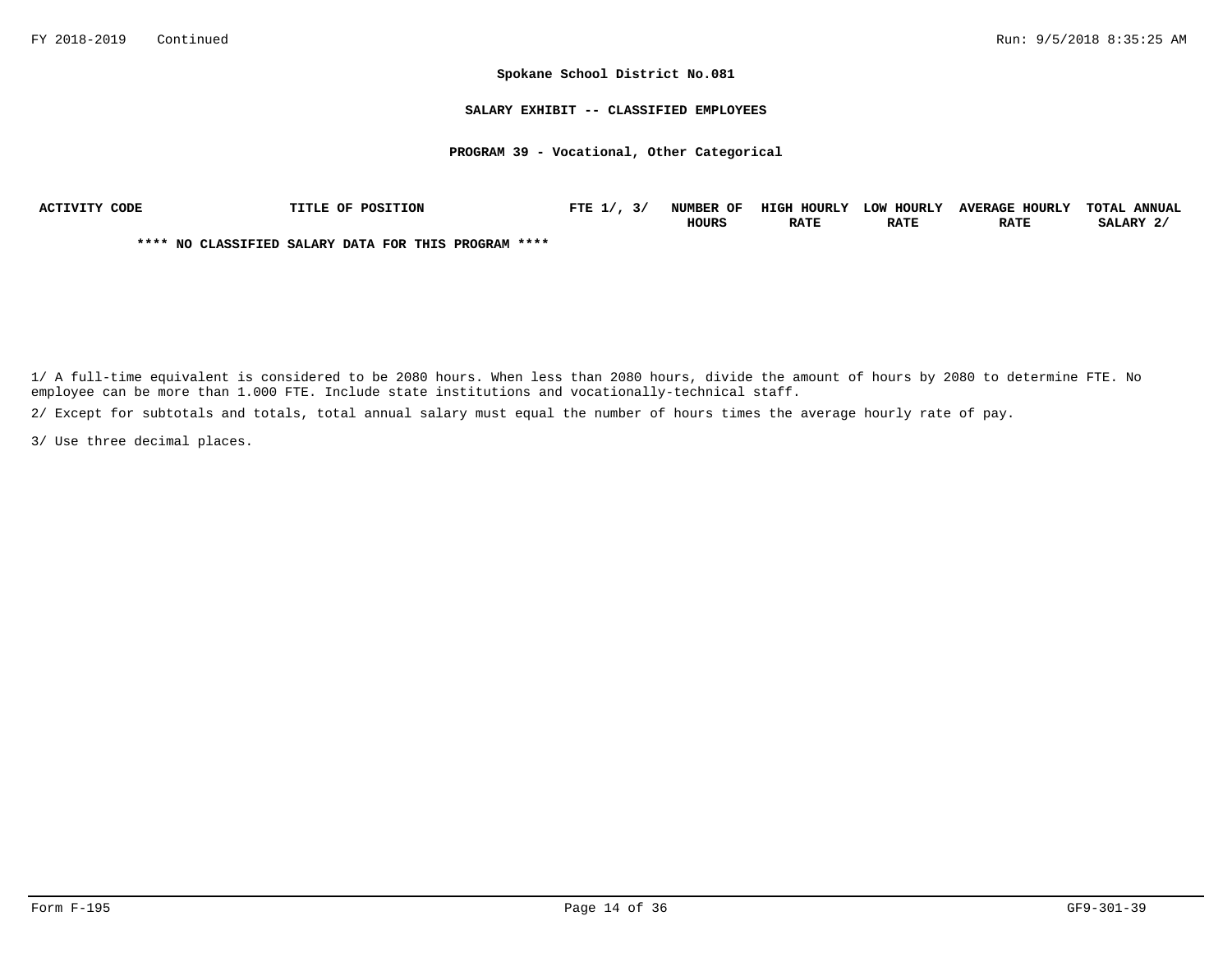### **SALARY EXHIBIT -- CLASSIFIED EMPLOYEES**

## **PROGRAM 45 - Skill Center, Basic, State**

| <b>ACTIVITY CODE</b>          | TITLE OF POSITION  | FTE $1/$ , $3/$ | NUMBER OF<br><b>HOURS</b> | <b>HIGH HOURLY</b><br><b>RATE</b> | LOW HOURLY<br><b>RATE</b> | <b>AVERAGE HOURLY</b><br><b>RATE</b> | TOTAL ANNUAL<br>SALARY 2/ |
|-------------------------------|--------------------|-----------------|---------------------------|-----------------------------------|---------------------------|--------------------------------------|---------------------------|
| $45 - 23 - 005$               | OTHER SALARY ITEMS | 0.000           | 0.00                      | 0.00                              | 0.00                      | 0.00                                 | 18,421                    |
| $45 - 23 - 940$               | OFFICE/CLERICAL    | 2.475           | 5,148.00                  | 26.72                             | 15.53                     | 24.59                                | 126,568                   |
| ACTIVITY CODE 23 TOTAL        |                    | 2.475           |                           |                                   |                           |                                      | 144,989                   |
| $45 - 24 - 005$               | OTHER SALARY ITEMS | 0.000           | 0.00                      | 0.00                              | 0.00                      | 0.00                                 | 4,592                     |
| $45 - 24 - 940$               | OFFICE/CLERICAL    | 0.762           | 1,584.00                  | 28.44                             | 16.65                     | 26.48                                | 41,948                    |
| <b>ACTIVITY CODE 24 TOTAL</b> |                    | 0.762           |                           |                                   |                           |                                      | 46,540                    |
| $45 - 27 - 005$               | OTHER SALARY ITEMS | 0.000           | 0.00                      | 0.00                              | 0.00                      | 0.00                                 | 5,466                     |
| $45 - 27 - 960$               | PROFESSIONAL       | 0.261           | 543.00                    | 45.22                             | 29.11                     | 32.00                                | 17,375                    |
| <b>ACTIVITY CODE 27 TOTAL</b> |                    | 0.261           |                           |                                   |                           |                                      | 22,841                    |
| $45 - 63 - 005$               | OTHER SALARY ITEMS | 0.000           | 0.00                      | 0.00                              | 0.00                      | 0.00                                 | 128,692                   |
| <b>ACTIVITY CODE 63 TOTAL</b> |                    | 0.000           |                           |                                   |                           |                                      | 128,692                   |
| $45 - 64 - 005$               | OTHER SALARY ITEMS | 0.000           | 0.00                      | 0.00                              | 0.00                      | 0.00                                 | 50,211                    |
| <b>ACTIVITY CODE 64 TOTAL</b> |                    | 0.000           |                           |                                   |                           |                                      | 50,211                    |
| PROGRAM TOTAL                 |                    | 3.498           |                           |                                   |                           |                                      | 393,273                   |

1/ A full-time equivalent is considered to be 2080 hours. When less than 2080 hours, divide the amount of hours by 2080 to determine FTE. No employee can be more than 1.000 FTE. Include state institutions and vocationally-technical staff.

2/ Except for subtotals and totals, total annual salary must equal the number of hours times the average hourly rate of pay.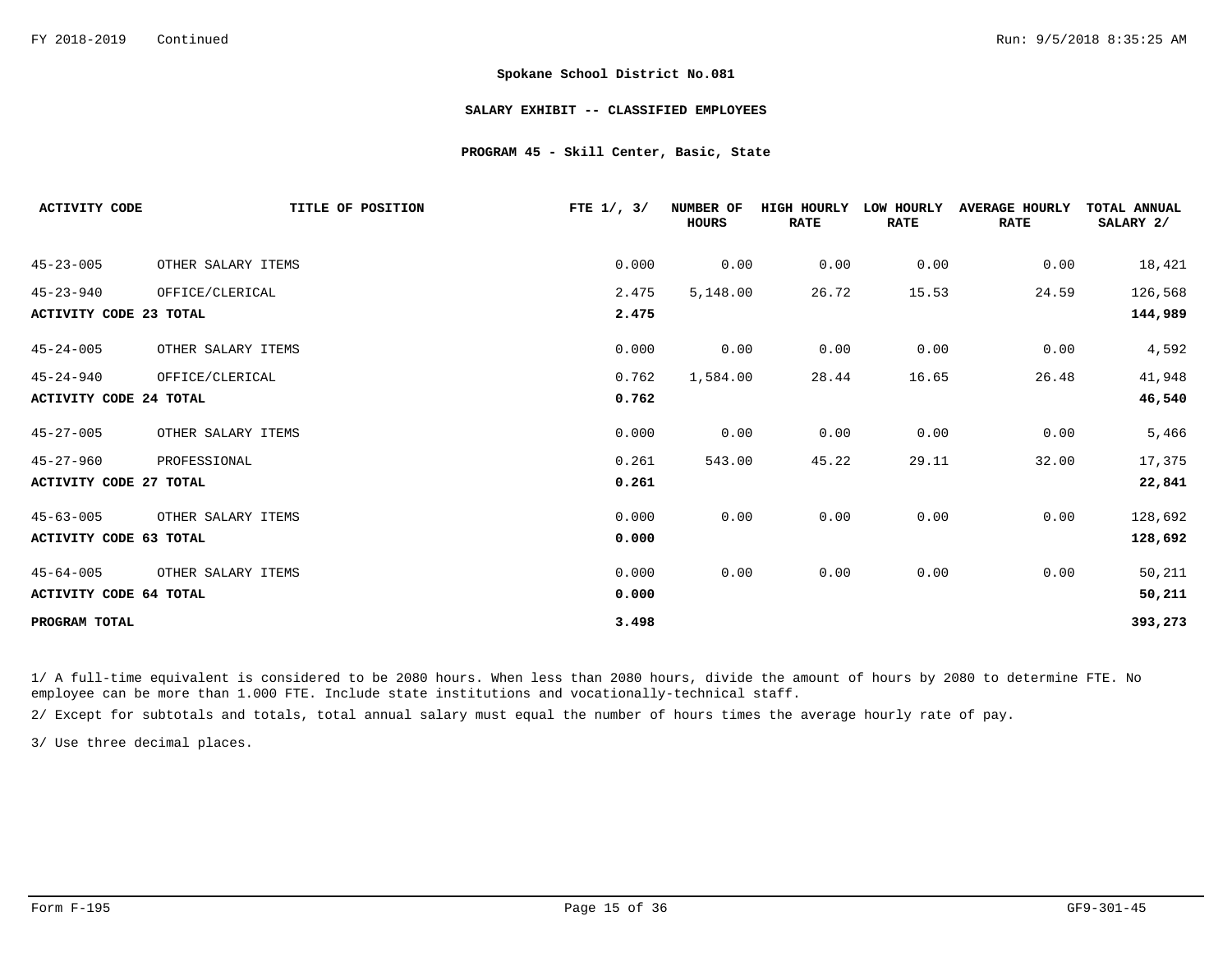**SALARY EXHIBIT -- CLASSIFIED EMPLOYEES**

**PROGRAM 46 - Skill Center, Federal**

| ACTIVITY CODE | <b>TITLE OF POSITION</b>                             | FTE $1/7$ , $3/$ | NUMBER OF    | HIGH HOURLY | LOW HOURLY  | <b>AVERAGE HOURLY</b> | <b>TOTAL ANNUAL</b> |
|---------------|------------------------------------------------------|------------------|--------------|-------------|-------------|-----------------------|---------------------|
|               |                                                      |                  | <b>HOURS</b> | <b>RATE</b> | <b>RATE</b> | <b>RATE</b>           | SALARY 2/           |
|               | **** NO CLASSIFIED SALARY DATA FOR THIS PROGRAM **** |                  |              |             |             |                       |                     |

1/ A full-time equivalent is considered to be 2080 hours. When less than 2080 hours, divide the amount of hours by 2080 to determine FTE. No employee can be more than 1.000 FTE. Include state institutions and vocationally-technical staff.

2/ Except for subtotals and totals, total annual salary must equal the number of hours times the average hourly rate of pay.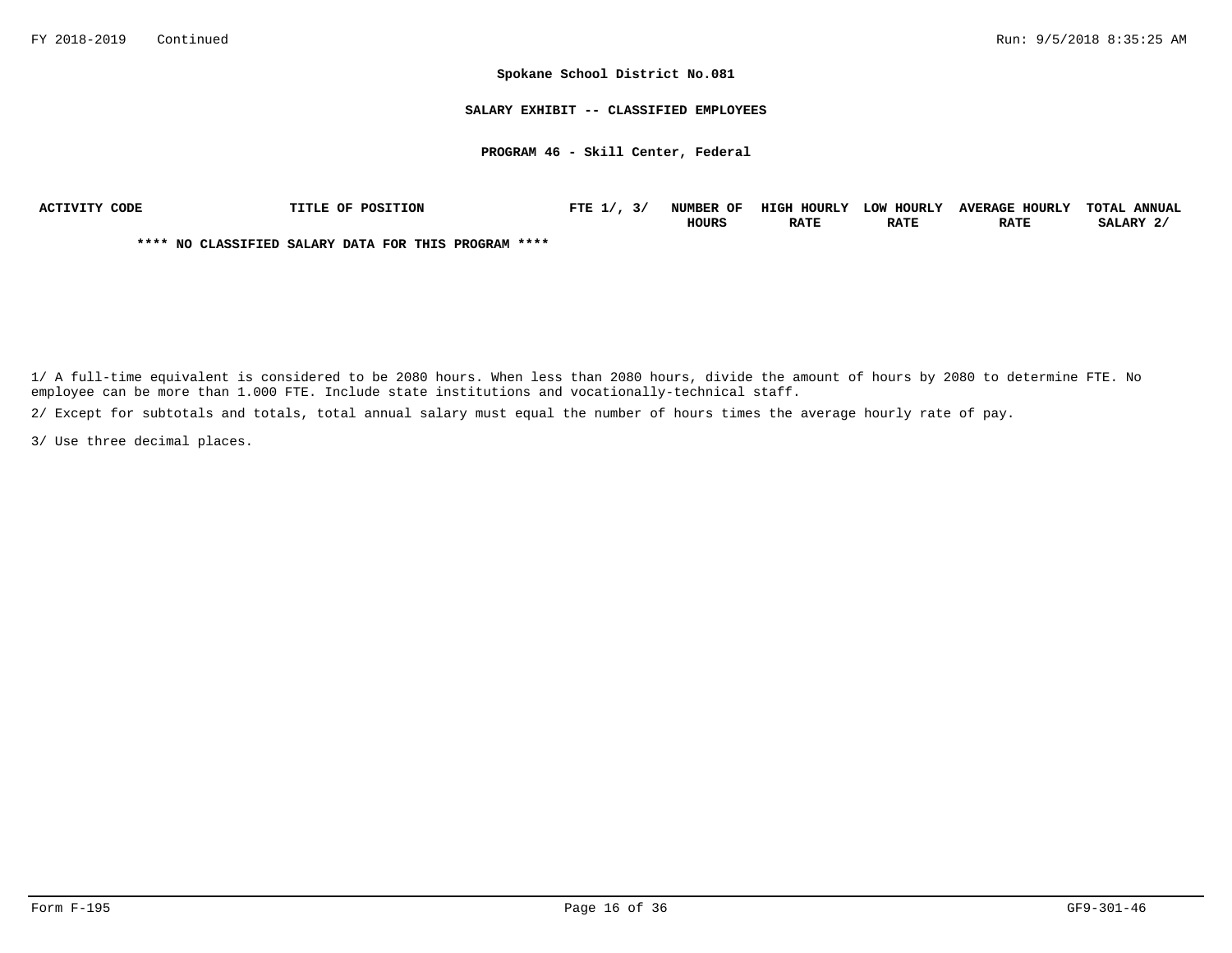#### **SALARY EXHIBIT -- CLASSIFIED EMPLOYEES**

### **PROGRAM 47 - Skill Center - Facility Upgrades**

| ACTIVITY CODE | TITLE OF POSITION                                    | FTE $1/$ , $3/$ | NUMBER OF    | HIGH HOURLY | LOW HOURLY  | <b>AVERAGE HOURLY</b> | TOTAL ANNUAL |
|---------------|------------------------------------------------------|-----------------|--------------|-------------|-------------|-----------------------|--------------|
|               |                                                      |                 | <b>HOURS</b> | <b>RATE</b> | <b>RATE</b> | <b>RATE</b>           | SALARY 2/    |
|               | **** NO CLASSIFIED SALARY DATA FOR THIS PROGRAM **** |                 |              |             |             |                       |              |

1/ A full-time equivalent is considered to be 2080 hours. When less than 2080 hours, divide the amount of hours by 2080 to determine FTE. No employee can be more than 1.000 FTE. Include state institutions and vocationally-technical staff.

2/ Except for subtotals and totals, total annual salary must equal the number of hours times the average hourly rate of pay.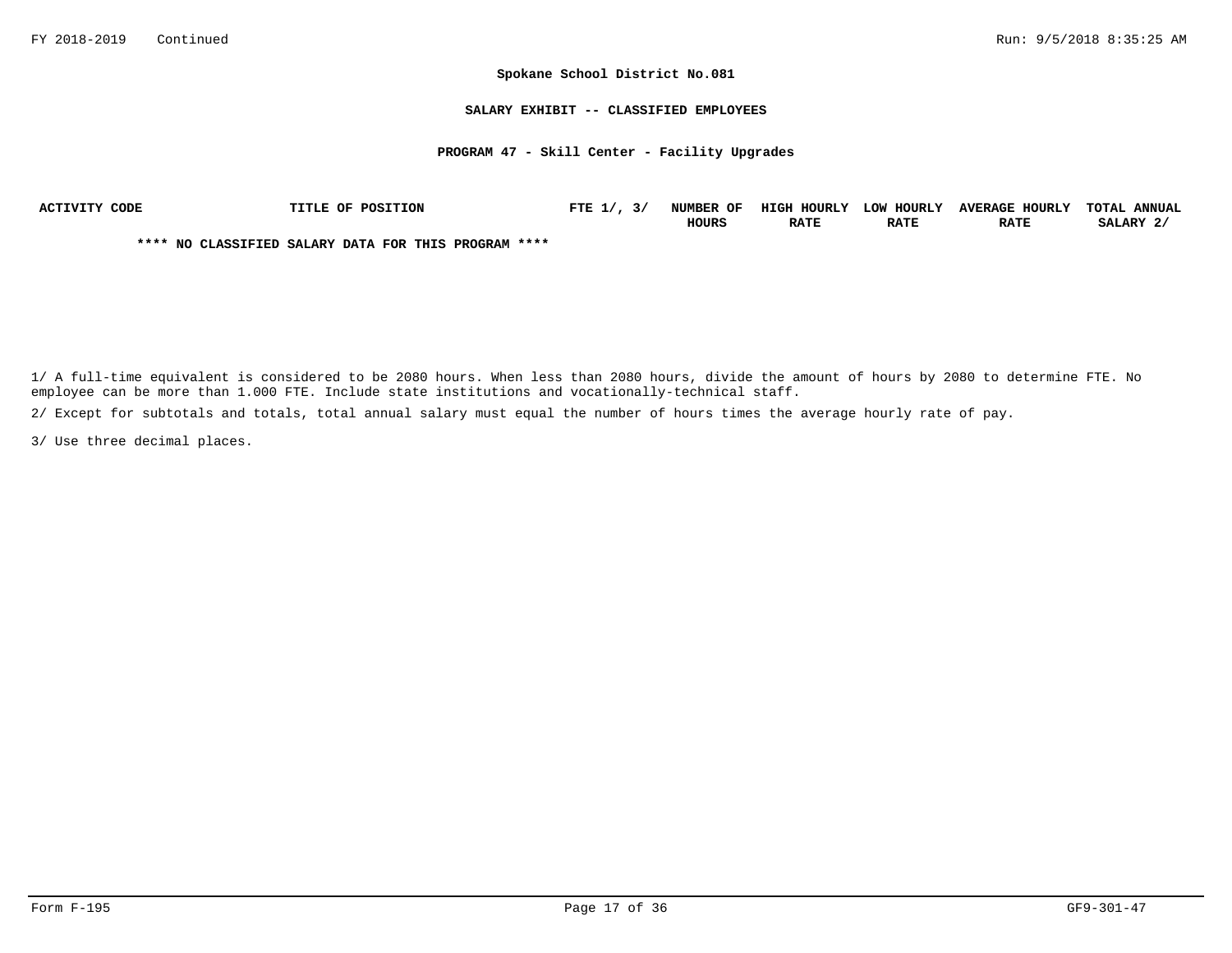### **SALARY EXHIBIT -- CLASSIFIED EMPLOYEES**

## **PROGRAM 51 - Disadvantaged (formerly Remediation) ESEA Disadvantaged, Federal**

| <b>ACTIVITY CODE</b>          | TITLE OF POSITION  | FTE $1/$ , $3/$ | NUMBER OF<br><b>HOURS</b> | <b>HIGH HOURLY</b><br><b>RATE</b> | LOW HOURLY<br><b>RATE</b> | <b>AVERAGE HOURLY</b><br><b>RATE</b> | TOTAL ANNUAL<br>SALARY 2/ |
|-------------------------------|--------------------|-----------------|---------------------------|-----------------------------------|---------------------------|--------------------------------------|---------------------------|
| $51 - 21 - 005$               | OTHER SALARY ITEMS | 0.000           | 0.00                      | 0.00                              | 0.00                      | 0.00                                 | 644                       |
| $51 - 21 - 940$               | OFFICE/CLERICAL    | 0.500           | 1,040.00                  | 26.72                             | 17.23                     | 26.08                                | 27,124                    |
| $51 - 21 - 960$               | PROFESSIONAL       | 0.600           | 1,248.00                  | 36.47                             | 31.46                     | 34.98                                | 43,653                    |
| <b>ACTIVITY CODE 21 TOTAL</b> |                    | 1.100           |                           |                                   |                           |                                      | 71,421                    |
| $51 - 24 - 005$               | OTHER SALARY ITEMS | 0.000           | 0.00                      | 0.00                              | 0.00                      | 0.00                                 | 9,540                     |
| $51 - 24 - 960$               | PROFESSIONAL       | 0.588           | 1,222.00                  | 32.71                             | 22.14                     | 28.68                                | 35,042                    |
| $51 - 24 - 980$               | TECHNICAL          | 0.534           | 1,109.00                  | 41.90                             | 27.00                     | 38.52                                | 42,723                    |
| <b>ACTIVITY CODE 24 TOTAL</b> |                    | 1.122           |                           |                                   |                           |                                      | 87,305                    |
| $51 - 27 - 005$               | OTHER SALARY ITEMS | 0.000           | 0.00                      | 0.00                              | 0.00                      | 0.00                                 | 48,625                    |
| $51 - 27 - 910$               | AIDES              | 2.869           | 5,969.00                  | 25.00                             | 13.69                     | 21.93                                | 130,874                   |
| $51 - 27 - 960$               | PROFESSIONAL       | 3.238           | 6,736.00                  | 32.69                             | 22.12                     | 26.43                                | 178,007                   |
| <b>ACTIVITY CODE 27 TOTAL</b> |                    | 6.107           |                           |                                   |                           |                                      | 357,506                   |
| PROGRAM TOTAL                 |                    | 8.329           |                           |                                   |                           |                                      | 516,232                   |

1/ A full-time equivalent is considered to be 2080 hours. When less than 2080 hours, divide the amount of hours by 2080 to determine FTE. No employee can be more than 1.000 FTE. Include state institutions and vocationally-technical staff.

2/ Except for subtotals and totals, total annual salary must equal the number of hours times the average hourly rate of pay.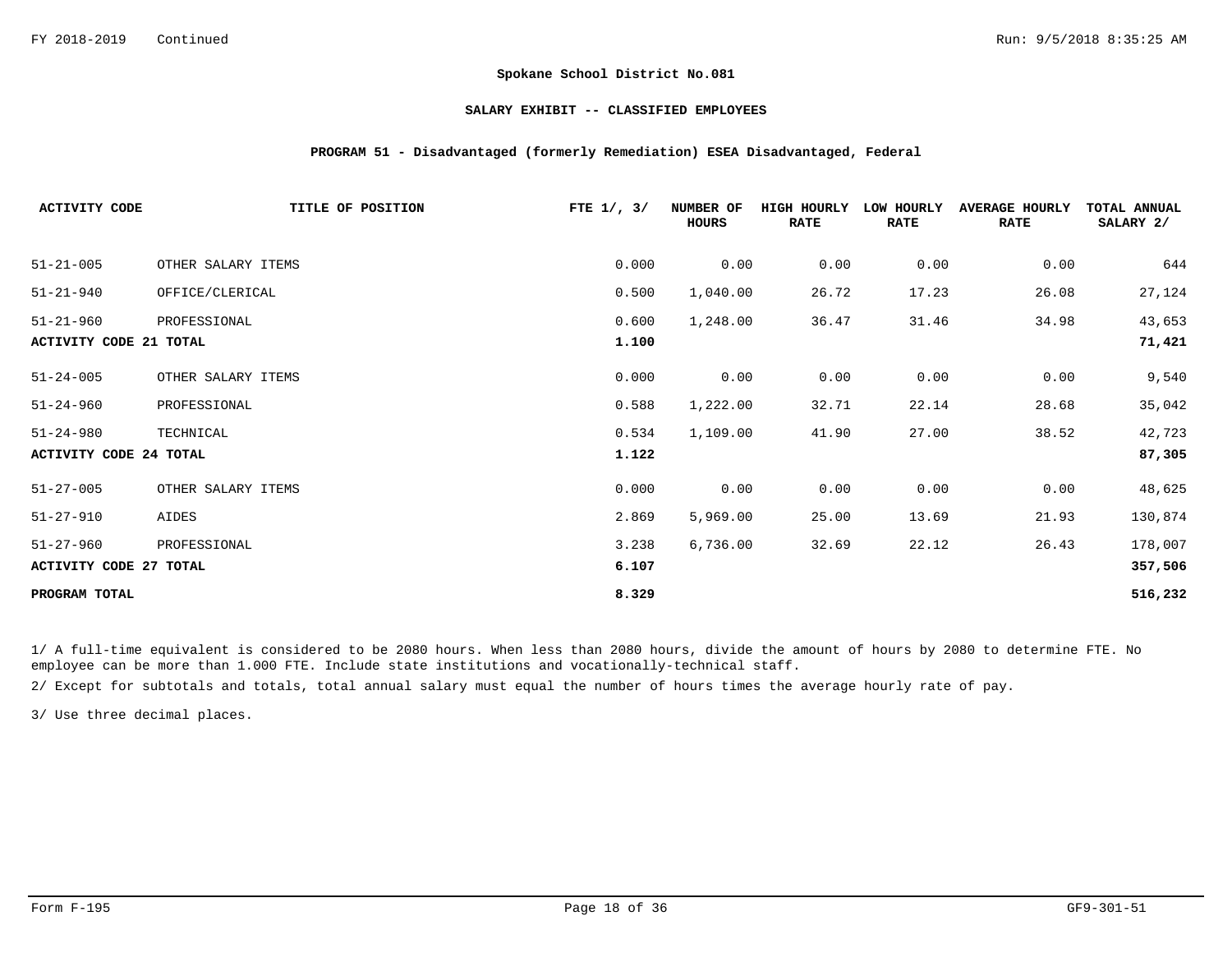### **SALARY EXHIBIT -- CLASSIFIED EMPLOYEES**

## **PROGRAM 52 - Other Title Grants under ESEA-Federal**

| ACTIVITY CODE                 | TITLE OF POSITION  | FTE $1/$ , $3/$ | <b>NUMBER OF</b><br>HOURS | HIGH HOURLY<br><b>RATE</b> | LOW HOURLY<br><b>RATE</b> | <b>AVERAGE HOURLY</b><br><b>RATE</b> | <b>TOTAL ANNUAL</b><br>SALARY 2/ |
|-------------------------------|--------------------|-----------------|---------------------------|----------------------------|---------------------------|--------------------------------------|----------------------------------|
| $52 - 27 - 005$               | OTHER SALARY ITEMS | 0.000           | 0.00                      | 0.00                       | 0.00                      | 0.00                                 | 13,500                           |
| <b>ACTIVITY CODE 27 TOTAL</b> |                    | 0.000           |                           |                            |                           |                                      | 13,500                           |
| PROGRAM TOTAL                 |                    | 0.000           |                           |                            |                           |                                      | 13,500                           |

1/ A full-time equivalent is considered to be 2080 hours. When less than 2080 hours, divide the amount of hours by 2080 to determine FTE. No employee can be more than 1.000 FTE. Include state institutions and vocationally-technical staff.

2/ Except for subtotals and totals, total annual salary must equal the number of hours times the average hourly rate of pay.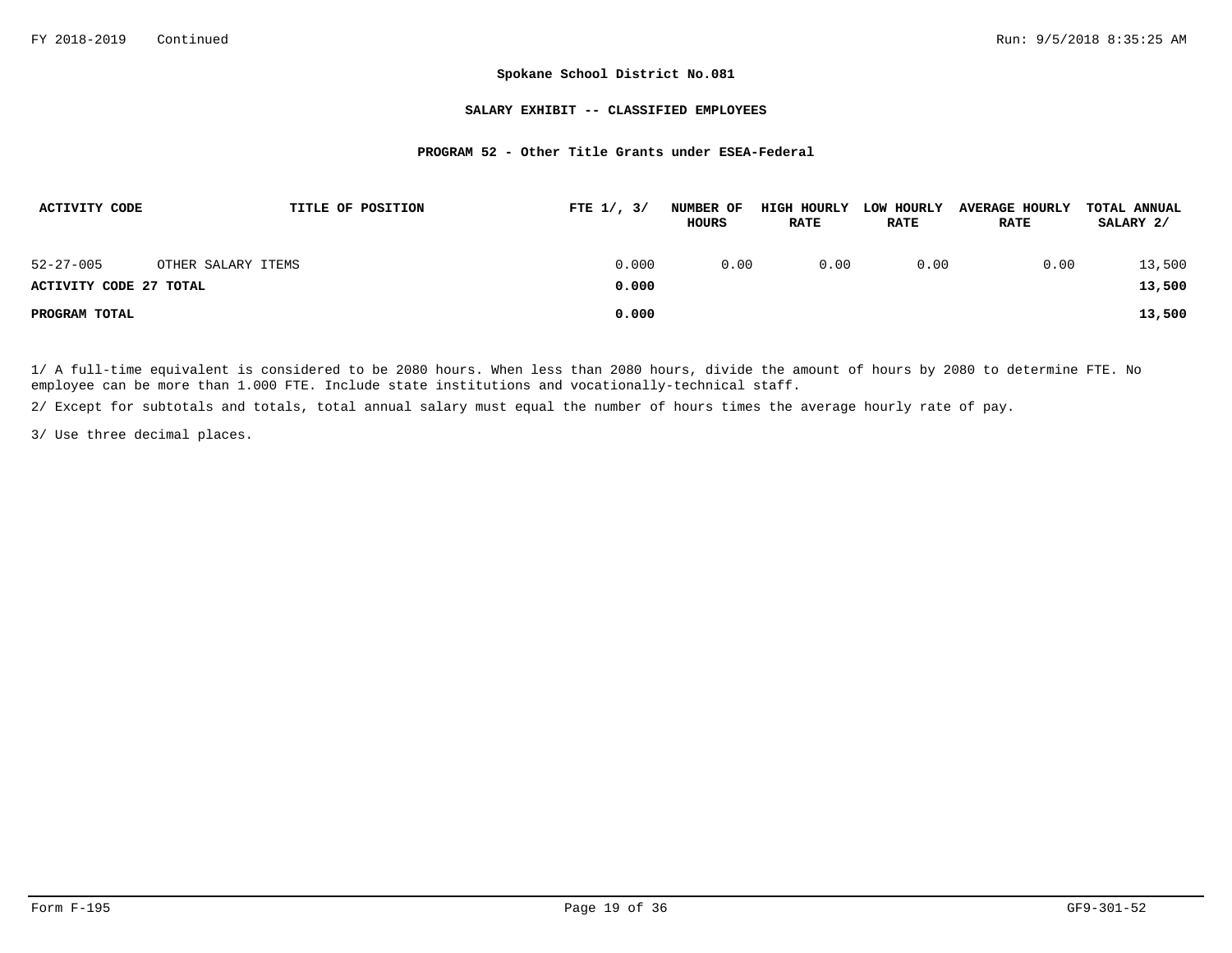### **SALARY EXHIBIT -- CLASSIFIED EMPLOYEES**

## **PROGRAM 55 - Learning Assistance Program (LAP), State**

| <b>ACTIVITY CODE</b>          | TITLE OF POSITION  | FTE $1/$ , $3/$ | NUMBER OF<br>HOURS | HIGH HOURLY<br><b>RATE</b> | LOW HOURLY<br><b>RATE</b> | <b>AVERAGE HOURLY</b><br><b>RATE</b> | TOTAL ANNUAL<br>SALARY 2/ |
|-------------------------------|--------------------|-----------------|--------------------|----------------------------|---------------------------|--------------------------------------|---------------------------|
| $55 - 21 - 005$               | OTHER SALARY ITEMS | 0.000           | 0.00               | 0.00                       | 0.00                      | 0.00                                 | 7,845                     |
| $55 - 21 - 940$               | OFFICE/CLERICAL    | 1.048           | 2,179.36           | 26.71                      | 16.64                     | 23.22                                | 50,605                    |
| $55 - 21 - 960$               | PROFESSIONAL       | 0.300           | 624.00             | 36.47                      | 31.46                     | 34.98                                | 21,826                    |
| ACTIVITY CODE 21 TOTAL        |                    | 1.348           |                    |                            |                           |                                      | 80,276                    |
| $55 - 27 - 005$               | OTHER SALARY ITEMS | 0.000           | 0.00               | 0.00                       | 0.00                      | 0.00                                 | 259,185                   |
| $55 - 27 - 910$               | AIDES              | 0.368           | 764.00             | 20.68                      | 13.71                     | 15.86                                | 12,115                    |
| $55 - 27 - 940$               | OFFICE/CLERICAL    | 0.358           | 745.60             | 24.13                      | 15.53                     | 19.34                                | 14,417                    |
| $55 - 27 - 960$               | PROFESSIONAL       | 4.967           | 10,329.00          | 43.69                      | 19.20                     | 26.44                                | 273,069                   |
| <b>ACTIVITY CODE 27 TOTAL</b> |                    | 5.693           |                    |                            |                           |                                      | 558,786                   |
| PROGRAM TOTAL                 |                    | 7.041           |                    |                            |                           |                                      | 639,062                   |

1/ A full-time equivalent is considered to be 2080 hours. When less than 2080 hours, divide the amount of hours by 2080 to determine FTE. No employee can be more than 1.000 FTE. Include state institutions and vocationally-technical staff.

2/ Except for subtotals and totals, total annual salary must equal the number of hours times the average hourly rate of pay.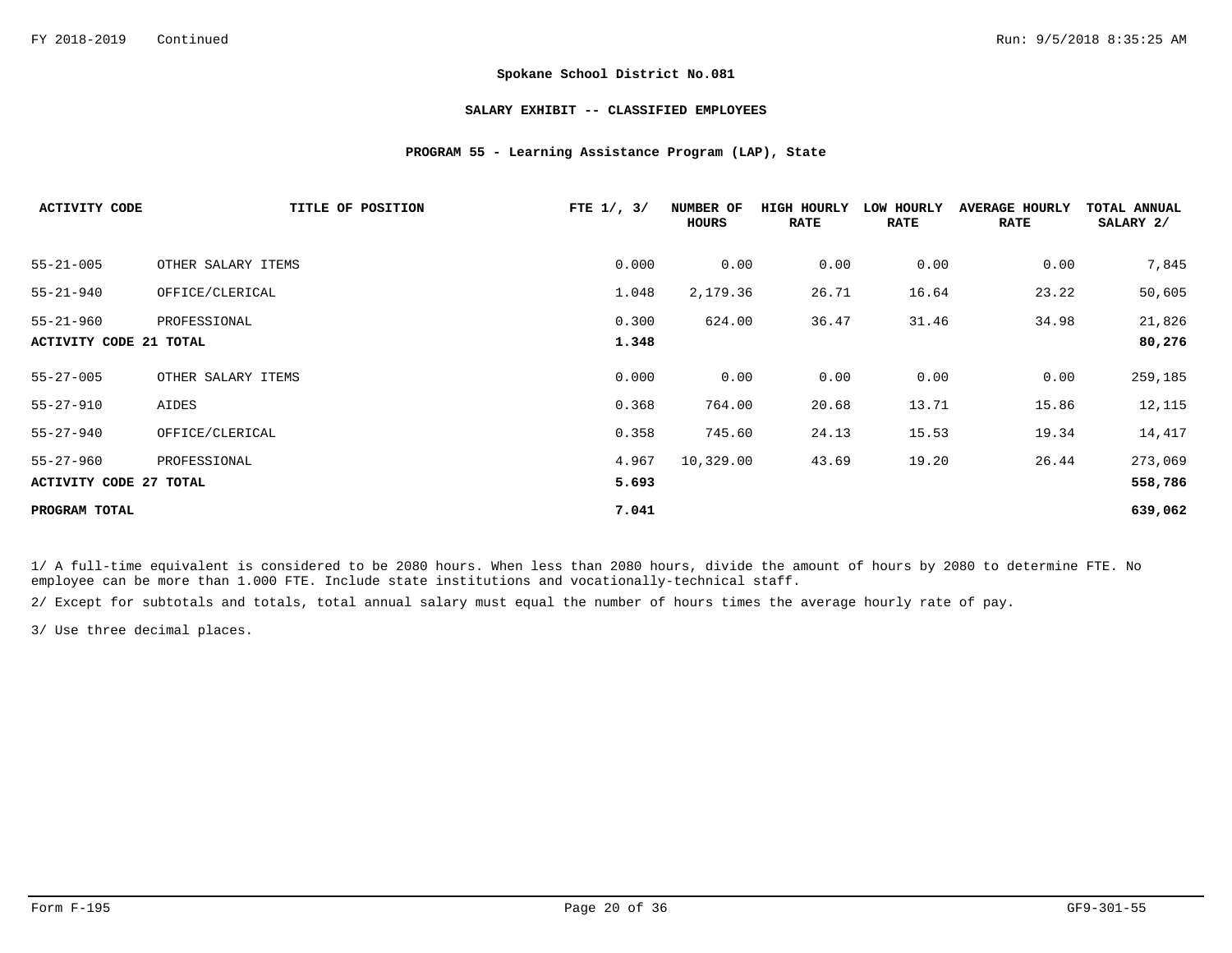### **SALARY EXHIBIT -- CLASSIFIED EMPLOYEES**

## **PROGRAM 58 - Special and Pilot Programs, State**

| <b>ACTIVITY CODE</b>          | TITLE OF POSITION  | FTE $1/$ , $3/$ | NUMBER OF<br>HOURS | HIGH HOURLY<br><b>RATE</b> | LOW HOURLY<br><b>RATE</b> | <b>AVERAGE HOURLY</b><br><b>RATE</b> | TOTAL ANNUAL<br>SALARY 2/ |
|-------------------------------|--------------------|-----------------|--------------------|----------------------------|---------------------------|--------------------------------------|---------------------------|
| $58 - 24 - 005$               | OTHER SALARY ITEMS | 0.000           | 0.00               | 0.00                       | 0.00                      | 0.00                                 | 15,418                    |
| $58 - 24 - 940$               | OFFICE/CLERICAL    | 0.406           | 844.00             | 26.55                      | 15.53                     | 24.73                                | 20,873                    |
| $58 - 24 - 960$               | PROFESSIONAL       | 0.735           | 1,528.00           | 49.80                      | 29.14                     | 45.98                                | 70,251                    |
| $58 - 24 - 980$               | TECHNICAL          | 0.979           | 2,037.00           | 32.69                      | 22.09                     | 24.29                                | 49,476                    |
| <b>ACTIVITY CODE 24 TOTAL</b> |                    | 2.120           |                    |                            |                           |                                      | 156,018                   |
| $58 - 27 - 005$               | OTHER SALARY ITEMS | 0.000           | 0.00               | 0.00                       | 0.00                      | 0.00                                 | 1,546                     |
| $58 - 27 - 910$               | AIDES              | 0.448           | 931.00             | 20.69                      | 13.72                     | 18.10                                | 16,854                    |
| <b>ACTIVITY CODE 27 TOTAL</b> |                    | 0.448           |                    |                            |                           |                                      | 18,400                    |
| $58 - 31 - 005$               | OTHER SALARY ITEMS | 0.000           | 0.00               | 0.00                       | 0.00                      | 0.00                                 | 704                       |
| <b>ACTIVITY CODE 31 TOTAL</b> |                    | 0.000           |                    |                            |                           |                                      | 704                       |
| PROGRAM TOTAL                 |                    | 2.568           |                    |                            |                           |                                      | 175,122                   |

1/ A full-time equivalent is considered to be 2080 hours. When less than 2080 hours, divide the amount of hours by 2080 to determine FTE. No employee can be more than 1.000 FTE. Include state institutions and vocationally-technical staff.

2/ Except for subtotals and totals, total annual salary must equal the number of hours times the average hourly rate of pay.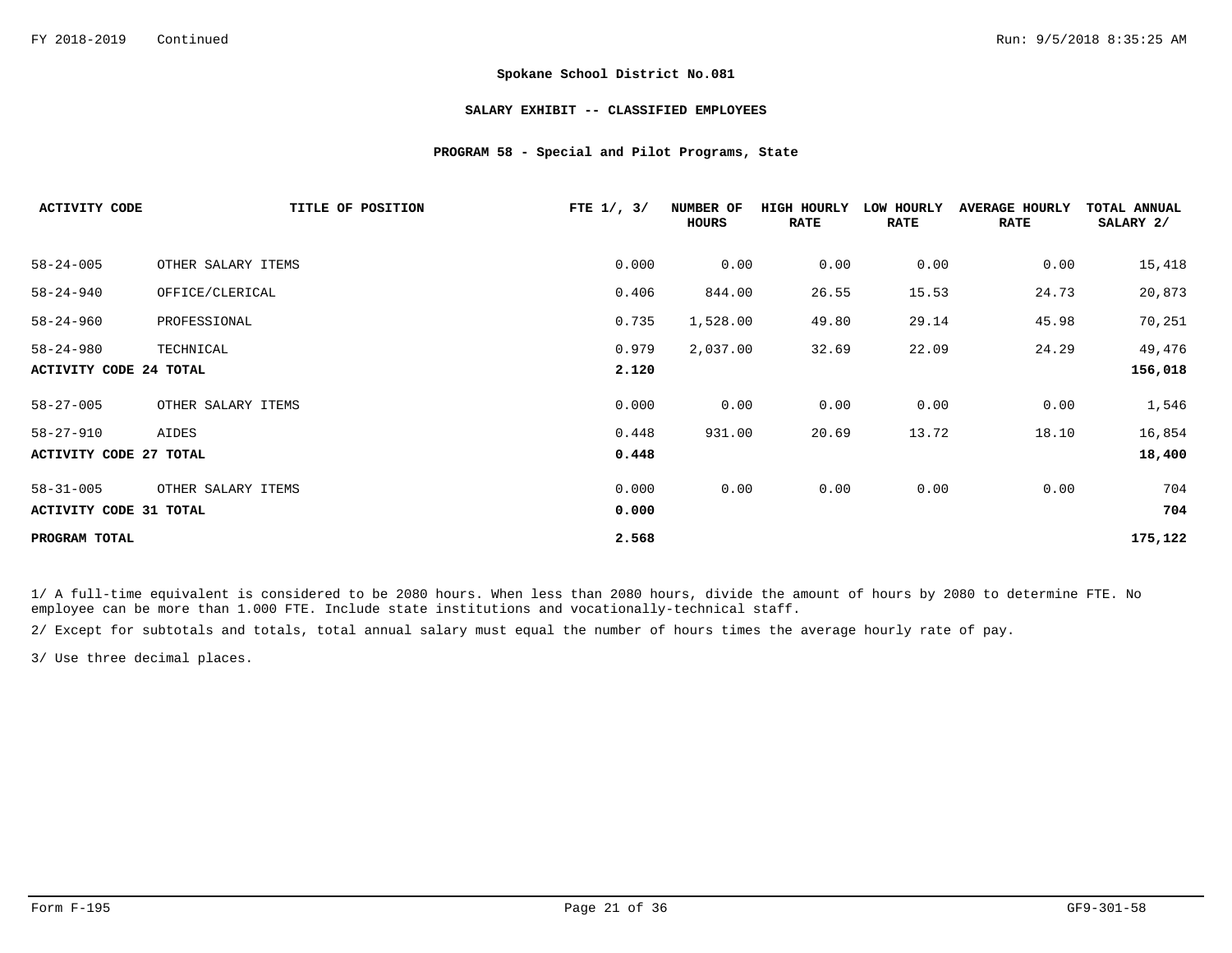### **SALARY EXHIBIT -- CLASSIFIED EMPLOYEES**

## **PROGRAM 64 - Limited English Proficiency, Federal**

| ACTIVITY CODE          | TITLE OF POSITION  | FTE $1/$ , $3/$ | NUMBER OF<br><b>HOURS</b> | HIGH HOURLY<br><b>RATE</b> | LOW HOURLY<br><b>RATE</b> | <b>AVERAGE HOURLY</b><br><b>RATE</b> | TOTAL ANNUAL<br>SALARY 2/ |
|------------------------|--------------------|-----------------|---------------------------|----------------------------|---------------------------|--------------------------------------|---------------------------|
| $64 - 27 - 005$        | OTHER SALARY ITEMS | 0.000           | 0.00                      | 0.00                       | 0.00                      | 0.00                                 | 6,000                     |
| ACTIVITY CODE 27 TOTAL |                    | 0.000           |                           |                            |                           |                                      | 6,000                     |
| $64 - 31 - 005$        | OTHER SALARY ITEMS | 0.000           | 0.00                      | 0.00                       | 0.00                      | 0.00                                 | 906                       |
| ACTIVITY CODE 31 TOTAL |                    | 0.000           |                           |                            |                           |                                      | 906                       |
| PROGRAM TOTAL          |                    | 0.000           |                           |                            |                           |                                      | 6,906                     |

1/ A full-time equivalent is considered to be 2080 hours. When less than 2080 hours, divide the amount of hours by 2080 to determine FTE. No employee can be more than 1.000 FTE. Include state institutions and vocationally-technical staff.

2/ Except for subtotals and totals, total annual salary must equal the number of hours times the average hourly rate of pay.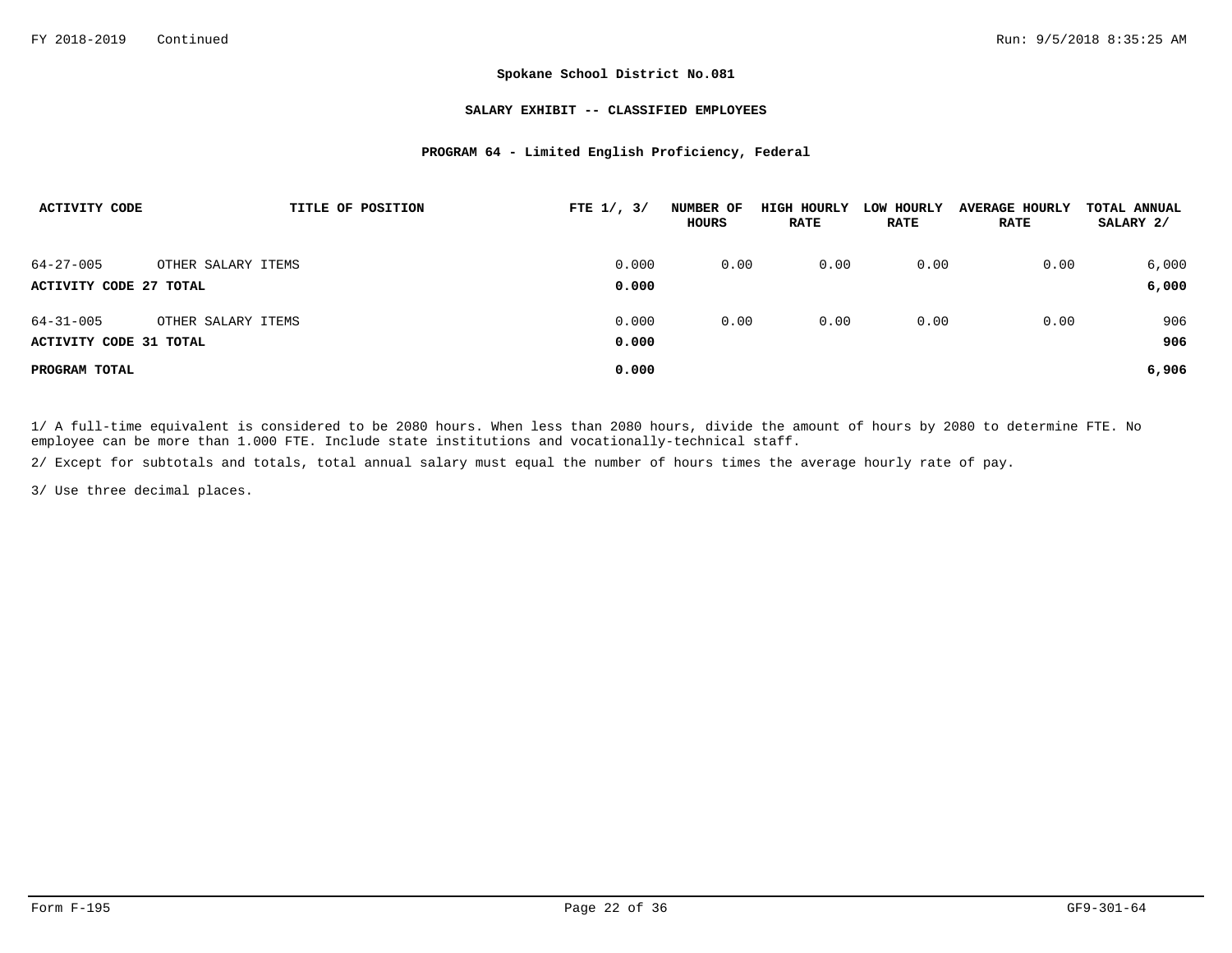### **SALARY EXHIBIT -- CLASSIFIED EMPLOYEES**

## **PROGRAM 65 - Transitional Bilingual, State**

| <b>ACTIVITY CODE</b>          | TITLE OF POSITION  | FTE $1/$ , $3/$ | NUMBER OF<br><b>HOURS</b> | <b>HIGH HOURLY</b><br><b>RATE</b> | LOW HOURLY<br><b>RATE</b> | <b>AVERAGE</b><br>HOURLY<br><b>RATE</b> | TOTAL ANNUAL<br>SALARY 2/ |
|-------------------------------|--------------------|-----------------|---------------------------|-----------------------------------|---------------------------|-----------------------------------------|---------------------------|
| $65 - 21 - 005$               | OTHER SALARY ITEMS | 0.000           | 0.00                      | 0.00                              | 0.00                      | 0.00                                    | 1,530                     |
| $65 - 21 - 940$               | OFFICE/CLERICAL    | 1.000           | 2,080.00                  | 28.41                             | 16.64                     | 27.81                                   | 57,849                    |
| <b>ACTIVITY CODE 21 TOTAL</b> |                    | 1.000           |                           |                                   |                           |                                         | 59,379                    |
| $65 - 24 - 005$               | OTHER SALARY ITEMS | 0.000           | 0.00                      | 0.00                              | 0.00                      | 0.00                                    | 4,707                     |
| $65 - 24 - 960$               | PROFESSIONAL       | 0.666           | 1,386.00                  | 39.43                             | 25.42                     | 34.63                                   | 47,998                    |
| <b>ACTIVITY CODE 24 TOTAL</b> |                    | 0.666           |                           |                                   |                           |                                         | 52,705                    |
| $65 - 27 - 005$               | OTHER SALARY ITEMS | 0.000           | 0.00                      | 0.00                              | 0.00                      | 0.00                                    | 112,748                   |
| $65 - 27 - 910$               | AIDES              | 10.539          | 21,927.00                 | 27.68                             | 18.56                     | 24.37                                   | 534,336                   |
| <b>ACTIVITY CODE 27 TOTAL</b> |                    | 10.539          |                           |                                   |                           |                                         | 647,084                   |
| $65 - 31 - 005$               | OTHER SALARY ITEMS | 0.000           | 0.00                      | 0.00                              | 0.00                      | 0.00                                    | 17,510                    |
| <b>ACTIVITY CODE 31 TOTAL</b> |                    | 0.000           |                           |                                   |                           |                                         | 17,510                    |
| PROGRAM TOTAL                 |                    | 12.205          |                           |                                   |                           |                                         | 776,678                   |

1/ A full-time equivalent is considered to be 2080 hours. When less than 2080 hours, divide the amount of hours by 2080 to determine FTE. No employee can be more than 1.000 FTE. Include state institutions and vocationally-technical staff.

2/ Except for subtotals and totals, total annual salary must equal the number of hours times the average hourly rate of pay.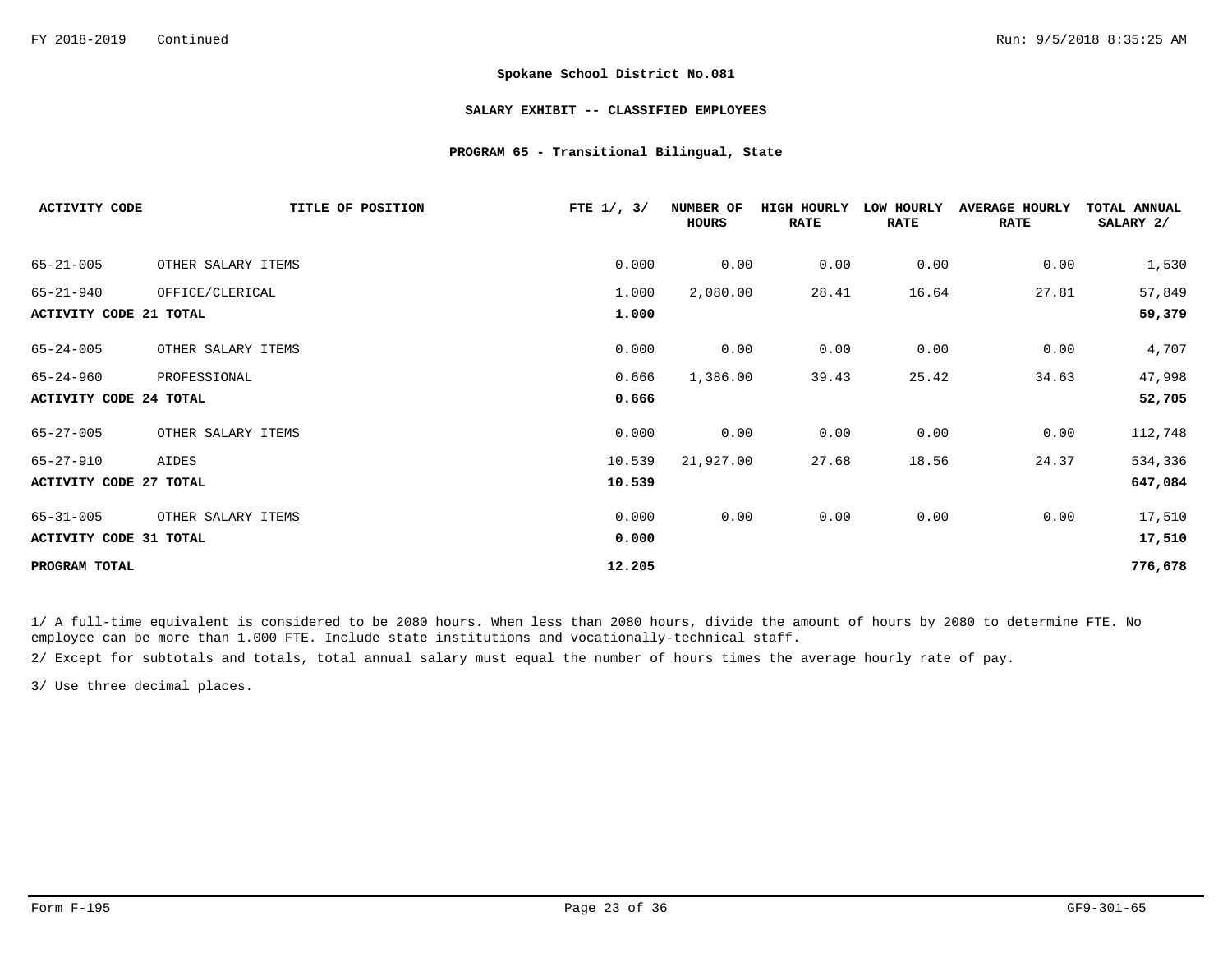#### **SALARY EXHIBIT -- CLASSIFIED EMPLOYEES**

### **PROGRAM 68 - Indian Education, Federal, ED**

| <b>ACTIVITY CODE</b>   | TITLE OF POSITION  | FTE $1/$ , $3/$ | NUMBER OF<br>HOURS | HIGH HOURLY<br><b>RATE</b> | LOW HOURLY<br><b>RATE</b> | <b>AVERAGE HOURLY</b><br><b>RATE</b> | TOTAL ANNUAL<br>SALARY 2/ |
|------------------------|--------------------|-----------------|--------------------|----------------------------|---------------------------|--------------------------------------|---------------------------|
| $68 - 21 - 005$        | OTHER SALARY ITEMS | 0.000           | 0.00               | 0.00                       | 0.00                      | 0.00                                 | 1,349                     |
| $68 - 21 - 940$        | OFFICE/CLERICAL    | 0.294           | 612.00             | 24.11                      | 15.51                     | 18.44                                | 11,286                    |
| ACTIVITY CODE 21 TOTAL |                    | 0.294           |                    |                            |                           |                                      | 12,635                    |
| $68 - 27 - 005$        | OTHER SALARY ITEMS | 0.000           | 0.00               | 0.00                       | 0.00                      | 0.00                                 | 13,259                    |
| $68 - 27 - 910$        | AIDES              | 0.642           | 1,337.00           | 20.70                      | 12.55                     | 20.52                                | 27,437                    |
| $68 - 27 - 960$        | PROFESSIONAL       | 0.643           | 1,337.00           | 29.80                      | 19.19                     | 25.93                                | 34,666                    |
| ACTIVITY CODE 27 TOTAL |                    | 1.285           |                    |                            |                           |                                      | 75,362                    |
| PROGRAM TOTAL          |                    | 1.579           |                    |                            |                           |                                      | 87,997                    |

1/ A full-time equivalent is considered to be 2080 hours. When less than 2080 hours, divide the amount of hours by 2080 to determine FTE. No employee can be more than 1.000 FTE. Include state institutions and vocationally-technical staff.

2/ Except for subtotals and totals, total annual salary must equal the number of hours times the average hourly rate of pay.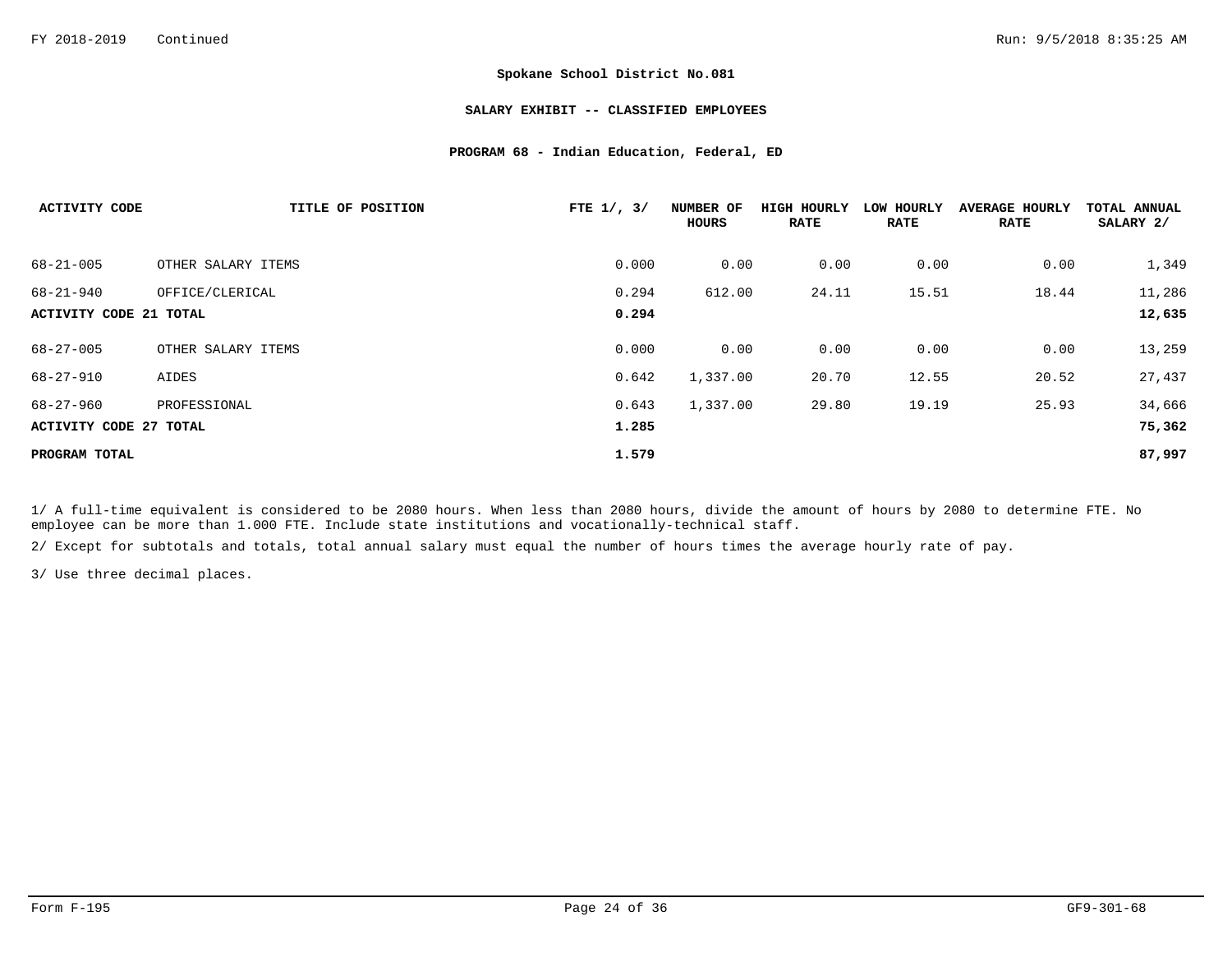#### **SALARY EXHIBIT -- CLASSIFIED EMPLOYEES**

#### **PROGRAM 69 - Compensatory, Other**

| ACTIVITY CODE | TITLE OF POSITION                                    | FTE $1/$ , $3/$ | <b>NUMBER OF</b> | HIGH HOURLY LOW HOURLY |             | <b>AVERAGE HOURLY</b> | TOTAL ANNUAL |
|---------------|------------------------------------------------------|-----------------|------------------|------------------------|-------------|-----------------------|--------------|
|               |                                                      |                 | <b>HOURS</b>     | <b>RATE</b>            | <b>RATE</b> | <b>RATE</b>           | SALARY 2     |
|               | **** NO CLASSIFIED SALARY DATA FOR THIS PROGRAM **** |                 |                  |                        |             |                       |              |

1/ A full-time equivalent is considered to be 2080 hours. When less than 2080 hours, divide the amount of hours by 2080 to determine FTE. No employee can be more than 1.000 FTE. Include state institutions and vocationally-technical staff.

2/ Except for subtotals and totals, total annual salary must equal the number of hours times the average hourly rate of pay.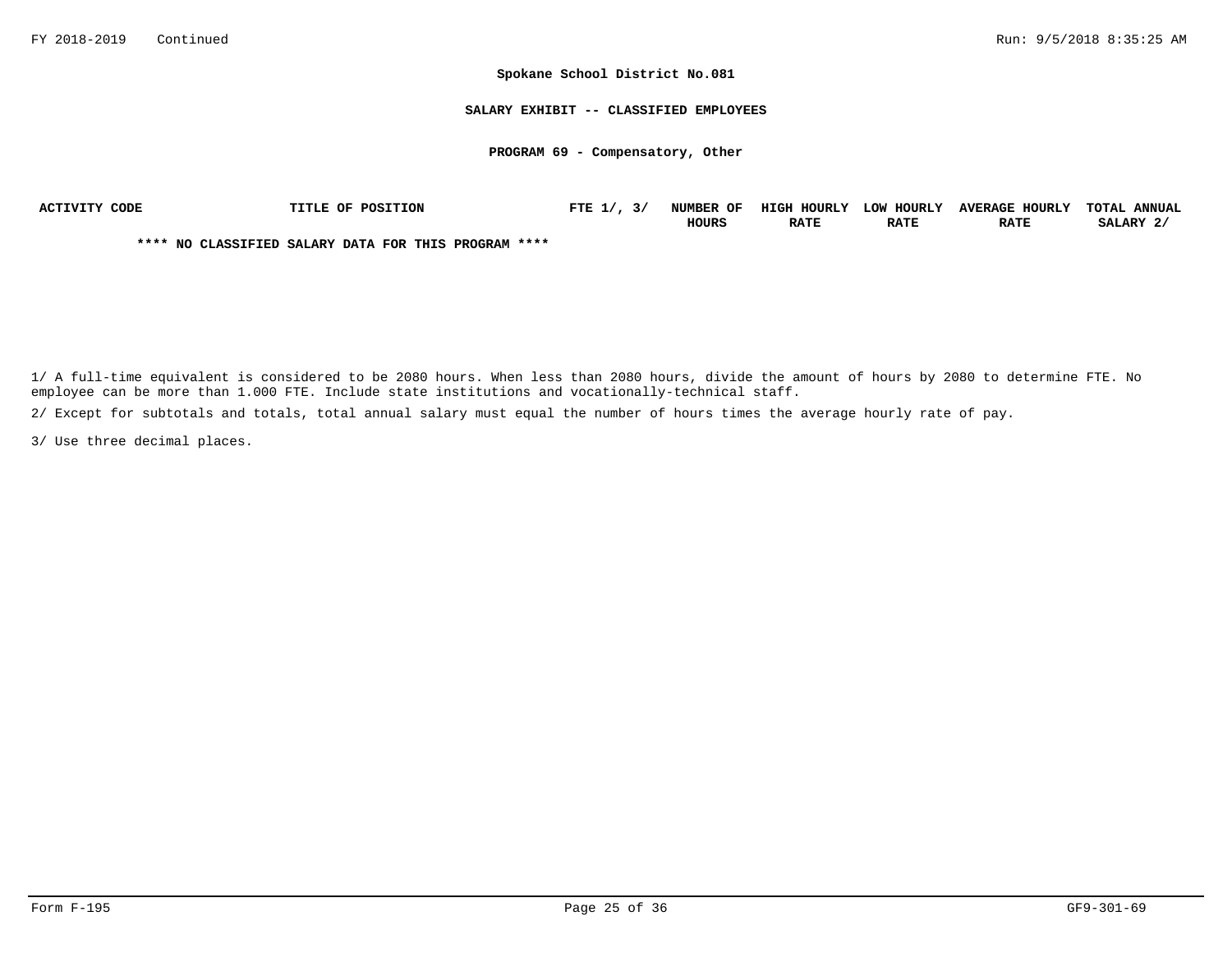#### **SALARY EXHIBIT -- CLASSIFIED EMPLOYEES**

#### **PROGRAM 73 - Summer School**

| ACTIVITY CODE          | TITLE OF POSITION  | FTE $1/$ , $3/$ | NUMBER OF<br>HOURS | HIGH HOURLY<br><b>RATE</b> | LOW HOURLY<br><b>RATE</b> | <b>AVERAGE HOURLY</b><br><b>RATE</b> | TOTAL ANNUAL<br>SALARY 2/ |
|------------------------|--------------------|-----------------|--------------------|----------------------------|---------------------------|--------------------------------------|---------------------------|
| $73 - 23 - 005$        | OTHER SALARY ITEMS | 0.000           | 0.00               | 0.00                       | 0.00                      | 0.00                                 | 4,320                     |
| ACTIVITY CODE 23 TOTAL |                    | 0.000           |                    |                            |                           |                                      | 4,320                     |
| $73 - 27 - 005$        | OTHER SALARY ITEMS | 0.000           | 0.00               | 0.00                       | 0.00                      | 0.00                                 | 136,440                   |
| ACTIVITY CODE 27 TOTAL |                    | 0.000           |                    |                            |                           |                                      | 136,440                   |
| PROGRAM TOTAL          |                    | 0.000           |                    |                            |                           |                                      | 140,760                   |

1/ A full-time equivalent is considered to be 2080 hours. When less than 2080 hours, divide the amount of hours by 2080 to determine FTE. No employee can be more than 1.000 FTE. Include state institutions and vocationally-technical staff.

2/ Except for subtotals and totals, total annual salary must equal the number of hours times the average hourly rate of pay.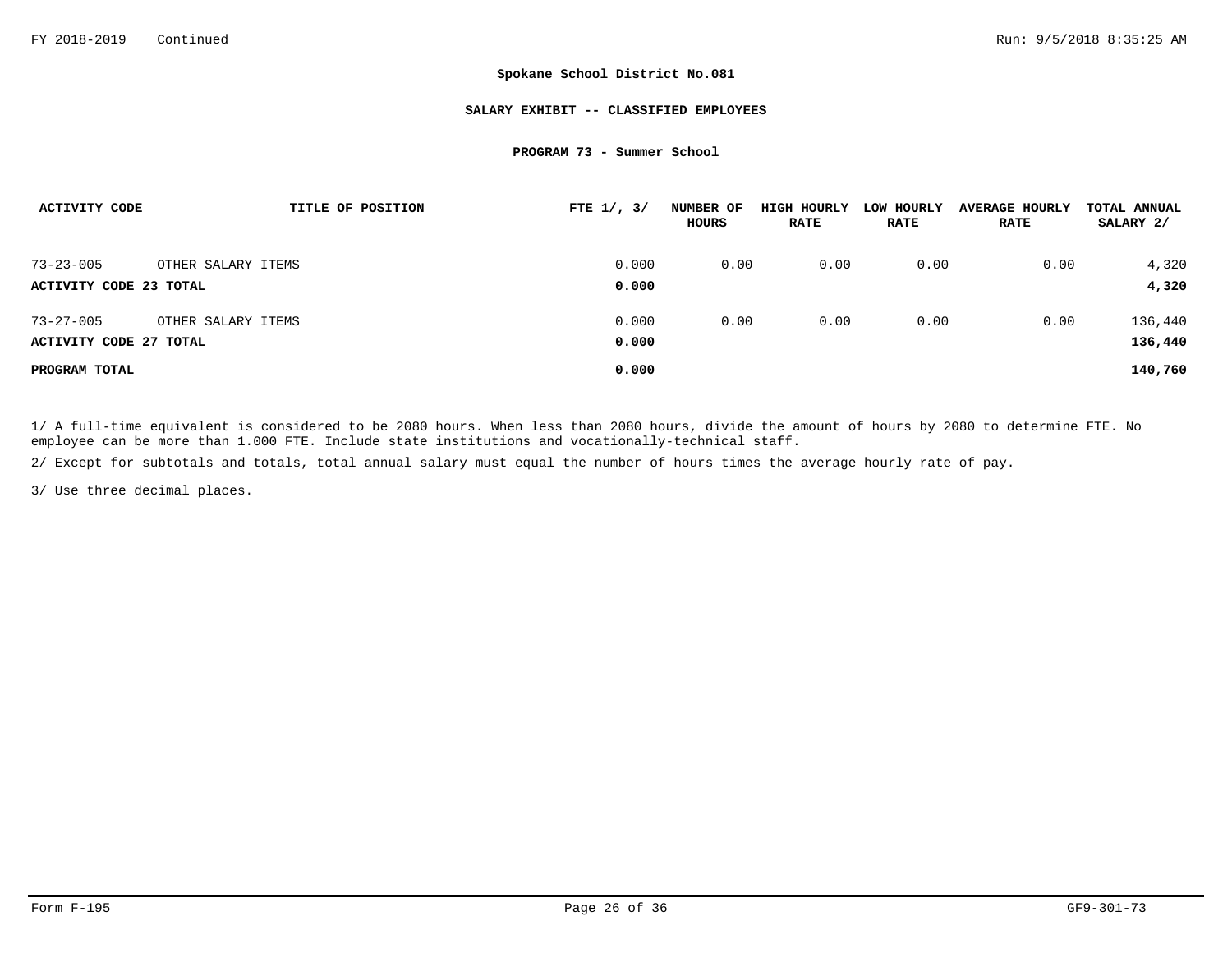**SALARY EXHIBIT -- CLASSIFIED EMPLOYEES**

**PROGRAM 74 - Highly Capable**

| ACTIVITY CODE | <b>TITLE OF POSITION</b>                             | FTE $1/7$ , $3/$ | <b>NUMBER OF</b> | HIGH HOURLY | LOW HOURLY  | <b>AVERAGE HOURLY</b> | TOTAL ANNUAL |
|---------------|------------------------------------------------------|------------------|------------------|-------------|-------------|-----------------------|--------------|
|               |                                                      |                  | <b>HOURS</b>     | <b>RATE</b> | <b>RATE</b> | <b>RATE</b>           | SALARY 2/    |
|               | **** NO CLASSIFIED SALARY DATA FOR THIS PROGRAM **** |                  |                  |             |             |                       |              |

1/ A full-time equivalent is considered to be 2080 hours. When less than 2080 hours, divide the amount of hours by 2080 to determine FTE. No employee can be more than 1.000 FTE. Include state institutions and vocationally-technical staff.

2/ Except for subtotals and totals, total annual salary must equal the number of hours times the average hourly rate of pay.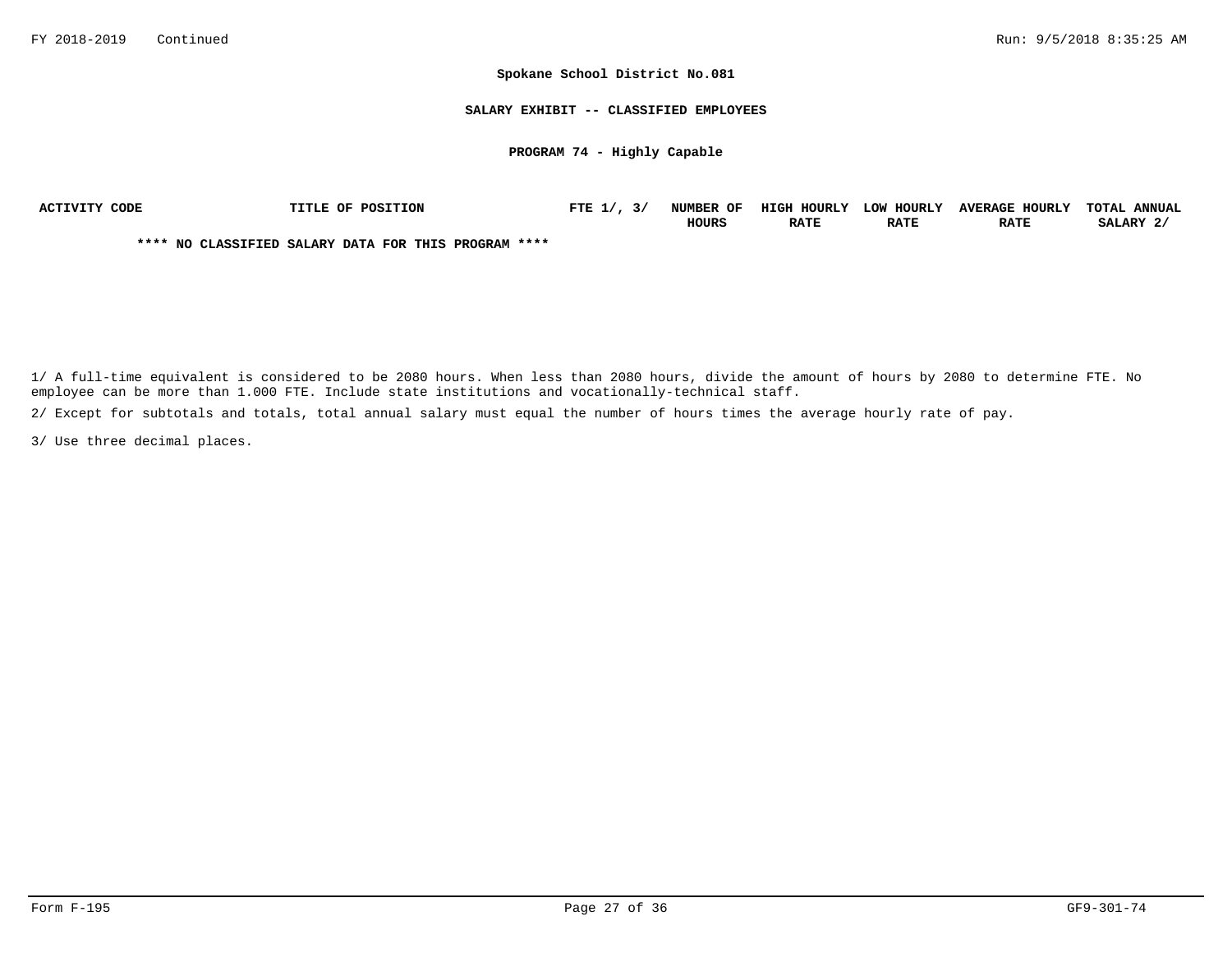#### **SALARY EXHIBIT -- CLASSIFIED EMPLOYEES**

#### **PROGRAM 79 - Instructional Programs, Other**

| <b>ACTIVITY CODE</b>          | TITLE OF POSITION   | FTE $1/$ , $3/$ | NUMBER OF<br><b>HOURS</b> | HIGH HOURLY<br><b>RATE</b> | LOW HOURLY<br><b>RATE</b> | <b>AVERAGE HOURLY</b><br><b>RATE</b> | TOTAL ANNUAL<br>SALARY 2/ |
|-------------------------------|---------------------|-----------------|---------------------------|----------------------------|---------------------------|--------------------------------------|---------------------------|
| $79 - 21 - 005$               | OTHER SALARY ITEMS  | 0.000           | 0.00                      | 0.00                       | 0.00                      | 0.00                                 | 10,781                    |
| $79 - 21 - 940$               | OFFICE/CLERICAL     | 0.252           | 525.00                    | 26.97                      | 17.39                     | 23.62                                | 12,399                    |
| $79 - 21 - 980$               | TECHNICAL           | 0.246           | 512.00                    | 45.25                      | 18.58                     | 26.88                                | 13,761                    |
| $79 - 21 - 990$               | DIRECTOR/SUPERVISOR | 1.038           | 2,158.00                  | 39.86                      | 31.67                     | 36.64                                | 79,070                    |
| <b>ACTIVITY CODE 21 TOTAL</b> |                     | 1.536           |                           |                            |                           |                                      | 116,011                   |
| $79 - 24 - 005$               | OTHER SALARY ITEMS  | 0.000           | 0.00                      | 0.00                       | 0.00                      | 0.00                                 | 5,420                     |
| $79 - 24 - 960$               | PROFESSIONAL        | 0.674           | 1,402.00                  | 32.69                      | 22.12                     | 27.93                                | 39,162                    |
| <b>ACTIVITY CODE 24 TOTAL</b> |                     | 0.674           |                           |                            |                           |                                      | 44,582                    |
| $79 - 27 - 005$               | OTHER SALARY ITEMS  | 0.000           | 0.00                      | 0.00                       | 0.00                      | 0.00                                 | 217,098                   |
| $79 - 27 - 910$               | AIDES               | 2.640           | 5,485.00                  | 20.71                      | 13.72                     | 19.66                                | 107,817                   |
| $79 - 27 - 960$               | PROFESSIONAL        | 0.734           | 1,528.00                  | 29.75                      | 19.18                     | 21.08                                | 32,206                    |
| $79 - 27 - 980$               | TECHNICAL           | 3.848           | 8,004.00                  | 41.85                      | 18.58                     | 30.79                                | 246,428                   |
| <b>ACTIVITY CODE 27 TOTAL</b> |                     | 7.222           |                           |                            |                           |                                      | 603,549                   |
| $79 - 31 - 005$               | OTHER SALARY ITEMS  | 0.000           | 0.00                      | 0.00                       | 0.00                      | 0.00                                 | 8,862                     |
| <b>ACTIVITY CODE 31 TOTAL</b> |                     | 0.000           |                           |                            |                           |                                      | 8,862                     |
| $79 - 91 - 005$               | OTHER SALARY ITEMS  | 0.000           | 0.00                      | 0.00                       | 0.00                      | 0.00                                 | 2,500                     |
| ACTIVITY CODE 91 TOTAL        |                     | 0.000           |                           |                            |                           |                                      | 2,500                     |
| PROGRAM TOTAL                 |                     | 9.432           |                           |                            |                           |                                      | 775,504                   |

1/ A full-time equivalent is considered to be 2080 hours. When less than 2080 hours, divide the amount of hours by 2080 to determine FTE. No employee can be more than 1.000 FTE. Include state institutions and vocationally-technical staff.

2/ Except for subtotals and totals, total annual salary must equal the number of hours times the average hourly rate of pay.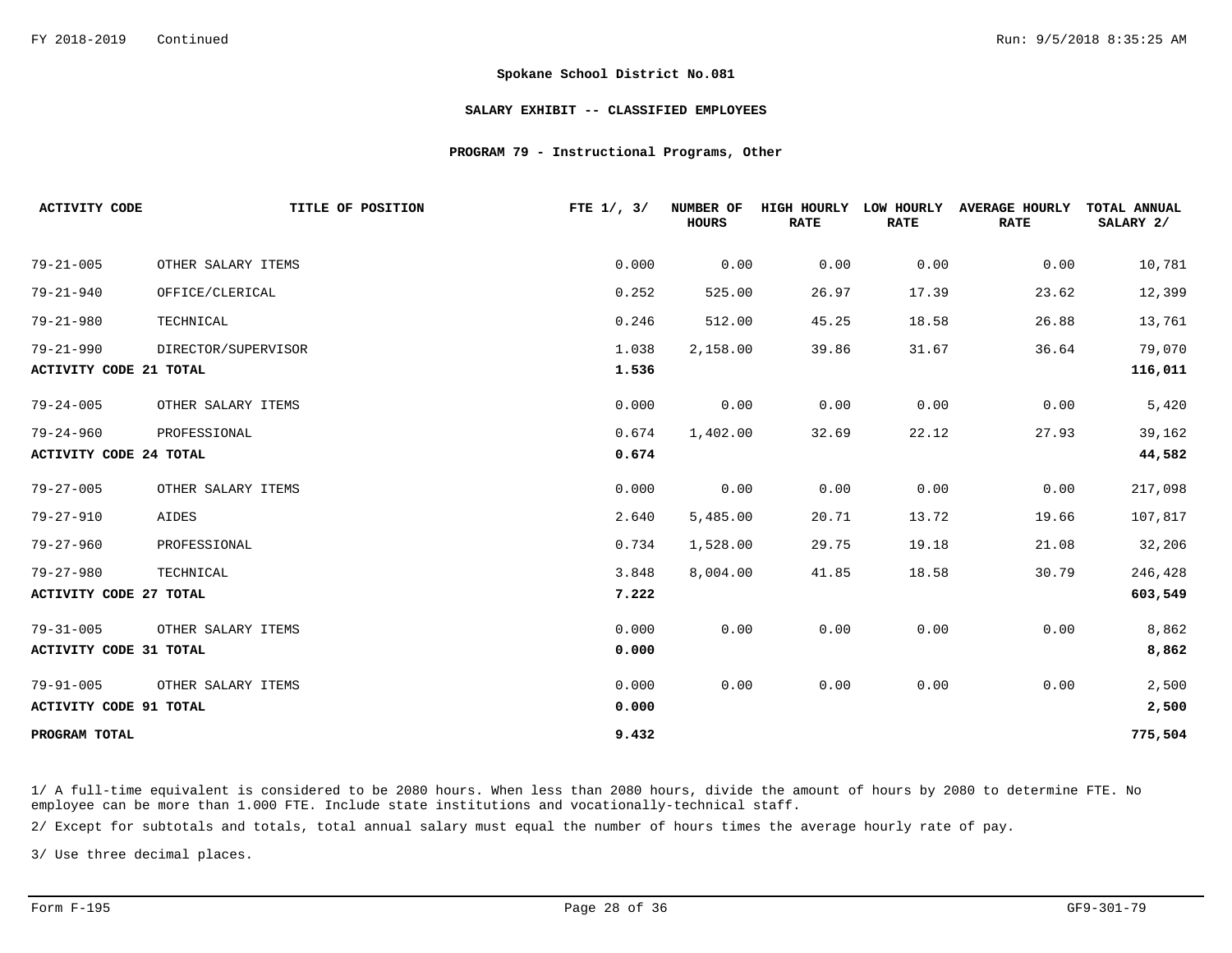#### **SALARY EXHIBIT -- CLASSIFIED EMPLOYEES**

### **PROGRAM 86 - Community Schools**

| ACTIVITY CODE          | TITLE OF POSITION  | FTE $1/$ , $3/$ | <b>NUMBER OF</b><br>HOURS | HIGH HOURLY<br><b>RATE</b> | LOW HOURLY<br><b>RATE</b> | <b>AVERAGE HOURLY</b><br><b>RATE</b> | TOTAL ANNUAL<br>SALARY 2/ |
|------------------------|--------------------|-----------------|---------------------------|----------------------------|---------------------------|--------------------------------------|---------------------------|
| $86 - 91 - 005$        | OTHER SALARY ITEMS | 0.000           | 0.00                      | 0.00                       | 0.00                      | 0.00                                 | 3,500                     |
| ACTIVITY CODE 91 TOTAL |                    | 0.000           |                           |                            |                           |                                      | 3,500                     |
| PROGRAM TOTAL          |                    | 0.000           |                           |                            |                           |                                      | 3,500                     |

1/ A full-time equivalent is considered to be 2080 hours. When less than 2080 hours, divide the amount of hours by 2080 to determine FTE. No employee can be more than 1.000 FTE. Include state institutions and vocationally-technical staff.

2/ Except for subtotals and totals, total annual salary must equal the number of hours times the average hourly rate of pay.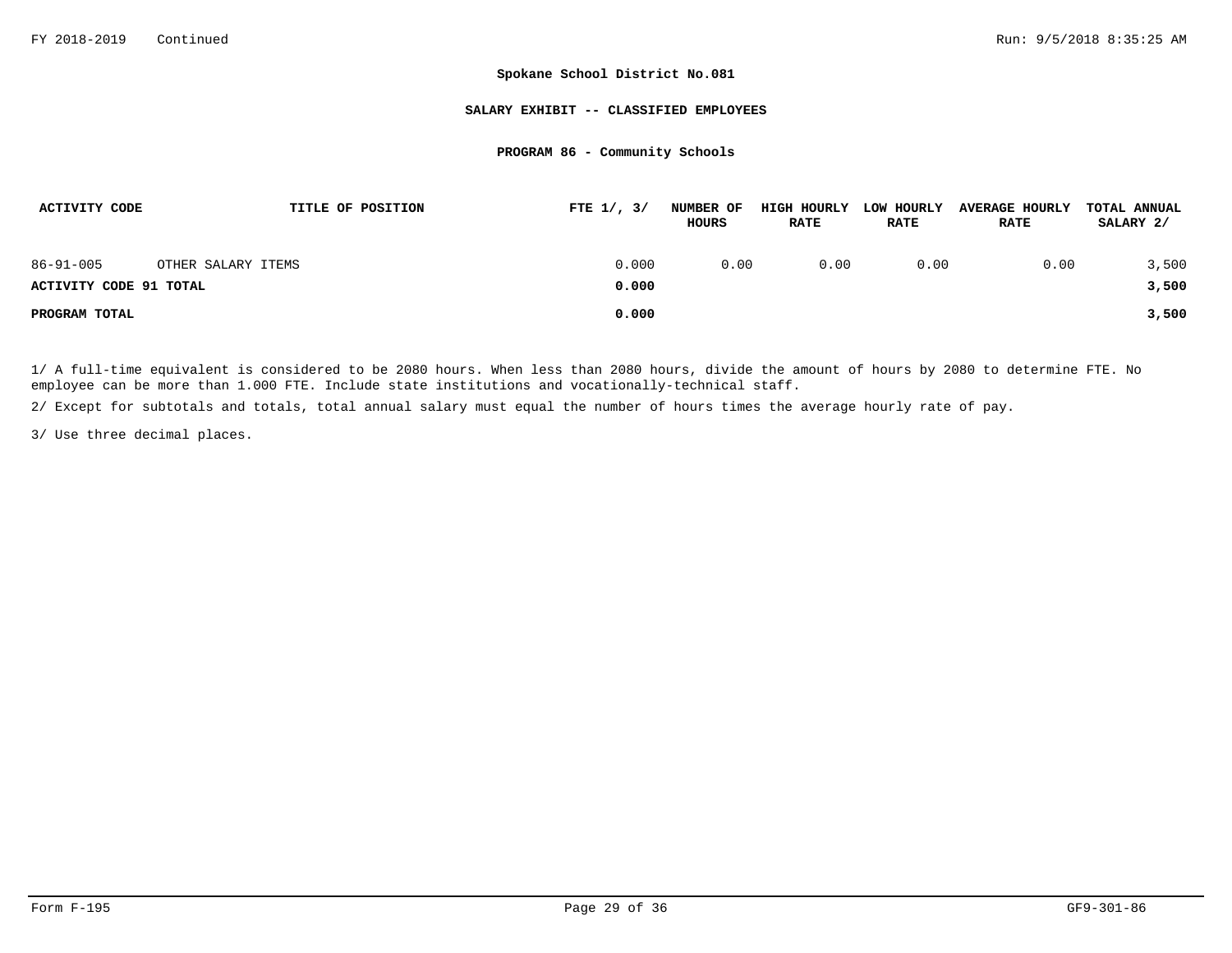#### **SALARY EXHIBIT -- CLASSIFIED EMPLOYEES**

**PROGRAM 88 - Child Care**

| <b>ACTIVITY CODE</b>                      | TITLE OF POSITION   | FTE $1/$ , $3/$ | NUMBER OF<br>HOURS | HIGH HOURLY<br><b>RATE</b> | LOW HOURLY<br><b>RATE</b> | <b>AVERAGE HOURLY</b><br><b>RATE</b> | TOTAL ANNUAL<br>SALARY 2/ |
|-------------------------------------------|---------------------|-----------------|--------------------|----------------------------|---------------------------|--------------------------------------|---------------------------|
| $88 - 31 - 005$<br>ACTIVITY CODE 31 TOTAL | OTHER SALARY ITEMS  | 0.000<br>0.000  | 0.00               | 0.00                       | 0.00                      | 0.00                                 | 2,700<br>2,700            |
| $88 - 91 - 005$                           | OTHER SALARY ITEMS  | 0.000           | 0.00               | 0.00                       | 0.00                      | 0.00                                 | 346,970                   |
| $88 - 91 - 910$                           | AIDES               | 31.671          | 65,853.49          | 21.15                      | 11.58                     | 18.25                                | 1,201,818                 |
| $88 - 91 - 940$                           | OFFICE/CLERICAL     | 1.500           | 3,120.00           | 25.83                      | 16.64                     | 23.24                                | 72,494                    |
| $88 - 91 - 960$                           | PROFESSIONAL        | 1.000           | 2,080.00           | 34.77                      | 30.00                     | 33.68                                | 70,050                    |
| $88 - 91 - 990$                           | DIRECTOR/SUPERVISOR | 2.463           | 5,122.00           | 54.94                      | 31.25                     | 40.03                                | 205,039                   |
| ACTIVITY CODE 91 TOTAL                    |                     | 36.634          |                    |                            |                           |                                      | 1,896,371                 |
| PROGRAM TOTAL                             |                     | 36.634          |                    |                            |                           |                                      | 1,899,071                 |

1/ A full-time equivalent is considered to be 2080 hours. When less than 2080 hours, divide the amount of hours by 2080 to determine FTE. No employee can be more than 1.000 FTE. Include state institutions and vocationally-technical staff.

2/ Except for subtotals and totals, total annual salary must equal the number of hours times the average hourly rate of pay.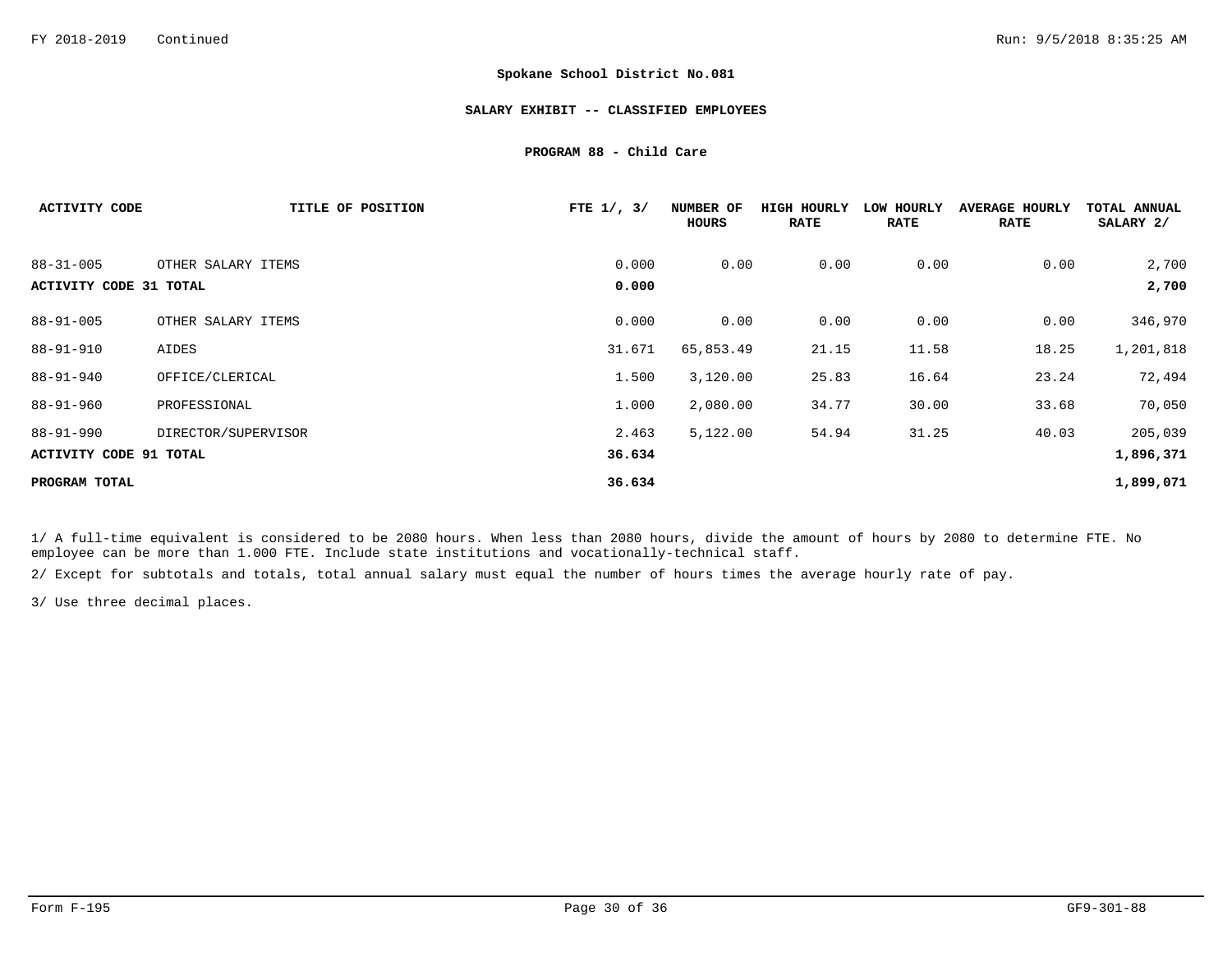#### **SALARY EXHIBIT -- CLASSIFIED EMPLOYEES**

### **PROGRAM 89 - Other Community Services**

| <b>ACTIVITY CODE</b>   | TITLE OF POSITION   | FTE $1/$ , $3/$ | NUMBER OF<br>HOURS | <b>HIGH HOURLY</b><br><b>RATE</b> | LOW HOURLY<br><b>RATE</b> | <b>AVERAGE HOURLY</b><br><b>RATE</b> | TOTAL ANNUAL<br>SALARY 2/ |
|------------------------|---------------------|-----------------|--------------------|-----------------------------------|---------------------------|--------------------------------------|---------------------------|
| $89 - 91 - 005$        | OTHER SALARY ITEMS  | 0.000           | 0.00               | 0.00                              | 0.00                      | 0.00                                 | 153,962                   |
| $89 - 91 - 940$        | OFFICE/CLERICAL     | 2.500           | 5,200.00           | 26.71                             | 16.64                     | 24.73                                | 128,618                   |
| $89 - 91 - 960$        | PROFESSIONAL        | 46.976          | 97,708.00          | 36.47                             | 22.12                     | 29.22                                | 2,855,480                 |
| $89 - 91 - 990$        | DIRECTOR/SUPERVISOR | 4.000           | 8,320.00           | 39.86                             | 31.25                     | 36.66                                | 305,017                   |
| ACTIVITY CODE 91 TOTAL |                     | 53.476          |                    |                                   |                           |                                      | 3,443,077                 |
| PROGRAM TOTAL          |                     | 53.476          |                    |                                   |                           |                                      | 3,443,077                 |

1/ A full-time equivalent is considered to be 2080 hours. When less than 2080 hours, divide the amount of hours by 2080 to determine FTE. No employee can be more than 1.000 FTE. Include state institutions and vocationally-technical staff.

2/ Except for subtotals and totals, total annual salary must equal the number of hours times the average hourly rate of pay.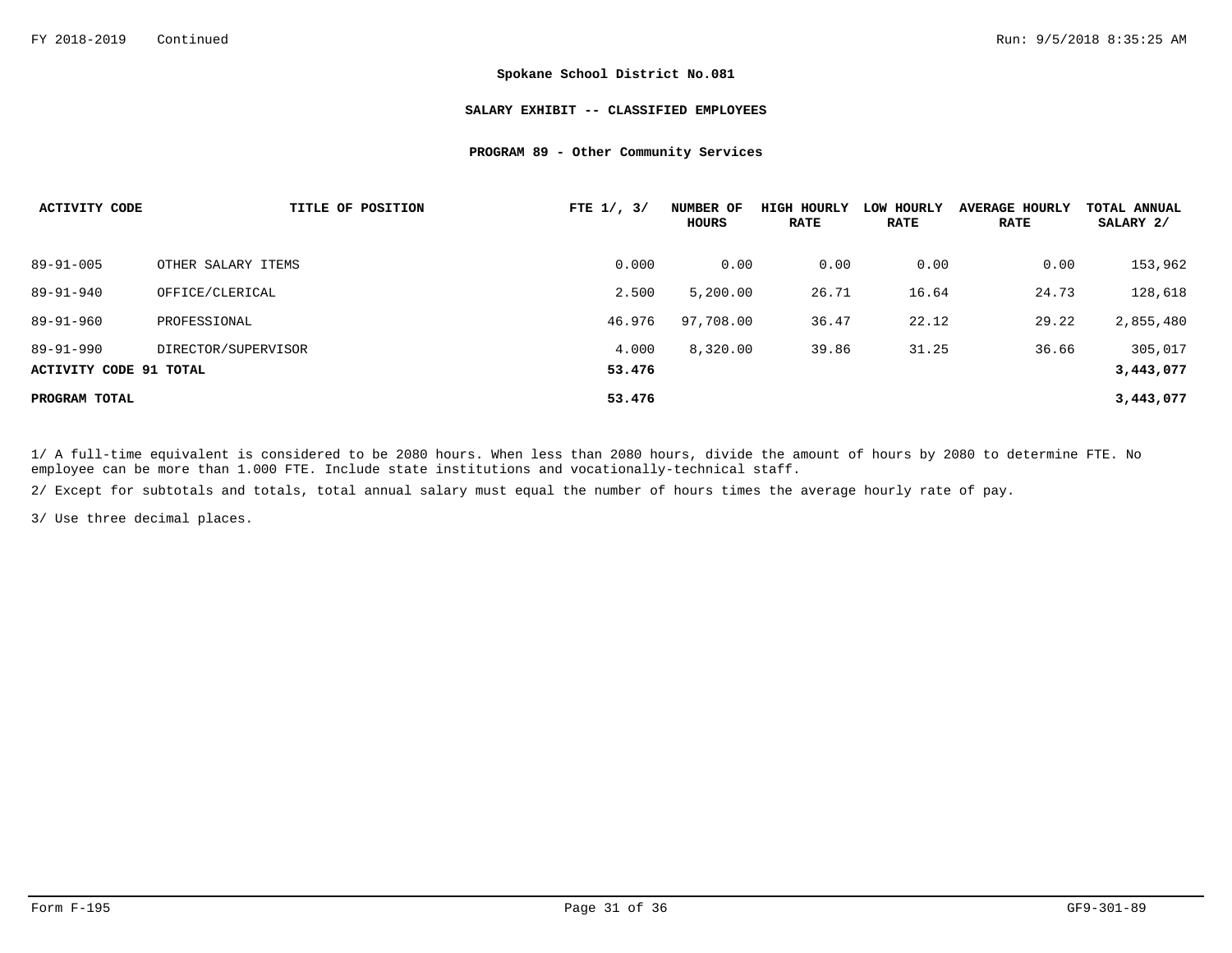### **SALARY EXHIBIT -- CLASSIFIED EMPLOYEES**

# **PROGRAM 97 - District-wide Support**

| <b>ACTIVITY CODE</b>          | TITLE OF POSITION   | FTE $1/$ , $3/$ | NUMBER OF<br><b>HOURS</b> | <b>RATE</b> | <b>RATE</b> | HIGH HOURLY LOW HOURLY AVERAGE HOURLY<br><b>RATE</b> | TOTAL ANNUAL<br>SALARY 2/ |
|-------------------------------|---------------------|-----------------|---------------------------|-------------|-------------|------------------------------------------------------|---------------------------|
| $97 - 11 - 005$               | OTHER SALARY ITEMS  | 0.000           | 0.00                      | 0.00        | 0.00        | 0.00                                                 | 23,100                    |
| $97 - 11 - 940$               | OFFICE/CLERICAL     | 1.000           | 2,080.00                  | 28.53       | 18.39       | 24.65                                                | 51,273                    |
| <b>ACTIVITY CODE 11 TOTAL</b> |                     | 1.000           |                           |             |             |                                                      | 74,373                    |
| $97 - 12 - 940$               | OFFICE/CLERICAL     | 1.000           | 2,080.00                  | 41.67       | 35.94       | 41.67                                                | 86,667                    |
| $97 - 12 - 005$               | OTHER SALARY ITEMS  | 0.000           | 0.00                      | 0.00        | 0.00        | 0.00                                                 | 12,500                    |
| <b>ACTIVITY CODE 12 TOTAL</b> |                     | 1.000           |                           |             |             |                                                      | 99,167                    |
| $97 - 13 - 005$               | OTHER SALARY ITEMS  | 0.000           | 0.00                      | 0.00        | 0.00        | 0.00                                                 | 131,049                   |
| $97 - 13 - 940$               | OFFICE/CLERICAL     | 16.625          | 34,580.00                 | 41.67       | 16.64       | 26.76                                                | 925,286                   |
| $97 - 13 - 960$               | PROFESSIONAL        | 5.650           | 11,752.00                 | 38.18       | 17.41       | 34.16                                                | 401,474                   |
| $97 - 13 - 990$               | DIRECTOR/SUPERVISOR | 6.500           | 13,520.00                 | 74.76       | 37.82       | 45.98                                                | 621,628                   |
| <b>ACTIVITY CODE 13 TOTAL</b> |                     | 28.775          |                           |             |             |                                                      | 2,079,437                 |
| $97 - 14 - 005$               | OTHER SALARY ITEMS  | 0.000           | 0.00                      | 0.00        | 0.00        | 0.00                                                 | 260,809                   |
| $97 - 14 - 940$               | OFFICE/CLERICAL     | 14.775          | 30,732.00                 | 31.51       | 13.86       | 22.41                                                | 688,710                   |
| $97 - 14 - 960$               | PROFESSIONAL        | 4.000           | 8,320.00                  | 36.01       | 18.39       | 30.37                                                | 252,654                   |
| $97 - 14 - 990$               | DIRECTOR/SUPERVISOR | 8.800           | 18,304.00                 | 74.76       | 31.25       | 45.89                                                | 840,045                   |
| <b>ACTIVITY CODE 14 TOTAL</b> |                     | 27.575          |                           |             |             |                                                      | 2,042,218                 |
| $97 - 15 - 005$               | OTHER SALARY ITEMS  | 0.000           | 0.00                      | 0.00        | 0.00        | 0.00                                                 | 35,265                    |
| $97 - 15 - 940$               | OFFICE/CLERICAL     | 1.357           | 2,822.00                  | 26.72       | 15.53       | 25.03                                                | 70,621                    |
| $97 - 15 - 960$               | PROFESSIONAL        | 4.640           | 9,652.00                  | 33.96       | 18.39       | 26.88                                                | 259,478                   |
| $97 - 15 - 990$               | DIRECTOR/SUPERVISOR | 1.000           | 2,080.00                  | 54.49       | 46.01       | 50.41                                                | 104,843                   |
| <b>ACTIVITY CODE 15 TOTAL</b> |                     | 6.997           |                           |             |             |                                                      | 470,207                   |
| $97 - 61 - 005$               | OTHER SALARY ITEMS  | 0.000           | 0.00                      | 0.00        | 0.00        | 0.00                                                 | 18,946                    |
| $97 - 61 - 940$               | OFFICE/CLERICAL     | 2.000           | 4,160.00                  | 26.72       | 15.53       | 26.06                                                | 108,413                   |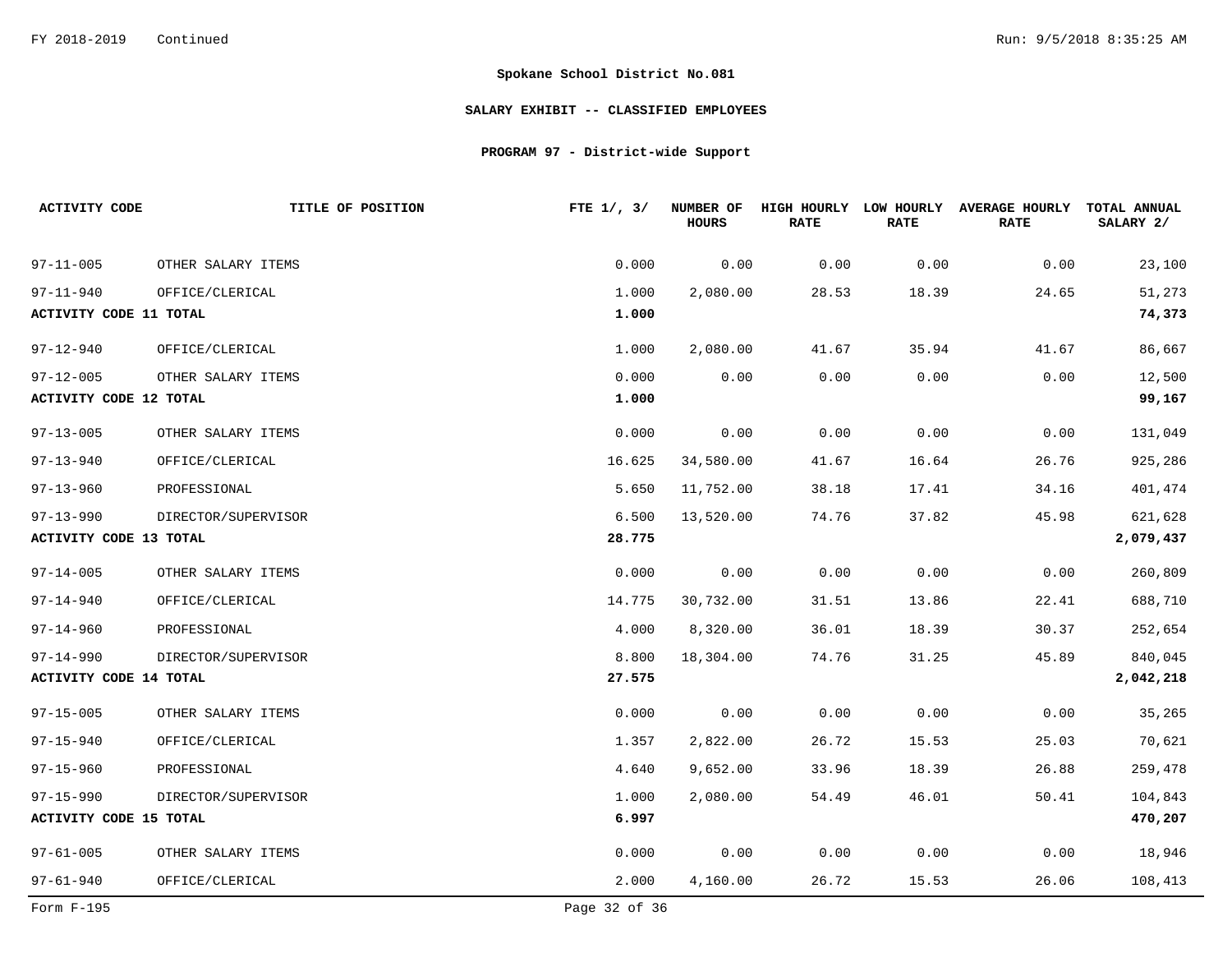### **SALARY EXHIBIT -- CLASSIFIED EMPLOYEES**

# **PROGRAM 97 - District-wide Support**

| <b>ACTIVITY CODE</b>          | TITLE OF POSITION   | FTE $1/$ , $3/$ | <b>NUMBER OF</b><br><b>HOURS</b> | HIGH HOURLY LOW HOURLY<br><b>RATE</b> | <b>RATE</b> | <b>AVERAGE HOURLY</b><br><b>RATE</b> | TOTAL ANNUAL<br>SALARY 2/ |
|-------------------------------|---------------------|-----------------|----------------------------------|---------------------------------------|-------------|--------------------------------------|---------------------------|
| $97 - 61 - 990$               | DIRECTOR/SUPERVISOR | 4.300           | 8,944.00                         | 64.47                                 | 34.38       | 44.18                                | 395,184                   |
| <b>ACTIVITY CODE 61 TOTAL</b> |                     | 6.300           |                                  |                                       |             |                                      | 522,543                   |
| $97 - 62 - 005$               | OTHER SALARY ITEMS  | 0.000           | 0.00                             | 0.00                                  | 0.00        | 0.00                                 | 51,762                    |
| $97 - 62 - 970$               | SERVICE WORKERS     | 10.215          | 21,247.00                        | 34.00                                 | 15.23       | 21.74                                | 462,012                   |
| ACTIVITY CODE 62 TOTAL        |                     | 10.215          |                                  |                                       |             |                                      | 513,774                   |
| $97 - 63 - 005$               | OTHER SALARY ITEMS  | 0.000           | 0.00                             | 0.00                                  | 0.00        | 0.00                                 | 209,751                   |
| $97 - 63 - 940$               | OFFICE/CLERICAL     | 1.812           | 3,768.00                         | 28.30                                 | 16.57       | 26.30                                | 99,093                    |
| $97 - 63 - 970$               | SERVICE WORKERS     | 174.000         | 361,920.00                       | 30.36                                 | 14.55       | 22.96                                | 8,310,528                 |
| $97 - 63 - 980$               | TECHNICAL           | 0.500           | 1,040.00                         | 23.07                                 | 17.89       | 19.35                                | 20,124                    |
| <b>ACTIVITY CODE 63 TOTAL</b> |                     | 176.312         |                                  |                                       |             |                                      | 8,639,496                 |
| $97 - 64 - 005$               | OTHER SALARY ITEMS  | 0.000           | 0.00                             | 0.00                                  | 0.00        | 0.00                                 | 286,951                   |
| $97 - 64 - 920$               | CRAFTS/TRADES       | 58.000          | 120,640.00                       | 42.53                                 | 29.15       | 34.55                                | 4,168,339                 |
| $97 - 64 - 960$               | PROFESSIONAL        | 1.000           | 2,080.00                         | 36.01                                 | 23.21       | 31.10                                | 64,688                    |
| $97 - 64 - 970$               | SERVICE WORKERS     | 4.000           | 8,320.00                         | 35.17                                 | 29.15       | 34.24                                | 284,870                   |
| <b>ACTIVITY CODE 64 TOTAL</b> |                     | 63.000          |                                  |                                       |             |                                      | 4,804,848                 |
| $97 - 67 - 005$               | OTHER SALARY ITEMS  | 0.000           | 0.00                             | 0.00                                  | 0.00        | 0.00                                 | 64,482                    |
| $97 - 67 - 940$               | OFFICE/CLERICAL     | 2.000           | 4,160.00                         | 25.83                                 | 15.53       | 23.29                                | 96,868                    |
| 97-67-970                     | SERVICE WORKERS     | 12.538          | 26,080.00                        | 36.27                                 | 15.62       | 29.41                                | 767,110                   |
| $97 - 67 - 990$               | DIRECTOR/SUPERVISOR | 1.877           | 3,904.00                         | 54.94                                 | 31.25       | 39.01                                | 152,294                   |
| <b>ACTIVITY CODE 67 TOTAL</b> |                     | 16.415          |                                  |                                       |             |                                      | 1,080,754                 |
| $97 - 72 - 005$               | OTHER SALARY ITEMS  | 0.000           | 0.00                             | 0.00                                  | 0.00        | 0.00                                 | 47,870                    |
| $97 - 72 - 940$               | OFFICE/CLERICAL     | 1,100           | 2,288.00                         | 26.74                                 | 17.23       | 24.55                                | 56,161                    |
| $97 - 72 - 960$               | PROFESSIONAL        | 0.500           | 1,040.00                         | 36.47                                 | 31.46       | 36.12                                | 37,560                    |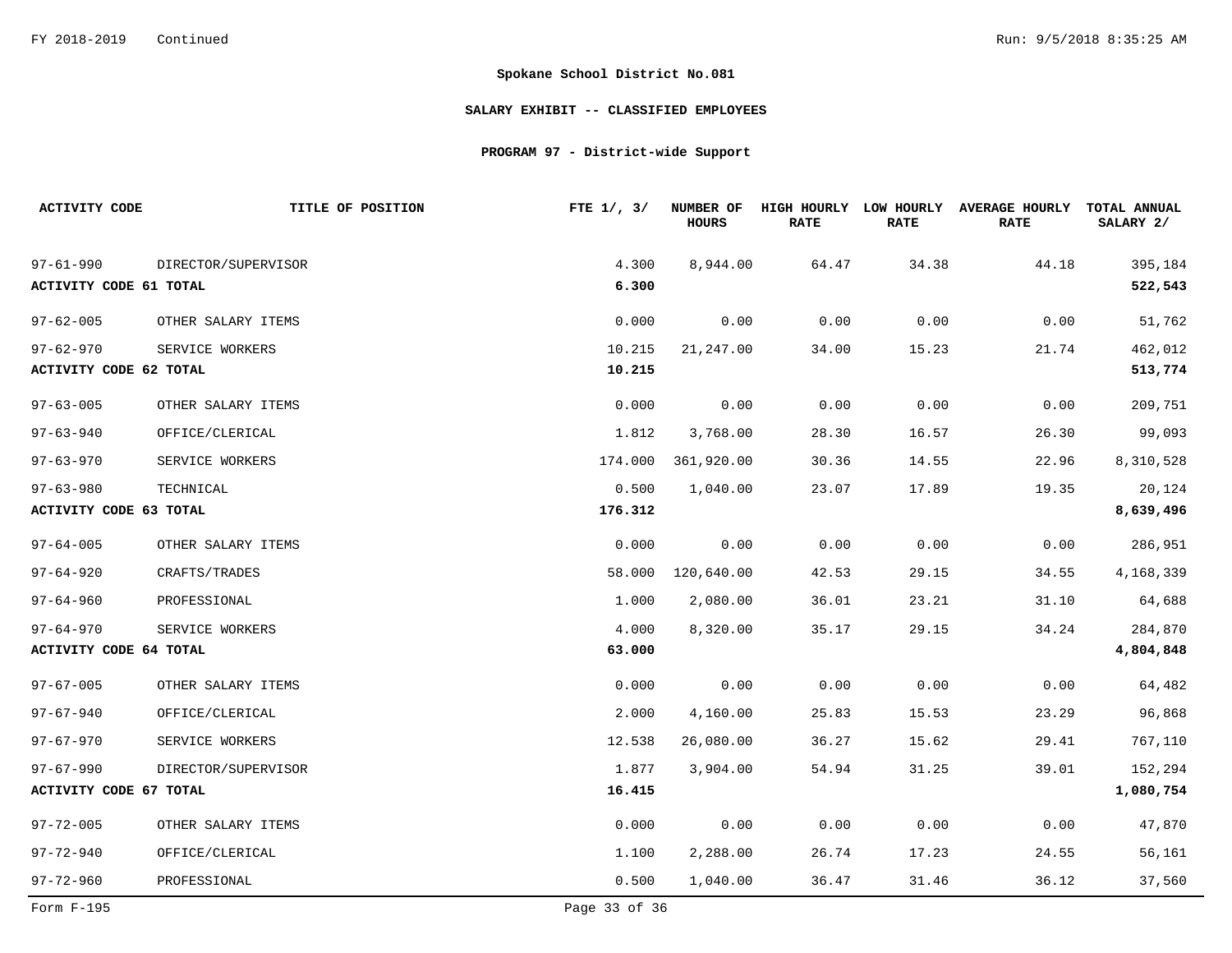#### **SALARY EXHIBIT -- CLASSIFIED EMPLOYEES**

#### **PROGRAM 97 - District-wide Support**

| <b>ACTIVITY CODE</b>          | TITLE OF POSITION   | FTE $1/$ , $3/$ | NUMBER OF<br><b>HOURS</b> | HIGH HOURLY<br><b>RATE</b> | LOW HOURLY<br><b>RATE</b> | <b>AVERAGE HOURLY</b><br><b>RATE</b> | TOTAL ANNUAL<br>SALARY 2/ |
|-------------------------------|---------------------|-----------------|---------------------------|----------------------------|---------------------------|--------------------------------------|---------------------------|
| $97 - 72 - 980$               | TECHNICAL           | 27.900          | 58,032.00                 | 46.28                      | 17.89                     | 36.08                                | 2,093,865                 |
| $97 - 72 - 990$               | DIRECTOR/SUPERVISOR | 3.500           | 7,280.00                  | 64.47                      | 37.82                     | 49.68                                | 361,640                   |
| ACTIVITY CODE 72 TOTAL        |                     | 33.000          |                           |                            |                           |                                      | 2,597,096                 |
| $97 - 73 - 005$               | OTHER SALARY ITEMS  | 0.000           | 0.00                      | 0.00                       | 0.00                      | 0.00                                 | 5,656                     |
| $97 - 73 - 940$               | OFFICE/CLERICAL     | 2.000           | 4,160.00                  | 20.92                      | 13.51                     | 17.08                                | 71,050                    |
| $97 - 73 - 980$               | TECHNICAL           | 4.000           | 8,320.00                  | 28.53                      | 15.18                     | 26.54                                | 220,807                   |
| $97 - 73 - 990$               | DIRECTOR/SUPERVISOR | 1.000           | 2,080.00                  | 32.94                      | 28.41                     | 32.94                                | 68,512                    |
| ACTIVITY CODE 73 TOTAL        |                     | 7.000           |                           |                            |                           |                                      | 366,025                   |
| $97 - 74 - 005$               | OTHER SALARY ITEMS  | 0.000           | 0.00                      | 0.00                       | 0.00                      | 0.00                                 | 48,580                    |
| $97 - 74 - 940$               | OFFICE/CLERICAL     | 1.000           | 2,080.00                  | 24.13                      | 15.53                     | 23.55                                | 48,982                    |
| $97 - 74 - 970$               | SERVICE WORKERS     | 7.000           | 14,560.00                 | 31.23                      | 22.07                     | 29.72                                | 432,693                   |
| $97 - 74 - 990$               | DIRECTOR/SUPERVISOR | 1.000           | 2,080.00                  | 32.94                      | 28.41                     | 32.94                                | 68,512                    |
| <b>ACTIVITY CODE 74 TOTAL</b> |                     | 9.000           |                           |                            |                           |                                      | 598,767                   |
| $97 - 75 - 005$               | OTHER SALARY ITEMS  | 0.000           | 0.00                      | 0.00                       | 0.00                      | 0.00                                 | 5,911                     |
| $97 - 75 - 920$               | CRAFTS/TRADES       | 2.000           | 4,160.00                  | 35.17                      | 29.15                     | 33.38                                | 138,841                   |
| <b>ACTIVITY CODE 75 TOTAL</b> |                     | 2.000           |                           |                            |                           |                                      | 144,752                   |
| PROGRAM TOTAL                 |                     | 388.589         |                           |                            |                           |                                      | 24,033,457                |

1/ A full-time equivalent is considered to be 2080 hours. When less than 2080 hours, divide the amount of hours by 2080 to determine FTE. No employee can be more than 1.000 FTE. Include state institutions and vocationally-technical staff.

2/ Except for subtotals and totals, total annual salary must equal the number of hours times the average hourly rate of pay.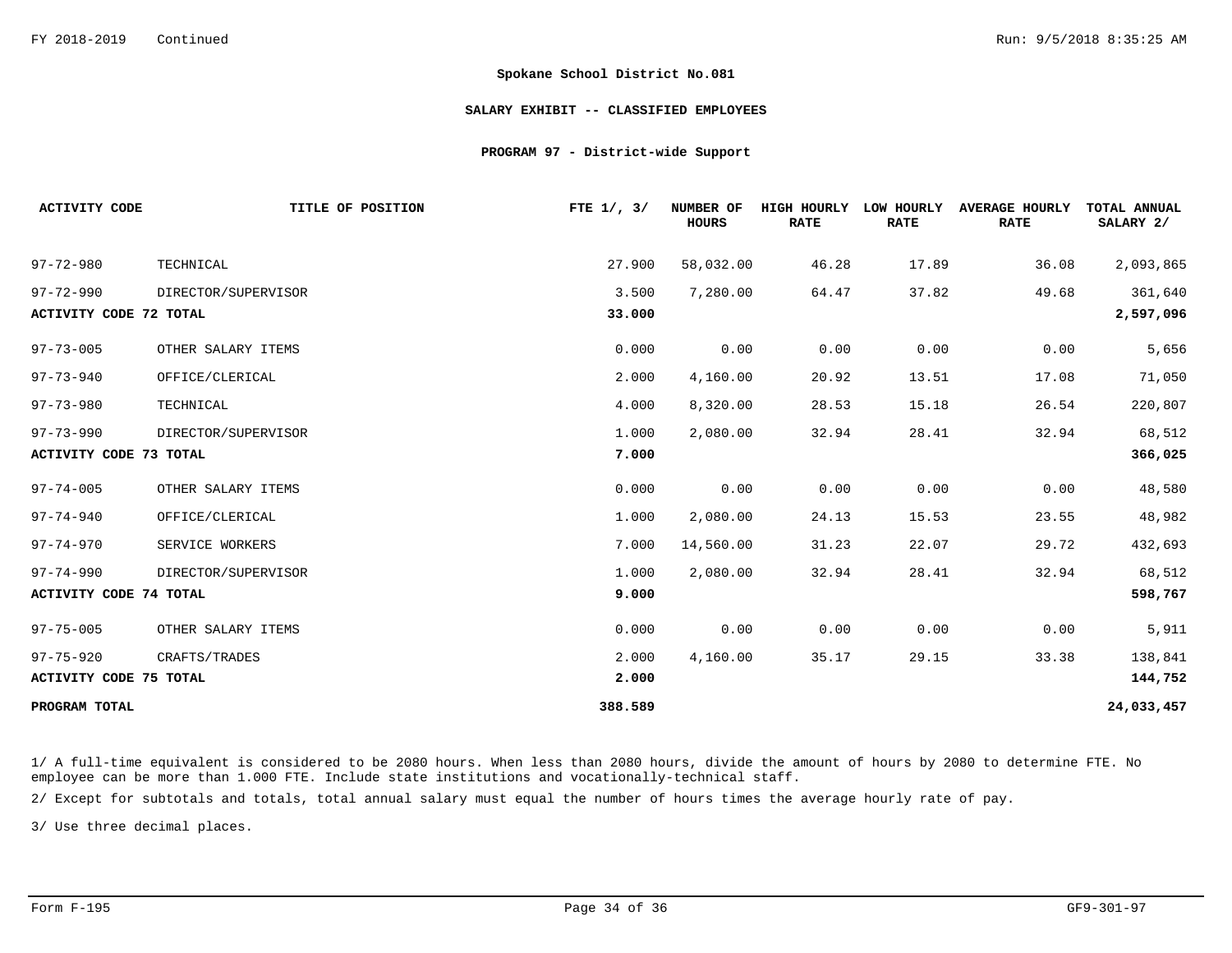#### **SALARY EXHIBIT -- CLASSIFIED EMPLOYEES**

#### **PROGRAM 98 - School Food Services**

| <b>ACTIVITY CODE</b>   | TITLE OF POSITION   | FTE $1/$ , $3/$ | NUMBER OF<br>HOURS | HIGH HOURLY<br><b>RATE</b> | LOW HOURLY<br><b>RATE</b> | <b>AVERAGE HOURLY</b><br><b>RATE</b> | TOTAL ANNUAL<br>SALARY 2/ |
|------------------------|---------------------|-----------------|--------------------|----------------------------|---------------------------|--------------------------------------|---------------------------|
| $98 - 41 - 005$        | OTHER SALARY ITEMS  | 0.000           | 0.00               | 0.00                       | 0.00                      | 0.00                                 | 37,687                    |
| $98 - 41 - 940$        | OFFICE/CLERICAL     | 4.666           | 9,704.00           | 27.17                      | 15.53                     | 23.68                                | 229,812                   |
| $98 - 41 - 960$        | PROFESSIONAL        | 0.500           | 1,040.00           | 36.47                      | 31.46                     | 36.12                                | 37,561                    |
| $98 - 41 - 980$        | TECHNICAL           | 1,200           | 2,496.00           | 46.28                      | 20.65                     | 25.92                                | 64,701                    |
| $98 - 41 - 990$        | DIRECTOR/SUPERVISOR | 5.000           | 10,400.00          | 54.94                      | 34.38                     | 40.75                                | 423,756                   |
| ACTIVITY CODE 41 TOTAL |                     | 11.366          |                    |                            |                           |                                      | 793,517                   |
| $98 - 44 - 005$        | OTHER SALARY ITEMS  | 0.000           | 0.00               | 0.00                       | 0.00                      | 0.00                                 | 1,035,811                 |
| 98-44-970              | SERVICE WORKERS     | 99.382          | 206,723.00         | 24.80                      | 15.89                     | 20.74                                | 4,288,107                 |
| ACTIVITY CODE 44 TOTAL |                     | 99.382          |                    |                            |                           |                                      | 5,323,918                 |
| PROGRAM TOTAL          |                     | 110.748         |                    |                            |                           |                                      | 6, 117, 435               |

1/ A full-time equivalent is considered to be 2080 hours. When less than 2080 hours, divide the amount of hours by 2080 to determine FTE. No employee can be more than 1.000 FTE. Include state institutions and vocationally-technical staff.

2/ Except for subtotals and totals, total annual salary must equal the number of hours times the average hourly rate of pay.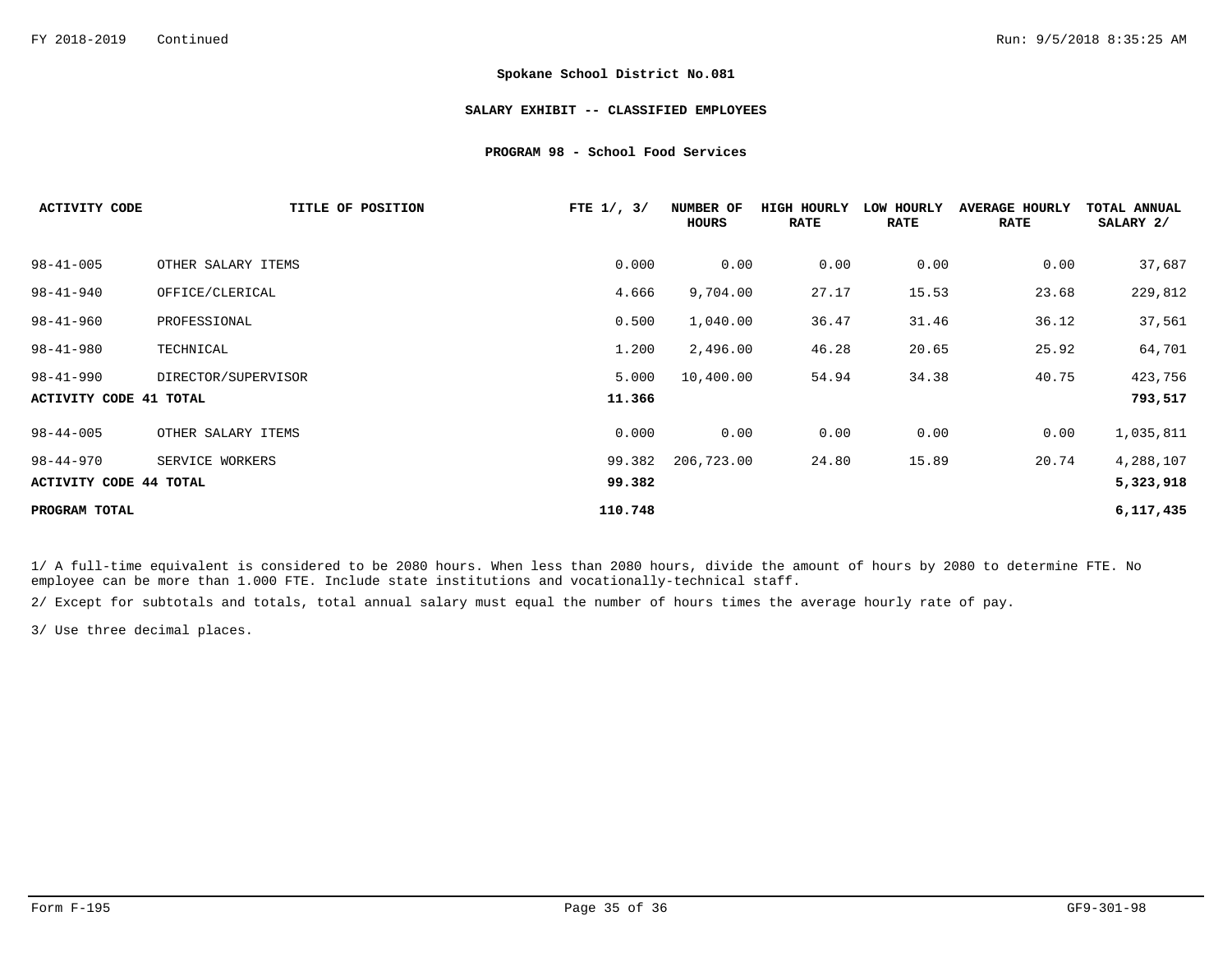#### **SALARY EXHIBIT -- CLASSIFIED EMPLOYEES**

#### **PROGRAM 99 - Pupil Transportation**

| <b>ACTIVITY CODE</b>          | TITLE OF POSITION   | FTE $1/$ , $3/$ | NUMBER OF<br>HOURS | HIGH HOURLY<br><b>RATE</b> | LOW HOURLY<br><b>RATE</b> | <b>AVERAGE HOURLY</b><br><b>RATE</b> | TOTAL ANNUAL<br>SALARY 2/ |
|-------------------------------|---------------------|-----------------|--------------------|----------------------------|---------------------------|--------------------------------------|---------------------------|
| $99 - 25 - 005$               | OTHER SALARY ITEMS  | 0.000           | 0.00               | 0.00                       | 0.00                      | 0.00                                 | 1,520                     |
| $99 - 25 - 910$               | AIDES               | 14.272          | 29,685.00          | 12.09                      | 11.33                     | 11.93                                | 354,149                   |
| <b>ACTIVITY CODE 25 TOTAL</b> |                     | 14.272          |                    |                            |                           |                                      | 355,669                   |
| $99 - 51 - 005$               | OTHER SALARY ITEMS  | 0.000           | 0.00               | 0.00                       | 0.00                      | 0.00                                 | 29,797                    |
| $99 - 51 - 940$               | OFFICE/CLERICAL     | 3.202           | 6,660.00           | 32.54                      | 15.54                     | 22.24                                | 148,120                   |
| $99 - 51 - 980$               | TECHNICAL           | 0.133           | 277.00             | 41.75                      | 26.90                     | 38.56                                | 10,681                    |
| $99 - 51 - 990$               | DIRECTOR/SUPERVISOR | 0.592           | 1,232.00           | 54.94                      | 31.20                     | 47.97                                | 59,095                    |
| <b>ACTIVITY CODE 51 TOTAL</b> |                     | 3.927           |                    |                            |                           |                                      | 247,693                   |
| PROGRAM TOTAL                 |                     | 18.199          |                    |                            |                           |                                      | 603,362                   |

1/ A full-time equivalent is considered to be 2080 hours. When less than 2080 hours, divide the amount of hours by 2080 to determine FTE. No employee can be more than 1.000 FTE. Include state institutions and vocationally-technical staff.

2/ Except for subtotals and totals, total annual salary must equal the number of hours times the average hourly rate of pay.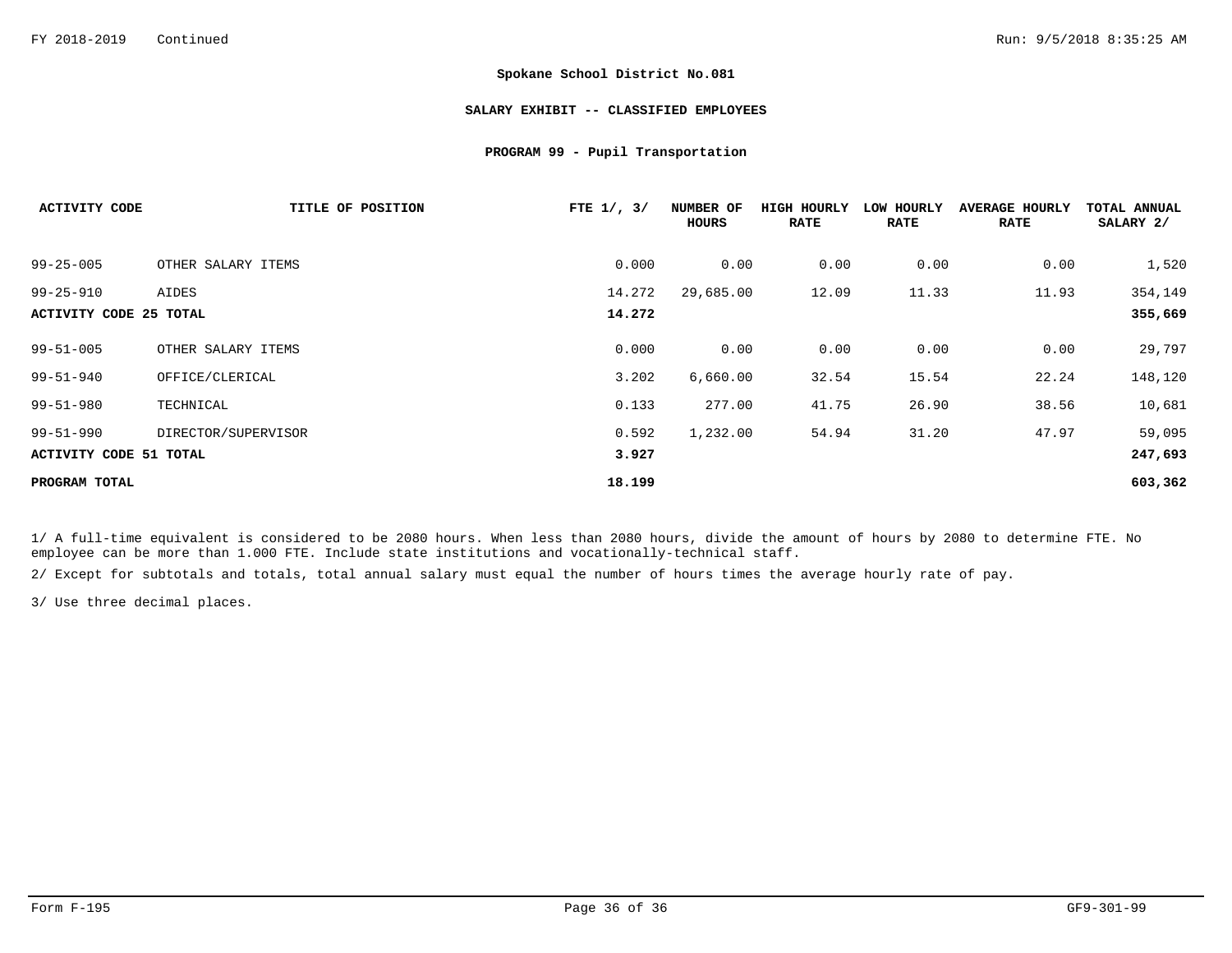# **SUMMARY OF GENERAL FUND EXPENDITURES BY OBJECT OF EXPENDITURE**

|     |                                     | (1)          | (2)    | (3)           | (4)    | (5)           | (6)    |
|-----|-------------------------------------|--------------|--------|---------------|--------|---------------|--------|
|     |                                     | Actual       | % of   | Budget        | % of   | Budget        | % of   |
|     | Object of Expenditure               | 2016-2017    | Total  | 2017-2018     | Total  | 2018-2019     | Total  |
| (0) | Debit Transfers                     | 2,579,680    | XXXXX  | 2,795,781     | XXXXX  | 2,851,793     | XXXXX  |
| (1) | Credit Transfers                    | $-2,579,680$ | XXXXX  | $-2,795,781$  | XXXXX  | $-2,851,793$  | XXXXX  |
| (2) | Certificated Salaries               | 180,160,727  | 47.15  | 193, 175, 882 | 46.10  | 217, 162, 423 | 46.70  |
| (3) | Classified Salaries                 | 58,157,317   | 15.22  | 61,865,896    | 14.76  | 69,262,202    | 14.90  |
| (4) | Employee Benefits and Payroll Taxes | 87,077,671   | 22.79  | 99,938,747    | 23.85  | 108,806,998   | 23.40  |
| (5) | Supplies and Materials              | 19,271,760   | 5.04   | 23,542,067    | 5.62   | 23,791,803    | 5.12   |
| (7) | Purchased Services                  | 36,059,899   | 9.44   | 38,536,305    | 9.20   | 44,282,365    | 9.52   |
| (8) | Travel                              | 961,971      | 0.25   | 983,390       | 0.23   | 981,654       | 0.21   |
| (9) | Capital Outlay                      | 381,891      | 0.10   | 981,412       | 0.23   | 678,853       | 0.15   |
|     | TOTAL EXPENDITURES                  | 382,071,236  | 100.00 | 419,023,699   | 100.00 | 464,966,298   | 100.00 |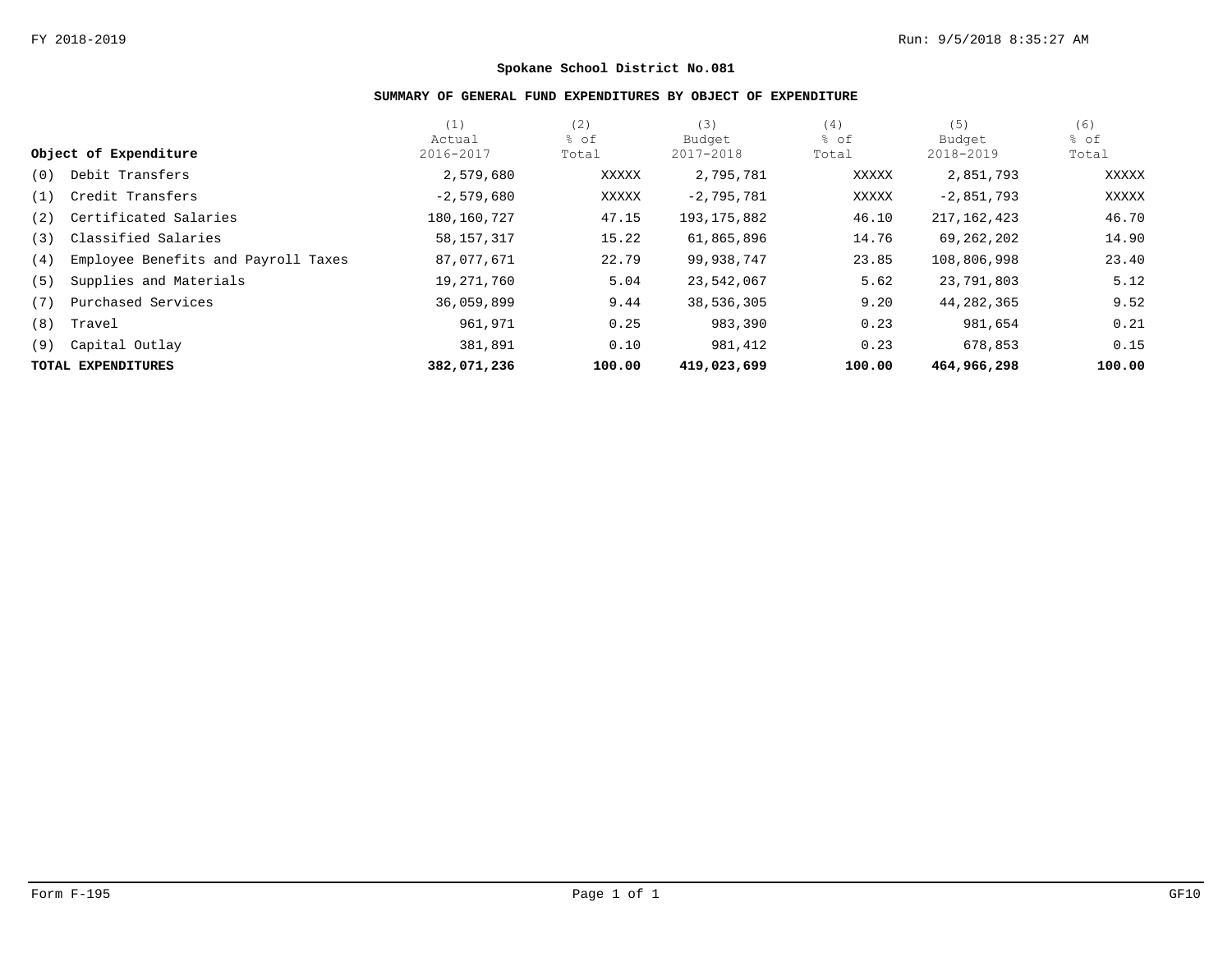## **SUMMARY OF GENERAL FUND EXPENDITURES BY ACTIVITY**

|                           | (1)<br>Actual<br>2016-2017 | (2)<br>% of<br>Total | (3)<br>Budget<br>2017-2018 | (4)<br>% of<br>Total | (5)<br>Budget<br>2018-2019 | (6)<br>% of<br>Total |
|---------------------------|----------------------------|----------------------|----------------------------|----------------------|----------------------------|----------------------|
| TEACHING ACTIVITIES       |                            |                      |                            |                      |                            |                      |
| $27 \mid$<br>Teaching     | 213,921,038                | 55.99                | 237,891,933                | 56.77                | 271,749,702                | 58.45                |
| 28<br>Extracur            | 6,543,965                  | 1.71                 | 6,905,769                  | 1.65                 | 6,892,983                  | 1.48                 |
| $29 \mid$<br>Pmt to SD    | 0                          | 0.00                 | $\mathbf 0$                | 0.00                 | 0                          | 0.00                 |
| TOTAL TEACHING ACTIVITIES | 220, 465, 003              | 57.70                | 244,797,702                | 58.42                | 278,642,685                | 59.93                |
| TEACHING SUPPORT          |                            |                      |                            |                      |                            |                      |
| 22<br>Lrn Resrc           | 5,742,102                  | 1.50                 | 6,094,377                  | 1.45                 | 5,505,285                  | 1.18                 |
| Guid/Coun<br>24           | 11,725,915                 | 3.07                 | 12,928,496                 | 3.09                 | 14,832,403                 | 3.19                 |
| 25<br>Pupil M/S           | 808,840                    | 0.21                 | 903,212                    | 0.22                 | 989,264                    | 0.21                 |
| 26<br>Health              | 12,520,530                 | 3.28                 | 13,995,040                 | 3.34                 | 15,403,054                 | 3.31                 |
| InstProDev<br>31          | 12,692,783                 | 3.32                 | 14, 181, 736               | 3.38                 | 16,058,170                 | 3.45                 |
| Inst Tech<br>32           | 3,572,830                  | 0.94                 | 4,948,287                  | 1.18                 | 4,698,097                  | 1.01                 |
| Curriculum<br>33          | 2,410,403                  | 0.63                 | 5,913,696                  | 1.41                 | 5,820,944                  | 1.25                 |
| Prof Lrng St<br>34        | XXXXX                      | XXXXX                | XXXXX                      | XXXXX                | 1,075,994                  | 0.23                 |
| TOTAL TEACHING SUPPORT    | 51,510,862                 | 13.48                | 58,964,844                 | 14.07                | 64,383,211                 | 13.85                |
| OTHER SUPPORT ACTIVITIES  |                            |                      |                            |                      |                            |                      |
| $42 \mid$<br>Food         | 6,228,910                  | 1.63                 | 6,133,551                  | 1.46                 | 6,488,149                  | 1.40                 |
| Operation<br>44           | 7,875,100                  | 2.06                 | 9,020,488                  | 2.15                 | 8,862,875                  | 1.91                 |
| 49<br>Transfers           | $-874,782$                 | $-0.23$              | $-993,810$                 | $-0.24$              | $-902,572$                 | $-0.19$              |
| Operation<br>52           | 10,209,877                 | 2.67                 | 10,393,550                 | 2.48                 | 11,062,589                 | 2.38                 |
| Maintnce<br>53            | 0                          | 0.00                 | 0                          | 0.00                 | $\Omega$                   | 0.00                 |
| 56<br>Insurance           | $\mathsf 0$                | 0.00                 | $\mathbf 0$                | 0.00                 | $\mathbf 0$                | 0.00                 |
| 59<br>Transfers           | $\mathbf 0$                | 0.00                 | $\mathbf 0$                | 0.00                 | $\Omega$                   | 0.00                 |
| Grnd Mnt<br>62            | 1,100,892                  | 0.29                 | 1,108,086                  | 0.26                 | 1,284,126                  | 0.28                 |
| Oper Bldg<br>63           | 12,054,415                 | 3.16                 | 13,818,504                 | 3.30                 | 14,517,524                 | 3.12                 |
| Maintnce<br>64            | 8,592,824                  | 2.25                 | 8,580,225                  | 2.05                 | 9,052,110                  | 1.95                 |
| 65<br>Utilities           | 6,635,105                  | 1.74                 | 6,626,832                  | 1.58                 | 6,516,923                  | 1.40                 |
| 67<br>Bldg Secu           | 1,786,886                  | 0.47                 | 1,803,158                  | 0.43                 | 1,865,119                  | 0.40                 |
| 68<br>Insurance           | 993,524                    | 0.26                 | 1,059,078                  | 0.25                 | 1,236,819                  | 0.27                 |
| 72<br>Info Sys            | 4,491,186                  | 1.18                 | 4,735,479                  | 1.13                 | 4,802,067                  | 1.03                 |
| 73<br>Printing            | 349,370                    | 0.09                 | 494,668                    | 0.12                 | 467,603                    | 0.10                 |
| 74<br>Warehouse           | 702,093                    | 0.18                 | 804,782                    | 0.19                 | 867,866                    | 0.19                 |
| 75<br>Mtr Pool            | 0                          | 0.00                 | 0                          | 0.00                 | 5,582                      | 0.00                 |
| 83  <br>Interest          | $\mathbf 0$                | 0.00                 | $\mathbf 0$                | 0.00                 | 0                          | 0.00                 |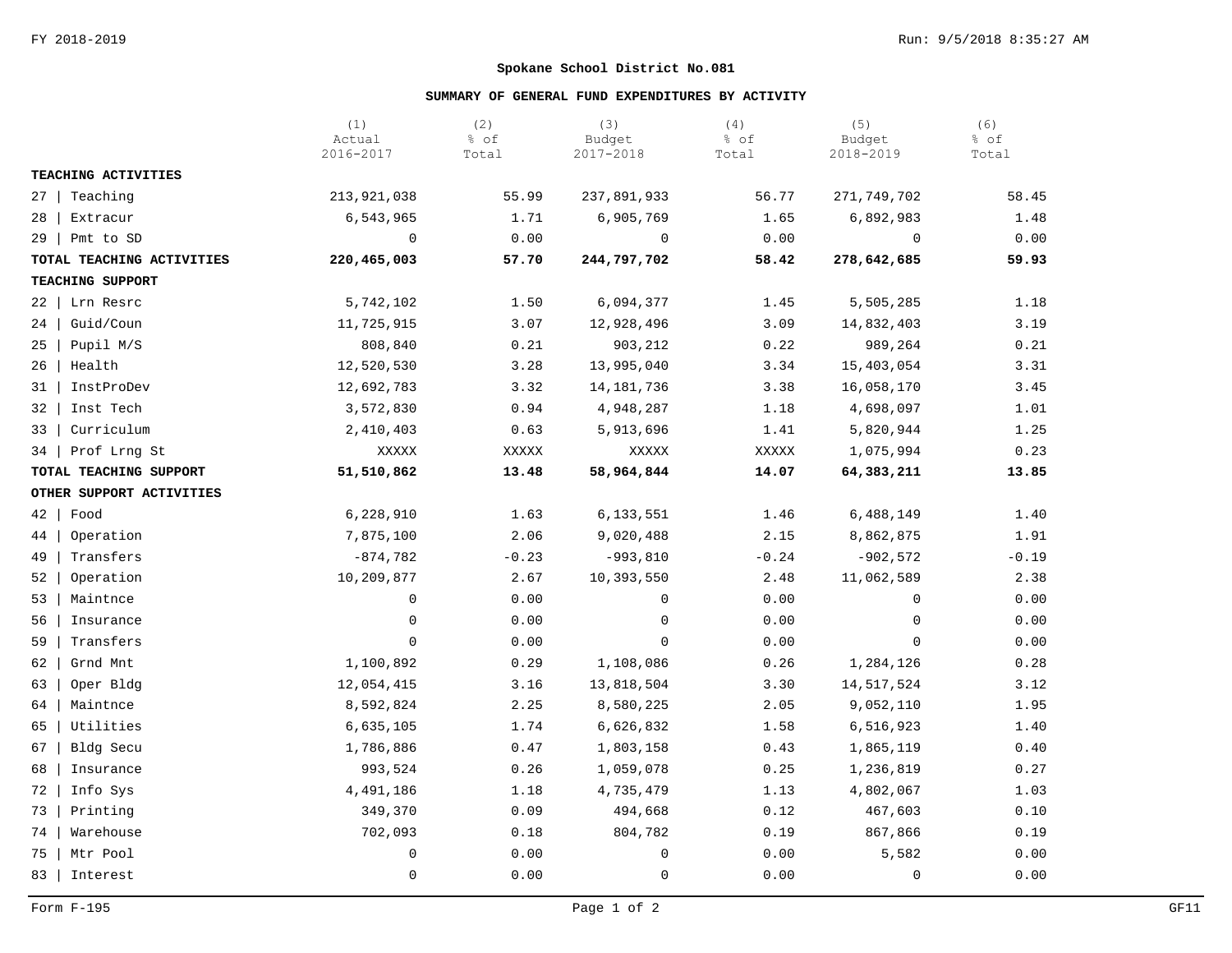## **SUMMARY OF GENERAL FUND EXPENDITURES BY ACTIVITY**

|                                | (1)                 | (2)           | (3)                 | (4)           | (5)                 | (6)           |
|--------------------------------|---------------------|---------------|---------------------|---------------|---------------------|---------------|
|                                | Actual<br>2016-2017 | % of<br>Total | Budget<br>2017-2018 | % of<br>Total | Budget<br>2018-2019 | % of<br>Total |
| Principal<br>84                | 0                   | 0.00          | $\mathbf 0$         | 0.00          | $\Omega$            | 0.00          |
| 85<br>Debt Expn                | 0                   | 0.00          | $\mathbf 0$         | 0.00          | $\Omega$            | 0.00          |
| Publ Actv<br>91                | 7,248,626           | 1.90          | 7,711,051           | 1.84          | 9,194,683           | 1.98          |
| TOTAL OTHER SUPPORT ACTIVITIES | 67,394,027          | 17.64         | 71,295,642          | 17.01         | 75,321,463          | 16.20         |
| UNIT ADMINISTRATION            |                     |               |                     |               |                     |               |
| Princ Off<br>23                | 22,803,787          | 5.97          | 23,723,746          | 5.66          | 25,794,508          | 5.55          |
| TOTAL UNIT ADMINISTRATION      | 22,803,787          | 5.97          | 23,723,746          | 5.66          | 25,794,508          | 5.55          |
| CENTRAL ADMINISTRATION         |                     |               |                     |               |                     |               |
| Bd of Dir<br>11                | 1,805,707           | 0.47          | 1,892,346           | 0.45          | 1,968,416           | 0.42          |
| 12<br>Supt Off                 | 490,841             | 0.13          | 502,649             | 0.12          | 529,609             | 0.11          |
| 13<br>Busns Off                | 3, 137, 549         | 0.82          | 3,235,063           | 0.77          | 3,310,979           | 0.71          |
| 14<br>HR                       | 3,261,953           | 0.85          | 3, 243, 390         | 0.77          | 3,786,598           | 0.81          |
| Pblc Rltn<br>15                | 783,388             | 0.21          | 818,315             | 0.20          | 834,809             | 0.18          |
| 21<br>Supv Inst                | 8,248,046           | 2.16          | 8,348,027           | 1.99          | 8,150,002           | 1.75          |
| 41<br>Supervisn                | 1,054,287           | 0.28          | 1,125,575           | 0.27          | 1,134,202           | 0.24          |
| 51<br>Supervisn                | 397,622             | 0.10          | 395,635             | 0.09          | 378,291             | 0.08          |
| 61<br>Supv Bldg                | 718,163             | 0.19          | 680,765             | 0.16          | 731,525             | 0.16          |
| TOTAL CENTRAL ADMINISTRATION   | 19,897,556          | 5.21          | 20, 241, 765        | 4.83          | 20,824,431          | 4.48          |
| TOTAL EXPENDITURES             | 382,071,236         | 100.00        | 419,023,699         | 100.00        | 464,966,298         | 100.00        |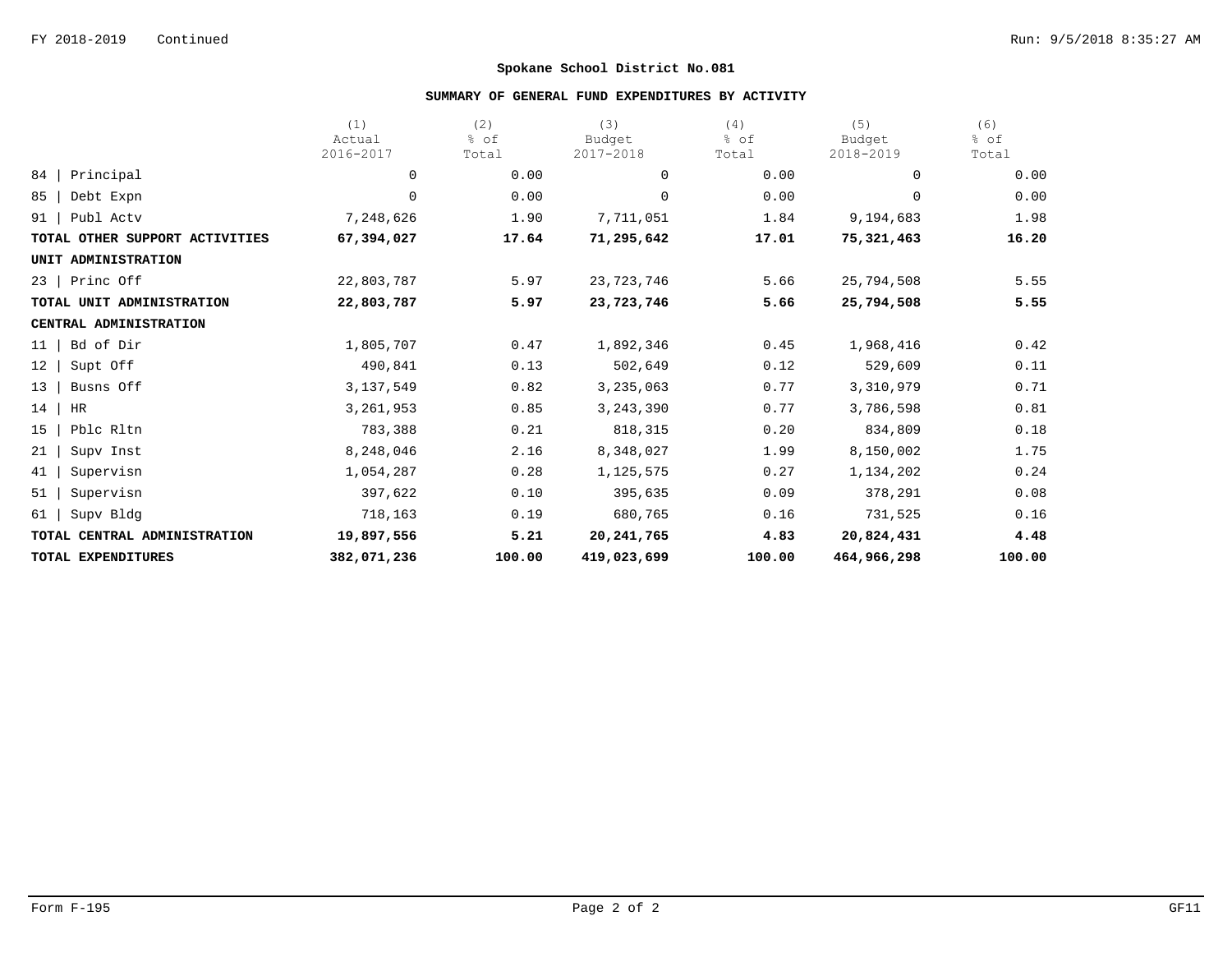#### **REVENUE WORK SHEET--GENERAL FUND--LOCAL EXCESS LEVIES AND TIMBER EXCISE TAX**

Local property tax collections (Account 1100) should include revenue anticipated to be received in cash during the fiscal year. Estimation for the Timber Excise Tax collection (Revenue Account 1500) is necessary to estimate the Net Excess Levy Collection. The Net Excess Levy equals the Excess Levy Amount minus the sum of the Timber Levy.

### **PART I: LOCAL PROPERTY TAX COLLECTIONS**

|                         | (1)                                 | (3)                                  | (4)             | (5)                                       |
|-------------------------|-------------------------------------|--------------------------------------|-----------------|-------------------------------------------|
|                         | Excess Levy Amount Est. Timber Levy | Net Levy Amount<br>$(Col.1 - Col.2)$ | Collection % 1/ | Amount Budgeted<br>$(Col.3 \times Col.4)$ |
| Fall 2018               | 69,500,000                          | 69,500,000                           | 47.38           | 32,929,100                                |
| Spring 2019             | 27,579,502                          | 27,579,502                           | 52.62           | 14,512,334                                |
| 1100 TOTAL LOCAL TAXES: |                                     |                                      |                 | 47,441,434                                |

#### **PART II: TIMBER EXCISE TAX**

|                           |                                 |                    | (3)                                       | 4            | (5)                                       |
|---------------------------|---------------------------------|--------------------|-------------------------------------------|--------------|-------------------------------------------|
|                           | Timber Assessed<br>Valuation /3 | \$ Per Thousand /2 | Est Timber Levy<br>$(Col.1 \times Col.2)$ | Collection % | Amount Budgeted<br>$(Col.3 \times Col.4)$ |
| Fall 2018                 |                                 | 0.000              |                                           | 0.00         | XXXXX                                     |
| Spring 2019               |                                 | 0.000              |                                           | 100.00       | $\Omega$                                  |
| 1500 TIMBER EXCISE TAXES: |                                 |                    |                                           |              | $\Omega$                                  |

1/ The fall and spring collection percentages should be based on the most recent three-year history of tax collection percentages.

2/ Dollars per thousand is same as dollars per thousand used for excess levy (use a three-decimal rate).

3/ Use 50% timber assessed valuation or 80% Assessed Valuation of Timber Roll.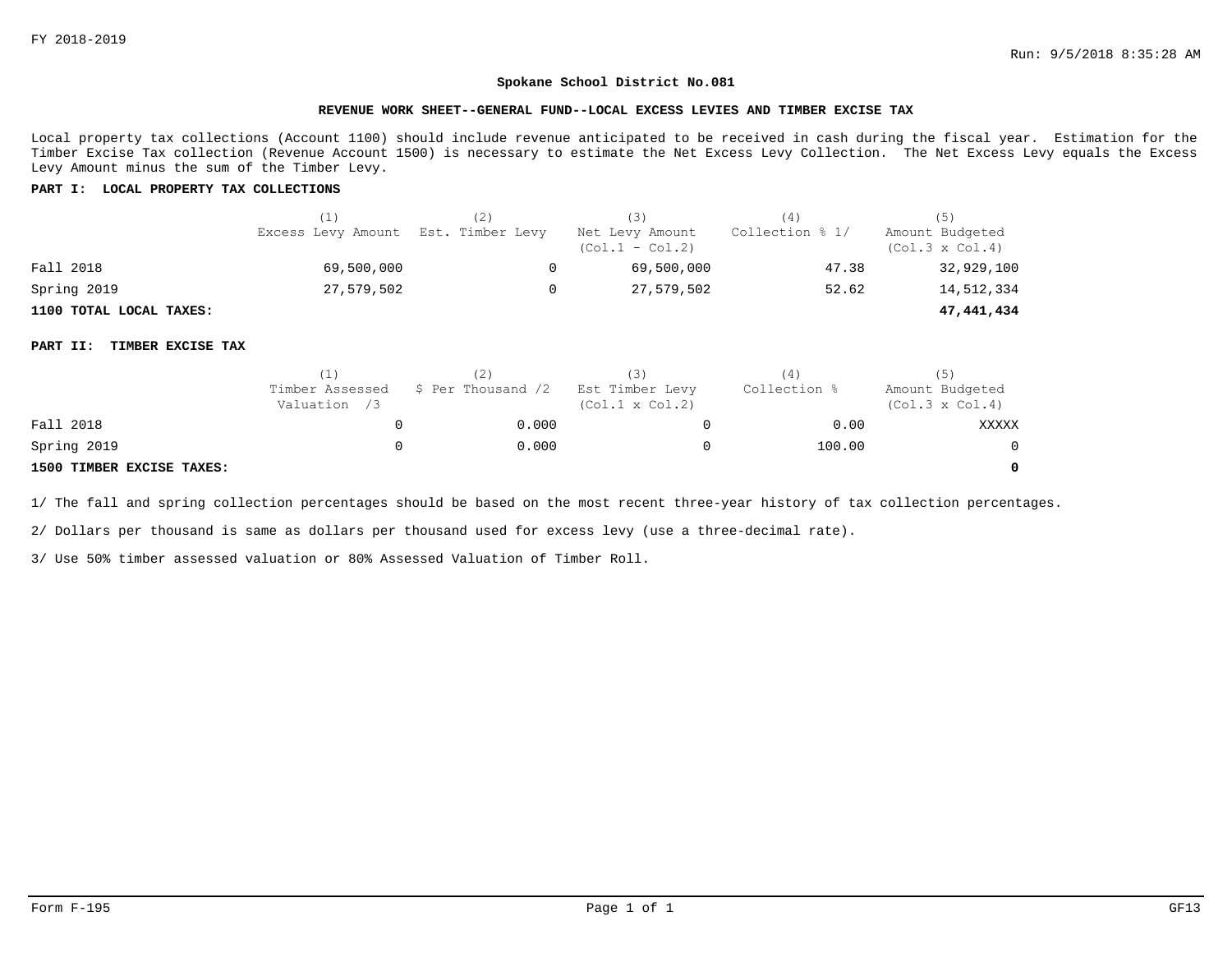## **GENERAL FUND - LONG-TERM FINANCING - CONDITIONAL SALES CONTRACTS AND NOTES 1/**

| А. | (1)<br>Assets Purchased by CONDITIONAL<br>SALES CONTRACTS (RCW 28A.335.170)<br>in prior years | (2)<br>Length of<br>Contract<br>(months) | (3)<br>Outstanding<br>Balance at<br>Sept 1,2018        | (4)<br>Principal<br>Payments in<br>FY 2018-2019 |          | (5)<br>Interest<br>Payments in<br>FY 2018-2019 |          | (6)<br>Outstanding<br>Balance at<br>Aug 31, 2019<br>$(Co1.3-Co1.4)$ |          |
|----|-----------------------------------------------------------------------------------------------|------------------------------------------|--------------------------------------------------------|-------------------------------------------------|----------|------------------------------------------------|----------|---------------------------------------------------------------------|----------|
|    |                                                                                               |                                          | 0                                                      | $\mathbf 0$                                     | 0        |                                                | $\Omega$ |                                                                     |          |
| А. | TOTAL                                                                                         |                                          |                                                        | 0                                               | 0        |                                                | 0        |                                                                     |          |
| в. | Assets to be purchased by<br>CONDITIONAL SALES CONTRACTS<br>AND NOTES in new FY               | Length of<br>Contract<br>(months)        | Amount of<br>Contract<br>Purchase less<br>Down Pmts 2/ | Prin. Pmts. in<br>FY 2018-2019                  |          | Interest<br>Payments in<br>FY 2018-2019        |          | Long-Term<br>Financing Rev.<br>Acct 9500<br>(Co1.3)                 |          |
|    |                                                                                               |                                          | 0                                                      | $\Omega$                                        | $\Omega$ |                                                | $\Omega$ |                                                                     | $\Omega$ |
| в. | TOTAL                                                                                         |                                          |                                                        | 0                                               | 0        |                                                | 0        |                                                                     | 0.4/     |
| C. | TOTAL for Both Sections (A+B)                                                                 |                                          |                                                        |                                                 | 0        | 3/                                             | $0 \t3/$ |                                                                     | 0        |

1/ Please refer to the Accounting Manual for School Districts, Chapter 3, page 24 for further information.

2/ Budget expenditure(s) in appropriate program matrix pages.

3/ Budget as part of Program 97, Districtwide Support, Activity 83, Other Interest, or Activity 84, Debt Principal, as appropriate.

4/ Budget as Other Financing Source in Revenue Account 9500 on page GF4.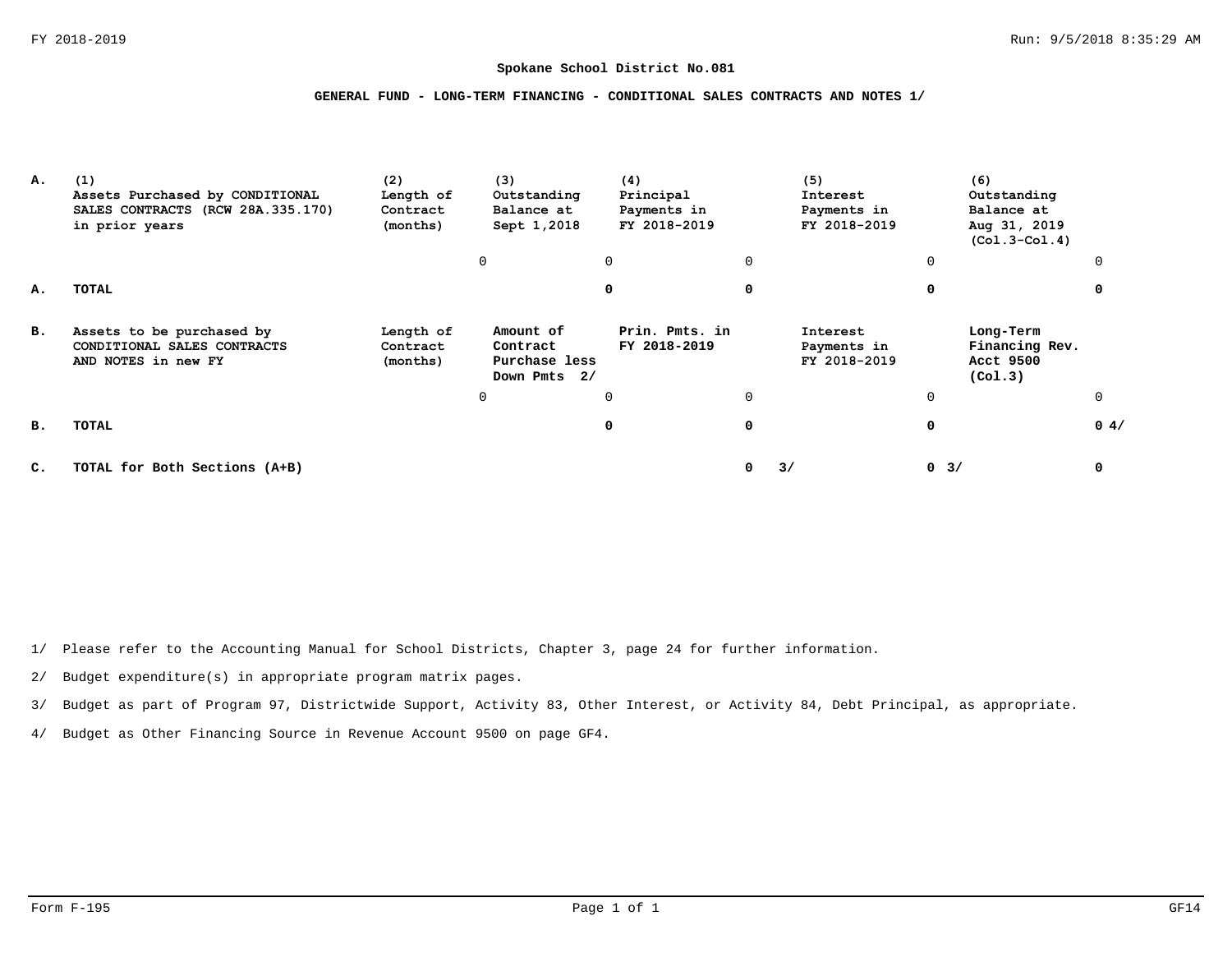# **SUMMARY OF FTE CERTIFICATED AND CLASSIFIED STAFF COUNTS BY ACTIVITY**

|                                     | (1)<br>No. of FTE     | (2)<br>% to | (3)<br>No. of FTE   | (4)<br>% to |
|-------------------------------------|-----------------------|-------------|---------------------|-------------|
| <b>ACTIVITY</b>                     | Certificated<br>Staff | Total       | Classified<br>Staff | Total       |
| TEACHING ACTIVITIES                 |                       |             |                     |             |
| Teaching<br>27                      | 2,008.053             | 82.42       | 312.171             | 25.67       |
| Extracuricular<br>28                | 6.200                 | 0.25        | 0.000               | 0.00        |
| TOTAL TEACHING ACTIVITES            | 2,014.253             | 82.67       | 312.171             | 25.67       |
| TEACHING SUPPORT                    |                       |             |                     |             |
| 22<br>Learning Resources            | 36.800                | 1.51        | 13.877              | 1.14        |
| 24<br>Guidance and Counseling       | 117.350               | 4.82        | 7.894               | 0.65        |
| Pupil Management and Safety<br>25   | 0.000                 | 0.00        | 18.939              | 1.56        |
| Health/Related Services<br>26       | 104.827               | 4.30        | 24.638              | 2.03        |
| InstProDev<br>31                    | 48.300                | 1.98        | 0.500               | 0.04        |
| 32<br>Inst Tech                     | XXXXX                 | XXXXX       | 24.562              | 2.02        |
| Curriculum<br>33                    | 11.800                | 0.48        | 3.718               | 0.31        |
| Professional Learning - State<br>34 | 0.000                 | 0.00        | 0.000               | 0.00        |
| TOTAL TEACHING SUPPORT              | 319.077               | 13.10       | 94.128              | 7.74        |
| OTHER SUPPORT ACTIVITIES            |                       |             |                     |             |
| Food Services Operations<br>44      | XXXXX                 | XXXXX       | 99.382              | 8.17        |
| 62<br>Grounds--Maintenance          | XXXXX                 | XXXXX       | 10.215              | 0.84        |
| Operation of Buildings<br>63        | XXXXX                 | XXXXX       | 176.312             | 14.50       |
| Maintenance<br>64                   | XXXXX                 | XXXXX       | 63.000              | 5.18        |
| 67<br>Building Security             | XXXXX                 | XXXXX       | 16.415              | 1.35        |
| 72<br>Information Systems           | 0.000                 | 0.00        | 33.000              | 2.71        |
| 73<br>Printing                      | 0.000                 | 0.00        | 7.000               | 0.58        |
| Warehousing and Distribution<br>74  | 0.000                 | 0.00        | 9.000               | 0.74        |
| Motor Pool<br>75                    | 0.000                 | 0.00        | 2.000               | 0.16        |
| Public Activities<br>91             | XXXXX                 | XXXXX       | 90.110              | 7.41        |
| TOTAL OTHER SUPPORT ACTIVITIES      | 0.000                 | 0.00        | 506.434             | 41.64       |
| UNIT ADMINISTRATION                 |                       |             |                     |             |
| Principal's Office<br>23            | 71.000                | 2.91        | 183.836             | 15.12       |
| TOTAL UNIT ADMINISTRATION           | 71.000                | 2.91        | 183.836             | 15.12       |
| CENTRAL ADMINISTRATION              |                       |             |                     |             |
| Superintendent's Office<br>12       | 1.000                 | 0.04        | 1.000               | 0.08        |
| Business Office<br>13               | 1.000                 | 0.04        | 28.775              | 2.37        |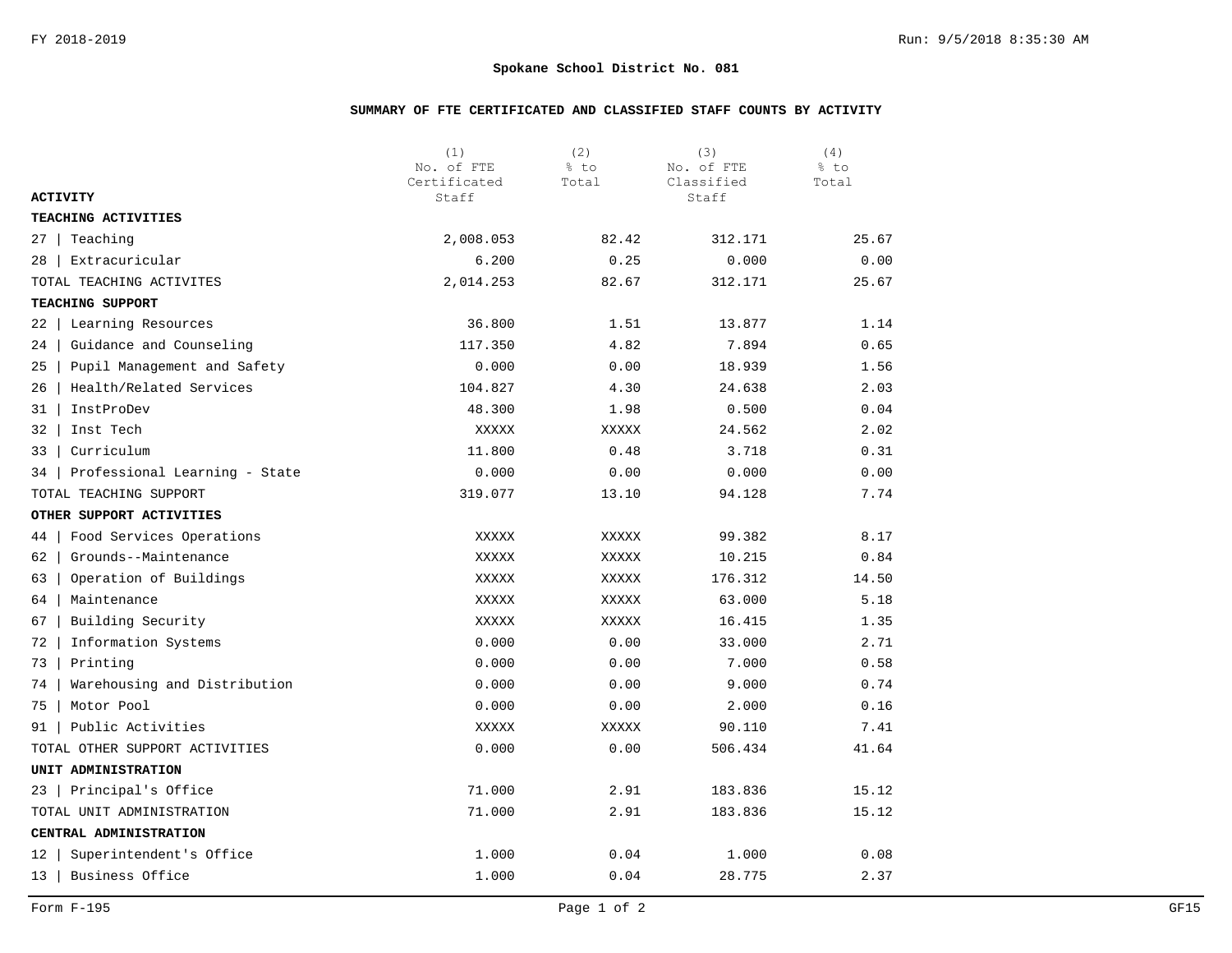# **SUMMARY OF FTE CERTIFICATED AND CLASSIFIED STAFF COUNTS BY ACTIVITY**

|                                        | (1,          | (2)    | (3)        | (4)    |
|----------------------------------------|--------------|--------|------------|--------|
|                                        | No. of FTE   | % to   | No. of FTE | % to   |
|                                        | Certificated | Total  | Classified | Total  |
| <b>ACTIVITY</b>                        | Staff        |        | Staff      |        |
| 14<br>Human Resources                  | 1,200        | 0.05   | 27.575     | 2.27   |
| Public Relations<br>15                 | 0.000        | 0.00   | 6.997      | 0.58   |
| Supervision - Instruction<br>21        | 28,900       | 1.19   | 33.644     | 2.77   |
| Supervision - Nutrition Services<br>41 | 0.000        | 0.00   | 11.366     | 0.93   |
| Supervision - Transportation<br>51     | 0.000        | 0.00   | 3.927      | 0.32   |
| Supervision - Building<br>61           | 0.000        | 0.00   | 6.300      | 0.52   |
| TOTAL CENTRAL ADMINISTRATION           | 32.100       | 1.32   | 119.584    | 9.83   |
| TOTAL FTE STAFF                        | 2,436.430    | 100.00 | 1,216.153  | 100.00 |

NOTE: Activities 29, 42, 43, 49, 56, 59, 68, 83, 84, and 85 are not included because there should not be personnel charged to these activities.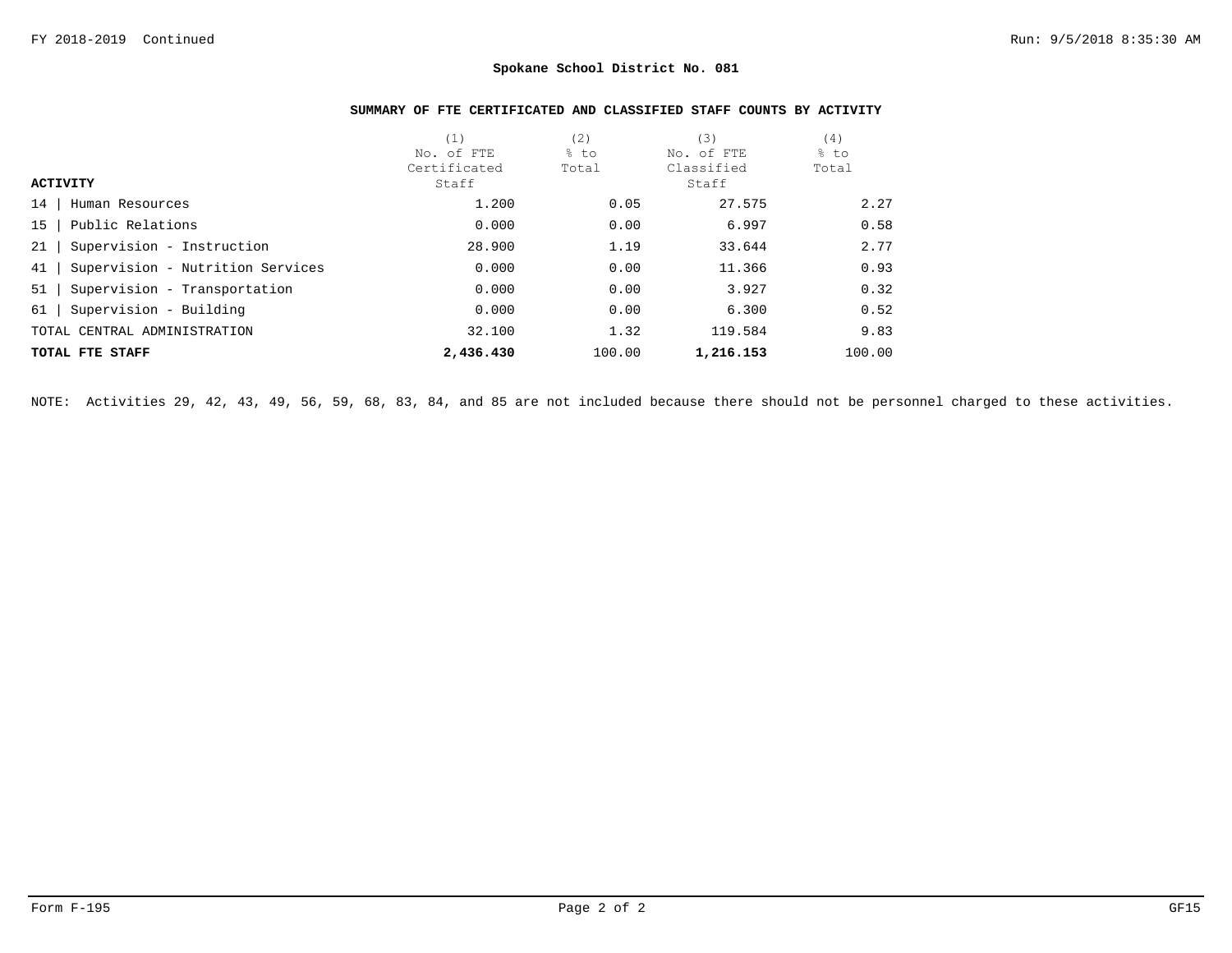## **SUMMARY OF ASSOCIATED STUDENT BODY FUND BUDGET**

|                                                                | (1)<br>Actual | (2)<br>Budget | (3)<br>Budget |
|----------------------------------------------------------------|---------------|---------------|---------------|
|                                                                | 2016-2017     | 2017-2018     | 2018-2019     |
| <b>REVENUES</b>                                                |               |               |               |
| General Student Body<br>100                                    | 780,266       | 647,000       | 640,000       |
| 200<br>Athletics                                               | 537,263       | 679,000       | 613,000       |
| 300<br>Classes                                                 | 538,994       | 629,000       | 645,000       |
| 400<br>Clubs                                                   | 266,249       | 216,000       | 250,000       |
| 600<br>Private Moneys                                          | 0             | 0             | 0             |
| TOTAL REVENUES<br>А.                                           | 2,122,773     | 2,171,000     | 2,148,000     |
| <b>EXPENDITURES</b>                                            |               |               |               |
| General Student Body<br>100                                    | 866,721       | 634,000       | 638,000       |
| 200<br>Athletics                                               | 436,742       | 850,000       | 695,000       |
| Classes<br>300                                                 | 583,100       | 728,000       | 641,000       |
| 400<br>Clubs                                                   | 265,116       | 209,000       | 205,000       |
| 600<br>Private Moneys                                          | $\mathbf 0$   | $\mathbf 0$   | $\mathbf 0$   |
| TOTAL EXPENDITURES<br>в.                                       | 2,151,679     | 2,421,000     | 2,179,000     |
| EXCESS OF REVENUES OVER (UNDER) EXPENDURES (A-B)<br>c.         | $-28,906$     | $-250,000$    | $-31,000$     |
| BEGINNING FUND BALANCE                                         |               |               |               |
| G.L.810<br>Restricted for Other Items                          | $\mathbf 0$   | $\mathbf 0$   | O             |
| Restricted for Fund Purposes<br>G.L.819                        | 1,320,673     | 1,320,000     | 1,241,000     |
| G.L.840<br>Nonspendable Fund Balance-Inventory & Prepaid Items | 35,158        | $\mathbf 0$   | 2,000         |
| G.L.850<br>Restricted for Uninsured Risks                      | $\mathsf 0$   | $\mathbf 0$   | $\Omega$      |
| G.L.870<br>Committed to Other Purposes                         | $\Omega$      | $\Omega$      | $\Omega$      |
| G.L.889<br>Assigned to Fund Purposes                           | $\mathbf 0$   | $\mathbf 0$   | $\Omega$      |
| Unassigned Fund Balance<br>G.L.890                             | $\Omega$      | $\Omega$      | $\Omega$      |
| TOTAL BEGINNING FUND BALANCE<br>D.                             | 1,355,832     | 1,320,000     | 1,243,000     |
| E. G.L. 898 PRIOR YEAR CORRECTIONS OR RESTATEMENTS (+or-)      |               | <b>XXXXX</b>  | <b>XXXXX</b>  |
| ENDING FUND BALANCE                                            |               |               |               |
| G.L.810<br>Restricted for Other Items                          | 0             | $\mathbf 0$   | O             |
| Restricted for Fund Purposes<br>G.L.819                        | 1,325,176     | 1,070,000     | 1,210,000     |
| G.L.840<br>Nonspendable Fund Balance-Inventory & Prepaid Items | 1,750         | 0             | 2,000         |
| G.L.850<br>Restricted for Uninsured Risks                      | 0             | $\mathbf 0$   | 0             |
| G.L.870<br>Committed to Other Purposes                         | 0             | 0             | $\mathbf 0$   |
| G.L.889<br>Assigned to Fund Purposes                           | $\mathbf 0$   | $\mathbf 0$   | 0             |
| G.L.890<br>Unassigned Fund Balance                             | $\Omega$      | <sup>0</sup>  | n             |
| F. TOTAL ENDING FUND BALANCE (C+D)<br>1/                       | 1,326,926     | 1,070,000     | 1,212,000     |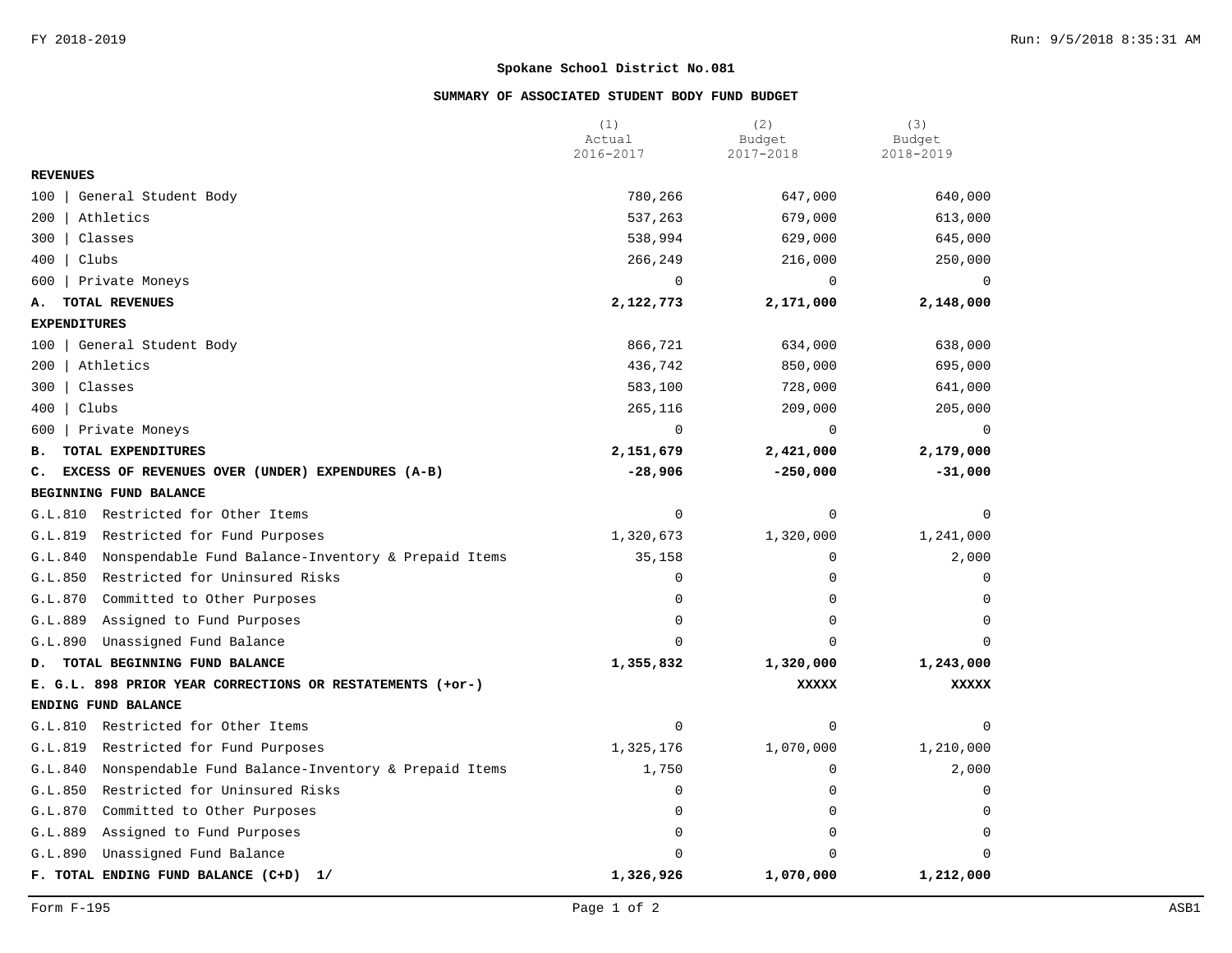### **SUMMARY OF ASSOCIATED STUDENT BODY FUND BUDGET**

1/ Amount on Line F should be equal to or greater than all restricted fund balances.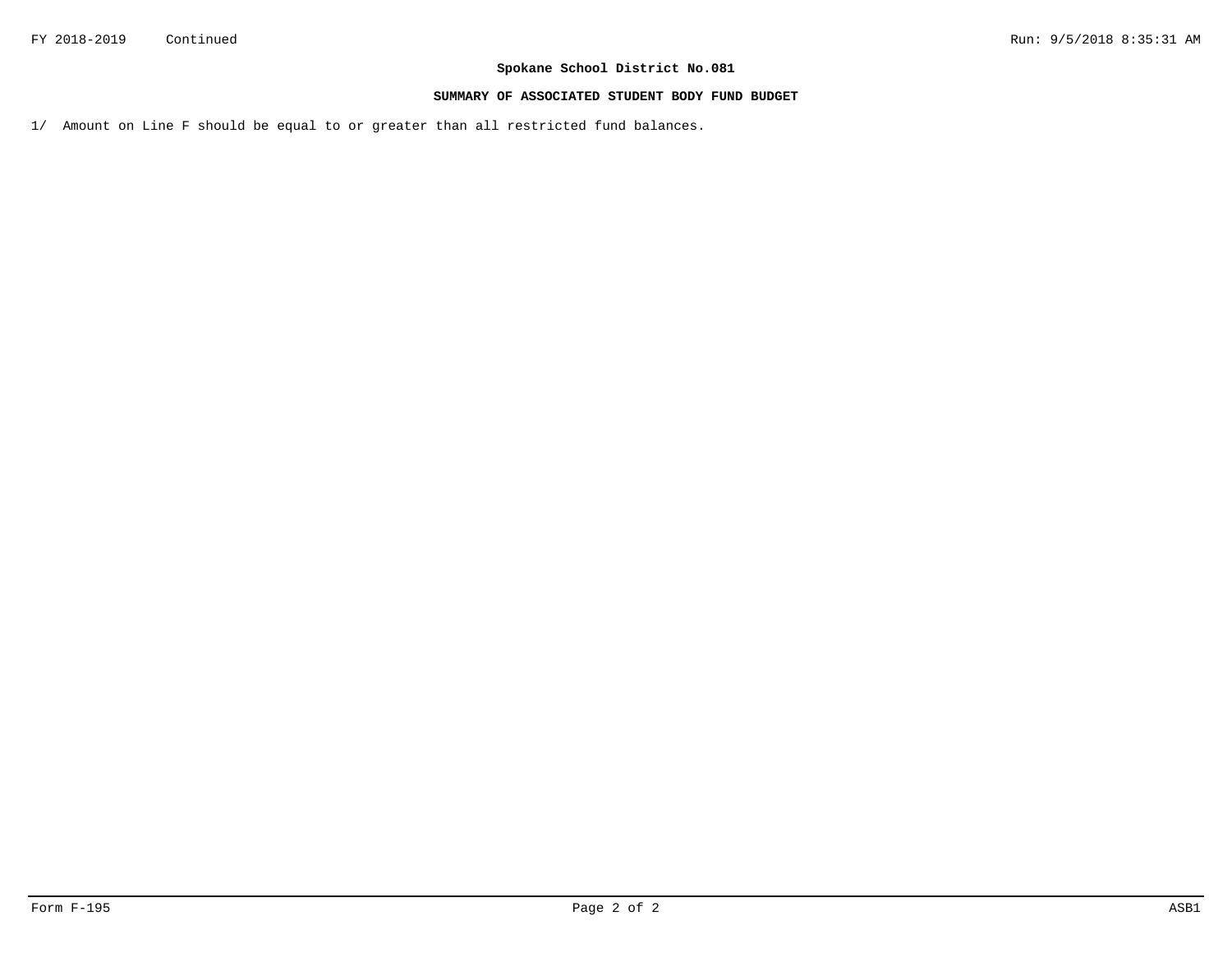### **SUMMARY OF DEBT SERVICE FUND BUDGET**

|                                                                                                                 | (1)<br>Actual<br>2016-2017 | (2)<br>Budget<br>2017-2018 | (3)<br>Budget<br>2018-2019 |
|-----------------------------------------------------------------------------------------------------------------|----------------------------|----------------------------|----------------------------|
| REVENUES AND OTHER FINANCING SOURCES                                                                            |                            |                            |                            |
| 1000   Local Taxes                                                                                              | 32,746,228                 | 34, 393, 564               | 36,831,000                 |
| 2000<br>  Local Nontax Support                                                                                  | 90,171                     | 62,974                     | 77,253                     |
| 3000<br>State, General Purpose                                                                                  | $\mathbf 0$                | 0                          | $\mathbf 0$                |
| 5000<br>Federal, General Purpose                                                                                | 700,496                    | 698,991                    | 697,486                    |
| 9000<br>Other Financing Sources                                                                                 | $\Omega$                   | $\mathbf 0$                | $\Omega$                   |
| TOTAL REVENUES AND OTHER FINANCING SOURCES<br>Α.                                                                | 33,536,895                 | 35, 155, 529               | 37,605,739                 |
| <b>EXPENDITURES</b>                                                                                             |                            |                            |                            |
| Matured Bond Expenditures                                                                                       | 14,680,000                 | 19,390,000                 | 14,990,000                 |
| Interest on Bonds                                                                                               | 18,106,977                 | 16,078,988                 | 16,536,588                 |
| Interfund Loan Interest                                                                                         | $\Omega$                   | $\Omega$                   | $\Omega$                   |
| Bond Transfer Fees                                                                                              | 6,932                      | 100,000                    | 100,000                    |
| Arbitrage Rebate                                                                                                | $\Omega$                   | $\Omega$                   |                            |
| UnderWriter's Fees                                                                                              | $\Omega$                   | $\Omega$                   |                            |
| <b>B. TOTAL EXPENDITURES</b>                                                                                    | 32,793,909                 | 35,568,988                 | 31,626,588                 |
| C. OTHER FINANCING USES--TRANSFERS OUT (G.L.536)                                                                | 0                          | 0                          |                            |
| D. OTHER FINANCING USES (G.L.535)                                                                               | 0                          | 0                          | O                          |
| E. EXCESS OF REVENUES/OTHER FINANCING SOURCES OVER / (UNDER)<br>EXPENDITURES AND OTHER FINANCING USES (A-B-C-D) | 742,985                    | $-413, 459$                | 5,979,151                  |
| BEGINNING FUND BALANCE                                                                                          |                            |                            |                            |
| G.L.810 Restricted for Other Items                                                                              | 0                          | 0                          |                            |
| G.L.830 Restricted for Debt Service                                                                             | 12,835,209                 | 12,885,494                 | 11,190,028                 |
| G.L.835 Restricted for Arbitrage Rebate                                                                         | $\Omega$                   | $\mathbf 0$                |                            |
| G.L.870 Committed to Other Purposes                                                                             | 0                          | $\Omega$                   |                            |
| G.L.889<br>Assigned to Fund Purposes                                                                            | 0                          | 0                          |                            |
| G.L.890<br>Unassigned Fund Balance                                                                              | 0                          | $\Omega$                   |                            |
| TOTAL BEGINNING FUND BALANCE<br>F.,                                                                             | 12,835,209                 | 12,885,494                 | 11,190,028                 |
| G. G.L.898 PRIOR YEAR CORRECTIONS OR RESTATEMENTS (+OR-)                                                        | <b>XXXXX</b>               | <b>XXXXX</b>               | <b>XXXXX</b>               |
| ENDING FUND BALANCE                                                                                             |                            |                            |                            |
| G.L.810 Restricted for Other Items                                                                              | $\Omega$                   | $\Omega$                   |                            |
| G.L.830 Restricted for Debt Service                                                                             | 13,578,195                 | 12,472,035                 | 17,169,179                 |
| G.L.835 Restricted for Arbitrage Rebate                                                                         | $\Omega$                   | $\Omega$                   |                            |
| G.L.870<br>Committed to Other Purposes                                                                          | $\Omega$                   | $\Omega$                   |                            |
| Assigned to Fund Purposes<br>G.L.889                                                                            | 0                          | $\mathbf 0$                | $\Omega$                   |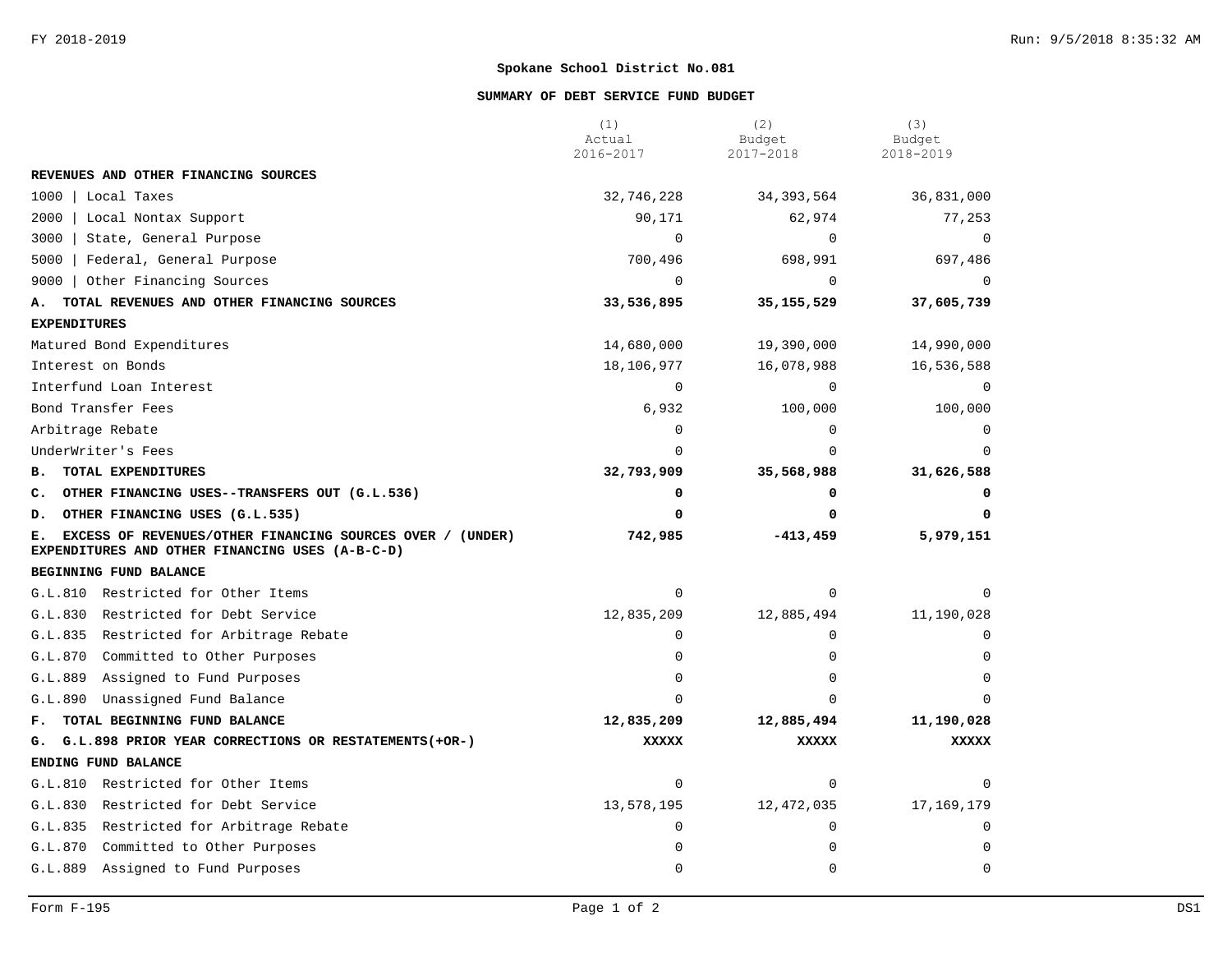### **SUMMARY OF DEBT SERVICE FUND BUDGET**

|                                              |            | (2)        | (3)        |
|----------------------------------------------|------------|------------|------------|
|                                              | Actual     | Budget     | Budget     |
|                                              | 2016-2017  | 2017-2018  | 2018-2019  |
| Unassigned Fund Balance<br>G.L.890           |            |            |            |
| TOTAL ENDING FUND BALANCE (E+F, +OR-G)<br>н. | 13,578,195 | 12,472,035 | 17,169,179 |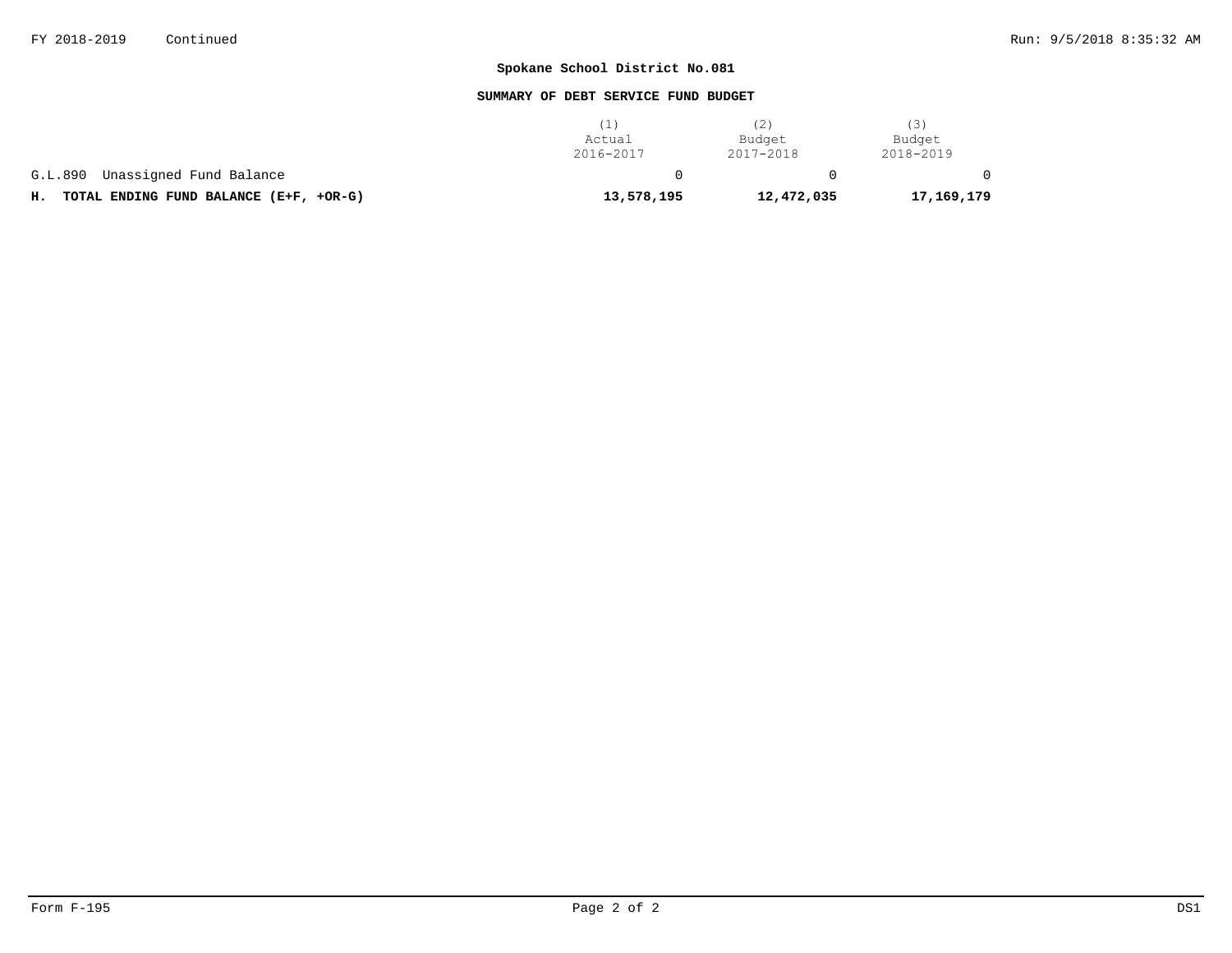## **DEBT SERVICE FUND BUDGET--REVENUES AND OTHER FINANCING SOURCES**

|                                                           | (1)<br>Actual | (2)<br>Budget | (3)<br>Budget |
|-----------------------------------------------------------|---------------|---------------|---------------|
|                                                           | 2016-2017     | 2017-2018     | 2018-2019     |
| <b>LOCAL TAXES</b>                                        |               |               |               |
| 1100<br>Local Property Taxes                              | 32,745,828    | 34, 393, 564  | 36,831,000    |
| 1300<br>Sale of Tax Title Property                        | $\mathbf 0$   | $\Omega$      | $\Omega$      |
| 1400<br>Local in lieu of Taxes                            | 0             | $\Omega$      | $\Omega$      |
| 1500<br>Timber Excise Tax                                 | 400           | 0             | $\mathbf 0$   |
| 1600<br>County-Administered Forests                       | 0             | $\Omega$      | $\Omega$      |
| 1900<br>Other Local Taxes                                 | $\Omega$      | $\Omega$      |               |
| 1000<br>TOTAL LOCAL TAXES                                 | 32,746,228    | 34,393,564    | 36,831,000    |
| LOCAL SUPPORT NONTAX                                      |               |               |               |
| 2300<br>Investment Earnings                               | 90,171        | 62,974        | 77,253        |
| 2700<br>Rentals and Leases                                | 0             | $\mathbf 0$   | 0             |
| 2900<br>Local Support Nontax, Unassigned                  | 0             | 0             | $\mathbf 0$   |
| 2000<br>TOTAL LOCAL NONTAX SUPPORT                        | 90,171        | 62,974        | 77,253        |
| STATE, GENERAL PURPOSE                                    |               |               |               |
| 3600<br>State Forests                                     | 0             | 0             | 0             |
| 3900<br>Other State General Purpose, Unassigned           | 0             | 0             | $\Omega$      |
| 3000<br>TOTAL STATE, GENERAL PURPOSE                      | 0             | 0             | 0             |
| FEDERAL, GENERAL PURPOSE                                  |               |               |               |
| 5200<br>General Purpose Direct Federal Grants, Unassigned | 0             | $\mathbf 0$   | 0             |
| 5300<br>Impact Aid, Maintenance and Operation             | 0             | 0             | $\Omega$      |
| 5400<br>Federal in lieu of Taxes                          | 0             | 0             | $\Omega$      |
| 5500<br>Federal Forests                                   | $\Omega$      | $\Omega$      | $\Omega$      |
| 5600<br>Qualified Bond Interest Credit - Federal          | 700,496       | 698,991       | 697,486       |
| 5000<br>TOTAL FEDERAL, GENERAL PURPOSE                    | 700,496       | 698,991       | 697,486       |
| OTHER FINANCING SOURCES                                   |               |               |               |
| 9100<br>Sale of Bonds                                     | 0             | 0             | 0             |
| 9200<br>Sale of Real Property                             | 0             | 0             | 0             |
| 9600<br>Sale of Refunding Bonds                           | 0             | 0             | $\Omega$      |
| 9900<br>Transfers                                         | $\Omega$      | $\Omega$      | $\Omega$      |
| 9000<br>TOTAL OTHER FINANCING SOURCES                     | O             | O             | 0             |
| TOTAL REVENUES AND OTHER FINANCING SOURCES                | 33,536,895    | 35, 155, 529  | 37,605,739    |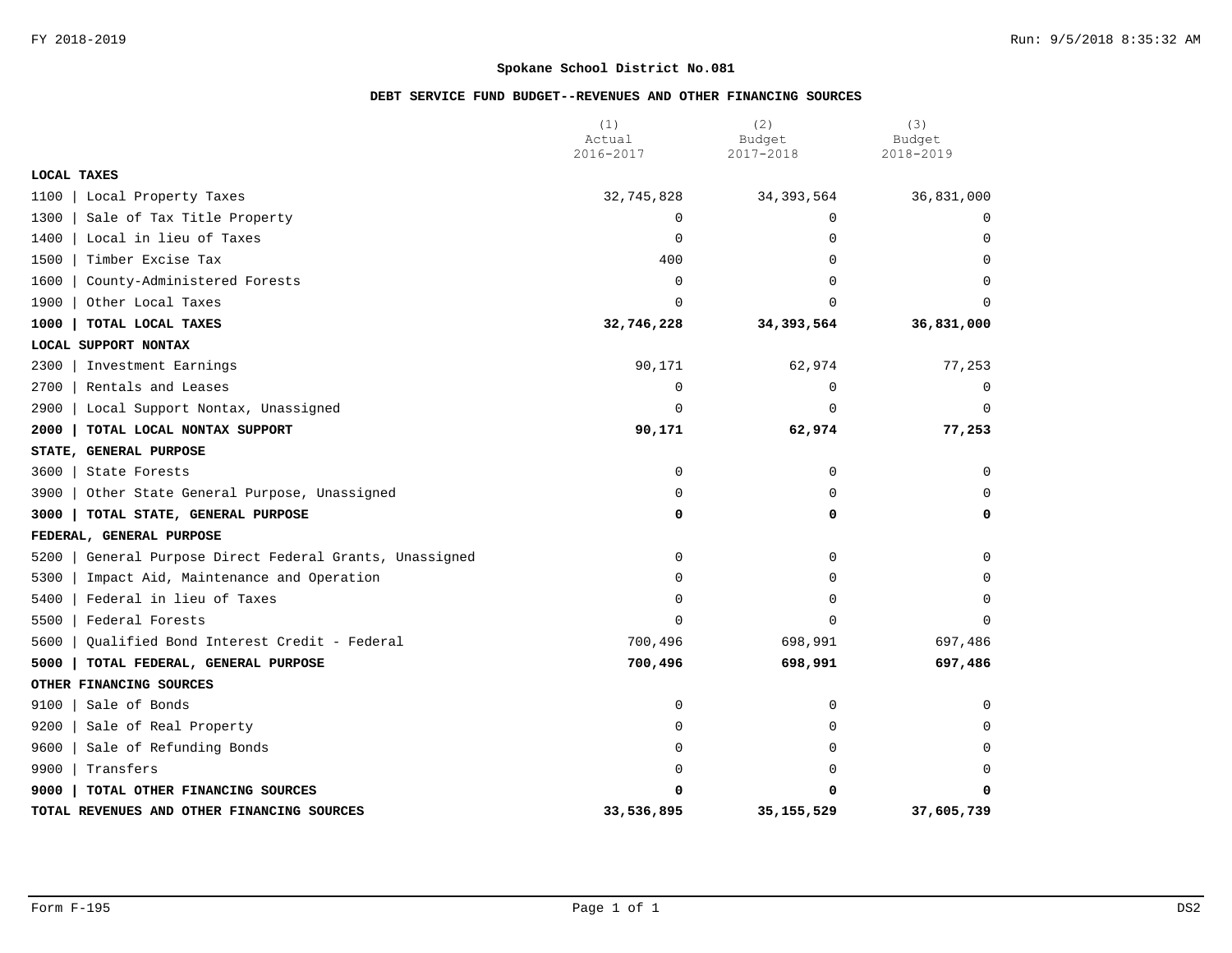### **REVENUE WORK SHEET--DEBT SERVICE FUND--LOCAL EXCESS LEVIES AND TIMBER EXCISE TAX**

Local property tax collections (Account 1100) should include revenue anticipated to be received in cash during the fiscal year. Estimation for the Timber Excise Tax collection (Revenue Account 1500) is necessary to estimate the Net Excess Levy Collection. The Net Excess Levy equals the Excess Levy Amount minus the sum of the Timber Levy.

### **PART I: LOCAL PROPERTY TAX COLLECTIONS**

|                         | (1)<br>Excess Levy Amount | (2)<br>Est. Timber Levy | (3)<br>Net Levy Amount<br>$(Co1.1 - Col.2)$ | (4)<br>Collection % 1/ | (ゝ)<br>Amount Budgeted<br>$(Col.3 \times Col.4)$ |
|-------------------------|---------------------------|-------------------------|---------------------------------------------|------------------------|--------------------------------------------------|
| Fall 2018               | 34,200,000                | 0                       | 34,200,000                                  | 47.38                  | 16,203,960                                       |
| Spring 2019             | 39,200,000                | 0                       | 39,200,000                                  | 52.62                  | 20,627,040                                       |
| 1100 TOTAL LOCAL TAXES: |                           |                         |                                             |                        | 36,831,000                                       |
|                         |                           |                         |                                             |                        |                                                  |

### **PART II: TIMBER EXCISE TAX**

|                           | 11                           |                    | (3)                                       | $4 \,$       | (5)                                       |  |
|---------------------------|------------------------------|--------------------|-------------------------------------------|--------------|-------------------------------------------|--|
|                           | Timber Assessed<br>Valuation | \$ Per Thousand /2 | Est Timber Levy<br>$(Col.1 \times Col.2)$ | Collection % | Amount Budgeted<br>$(Col.3 \times Col.4)$ |  |
| Fall 2018                 |                              | 0.000              |                                           | 0.00         | XXXXX                                     |  |
| Spring 2019               |                              | 0.000              |                                           | 100.00       | $\mathbf{0}$                              |  |
| 1500 TIMBER EXCISE TAXES: |                              |                    |                                           |              | 0                                         |  |

1/ The fall and spring collection percentages should be based on the most recent three-year history of tax collection percentages.

2/ Dollars per thousand is same as dollars per thousand used for excess levy (use a three-decimal rate).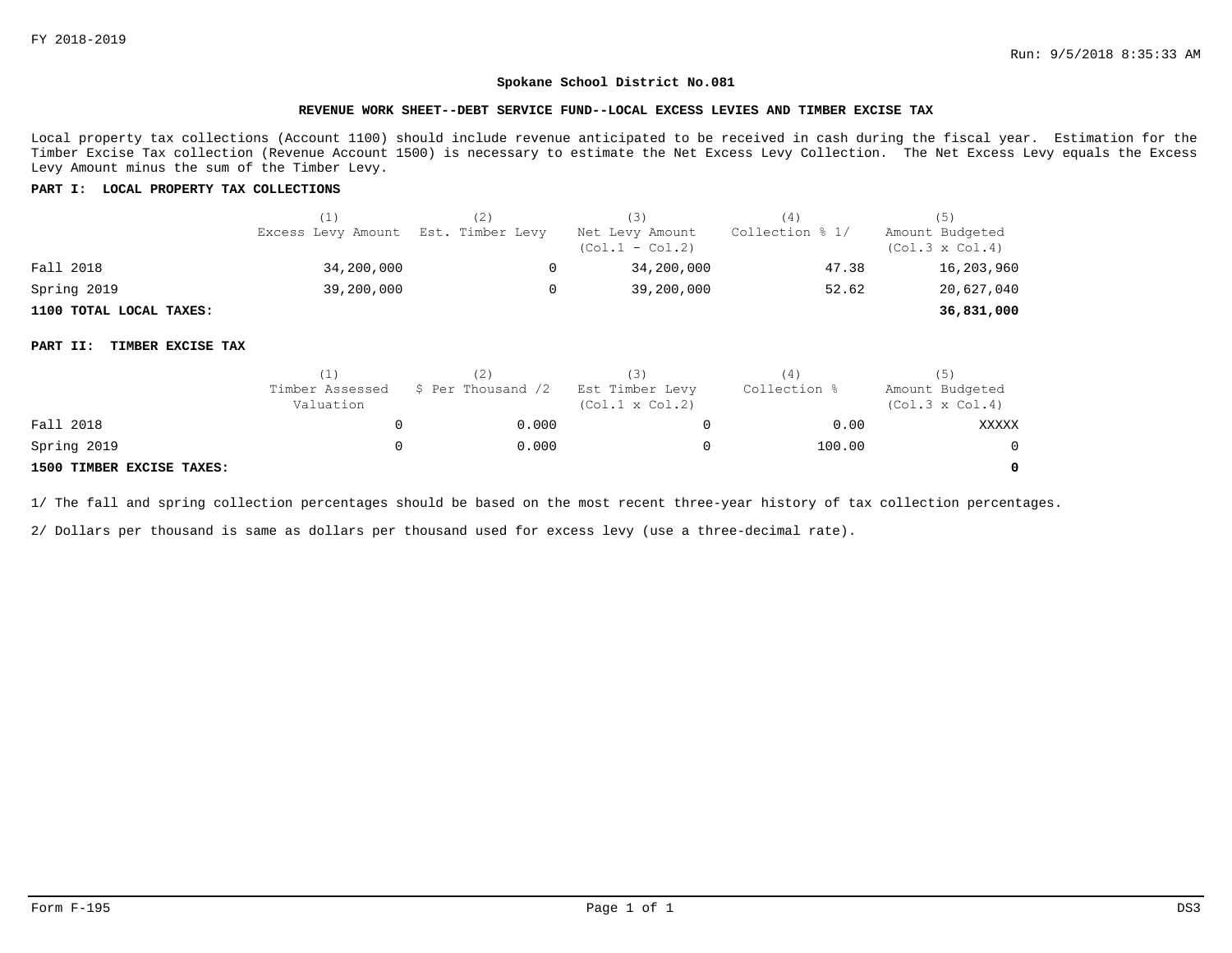### **DEBT SERVICE FUND BUDGET DETAIL OF OUTSTANDING BONDS**

### **A. VOTED BONDS**

| Date of Issue 1/  | Amount of Original Issue | Estimated Amount Outstanding<br>September 1,2018 |
|-------------------|--------------------------|--------------------------------------------------|
| $11 - 17 - 2010$  | 80,960,000               | 51,135,000                                       |
| $11 - 17 - 2010$  | 39,500,000               | 39,500,000                                       |
| $06 - 05 - 2012$  | 38,310,000               | 32,635,000                                       |
| $12 - 04 - 2012$  | 50,000,000               | 41, 475, 000                                     |
| $12 - 04 - 2013$  | 30,000,000               | 19,100,000                                       |
| $12 - 10 - 2014$  | 25,525,000               | 17,540,000                                       |
| $12 - 09 - 2015$  | 36,055,000               | 36,055,000                                       |
| $12 - 09 - 2015$  | 29,000,000               | 29,000,000                                       |
| $11 - 22 - 2017$  | 16,545,000               | 16,545,000                                       |
| $11 - 22 - 2017$  | 64,320,000               | 64,320,000                                       |
| $11 - 22 - 2017$  | 29,320,000               | 29,320,000                                       |
| TOTAL VOTED BONDS | 439,535,000              | 376,625,000                                      |

#### **B. NONVOTED BONDS**

| Date of Issue 1/ | Amount of Original Issue |             | Estimated Amount Outstanding<br>September 1,2018 |
|------------------|--------------------------|-------------|--------------------------------------------------|
| TOTAL ALL BONDS  |                          | 439,535,000 | 376,625,000 2/                                   |

1/ Include only bond issues for which debt service costs are included on page DS1. Please list in Sections A and B above the outstanding bond issues in date order, beginning with the earliest issue.

2/ Total estimated bonds outstanding as of September 1 should agree with County Treasurer's amount outstanding as of June 30, plus estimated July and August issues, less estimated July and August redemption.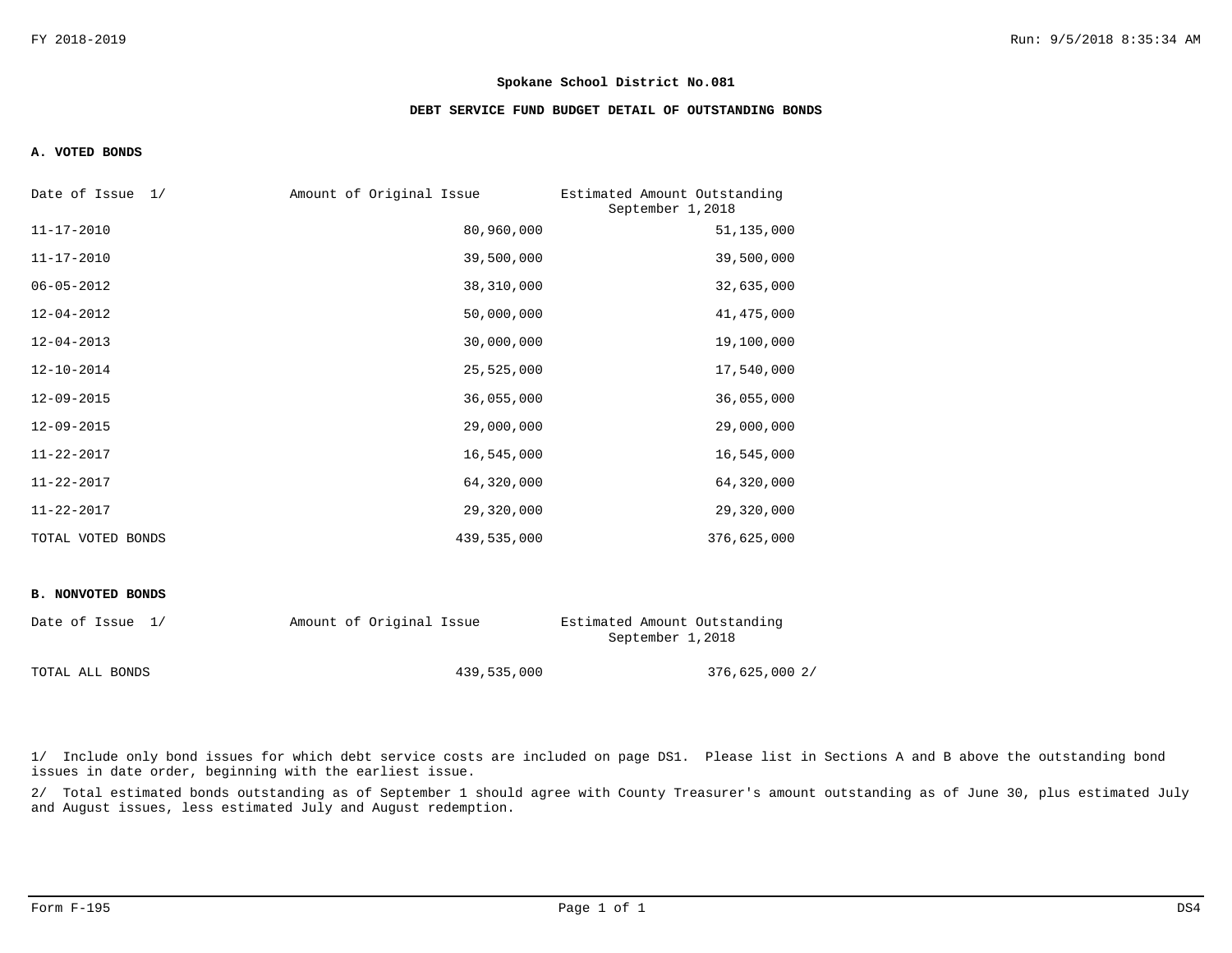### **SUMMARY OF CAPITAL PROJECTS FUND BUDGET**

|                                                                                                                  | (1)<br>Actual | (2)<br>Budget | (3)<br>Budget |
|------------------------------------------------------------------------------------------------------------------|---------------|---------------|---------------|
|                                                                                                                  | 2016-2017     | 2017-2018     | 2018-2019     |
| REVENUES AND OTHER FINANCING SOURCES                                                                             |               |               |               |
| 1000<br>Local Taxes                                                                                              | $\mathbf 0$   | $\Omega$      |               |
| 2000<br>Local Nontax Support                                                                                     | 616,742       | 650,000       | 800,000       |
| 3000<br>State, General Purpose                                                                                   | $\mathbf 0$   | $\mathbf 0$   | 0             |
| 4000<br>State, Special Purpose                                                                                   | 14, 139, 684  | 10,720,000    | 7,041,000     |
| Federal, General Purpose<br>5000                                                                                 | $\mathbf 0$   | $\mathbf 0$   | 0             |
| 6000<br>Federal, Special Purpose                                                                                 | 177,016       | $\Omega$      | $\Omega$      |
| Revenues from Other School Districts<br>7000                                                                     | 0             | $\Omega$      | $\Omega$      |
| 8000<br>Revenues from Other Entities                                                                             | $\Omega$      | $\Omega$      | ∩             |
| 9000<br>Other Financing Sources                                                                                  | $\Omega$      | 50,000,000    | 46,000,000    |
| TOTAL REVENUES AND OTHER FINANCING SOURCES<br>А.                                                                 | 14,933,442    | 61,370,000    | 53,841,000    |
| <b>EXPENDITURES</b>                                                                                              |               |               |               |
| Sites<br>10                                                                                                      | 2,081,799     | 1,400,000     | 1,000,000     |
| Buildings<br>20                                                                                                  | 46, 937, 623  | 34,101,000    | 51,865,000    |
| Equipment<br>30                                                                                                  | 3,462,208     | 5,050,000     | 5,875,000     |
| 40<br>Energy                                                                                                     | 4,000         | $\mathbf 0$   | 0             |
| Sales and Lease Expenditures<br>50                                                                               | 4,500         | $\Omega$      | $\Omega$      |
| Bond Issuance Expenditures<br>60                                                                                 | 0             | 200,000       | 200,000       |
| Debt Expenditures<br>90                                                                                          | $\Omega$      | $\Omega$      | $\Omega$      |
| TOTAL EXPENDITURES<br>в.                                                                                         | 52,490,130    | 40,751,000    | 58,940,000    |
| OTHER FINANCING USES--TRANSFERS OUT (G.L.536) 1/<br>c.                                                           | 0             | 0             |               |
| OTHER FINANCING USES (G.L.535) 2/<br>D.                                                                          | 0             | 0             |               |
| EXCESS OF REVENUES/OTHER FINANCING SOURCES OVER (UNDER)<br>Е.<br>EXPENDITURES AND OTHER FINANCING USES (A-B-C-D) | $-37,556,688$ | 20,619,000    | $-5,099,000$  |
| BEGINNING FUND BALANCE                                                                                           |               |               |               |
| G.L.810 Restricted for Other Items                                                                               | $\mathbf 0$   | $\mathbf 0$   | $\Omega$      |
| Restricted for Skill Center<br>G.L.825                                                                           | $\mathbf 0$   | $\Omega$      | $\Omega$      |
| G.L.830<br>Restricted for Debt Service                                                                           | 100,000       | 100,000       | 100,000       |
| G.L.835<br>Restricted for Arbitrage Rebate                                                                       | 0             | $\mathbf 0$   | $\Omega$      |
| G.L.840<br>Nonspendable Fund Balance-Inventory & Prepaid Items                                                   | 0             | $\Omega$      | $\Omega$      |
| G.L.850<br>Restricted for Uninsured Risks                                                                        | $\Omega$      | $\Omega$      | $\Omega$      |
| G.L.861<br>Restricted from Bond Proceeds                                                                         | 21,998,779    | $\Omega$      | $\Omega$      |
| G.L.862<br>Committed from Levy Proceeds                                                                          | $\Omega$      | $\Omega$      | $\Omega$      |
| Restricted from State Proceeds<br>G.L.863                                                                        | 46,715,613    | 28, 246, 000  | 45,193,000    |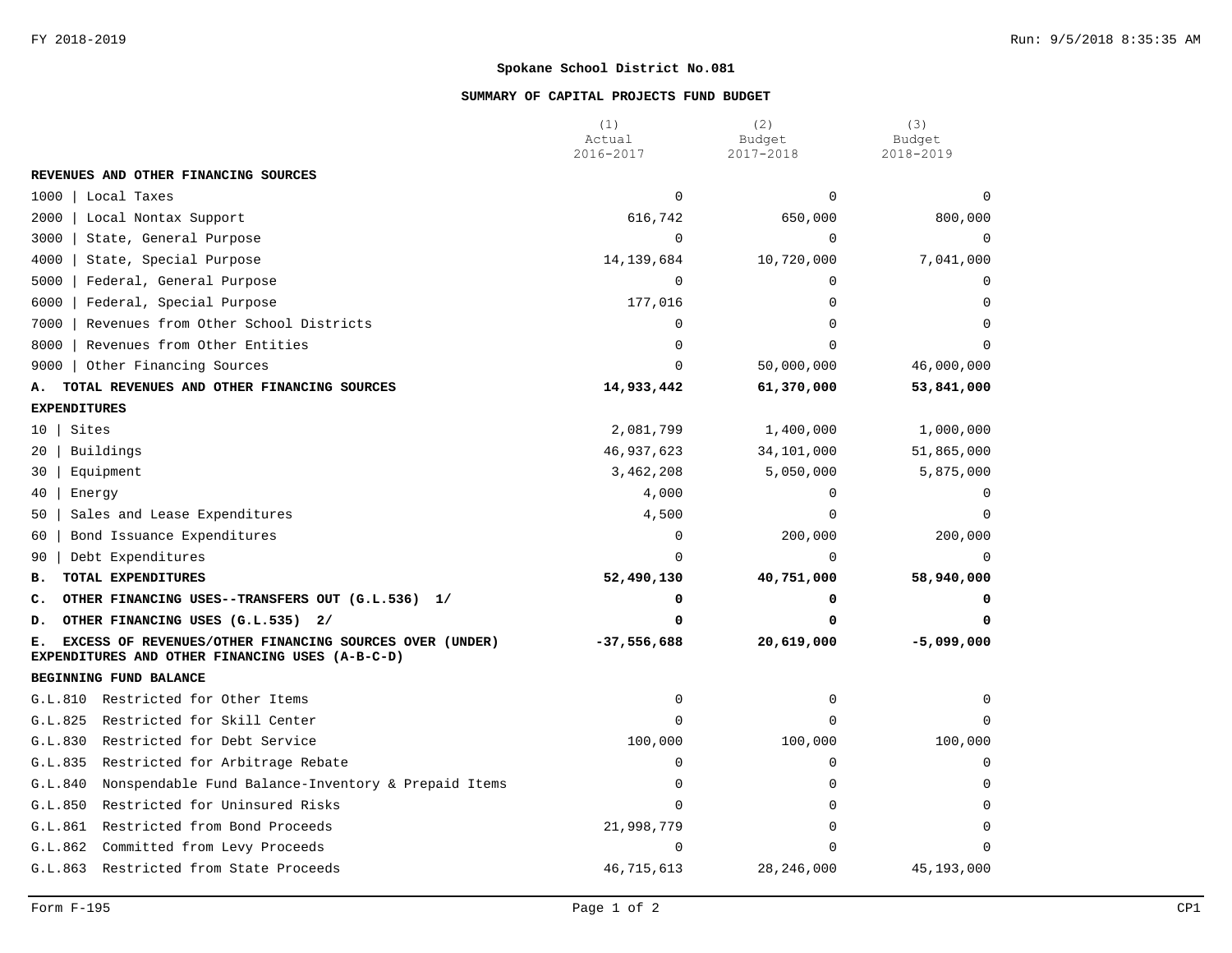### **SUMMARY OF CAPITAL PROJECTS FUND BUDGET**

|         |                                                        | (1)<br>Actual | (2)<br>Budget | (3)<br>Budget |
|---------|--------------------------------------------------------|---------------|---------------|---------------|
|         |                                                        | 2016-2017     | 2017-2018     | 2018-2019     |
| G.L.864 | Restricted from Federal Proceeds                       | $\mathbf 0$   | $\Omega$      |               |
| G.L.865 | Restricted from Other Proceeds                         | $\Omega$      | $\Omega$      |               |
| G.L.866 | Restricted from Impact Fee Proceeds                    | <sup>0</sup>  | 0             |               |
| G.L.867 | Restricted from Mitigation Fee Proceeds                | <sup>0</sup>  | 0             |               |
| G.L.869 | Restricted from Undistributed Proceeds                 | <sup>0</sup>  | U             |               |
| G.L.870 | Committed to Other Purposes                            | <sup>n</sup>  |               |               |
| G.L.889 | Assigned to Fund Purposes                              | 12,606,323    | 12,712,000    | 13,289,000    |
| G.L.890 | Unassigned Fund Balance                                | $\Omega$      | <sup>0</sup>  |               |
| F.      | TOTAL BEGINNING FUND BALANCE                           | 81,420,715    | 41,058,000    | 58,582,000    |
| G.      | G.L.898 PRIOR YEAR CORRECTIONS OR RESTATEMENTS(+ OR -) | XXXXX         | XXXXX         | <b>XXXXX</b>  |
|         | ENDING FUND BALANCE                                    |               |               |               |
| G.L.810 | Restricted for Other Items                             | $\Omega$      | $\Omega$      |               |
| G.L.825 | Restricted for Skill Center                            | $\Omega$      | $\Omega$      |               |
| G.L.830 | Restricted for Debt Service                            | 90,000        | 100,000       | 100,000       |
| G.L.840 | Nonspendable Fund Balance-Inventory & Prepaid Items    | $\Omega$      | $\Omega$      | $\Omega$      |
| G.L.835 | Restricted for Arbitrage Rebate                        | $\Omega$      | 0             |               |
| G.L.850 | Restricted for Uninsured Risks                         | 0             | 0             | 0             |
| G.L.861 | Restricted from Bond Proceeds                          | <sup>0</sup>  | 0             |               |
| G.L.862 | Committed from Levy Proceeds                           | $\Omega$      | U             |               |
| G.L.863 | Restricted from State Proceeds                         | 30,824,945    | 48,785,000    | 39,754,000    |
| G.L.864 | Restricted from Federal Proceeds                       | $\Omega$      | $\Omega$      |               |
| G.L.865 | Restricted from Other Proceeds                         | 0             | U             |               |
| G.L.866 | Restricted from Impact Fee Proceeds                    | 0             | 0             |               |
| G.L.867 | Restricted from Mitigation Fee Proceeds                |               |               |               |
| G.L.869 | Restricted from Undistributed Proceeds                 | <sup>0</sup>  | ∩             |               |
| G.L.870 | Committed to Other Purposes                            | <sup>n</sup>  | U             |               |
| G.L.889 | Assigned to Fund Purposes                              | 12,949,082    | 12,792,000    | 13,629,000    |
| G.L.890 | Unassigned Fund Balance                                | <sup>n</sup>  | U             | $\Omega$      |
| н.      | TOTAL ENDING FUND BALANCE (E+F, +OR-G)<br>3/           | 43,864,027    | 61,677,000    | 53,483,000    |

1/ G.L. 536 is an account that is used to summarize actions for other financing uses--transfers out.

2/ G.L.535 is an account that is used to summarize actions for other financing uses such as long-term financing and debt extingishments. Nonvoted debts may be serviced in the Debt Service Fund (DSF) rather than in the fund that received the debt proceeds. In order to provide the resources to retire the debt, a transfer is used by the General Fund, Capital Projects Fund, or Transportation Vehicle Fund to transfer resources to the DSF.

3/ Line H must be equal to or greater than all restricted fund balances.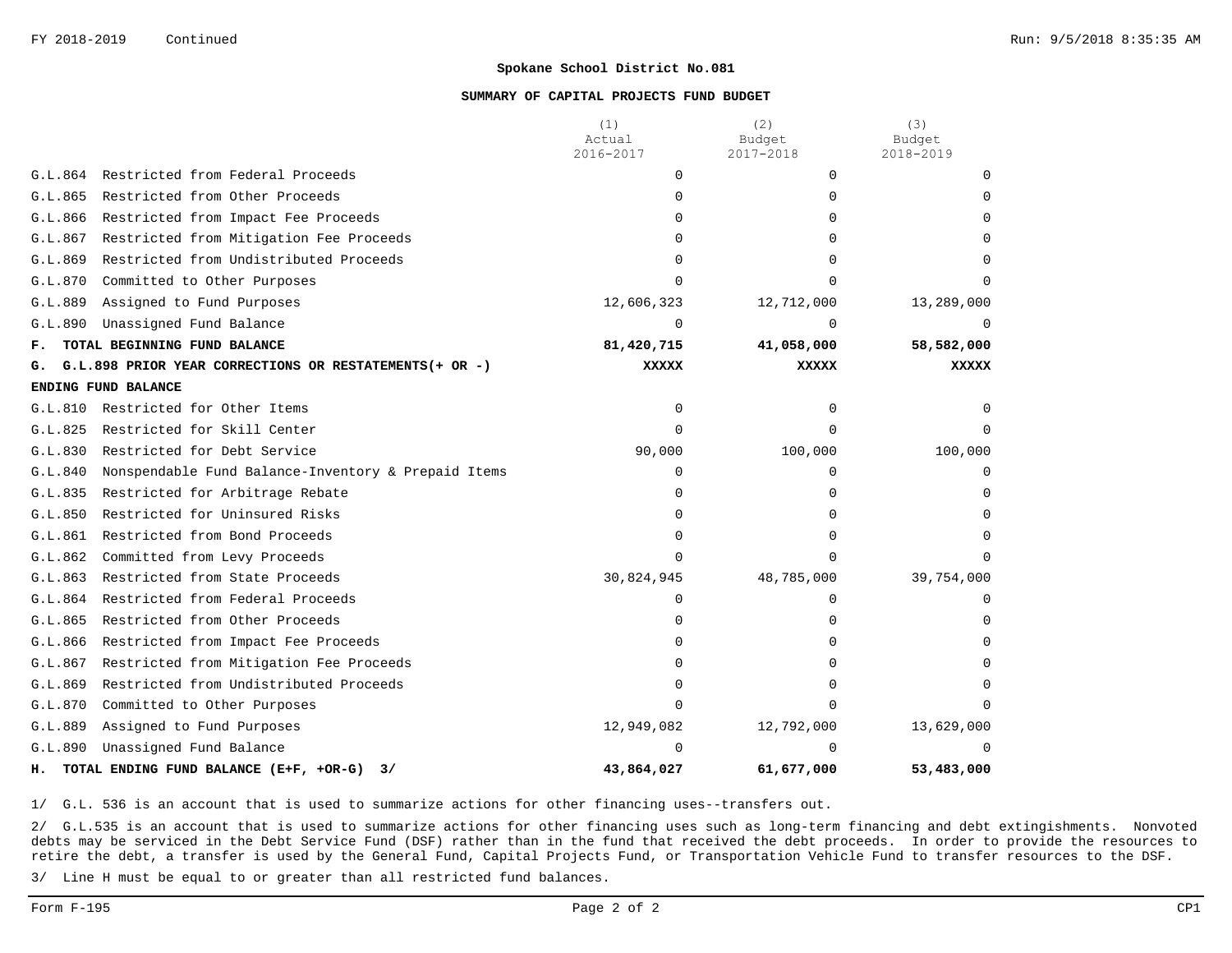# **CAPITAL PROJECTS FUND BUDGET--REVENUES AND OTHER FINANCING SOURCES**

|                                                                              | (1)<br>Actual | (2)<br>Budget | (3)<br>Budget |
|------------------------------------------------------------------------------|---------------|---------------|---------------|
|                                                                              | 2016-2017     | 2017-2018     | 2018-2019     |
| <b>LOCAL TAXES</b>                                                           |               |               |               |
| 1100<br>Local Property Tax                                                   | $\mathbf 0$   | 0             | $\mathbf 0$   |
| Sale of Tax Title Property<br>1300                                           | $\Omega$      | 0             | $\Omega$      |
| Local in lieu of Taxes<br>1400                                               | $\Omega$      | 0             | $\Omega$      |
| 1500<br>Timber Excise Tax                                                    | 0             | $\mathbf 0$   | 0             |
| 1600<br>County-Administered Forests                                          | 0             | $\mathbf 0$   | $\mathbf 0$   |
| 1900<br>Other Local Taxes                                                    | 0             | $\mathbf 0$   | $\mathbf 0$   |
| 1000<br>TOTAL LOCAL TAXES                                                    | 0             | 0             | 0             |
| LOCAL SUPPORT NONTAX                                                         |               |               |               |
| 2200<br>Sales of Goods, Supplies, and Services, Unassigned                   | 0             | $\Omega$      | $\Omega$      |
| 2300<br>Investment Earnings                                                  | 581,989       | 600,000       | 750,000       |
| 2400<br>Interfund Loan Interest Earnings                                     | 0             | 0             | 0             |
| 2500<br>Gifts and Donations                                                  | 9,328         | 50,000        | 50,000        |
| 2600<br>Fines and Damages                                                    | $\mathbf 0$   | $\mathbf 0$   | $\mathbf 0$   |
| 2700<br>Rentals and Leases                                                   | 13,200        | 0             | $\mathbf 0$   |
| Insurance Recoveries<br>2800                                                 | 0             | $\Omega$      | $\Omega$      |
| 2900<br>Local Support Nontax, Unassigned                                     | 12,225        | 0             | $\Omega$      |
| 2910<br>E-Rate                                                               | $\mathbf 0$   | $\Omega$      | $\Omega$      |
| 2000<br>TOTAL LOCAL NONTAX SUPPORT                                           | 616,742       | 650,000       | 800,000       |
| STATE, GENERAL PURPOSE                                                       |               |               |               |
| 3600<br>State Forests                                                        | $\mathbf 0$   | $\Omega$      | $\Omega$      |
| 3900<br>Other State General Purpose, Unassigned                              | 0             | $\Omega$      | $\Omega$      |
| 3000<br>TOTAL STATE, GENERAL PURPOSE                                         | 0             | 0             | 0             |
| STATE, SPECIAL PURPOSE                                                       |               |               |               |
| Special Purpose, Unassigned<br>4100                                          | 0             | 0             | $\mathbf 0$   |
| State Matching Funding Assistance, Paid Direct to<br>4130<br>Districts       | 14, 133, 709  | 10,720,000    | 7,041,000     |
| State Matching Funding Assistance, Paid Direct to<br>$4230$  <br>Contractors | 0             | 0             | $\mathbf 0$   |
| 4300<br>Other State Agencies, Unassigned                                     | 5,975         | 0             | $\mathbf 0$   |
| 4330<br>State Matching Funding Assistance - - Other                          | $\Omega$      | O             | $\Omega$      |
| 4000<br>TOTAL STATE, SPECIAL PURPOSE                                         | 14,139,684    | 10,720,000    | 7,041,000     |
| FEDERAL, GENERAL PURPOSE                                                     |               |               |               |
| 5200<br>General Purpose Direct Federal Grants, Unassigned                    | $\mathbf 0$   | 0             | 0             |
| 5300<br>Impact Aid, Maintenance and Operation                                | $\mathbf 0$   | $\mathbf 0$   | $\mathbf 0$   |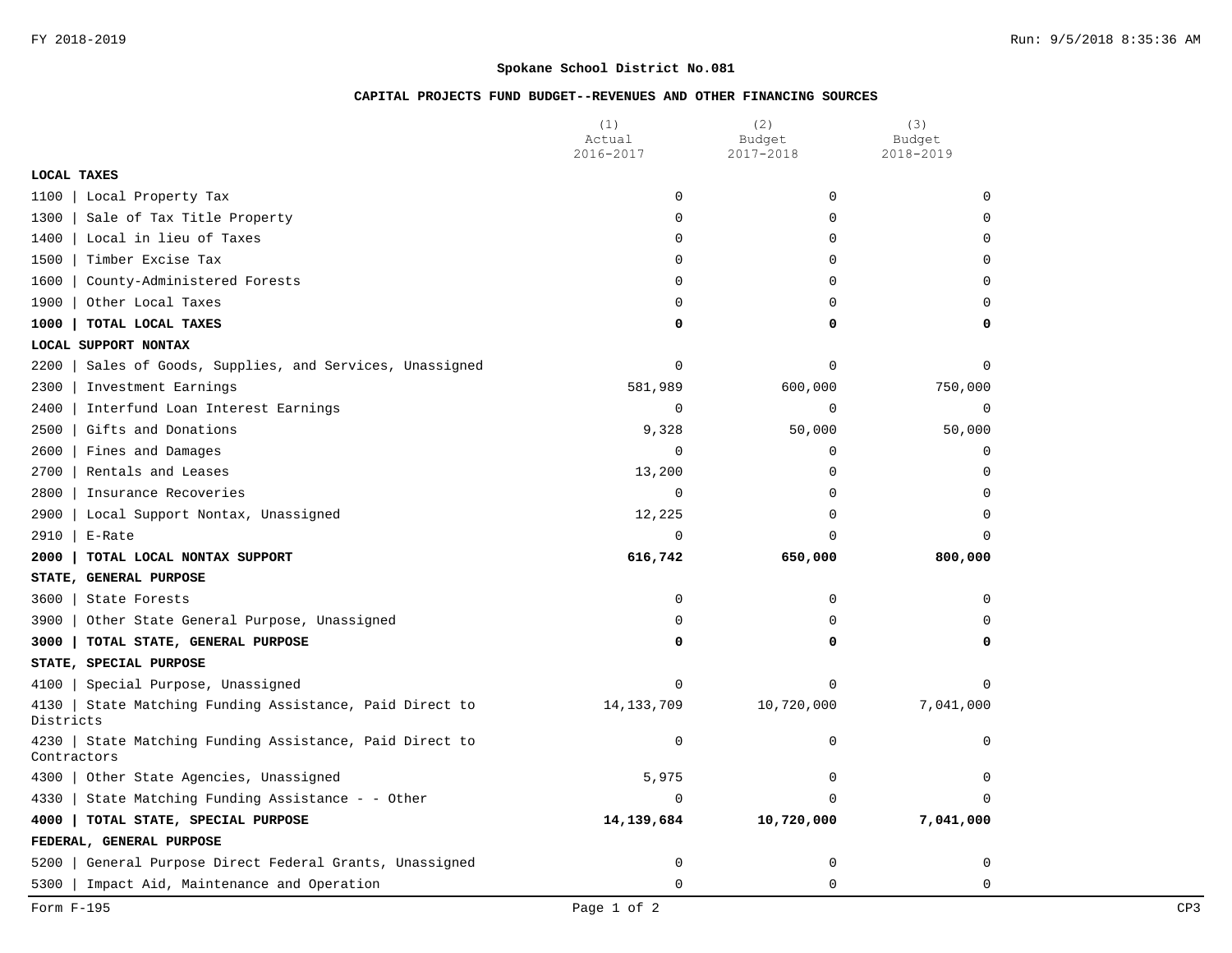# **CAPITAL PROJECTS FUND BUDGET--REVENUES AND OTHER FINANCING SOURCES**

|                                                           | (1)<br>Actual | (2)<br>Budget | (3)<br>Budget |
|-----------------------------------------------------------|---------------|---------------|---------------|
|                                                           | 2016-2017     | 2017-2018     | 2018-2019     |
| Federal in lieu of Taxes<br>5400                          | 0             | $\Omega$      | $\Omega$      |
| Federal Forests<br>5500                                   | $\Omega$      | $\Omega$      | $\Omega$      |
| Qualified Bond Interest Credit-Federal<br>5600            | 0             | <sup>0</sup>  | $\Omega$      |
| 5000<br>TOTAL FEDERAL, GENERAL PURPOSE                    | 0             | 0             | 0             |
| FEDERAL, SPECIAL PURPOSE                                  |               |               |               |
| Impact Aid-Construction<br>6140                           | $\Omega$      | $\Omega$      | $\mathbf 0$   |
| 6200<br>Direct Special Purpose Grants                     | $\Omega$      | 0             | $\Omega$      |
| Impact Aid-Construction<br>6240                           | $\Omega$      | 0             | 0             |
| Federal Grants Through Other Agencies, Unassigned<br>6300 | 177,016       | 0             | $\Omega$      |
| Impact Aid-Construction<br>6340                           | $\mathbf 0$   | 0             | $\Omega$      |
| 6000 TOTAL FEDERAL, SPECIAL PURPOSE                       | 177,016       | 0             | 0             |
| REVENUES FROM OTHER SCHOOL DISTRICTS                      |               |               |               |
| Program Participation, Unassigned<br>7100                 | $\mathbf 0$   | $\Omega$      | $\Omega$      |
| TOTAL REVENUES FROM OTHER SCHOOL DISTRICTS<br>7000        | 0             | 0             | 0             |
| REVENUES FROM OTHER ENTITIES                              |               |               |               |
| Governmental Entities<br>8100                             | $\Omega$      | $\Omega$      | $\Omega$      |
| Nonfederal ESD<br>8500                                    | $\Omega$      | 0             | $\Omega$      |
| 8000 TOTAL REVENUES FROM OTHER ENTITES                    | 0             | 0             | 0             |
| OTHER FINANCING SOURCES                                   |               |               |               |
| Sale of Bonds<br>9100                                     | 0             | 50,000,000    | 46,000,000    |
| 9200<br>Sale of Real Property                             | 0             | 0             | 0             |
| 9300<br>Sale of Equipment                                 | 0             | 0             | $\Omega$      |
| 9400<br>Compensated Loss of Fixed Assets                  | $\Omega$      | 0             | $\Omega$      |
| 9500<br>Long-Term Financing                               | $\Omega$      | 0             | $\Omega$      |
| 9900<br>Transfers                                         | U             | <sup>0</sup>  | $\cap$        |
| 9000 TOTAL OTHER FINANCING SOURCES                        | O             | 50,000,000    | 46,000,000    |
| TOTAL REVENUES AND OTHER FINANCING SOURCES                | 14,933,442    | 61,370,000    | 53,841,000    |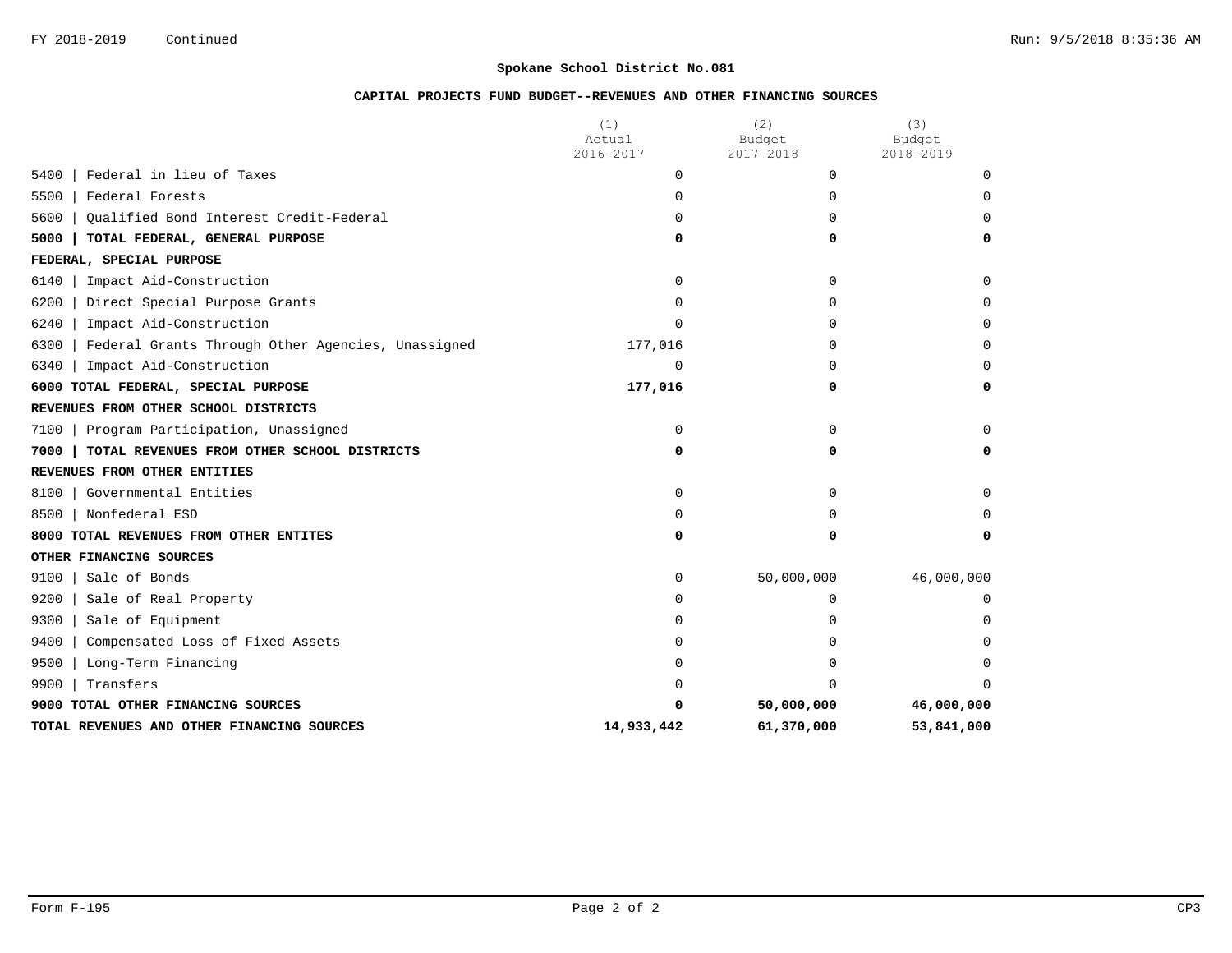#### **REVENUE WORK SHEET--CAPITAL PROJECTS FUND--LOCAL EXCESS LEVIES AND TIMBER EXCISE TAX**

Local property tax collections (Account 1100) should include revenue anticipated to be received in cash during the fiscal year. Estimation for the Timber Excise Tax collection (Revenue Account 1500) is necessary to estimate the Net Excess Levy Collection. The Net Excess Levy equals the Excess Levy Amount minus the sum of the Timber Levy.

### **PART I: LOCAL PROPERTY TAX COLLECTIONS**

|                               | (1)                          | (2)                | (3)                                       | (4)             | (5)                                       |
|-------------------------------|------------------------------|--------------------|-------------------------------------------|-----------------|-------------------------------------------|
|                               | Excess Levy Amount           | Est. Timber Levy   | Net Levy Amount<br>$(Col.1 - Col.2)$      | Collection % 1/ | Amount Budgeted<br>$(Col.3 \times Col.4)$ |
| Fall 2018                     | 0                            | 0                  | 0                                         | 0.00            |                                           |
| Spring 2019                   | 0                            |                    | 0                                         | 0.00            |                                           |
| 1100 TOTAL LOCAL TAXES:       |                              |                    |                                           |                 | 0                                         |
| TIMBER EXCISE TAX<br>PART II: |                              |                    |                                           |                 |                                           |
|                               | (1)                          | (2)                | (3)                                       | (4)             | (5)                                       |
|                               | Timber Assessed<br>Valuation | \$ Per Thousand /2 | Est Timber Levy<br>$(Col.1 \times Col.2)$ | Collection %    | Amount Budgeted<br>$(Col.3 \times Col.4)$ |
| Fall 2018                     | 0                            | 0.000              | 0                                         | 0.00            | XXXXX                                     |
| Spring 2019                   | 0                            | 0.000              | 0                                         | 100.00          | 0                                         |
| 1500 TIMBER EXCISE TAXES:     |                              |                    |                                           |                 | 0                                         |

### **1500 TIMBER EXCISE TAXES:**

1/ The fall and spring collection percentages should be based on the most recent three-year history of tax collection percentages.

2/ Dollars per thousand is same as dollars per thousand used for excess levy (use a three-decimal rate).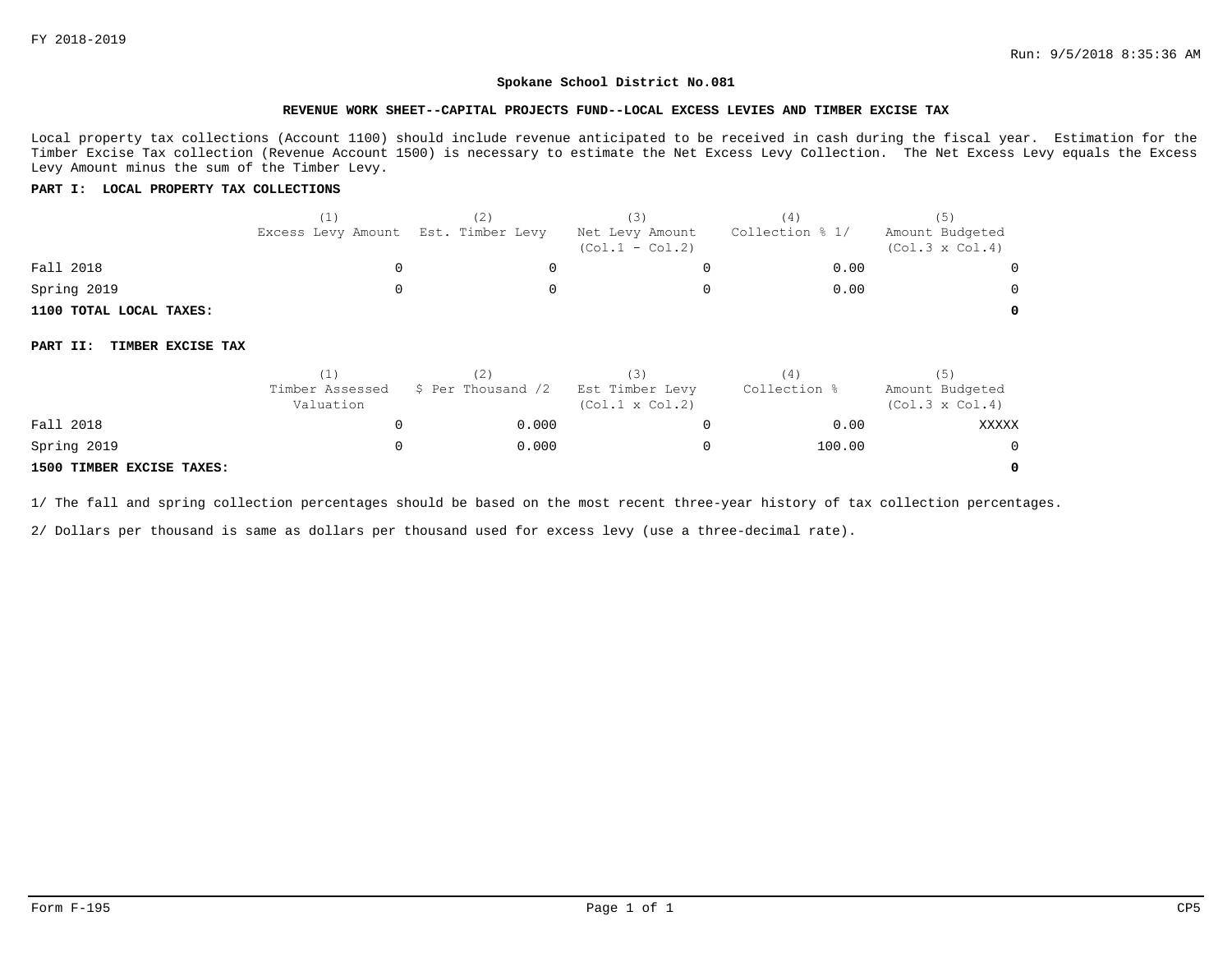# **CAPITAL PROJECTS FUND--PROJECT DESCRIPTION FOR FY 2018-2019**

| TOTAL EXPENDITURES                          | 58,940,000 | 1,000,000      | 51,865,000        | 1,875,000           | 4,000,000                         |                | 0<br>0                                    | 200,000                                 |              | 0            |
|---------------------------------------------|------------|----------------|-------------------|---------------------|-----------------------------------|----------------|-------------------------------------------|-----------------------------------------|--------------|--------------|
| Technology Improvements                     | 5,575,000  | 0              | 0                 | 1,575,000           | 4,000,000                         |                | 0<br>0                                    | 0                                       |              | $\mathsf{O}$ |
| Safety/Security<br>Improvements             | 300,000    | 0              | 0                 | 300,000             | $\Omega$                          |                | 0<br>$\mathbf 0$                          | $\mathbf 0$                             |              | $\mathbf{0}$ |
| Projects to be Determined                   | 9,563,000  | 1,000,000      | 8,563,000         | 0                   | $\Omega$                          |                | $\mathbf{0}$<br>$\Omega$                  | $\mathsf{O}$                            |              | $\mathsf{O}$ |
| Middle School Renovations                   | 9,701,000  | $\overline{0}$ | 9,701,000         | $\mathbf 0$         |                                   |                | 0<br>$\mathbf 0$                          | $\mathsf{O}$                            |              | $\mathsf{O}$ |
| High School Renovations                     | 8,724,000  | $\mathbf{0}$   | 8,724,000         | $\mathsf{O}\xspace$ | $\Omega$                          |                | $\mathbf{0}$<br>$\mathbf 0$               | $\mathbf 0$                             |              | $\mathbf{0}$ |
| Elementary School<br>Renovation/Replacement | 24,877,000 | $\mathbf{0}$   | 24,877,000        | $\mathbf 0$         | $\Omega$                          |                | 0<br>$\Omega$                             | 0                                       |              | $\mathsf{O}$ |
| Bond Issuance Costs                         | 200,000    | 0              | 0                 | $\mathbf 0$         | $\Omega$                          |                | 0<br>$\Omega$                             | 200,000                                 |              | $\mathbf{0}$ |
| Project Description                         | TOTAL      | (10)<br>Sites  | (20)<br>Buildings | (30)<br>Equipment   | (35)<br>Instruction<br>Technology | (40)<br>Energy | (50)<br>Sales and<br>Lease<br>Expenditure | (60)<br>Bond<br>Issuance<br>Expenditure | (90)<br>Debt |              |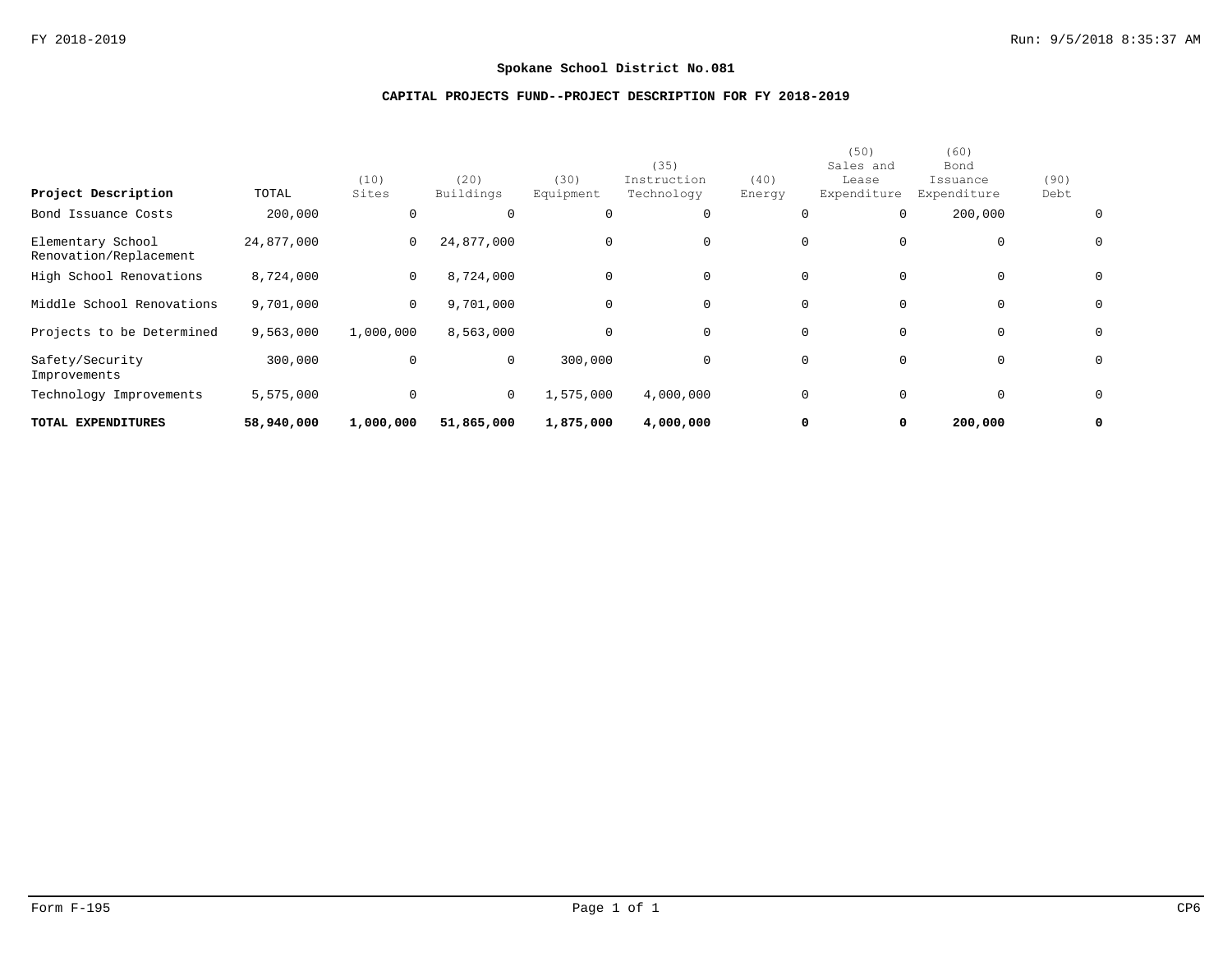#### **SALARY EXHIBIT -- CERTIFICATED EMPLOYEES**

### **PROGRAM CP - Capital Projects**

| <b>ACTIVITY CODE</b>   | TITLE OF POSITION            | FTE $1/$ , $3/$ | <b>HIGH ANNUAL</b><br><b>RATE</b> | LOW ANNUAL<br><b>RATE</b> | <b>AVERAGE ANNUAL</b><br><b>RATE</b> | TOTAL ANNUAL<br>SALARY 2/ |
|------------------------|------------------------------|-----------------|-----------------------------------|---------------------------|--------------------------------------|---------------------------|
| CP-CP-130              | OTHER DISTRICT ADMINISTRATOR | 1,000           | 114,279                           | 95,707                    | 105,105.00                           | 105,105                   |
| $CP-CP-005$            | OTHER SALARY ITEMS           | 0.000           |                                   | 0                         | 0.00                                 | 12,650                    |
| ACTIVITY CODE CP TOTAL |                              | 1,000           |                                   |                           |                                      | 117,755                   |
| PROGRAM TOTAL          |                              | 1,000           |                                   |                           |                                      | 117,755                   |

1/ The number of full-time days per contract year is determined by the district, with a minimum of 180 days. The length of a full work day is determined by the district. To determine partial FTE, divide the part of the day worked by the full day as determined by the district and then multiply the result by the ratio of work days contracted for to 180. No employee can be more than 1.000 FTE. Include state institutions staff.

2/ Except for subtotals and totals, total annual salary must equal FTE times average annual salary rate.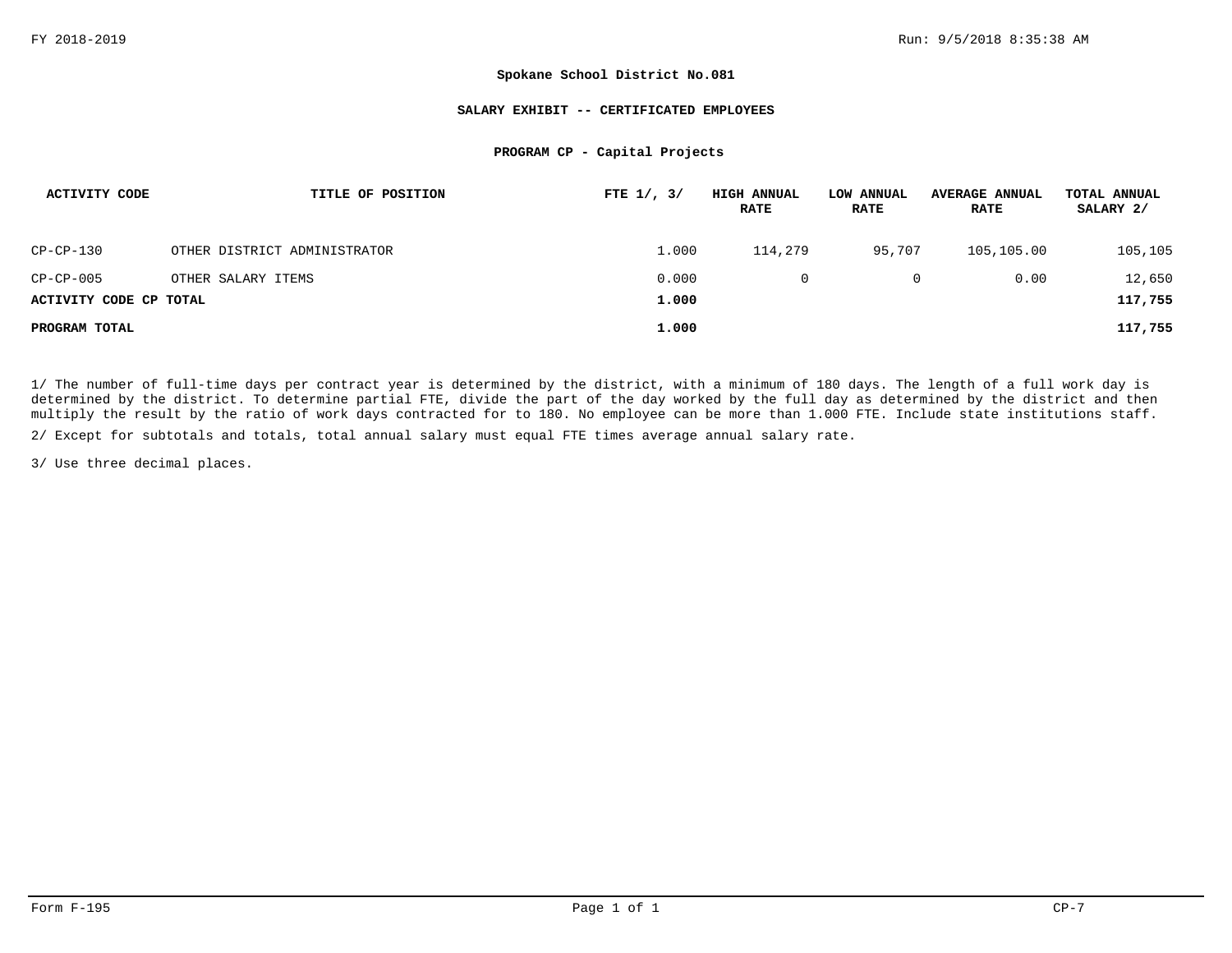#### **SALARY EXHIBIT -- CLASSIFIED EMPLOYEES**

### **PROGRAM CP - Capital Projects**

| <b>ACTIVITY CODE</b>   | TITLE OF POSITION   | FTE $1/$ , $3/$ | NUMBER OF<br>HOURS | <b>HIGH HOURLY</b><br><b>RATE</b> | LOW HOURLY<br><b>RATE</b> | <b>AVERAGE HOURLY</b><br><b>RATE</b> | TOTAL ANNUAL<br>SALARY 2/ |
|------------------------|---------------------|-----------------|--------------------|-----------------------------------|---------------------------|--------------------------------------|---------------------------|
| $CP-CP-005$            | OTHER SALARY ITEMS  | 0.000           | 0.00               | 0.00                              | 0.00                      | 0.00                                 | 14,703                    |
| $CP-CP-940$            | OFFICE/CLERICAL     | 2.235           | 4,648.30           | 24.65                             | 11.50                     | 21.60                                | 100,383                   |
| $CP-CP-960$            | PROFESSIONAL        | 7.000           | 14,560.00          | 44.13                             | 31.48                     | 41.97                                | 611,108                   |
| $CP-CP-990$            | DIRECTOR/SUPERVISOR | 1.700           | 3,536.00           | 64.47                             | 41.60                     | 54.27                                | 191,895                   |
| ACTIVITY CODE CP TOTAL |                     | 10.935          |                    |                                   |                           |                                      | 918,089                   |
| PROGRAM TOTAL          |                     | 10.935          |                    |                                   |                           |                                      | 918,089                   |

1/ A full-time equivalent is considered to be 2080 hours. When less than 2080 hours, divide the amount of hours by 2080 to determine FTE. No employee can be more than 1.000 FTE. Include state institutions and vocationally-technical staff.

2/ Except for subtotals and totals, total annual salary must equal the number of hours times the average hourly rate of pay.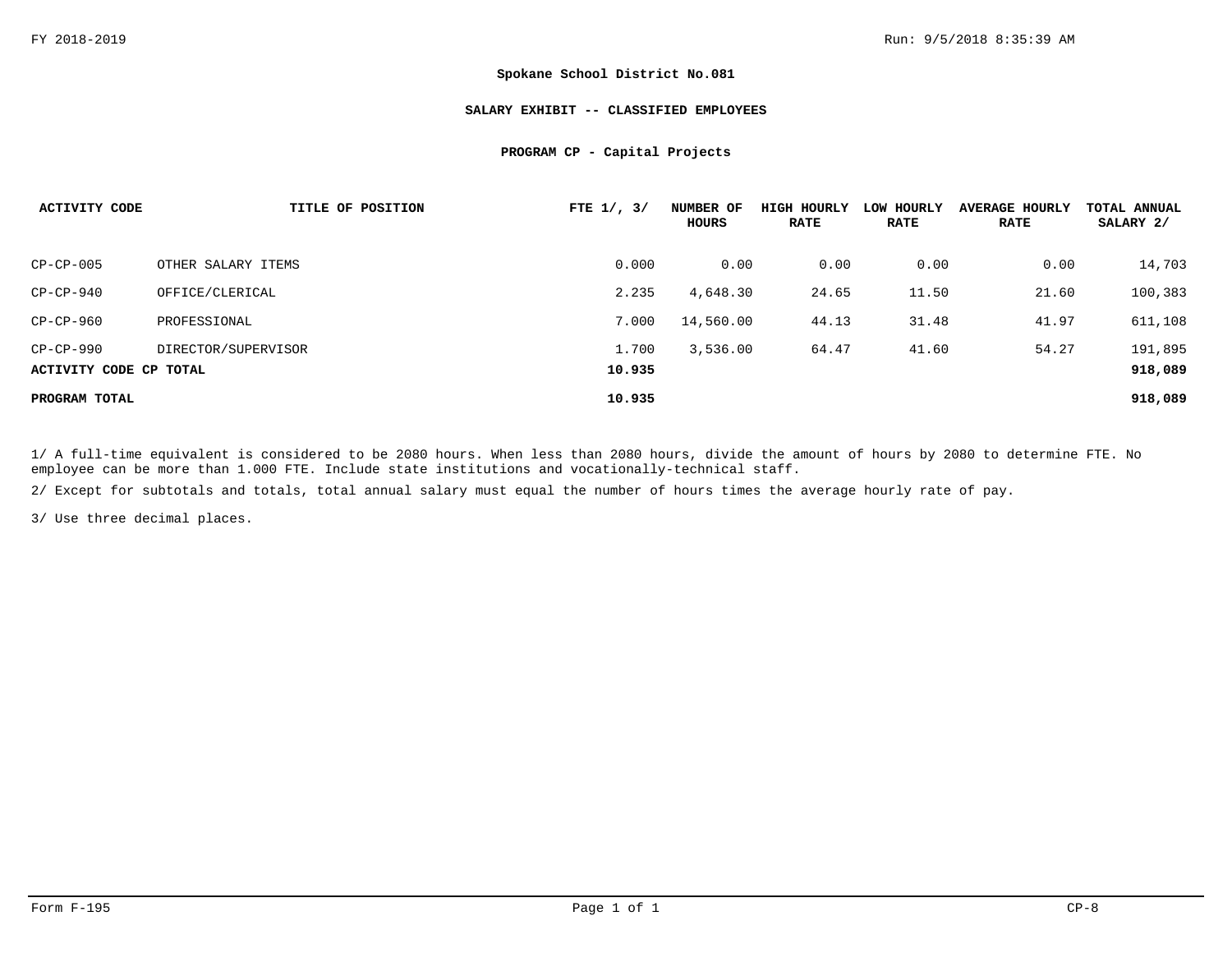## **CAPITAL PROJECTS FUND - LONG-TERM FINANCING - CONDITIONAL SALES CONTRACTS AND NOTES 1/**

| А. | (1)<br>Assets Purchased by CONDITIONAL<br>SALES CONTRACTS (RCW 28A.335.170)<br>in prior years | (2)<br>(3)<br>(4)<br>Length of<br>Principal<br>Outstanding<br>Payments in<br>Contract<br>Balance at<br>FY 2018-2019<br>Sept 1,2018<br>(months) |                                                        |                                | (5)<br>Interest<br>Payments in<br>FY 2018-2019 | (6)<br>Outstanding<br>Balance at<br>Aug 31, 2019<br>$(Col.3 - Col.4)$ |                                                     |      |
|----|-----------------------------------------------------------------------------------------------|------------------------------------------------------------------------------------------------------------------------------------------------|--------------------------------------------------------|--------------------------------|------------------------------------------------|-----------------------------------------------------------------------|-----------------------------------------------------|------|
|    |                                                                                               |                                                                                                                                                | <sup>0</sup>                                           | $\Omega$                       | $\Omega$                                       |                                                                       | 0                                                   | ∩    |
| А. | TOTAL                                                                                         |                                                                                                                                                |                                                        | $\Omega$                       | 0                                              |                                                                       | 0                                                   |      |
| в. | Assets to be purchased by<br>CONDITIONAL SALES CONTRACTS<br>AND NOTES in new FY               | Length of<br>Contract<br>(months)                                                                                                              | Amount of<br>Contract<br>Purchase less<br>Down Pmts 2/ | Prin. Pmts. in<br>FY 2018-2019 |                                                | Interest<br>Payments in<br>FY 2018-2019                               | Long-Term<br>Financing Rev.<br>Acct 9500<br>(Co1.3) |      |
|    |                                                                                               |                                                                                                                                                | <sup>0</sup>                                           | $\Omega$                       | $\Omega$                                       |                                                                       | 0                                                   |      |
| в. | TOTAL                                                                                         |                                                                                                                                                |                                                        | 0                              | 0                                              |                                                                       | 0                                                   | 0.4/ |
| C. | TOTAL for Both Sections (A+B)                                                                 |                                                                                                                                                |                                                        |                                | 0                                              | 3/                                                                    | $0 \t3/$                                            | 0    |

1/ Please refer to the Accounting Manual for School Districts, Chapter 3, page 24 for further information.

2/ Budget expenditure(s) in appropriate expenditure type on Page CP6.

3/ Budget as part of Expenditure (90) - Debt on Page CP6.

4/ Budget as Other Financing Source in Revenue Account No. 9500 on CP3.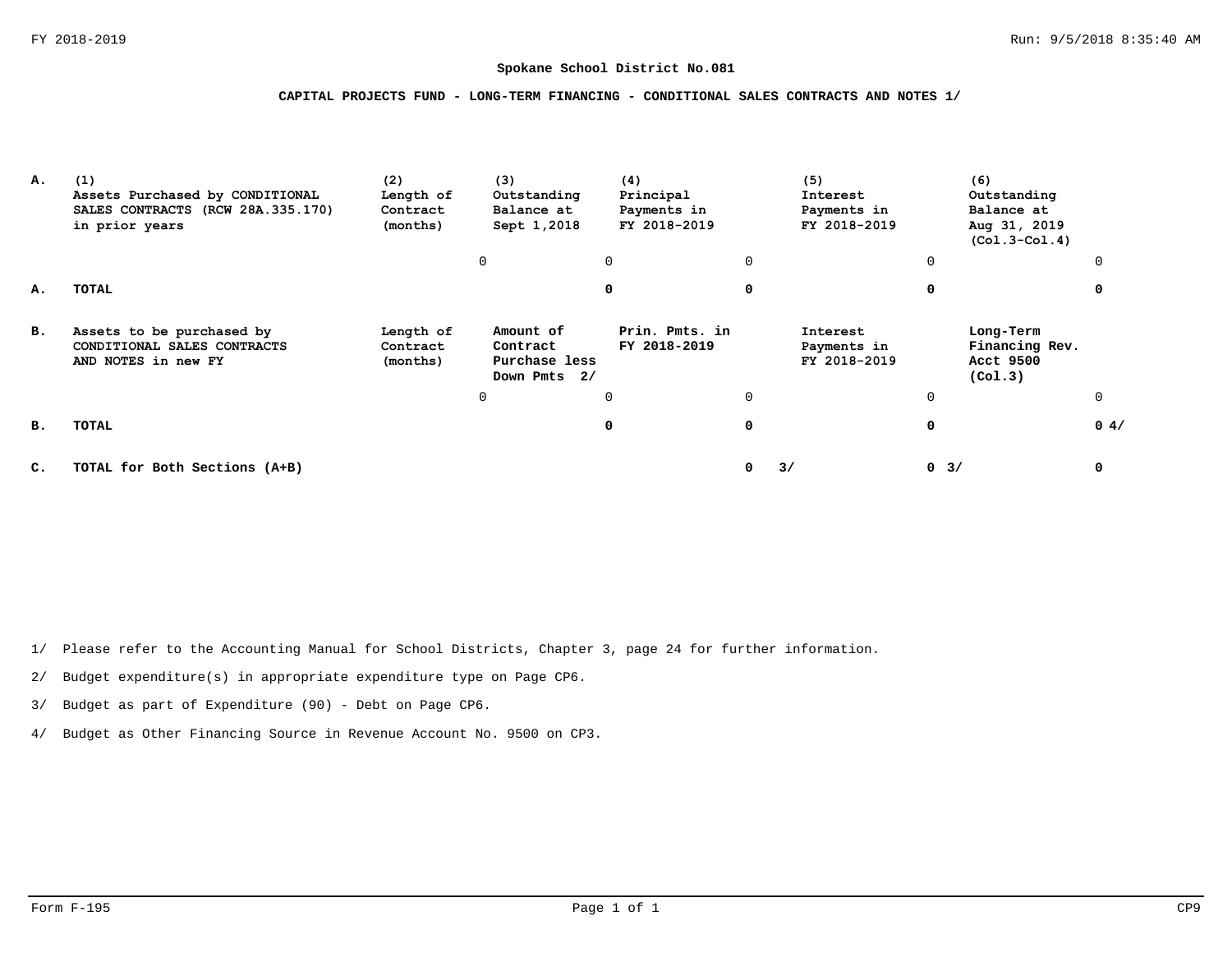# **SUMMARY OF TRANSPORTATION VEHICLE FUND BUDGET**

|                                                                | (1)<br>Actual<br>2016-2017 | (2)<br>Budget<br>2017-2018 | (3)<br>Budget<br>2018-2019 |
|----------------------------------------------------------------|----------------------------|----------------------------|----------------------------|
| REVENUES AND OTHER FINANCING SOURCES                           |                            |                            |                            |
| 1100<br>Local Property Tax                                     | $\mathbf 0$                | 0                          | $\Omega$                   |
| Sale of Tax Title Property<br>1300                             | $\Omega$                   | $\Omega$                   |                            |
| 1400   Local in lieu of Taxes                                  | $\Omega$                   | $\Omega$                   |                            |
| 1500<br>Timber Excise Tax                                      | $\Omega$                   | $\Omega$                   |                            |
| 1600   County-Administered Forests                             | 0                          | $\Omega$                   |                            |
| 1900   Other Local Taxes                                       | 0                          | 0                          |                            |
| 2200<br>Sales of Goods, Supplies, and Services, Unassigned     | 0                          | 0                          |                            |
| 2300<br>Investment Earnings                                    | $\Omega$                   | O                          |                            |
| 2500<br>Gifts and Donations                                    | $\Omega$                   | $\Omega$                   |                            |
| 2600<br>Fines and Damages                                      | $\Omega$                   | 0                          |                            |
| 2700 l<br>Rentals and Leases                                   | O                          | O                          |                            |
| $2800$  <br>Insurance Recoveries                               | $\Omega$                   | ∩                          |                            |
| 2900<br>Local Support Nontax, Unassigned                       | $\Omega$                   | $\Omega$                   |                            |
| 3600<br>State Forests                                          | $\Omega$                   | $\Omega$                   |                            |
| 4100<br>Special Purpose-Unassigned                             | $\Omega$                   | $\Omega$                   |                            |
| 4300<br>Other State Agencies-Unassigned                        | 0                          | 0                          |                            |
| 4499<br>Transportation Reimbursement Depreciation              | 0                          | 0                          |                            |
| 5200<br>General Purposes Direct Federal Grants-Unassigned      | 0                          | $\Omega$                   |                            |
| 5300<br>Impact Aid, Maintenance and Operation                  | $\Omega$                   | O                          |                            |
| 5400<br>Federal in lieu of Taxes                               | $\Omega$                   | $\Omega$                   |                            |
| 5600<br>Qualified Bond Interest Credit-Federal                 | 0                          | O                          |                            |
| 6100<br>Special Purpose-OSPI Unassigned                        | $\Omega$                   | O                          |                            |
| 6200<br>Direct Special Purpose Grants                          | $\Omega$                   | O                          |                            |
| 6300<br>Federal Grants Through Other Entities-Unassigned       | $\Omega$                   | O                          |                            |
| $8100$  <br>Governmental Entities                              | $\Omega$                   | ∩                          |                            |
| 8500  <br>NonFederal ESD                                       | $\Omega$                   | $\cap$                     |                            |
| Sale of Bonds<br>9100                                          | $\Omega$                   | $\Omega$                   |                            |
| 9300   Sale of Equipment                                       | $\Omega$                   | $\Omega$                   |                            |
| $9400$  <br>Compensated Loss of Fixed Assets                   | $\Omega$                   | $\Omega$                   |                            |
| 9500   Long-Term Financing                                     | ∩                          | $\Omega$                   |                            |
| TOTAL REVENUES, OTHER FINANCING SOURCES (less transfers)<br>А. | 0                          | 0                          |                            |
| 9900 TRANSFERS IN (from the General Fund)<br>в.                | O                          |                            |                            |
| TOTAL REVENUES AND OTHER FINANCING SOURCES<br>c.               | $\mathbf 0$                | 0                          | n                          |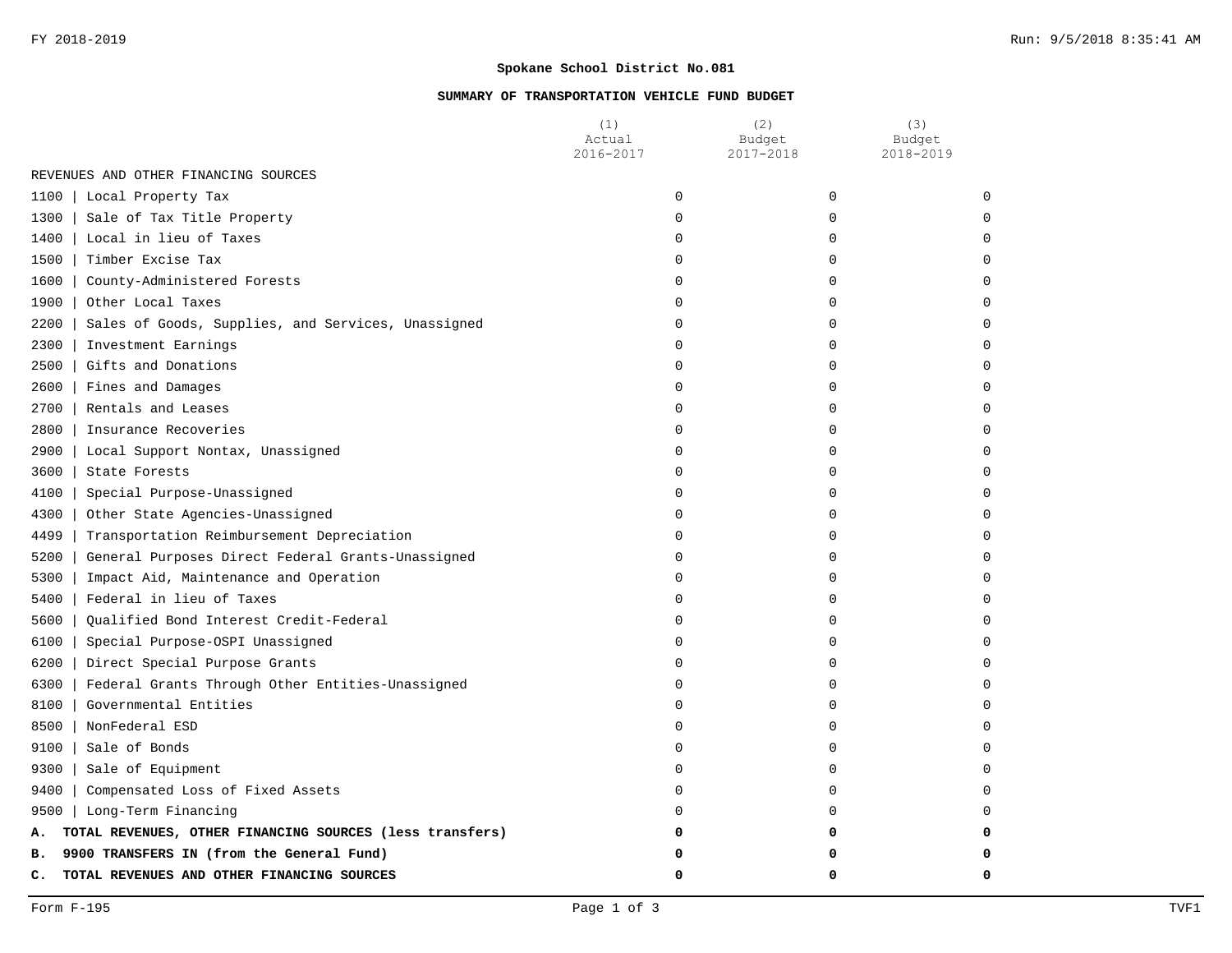# **SUMMARY OF TRANSPORTATION VEHICLE FUND BUDGET**

|                                                                                                                          | (1)<br>Actual | (2)<br>Budget | (3)<br>Budget |
|--------------------------------------------------------------------------------------------------------------------------|---------------|---------------|---------------|
|                                                                                                                          | 2016-2017     | 2017-2018     | 2018-2019     |
| <b>EXPENDITURES</b>                                                                                                      |               |               |               |
| 33 Transportation Equipment Purchases - formerly Act 57 Cash<br>Purchases/Rebuilding of Transportation Equipment         | $\Omega$      | $\Omega$      | $\Omega$      |
| 34 Transportation Equimpment Major Repair - formerly Act 58<br>Contract Purchases/Rebuilding of Transportation Equipment | 0             | $\mathbf 0$   | <sup>0</sup>  |
| 61 Bond/Levy Issuance and/or Election                                                                                    | 0             | $\mathbf 0$   | $\Omega$      |
| 91 Principal - formerly Act 84                                                                                           | $\Omega$      | $\Omega$      |               |
| 92 Interest 1/ - formerly Act. 83                                                                                        | $\Omega$      | $\Omega$      | U             |
| 93 Arbitrage Rebate                                                                                                      | $\mathbf 0$   | $\mathbf 0$   | $\Omega$      |
| TOTAL EXPENDITURES<br>D.                                                                                                 | 0             | 0             | O             |
| E. OTHER FINANCING USES--TRANSFERS OUT (G.L.536) 2/                                                                      | 0             | 0             |               |
| F. OTHER FINANCING USES (G.L.535) 3/                                                                                     | 0             | $\Omega$      |               |
| G. EXCESS OF REVENUES/OTHER FINANCING SOURCES OVER (UNDER)<br>EXPENDITURES AND OTHER FINANCING USES (C-D-E-F)            | 0             | 0             | 0             |
| BEGINNING FUND BALANCE                                                                                                   |               |               |               |
| G.L.810 Restricted for Other Items                                                                                       | 0             | $\mathbf 0$   | $\Omega$      |
| G.L.819 Restricted for Fund Purposes                                                                                     | $\mathbf 0$   | $\Omega$      | U             |
| G.L.830 Restricted for Debt Service                                                                                      | $\Omega$      | $\Omega$      | $\Omega$      |
| G.L.835 Restricted for Arbitrage Rebate                                                                                  | $\mathbf 0$   | $\mathbf 0$   | $\Omega$      |
| G.L.850 Restricted for Uninsured Risks                                                                                   | $\Omega$      | $\Omega$      |               |
| G.L.870 Committed to Other Purposes                                                                                      | $\Omega$      | $\Omega$      |               |
| G.L.889<br>Assigned to Fund Purposes                                                                                     | $\mathbf 0$   | 0             | $\cap$        |
| G.L.890 Unassigned Fund Balance                                                                                          | 0             | $\Omega$      | O             |
| TOTAL BEGINNING FUND BALANCE<br>н.                                                                                       | 0             | 0             | O             |
| I. G.L.898 PRIOR YEAR CORRECTIONS OR RESTATEMENTS (+OR-)                                                                 | <b>XXXXX</b>  | <b>XXXXX</b>  | <b>XXXXX</b>  |
| ENDING FUND BALANCE                                                                                                      |               |               |               |
| G.L.810 Restricted for Other Items                                                                                       | $\mathbf 0$   | $\mathbf 0$   | $\Omega$      |
| G.L.819 Restricted for Fund Purposes                                                                                     | $\Omega$      | $\Omega$      | $\cap$        |
| G.L.830 Restricted for Debt Service                                                                                      | $\Omega$      | $\Omega$      |               |
| G.L.835 Restricted for Arbitrage Rebate                                                                                  | $\Omega$      | $\Omega$      | U             |
| G.L.850 Restricted for Uninsured Risks                                                                                   | $\Omega$      | $\Omega$      |               |
| G.L.870 Committed to Other Purposes                                                                                      | $\mathbf 0$   | $\Omega$      |               |
| Assigned to Fund Purposes<br>G.L.889                                                                                     | $\mathbf 0$   | $\Omega$      |               |
| G.L.890 Unassigned Fund Balance                                                                                          | $\Omega$      | $\Omega$      |               |
| J. TOTAL ENDING FUND BALANCE (G+H, +OR-I) 4/                                                                             | $\Omega$      | 0             | O             |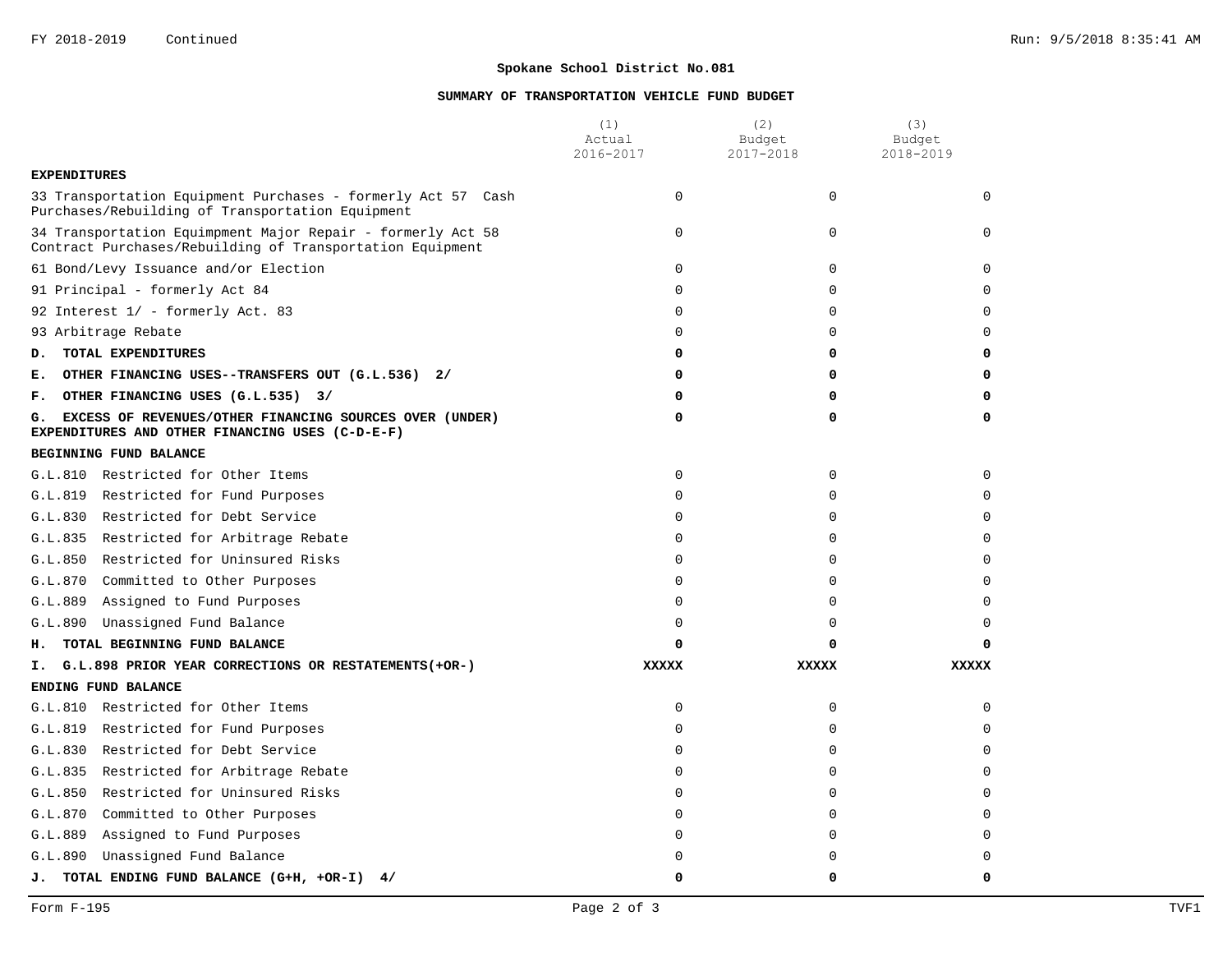#### **SUMMARY OF TRANSPORTATION VEHICLE FUND BUDGET**

1/ Includes interest portion of purchase contracts.

2/ G.L. 536 is an account that is used to summarize actions for other financing uses--transfers out.

3/ G.L.535 is an account that is used to summarize actions for other financing uses such as long-term financing and debt extingishments. Nonvoted debts may be serviced in the Debt Service Fund (DSF) rather than in the fund that received the debt proceeds. In order to provide the resources to retire the debt, a transfer is used by the General Fund, Capital Projects Fund, or Transportation Vehicle Fund to transfer out resources to the DSF.

4/ Amount on Line J must be equal to or greater than all restricted fund balances.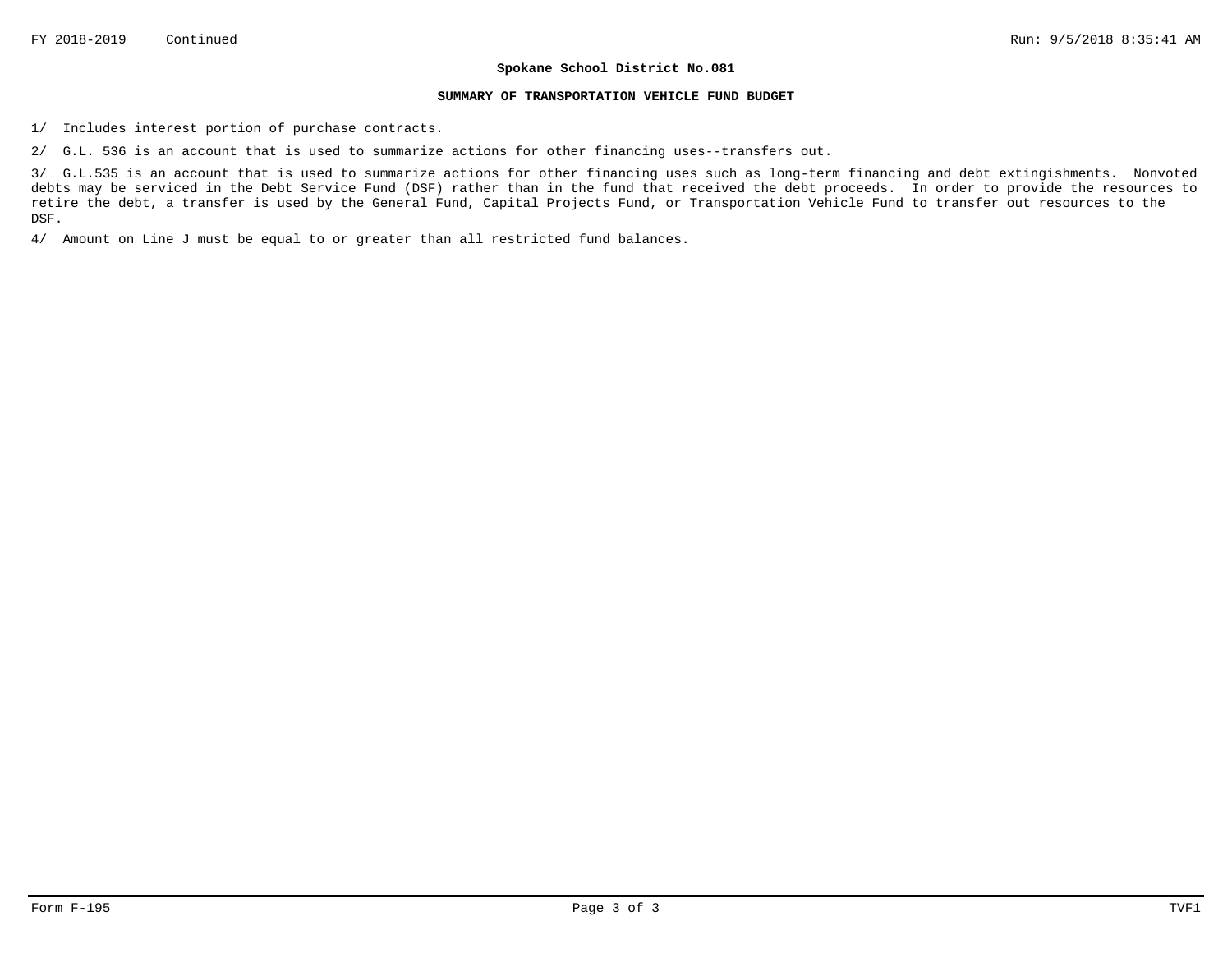#### **REVENUE WORK SHEET--TRANSPORTATION VEHICLE FUND--LOCAL EXCESS LEVIES AND TIMBER EXCISE TAX**

Local property tax collections (Account 1100) should include revenue anticipated to be received in cash during the fiscal year. Estimation for the Timber Excise Tax collection (Revenue Account 1500) is necessary to estimate the Net Excess Levy Collection. The Net Excess Levy equals the Excess Levy Amount minus the sum of the Timber Levy.

### **PART I: LOCAL PROPERTY TAX COLLECTIONS**

|                               | (1)                          | (2)                | (3)                                       | (4)             | (5)                                       |
|-------------------------------|------------------------------|--------------------|-------------------------------------------|-----------------|-------------------------------------------|
|                               | Excess Levy Amount           | Est. Timber Levy   | Net Levy Amount<br>$(Col.1 - Col.2)$      | Collection % 1/ | Amount Budgeted<br>$(Col.3 \times Col.4)$ |
| Fall 2018                     | 0                            | 0                  | 0                                         | 0.00            |                                           |
| Spring 2019                   | 0                            |                    | 0                                         | 0.00            |                                           |
| 1100 TOTAL LOCAL TAXES:       |                              |                    |                                           |                 | 0                                         |
| TIMBER EXCISE TAX<br>PART II: |                              |                    |                                           |                 |                                           |
|                               | (1)                          | (2)                | (3)                                       | (4)             | (5)                                       |
|                               | Timber Assessed<br>Valuation | \$ Per Thousand /2 | Est Timber Levy<br>$(Col.1 \times Col.2)$ | Collection %    | Amount Budgeted<br>$(Col.3 \times Col.4)$ |
| Fall 2018                     | 0                            | 0.000              | 0                                         | 0.00            | XXXXX                                     |
| Spring 2019                   | 0                            | 0.000              | 0                                         | 100.00          | 0                                         |
| 1500 TIMBER EXCISE TAXES:     |                              |                    |                                           |                 | 0                                         |

### **1500 TIMBER EXCISE TAXES:**

1/ The fall and spring collection percentages should be based on the most recent three-year history of tax collection percentages.

2/ Dollars per thousand is same as dollars per thousand used for excess levy (use a three-decimal rate).